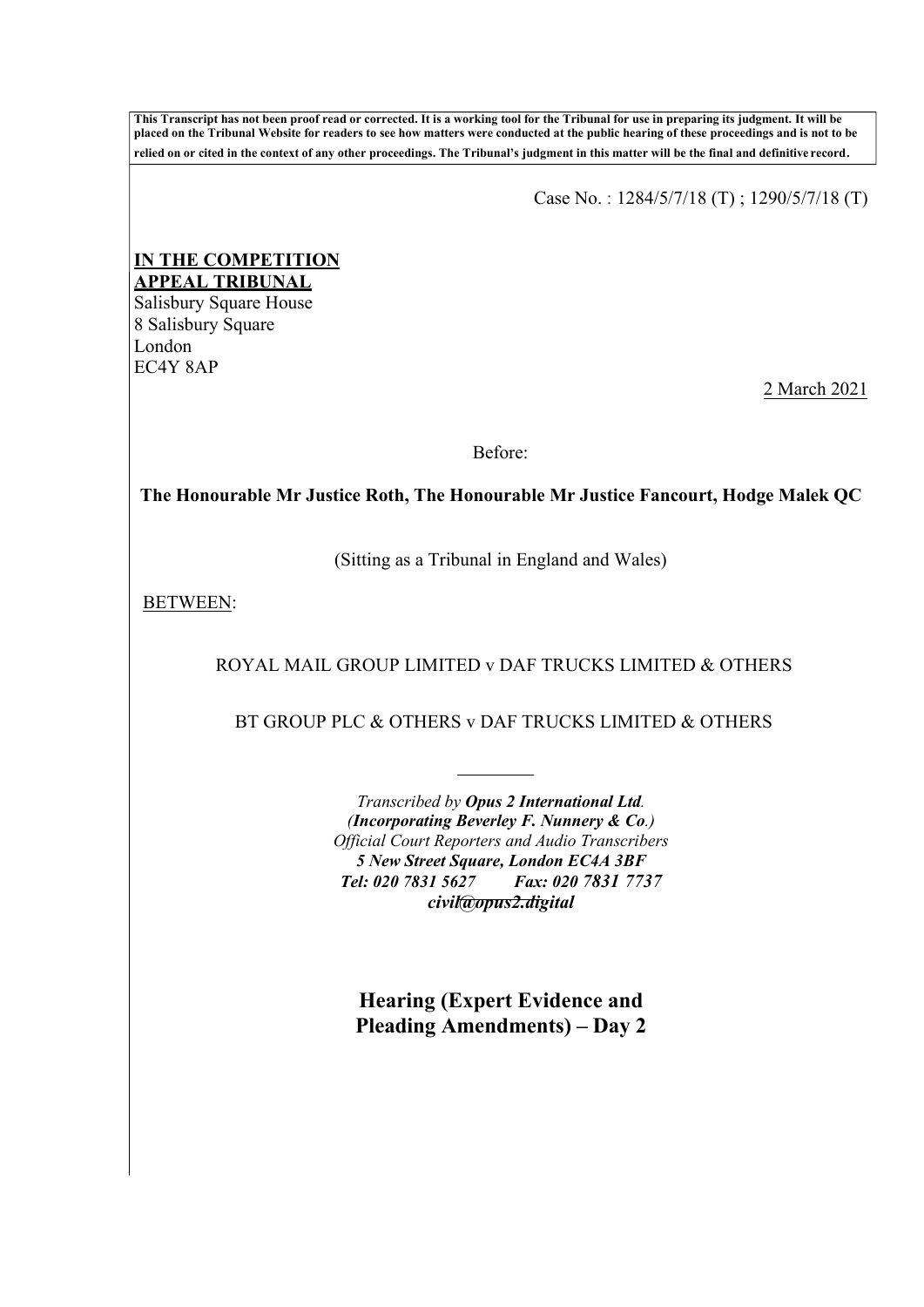| $\mathbf{1}$ | Tuesday, 2nd March 2021                                     |
|--------------|-------------------------------------------------------------|
| 2            | (10.00 am)                                                  |
| 3            | (Proceedings delayed)                                       |
| 4            | (10.09 am)                                                  |
| 5            | Submissions by MR LASK                                      |
| 6            | Good morning.<br>THE PRESIDENT:                             |
| 7            | Mr Lask, I think at the end of yesterday you were           |
| 8            | just taking us to the disclosure that was being             |
| $\mathsf 9$  | requested in relation to the complements issue.             |
| 10           | MR LASK: Yes, sir. My proposal this morning was to come on  |
| 11           | to that if the decision of the Tribunal was to grant        |
| 12           | permission on complements. The comments we have are         |
| 13           | relatively brief but they are contingent on permission      |
| 14           | being granted.                                              |
| 15           | THE PRESIDENT: Yes, well, we understand that if permission  |
| 16           | is not granted, the disclosure request does not arise,      |
| 17           | as we understand it. But I think we find it helpful to      |
| 18           | understand, as with the issue of the regression analysis    |
| 19           | and Professor Neven, that we decided yesterday to just      |
| 20           | understand what the disclosure implications are --          |
| 21           | MR LASK: Yes.                                               |
| 22           | THE PRESIDENT: -- if this matter is pursued, and if we give |
| 23           | permission. So if you could just take us through that,      |
| 24           | as we had a brief look at it, and it did not seem to be     |
| 25           | a major issue of contention. It certainly does not          |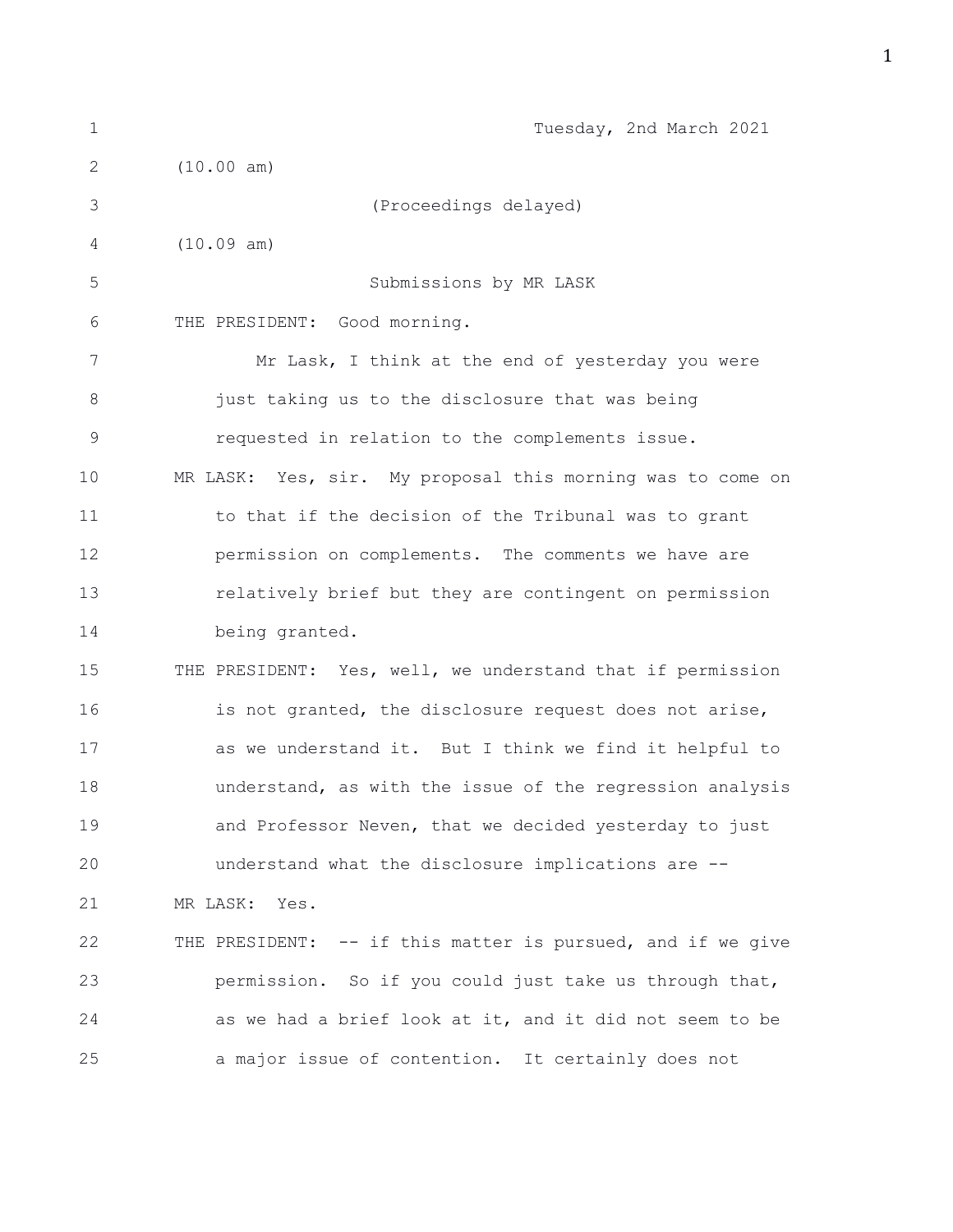1 begin to compare with what was the PO7 category. 2 MR LASK: Yes, I think that is certainly fair, sir. 3 There are two schedules that I think Mr Beard gave 4 a reference to just at the end of the hearing. They are 5 in the D bundle. It may suffice for present purposes 6 just to go to one or the other. 7 THE PRESIDENT: Yes, I think I have the Royal Mail one. 8 MR LASK: Yes, which is at D4, tab 831, I think it begins on 9 page 3. 10 THE PRESIDENT: D4, is it? 11 MR LASK: It is file D4, tab 831, page 3. {D4/831/3} 12 THE PRESIDENT: Yes, there is a letter and then we have it 13 brought up. It is C3 and C4 are the two categories; is 14 that right? 15 MR LASK: For Royal Mail. 16 THE PRESIDENT: Yes. 17 MR LASK: There are two issues from our perspective. The 18 first concerns the C3 category, which requests details 19 of any trailer purchased by Royal Mail, and what they 20 seek is a (inaudible) the price and the type of the 21 trailer. The issue here in a nutshell is that we think 22 this data is likely to be very patchy indeed, and we do 23 have concerns as to the utility of any analysis that 24 relies on this data. There are some examples given in 25 the Royal Mail column, which is column 6, about why we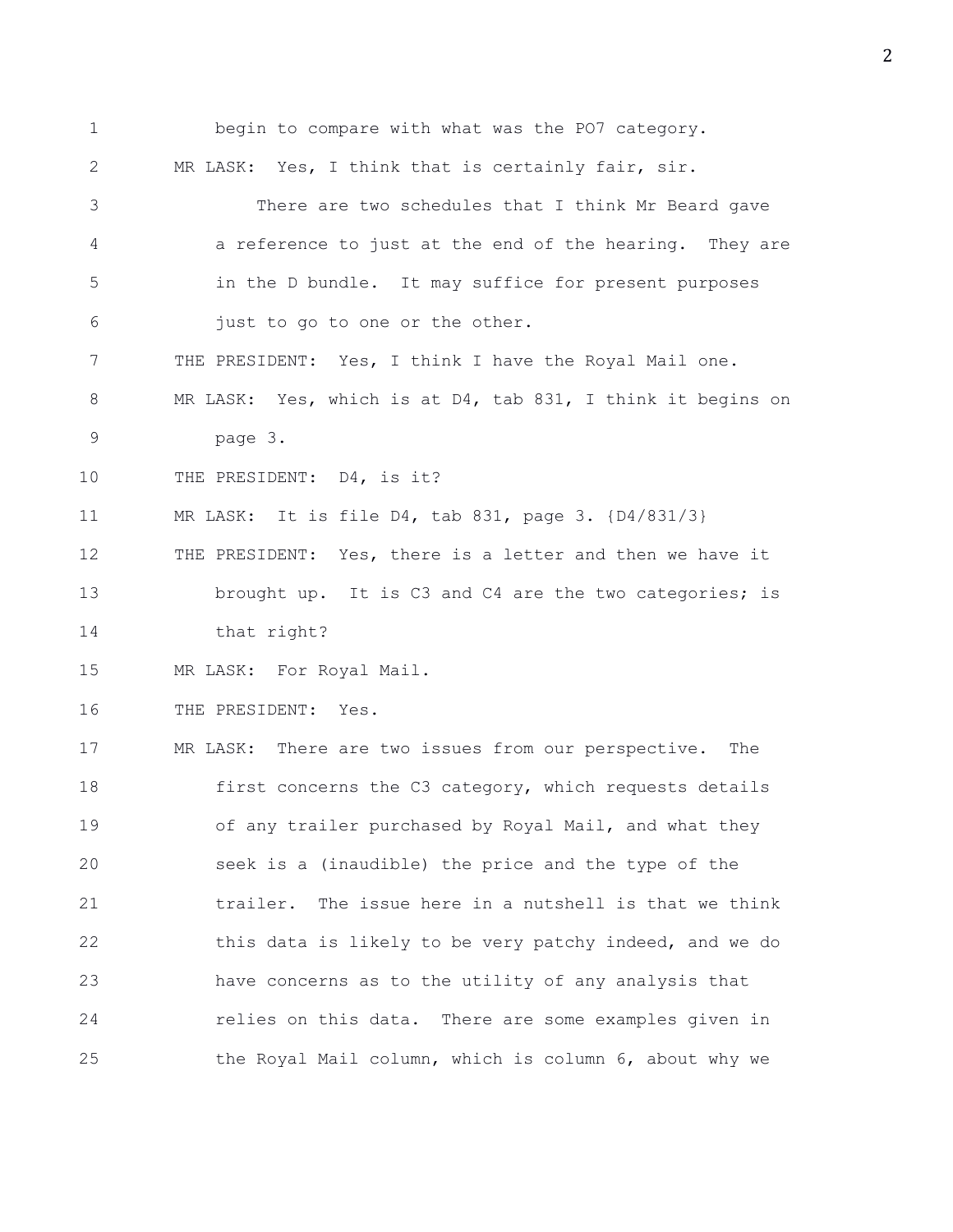1 say the data is patchy.

2 If you look, for example, on page -- internal page 3 numbering 5, which I expect is Opus page 8 -- no, 4 that is correct, that is page 7, that is fine. 5 In the final column you will see it is explained 6 there that Royal Mail is missing data completely for the 7 years 1997 to 2002. So that is six of the 15 years for 8 which the data is requested. 9 THE PRESIDENT: Yes. 10 MR LASK: So that is the -- the main concern in relation to 11 this category. Similar issues arise on BT, namely that 12 there is missing data for the period 1998 to 2002, and 13 that for the period of 2002 to 2011, the potentially 14 relevant information has only been identified in 15 disaggregated form, which will need to be reviewed and 16 may well prove to be incomplete. 17 THE PRESIDENT: I mean, in a sense, that is, if I can put it 18 somewhat bluntly, not your problem. You can only 19 **provide and disclose what you have, and you can make the** 20 comment you think that will mean that the simulation 21 model is not going to be easily achieved or robust or 22 reliable, but that is a matter for -- if this is 23 a matter for Professor Neven to consider, and it may be, 24 if he does go ahead, it will be a matter on which you 25 can criticise it at trial and say, look, reliance cannot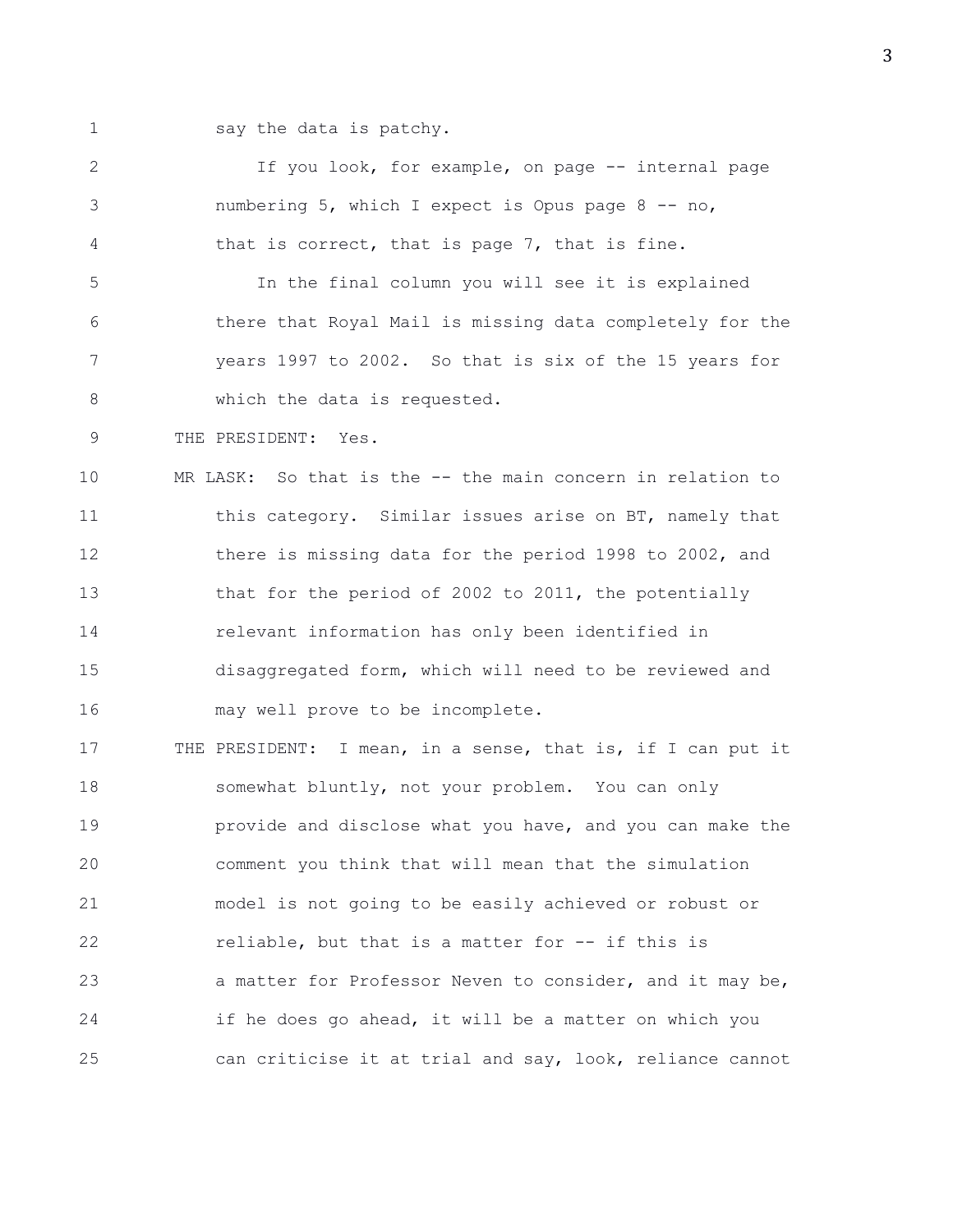1 be placed on this because there was no data for

2 a significant period.

3 But in terms of the actual disclosure obligation, as 4 I understand it, it is not suggested for the years for 5 which data is available, it is a problem providing it. 6 Is that right?

7 MR LASK: I accept that, sir, with one qualification, which 8 is that if permission were to be granted, we would not 9 want to be held to Mr Harvey having to conduct the same 10 analysis as Professor Neven. Mr Harvey has made clear 11 in his evidence that he does not consider a simulation 12 model to be appropriate. So, provided he had liberty to 13 conduct the analysis that he considers appropriate, then 14 I agree with that observation.

15 THE PRESIDENT: Yes, well, I mean he certainly is not 16 compelled to conduct any analysis which he thinks is 17 inappropriate.

18 MR LASK: Yes.

19 THE PRESIDENT: It may be, because clearly if 20 Professor Neven can put in expert evidence on this, it 21 seems to me -- and it must follow that so can 22 Mr Harvey -- then Mr Harvey's evidence may be purely 23 a critique of what Professor Neven has done rather than 24 doing his own independent analysis. That is a perfectly 25 permissible way for him to proceed.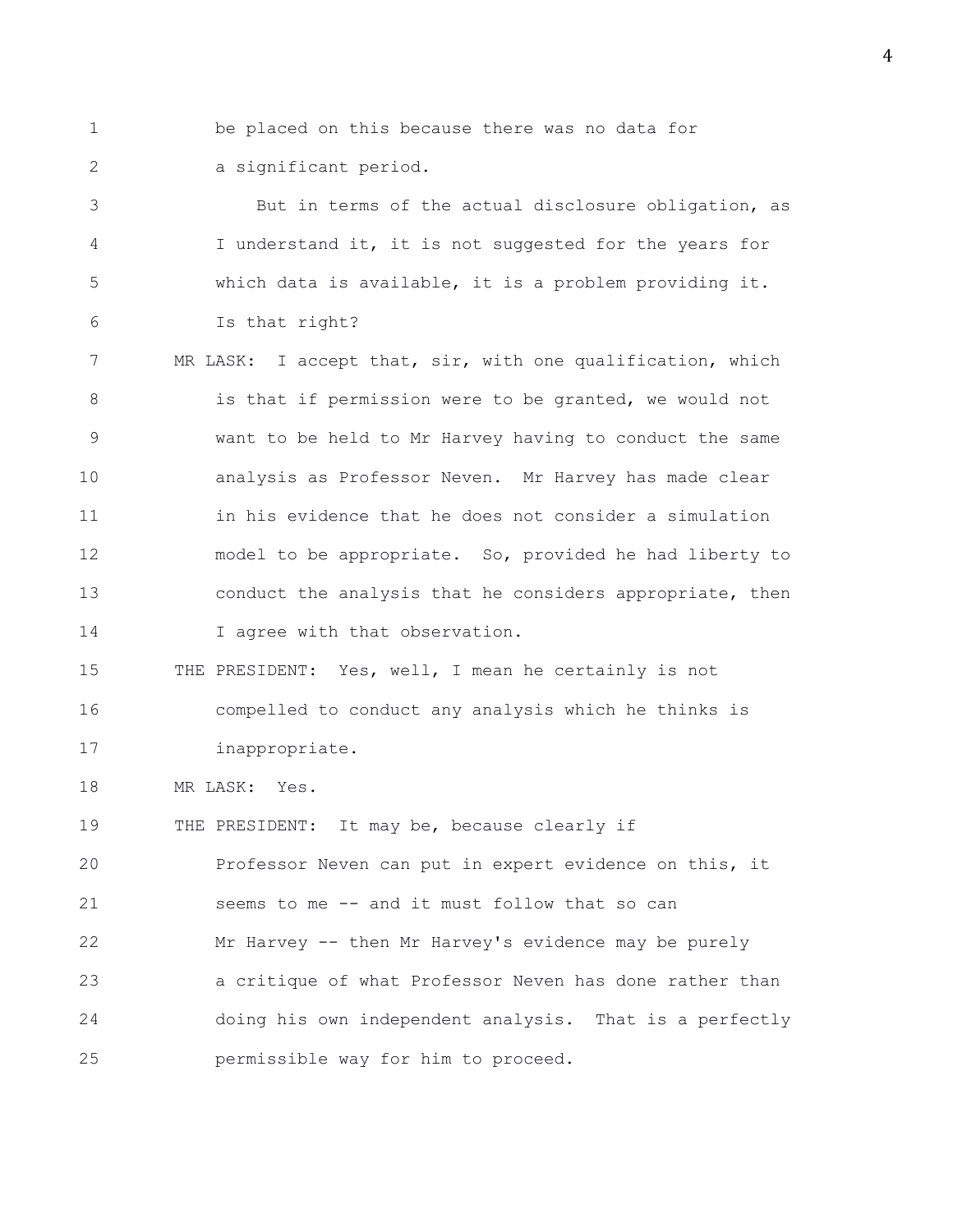1 MR LASK: Yes, although I should say, sir, that is not what 2 he would envisage doing. I mean, he would envisage 3 doing the analysis he could in the time available, and 4 with the information available, and he would be seeking 5 disclosure from DAF for that purpose. 6 THE PRESIDENT: Yes. You have not formulated that 7 disclosure request yet? 8 MR LASK: We have not. If necessary I can give the Tribunal 9 the headlines and we can propose a timetable for taking 10 that forward. 11 THE PRESIDENT: Yes. I mean, can you give us the headline, 12 just to get a feel of it? 13 MR LASK: Yes. So Mr Harvey would envisage undertaking 14 a form of regression analysis in relation to 15 complementary products. Essentially he would do the 16 best possible in the time available, which he thinks 17 would still be better than the s. 18 MR JUSTIC FANCOURT: Imulation model. 19 THE PRESIDENT: Yes. 20 MR LASK: Much has been made of the availabilty of cost 21 data. Mr Harvey does not consider the absence of 22 third-party cost data is a hard barrier to a regression 23 analysis. We know that DAF has costs data on the bodies 24 it supplied at least for the post-2007 period. So he 25 would be seeking data from DAF and, just in broad terms,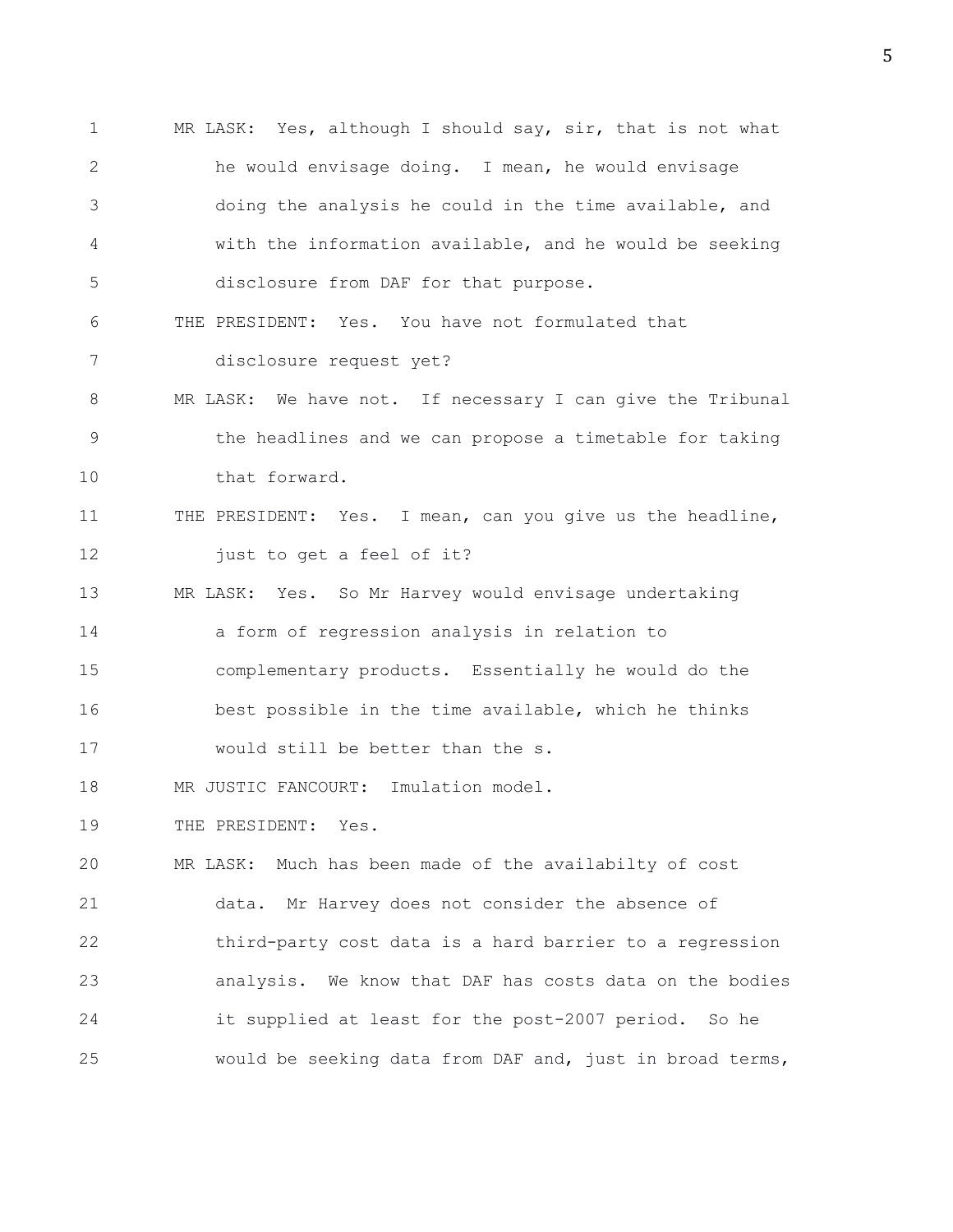1 that would include the specification and the prices of 2 the bodies they sold or resold and the trailers that 3 they financed, the costs data pertaining to the bodies, 4 and price setting information in relation to the bodies. 5 There is, sir, an additional point, which is that it 6 may be that there is relevant data on bodies that is 7 tucked away in the disclosure already provided by DAF, 8 so we would be seeking an order that, when it provides 9 its additional disclosure, DAF also identify any 10 relevant information that is tucked away in the existing 11 disclosure.

12 Sir, I skipped over -- I do not know if you want me 13 to come back to the schedule but there was a second 14 issue on the disclosure being sought by DAF, which 15 arises on the -- what is called the C4 category in the 16 Royal Mail schedule. That is the category seeking 17 details of the key characteristics that the claimants 18 considered when purchasing.

19 THE PRESIDENT: Just a minute. Let us bring that up. That 20 is on page 6? {D4/831/6}

21 MR LASK: Page 6, yes.

22 Key characteristics considered when purchasing, the 23 number of third-party suppliers typically considered and 24 the average useful life of a trailer. The concern here 25 is around proportionality and part of the problem is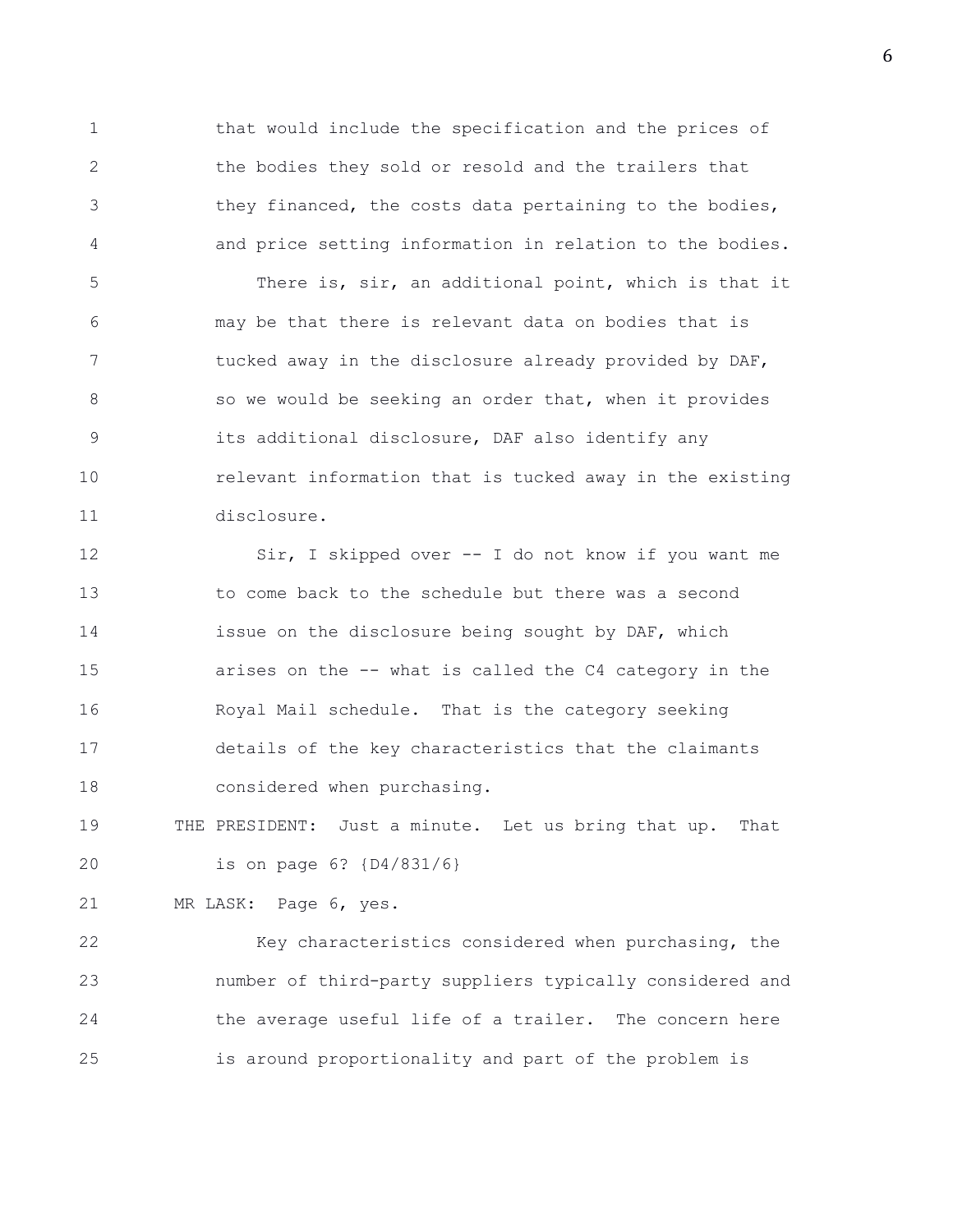1 that because this request has only come in now, and was 2 not raised alongside the procurement and communications 3 disclosure that has already been given, the claimants 4 would now have to re-review some of the repositories and 5 documents reviewed previously.

6 To give you an example of that, sir, you will see in 7 this schedule, on pages 10 and 11 {D4/831/10}, there is 8 a description of the manual searches of documents 9 archived at the Postal Museum and the archive storage 10 facility in Winchester, and those repositories would 11 need to be re-searched, and I am told that is 12 challenging in the current environment with the various 13 restrictions in place. There we are. So there are 14 proportionality concerns.

15 Now, DAF's response to this is to suggest that one 16 way of dealing would be for us to give a pleaded 17 statement explaining the issues rather than giving 18 disclosure. We do not object to that or we would not 19 object to that in principle but it is unclear at this 20 stage without making further enquiries whether that way 21 forward would be more or less burdensome. It would 22 itself involve undertaking various searches, given the 23 level of detail requested in the period involved. So 24 what we would propose, if permission were granted, was 25 that we be given the option to elect either to provide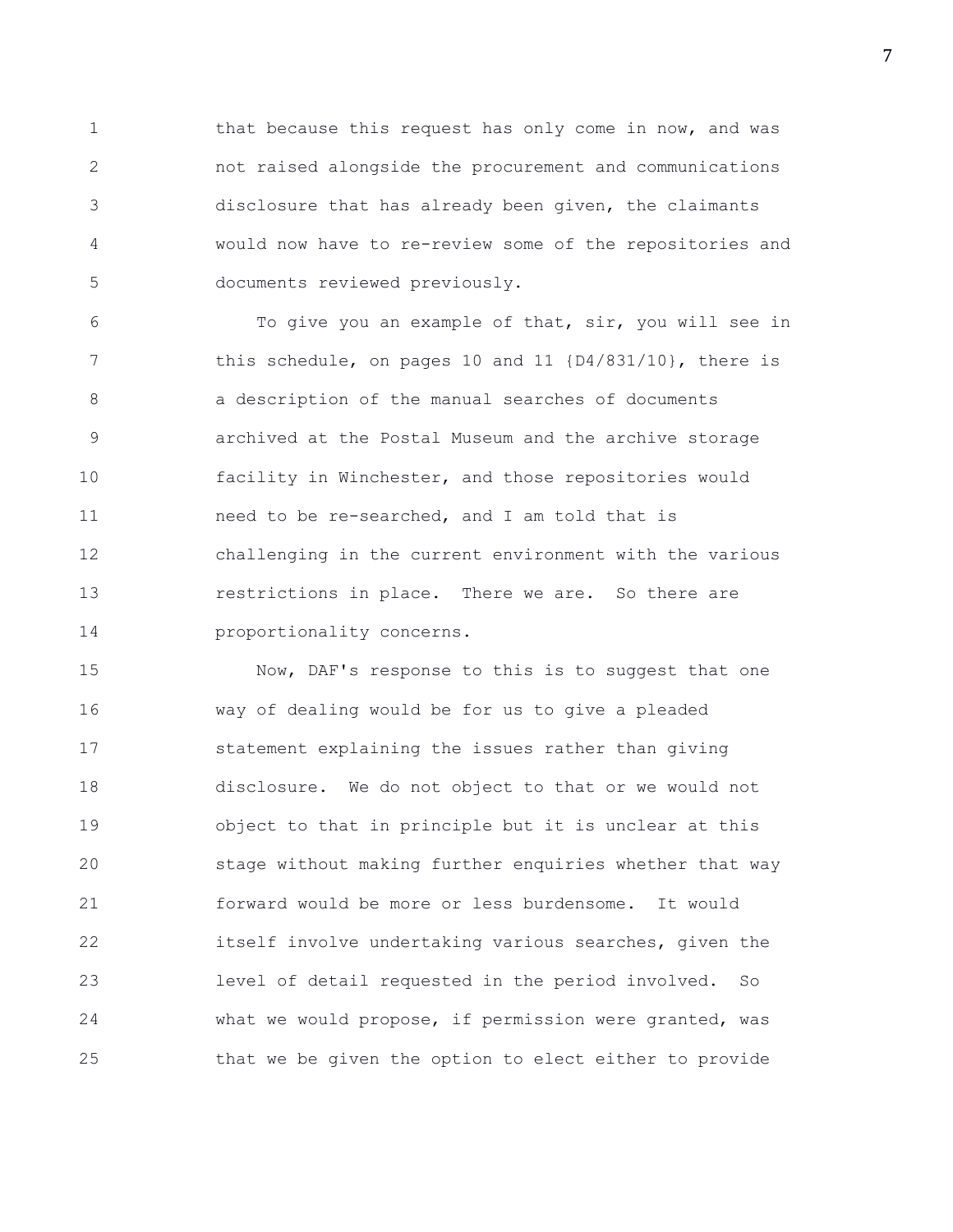1 that statement or the disclosure. 2 THE PRESIDENT: Yes, because presumably there may be some 3 difficulties. 4 MR LASK: Yes. 5 THE PRESIDENT: As anyone who knows now what the position 6 was, because these issues may have changed -- 7 MR LASK: Indeed. 8 THE PRESIDENT: -- significantly over the long period. 9 MR LASK: Yes. 10 MR HODGE MALEK QC: Mr Lask, I presume you could do 11 a combination of both, could you not, that certain areas 12 that you can give disclosure of documents and others you 13 may feel that it is easier and simpler to do it by way 14 of a statement? 15 MR LASK: I expect that is right. I will be corrected by 16 those instructing me if it is not. I expect in 17 principle a combination approach may be possible. 18 MR HODGE MALEK QC: Yes. 19 THE PRESIDENT: Yes. 20 MR LASK: But I am asked to emphasise -- I referred to the 21 disclosure that Mr Harvey will need to seek from DAF, 22 and I am asked to emphasise that that really underlines 23 the -- some of the practical implications of granting 24 permission on complements is that there is going to be 25 a significant further disclosure exercise and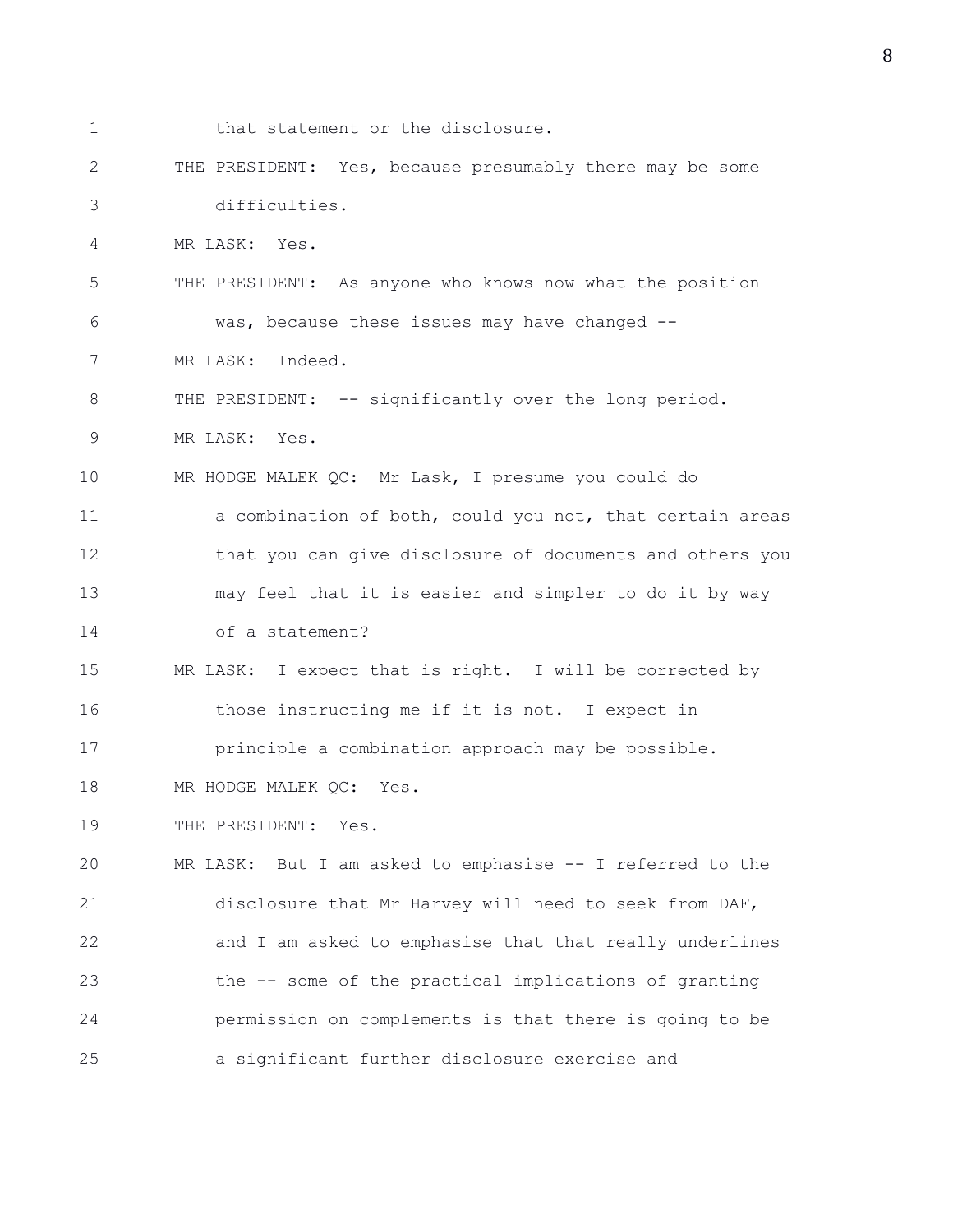1 significant further expert analysis.

2 THE PRESIDENT: Yes. I mean, was this the notion that 3 Mr Harvey would then wish to do a regression analysis? 4 That is not something I had picked up. That may be my 5 failing.

6 MR LASK: Well, he describes the issues he would want to 7 investigate, what he calls the minimum key points. 8 THE PRESIDENT: Yes.

9 MR LASK: At paragraphs 6.12 to 6.14 of Harvey 9, which is 10 {B3/17/21}. In fairness, he does not expressly describe 11 it as the regression analysis. But we have taken the 12 opportunity overnight to have a further discussion with 13 him, and that is what he would envisage doing. 14 THE PRESIDENT: Yes, he says it would require further -- he

15 says it would require further factual information and 16 disclosure from the claimants.

17 MR LASK: Yes, that is at 6.14.

18 THE PRESIDENT: Yes.

19 MR LASK: But what you see, sir, from 6.12, is that a key 20 part of his analysis would be seeking to establish 21 causation because that is the key omission from -- what 22 we say is the key omission from DAF's approach. 23 THE PRESIDENT: I understand that. I can understand -- 24 I think one can understand the questions or issues that 25 he raises at 6.12(a), (b) and (c) and all the points, as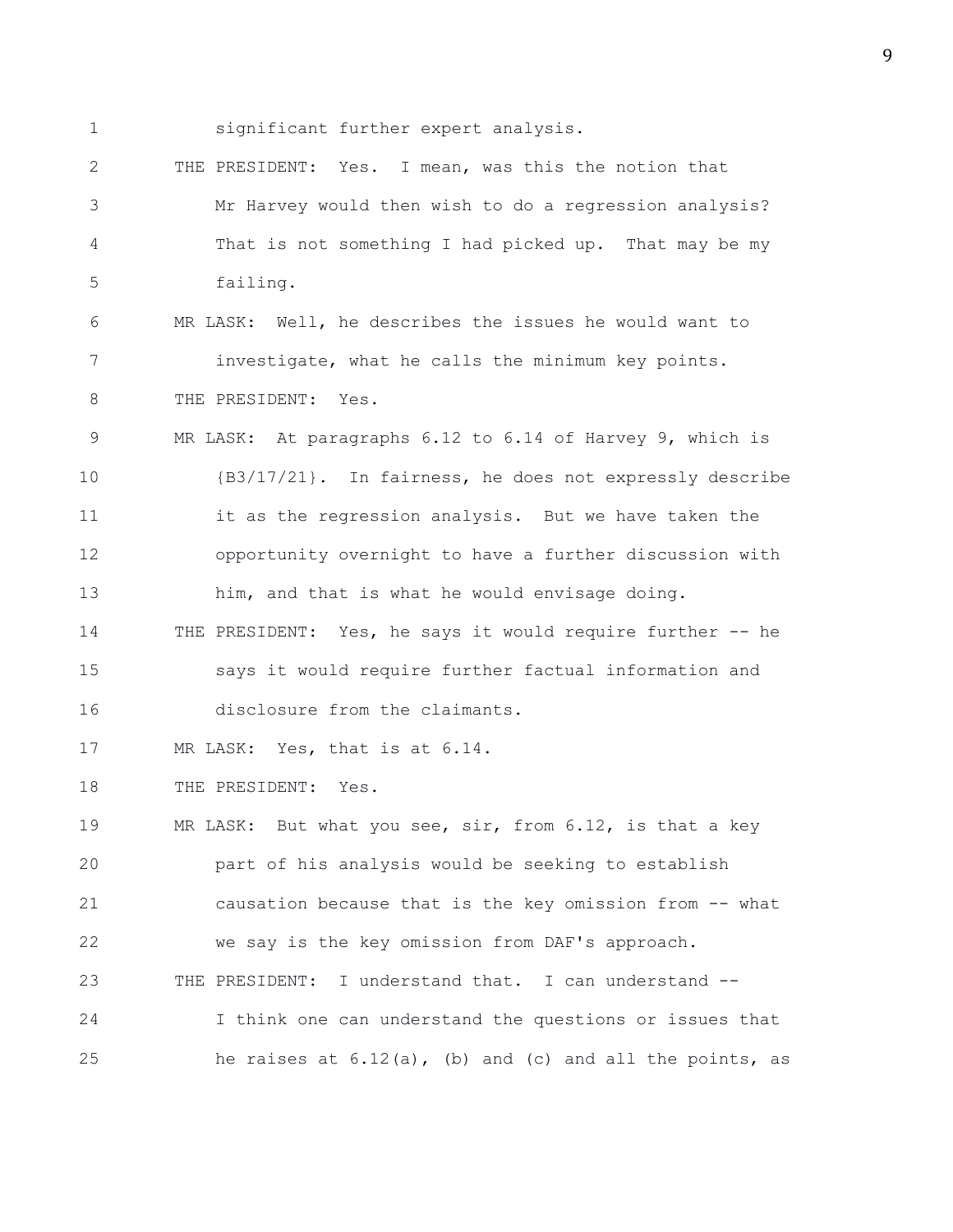1 he puts it, and that it is necessary to consider that 2 and to consider whether they are external factors. 3 I just do not know at the moment, because it has not 4 been considered, whether in particular cost data 5 relating to bodies is an onerous and elaborate form of 6 data retrieval, given the long period we are talking 7 about.

8 MR LASK: Yes, well --

9 THE PRESIDENT: It is not something that has been raised 10 before.

11 MR LASK: It is a long period. We would say that without 12 that data, one simply cannot assess causation. So it is 13 essential to have properly conducted analysis. 14 THE PRESIDENT: I can see that without that you cannot do 15 regression analysis. If you have not got one of the 16 most fundamental factors that can cause an increase in 17 costs, you cannot do it. Professor Neven says he is 18 not -- I think everyone can recognise that a regression 19 analysis is more robust and revealing than this sort of 20 simulation model.

21 The question is whether it can feasibly be done. 22 Professor Neven I think recognises that but says, 23 because of the lack of cost data and the problems with 24 cost data, he is not going to try and do it. That was 25 his position. He was, therefore, in a sense, falling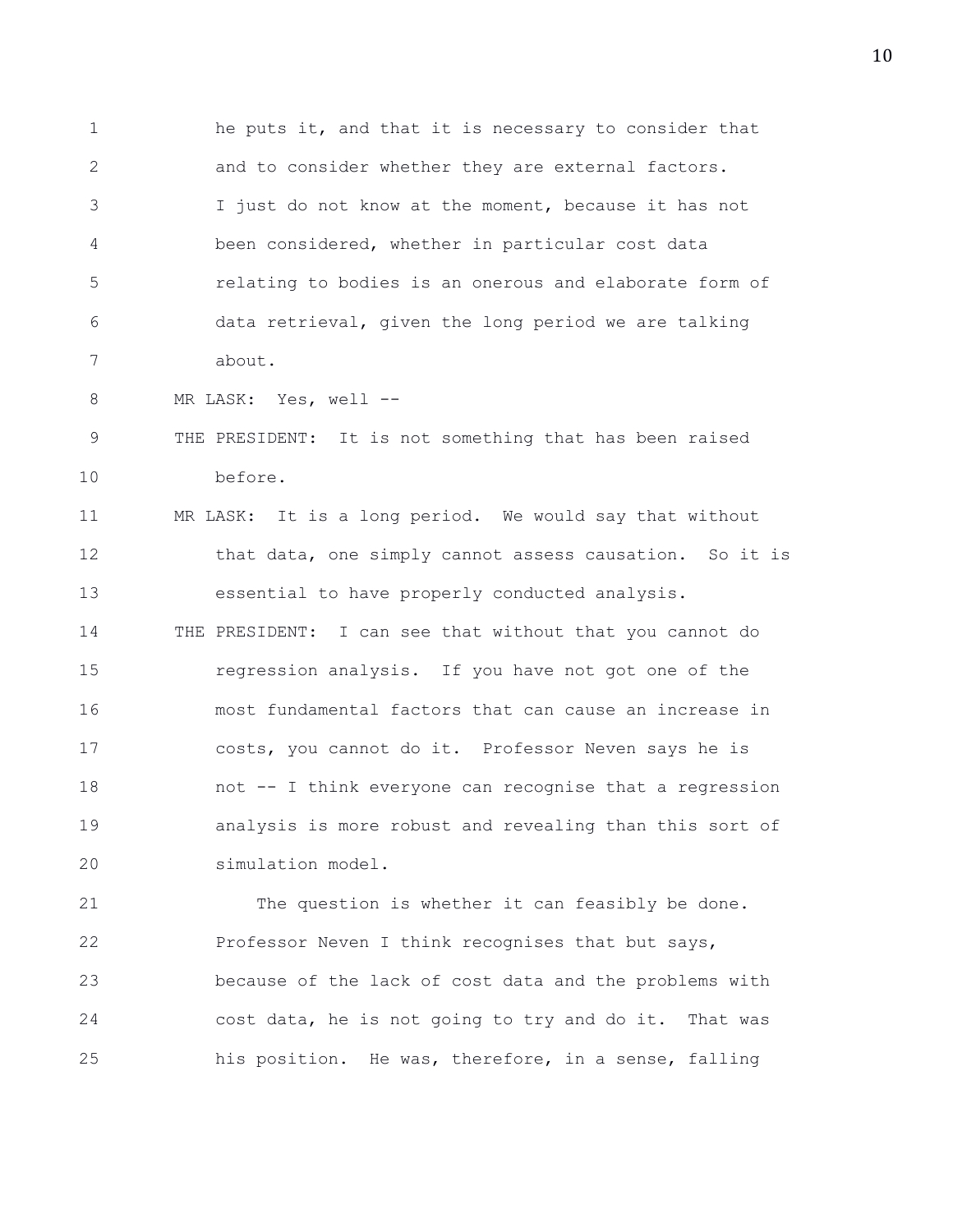1 back, if you like, on the simulation model.

2 Mr Harvey has a lot of criticisms of the simulation 3 model, as Mr Beard says, whether or not they are valid, 4 and that ultimately, it seems to us, for trial. But if, 5 then, one goes back to doing the regression model, and 6 if he wants a regression model then maybe 7 Professor Neven wants a regression model, and we start 8 getting that data, and where does it end? 9 MR BEARD: Sir, might I make a couple of brief remarks? 10 THE PRESIDENT: Yes. I was going to (inaudible) in 11 a moment, because I was just going to turn to you about 12 this. Do you understand my concern? It is one thing to 13 say that this simulation model is really not going to be 14 of any use, it is not -- there are too many assumptions, 15 there is too much missing, it does not tell you the key 16 questions, it begs all these other points that Mr Harvey 17 has flagged and so on. It is a different thing to say 18 that, well, if that is going to be done, we now want 19 a regression analysis for which we need all this data. 20 MR LASK: Sir, I do see that those are different things, and 21 my primary submission is that is a very good reason not 22 to be granting permission on complements, because of the 23 extra disclosure and work it is going to generate, but 24 I also say that if permission were to be granted it 25 would be quite unfair, particularly in circumstances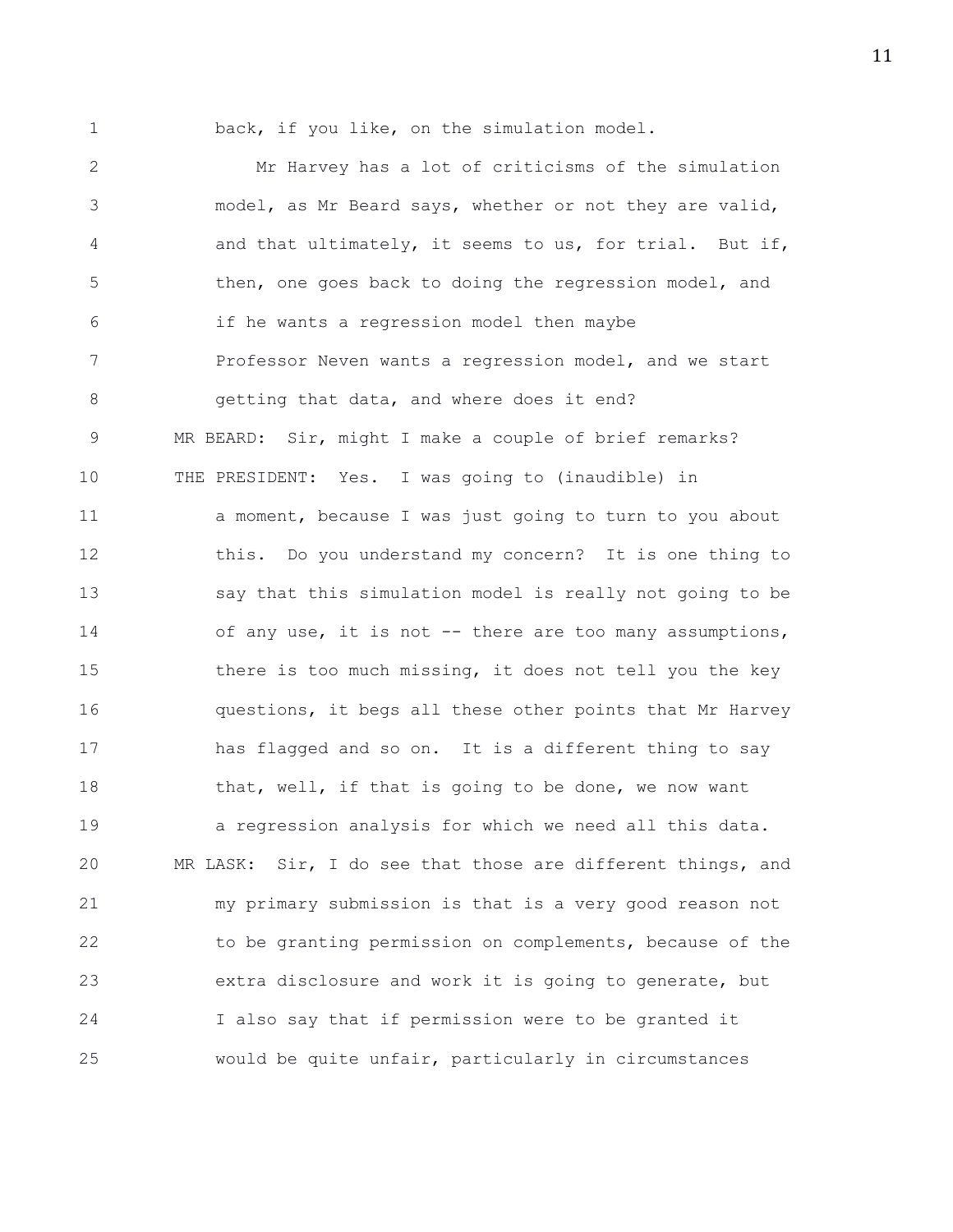1 where DAF says the burden of proof is on us in relation 2 to bundle complements, for us to be held -- or for us to 3 be placed in a purely defensive role where all we can do 4 is present a critique of Professor Neven's analysis 5 without having the opportunity to do our own. 6 THE PRESIDENT: Yes.

7 Okay, Mr Beard, you wanted to --8 MR BEARD: Yes, if I may. I think, sir, you have the points 9 about the objections to disclosure. I mean, they are 10 not actually objections to disclosure. We recognise 11 that if people do not have documents, they cannot be 12 disclosed. That is just the way of these things. 13 We have tried to be flexible in relation to 14 statements versus disclosure, if it would be 15 disproportionate, as we have indicated in the schedules.

16 So actually there is no objection on the basis of the 17 material we are putting forward as disclosure 18 categories, and I think that was the core of the 19 question that was initially being asked.

20 We are now being led down a different and somewhat 21 garden path-ish strand of submissions by Mr Lask, 22 because Mr Harvey's witness statement does not suggest 23 that he wanted to do a regression analysis and did not 24 suggest he wanted data from DAF in relation to it. You 25 picked up precisely the point in 6.14, which talks about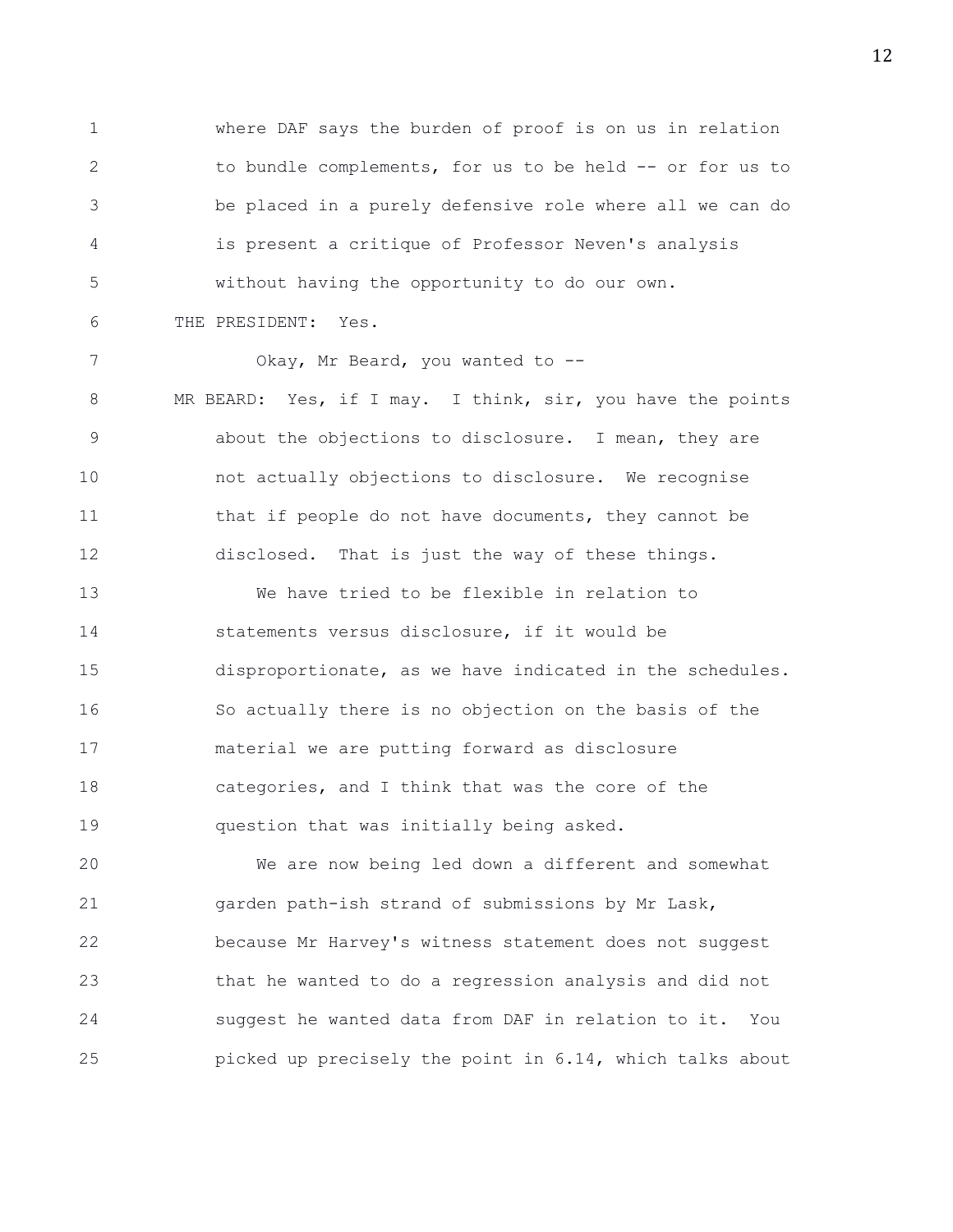1 how there would have to be further factual information 2 and disclosure from the claimants in order for Mr Harvey 3 to put into place his analysis, which -- I have referred 4 to it as negotiations analysis. Mr Lask took me to task 5 for that and said that is not what we are doing, that is 6 really about mitigation. But it is much closer to that 7 sort of analysis than it is to any sort of regression 8 being set out.

9 So the position the Tribunal is now being put in is 10 we have a legitimate argument in relation to 11 complements, we have put forward expert evidence in 12 relation to these things. There is not a real objection 13 to our disclosure on it. Mr Lask is now saying, "Oh, 14 but in order to respond to that, we would want to go 15 beyond critiquing Mr Neven's analysis, we'd want to put 16 in our own."

17 Well, we are not going to try to stop him doing 18 that. The evidence before you is that they would do 19 that on the basis not of a regression but on the basis 20 of the arrangements set out in Mr Harvey's statement, 21 and yet today it is said, "Oh, no, there will be a vast 22 degree of disclosure that will be required. I can on 23 the hoof set out what these disclosure categories would 24 be, they are terribly onerous and it will mean there is 25 an enormous exercise."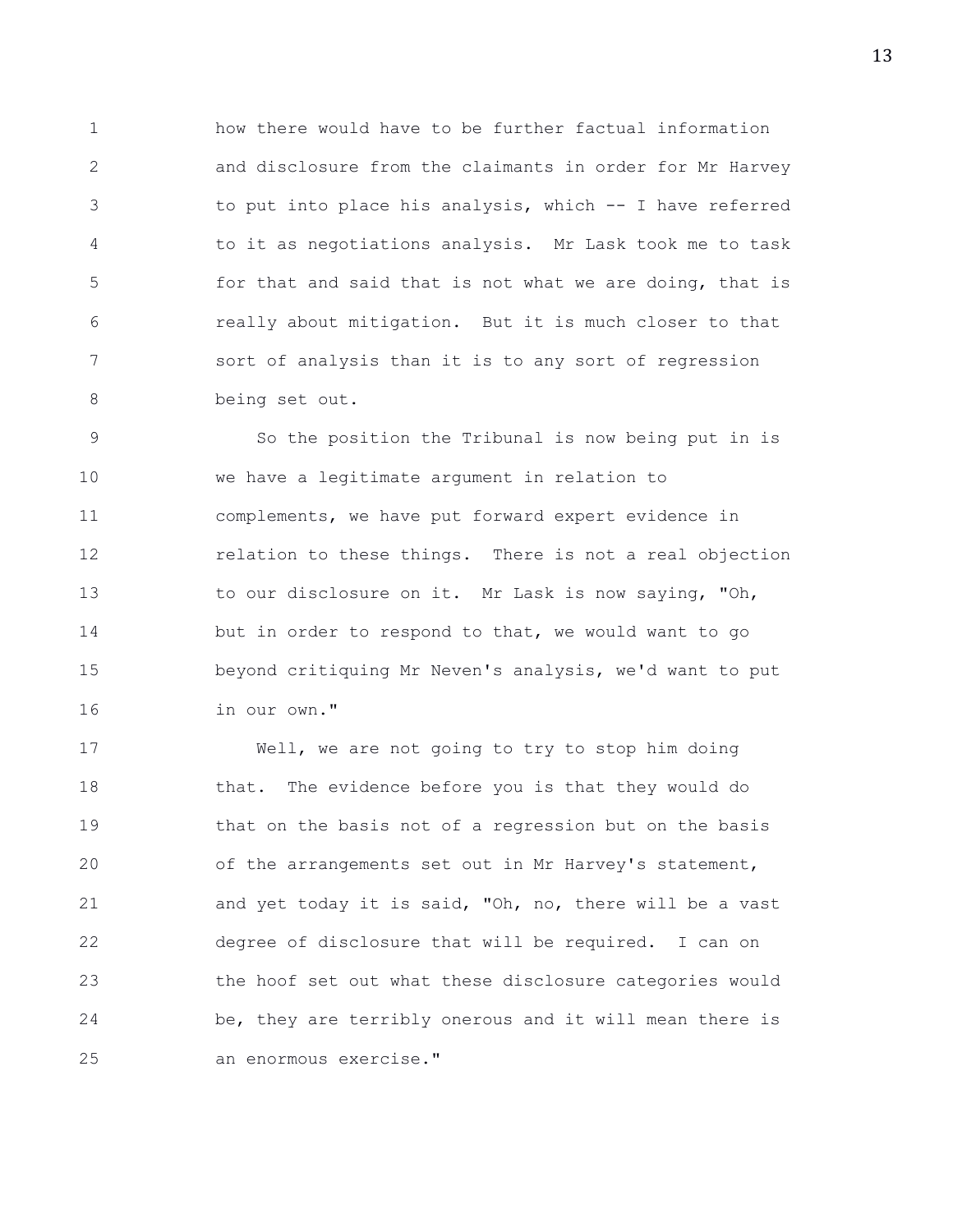1 This is precisely what I referred to yesterday as 2 a sort of in terrorem submission. It is no proper 3 objection. Indeed, it is a remarkable submission to be 4 making today in circumstances where in fact disclosure 5 was provided to Royal Mail and BT of the materials 6 relating to bodies last week. So the disclosure process 7 that is rolling on in the background was actually 8 **provided last week.** So if there was --9 THE PRESIDENT: Sorry to interrupt you, what was disclosed 10 re bodies? 11 MR BEARD: I do not have a full schedule in front of me, but 12 I understand it was details of the bodies that were sold 13 by DAF to Royal Mail, and it was also material in 14 relation to the costs of the bodies manufactured. 15 Mr Lask says, "Well, we would want lots and lots of 16 costs data". It is worth reminding The Tribunal that 17 DAF has only been making bodies since 2007, and it has 18 provided material in relation to that. It is not tucked 19 away, as Mr Lask says. We have been entirely clear 20 about what we have been providing in relation to these 21 matters. If Mr Harvey wants to come back and say, 22 "Well, actually, there is some further material I would 23 like in relation to that material", of course he is open 24 to do so. We cannot possibly prevent him from asking 25 those sorts of questions. But we have actually been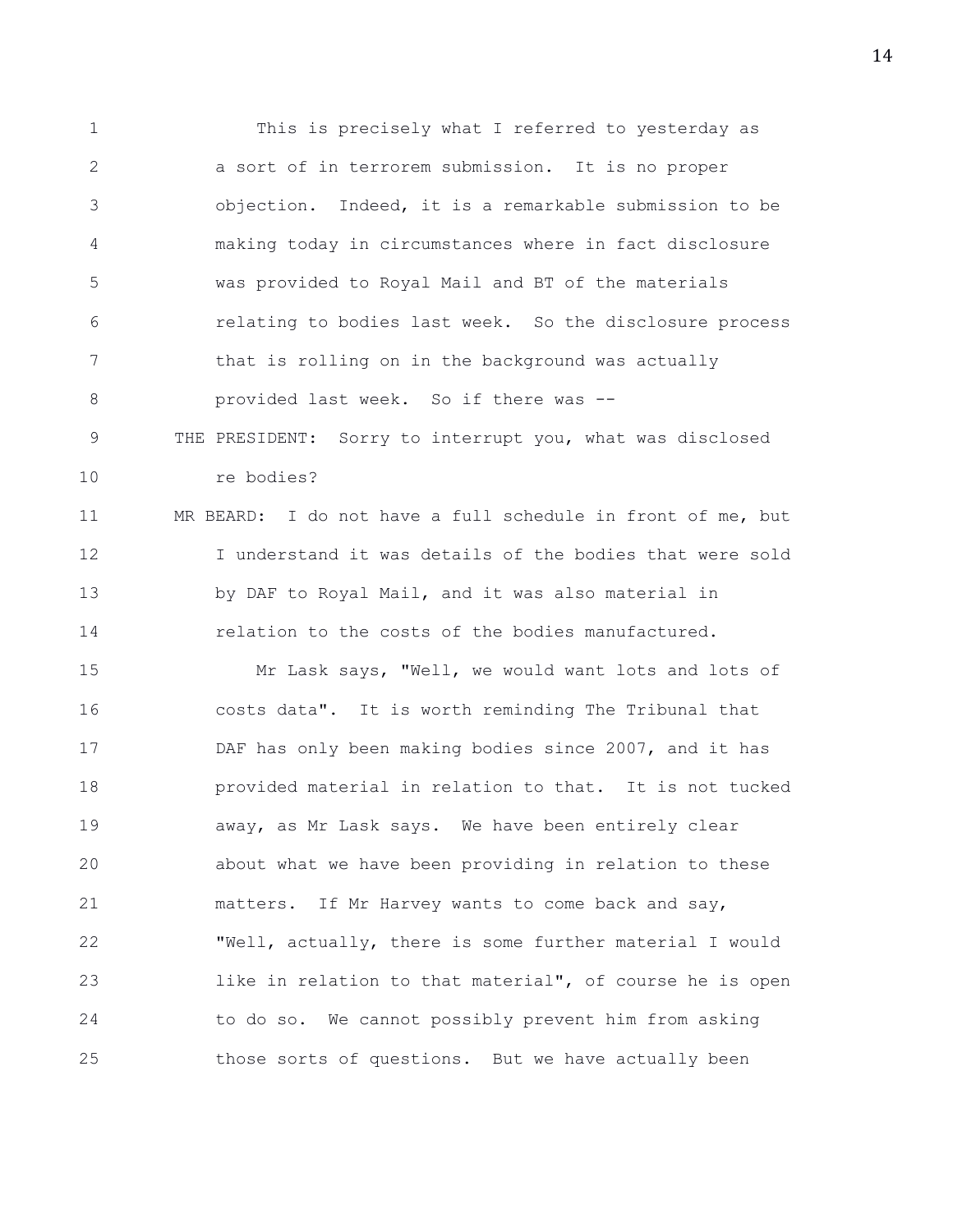1 providing this material and what is being done today is 2 throwing up ad hoc attempts at obstacles to what is 3 otherwise a perfectly legitimate request to amend, 4 provide expert evidence, and seek what is entirely 5 legitimate and measured disclosure in relation to these 6 issues.

7 MR HODGE MALEK QC: Mr Beard, if the other side seek 8 permission for their expert to carry out a regression 9 exercise, do you envisage you would be opposing that? 10 MR BEARD: I think I would have to take instructions 11 depending what was actually proposed. All I have to go 12 on at the moment is the evidence of Professor Neven, who 13 has clearly looked at these issues, and obviously he is 14 also the expert that is dealing with overcharge and 15 therefore does have quite a wide view of what is going 16 on in terms of data availability in this case.

17 Of course, as we saw in relation to his statement 18 I think it is at paragraph 31, if I remember correctly, 19 of his second statement -- of his first statement, I do 20 apologise. So yes, it is paragraph 31 of his first 21 statement, so it is tab 11 in bundle B3 {B3/11/7}. He 22 says, "Well, I do not think you are going to have enough 23 evidence to carry out a robust regression", and of 24 course in order to do a robust regression you need 25 sufficient data.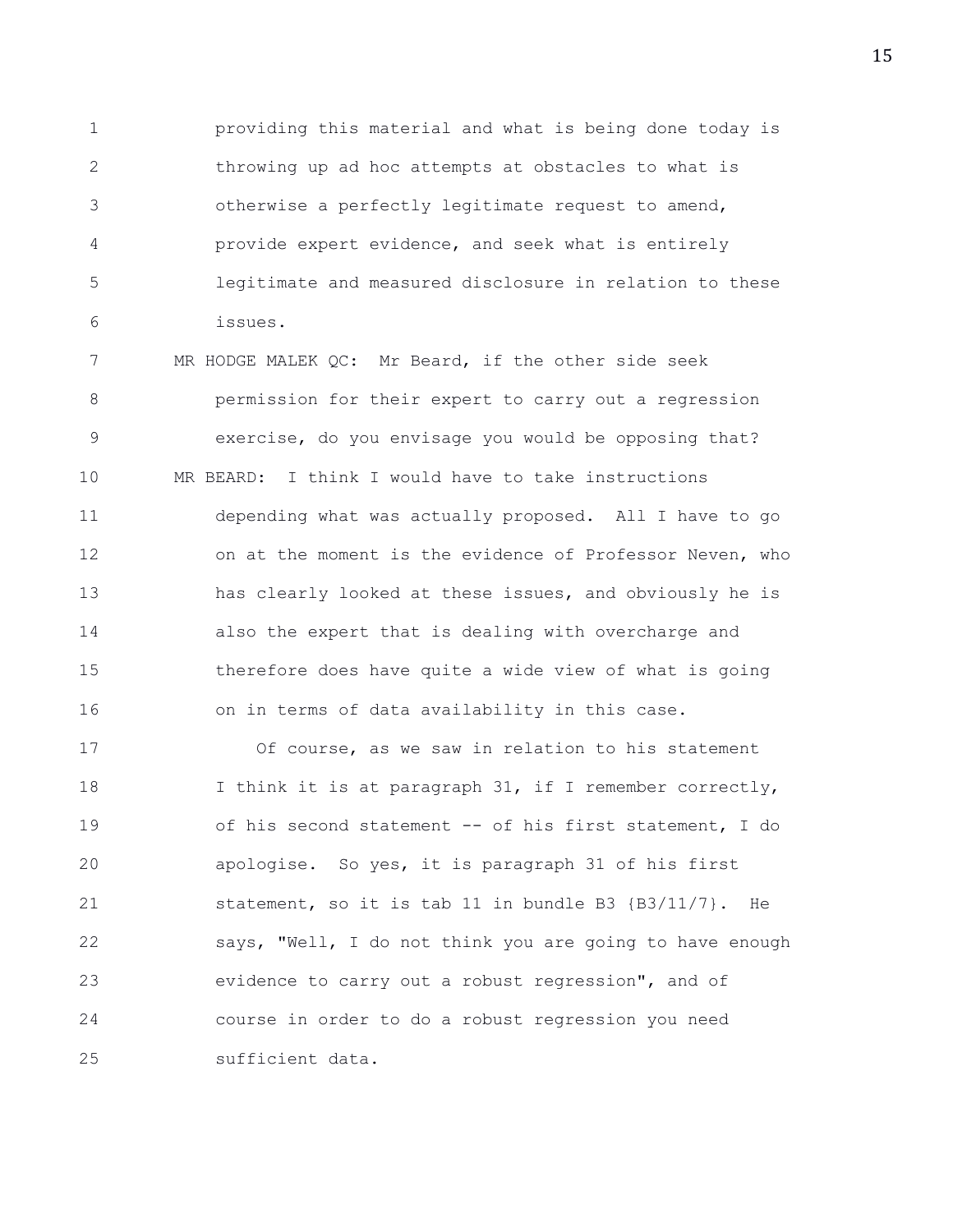1 So one would need to see what Mr Harvey's proposing. 2 But if what he is proposing is something that frankly 3 our experts say, "No, you are not going to get a robust 4 answer out of it because you do not have sufficient data 5 in order to do it", then we may well oppose it. But 6 that is all I have got to go on, Mr Malek. I do not 7 have more at the moment. Part of the reason I could not 8 possibly give you an answer is because we do not have 9 a proposal before us. We have several witness 10 statements from Mr Harvey. He sets out what he says he 11 would do absent -- if the complements analysis is to 12 be -- amendment is to go ahead, and it is conspicuous 13 that he does not suggest any regression analysis there. 14 MR HODGE MALEK QC: I understand that. But if there is 15 going to be a regression analysis, in the absence of 16 non-party disclosure from the actual manufacturers of 17 the bodies and the traders, it is going to be rather 18 incomplete, is it not? 19 MR BEARD: I think that is the basis on which 20 Professor Neven is saying that you will have incomplete 21 data, because he says precisely that there. 22 Unfortunately I cannot advance the matter further than 23 that, but I think, sir, that is precisely what he is 24 averting to, that you will have a big hole unless there 25 was to be a third-party disclosure exercise.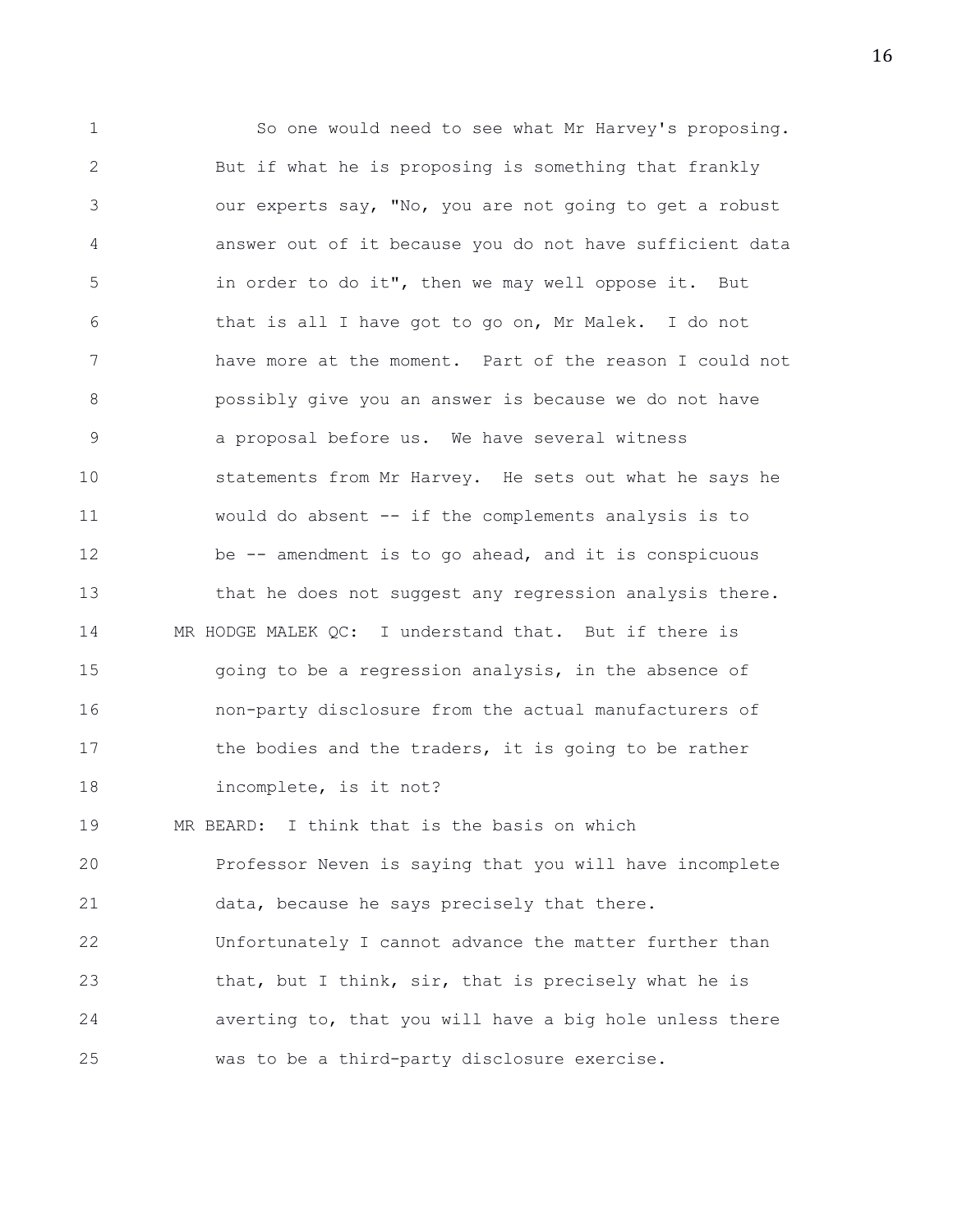1 MR HODGE MALEK QC: Well, that would be very difficult, 2 because they have got nothing to do with the 3 proceedings, a lot of them are outside the jurisdiction, 4 you can only go back so many years, and it is unlikely 5 to be proportionate to expect a non-party to go and do 6 the same sort of exercises that the parties have been 7 doing in their own interest.

8 MR BEARD: I must -- obviously I have to accept that, 9 because that is the evidence of my own expert, 10 impliedly. It is precisely for that reason we are 11 looking at the simulation model.

12 Now, as the president rightly said, the other side 13 can come along and criticise that and say, "Well, that 14 may be all you can do but it is not good enough", that 15 is the matter for trial. But we do not -- 16 MR HODGE MALEK QC: Either you have got an argument that has 17 a real prospect of success on complements, or not. If 18 you do have an argument that has got a reasonable 19 **prospect of success, it would be a big thing to say, as** 20 a matter of our discretion, we exclude that, because -- 21 on the basis that the other side may want to do an 22 alternative analysis to your simulation analysis, which 23 would be quite burdensome and probably incomplete. 24 MR BEARD: Well, I can but concur entirely with that, and we 25 say it is more than reasonably arguable. We spelled out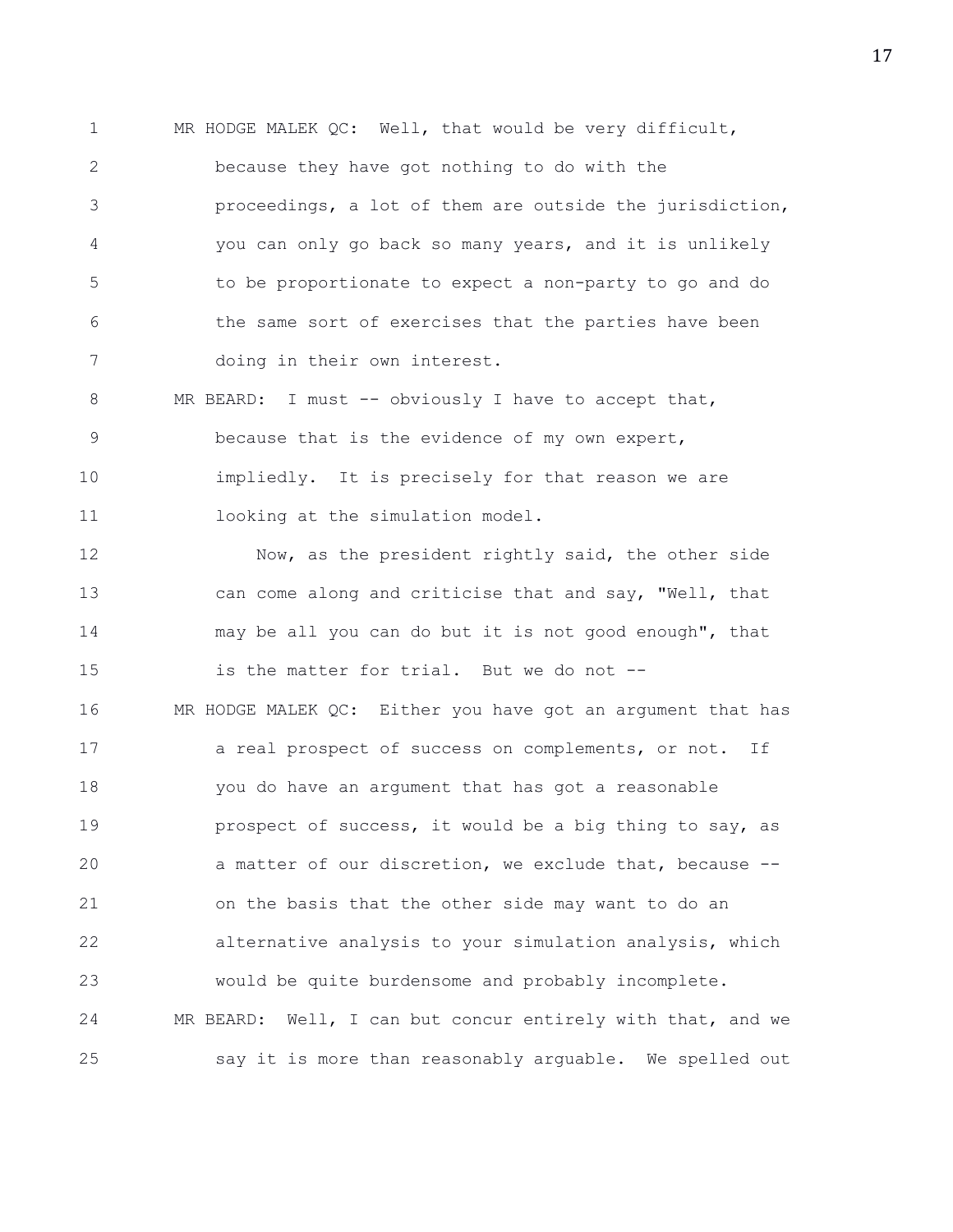1 why it is that you would ordinarily, with these sort of 2 complements, expect that sort of waterbed effect, which 3 is precisely what we would then be testing for. 4 MR HODGE MALEK QC: Okay, thank you.

5 MR LASK: Sir, may I come back on two very, very brief 6 points? The first is that we do not accept that any 7 criticism can fairly be levelled at Mr Harvey's witness 8 evidence. One sees in 6.12 the factors he says he is 9 looking at are concerned with the claimants' demand for 10 trucks and for bodies, and whether that fell, and you 11 will recall that one of the other points he raised, in 12 his ninth statement, was that it was completely unclear 13 whether what DAF were proposing to do was analyse 14 a claimant-specific fall in demand or a market-wide fall 15 in demand, and it was only yesterday that was clarified, 16 **and it was in the light of that that Mr Harvey has been** 17 asked to consider exactly what sort of analysis he would 18 envisage carrying out.

19 So we do not think he can be fairly criticised. 20 The second point is a wider point, which is that the 21 reason that Professor Neven is falling back on 22 a simulation model, or at least one of the reasons, is 23 because there is not time, or he does not consider there 24 to be time to do a proper regression analysis. That is 25 because this has been raised so late.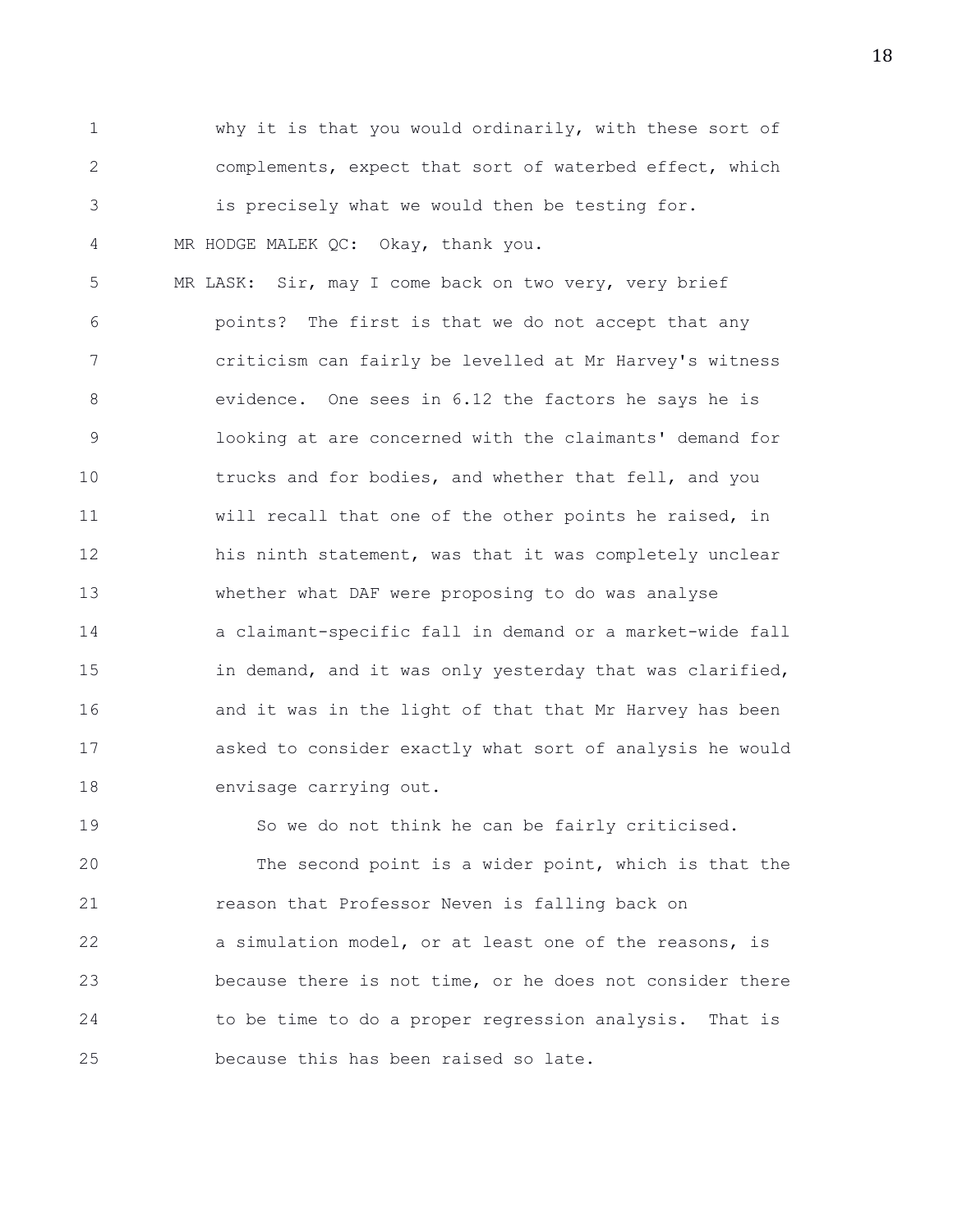1 So, again, we do not think that should be held 2 against the claimants and certainly should not be used 3 as a reason for preventing the claimants from doing the 4 analysis they think is appropriate. 5 THE PRESIDENT: Yes. 6 Mr Beard, is there anything else you want to say? 7 I think you have replied on this whole point and I think 8 we will take just a few moments, then, to see where we 9 go, and whether we can resolve that straight away. So 10 we will rise for ten minutes. 11 MR BEARD: Yes, I do not think Professor Neven refers to 12 time, but that is another issue. 13 (10.37 am) 14 (A short break)  $15$   $(10.51 \text{ am})^{\wedge \wedge}$ 16 (Ruling was given) 17 Discussion re Ruling 18 MR BEARD: I am grateful to the Tribunal. Might I just 19 clarify one matter, sir? 20 THE PRESIDENT: Yes. 21 MR BEARD: You quite properly referred to categories C3 and 22 C4, which were from one of the two disclosure schedules 23 which Mr Lask took you to. I think, to be fair to 24 Mr Lask, he was making submissions in relation to both 25 C3 and C4 but also the equivalent categories in relation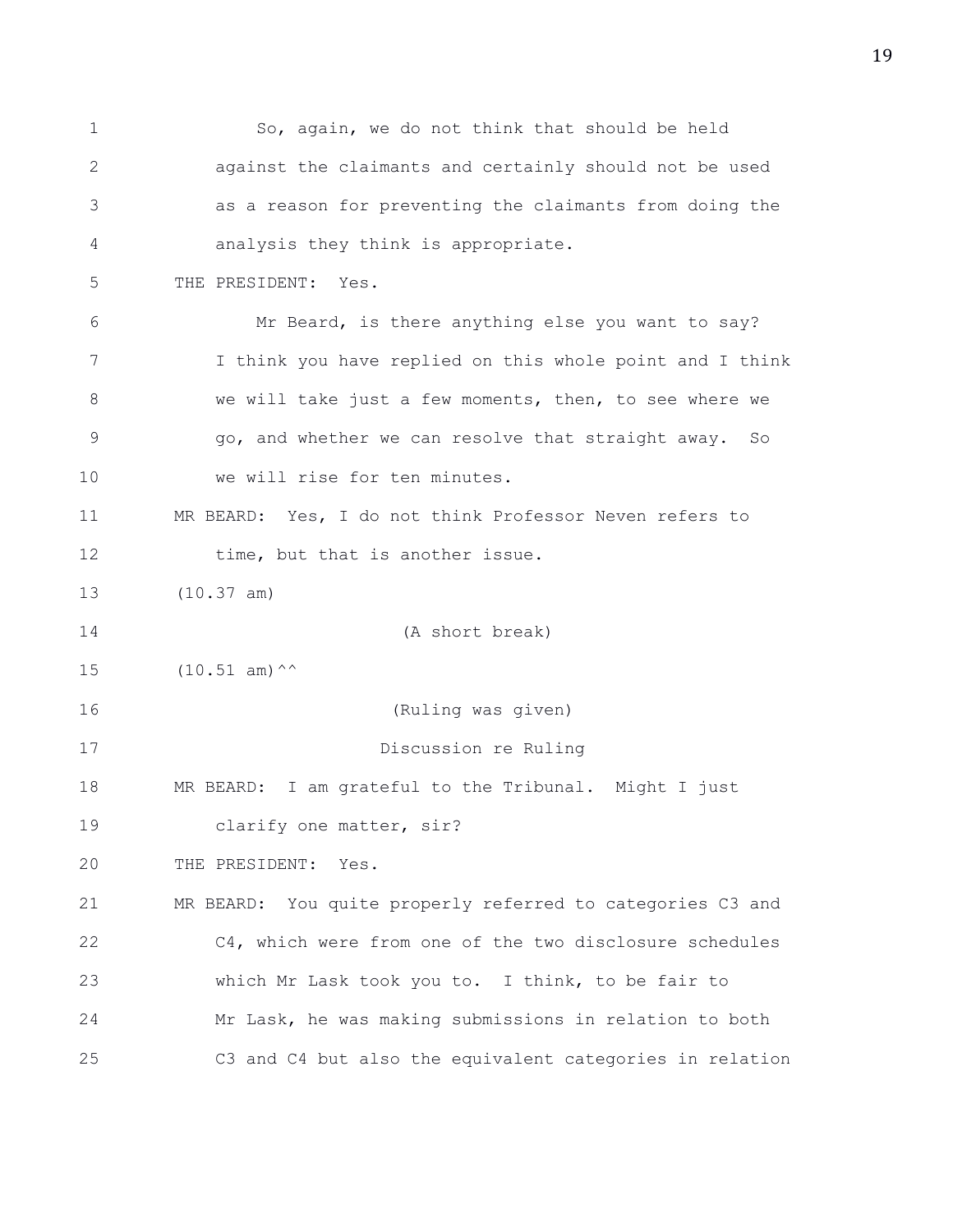1 to BT in C1 and C2. I do not think he was trying to 2 only focus on C3 and C4, but I take it that the 3 observations made by the Tribunal in relation to C3 and 4 C4 equally apply in relation to C1 and C2, just so that 5 we are absolutely clear before we move on. 6 THE PRESIDENT: Yes, Mr Beard, you are quite right. We 7 looked at the Royal Mail Redfern Schedule for 8 convenience but I think everything relates to the 9 equivalent provision of the other schedule, and when 10 I say C3 and C4, you can interpolate C3 and C4 of the 11 Royal Mail schedule and the equivalent, whatever it is, 12 C1 and C2, of the BT schedule. 13 MR BEARD: I am most grateful. Thank you very much. 14 MR LASK: Sir, may I raise two brief practical points 15 arising from the ruling? 16 THE PRESIDENT: Yes. 17 MR LASK: The first is the issue of the claimants' 18 undertakings given in 2019 that we discussed yesterday, 19 and I made the submission yesterday that if you did 20 grant permission to make the amendment, the fair and 21 appropriate course would be to lift those undertakings, 22 and then it would be for the claimants to decide whether 23 they wanted to make an application to amend the 24 particulars, so we do ask for an order lifting those 25 undertakings.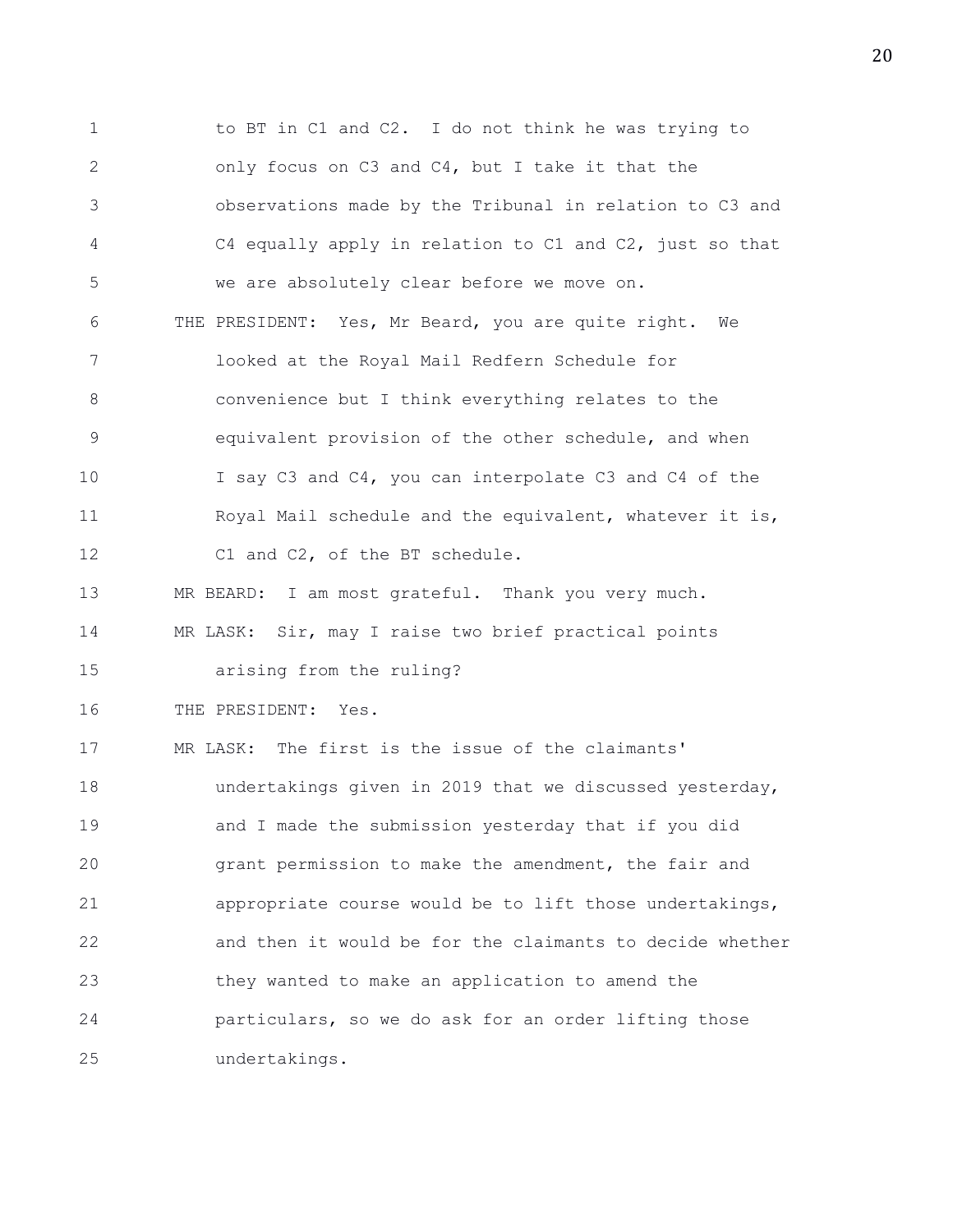1 Then the second issue relates to the date for the 2 disclosure in C1 to C4 categories, and we would ask that 3 the disclosure be at the same time -- well, we are going 4 to come on, I suppose, later, to deal with the supply 5 pass on disclosure, but the current deadline in the 6 order that the Tribunal has made is 29 April for -- 7 (overspeaking) -- to be completed, and we would ask for 8 that date to apply to this complements disclosure as 9 well, please.

## 10 THE PRESIDENT: Just on the date, Mr Beard, are you going to 11 push back from 29 April?

12 MR BEARD: Yes, we are, because this is material that -- the 13 29 April date was a long-stop date in relation to 14 disclosure. There are a number of categories of 15 disclosure that we would expect to be provided at least 16 in tranches before then. We do not want to have to wait 17 until 29 April. We are happy to discuss with Mr Lask if 18 there are subcategories within the four, C1 to C4, that 19 would be particularly problematic and therefore would be 20 dealt with later, and therefore April 29 might be 21 appropriate.

22 But the idea that it should all be left over to 23 April 29 we do object to. We do not think that is 24 necessary. You did not invite submissions on the 25 undertakings. Do you want any remarks on that?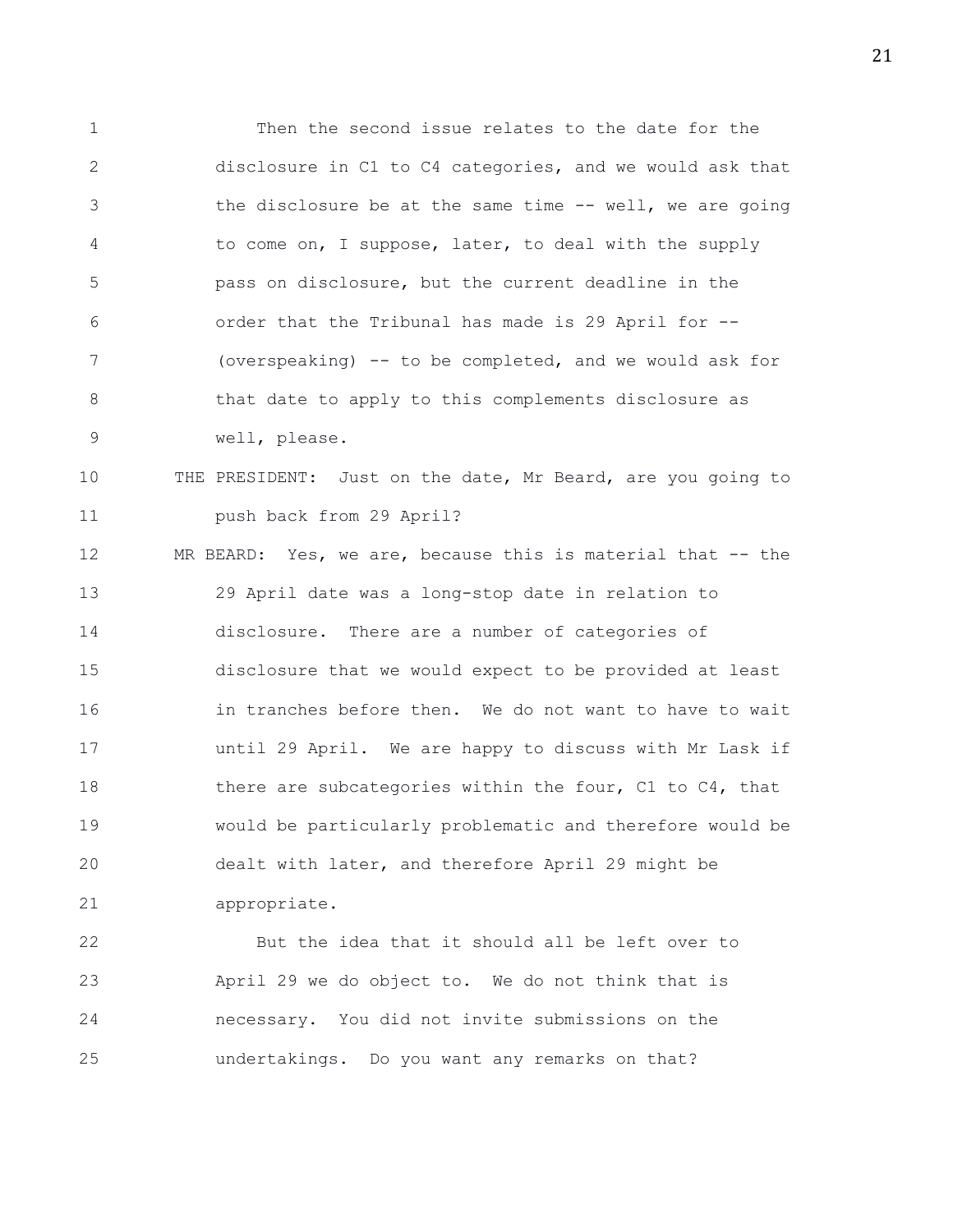1 THE PRESIDENT: No, but I will want to hear from Mr Lask on 2 dates because we are dealing with a long period. You 3 have already had the comments that it seems to be 4 unavailable, for some years, but they will no doubt have 5 to search further. They have also made the point that 6 some are in paper repositories and, even if it be dealt 7 with by a statement, anyone making the statement has to 8 3 8 satisfy themselves that the statement is accurate, so 9 they may need to look at what is there.

10 We are now on 2nd March. The end of this month is 11 Easter. So Mr Beard, I think, realistically, this trial 12 is in some -- what is it, April 2022 or something? 13 MR BEARD: It is, yes.

14 THE PRESIDENT: Yes. I see. But we have heard what you 15 have to say.

16 As regards the undertaking, Mr Lask, we are not 17 going to lift the undertaking now. We think -- we can 18 understand your position for the claimants but we do not 19 see any reason to separate lifting the undertaking from 20 granting you permission to make the amendment. If you 21 wish to apply to make an amendment to allege the price 22 increase in either form of these two complements, you 23 can apply to lift the undertaking at the same time. We 24 do not see any particular reason to deal with them 25 separately. You are certainly not precluded, as we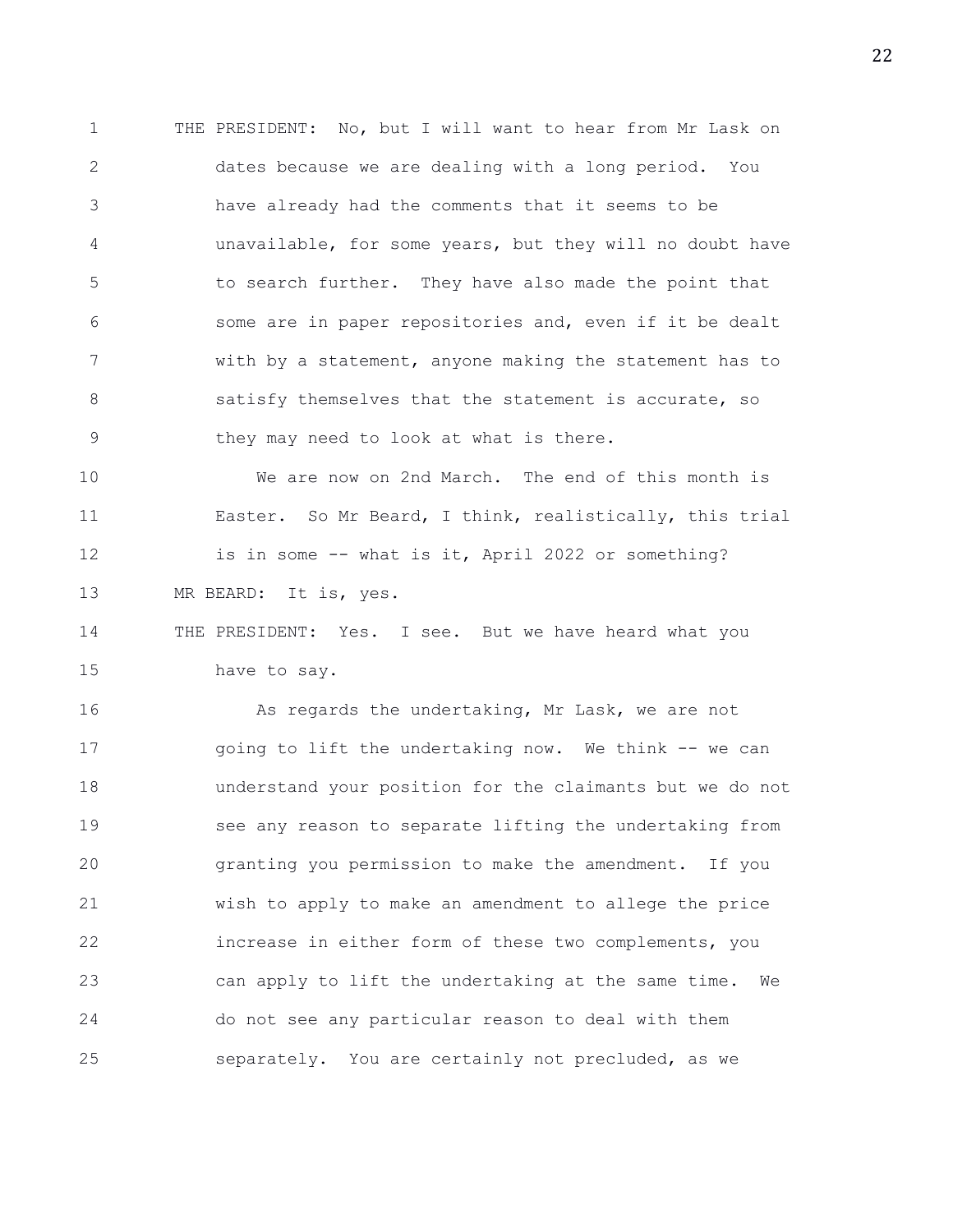1 understand the undertaking, and you can take this as 2 a clear indication from the Tribunal, from applying to 3 make an amendment at the same time as you apply to lift 4 the undertaking.

5 MR LASK: I am grateful, sir.

6 THE PRESIDENT: So I do not think -- as obviously we cannot 7 deal with an amendment today, we do not have one -- that 8 your clients are in any way handicapped by the fact that 9 we are not going to lift the undertaking now.

10 As regards date for disclosure, I think what 11 Mr Beard is looking for, realistically, is for tranches, 12 and for something to come earlier. I think he 13 recognises that it would not be right to say everything 14 has got to come in three weeks or whatever. I do not 15 know if you want to take instructions, if there is 16 anything you think can reasonably be provided by the end 17 of this month for perhaps the later years. 18 MR LASK: I will take instructions on that, if I may, sir. 19 Do you want me to do that now, or shall we do it over 20 the next break? 21 THE PRESIDENT: Why do you not do it over the next break, as 22 long as we do not forget as that has to be dealt with. 23 Right. Where do we go next? Is it -- probably 24 mitigation, is it not?

25 MR BEARD: I think it is probably the logical next topic.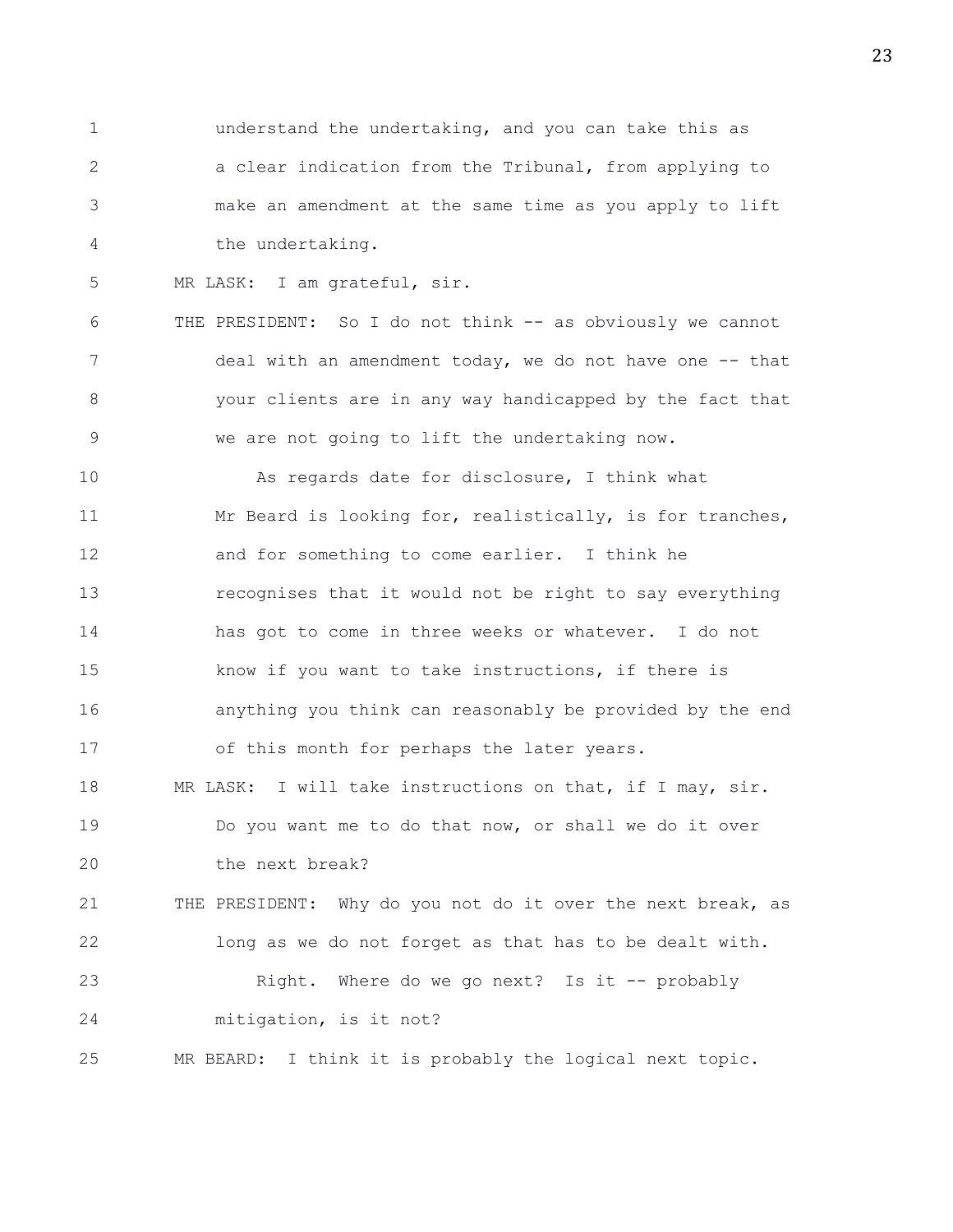1 On our list we have got mitigation, tax, and then 2 disclosure, although, without getting into the how, whys 3 and wherefores, we have had some -- never mind the tone 4 but look at the content -- some progress overnight in 5 relation to some of the disclosure categories. 6 THE PRESIDENT: Right, let us turn to mitigation. 7 Submissions re Mitigation 8 MR BEARD: I am grateful. 9 If I may, with mitigation, I know the Tribunal will 10 be familiar with it, but I think it is sensible to start 11 with the Supreme Court judgment, if I may, which is in 12  ${E/1}$ . 13 THE PRESIDENT: Yes. We have read the relevant passages in 14 preparation for this hearing, so you can draw attention 15 to anything you wish to highlight. I suspect it will 16 not come as a surprise to us. 17 MR BEARD: No, I do not anticipate I am going to say 18 anything surprising. 19 In some ways I hope I am not saying anything 20 particularly interesting, in the sense that our central 21 proposition is that the Supreme Court made it clear, 22 when it was analysing the whole nature of mitigation, 23 which it drew as a term fairly broadly covering matters, 24 including what we have been referring to as pass-on, 25 that mitigation including the impact of a putative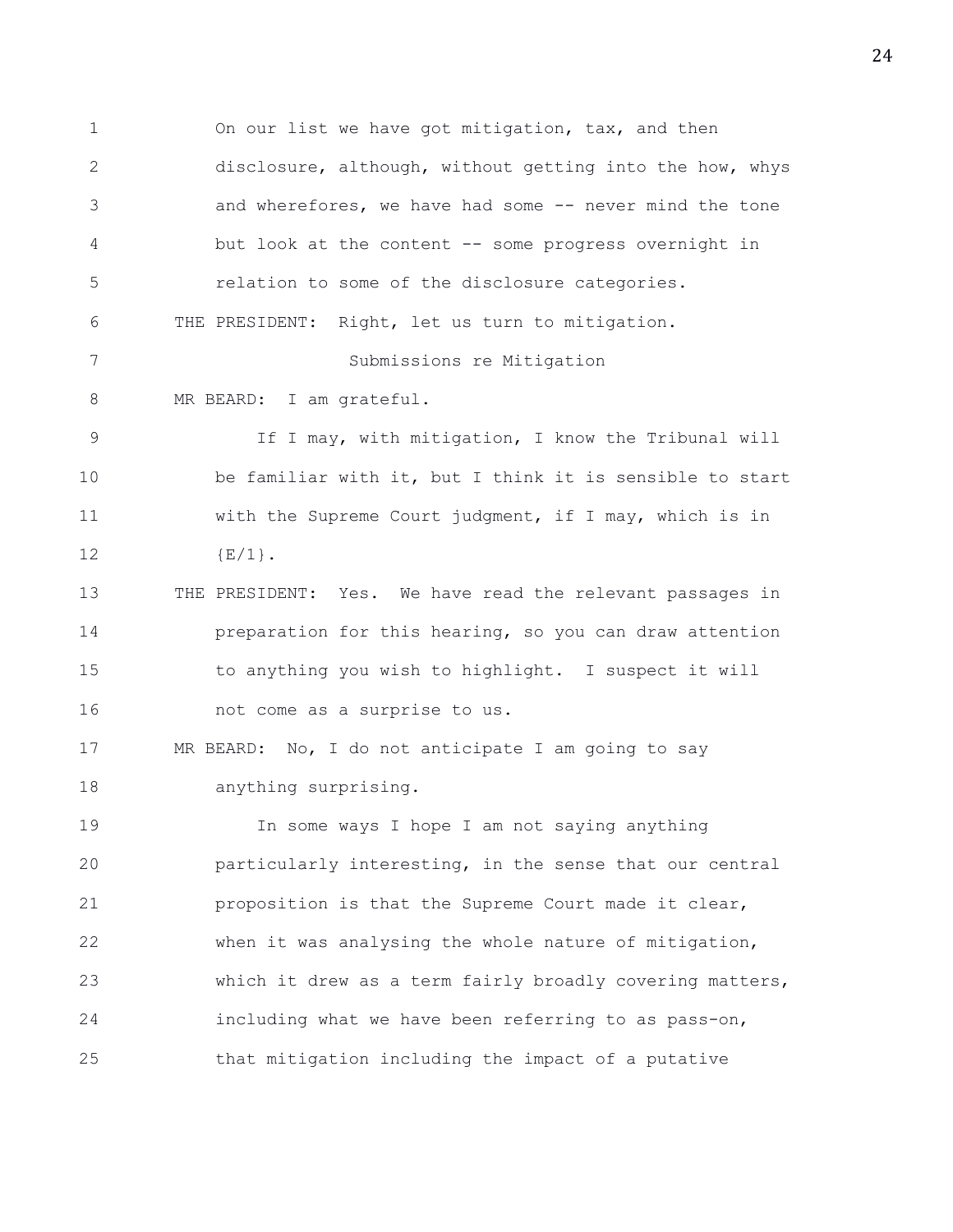1 overcharge on the way in which other supplies provided 2 to a party that is claiming an overcharge were affected 3 has been recognised as a head of mitigation.

4 Allied to that, of course, is the position that in 5 considering all of these matters, there is a significant 6 asymmetry of evidence in relation to these issues. So 7 we say the plea is good in law, and, really, the 8 challenge comes in relation to factual matters, which we 9 cannot plead further to at the moment. We have set out 10 our position in relation to these issues and therefore 11 we say that plainly this is a case where an amendment 12 should be permitted.

13 The question really, then, is how does one go about 14 the proportionate disclosure exercise?

15 Obviously in relation to mitigation pertaining to 16 supplies, there are issues about the scope and extent of 17 potential relevant disclosure, but we have been 18 endeavouring to narrow that exercise and we will come on 19 to that separately. But what I want to focus on now is 20 just that basic proposition: Is it good in law? Should 21 the amendment be permitted? We say plainly the issue is 22 yes.

23 So if we could pick up the judgment of the Supreme 24 Court, it is exhibit {E/1/62}, I was going to pick it up 25 at, which is under issue (iv), the broad axe issue.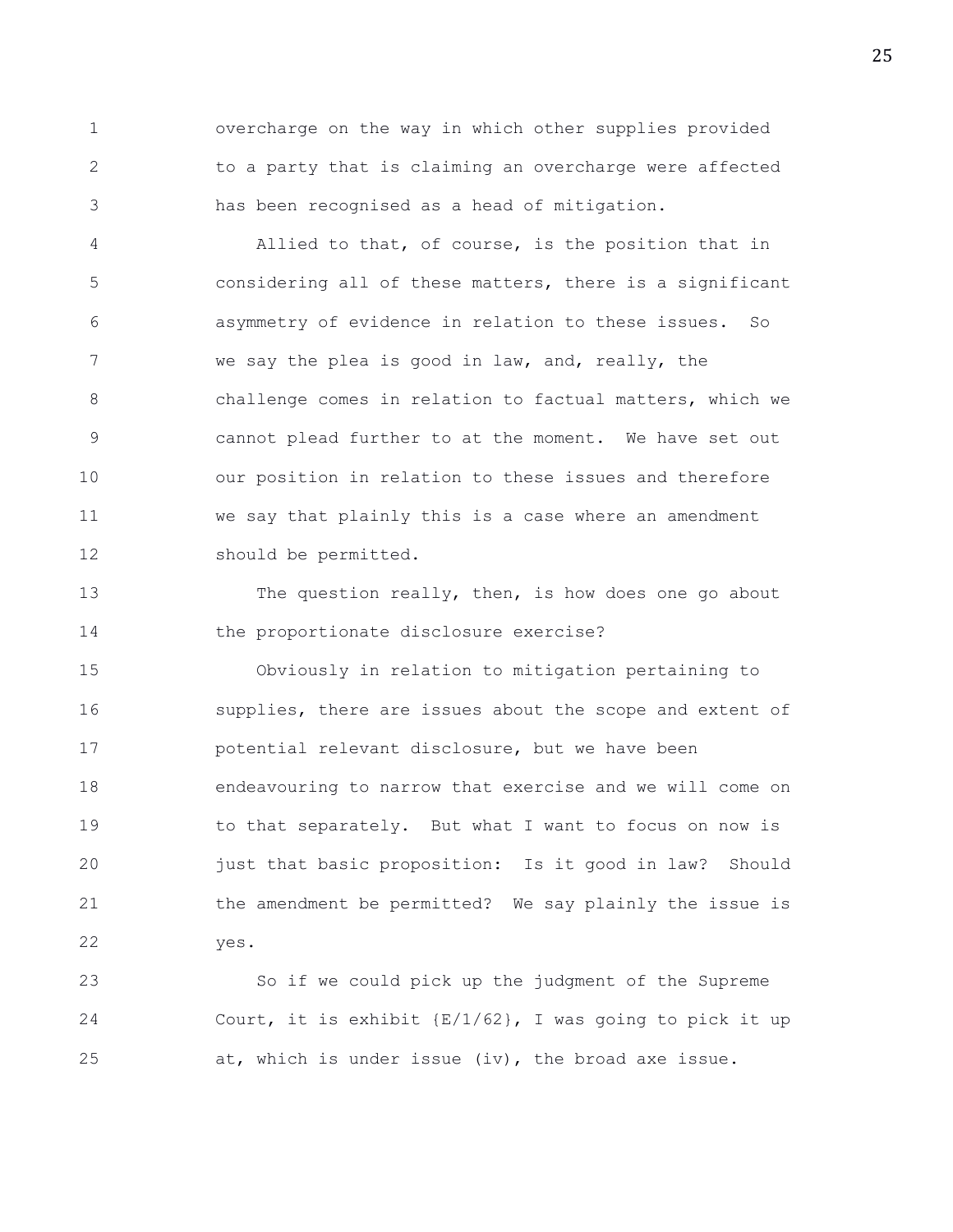1 THE PRESIDENT: Bundle-page 62, judgment page 61? 2 MR BEARD: Yes, I am so sorry, you are quite right. 3 THE PRESIDENT: Yes, it is a mystery to me why judgments 4 that are paginated have to be repaginated for bundles, 5 but there we are. 6 MR BEARD: Perhaps another one for practice direction in due 7 course. 8 THE PRESIDENT: Yes. Issue (iv). 9 MR BEARD: I think actually the answer I may have is that 10 when you are preparing electronic bundles these 11 continuous paginations are actually useful for how they 12 are catalogued online. 13 THE PRESIDENT: Yes, I see. 14 MR BEARD: So, just picking it up at 175: 15 "The issue is concerned with the degree of precision 16 that is required in the quantification of mitigation of 17 loss where a defendant to a claim for damages arising 18 out of breach of competition law asserts that the 19 claimant has mitigated its loss through the passing on 20 of all or part of an overcharge to its customers." 21 You will recall that what was being argued about 22 here was the approach that had been adopted in the 23 tribunal and, slightly differently, in the Court of 24 Appeal about the level of precision of the passing on of 25 any loss or the quantification of any mitigation in the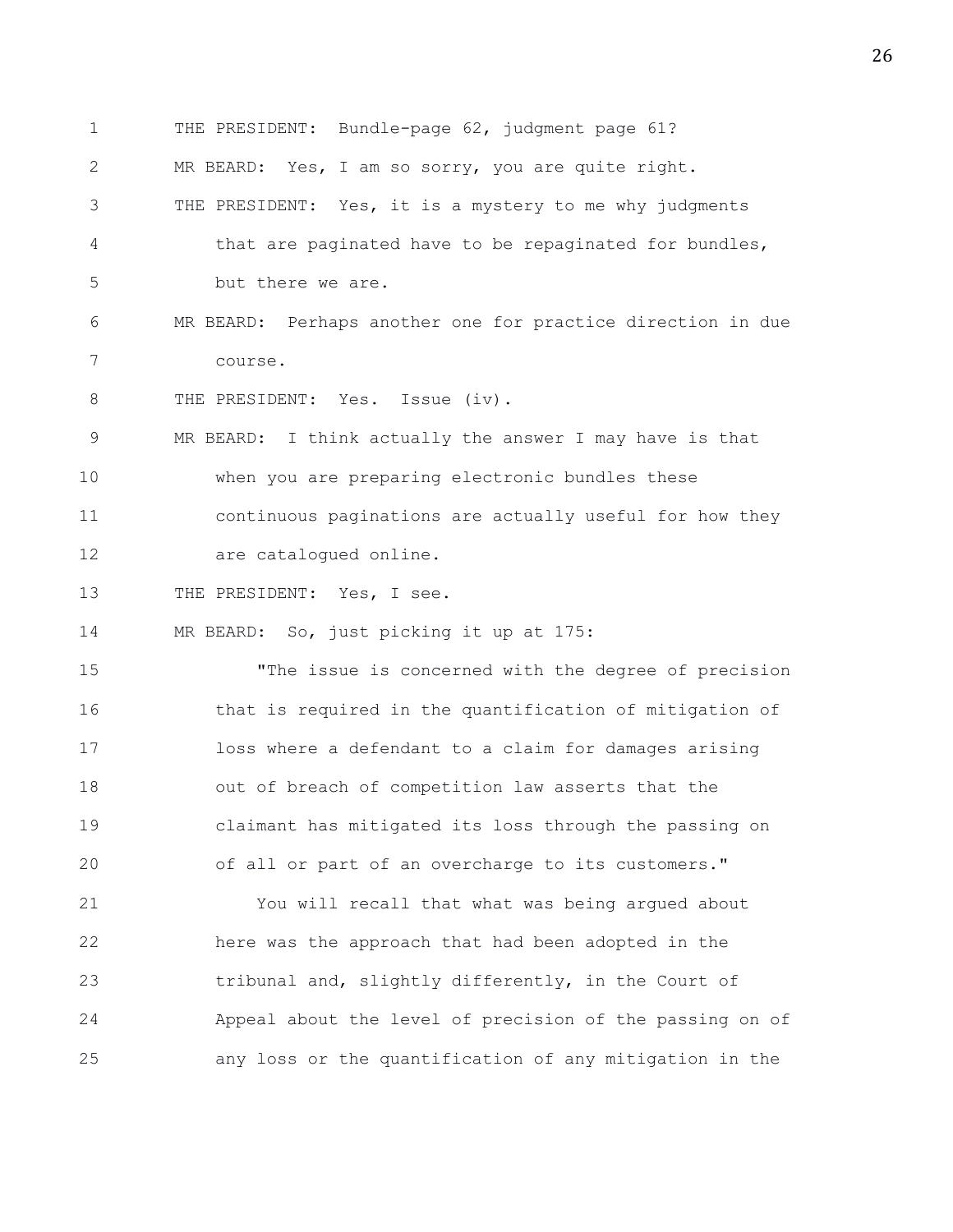1 process.

2 So the broad axe principle has been argued about. 3 Was it sufficient to operate a broad axe in relation to 4 mitigation issues, just as it was in relation to 5 overcharge issues? 6 Of course, that phraseology has been referred to in 7 a number of circumstances, but just picking up at 176 8 you see the quote from the Court of Appeal where it 9 articulates the submission that was made, and then talks 10 about: 11 "The broad axe principle is applicable where the 12 claimant has suffered loss as a result of the 13 defendant's culpable conduct but there is a lack of 14 evidence as to the amount of such loss. There is no 15 scope for the application of any such principle where 16 the burden lies on the defendant to establish a pass-on 17 of the unlawful overcharge in order to reduce the amount 18 recoverable by the claimant."

19 THE PRESIDENT: Yes, that was the only issue, really.

20 MR BEARD: Yes, it was.

21 THE PRESIDENT: On the appeal.

22 MR BEARD: Yes, it was. But of course in the Supreme Court 23 things widen out and actually the Supreme Court invited 24 further submissions in relation to issues pertaining to 25 burden of proof and these pass-on issues.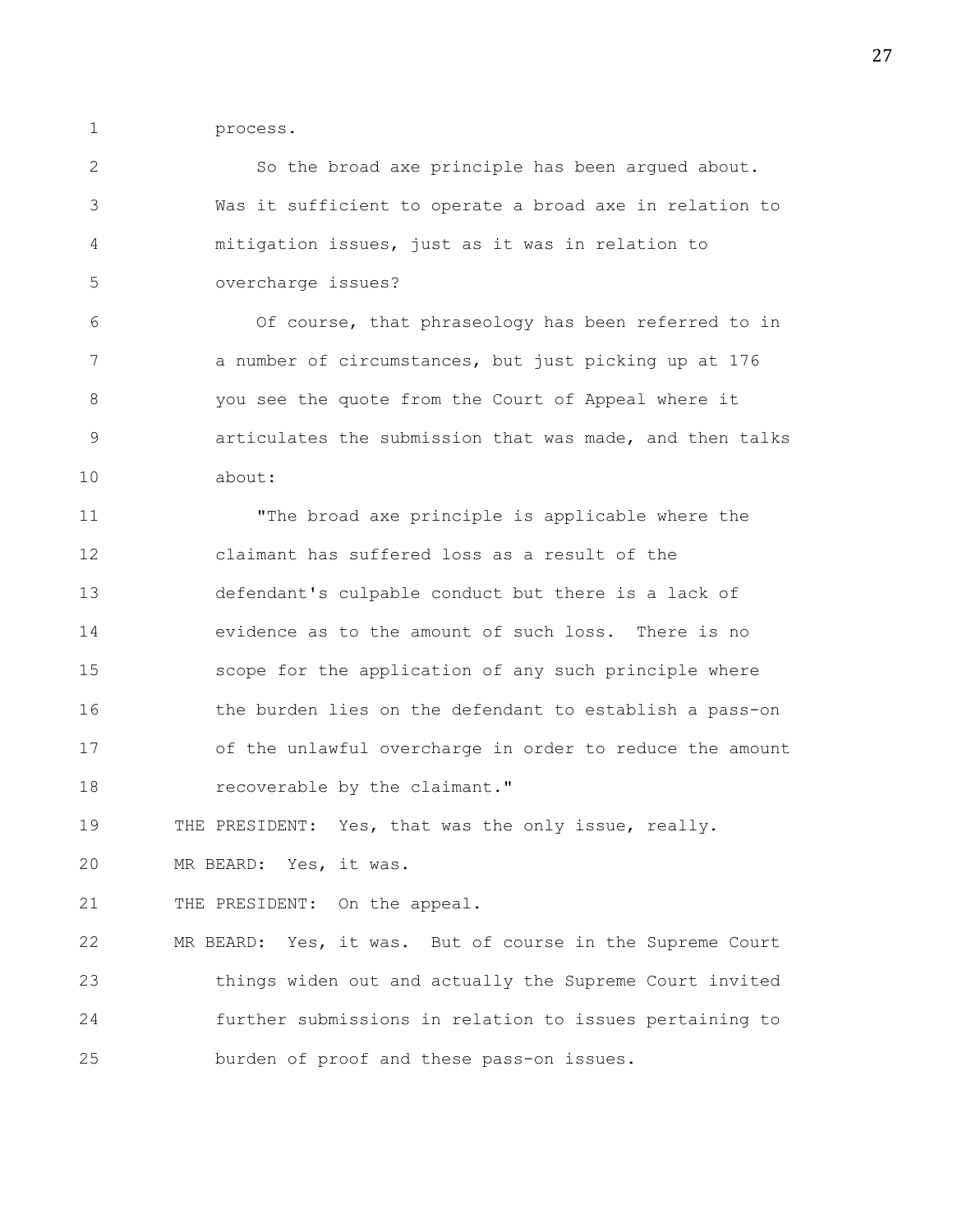1 So in fact the Supreme Court judgment plainly goes 2 further than the Court of Appeal in terms of 3 articulating how this area of law should operate. 4 I will just skip on to 180 {E/1/63} which actually 5 makes that good: 6 "The scope of the issue expanded as a result of 7 exchanges with the bench ... On the invitation of the 8 court, [the parties] made further written submissions on 9 burden of proof." 10 THE PRESIDENT: Yes. 11 MR BEARD: (inaudible) the defendants and so on. 12 There were, therefore, further exchanges in relation 13 to these issues. 14 This is why we end up, if you see at 181 {E/1/64}: 15 "In addressing the issue in these submissions, we 16 examine, first, the requirements of EU law in relation 17 to the claims for damages which the merchants 18 advance ..." 19 So that is Sainsbury's et al. 20 "... secondly, (in order to determine whether there 21 is a question of mitigation of loss) whether the 22 merchants are entitled in law to use the overcharge 23 which is included in the MSC as the prima facie measure 24 of their losses ..." 25 Of course the Supreme Court says they do. Then: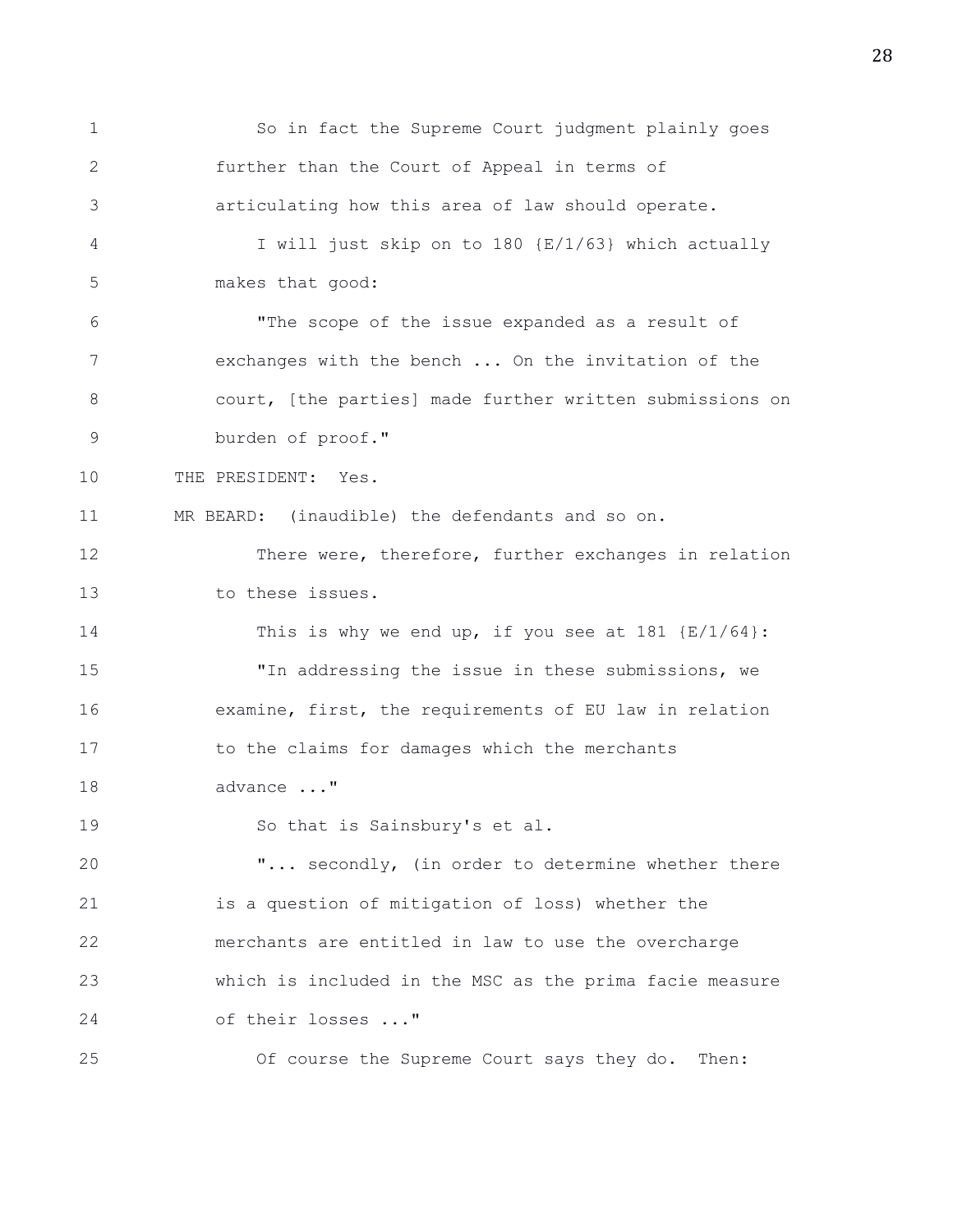1  $\ldots$  thirdly, the burden of proof ... and, fourthly, 2 the question of the degree of precision required in 3 establishing the likely extent of any pass-on." 4 Those are the issues they ended up grappling with, 5 which were more extensive, sir, as you say, than were 6 dealt with by the Court of Appeal. 7 If we then move on to 189 {E/1/66}, what is 8 emphasised at 189, after having considered the European 9 law issues, is: 10 "... a question of fact in each case, which the 11 national court must resolve on the evidence adduced 12 before it, whether an overcharge resulting from a breach 13 of competition law has caused the claimant to suffer 14 loss or whether all or part of the overcharge has been 15 passed on by the claimant to its customers or otherwise 16 mitigated." 17 Then there is a reference to the operation, the 18 principle of effectiveness in European law. 19 Then some discussion of the damages directive. 20 Then, at 192 {E/1/67}, under the heading "The nature 21 of the claims", there is then the consideration of what 22 these claims amount to: 23 "The merchants' claims are for the added costs which 24 they have incurred as a result of the MSC, which the

25 acquiring banks have charged them, being larger than it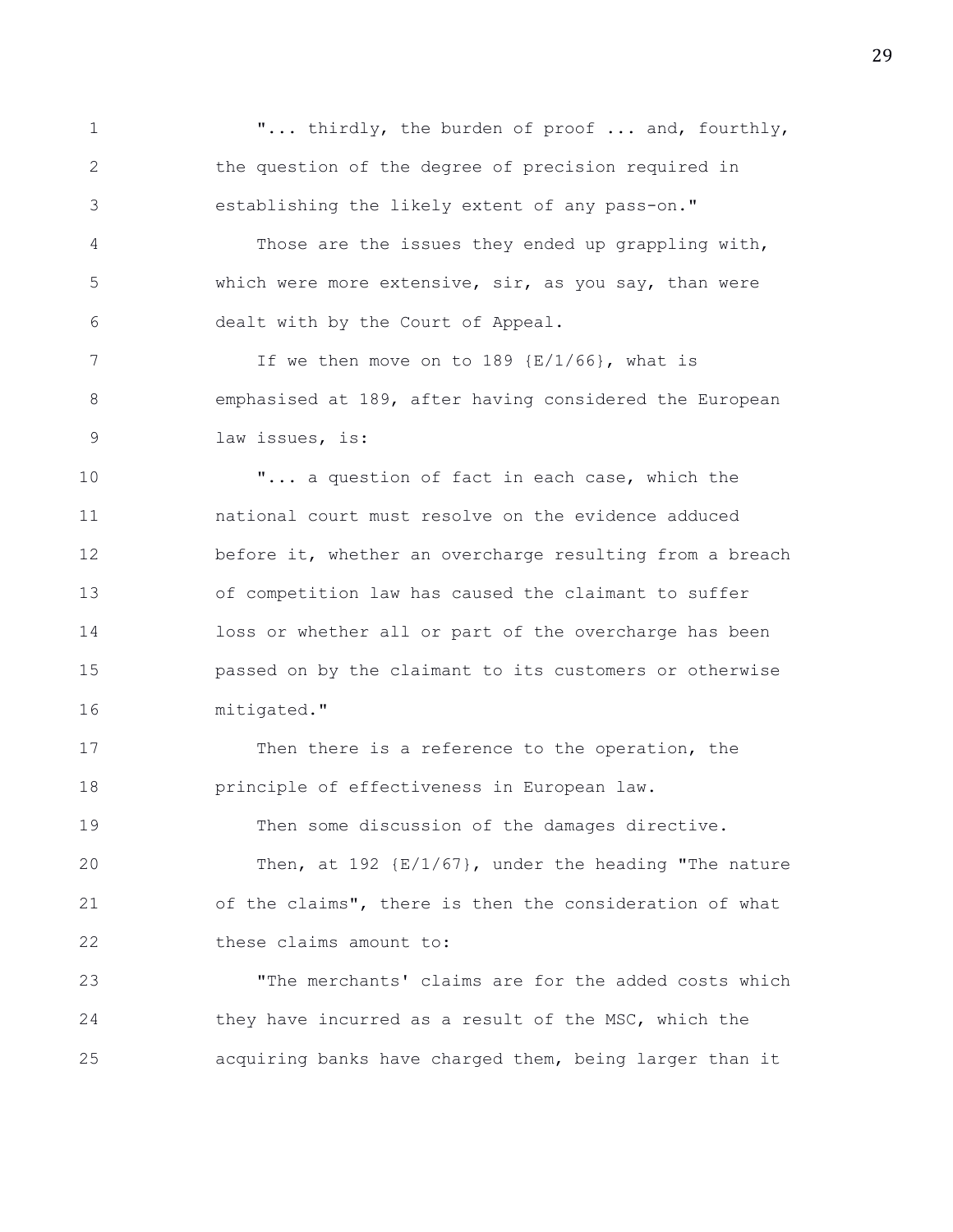- 1 would have been if there had been no breach of
- 2 competition law."

3 So a counterfactual claim being made there. 4 Then at 194:

5 "It is trite law that, as a general principle, the 6 damages to be awarded for loss caused by tort are 7 compensatory. The claimant is entitled to be placed in 8 the position it would have been if the tort had not been 9 committed."

10 Then you have got Lord Blackburn from

11 Livingstone v Rawyards Coal.

12 THE PRESIDENT: Yes.

13 MR BEARD: If we go to 196, the bottom of 196 {E/1/68}, the 14 last four lines:

15 "In the legal systems of the United Kingdom pass-on 16 is an element in the quantification of damages rather 17 than a defence in a strict sense. But so long as the 18 UK's competition rules remain aligned to those of the 19 EU, the pass-on of an overcharge remains a relevant 20 factor in the assessment of damages."

21 Then 197:

22 "There are sound reasons for taking account of 23 pass-on in the calculation of damages for breach of 24 competition law. Not only is it required by the 25 compensatory principle but also there are cases where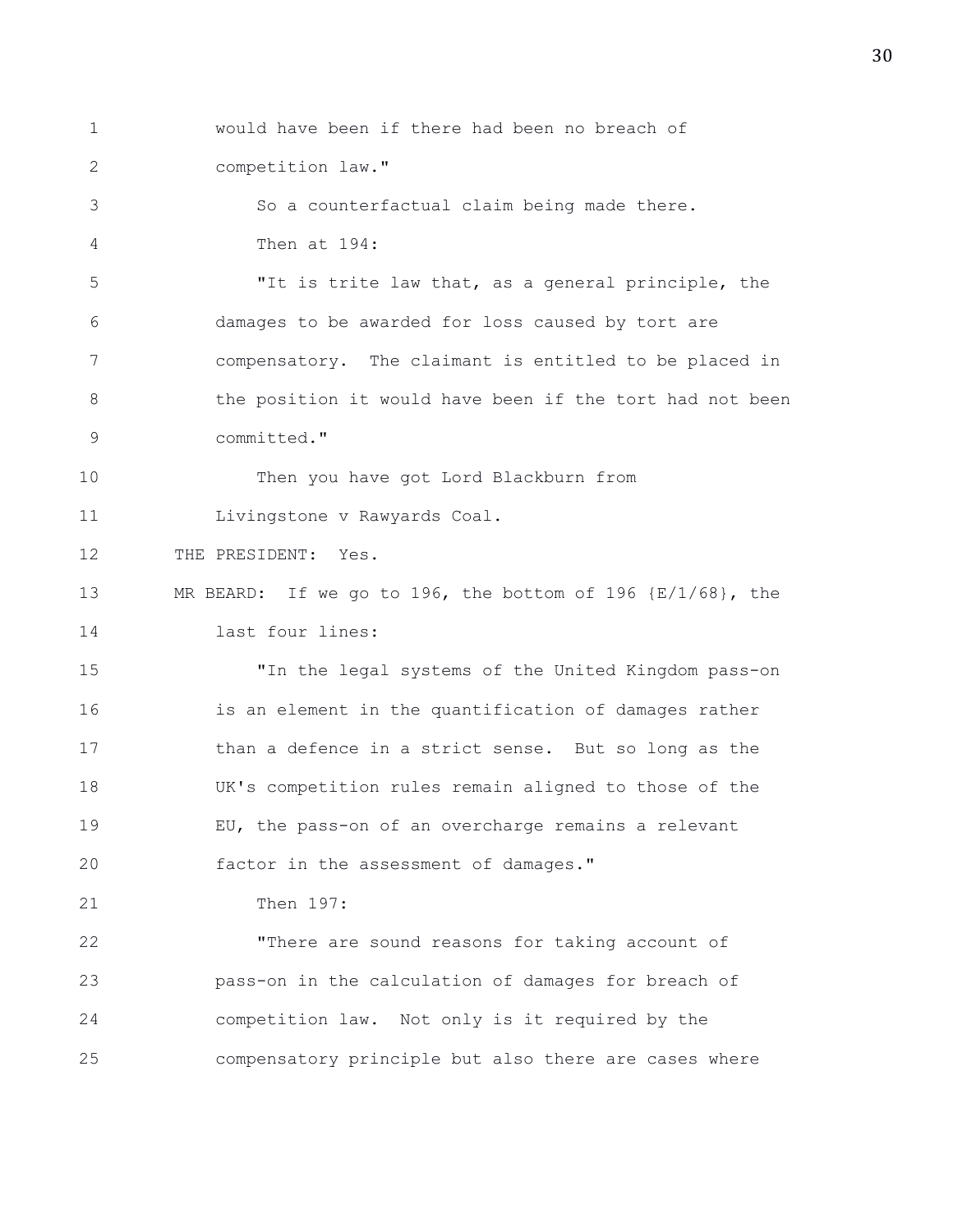1 there is a need to avoid double recovery through claims 2 in respect of the same overcharge by a direct purchaser 3 and by consequent purchasers in a chain, to whom an 4 overcharge has been passed on in whole or in part." 5 THE PRESIDENT: That is strict pass-on, is it not? 6 MR BEARD: That latter part is strict pass-on but I do 7 emphasise the compensatory principle references that are 8 being made here, because they obviously apply in 9 relation to issues of mitigation more generally -- 10 THE PRESIDENT: Yes. Oh, yes. 11 MR BEARD: -- rather than strict pass-on. I am not 12 suggesting that these points are controversial 13 necessarily, but they are important in the sense that 14 they are making good the point that fundamentally we 15 have a good argument of law here. 16 203 {E/1/69}, just picking up: 17 The effect of the breach on the overall 18 profitability of the claimant in each case was not the 19 relevant measure of damages." 20 So I am just picking up the interim conclusion the 21 Supreme Court was reaching, that when you assess 22 damages, you do not just look at the overall 23 profitability of a company and say, was it net improved 24 or reduced by the effect of the infringement; you look 25 more specifically at the impact alleged in relation to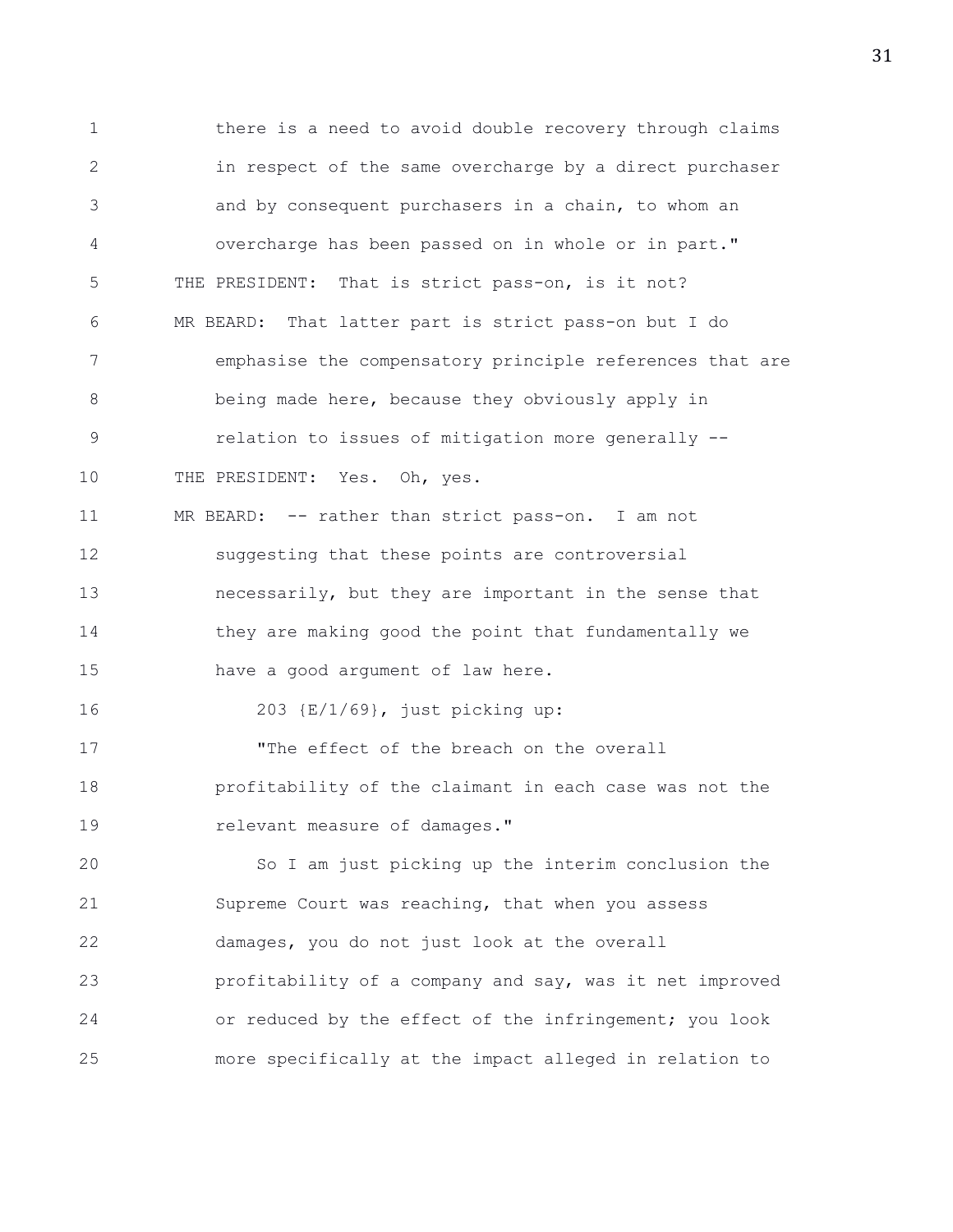1 the infringement in question.

2 THE PRESIDENT: The effect on overall profitability is not 3 relevant.

4 MR BEARD: Exactly. That is not the test to be applied. 5 One needs to look more forensically closely at the 6 arrangements involved in the alleged infringement or 7 found infringement, how they impact on the extent to 8 which specific losses were found in relation to that, 9 for instance, in the cartel overcharge, but also how 10 those particular alleged losses were mitigated.

11 Then at 204 {E/1/70}, there is a reference to 12 a comparison with, the position in the Thai Airways 13 case:

14 "... if a claimant incurs expenditure in replacing 15 items which a supplier had failed to deliver, it is 16 entitled to damages without having to show that the 17 breach of contract adversely affected its overall 18 profitability."

19 So they are illustrating the point there.

20 The key paragraph that I want to emphasise -- I will 21 go on to a couple of others but the key paragraph I need 22 to emphasise is obviously 205.

23 "In the present appeals, the merchants by paying the 24 overcharge in the MSC to the acquirers have lost funds 25 which they could have used for several purposes. As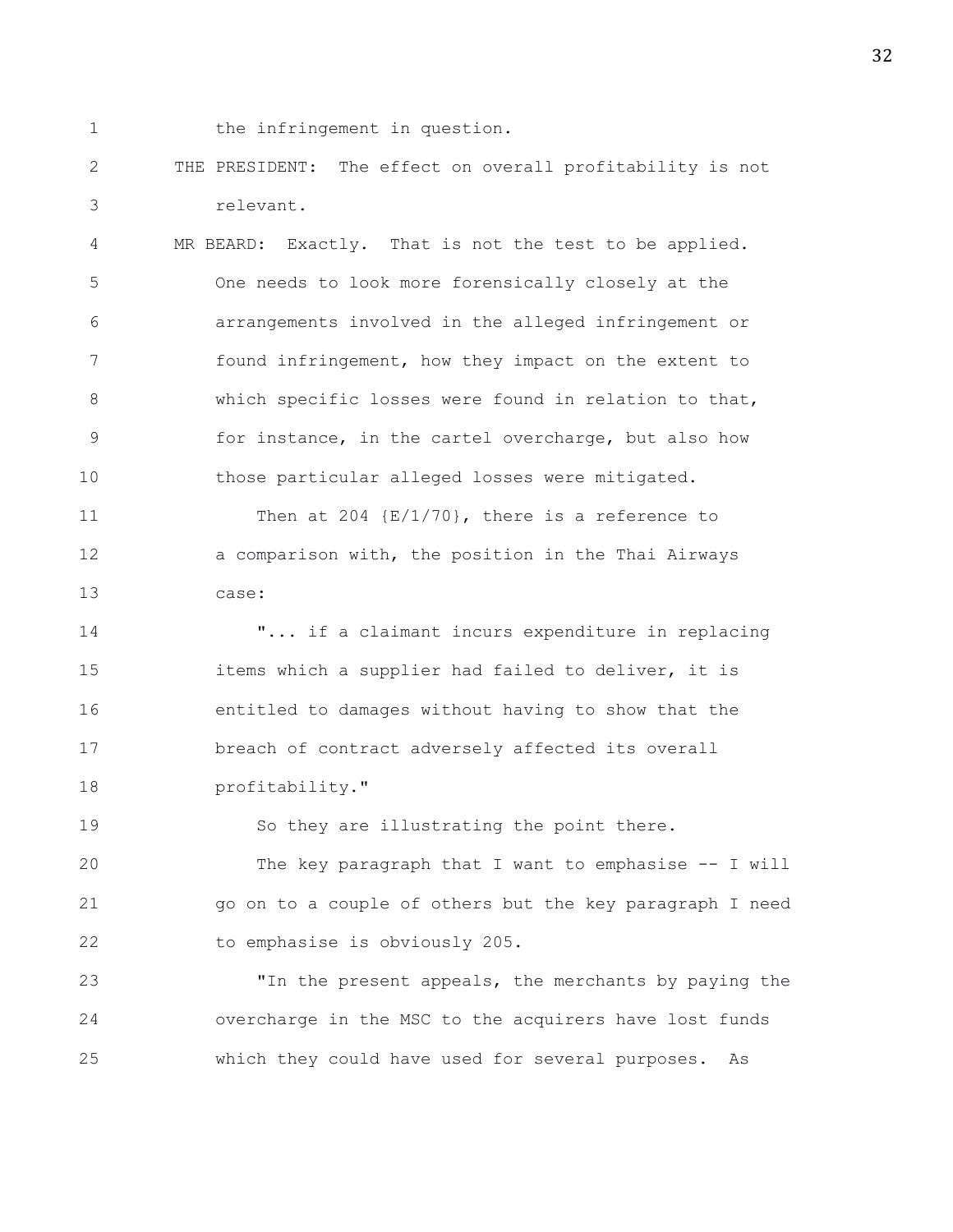1 sophisticated retailers, which obtain their supplies 2 from many suppliers and sell a wide range of goods to 3 many customers, they can respond to the imposition of 4 a cost in a number of ways, as the CAT pointed out in 5 [paragraphs] 434 and 455 of its judgment. There are 6 four principal options: [first of all] a merchant can do 7 nothing in response to the increased cost and thereby 8 suffer a corresponding reduction of profits or an 9 enhanced loss; or (ii)" -- 10 THE PRESIDENT: Mr Beard, we have read it. 11 MR BEARD: Yes. 12 THE PRESIDENT: So you do not need to read it out line by 13 line. 14 MR BEARD: No. 15 THE PRESIDENT: Draw attention to 205 and the four options 16 that the Supreme Court mentioned. 17 MR BEARD: Of course. The reason I read 205 through is 18 simply because the first point is we are dealing with 19 "sophisticated retailers" in this case. 20 THE PRESIDENT: Yes. 21 MR BEARD: And as we will come on to make good, obviously we 22 are dealing here with sophisticated companies who are 23 claimants. 24 THE PRESIDENT: Yes. 25 MR BEARD: So the same sorts of considerations arise in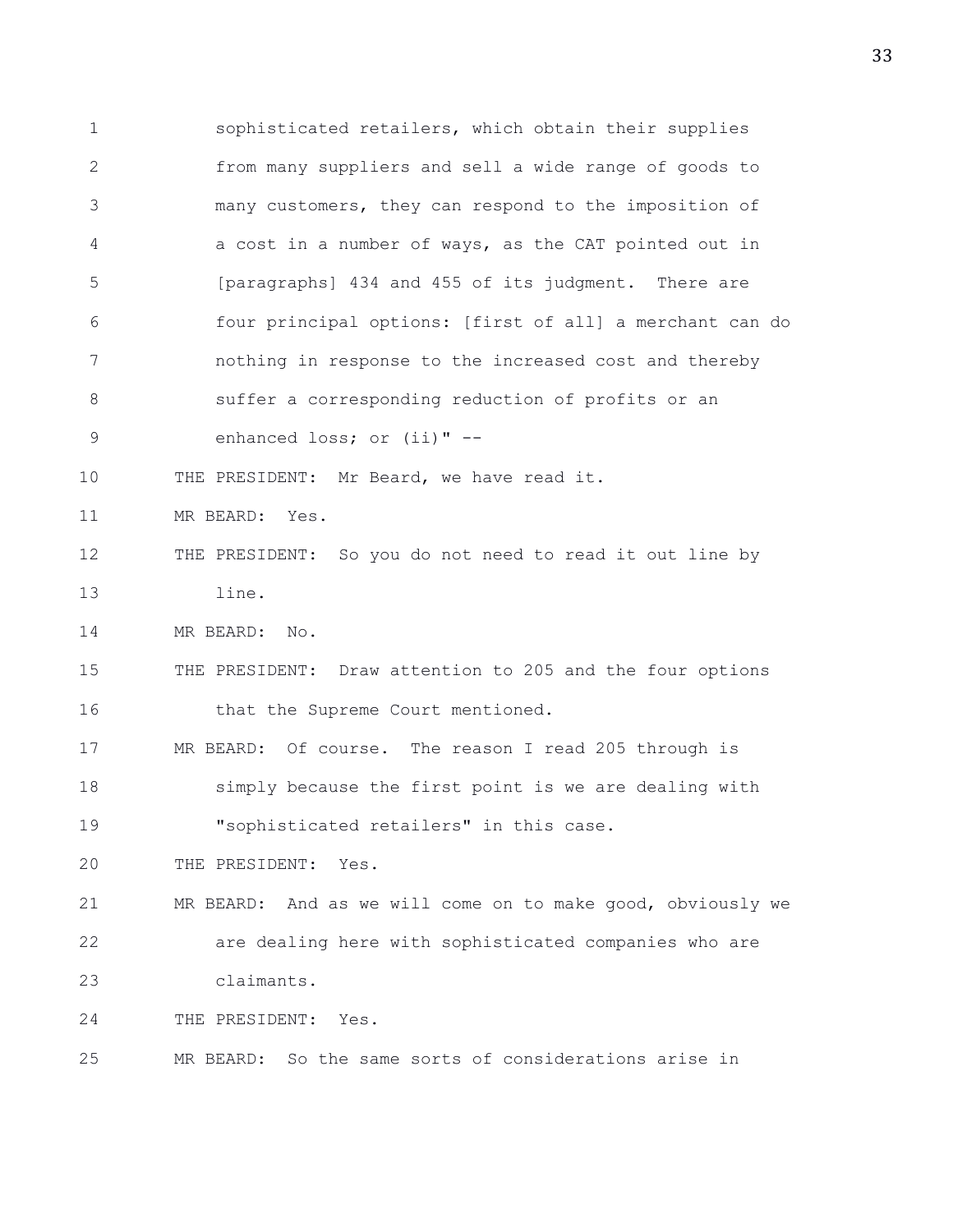1 **relation** to both.

2 THE PRESIDENT: Yes.

3 MR BEARD: The four considerations that -- the four options 4 that are set out, the do nothing, the discretionary 5 spending, and (iii) -- (iii) is critical: 6 "... the merchant can seek to reduce its costs by 7 negotiation with its many suppliers ..." 8 THE PRESIDENT: Yes. 9 MR BEARD: That is really what we are dealing with here. 10 Essentially, the amendments being put forward 11 essentially to say these are sophisticated companies, 12 Royal Mail and BT, and one of the ways they can respond 13 to a putative increase in their costs in relation to 14 trucks is to reduce their costs in negotiation with 15 their many suppliers. 16 Really, to suggest that that proposition is not 17 arguable is something that is simply not understood on 18 the part of DAF, because it is plainly arguable that in 19 these circumstances, that is one of the reactions that 20 was open to sophisticated claimants such as these, and 21 in those circumstances, a plea of mitigation is 22 legitimate. 23 Obviously the fourth -- 24 THE PRESIDENT: What is being said is that you see an 25 increase in the cost of the truck price and therefore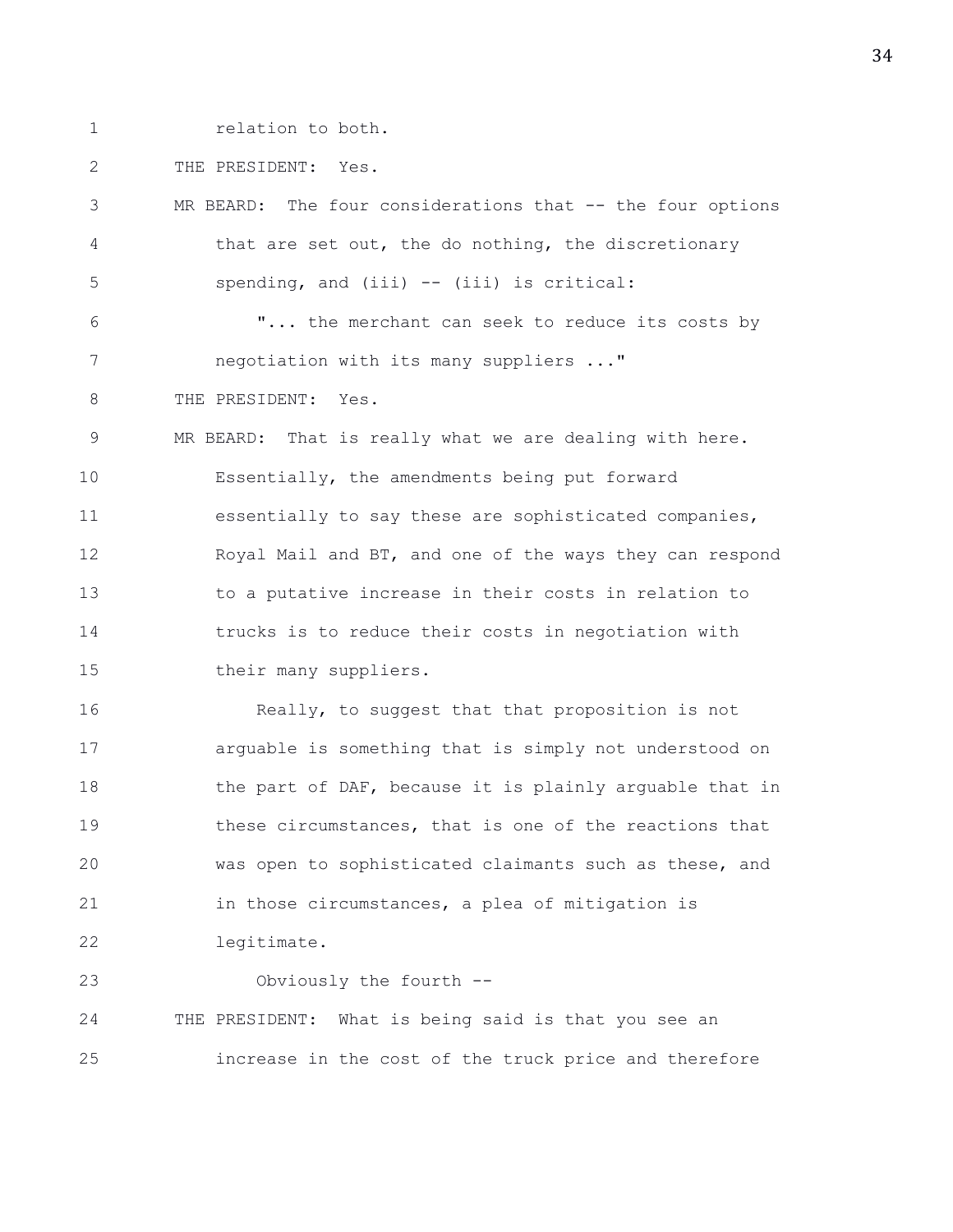1 that prompts you to go to some or several of the people 2 from whom you are buying things, and say, "We are 3 seeking for the same goods that we are buying, a lower 4 price."

5 MR BEARD: Yes.

6 THE PRESIDENT: It is not simply you are trying to reduce 7 your costs in all your purchasing; it is actually to try 8 to go -- which you can do by switching sources and so 9 on, but you are actually then seeking to negotiate 10 a lower price on an input prompted by the increase in 11 the price of, in this case, the truck.

12 MR BEARD: Yes.

13 THE PRESIDENT: Otherwise it is looking at profitability. 14 MR BEARD: Yes, that is all absolutely correct. We have no 15 issue with that. That must be right because we are 16 dealing with that position, and indeed, your Lordship 17 then has the core point in relation to this. But before 18 I come back to the particular objections, I just 19 obviously confirm 206 {E/1/71}, where the Supreme Court 20 highlights that options (iii) and (iv) are legitimate, 21 and then we get into issues --

22 THE PRESIDENT: Rather oddly, to comment, they do not 23 actually -- they quote the CAT where the four options 24 were set out, it is taken from the CAT judgment, and the 25 CAT actually said that it is only option (iv) -- they do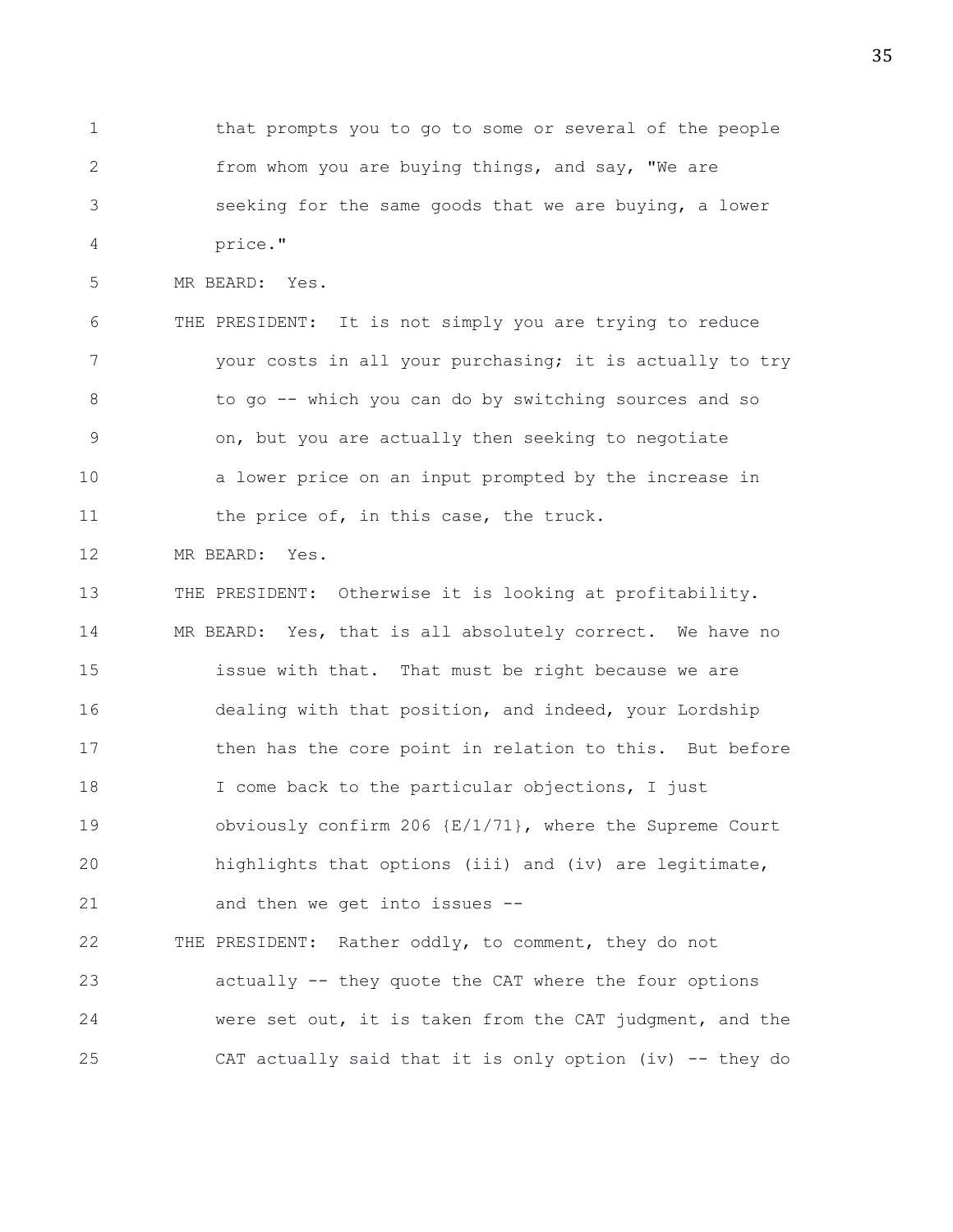1 not --

2 MR BEARD: That is why it is significant.

3 THE PRESIDENT: But they do not actually discuss that point. 4 MR BEARD: They do not discuss --

5 THE PRESIDENT: They seem to treat it as obvious.

6 MR BEARD: Yes, that is absolutely right, but it is the 7 salient difference between the CAT and the Supreme Court 8 that we place so much reliance on. If we had been 9 relying on CAT obviously we would not be in this 10 position, because the law as it stood at that time was 11 very different. We say we think the Supreme Court was 12 right; and, frankly, it does not matter whether we think 13 it is right or not, it is the Supreme Court.

14 In those circumstances it is plain that head 3 is 15 available.

16 Just to complete the points in relation to this, 17 obviously the Supreme Court then goes on to talk about 18 mitigation and burden of proof, since that was one of 19 the key issues that it was focused on to begin with in 20 the appeal, as we have already seen, and it picks up 21 these issues about who holds the legal burden and who 22 holds the evidential burden, and it concludes that the 23 legal burden lies on defendants who had raised these 24 issues, but if we could just skip through to 215 25 {E/1/73}: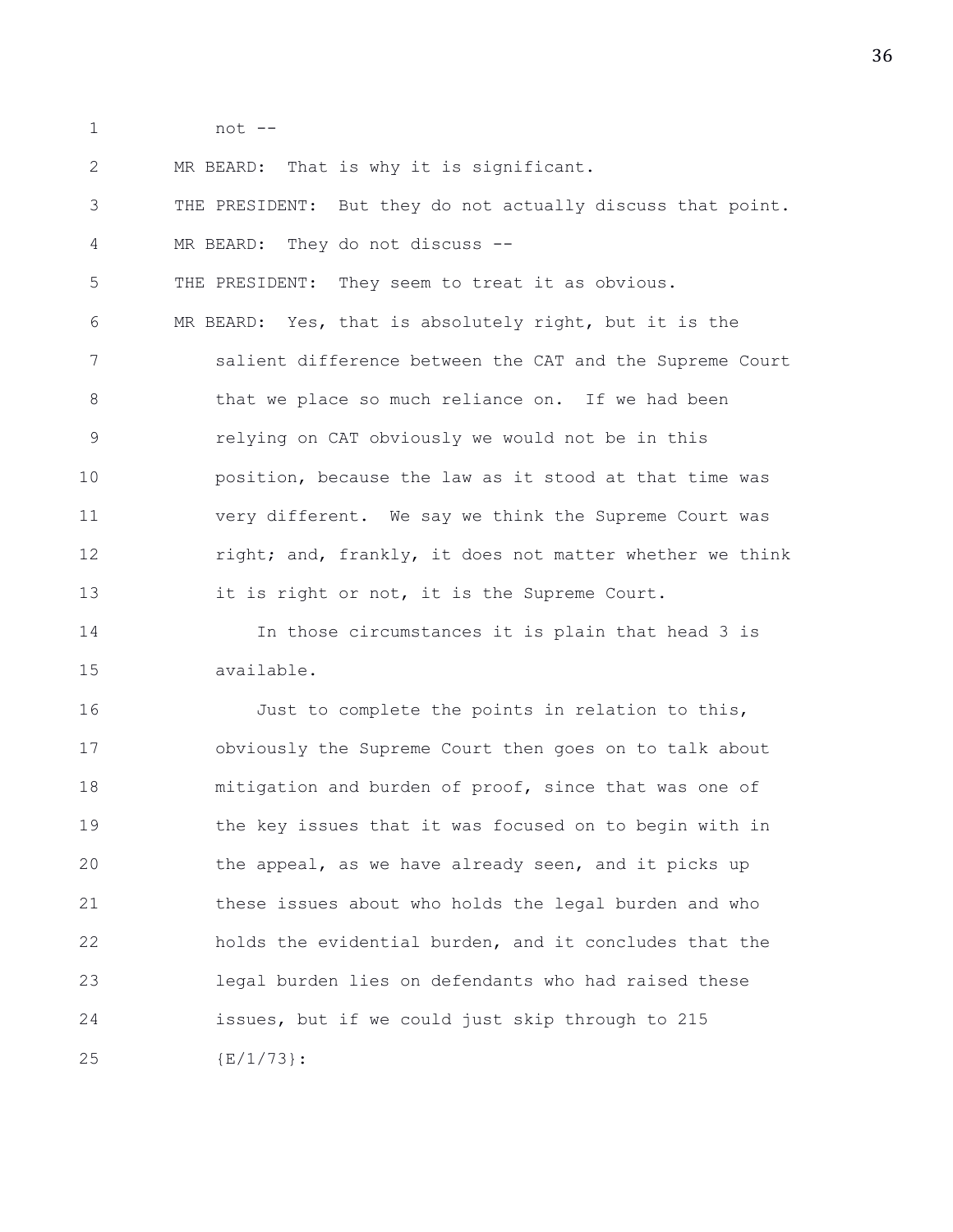1 **We are not concerned in these appeals with** 2 additional benefits ... The issue of mitigation which 3 arises is whether in fact the merchants have avoided all 4 or part of their costs."

5 Then it is cited British Westinghouse. We do 6 emphasise this "in fact", because as we will come on to 7 illustrate in a moment, sire, you were quite right to 8 say what we are looking at is whether there is 9 a reaction to hypothetical heightened prices in relation 10 to trucks, but that does not mean that the process of 11 negotiation has to specifically advert to those prices 12 of trucks, nor that the supplier has to accede to 13 a request for lower prices on the basis that the request 14 has been made by reference to those higher prices of 15 trucks.

16 I will come on to deal with that in a moment. The 17 question is, in fact, as a matter of fact, have the 18 prices of supplies been reduced because of the alleged 19 higher prices of certain inputs? 20 MR JUSTICE FANCOURT: You used previously, in the 21 formulation you used with the president, the words 22 "prompted by" rather than "because of" that you have 23 just used. It is that that is the difficult area, is it

24 not? Whether there has to be a conscious adverting to,

25 and adjustment for, the increase in the trucks prices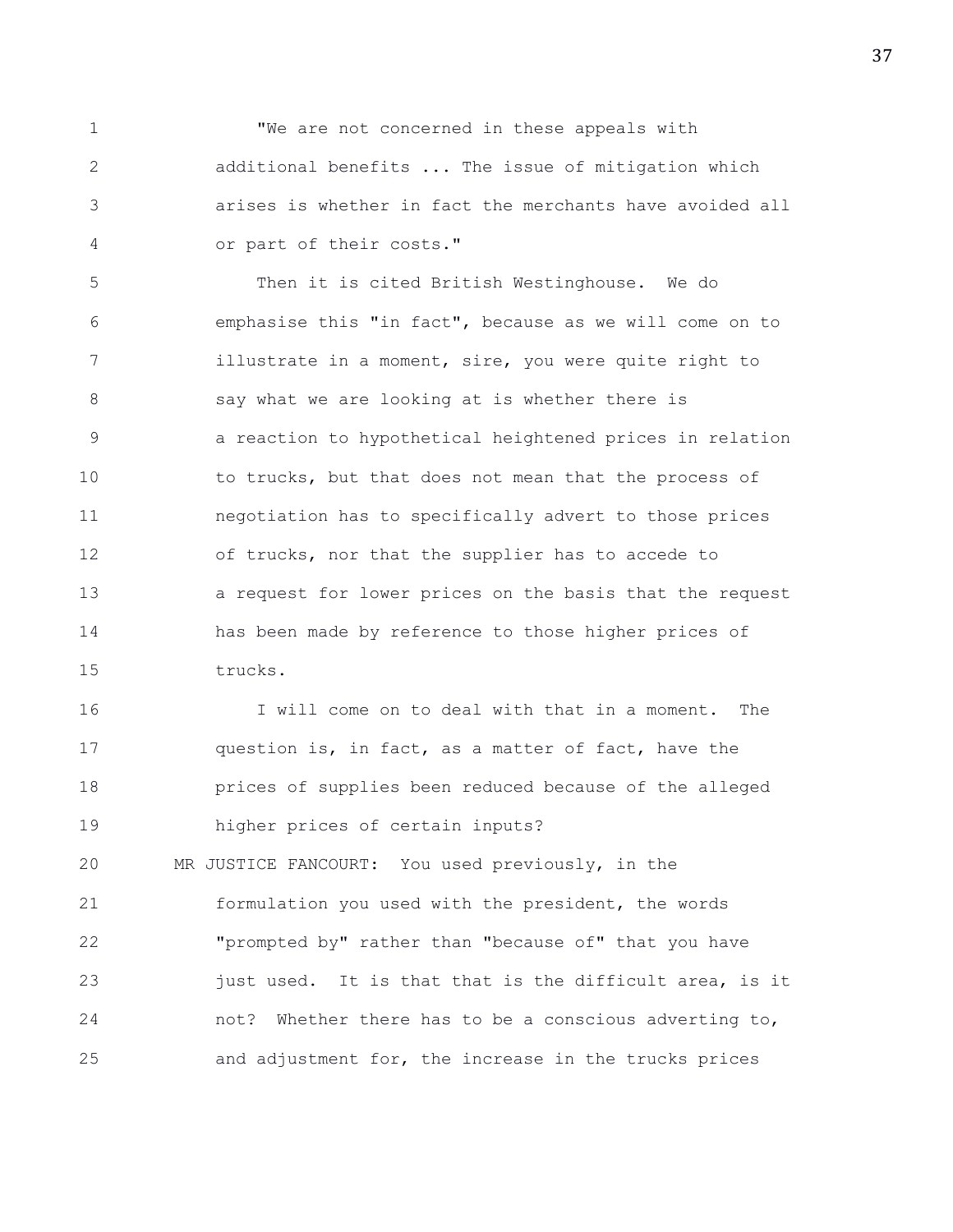1 or, at the opposite extreme, whether it is sufficient 2 that that simply feeds into a costs analysis which then 3 feeds into a budgeting exercise, which feeds into 4 a general business planning, and attempt to sustain 5 profits. The difficulty is, is that sufficient within 6 the formulation of the Supreme Court or does there have 7 to be something more specific addressing the increased 8 costs of the trucks in particular?

9 MR BEARD: Well, I, for my part, prompted by and because of, 10 in these circumstances, do not refer to something 11 different because it is because of the increase in price 12 that we are talking about. What you do not need to have 13 is anything explicit in that regard. It is for that 14 reason that one focuses on is how the costs and the 15 elevation of costs is fed through into the way in which 16 supplies are then priced to the putative claimant. So 17 I do not, for these purposes, think there is anything 18 different between the two. I will come on to deal with 19 the counter case that is put against us, which takes 20 "prompted by" or "because of" formulation that I have 21 been using and instead says that one needs some sort of 22 direct hypothecation and reference to these ideas, 23 because we say that is plainly wrong, it could not be -- 24 THE PRESIDENT: I do not think it is said that there has to 25 be a reference in the sense that you go to your supplier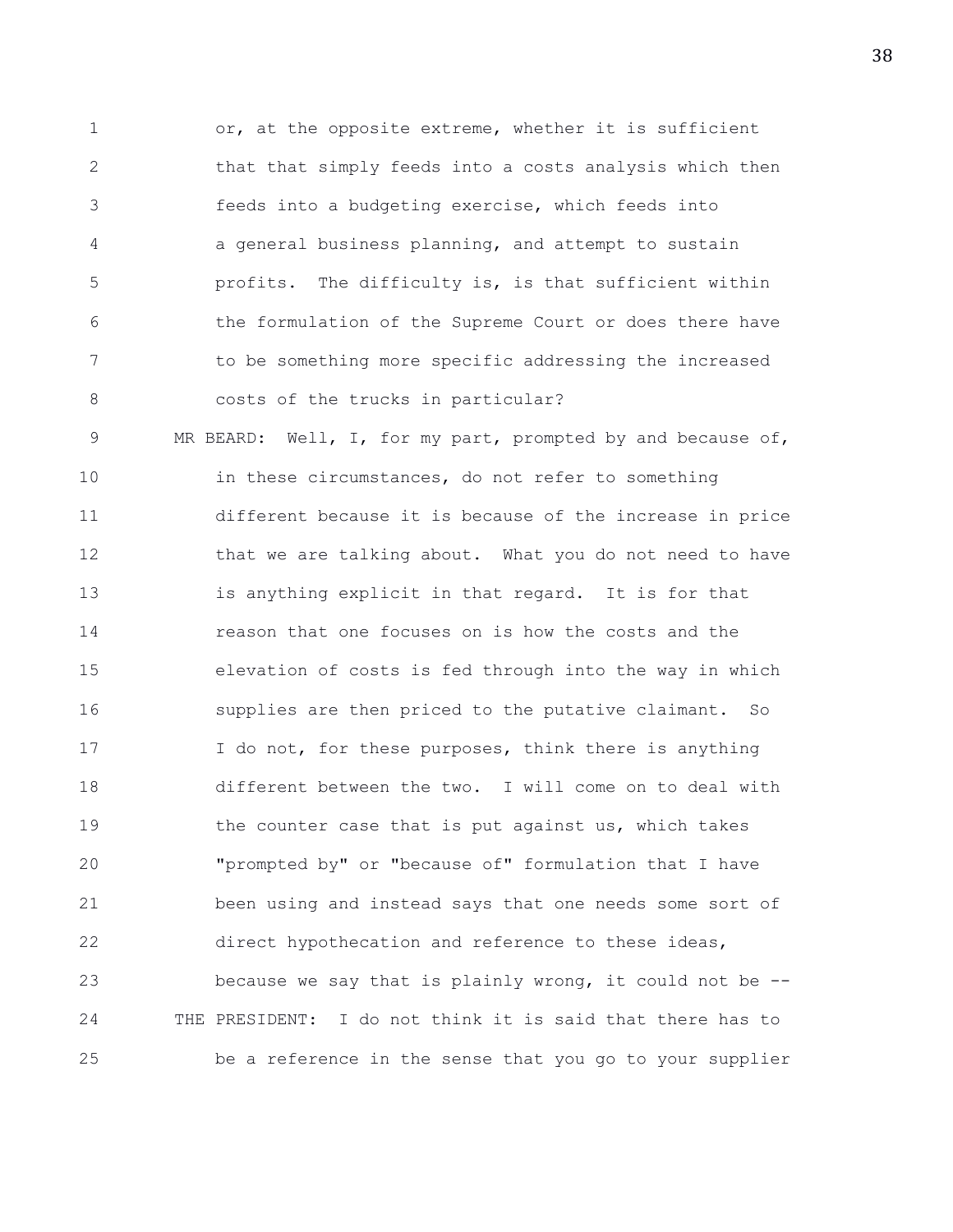1 and say, "Well, we are now having to pay more for 2 a truck, so we would like to reduce the price of 3 switch gear", if you are BT, that you actually have to 4 refer to the truck effect -- 5 MR BEARD: -- (overspeaking) --6 THE PRESIDENT: No, I say I do not think it is suggested 7 that you do, and the Supreme Court clearly has not said, 8 and I do not think that is what Mr Justice Fancourt was 9 indicating. 10 MR BEARD: No, no, absolutely. 11 THE PRESIDENT: But it is a question of whether, in the way 12 in which you then seek to negotiate a reduced price with 13 your supplier, the direct motivation for that 14 negotiation is the fact -- the increase in the price of 15 the truck, not simply that all your costs of all your 16 inputs in the business are fed into business planning. 17 Somebody at a higher level looks at the business plan, 18 says, "Well, our total costs seem to be going up by X% 19 of -- derived from all sorts of things [of which the 20 truck might be one bit], so let us see where, with which 21 of our umpteen suppliers, we can get some reductions." 22 That is a very different thing. 23 MR BEARD: It depends on exactly what is done as a matter of 24 fact, I agree. It is certainly no part of our case to 25 say, well, the fact that businesses recover their costs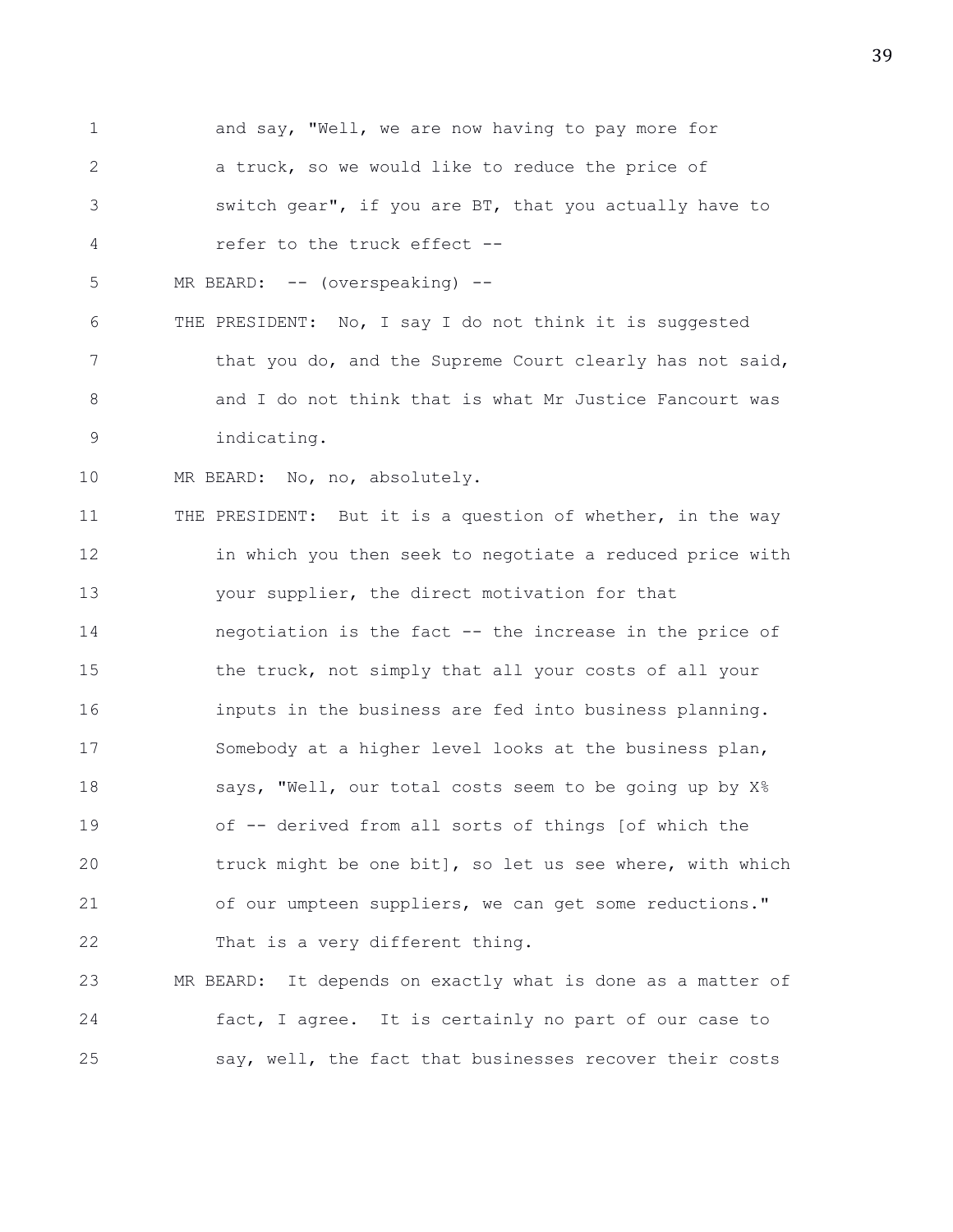1 is sufficient to show that there is mitigation. That is 2 not the position that we are adopting and it is not the 3 position that Mr Bezant adopts. Mr Bezant has given 4 evidence very clearly. He sets outs in his first 5 witness statement very clearly at {B3/10/3}, 6 paragraph 13, that he is taking it as read that any 7 business that we are talking about here operated as 8 **8 a** rational business will want to recover its costs, and 9 that is the basis on which it operates.

10 The word he uses is "triggered": Are the changes in 11 supply prices triggered by the changes that are being 12 putatively seen in the costs of trucks?

13 Now, that is not "prompted to", that is not 14 "because of", and I am cautious to get into precise 15 discussions of whether or not there are differences in 16 the causation formulation here. Because, of course, 17 that may be said to be one of the legal issues that will 18 be raised against us in relation to these issues. Of 19 course, the fact --

20 THE PRESIDENT: Well, of course, that is the critical 21 question, isn't it? It is not -- one can play around 22 with different forms of words and the nuances and 23 different meanings between "triggered" or "prompted", 24 but it is actually what in fact, given the way all the 25 sophisticated businesses operate, is the requisite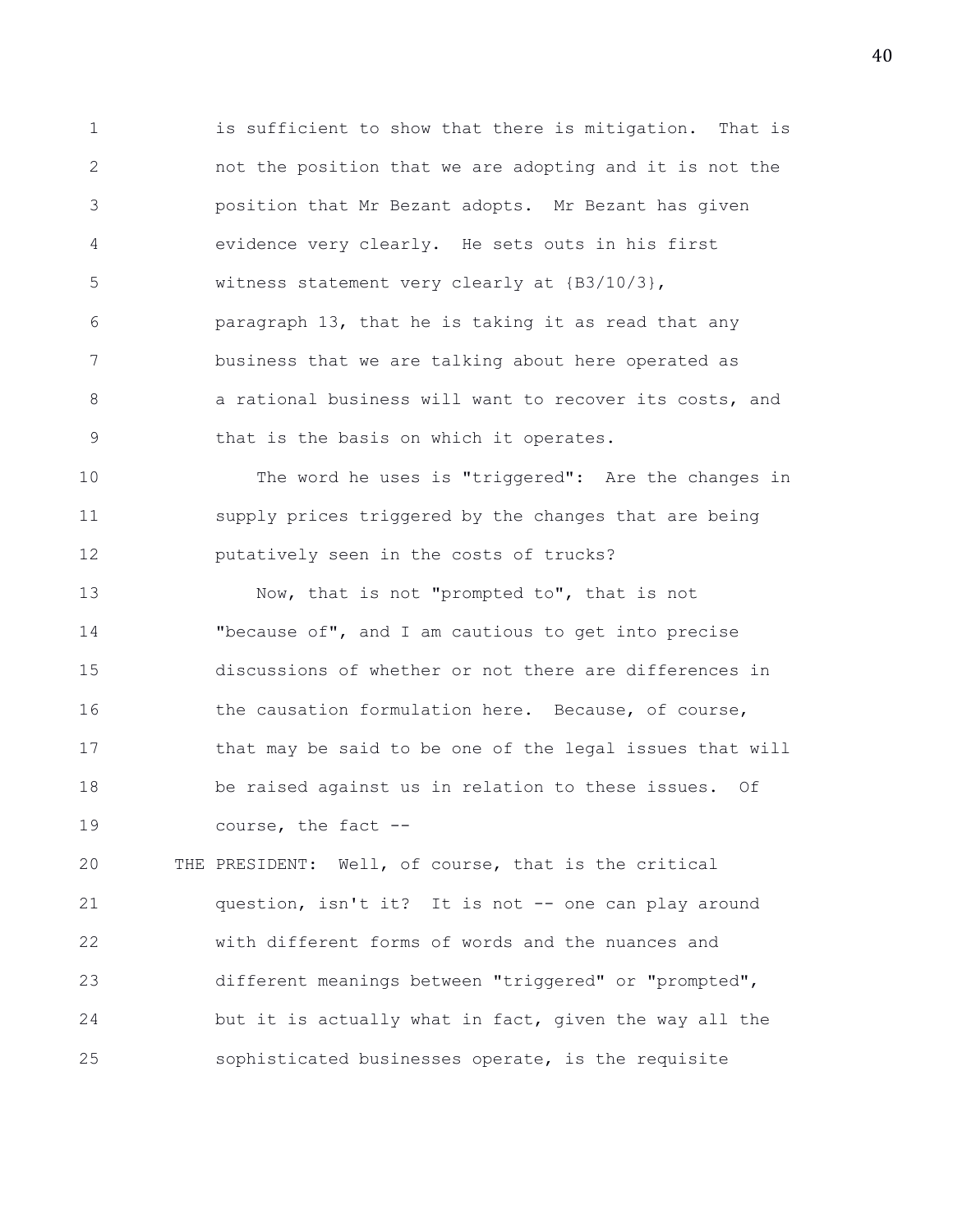1 causal connection. That, of course, feeds into, then, 2 what is the nature of the disclosure that you are 3 entitled to get.

4 MR BEARD: Yes, I think.

5 THE PRESIDENT: Because if it is simply there is an indirect 6 causal connection, as everyone recognises, every 7 business faced with an increase in the price of some of 8 its inputs will, as a result, try to reduce the costs 9 where it can of other inputs.

10 If that is mitigation that has to be taken into 11 account, every single commercial damages claim will 12 involve massive disclosure of how each claimant recovers 13 its costs across its entire activities. We do not think 14 that is what the Supreme Court was intending to open up. 15 MR BEARD: It may not have been intending to open that up. 16 One can see that there is an interpretation of the 17 Supreme Court's decision that in fact does open that up, 18 but I think it might give the Tribunal some comfort that 19 **that is not the basis on which we are approaching these** 20 issues. Indeed, the basis on which we are approaching 21 these issues is to say that one does need to have 22 factual evidence that it was the putative rise in prices 23 of the product that is said to be affected, the trucks, 24 that feed into and are causative of, materially 25 causative of, the rise in the -- the fall in prices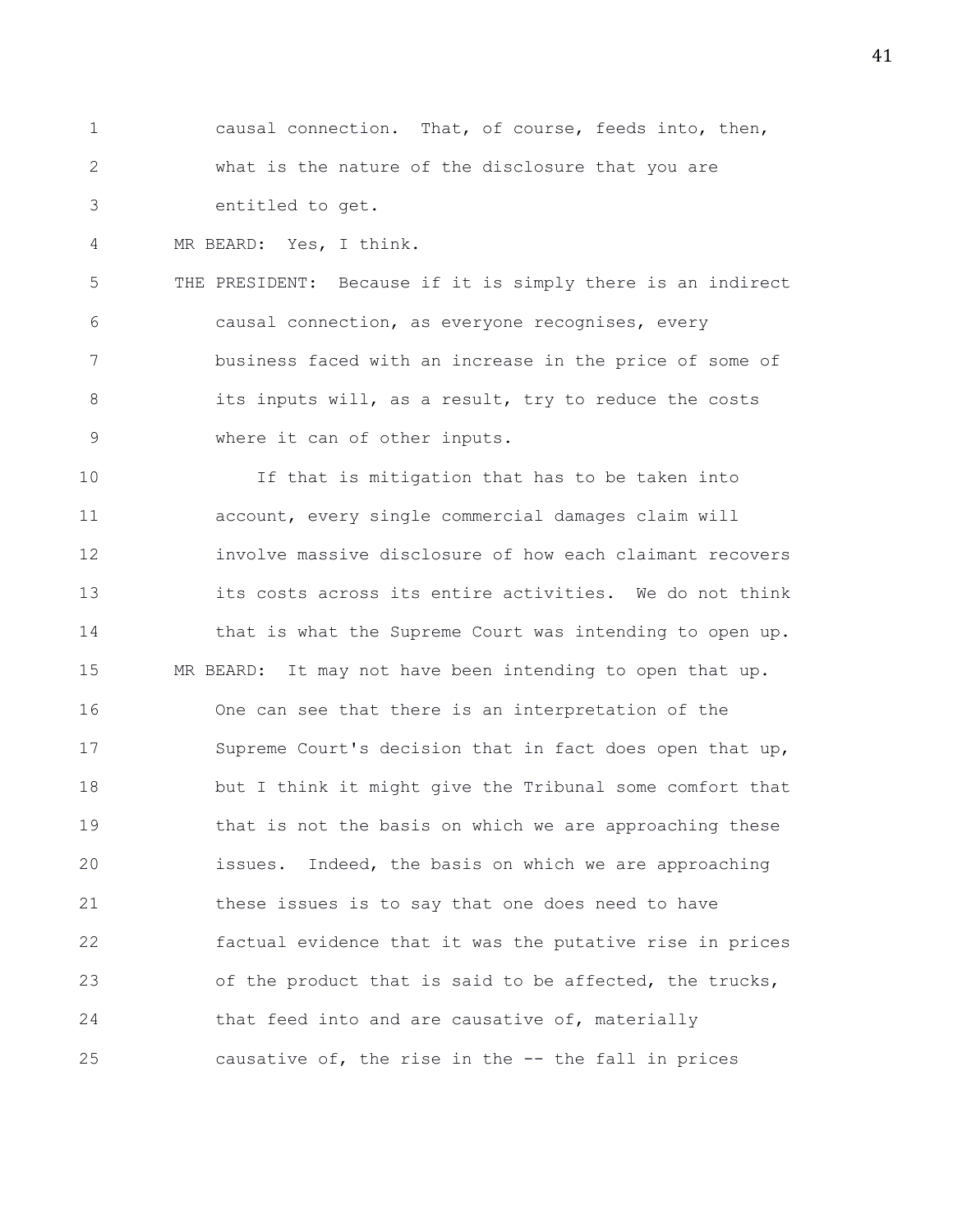1 that is -- that are entered into with other suppliers. 2 We recognise that.

3 Now, precisely what potency of causation one needs 4 to identify as part of the legal issue in relation to 5 this, but that is why our expert is using language of 6 "triggered", and I think the important thing is that 7 this goes beyond a simple hypothecation. Sir, although 8 you say in relation to this that the position being 9 adopted by the claimants is that it is not necessarily 10 specifically to be referring to these matters, or you do 11 not need direct hypothecation between the identification 12 of a specific cost and the engagement with the supplier, 13 when we look at Mr Harvey's evidence in particular, his 14 third statement at paragraphs 5.7 to 5.15, in fact 15 that is broadly what is being put forward, and it is 16 replicated in the skeleton argument, at paragraphs 16 17 and 17, by the claimants. 18 I do not know if it is useful to go to Mr Harvey's

19 statement. It is {B3/17}.

20 THE PRESIDENT: Yes, I am looking at the skeleton now.

21 MR BEARD: Yes, the skeleton is easy.

22 THE PRESIDENT: You say paragraphs 16 and 17 of Mr Lask and 23 Ms Blackwood's skeleton?

24 MR BEARD: Yes. If we focus particularly on 17, the 25 criticism being levelled here is that the disclosure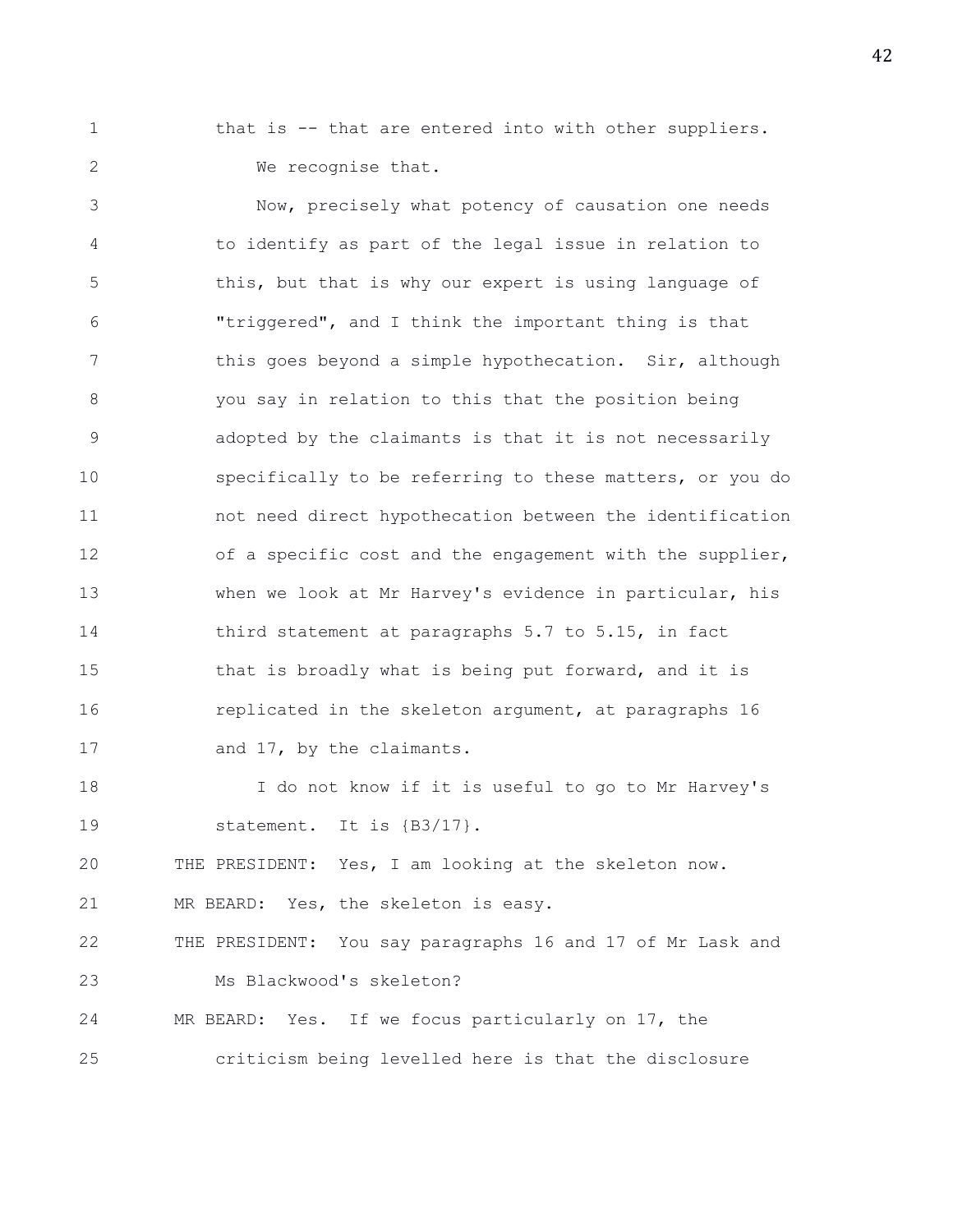1 being sought is essentially not broad enough, because 2 what is being said is: you, defendants, if you are going 3 to run this argument, actually need to seek disclosure 4 of all the negotiations material between Royal Mail or 5 BT, and their suppliers, if you are going to place 6 emphasis on this sense of mitigation.

7 Now, the reason they say that is embedded in the 8 material provided by Mr Harvey, who essentially says 9 that the only way one should identify price falls in 10 suppliers as being relevantly triggered by putative 11 **price rises in relation, here, to trucks, is set out in** 12 5.15 of his statement, to which reference is made in 13 this section of the skeleton argument.

14 I think we should perhaps go to that. So they are 15 saying you need much more disclosure in order to put 16 forward your case because you actually have to carry out 17 a granular assessment of particular negotiations. 18 THE PRESIDENT: Yes, if we look at 5.15, which is page 13 19 {B3/17/13} in the tab:

20 "... it would be necessary for the analysis to 21 identify:

22 "(a) whether truck price increases 'triggered' 23 greater scrutiny of costs ..."

24 You would accept that, as I understand it? 25 MR BEARD: Well, whether it is greater scrutiny of costs is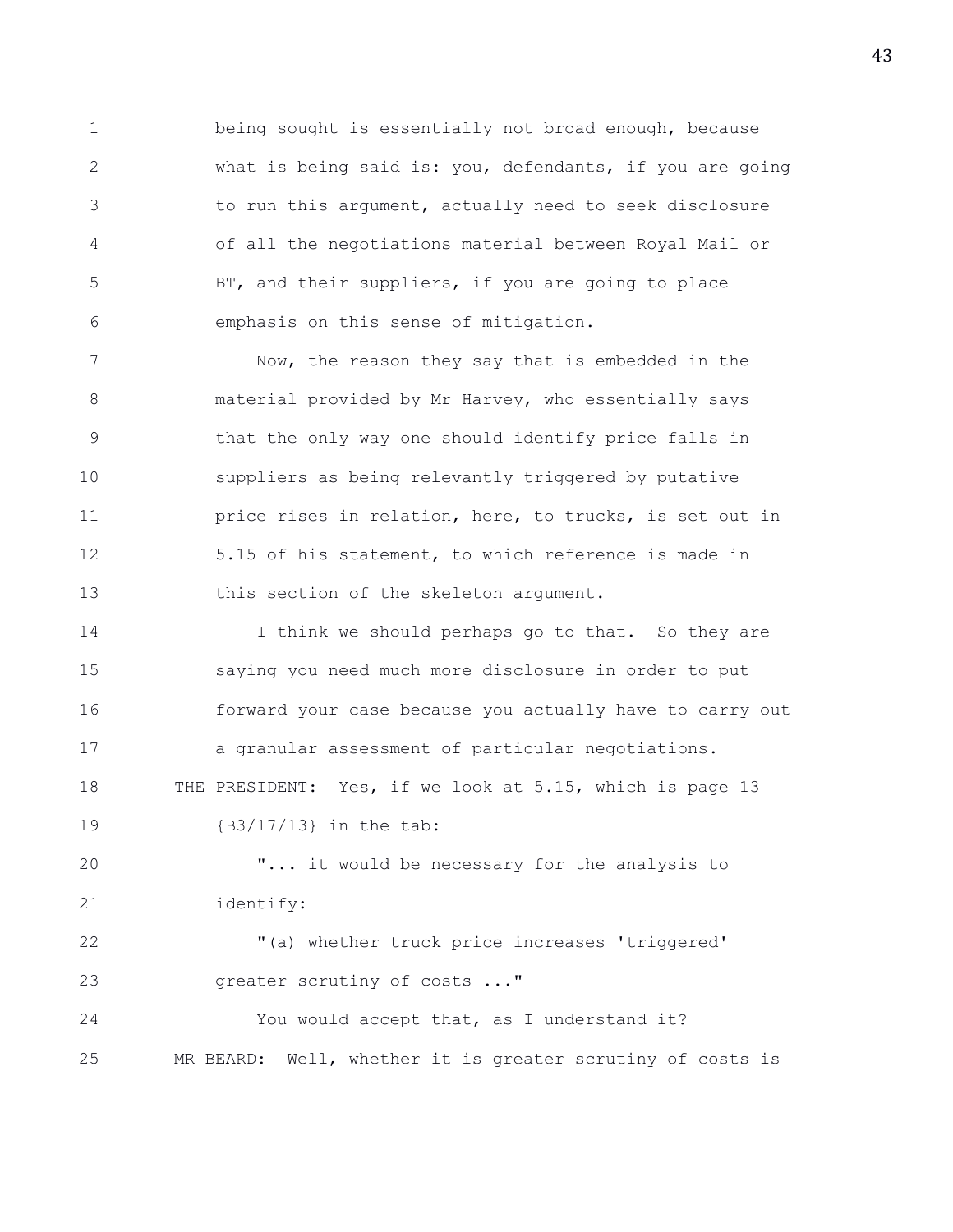1 not actually the key question. It is whether the 2 putative price rise actually triggered the resulting 3 reduction in supplier costs. It does not have to be 4 greater scrutiny of costs.

5 THE PRESIDENT: The point he is making there is that if, 6 always, Royal Mail is looking to see where it can reduce 7 costs from its suppliers, and that is its standard 8 practice, year in year out, cartel or no cartel, then 9 that is not going to be sufficient. What he is saying 10 is whether the actual -- seeing that increase in truck 11 **price led them to say, "Well, we have got to -- we are** 12 facing this price increase, we have got to get costs 13 down from our suppliers to compensate it." 14 MR BEARD: Yes. If and insofar as that is what is being 15 talked about, there isn't a problem with the 16 proposition. But you asked me whether or not 17 proposition (a) is correct and -- 18 THE PRESIDENT: Yes. 19 MR BEARD: The answer is no, because it is not actually 20 correct because it is not about greater scrutiny of 21 costs. Then (b): 22 "Whether the Claimants acted on those triggers ..." 23 So I do not think, with respect to Mr Harvey, he is

25 costs, he is actually meaning the trigger of

24 actually meaning the trigger of greater scrutiny of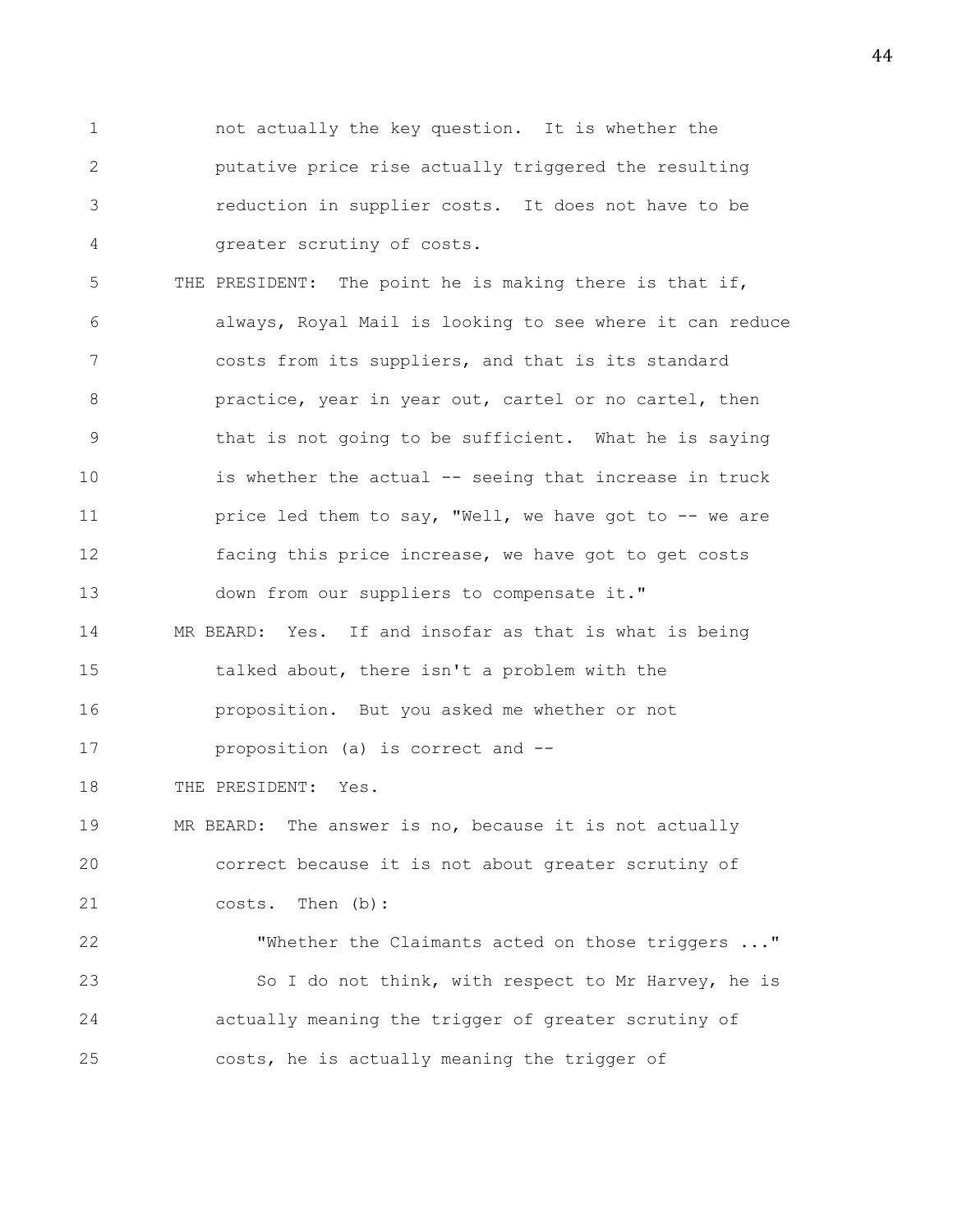1 scrutinising the increase in -- the putative increase in 2 costs, for example by attempting to renegotiate their 3 contracts with the suppliers.

4 Well, it does not have to be so bold as a full 5 renegotiation, it can just be part of a rolling process 6 with suppliers.

7 The state of any increase in truck 8 prices ..."

9 That is the key issue  $\{B3/17/14\}$ .

10 "... (c) which suppliers the Claimants in fact 11 approached (if any) in order to request a reduction in 12 the costs of their supplies as a result of the increased 13 truck prices ..."

14 So the point we make is there may be a range of 15 reasons why you approach suppliers. You may be in 16 a rolling negotiation with suppliers about prices, and 17 there may be a range of reasons why you approach them 18 and seek to reduce the prices that suppliers put in 19 place.

20 So we are not saying that it has -- it cannot be the 21 case that it has to be the sole reason why you approach 22 the supplier in relation to those matters. It is not 23 clear what Mr Harvey is saying in relation to these 24 issues:

25 "(d) whether their suppliers acceded to any such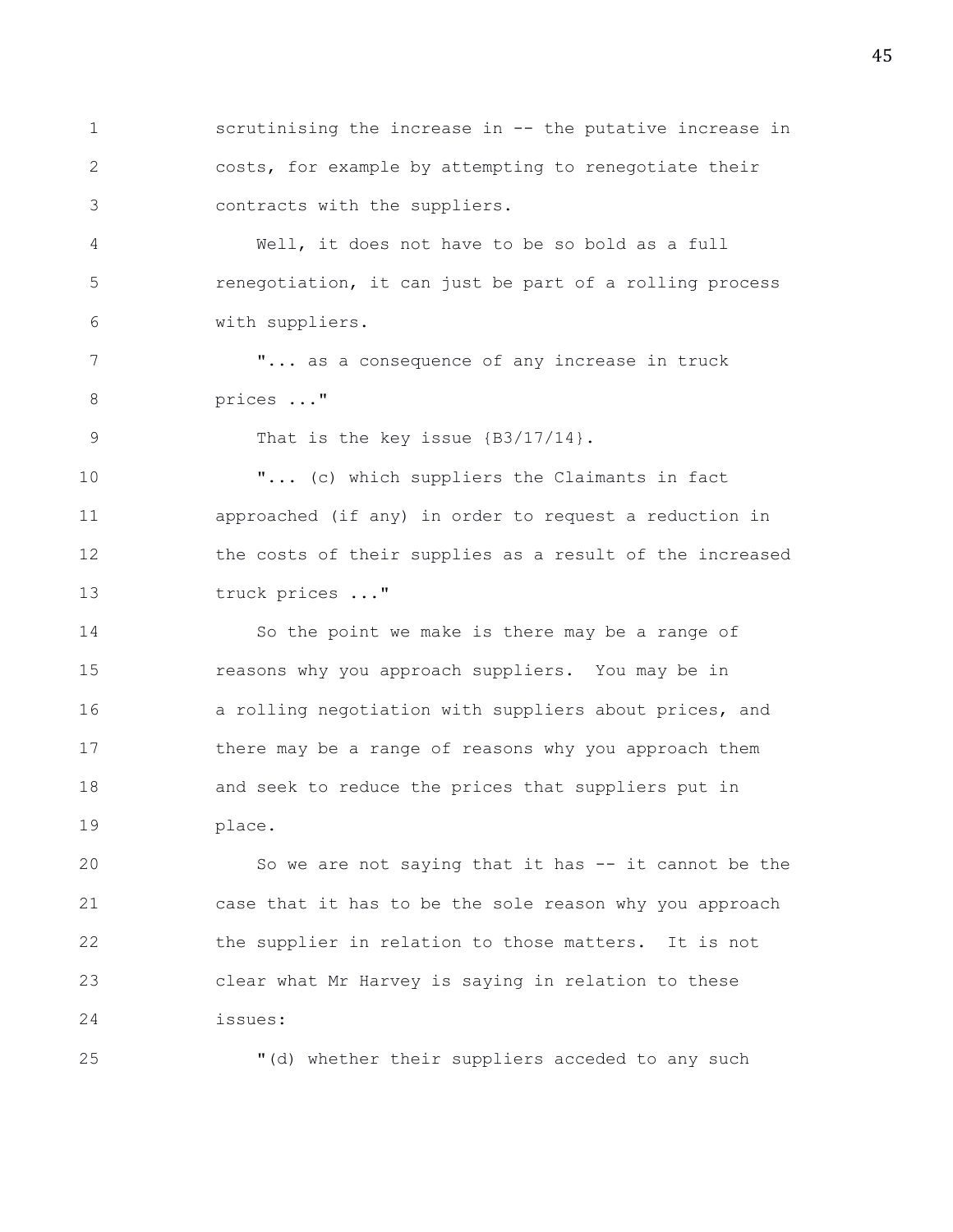1 **1** request for a price reduction and, if so, how and when 2 any such price reduction was implemented ..." 3 Now, (d) we do agree with. That is going to be 4 relevant in relation to these issues, because, as he 5 said, that is going to be needed to quantify the amount 6 of any mitigation. 7 What the suppliers reasons were for acceding to such 8 a request, for example were the suppliers --9 THE PRESIDENT: Yes, I can see that. 10 MR BEARD: That cannot be right. 11 THE PRESIDENT: Yes. 12 MR BEARD: So, with respect, the problem is, and the reason

13 we see it in paragraph 17, we have effectively got 14 a proposal being put forward by the claimants that says: 15 You can only really run these mitigation arguments if 16 you have got a negotiation where you turn up and say, 17 "Look, I want my prices lower because I have got higher 18 truck prices."

19 And the supplier says: All right, well, in light of 20 the fact you have got higher truck prices, I see your 21 problem, I will reduce by prices by some margin, and 22 I will be doing it because of those truck prices."

23 Now, that just is not right. That particular aspect 24 of disclosure is not necessary for these purposes. 25 Because what we are interested in is whether or not the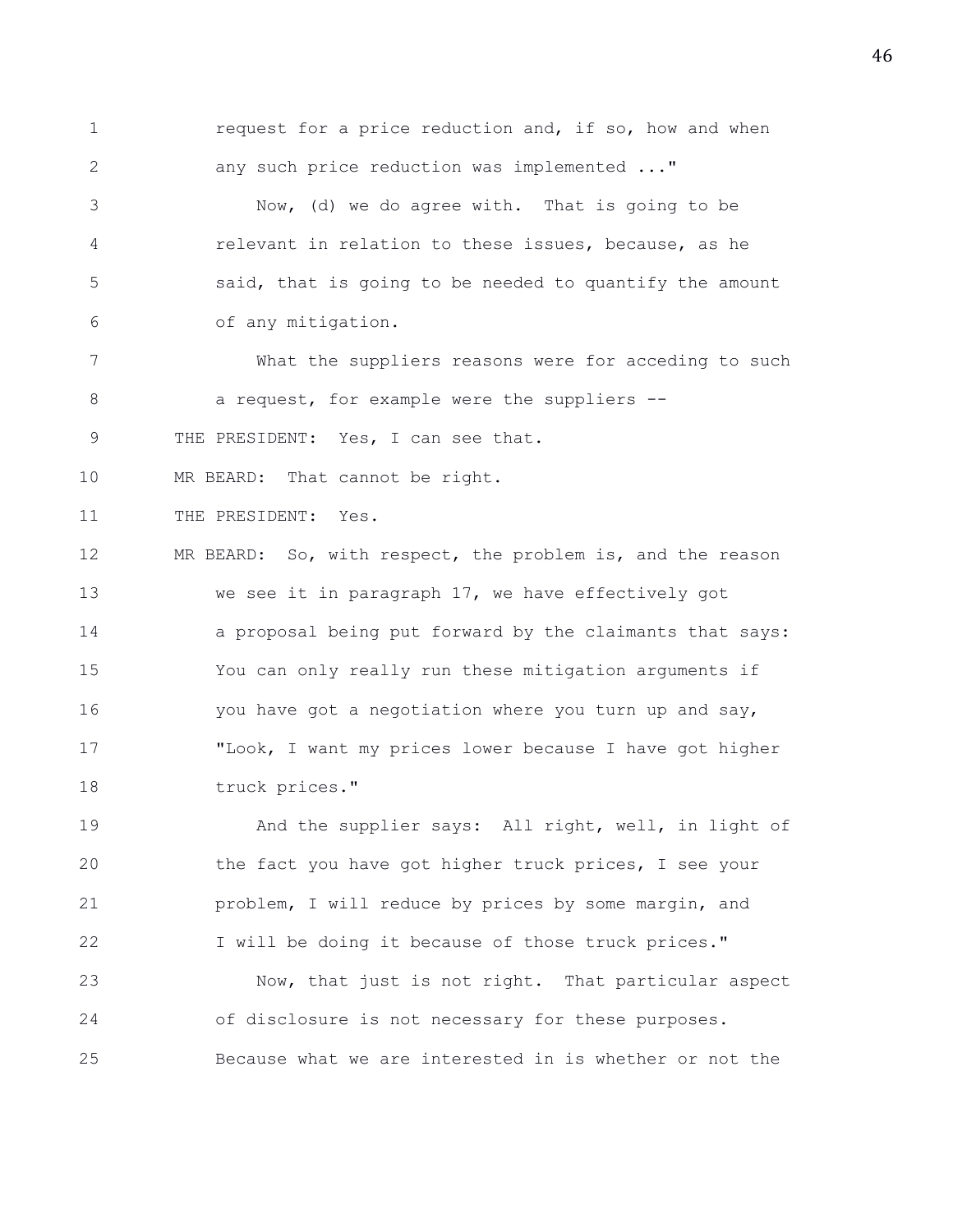1 change, the putative change in prices of trucks, impacts 2 the way in which other supplies are priced.

3 The reason why one looks at this through the lens of 4 carrying out a forensic analysis is because what one 5 does is looks at where the truck costs are taken on 6 board in the business, and then where those truck costs 7 are handed off to, effectively, to be recovered, and 8 whether, if there is an increase in those truck costs, 9 that has an impact on the way in which supplier pricing 10 is then dealt with.

11 To some extent, that will be indirect. It is not 12 simply a matter of looking at board papers on pricing. 13 Indeed, it is one of our criticisms of the disclosure 14 that has been offered, that it is at too high a level. 15 We do think it is important to be focusing on the 16 business units that actually do the truck purchasing, 17 what happens with the costs that they incur through that 18 truck purchasing, where truck prices rise -- not for 19 cartel reasons, just where truck prices rise -- one 20 looks at whether or not that impacts on other supplies 21 made.

22 Now we cannot simply say it is in relation to one 23 bit of business that that will be directly dealt with, 24 because these are complicated businesses who take in, as 25 we understand it, costs that they incur for instance in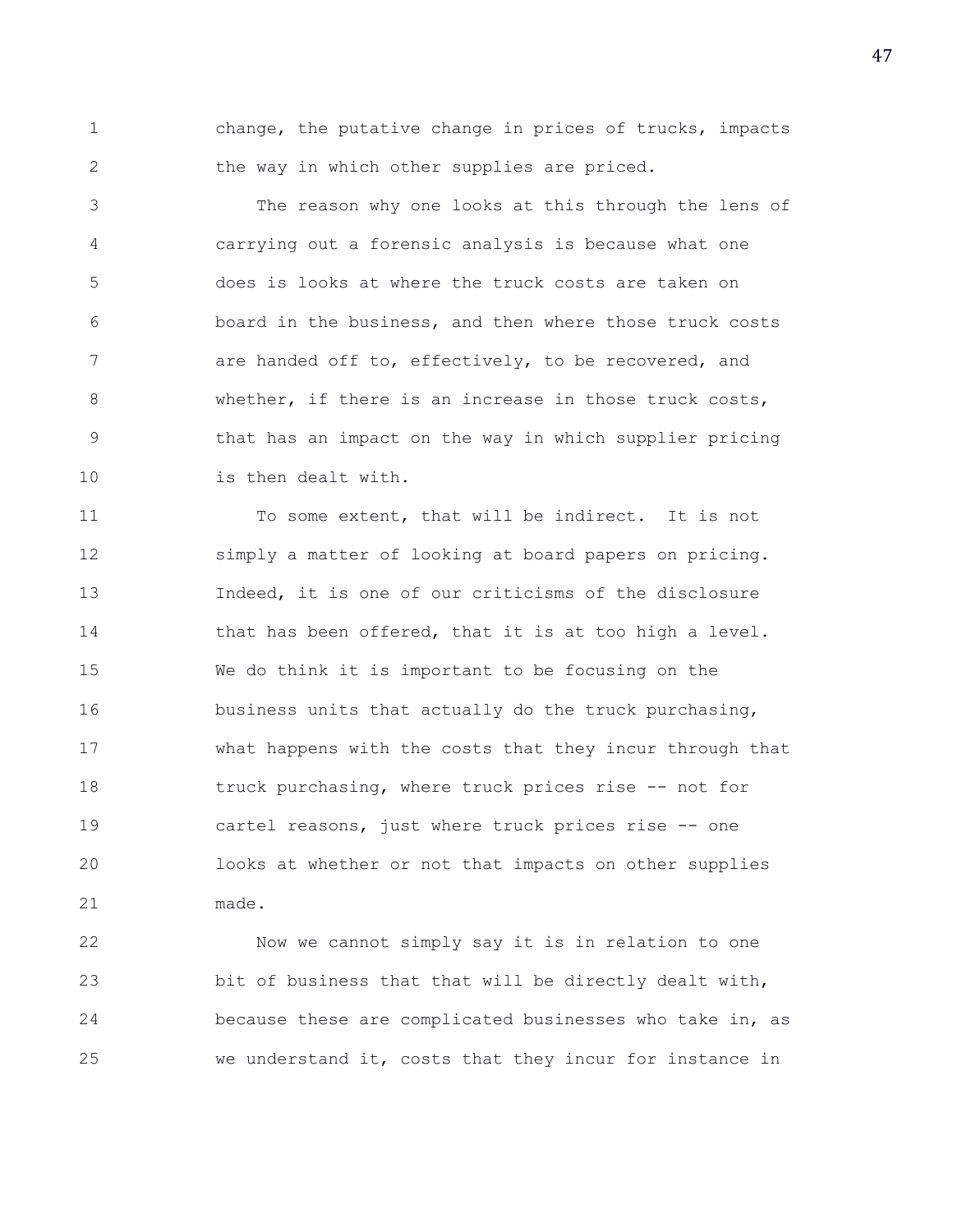1 relation to trucks. They incentivise people within that 2 business to try to recover those costs. They set 3 targets, they set forecasts. They then put pressure on 4 suppliers through the operation of those targets and 5 those strategies to reduce prices to them, so -- 6 THE PRESIDENT: And they presumably do that all the time? 7 MR BEARD: They do do that all the time, but what we are 8 interested in identifying is how do they do that in 9 relation to rises in truck prices? That is what we are 10 concerned about here.

11 So yes, they do it all the time and, yes, they may 12 have broad policies in relation to it, but what we are 13 really interested in is: do they do that in relation to 14 truck prices? So that we can say: actually, it is the 15 rise in truck prices that has an impact on supplier 16 pricing. So it is not dealing with these things at 17 large; it is not looking just at whether or not they 18 **recover their costs more generally.** But equally, it is 19 not limited to some sort of direct interaction in 20 a face-to-face or email-to-email negotiation between the 21 business taking on board the costs and the supplier 22 supplying the services. That is not the right way of 23 looking at it.

24 It is for that reason that the criticism in the 25 skeleton at paragraph 17, that we should actually be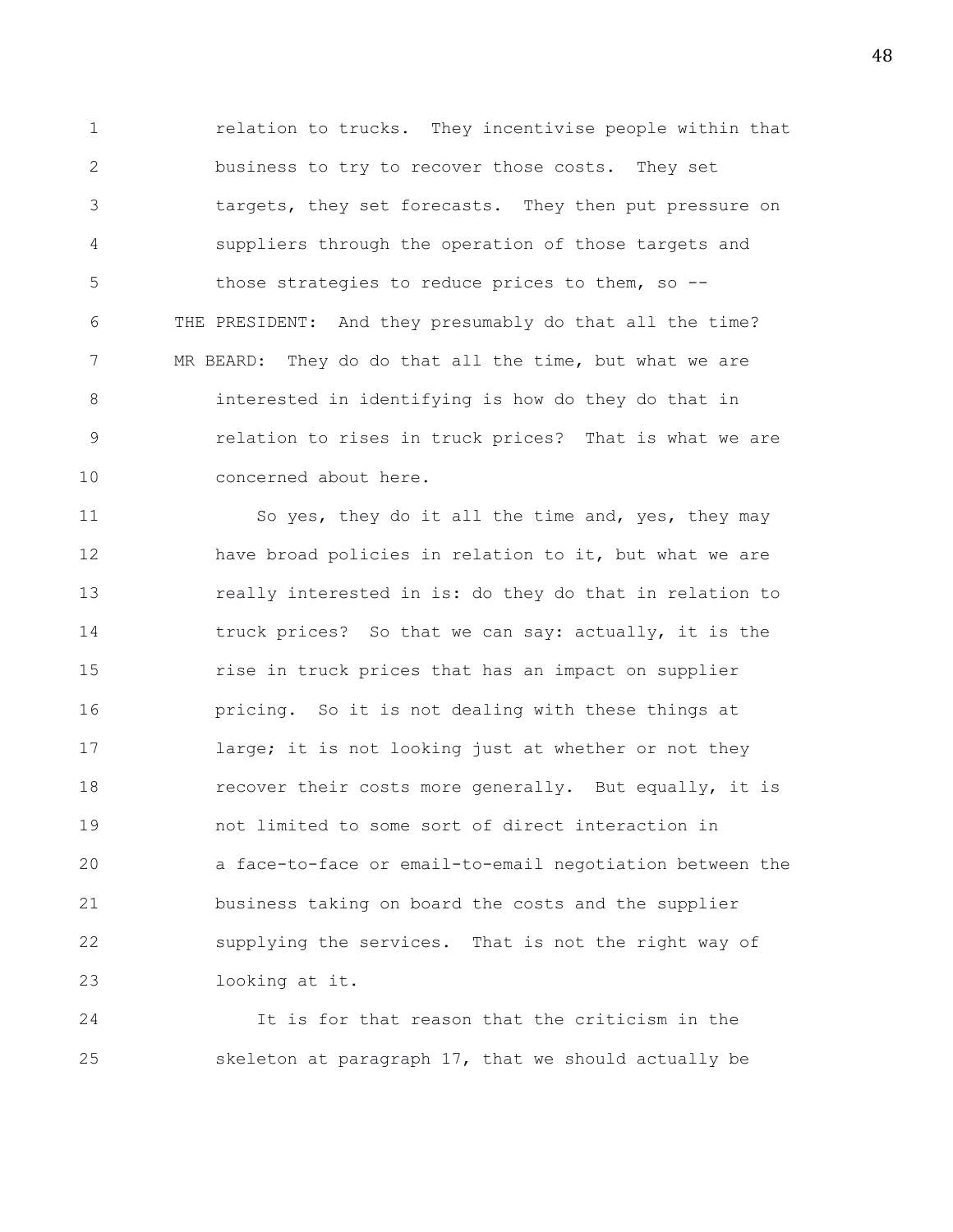1 asking for lots more negotiations disclosure, is wrong, 2 because that is not the way that you would expect this 3 to work.

4 Those are not issues you would expect to be aired 5 between the negotiator on behalf of, say, Royal Mail, 6 with suppliers of other inputs that may be related to 7 transport matters or may in fact not be, because that is 8 actually what the Supreme Court is saying is the 9 relevant consideration to ensure that Royal Mail and BT, 10 if there is any overcharge, are not overcompensated in 11 relation to these matters.

12 MR HODGE MALEK QC: Mr Beard, where you have a business like 13 Royal Mail, where comparatively the costs of the trucks 14 is not a huge percentage, let us say they notice that 15 their costs are up 10% in one year.

16 MR BEARD: Yes.

17 MR HODGE MALEK QC: And 1% of that is in relation to trucks 18 and 9%, let us say, is staff costs, making it a very, 19 very simple example.

20 MR BEARD: Yes.

21 MR HODGE MALEK QC: And they decide, actually, we are going 22 to have to have some costs reductions here, and they 23 reduce their costs by 5% by reducing the costs of their 24 inputs just across the board. Now, how does that work? 25 Because that may be more realistic than simply saying: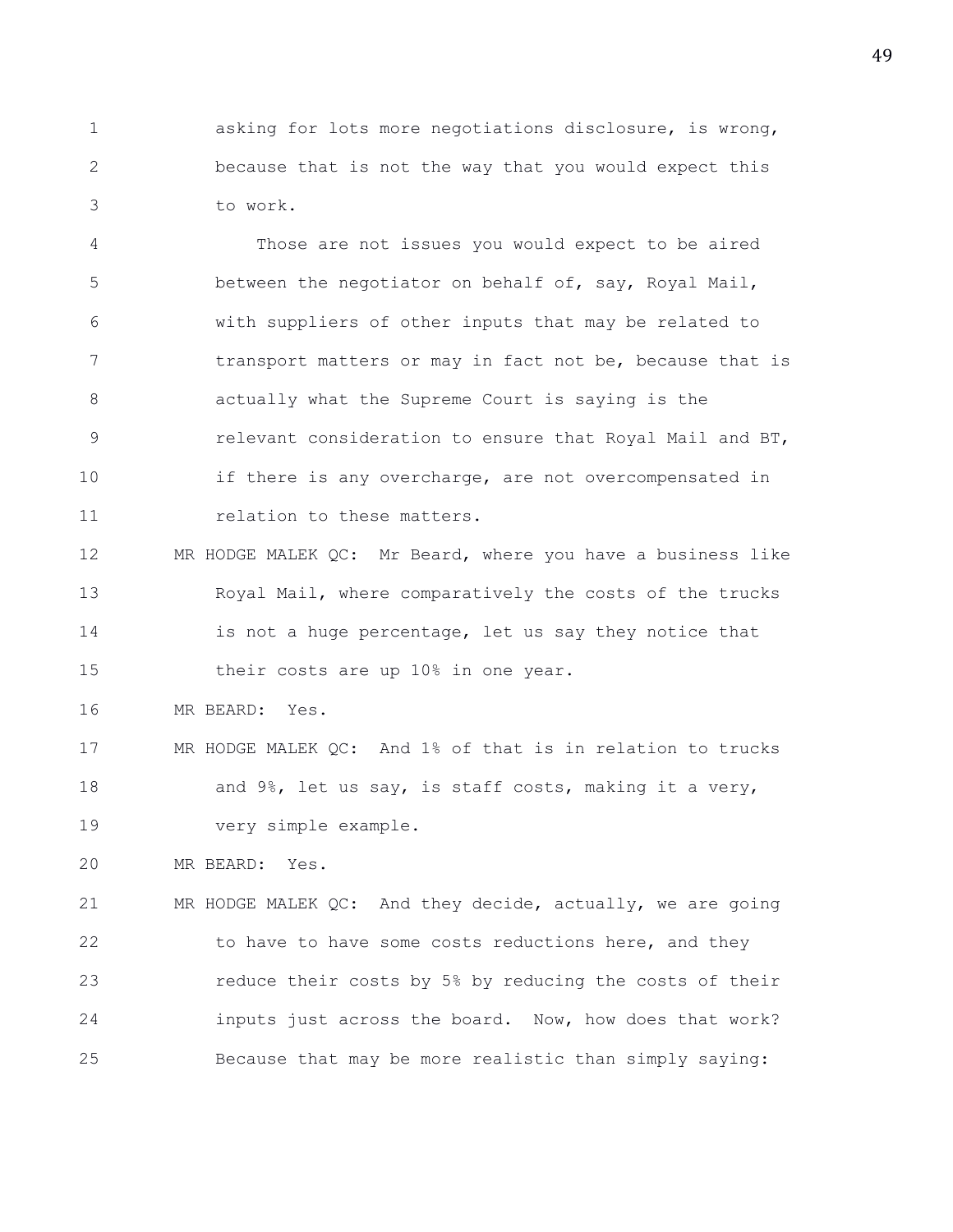1 well, we have a 1% increase in costs, well, any 1% 2 reduction in costs is attributable to that. 3 MR BEARD: Well, the question will be: how is it that those 4 matters are actually dealt with, and is there sufficient 5 evidence to show that in fact it was that 1% that was 6 critical to the process of changing the supplier costs? 7 So it will be a matter of fact that has to be considered 8 in relation to those issues. But I think -- 9 MR HODGE MALEK QC: Why do you allocate that -- let us say 10 you have got the 5% reduction. Why do you allocate that 11 5% reduction to the increase in price in trucks when you 12 have got a global increase in 10%? 13 MR BEARD: Well, I am not -- we are not -- I am not assuming 14 that you do or do not allocate that. I would be looking 15 at what the evidence was of how that process was entered 16 into. But I think it is slightly dangerous to think of 17 this at too high a level because our whole point is, 18 what you that have are people in the business -- it does 19 hot matter what the scale of the business is  $-$  I mean, 20 there is actually a perversity about some of the points 21 that are being raised against us by the claimants, that 22 says: well, it is a very big business, this is a small 23 part of their overall revenue, and therefore one would 24 not assume that there is going to be any impact.

25 That is a very strange submission because it would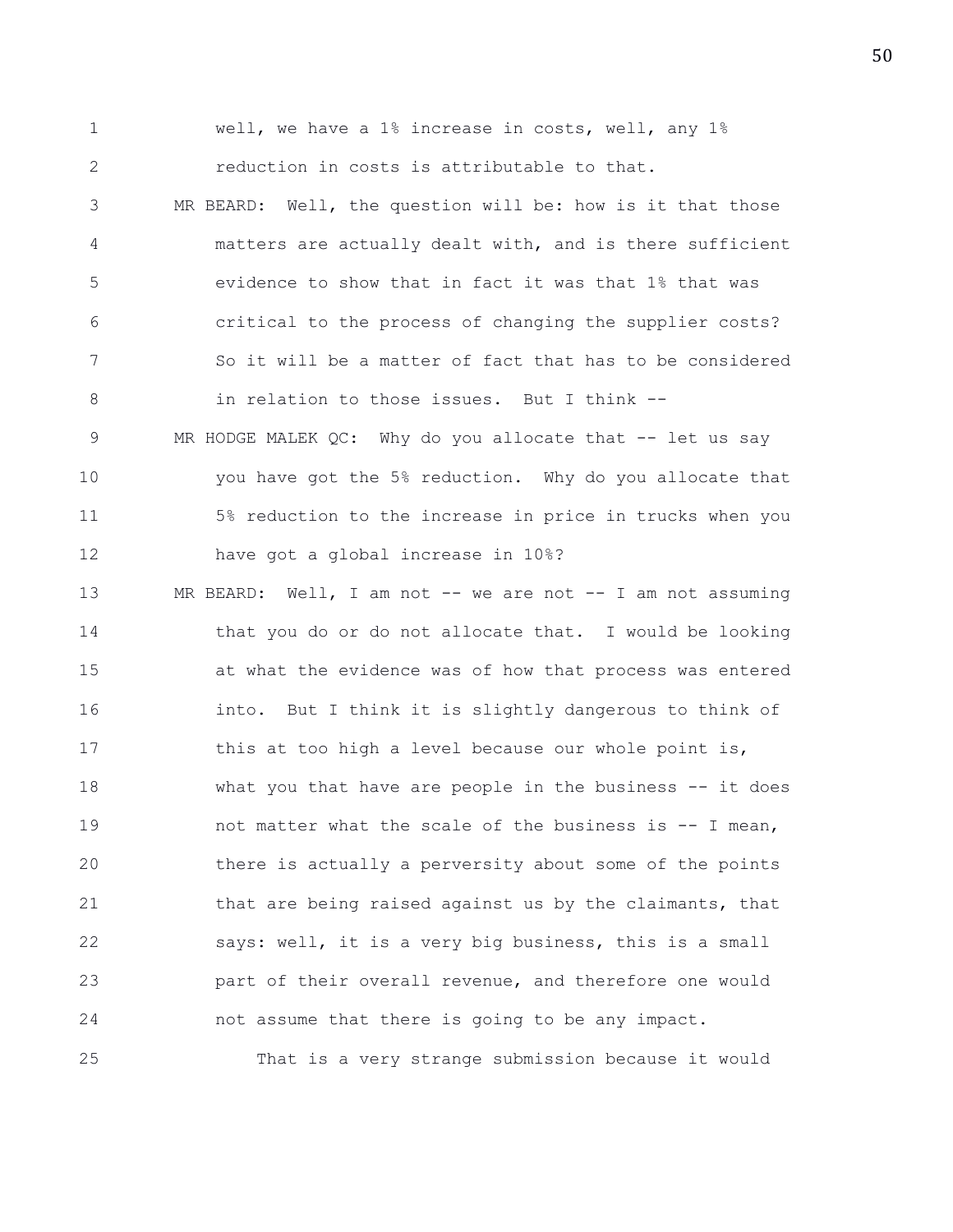1 mean that someone like Google was effectively immune 2 from a mitigation argument in these circumstances, 3 because --

4 MR HODGE MALEK QC: That may explain why the mitigation 5 argument is quite difficult.

6 But what I am saying is, if you are running 7 a business and you have a -- you are facing a 10% 8 increase across the board, unless you have got documents 9 which say, ah, trucks have gone up 1%, "Because of that 10 increase, we are going to go to these other suppliers 11 and get them down", that is one possible scenario. But 12 another possible scenario is they look at it more 13 globally and say, "Actually, would an increase of 10%, 14 of which 9%, for example, is staff costs -- we are going 15 to have to see what cost cuttings we can make now in 16 order to balance the books and maintain profitability."

17 They start looking and seeing whether or not they 18 can shave stuff off, and let us say they shave off 5%, 19 I am just wondering how you deal with that situation -- 20 THE PRESIDENT: I would have thought the scale of the 21 business is very relevant, Mr Beard, because each unit 22 will feed up its costs and profits to some central 23 management. They will review it overall. They may send 24 out directions to other parts of the business, having 25 looked at the totality, and say -- so that if it is BT,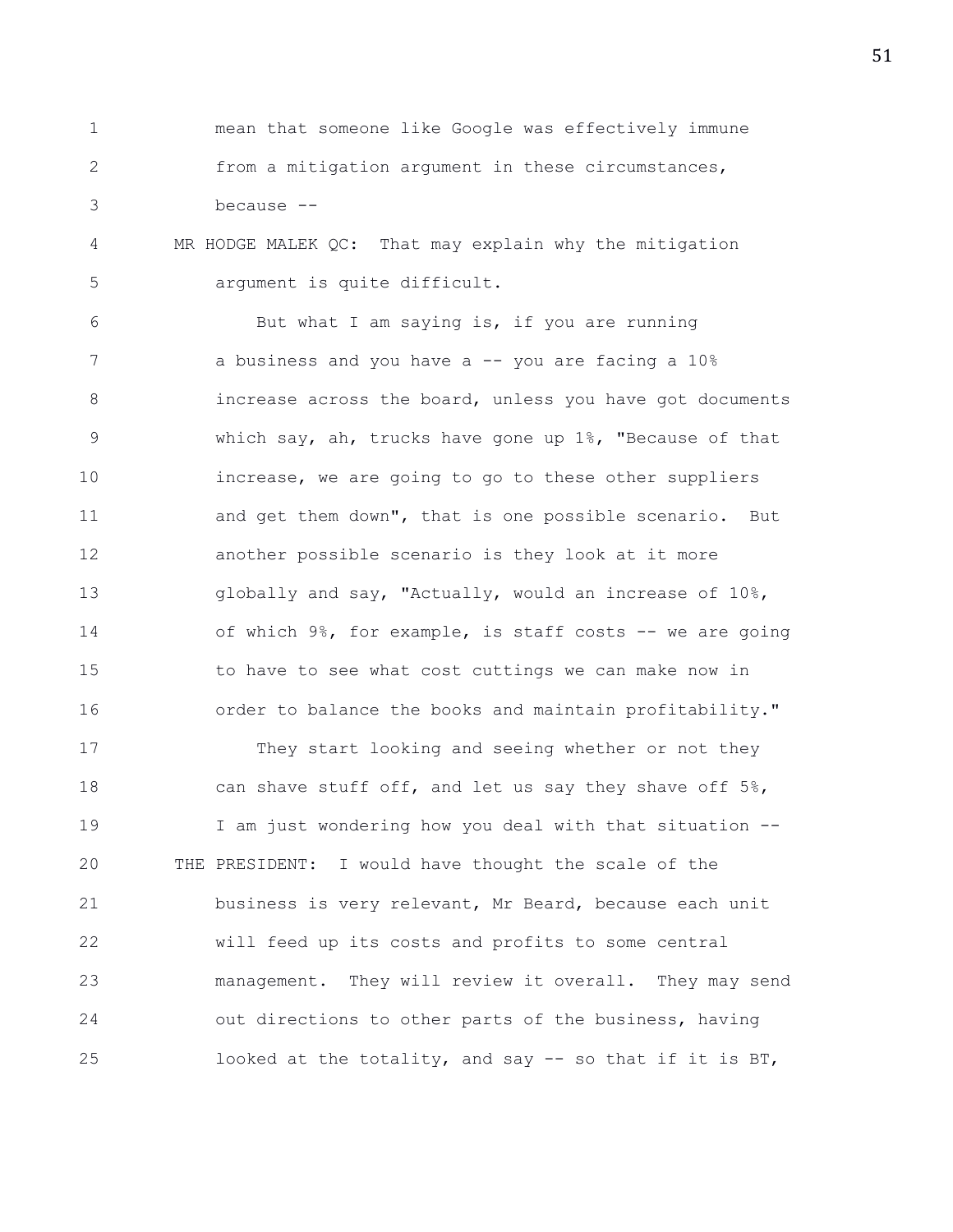1 where trucks -- I mean, Mr Malek has been quite generous 2 in saying it is as much as that, it might be a very 3 small percentage, and there are a whole lot of other 4 small percentages. They take a global view. They then 5 say, "You are buying very expensive switch gear to 6 maintain our overall profitability, which we see as 7 under -- being threatened by all these various matters, 8 of which trucks is just one part, we would like you to 9 try to get a 2% reduction in the price of switch gear." 10 How on earth do you then say that is attributable, 11 in any way, to the -- the little bit of trucks? 12 MR BEARD: I can see there may be circumstances in which 13 that -- it may be difficult to attribute it to trucks, 14 **in which case, it would not be held to be the relevant** 15 trigger. But I think there is a real danger of dealing 16 with this at too high a level, and, with respect, sir, 17 I think it is not right to say it is a big business and 18 therefore it makes it harder.

19 Actually, within a large business, what one sees is 20 a concern for costs control at all levels. There are 21 going to be people within Royal Mail whose job it is to 22 minimise the costs in relation to trucks, 23 transportation, supplies in relation to transportation, 24 and all other relevant elements of that business. 25 Now, that is where this is most likely to be most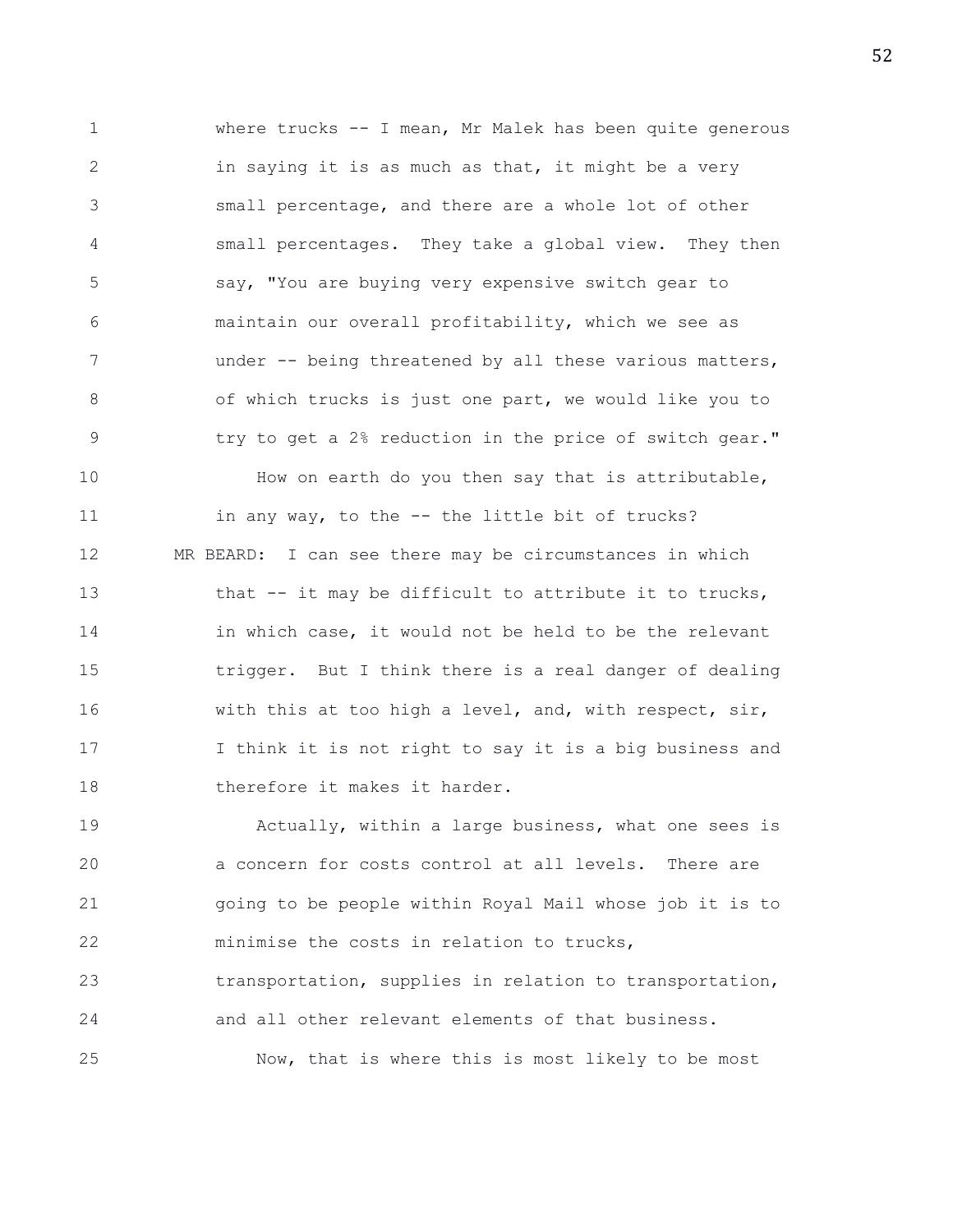1 interesting, because what you are looking at there is 2 a situation where, from on high, it may be said, "Look, 3 you in transportation, you must make sure you are 4 driving costs down", to which they say, "Okay, well, we 5 understand that is our overall position", but the people 6 within the transportation department are looking at the 7 components of the costs that they actually are taking on 8 board. They are looking at it and saying, "Okay, well, 9 actually, if our costs of trucks is higher, that means 10 we are going to push down costs of X, Y and Z other 11 supplies, we are going to be renegotiating deals, 12 perhaps, or more exactly, when we are engaged with our 13 suppliers, we are going to be conscious that that we 14 need to make sure that our costs overall as a business 15 unit do not go up, or within a sub-business unit, do not 16 go up." Indeed, it is for that reason that one would 17 expect you have key performance indicators imposed on 18 individuals within those units, segments of the 19 business, which are requiring them to consider how it is 20 they deal with costs in that segment of the business.

21 Now, Royal Mail are very interested, and BT are very 22 interested in saying, "Well, you can only deal with it 23 at -- look at it at a global level", and at that point 24 one can see that you do exacerbate the difficulties in 25 a larger organisation with identifying whether or not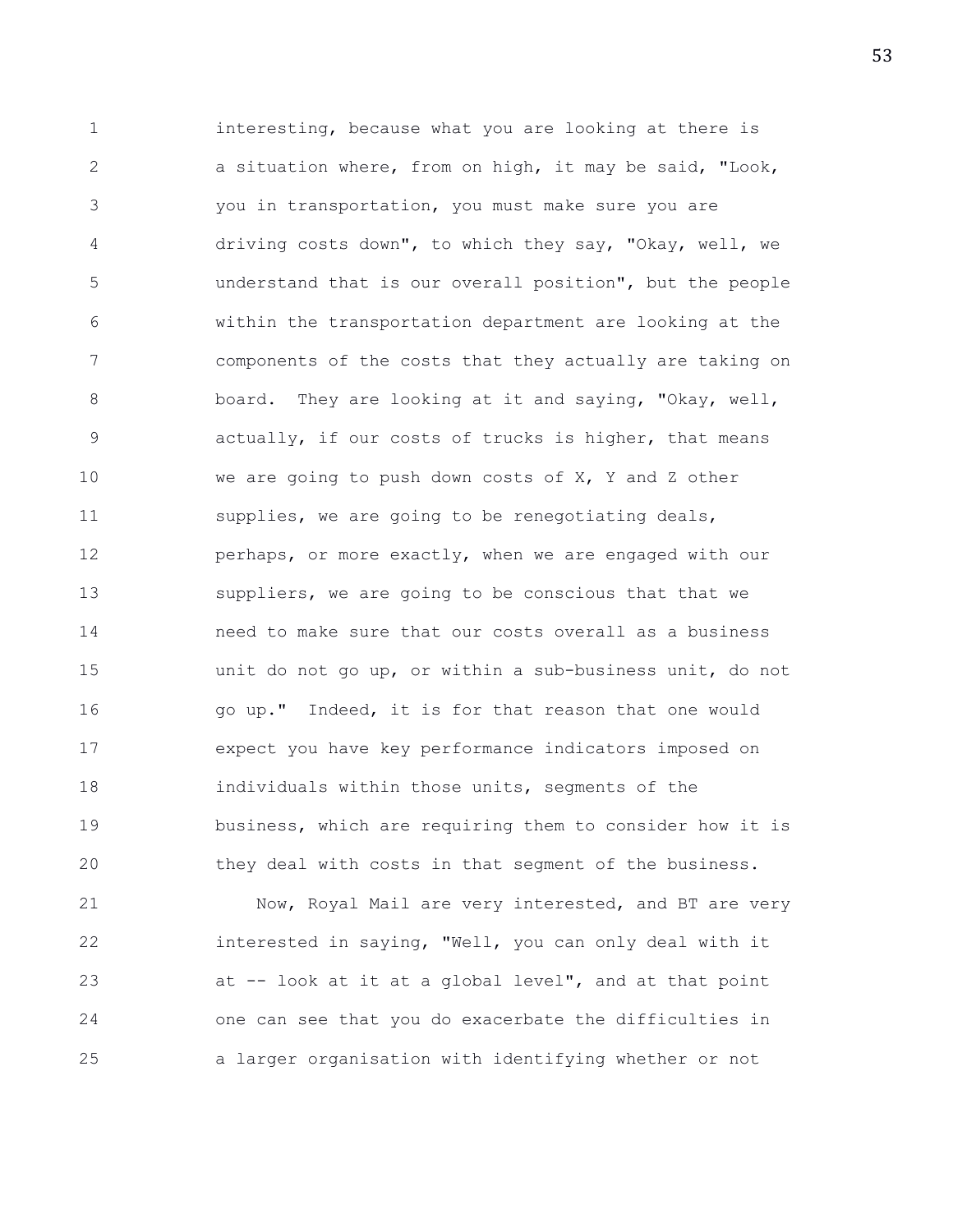1 the costs increases in trucks are having an impact on 2 other supplies. But it is precisely for that reason we 3 say no, no, no, what we are really interested in is 4 actually that lower level analysis. Obviously we want 5 policies and indications of documentary material talking 6 about costs directions coming from on high, of board 7 consideration of these issues. Yes, that is all going 8 to be part of the context. But you cannot say that 9 that is the proper approach to this exercise. You need 10 to look at where the costs are going in and where the 11 most immediate effects are.

12 The irony of the argument being put against us is 13 that we do not like the idea that we should have to deal 14 with mitigation on the basis of indirect effects, but we 15 want to give you disclosure, particularly that relates 16 to very high levels, in circumstances where at a high 17 level, you are only ever going to be talking about 18 indirect effects.

19 THE PRESIDENT: I think that is very helpful from my 20 perspective because when I read the disclosure 21 categories I did not see them being necessarily directed 22 at the particular segment or unit of the business 23 dealing with transportation. If they are directed at 24 that, well, that narrows the disclosure requests quite 25 substantially, and then I understand the point you are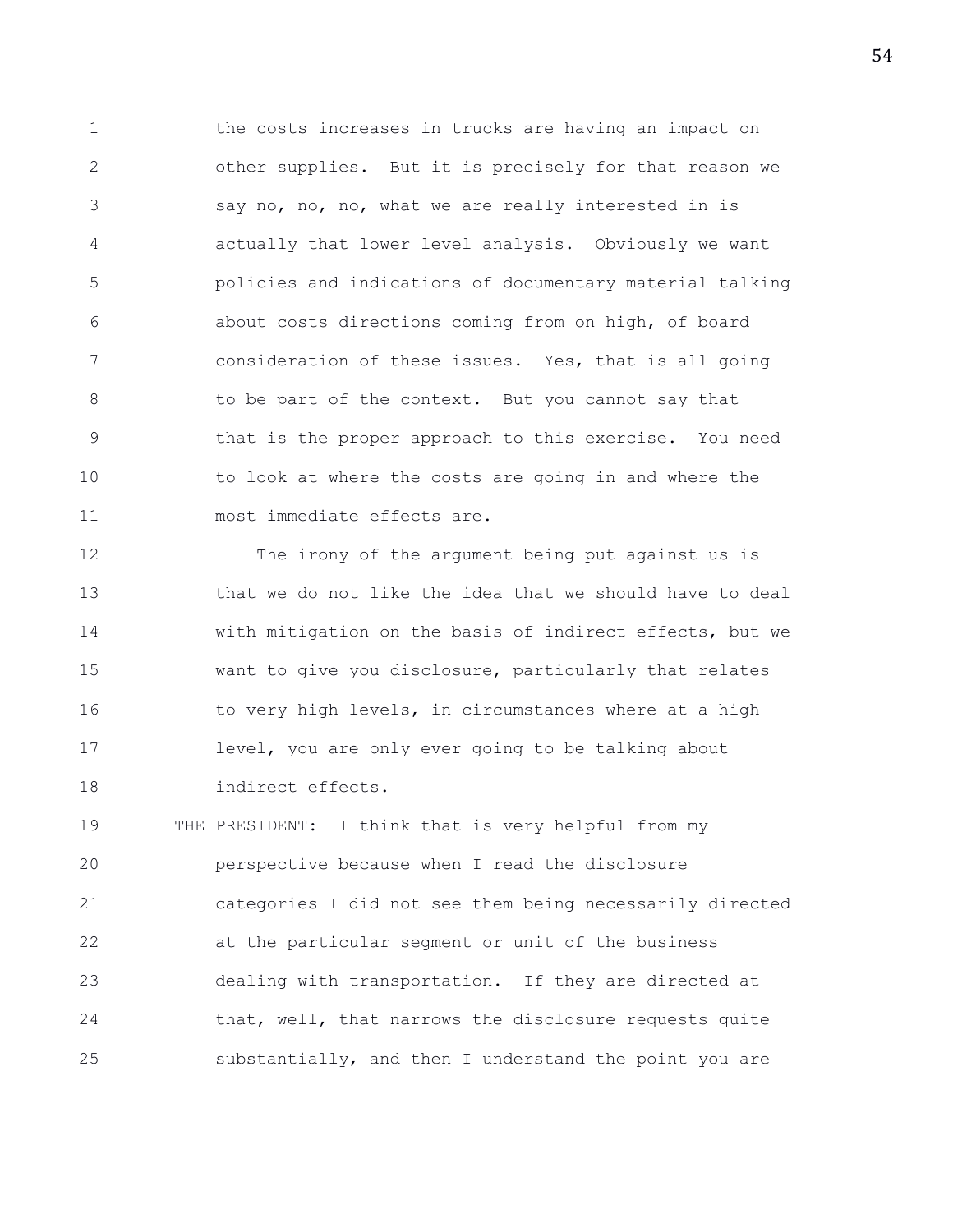1 making.

2 MR BEARD: Yes, so this is the reason why during -- the 3 difficulty -- look, let us take a step back in relation 4 to disclosure.

5 The difficulty we have is that I am drawing on the 6 expertise of Mr Bezant and FTI in relation to these 7 matters. But of course, when they go into a discussion 8 with Royal Mail and BT or their experts, of course they 9 do not know the details of how the businesses work. 10 What they want to know is: how is it you take these 11 costs, and what do you do with them? We do not know 12 where you put them and how you deal with them in terms 13 of trying to recover them specifically so an increase in 14 these costs would impact on others.

15 The main thing we did last week was we went back and 16 said: look, in most of the disclosure categories it 17 already refers to truck costs, but that is what we are 18 really interested in. What we want to know is how do 19 you deal with those truck costs.

20 It is not just in relation to one supplier, it is 21 how you deal with them in relation to how you end up 22 engaged in negotiations. We envisage that it will be 23 primarily focused on the segments that are most engaged 24 with the costs, but one will need to see how those costs 25 are then treated through the business, and that will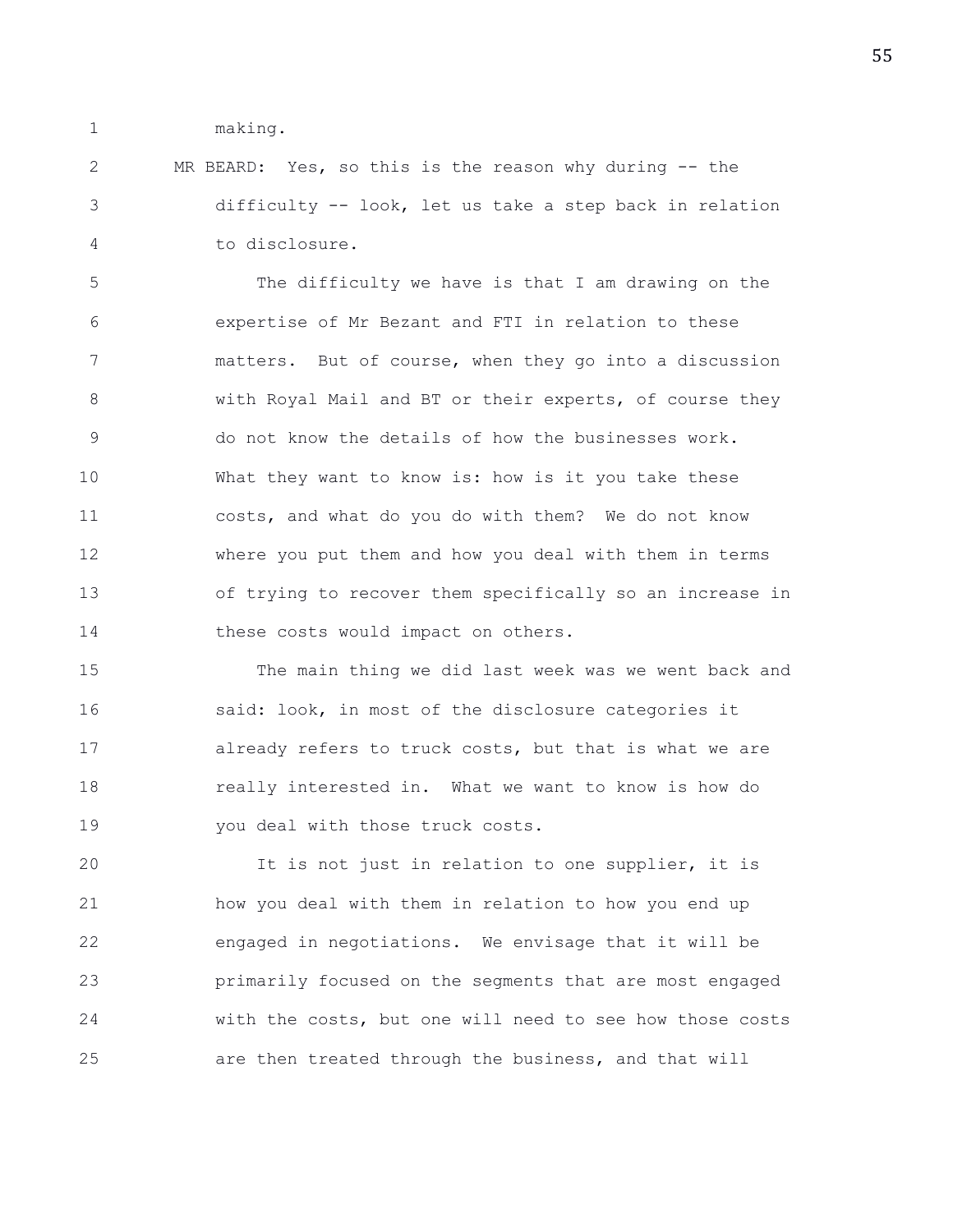1 involve some of the higher level documentation.

2 But it is starting at the bottom in relation to this 3 that we are most interested in disclosure, and it is 4 that focus that then informs the way in which one 5 carries out the analysis.

6 We are not trying to be -- reach a view, precisely, 7 about what level of legal causation has to be 8 identified, because that is a legal debate for 9 another day. What we are saying is: obviously we 10 recognise there has to be some sort of causal link; how 11 do we best go about analysing this? Well, where do the 12 costs come in? What happens to them? Who is it that is 13 dealing with them?

14 I am conscious actually of the time. I do not know 15 whether or not this will be a convenient moment for 16 a quick break?

17 THE PRESIDENT: Yes. Thank you very much. I think it 18 probably would.

19 If you said there has been, because the -- as so 20 much in the CMC, one aspect is linked to another, so 21 just as the expert evidence was linked to disclosure, 22 similarly this amendment is linked to disclosure, and 23 you said there has been progress overnight on the 24 disclosure categories.

25 MR BEARD: Yes.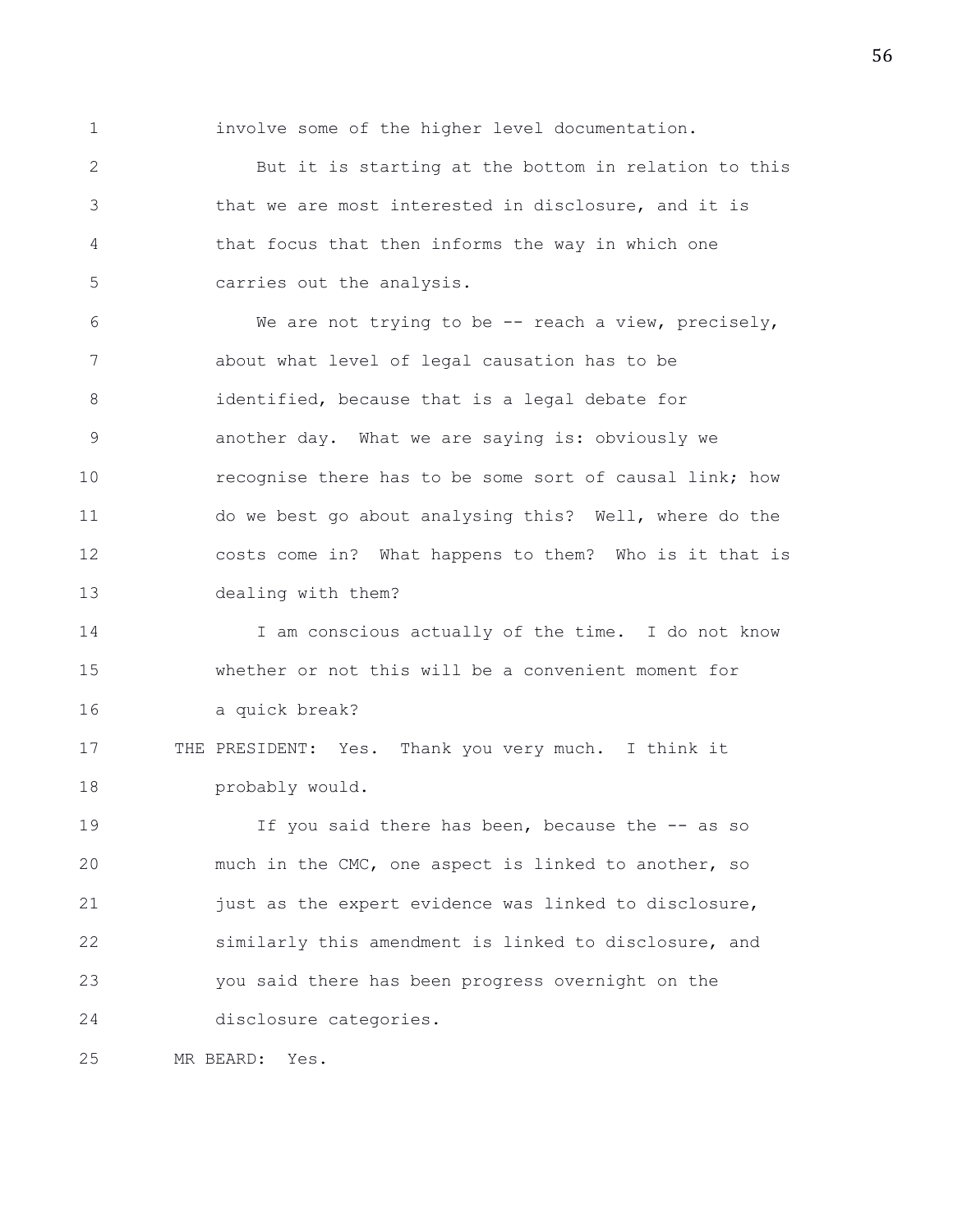1 THE PRESIDENT: PO4, PO5. Is that -- we were just handed, 2 iust before we opened the proceedings, a letter of 3 yesterday, and is that what we should be looking at to 4 understand? Or -- 5 MR BEARD: I am not going to recommend that letter as 6 reading because it is highly tendentious, but there is 7 an annex to it, a schedule to it. 8 THE PRESIDENT: Right. The schedule --9 MR BEARD: There is a schedule to it --10 THE PRESIDENT: In the form of a --11 MR BEARD: I think that is helpful. 12 So if you go to the schedule, that is a helpful 13 pointer in relation to this and identifies what remains 14 as disputes in relation to it. 15 MR LASK: Sir, I am sorry to interrupt, but just in case it 16 helps, whilst obviously the progress that has been made 17 on the supply pass-on disclosure categories is very 18 welcome, I do draw attention to paragraph 10 of the 19 supplemental note on disclosure that came in from DAF 20 yesterday morning, because what that indicates is that 21 one byproduct of the narrowing of the pass-on disclosure 22 categories is that they are now less suitable for the 23 mitigation plea. So the link you were drawing, sir, 24 between these arguments we are having at the moment and 25 the disclosure, is not quite as strong a link as it may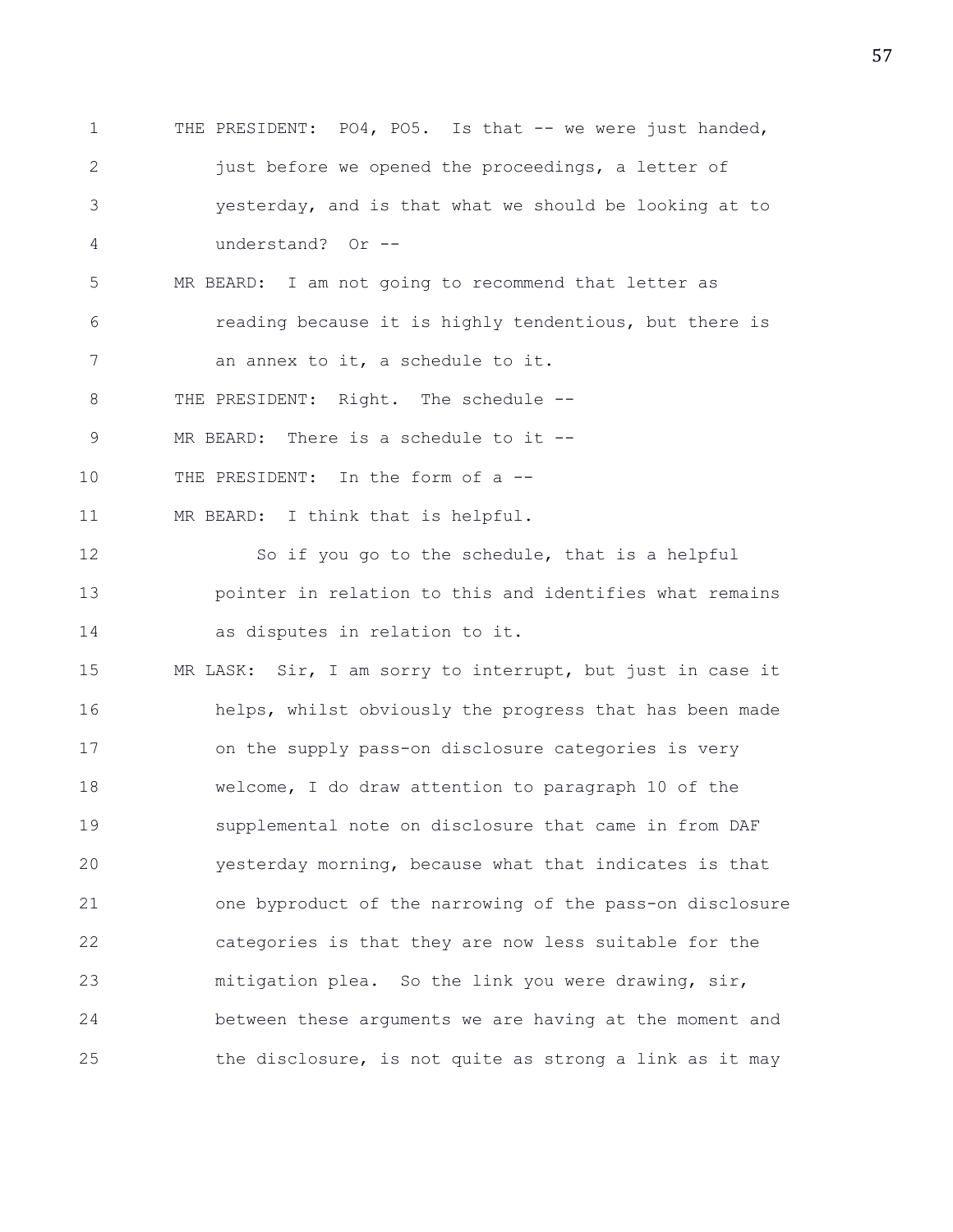1 once have been. 2 THE PRESIDENT: Yes, they are saying that they might want 3 further disclosure? 4 MR BEARD: Yes, that is what we are saying. 5 THE PRESIDENT: Yes, well, that is for another day. 6 MR BEARD: Exactly. 7 THE PRESIDENT: Thank you. 8 Right, we will come back at five past 12. 9 MR BEARD: I am grateful. 10 (11.56 am) 11 (A short break) 12 (12.08 pm) 13 Submissions re the Amendment 14 THE PRESIDENT: Mr Beard, can we just turn to the actual 15 amendment that is proposed, which is -- 16 MR BEARD: Yes, certainly. 17 THE PRESIDENT: -- in fact what we have to decide today. 18 MR BEARD: Yes. 19 THE PRESIDENT: Interesting though the analysis of the 20 implications of the Supreme Court judgment is, which is 21 in our bundle B3, we were looking at the Royal Mail 22 defence, and I assume the other one is the same. 23 MR BEARD: Yes, it is. 24 THE PRESIDENT: And it was paragraph 30(c). 25 MR BEARD: Yes.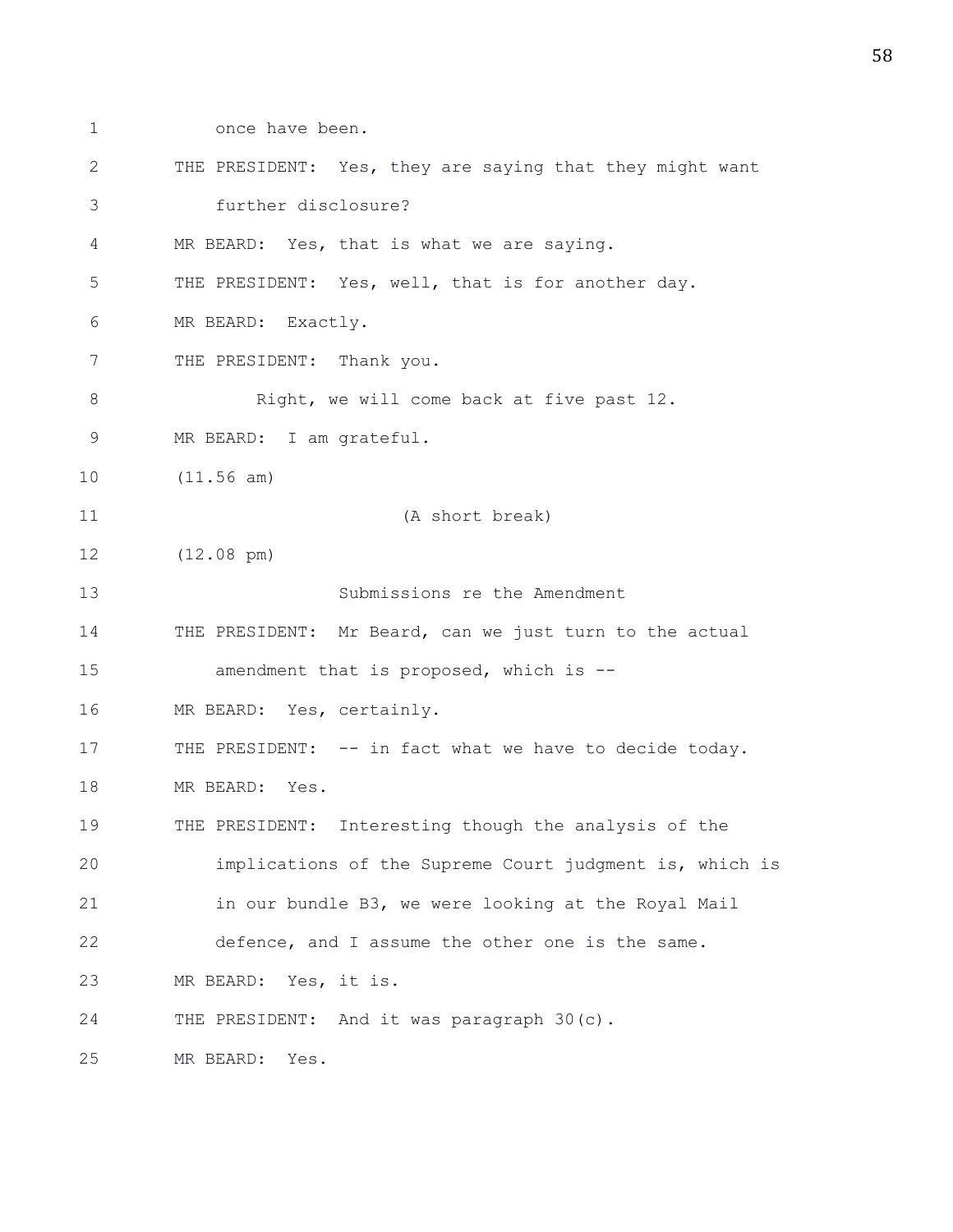1 THE PRESIDENT: "Further, or in the alternative, DAF 2 contends the Claimant mitigated any overcharge by 3 reducing the costs which it paid to its suppliers. 4 Without limitation, DAF avers the Claimant will have 5 sought to mitigation any increase in its input costs by 6 virtue of any such overcharge by negotiating lower input 7 costs and/or otherwise reducing its costs of supply." 8 {RMBT-B3/IC14/166}.

9 We did wonder, in the light of what you were 10 explaining to us what DAF means by the plea it seeks to 11 run, what is meant by the words "without limitation", 12 because it seems to us that it is limited in that 13 certainly you have sought to limit it to us -- 14 MR BEARD: Well ...

15 THE PRESIDENT: -- and secondly, why the words "any increase 16 in its input cost by virtue of".

17 It seems to us what you were saying would be 18 reflected in a second sentence:

19 "DAF avers that the Claimant will have sought to 20 mitigate any such overcharge by negotiating lower input 21 costs and otherwise reducing its costs of supply."

22 Because, as we understood it, you were saying it has 23 to be direct. You accept that. It is the overcharge 24 which therefore led them not to the knowledge of the 25 suppliers, we understand that, but was what led the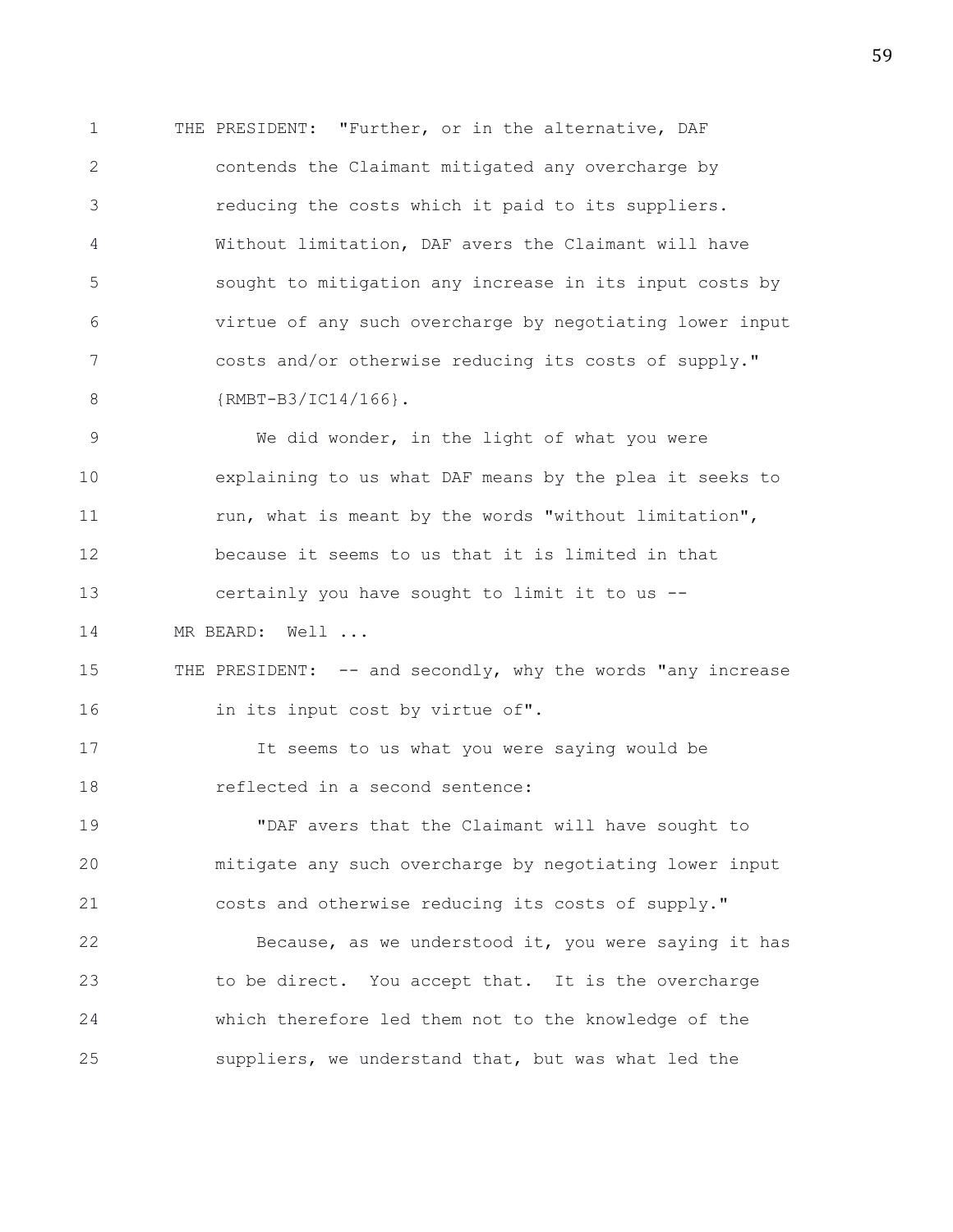- 1 claimant to negotiate lower input costs and/or otherwise 2 reduce its costs of supply.
- 3 MR BEARD: I will take instructions on the sentence, sir, 4 you are suggesting. On the face of it, just reading it 5 on the transcript, I do not see that that would cause us 6 any difficulty, but can I just pick up a couple of 7 points you raised in the course of that suggestion? 8 THE PRESIDENT: Yes. I have to say of course we have to 9 hear from Mr Lask.
- 10 MR BEARD: Of course.

11 THE PRESIDENT: But -- just listen -- but with those 12 deletions, it seems to us, without yet having heard from 13 Mr Lask, that that amendment should be permitted, 14 because that does reflect the Supreme Court ruling in

15 the way that you have explained it.

16 MR BEARD: Yes. Well --

17 THE PRESIDENT: So if you want to take instructions,

18 because --

19 MR BEARD: I think I will need to take instructions on that. 20 Is it sensible for me to take -- I know you have just 21 risen and we have just come back, but I do wonder 22 whether it might be sensible -- we have this text on the 23 transcript -- if I took brief instructions. I have 24 a couple of remarks about your references to limitation 25 and direct causation and so on, but I can come back on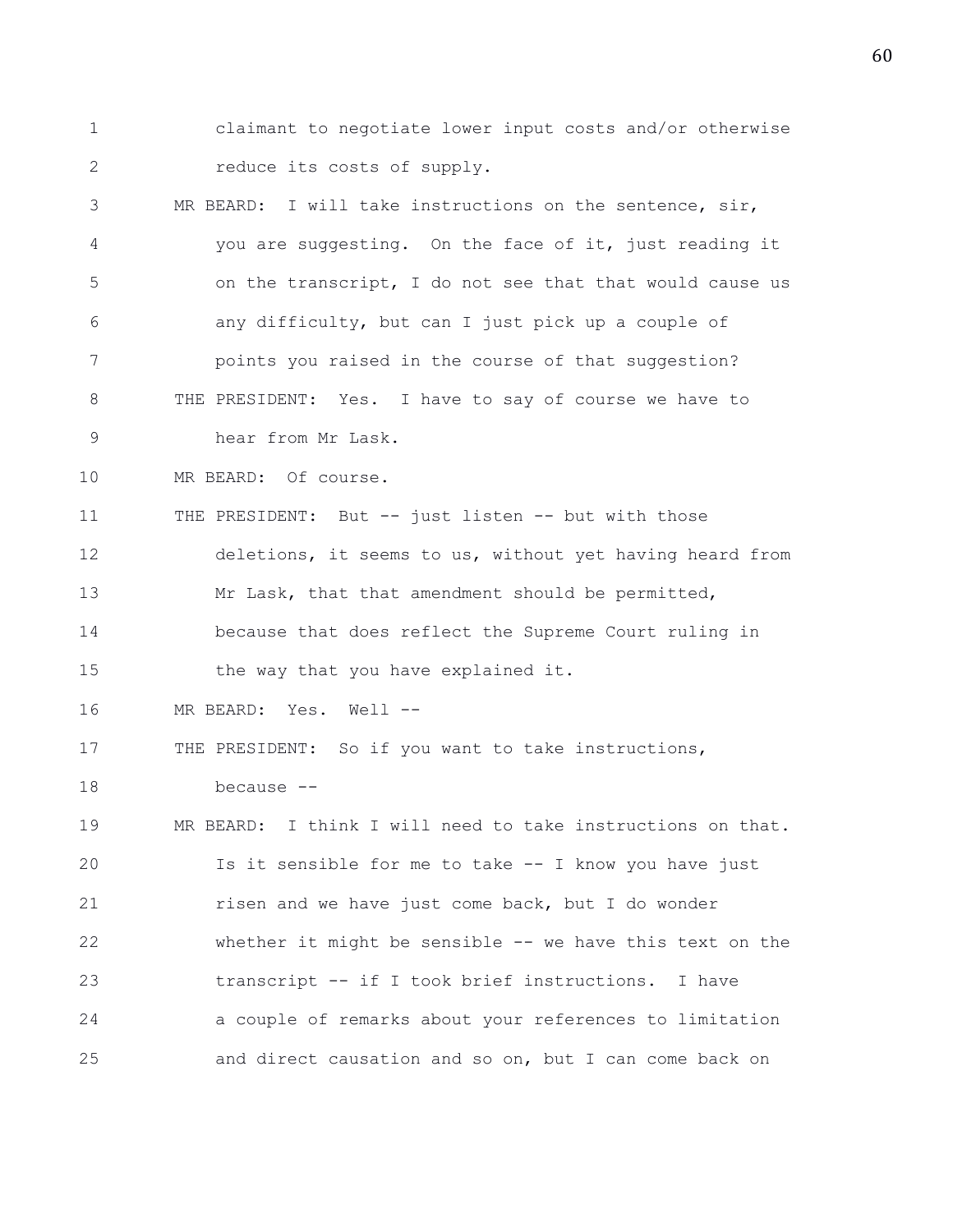1 those, but I think it would be perhaps helpful because 2 then we can clarify where we are, and that would 3 perhaps -- I do not have many other remarks to make -- 4 and then Mr Lask can proceed on the basis of potentially 5 a further amended version. 6 THE PRESIDENT: Yes. I think it would be helpful, and 7 I know you have appeared in the guise of Ms Edwards. 8 I do not know whether that means she is close by, or 9 whether she -- 10 MR BEARD: She is. 11 THE PRESIDENT: -- or whether that means that -- how long 12 will you need? Ten minutes should be sufficient, should 13 it not? 14 MR BEARD: I think ten minutes should be sufficient. We 15 just need to track back through the transcript and make 16 sure we have got clear what is being referred to, but 17 I think ten minutes should be fine. 18 THE PRESIDENT: Yes. 19 MR BEARD: Would it be sensible to give 15, just in case, 20 because I do not want to have to come back and -- 21 THE PRESIDENT: Yes, let us say 12.30. 22 MR BEARD: I am most grateful, sir. That is very kind of 23 you. Thank you. 24 THE PRESIDENT: Mr Lask, equally, can take instructions, we 25 having given that indication. We can see there is a lot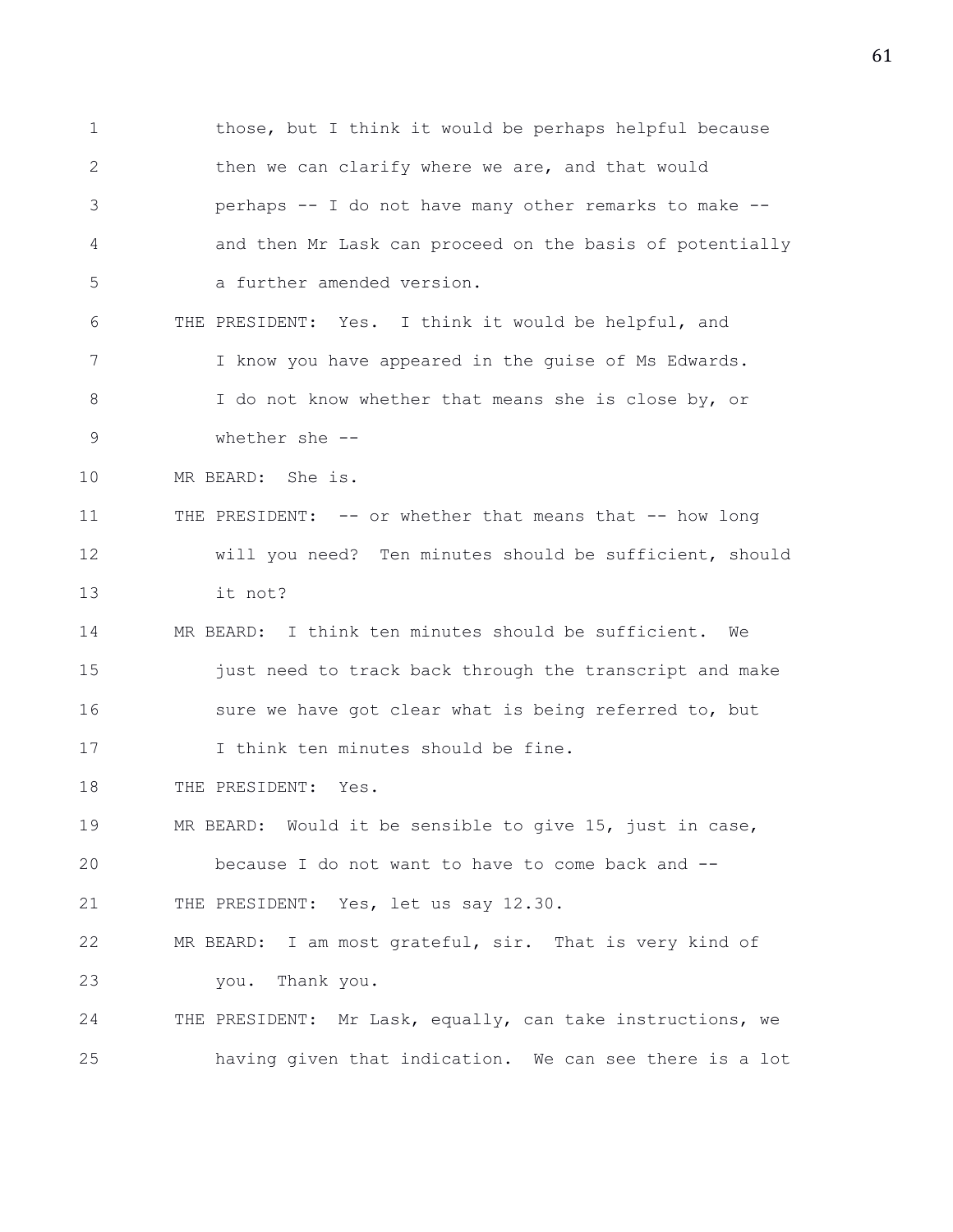1 that can be argued about at trial of whether, first of 2 all, the claimants did it anyway, and secondly, quite 3 what meaning to give to the proximate cause. We 4 understand that. But we think those have to be matters 5 for trial. So that is where we are at the moment. 6 MR LASK: Thank you, sir. I am grateful for that 7 indication. 8 (12.17 pm) 9 (A short break) 10 (12.32 pm) 11 THE PRESIDENT: Yes, Mr Beard? 12 MR BEARD: I am very grateful. Thank you very much for the 13 opportunity to take instructions. I want to make one or 14 two brief comments, but the short answer to the question 15 posed by the Tribunal, whether or not we would be 16 content with those amendments, is yes. 17 17 If I may, just briefly, the use of the language 18 "without limitation" was included -- it is rather 19 reflective of the comparative levels of ignorance as to 20 the structure and arrangements of the business, and how 21 matters are dealt with, which was why that general 22 phraseology was used, but we are content for that to 23 move out of the text. 24 When it comes on to "DAF avers that the Claimants

25 will have sought to mitigate any increase in their input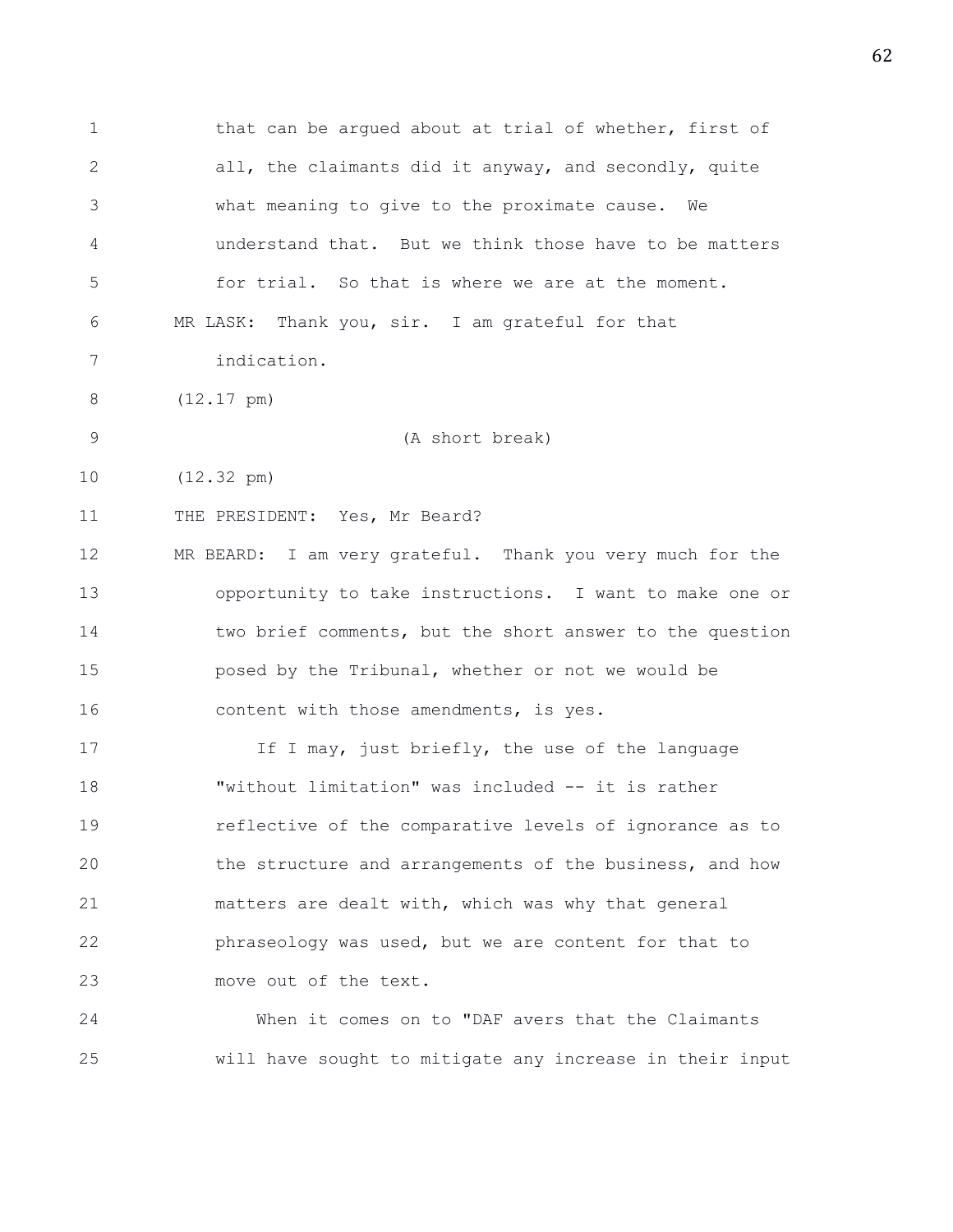1 costs by virtue of any such Overcharge", the focus there 2 is on the overcharge. Obviously, the overcharge is 3 part -- this putative overcharge is part of the input 4 costs for the business, and all that is being said there 5 is that it is the overcharge as part of those input 6 costs, what is it that the over -- is the overcharge 7 part of those input costs resulting in lower input -- 8 other lower inputs costs or otherwise reducing its costs 9 of supply? So we have no difficulty with those words 10 being removed.

11 Obviously, it does not carry with it any sense that 12 the claimants could have known or that the mitigation 13 requirement is dependent on the claimants knowing that 14 there was some sort of alleged overcharge. Plainly that 15 could not be possible and that is no part of the 16 ingredients of the mitigation requirements imposed by 17 the Supreme Court.

18 But I did not understand the Tribunal's suggested 19 amendment to be interpolating any such requirement. 20 THE PRESIDENT: No, that is quite correct. I think it is 21 common ground that the -- well, you say there was no 22 overcharge, of course, but it is not part of the 23 claimants' case that if there was one, they knew about 24 it.

25 MR BEARD: Yes. So that is all good.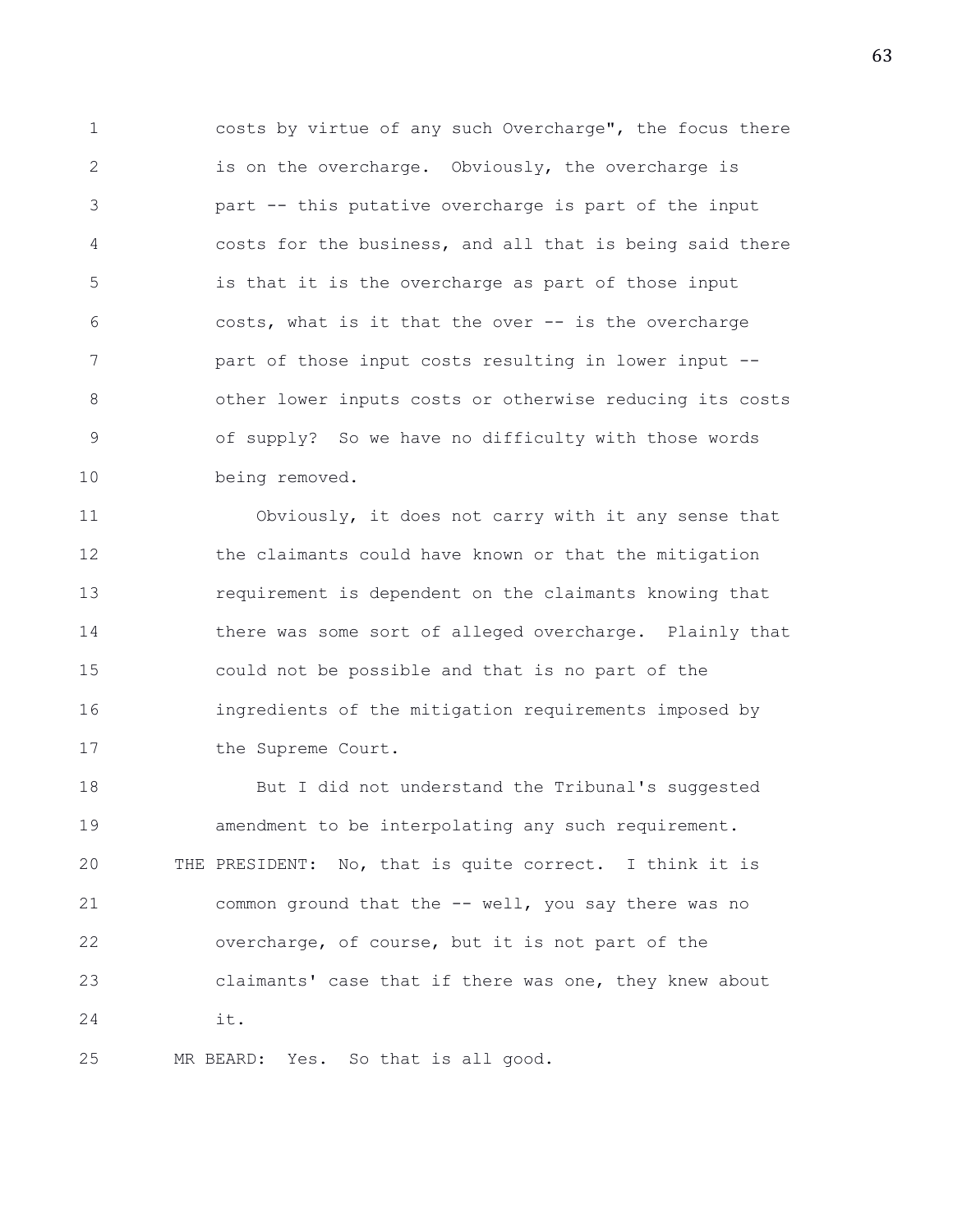1 I think the important thing to stress is that 2 obviously when we are talking about the evidence that 3 goes to prove this, then obviously the evidence that 4 goes to prove this will be looking at issues to do with 5 truck costs as a whole, inevitably. It does not just 6 try to focus on the notional overcharge. Indeed, that 7 could not possibly be the case where, as you say, sir, 8 our position is that there is no overcharge. But that, 9 I think, again, is read, and then it goes to questions 10 about scope of disclosure.

11 That, I think sets out our position on 12 the Tribunal's helpful suggestion as to how to amend 13 this to make sure the focus is clear.

14 I just had one or two brief remarks to make just to 15 finish my submissions in relation to this, just to 16 illustrate the position that I was actually averting to 17 in respect of the amendment, that we lack understanding 18 but we are interested in this focus where the costs come 19 in and how they are dealt with. Would it be possible 20 for the Tribunal just to turn up Mr Bezant's first 21 statement, which is found in bundle B3 at tab 10 22 {B3/10}.

23 THE PRESIDENT: We can. I am not sure what point it is 24 going to because we have an application by you to amend. 25 We have indicated that, with the changes you accepted,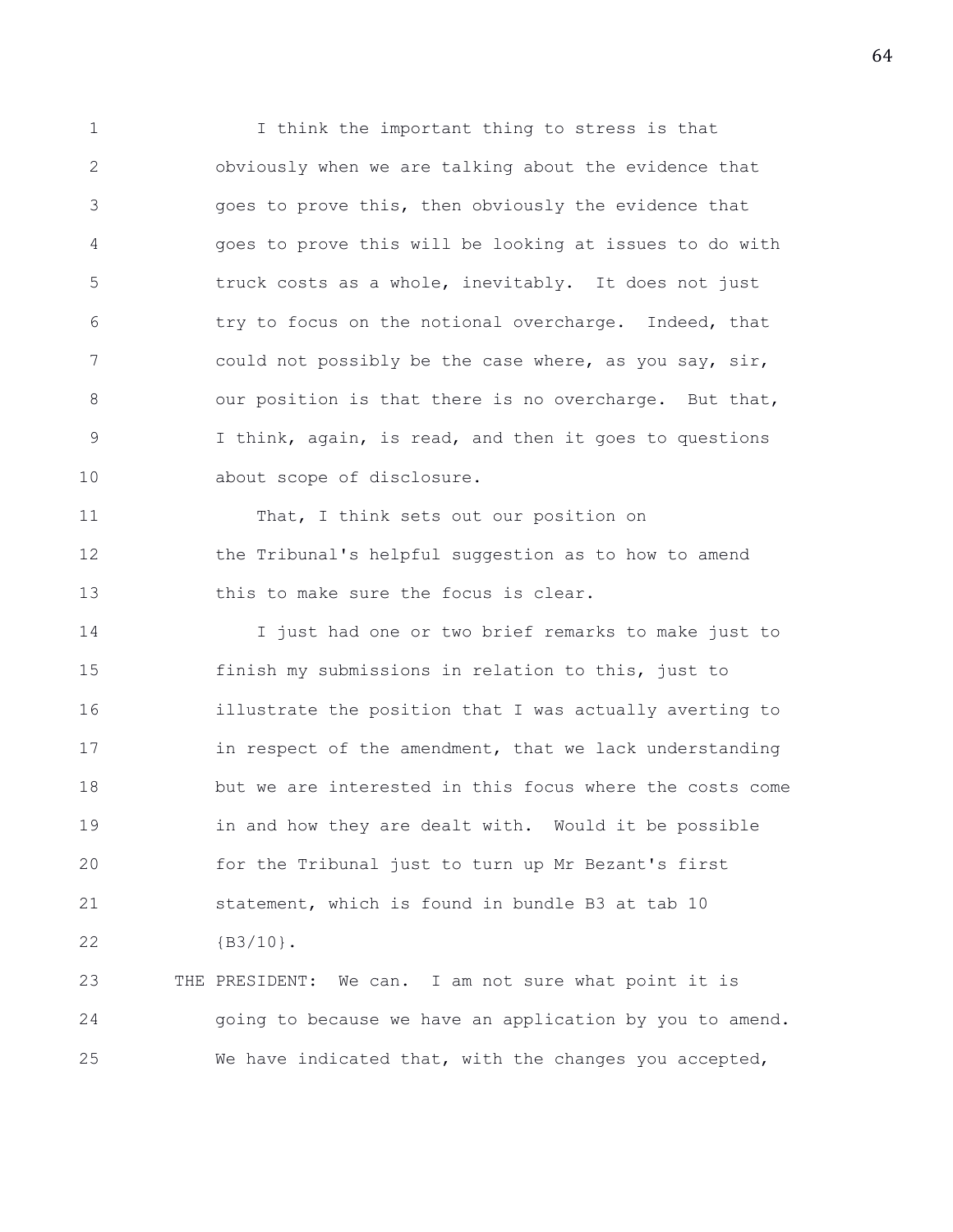1 subject to hearing obviously from the claimants, we are 2 minded to grant it, and then we come to the disclosure 3 categories, which we have not started. So we can look 4 at all sorts of things, but we have a lot to do. 5 MR BEARD: I completely understand. All I was going to 6 illustrate was one of the situations where Mr Bezant was 7 specifically saying it is these -- the specific 8 forecasts and KPIs related to these costs that -- 9 (overspeaking) -- 10 THE PRESIDENT: That might come into the disclosure 11 category. 12 MR BEARD: Yes, absolutely. I am happy to postpone that, 13 and, in the circumstances, I am happy to leave matters 14 for -- at this stage, given the Tribunal's indication, 15 unless I can be of further assistance. 16 THE PRESIDENT: Yes. 17 Now, Mr Lask, you have also had a chance to consider 18 this and you have heard the points the Tribunal has 19 made. 20 MR LASK: We have, sir, and I am grateful for the indication 21 the Tribunal has given. We have looked at the 22 amendment. It does not address our concerns or remove 23 our objection to the application that you are minded 24 grant. I hear that you are minded to grant it but 25 I would like to make my submissions in opposition if the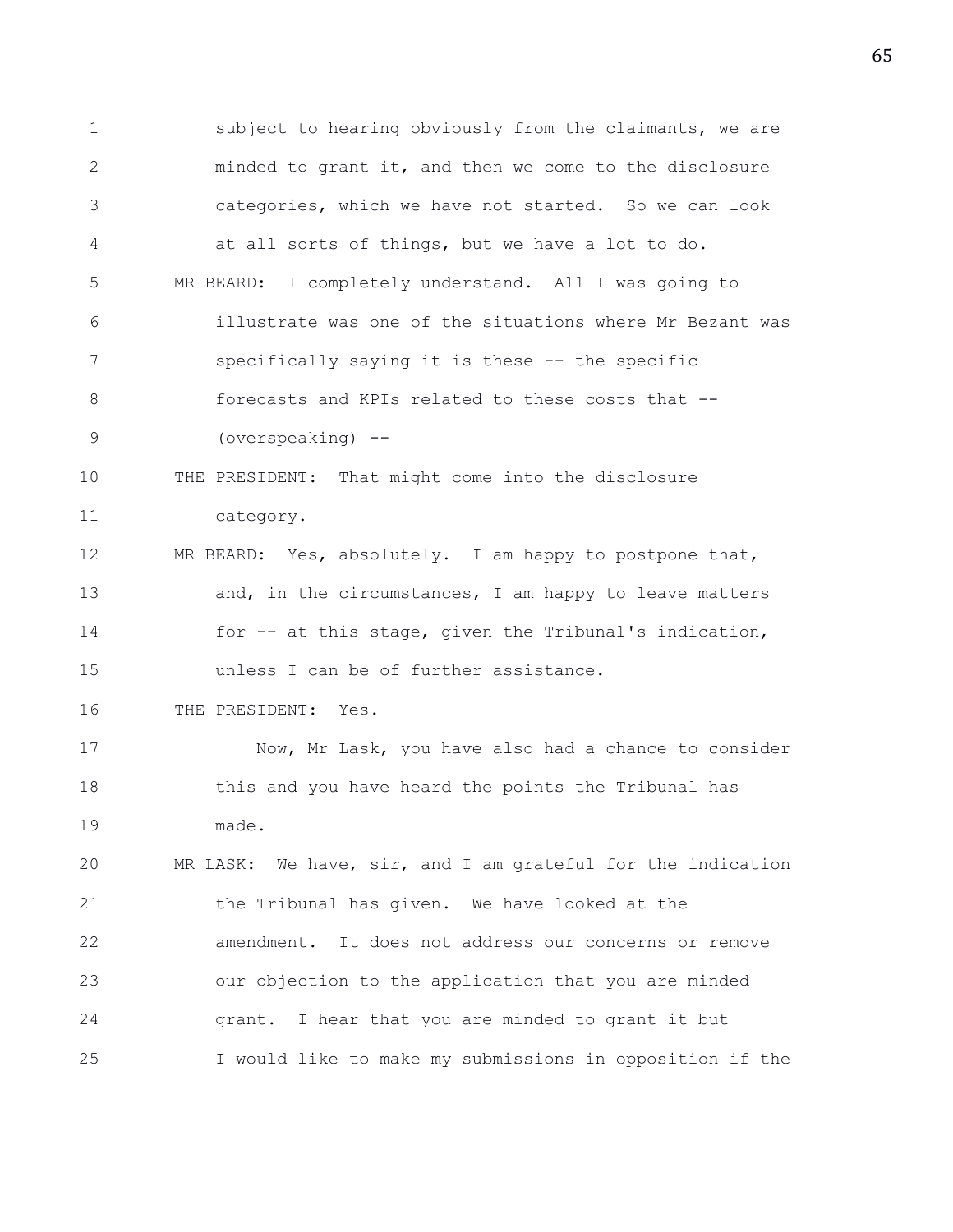1 Tribunal would permit me to -- 2 THE PRESIDENT: Yes. 3 MR LASK: -- to persuade you otherwise. 4 THE PRESIDENT: Yes, you are fully entitled to do that. 5 Submissions by MR LASK 6 MR LASK: Thank you, sir. 7 Given the way in which the discussion developed this 8 morning, I think the appropriate place to start is 9 Sainsbury's in the Supreme Court. I am not going to 10 take you back over all the same passages you have 11 already seen in detail but I want to make some brief 12 **points, if I may, on what the Supreme Court was and was** 13 not intending to do. 14 If I could pick it up, it is, as you will recall, in 15 bundle E, tab 1 {E/1}. I am so sorry, my bundle does 16 16 not have the bundle pagination, but I wanted to pick it 17 up on page 211, which is on internal page 70 {E/1/71}. 18 THE PRESIDENT: Yes. 19 MR LASK: This falls within the broad axe issue, and this is 20 where the court turns to deal with the question of 21 mitigation and the burden of proof, and of course burden 22 of proof is the way in which the issues expanded during 23 the hearing. 24 THE PRESIDENT: Yes, 211 says it is clearly on the 25 defendants. Yes, pleaded proof.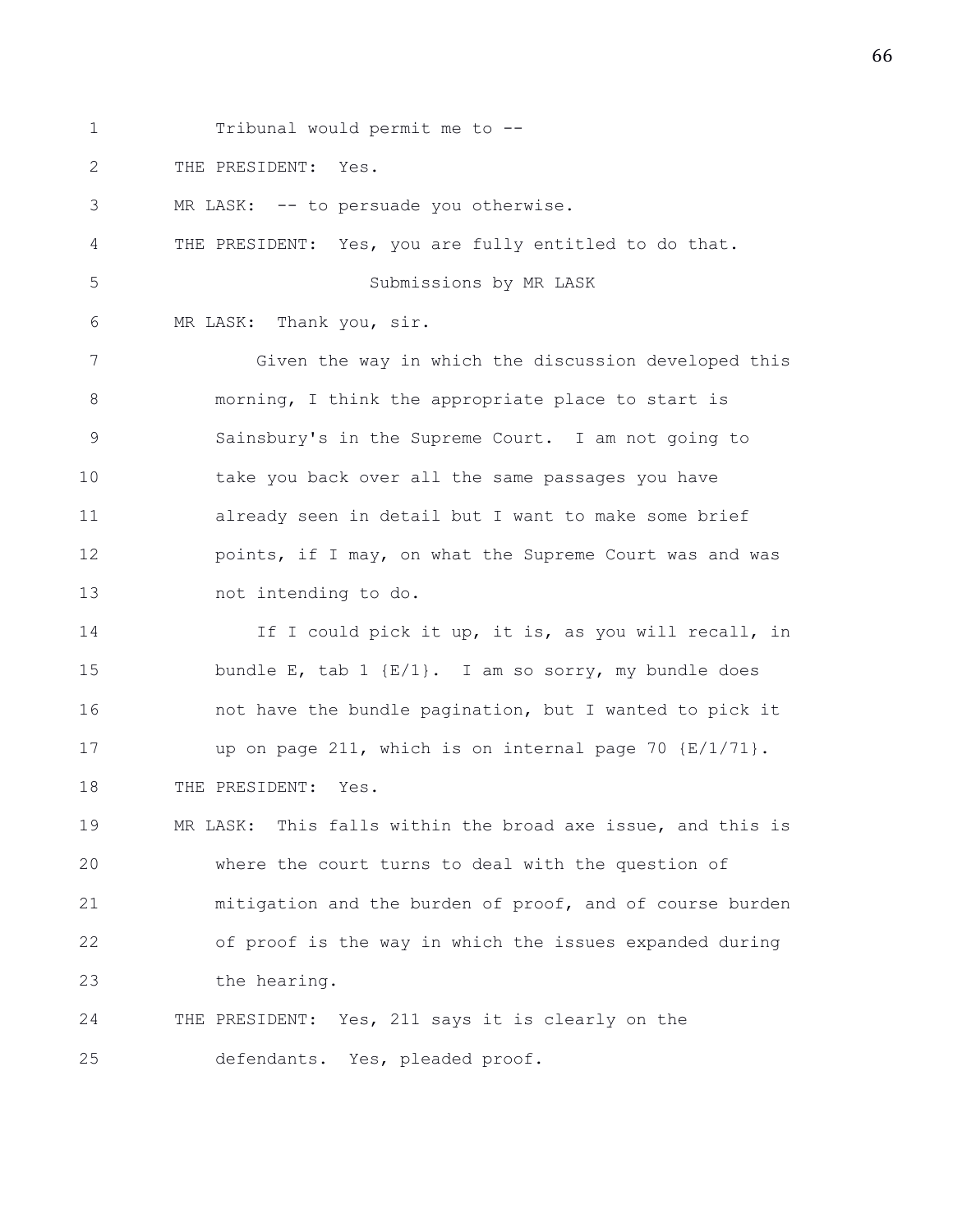1 MR LASK: 211, it is accepted that merchants were right to 2 say the burden was on the defendants.

3 Over the page, just at the end of 211 {E/1/72}, 4 after the quote from The World Beauty case, the court 5 says:

6 "But in the context of these appeals, as we discuss 7 below, the significance of the legal burden should not 8 be overstated."

9 Then that takes us to -- I go straight to 10 paragraph 216 {E/1/73}, which is key for present 11 **purposes, where the court says that:** 

12 "The legal burden lies on the operators of the 13 schemes to establish that the merchants have recovered 14 the costs incurred in the MSC. But once the defendants 15 have raised the issue of mitigation, in the form of 16 pass-on, there is a heavy evidential burden on the 17 merchants to provide evidence as to how they have dealt 18 with the recovery of their costs in their business. 19 Most of the relevant information about what a merchant 20 actually has done to cover its costs, including the cost 21 of the MSC, will be exclusively in the hands of the 22 merchant itself. The merchant must therefore produce 23 that evidence in order to forestall adverse 24 inferences ..."

25 So what we know is that the court is only dealing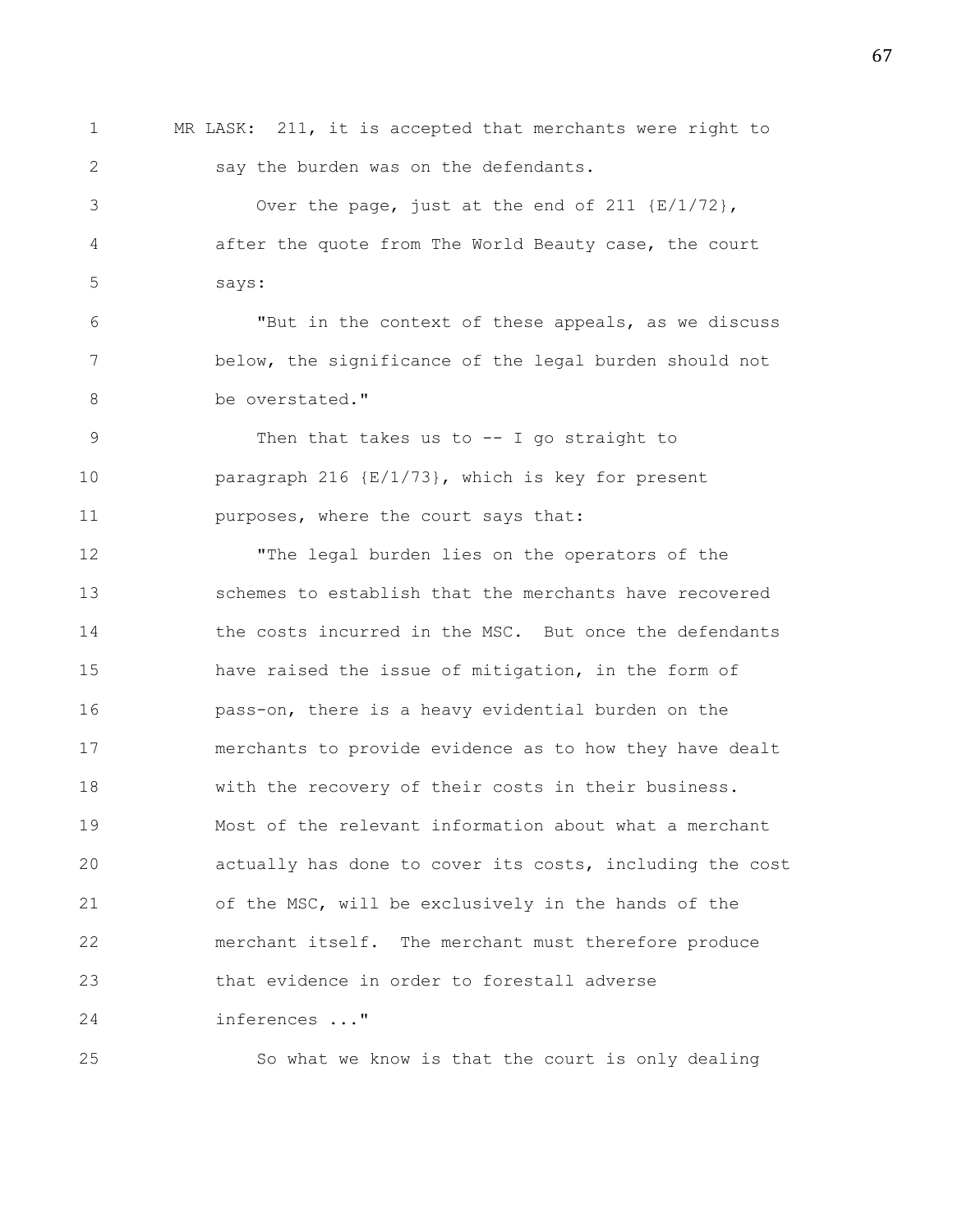1 there with the burden of proof. That is important in my 2 submission because it is not addressing, obviously, the 3 issue of permission to amend, because that was not 4 before it, it is not addressing the ordinary rules of 5 pleading, or indeed the test for summary judgment.

6 That is critical to understand in the meaning of 7 this paragraph and its effect, because the court says 8 **b** that there is an evidential burden on the merchants once 9 the defendants have raised mitigation, but in its proper 10 context, in my submission, raising mitigation means 11 raising it by way of a properly pleaded defence.

12 What the Supreme Court is not doing is giving all 13 defendants in any commercial litigation carte blanche to 14 plead mitigation without any evidential basis for doing 15 so. It is not conferring on defendants immunity from 16 the established rules governing permission to amend.

17 Since the Supreme Court was not addressing these 18 issues, it is highly unlikely, in my submission, that it 19 intended to rewrite the well established principles on 20 permission to amend, summary judgment, and the rules of 21 pleading. Indeed, if that was what it had intended it 22 would have said so.

23 This is reinforced by the impact -- and this is 24 a point that the Tribunal alluded to at the outset, of 25 Mr Beard's submissions. It is reinforced by the impact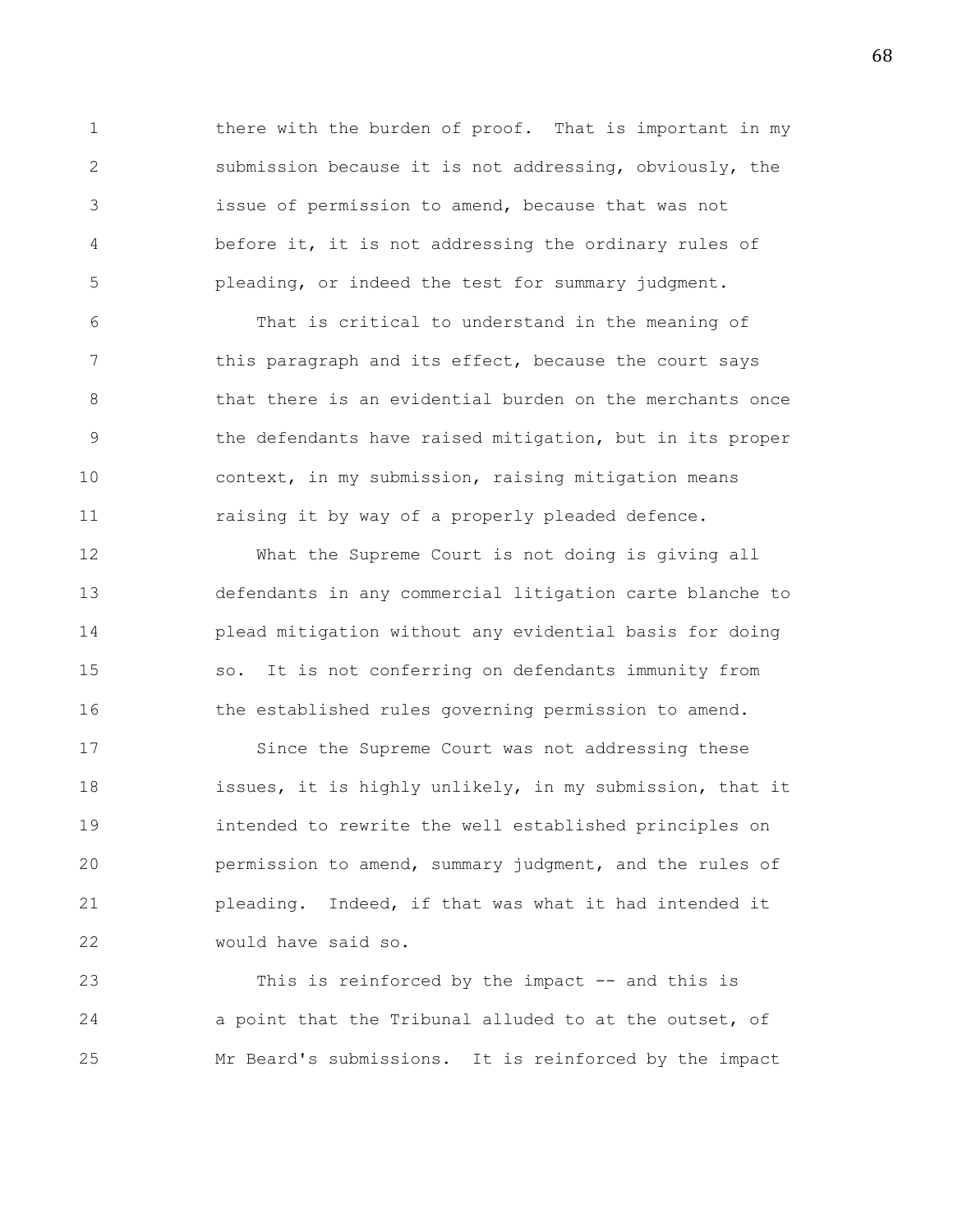1 that such a rewrite would have on commercial litigation 2 and follow-on claims in particular. Because if 3 a defendant can plead mitigation without any evidential 4 basis, in any case where a business claims financial 5 loss, this will have a profound impact, in my 6 submission, on the cost and complexity of proceedings. 7 It will give rise to extensive disclosure and probably 8 expert evidence as a matter of course.

9 It would, I say, make follow-on claims more 10 difficult to pursue, which is contrary to the principles 11 that the Tribunal has recognised, for example in its 12 disclosure ruling.

13 So, in my submission, that is not -- it is clearly 14 not what the Supreme Court intended. It was simply 15 addressing burden of proof in the particular context of 16 merchants who are members of card payment schemes, and 17 it was recognising the particular information asymmetry 18 that exists in that context.

19 So that is what I say about the Supreme Court's 20 judgment in Sainsbury's. That forms the basis for the 21 submissions I want to make on the merits of -- 22 THE PRESIDENT: Just before you go on, I see they are 23 addressing this situation of card payment schemes, but 24 the information asymmetry, is that not inherent in any 25 case where you are dealing with mitigation of this sort?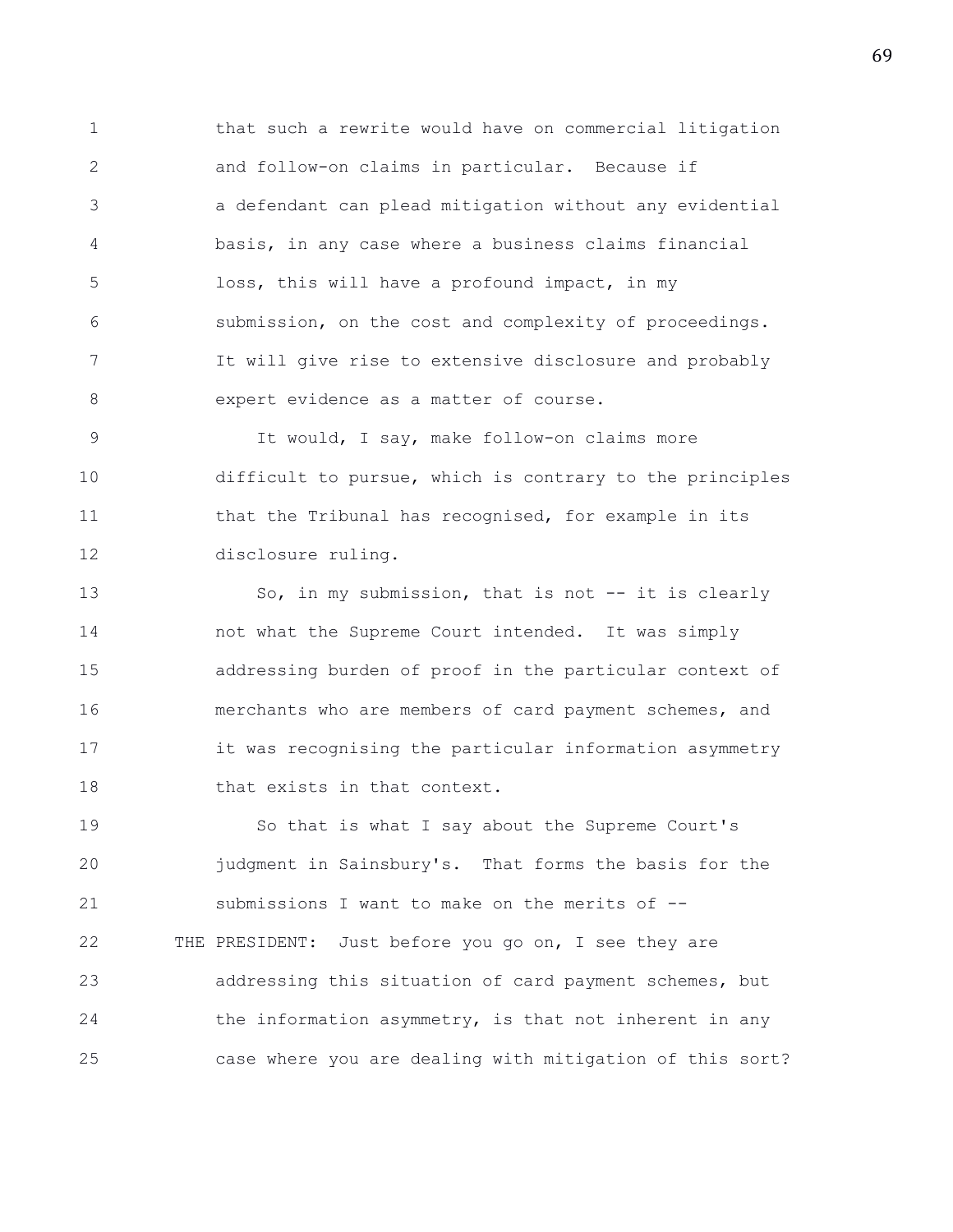1 MR LASK: There is likely always to be some level of 2 information asymmetry. As I want to come on to explain, 3 we say the information asymmetry that existed in the 4 Sainsbury's case does not exist in this case to the same 5 degree, but also the information asymmetry does not mean 6 that there does not need to be some sort of evidential 7 basis. It may not be factual. It may be expert. But 8 if the only basis for the plea is an expert economic 9 theory, then there has to be some basis -- I made 10 a similar submission yesterday -- there has to be some 11 basis for thinking that the theory is likely to be -- 12 likely to have occurred. It is not enough, in my 13 submission, to say, "Well, if it did occur, this clever 14 expert analysis we have will show that." Because that 15 does not tell you there is a real prospect of success. 16 All that tells you is that it is -- I repeat the 17 metaphor -- it is a fishing expedition with a really 18 high-spec rod, but it does not tell you you are going to 19 catch anything. If you cannot have confidence that 20 there is a real prospect of the theory being proven on 21 the facts, then it is not possible to say that there is 22 a real prospect of success.

23 THE PRESIDENT: Yes.

24 MR LASK: So I will come back to that point, but just to 25 take a step back for a moment from the detailed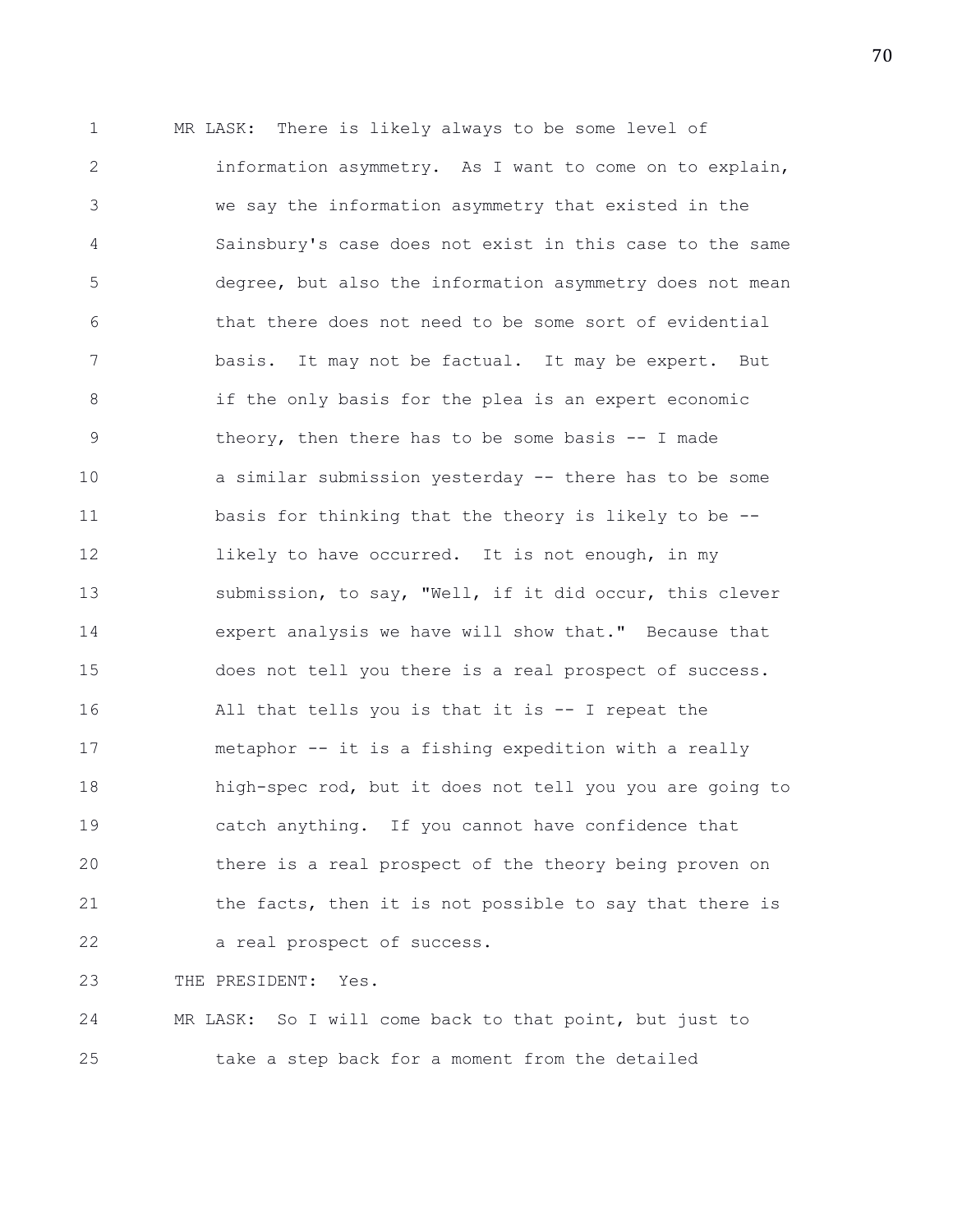1 arguments around expert analysis and disclosure, I do 2 say it is important to remind ourselves of the nature 3 and context of the proposed plea. Because the plea, in 4 essence, is that the claimants responded to the 5 overcharge by reducing the costs they paid to suppliers. 6 That is, of course, the third of the four ways in which 7 the Supreme Court said merchants might have responded to 8 the MIF in Sainsbury's.

9 The first thing one notices is that even with the 10 amendment that the Tribunal proposed a little earlier, 11 the plea is extraordinarily broad and unspecified, 12 because it still applies, on its face, to all of the 13 claimants' suppliers, and has no limitation by reference 14 to categories of supplier or types of input. It still 15 applies to the whole duration of the cartel.

16 The next thing one notices is that the plea is 17 concerned with how the claimants may have responded to 18 the overcharge arising from the cartel. I emphasise 19 that because it highlights the heavy air of unreality 20 about this plea. That is obviously important when 21 considering its prospects of success.

22 Firstly, the cartel was conducted in secret. The 23 claimants did not know they had been wronged. Now, I do 24 not say that is a complete answer but it is an 25 inauspicious start for the proposed plea. It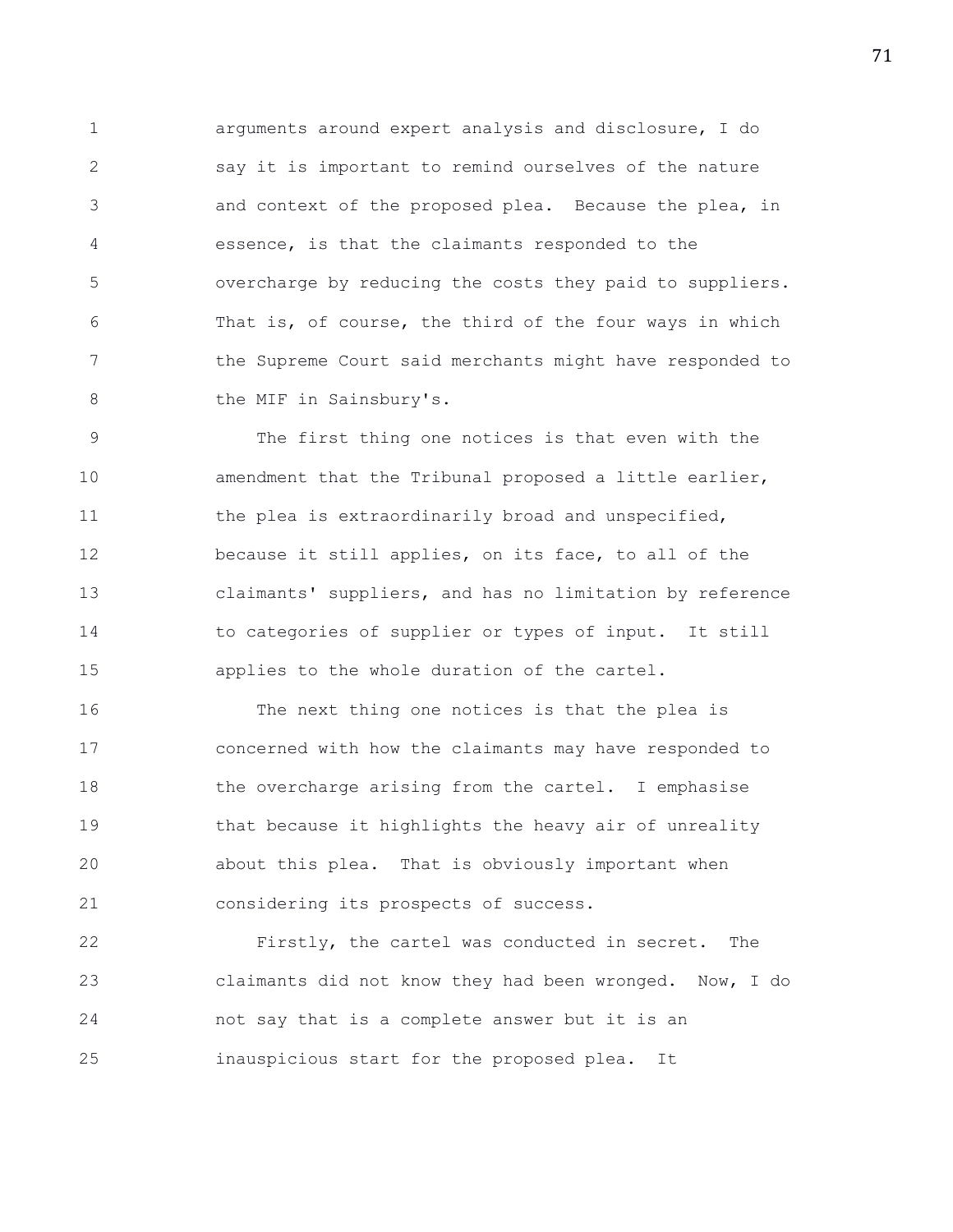1 immediately distinguishes the case from the classic 2 mitigation case like British Westinghouse, where the 3 claimants obviously knew the steam turbines were 4 defective because they were billowing out extravagant 5 amounts of steam. But it also distinguishes it from the 6 Sainsbury's case, because the payment of the merchant 7 service charge and every card transaction was 8 transparent in that case. It was specifically provided 9 for in the merchant services agreement.

10 So it is not obvious that a claimant can be expected 11 to have responded to a wrong it did not even know about.

12 For your note, Mr Malek made this precise point at 13 the CMC in February last year. I will just give you the 14 reference. It is  $(C3/3)$ , I think the transcript starts 15 on page 152, and it is internal page 38. We agree with 16 that and we adopt the point that Mr Malek made there. 17 So that is the first point, it is the secrecy of the 18 cartel.

19 The second is that the overcharge was a very small 20 proportion of the claimants' total annual expenditure. 21 We have given the figures in paragraph 12 of our 22 skeleton, but it was 0.08% for Royal Mail. It was 23 0.044% for the second BT claimant, and 0.3% for the 24 third BT claimant.

25 Now Mr Harvey's evidence is that even if detected,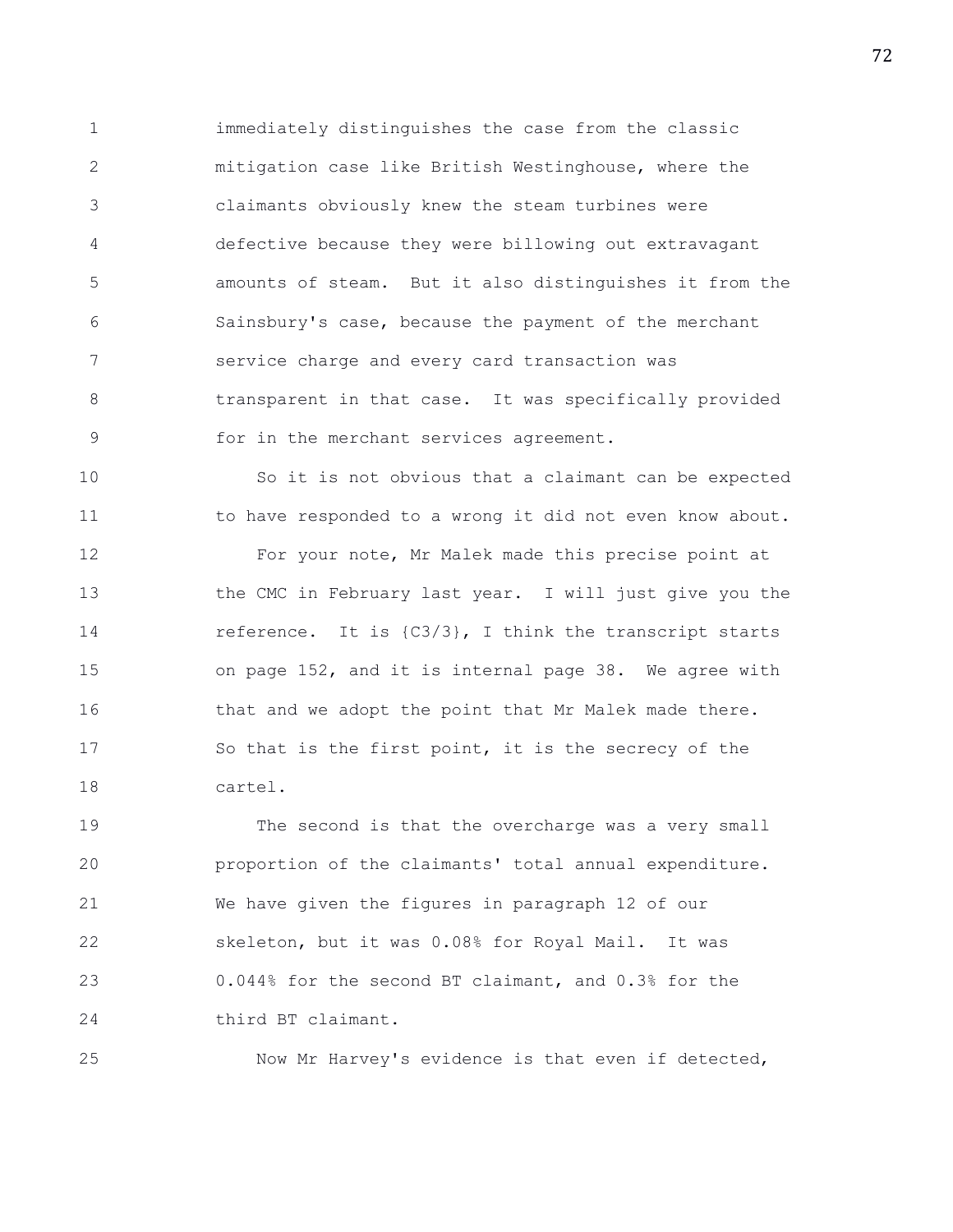1 an increase of this level is unlikely to have triggered 2 a successful business-wide cost reduction exercise. 3 That has not been contradicted, at least not by 4 evidence.

5 It is not enough, in my submission, to say, well, it 6 may have done so because "may have" is not the test. 7 The allegation must be more than arguable, it must have 8 a real prospect.

9 So what is there to support DAF's proposed defence? 10 We say very little indeed. There is no factual basis 11 for the plea. DAF has failed to adduce any evidence to 12 suggest that the claimants obtained cost reductions from 13 any of their suppliers. If they had, if the claimants 14 had done that, DAF may have known about it because DAF 15 itself supplied complementary products to the claimants, 16 as we heard yesterday.

17 So in my submission, DAF's own supply relationship 18 with the claimants is a bellwether for its mitigation 19 defence.

20 All we have is the most generic of economic 21 theories, that all businesses act to recover their costs 22 and make a return. But again, the uncontradicted 23 evidence from Mr Harvey is that whether a particular 24 cost rise is likely to trigger a successful cost 25 reduction exercise depends heavily on the particular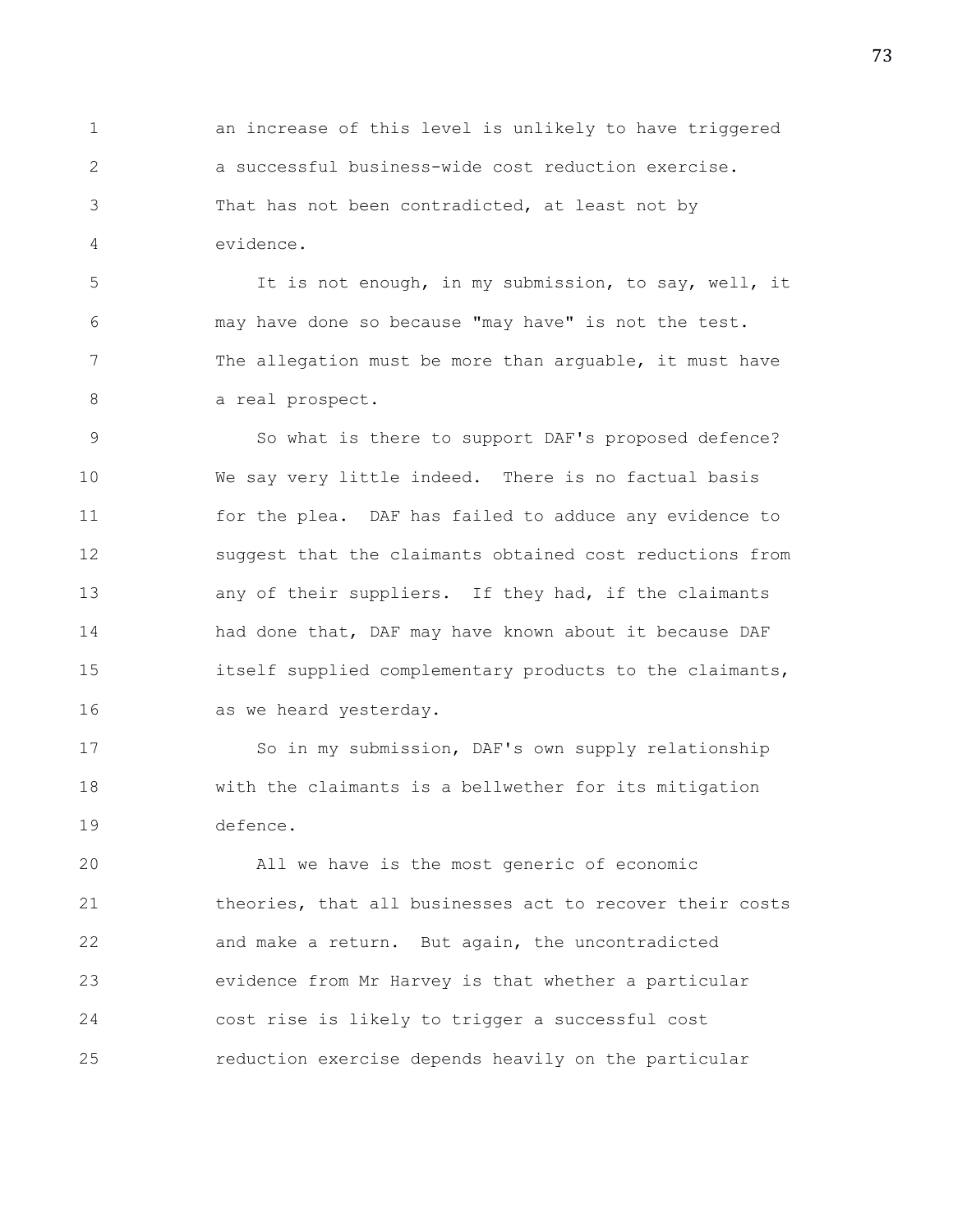1 economic context. DAF has identified no feature with 2 the relevant context in this case to suggest that 3 mitigation by cost reduction is likely to have occurred.

4 So, in my submission, it is impossible to see how 5 DAF can establish a real prospect of success based on no 6 factual evidence and an entirely generic economic 7 theory.

8 The proposed plea is, at worst, wholly unrealistic 9 and at best, pure speculation. For that reason, the 10 **amendment** ought not to be allowed. Indeed, if the 11 mitigation defence is allowed in these circumstances, it 12 is very difficult to conceive of a cartel case in which 13 it would not be allowed.

14 Sir, what I wanted to do next was just deal with the 15 issues under the same four headings that I addressed to 16 you yesterday, but I will cut my cloth accordingly, 17 given that I prefaced some of those issues already in 18 that introduction.

19 The four issues are: the lack of any factual basis; 20 the inadequacy of the expert evidence; the practical 21 implications; and the delay.

22 Dealing firstly with the lack of factual basis, we 23 do say there must still be some evidential basis for the 24 pleading, and that would ordinarily be very factual, but 25 it is common ground that DAF's case is advanced --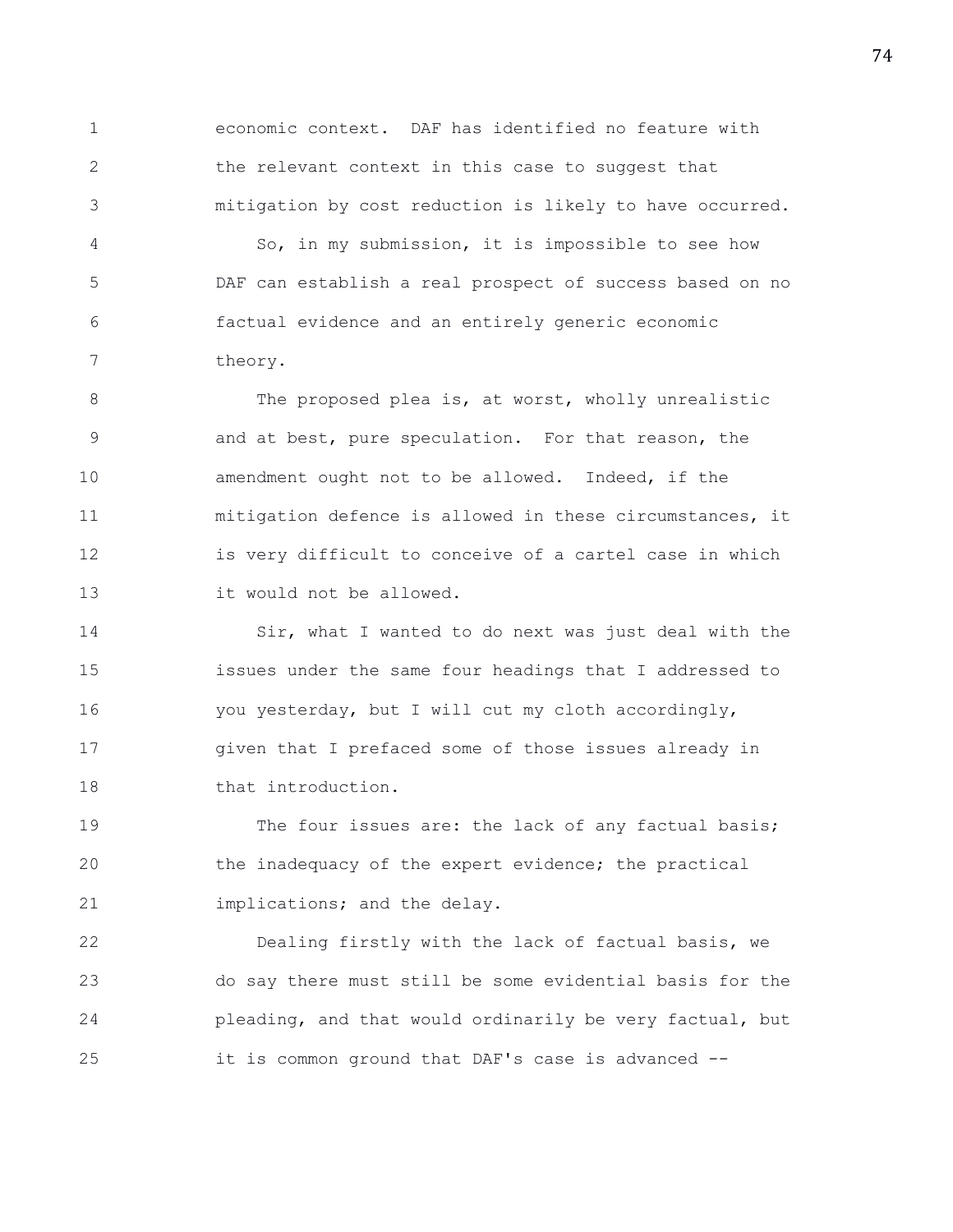1 I mean, Mr Beard made this plain this morning: it relies 2 wholly on the Supreme Court's judgment in Sainsbury's. 3 There is no factual evidence.

4 DAF makes the obvious point that there is 5 information asymmetry, and it cannot know about the 6 claimants' internal operations, but in my submission 7 that misses the point. I emphasise that the position 8 here is very different from the position in Sainsbury's, 9 because in that case there is no reason why MasterCard 10 would have known about any efforts by Sainsbury's to 11 negotiate cost reductions with its dairy or meat 12 suppliers. That is what lay behind the Supreme Court's 13 observation at paragraph 216. The Supreme Court is not 14 **referring there to claimants and defendants in general;** 15 but specifically to the relationship in that case 16 between operators of the payment card scheme and 17 participating merchants.

18 But here, as we know, DAF was the supplier of 19 **precisely the sort of input that, on its own case, the** 20 claimants may have sought to reduce the costs of.

21 Just to illustrate that, DAF says in its skeleton 22 argument, at paragraph 63(a), it says in terms:

23 "[Royal Mail] and BT may have negotiated lower 24 prices for trailers/bodies in response to higher Truck 25 costs ..."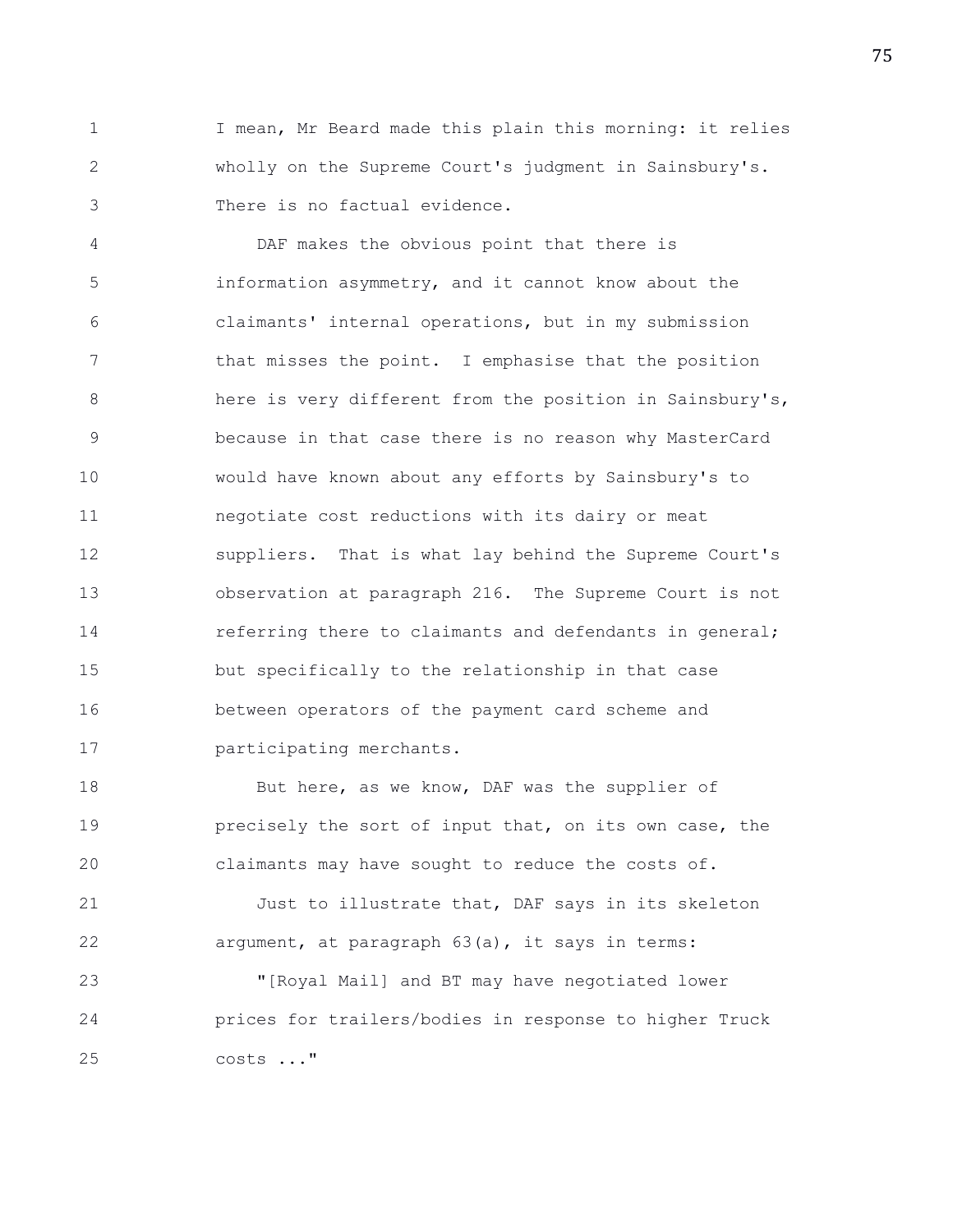1 Well, if they did, you should know about it. We do 2 not know if you have investigated it, DAF, but if you 3 have, you have not told us the outcome. But if we did 4 not negotiate those cost reductions with you, we did not 5 try to, what basis is there for thinking we did it with 6 anyone else?

7 That point is supported not only on DAF's own case, 8 but in Mr Harvey's evidence. If I could ask you to turn 9 up Harvey 9, please, at tab 17, B3. He makes the point 10 at paragraph 5.21 on page 16 {B3/17/16}:

11 "I also note that if and to the extent that the 12 overcharge did in fact 'trigger' the Claimants to 13 proactively seek costs reductions from their suppliers 14 in order to mitigate this increased cost, then one place 15 that this could have occurred would be in the 16 negotiations with the Defendants themselves for the 17 purchase of any other related goods and services." 18 Then just moving towards the end of that paragraph: 19 "If Royal Mail had, in fact, sought to negotiate 20 down the costs of its trucks and trailers ..." 21 It should probably read "bodies". 22 "... with the Defendants in this period, then this

23 would be something that the Defendants should be able to 24 confirm. If this did not occur then this would support 25 the Claimants' position that it is unlikely that any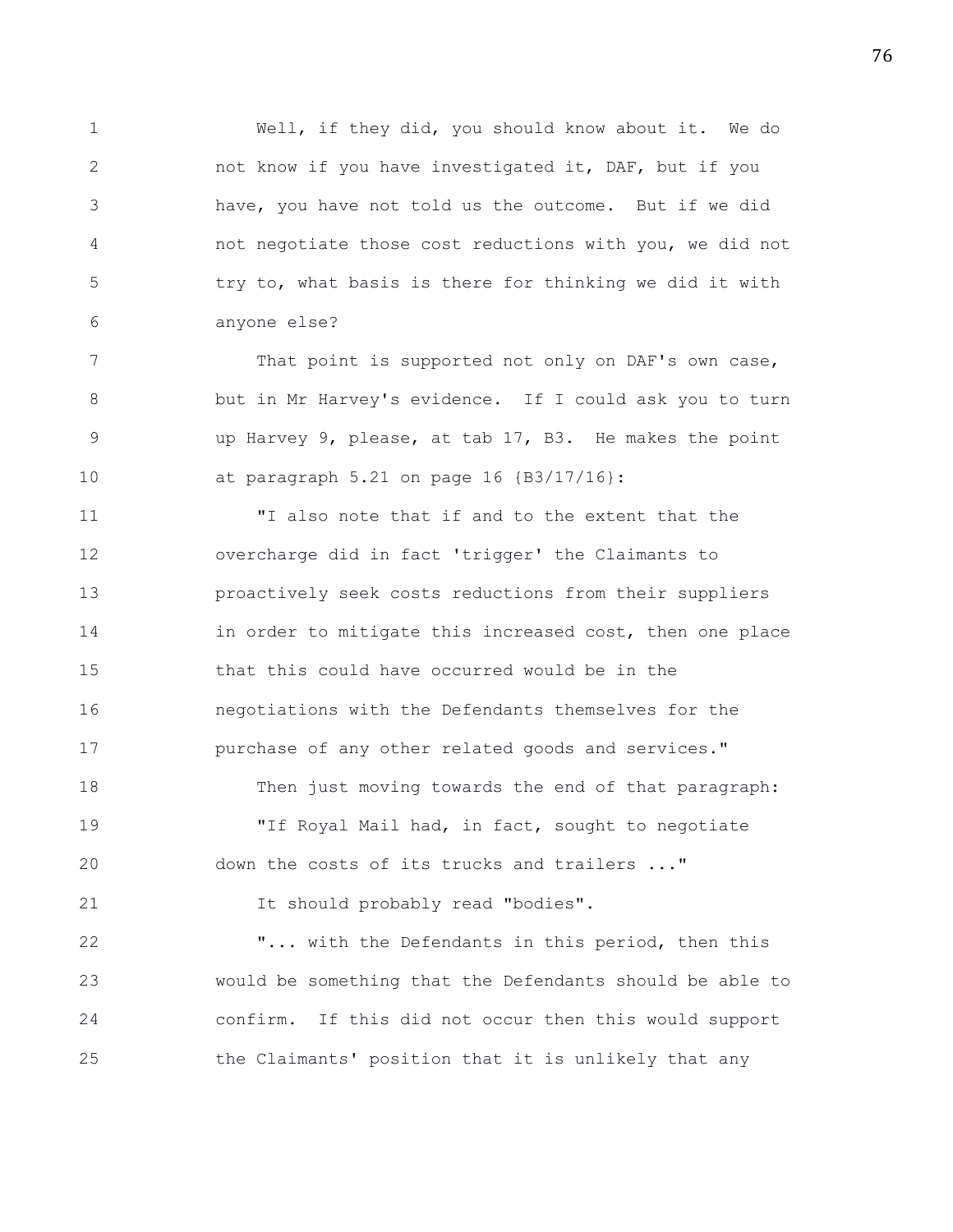1 increase in the purchase price for their trucks as 2 a result of the cartel in fact resulted in any attempts 3 by the Claimants to negotiate down the price of other 4 goods and services from their suppliers."

5 That has not been contradicted either.

6 The point we make is a simple one: if the claimants 7 did not achieve costs reductions for products or if 8 there is no evidence that the claimants achieved cost 9 reductions for products that were closely related to 10 trucks, they are less likely to have done so for other, 11 unrelated goods and services. That is why I say 12 that DAF's own supplier relationship with the claimants 13 is a bellwether for its mitigation defence.

14 Where that takes us is that the lack of any factual 15 basis means that the onus falls entirely on DAF's expert 16 evidence. So that is where the evidential basis for its 17 mitigation plea has to be found. I turn to that now.

18 Again, as with the complements plea, the expert 19 evidence comprises two elements: a theory and a proposed 20 analysis.

21 I made the point yesterday that DAF needs to 22 establish that both are good in order to have a real 23 prospect of success. It is not enough to have one or 24 the other.

25 So dealing first with the theory, may I ask you to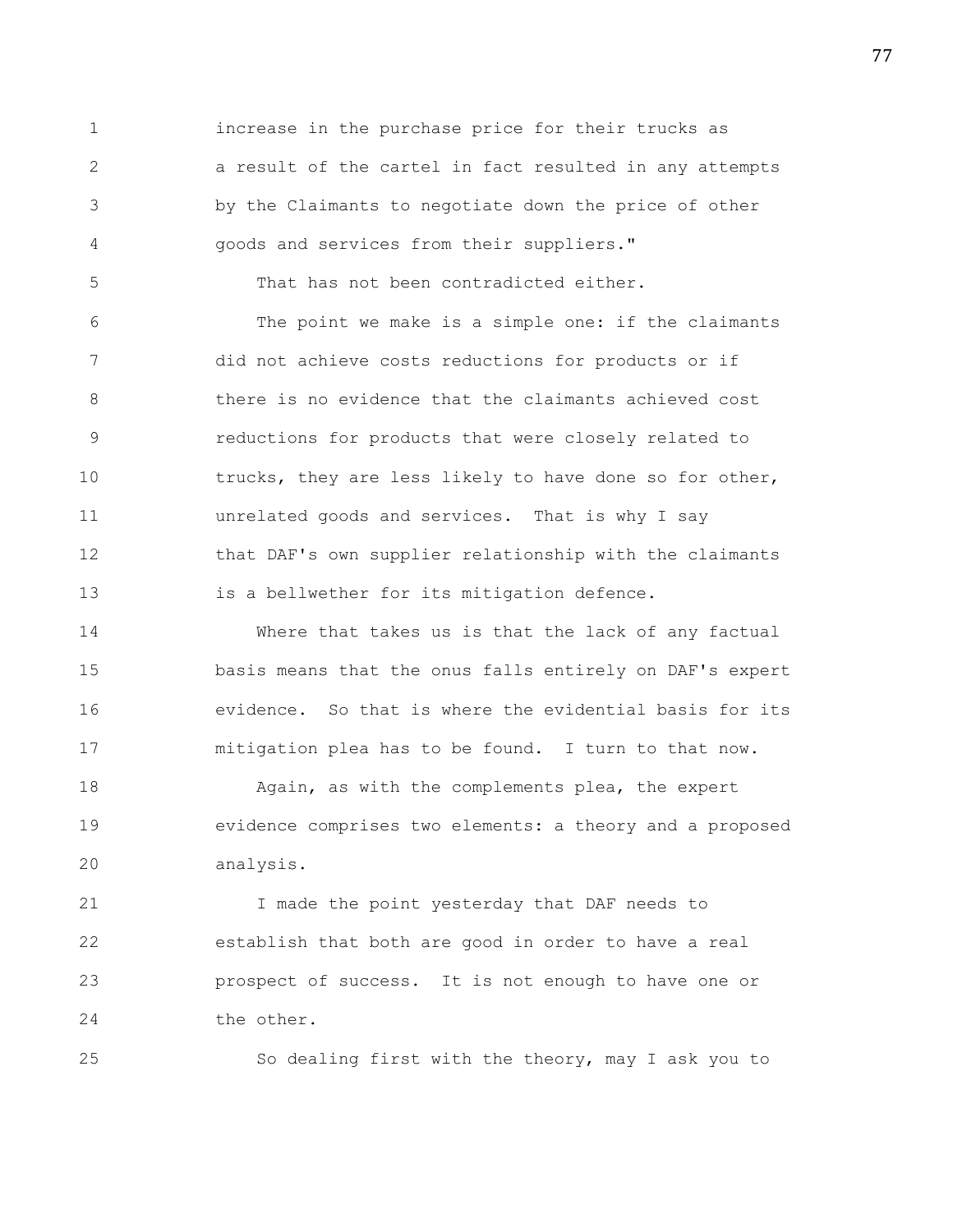1 turn up Bezant 1 at paragraph 12, which is B3, tab 10, 2 page 3. {B3/10/3}.

3 I say paragraph 12, it is actually 13. In the 4 second sentence:

5 "As a matter of economic principle, and hence 6 observed standard commercial practice, a business acts 7 to recover all of its costs and make a suitable return 8 on its activities (which return is necessary over the 9 longer term for its continued existence). As a result, 10 when faced with an increase in any of its costs (such as 11 an overcharge) - a business will have to consider

12 whether to:

13 Ta. increase its prices ...

14 Tb. control its expenditure ...

15 "c. absorb the increase in costs and earn lower cash 16 profits ...

17 **d.** adopt a combination of (a), (b) and (c)." 18 In my submission, it is clear that is expressed at 19 a very high level of generality. What is important is 20 that Mr Harvey explains that the likelihood of 21 mitigation -- you will see that Mr Bezant does not 22 really elaborate on which of those options he thinks 23 would have been likely in this case and whether he 24 thinks mitigation would have been likely and if so, why. 25 What Mr Harvey says, and this is going back to his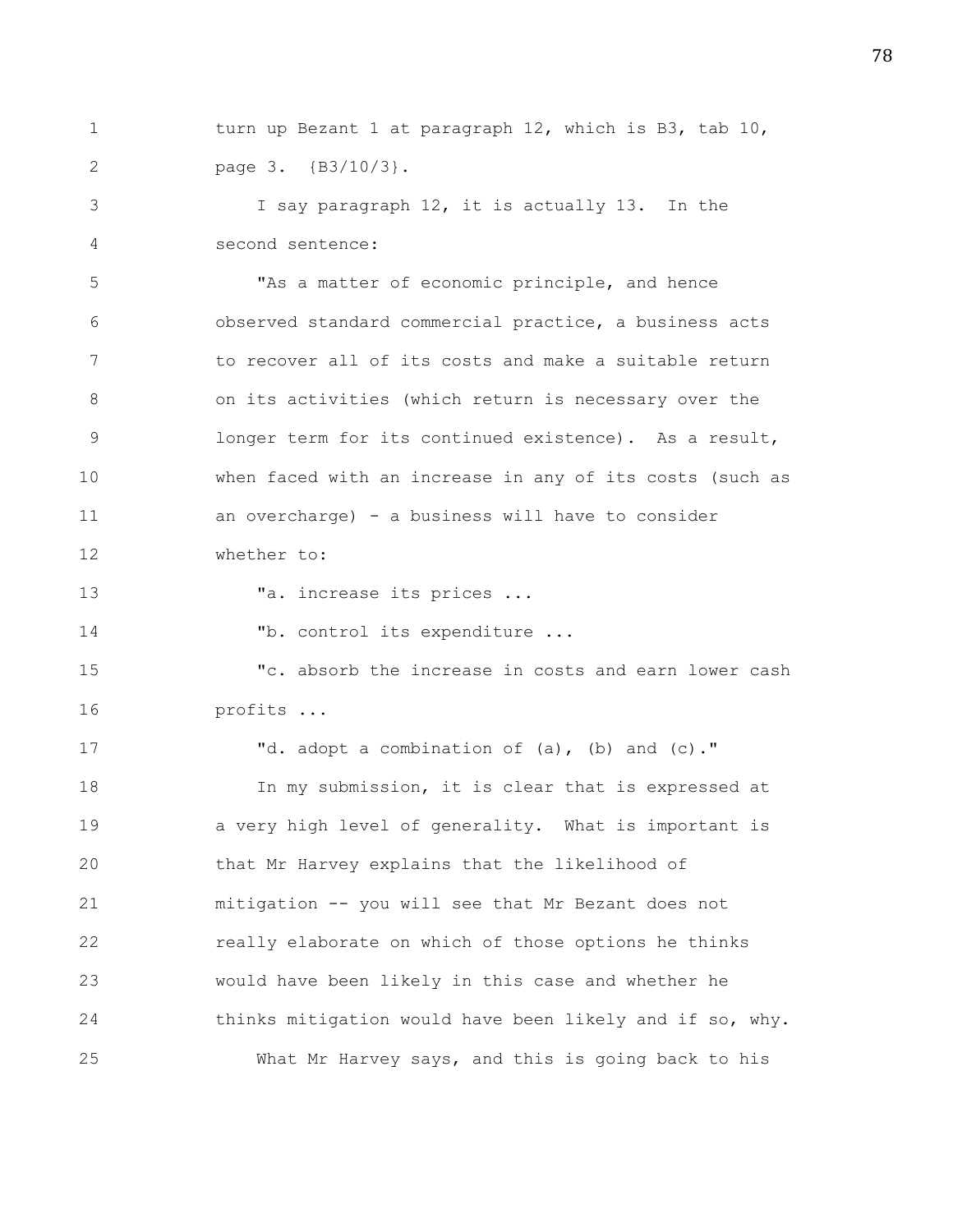1 ninth statement, behind tab 17, pages 10 to 11 2 {B3/17/10}, he deals with this at 5.6, he says, well, 3 the likelihood depends on the economic context. 4 Again, that is uncontradicted. 5 As I say, 5.6, he refers to the "fundamental 6 economic principle" in the first sentence, and then he 7 makes the point which, again, I think the Tribunal made 8 this morning, because big businesses are always seeking 9 to cover their costs and maximise their profits: 10 "I would therefore expect businesses to pursue cost 11 reductions as a 'business as usual' activity. I would 12 not expect businesses to 'wait' for the price of one 13 input (such as trucks) to rise, before pursuing cost 14 reductions on other inputs." 15 Then he says, therefore there is: 16 "... no reason in economic theory to expect that 17 'mitigation by cost reduction' would necessarily 18 occur ... Rather, for the reasons given ... [it] depends 19 on the economic context." 20 He says at 5.7 {B3/17/11}: 21 "I recognise, of course, that an increase in the 22 price of one input could in some cases 'trigger' 23 a business to scrutinise the rest of its costs more 24 thoroughly ... However, I understand that truck 25 expenditure accounted for a negligible proportion ..."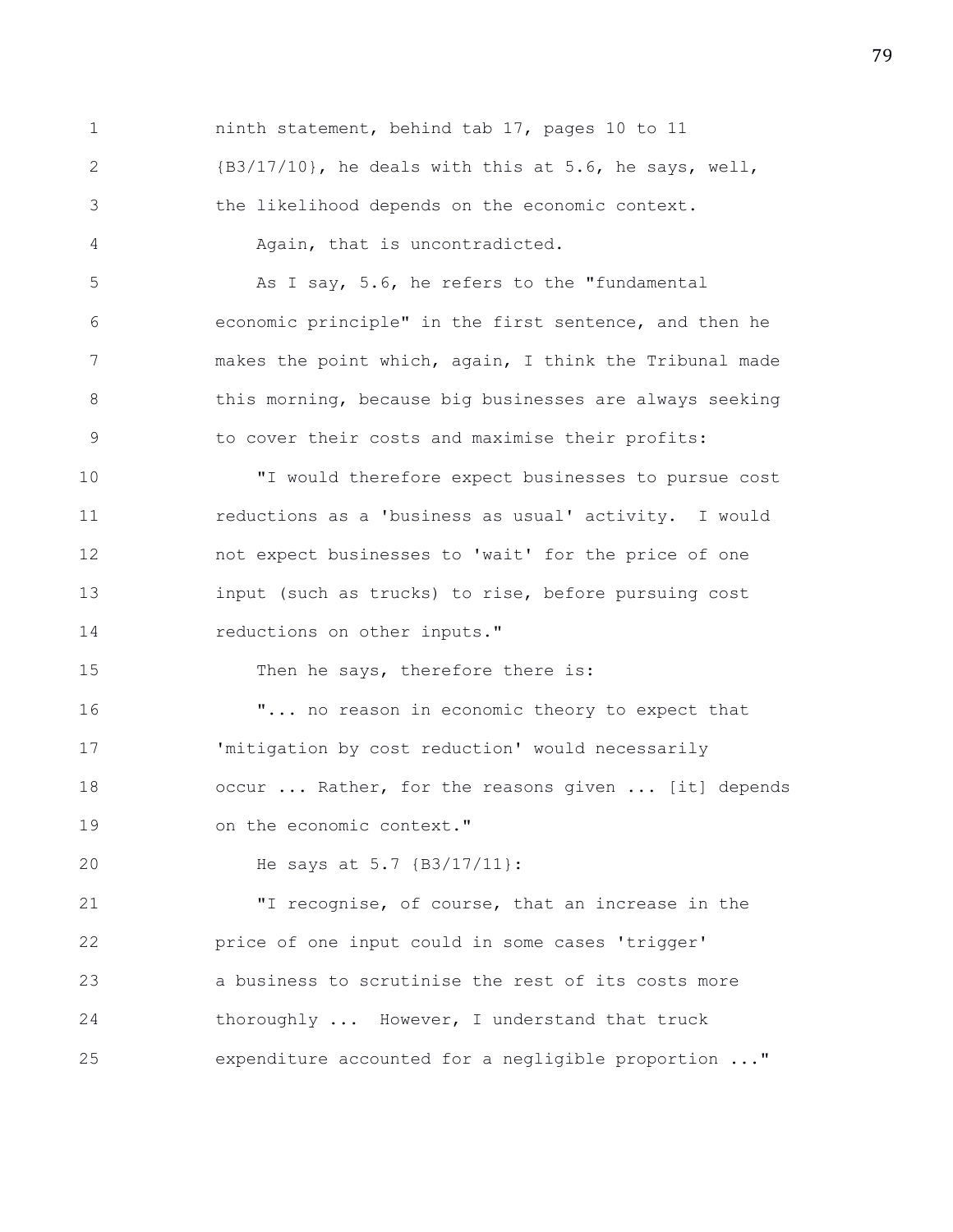1 That is the point I made at the outset. This is the 2 end of paragraph 5.7:

3 "... I therefore consider it unlikely that an 4 increase in truck prices of the level that allegedly 5 occurred as a result of the cartel would trigger a 6 'business-wide' increase in scrutiny of the type that 7 I understand Mr Bezant wants to investigate ..." 8 Then he makes the point, at 5.8, this is reinforced 9 by the fact that it was conducted in secret. 10 At 5.9: 11 "Even if the Claimants had identified an increase in 12 the price of the trucks ... and even if the Claimants 13 had subsequently decided to use this as a reason to seek 14 to negotiate a reduction ... it would be necessary for 15 one or more of the ... suppliers to agree to reduce 16 their prices off the back of a request ..." 17 Then he says  ${B3/17/12}$ : 18 "Aside from the arguments that Professor Neven 19 raises in respect of trailers and bodies ... there is no

20 reason to believe that the Claimants' suppliers would 21 have agreed to reduce [their] costs ... Indeed, there 22 may be many factors that would lead a supplier to refuse 23 any such reduction ... margin on the product ... general 24 market conditions", et cetera.

25 So what Mr Harvey is doing is saying well, this --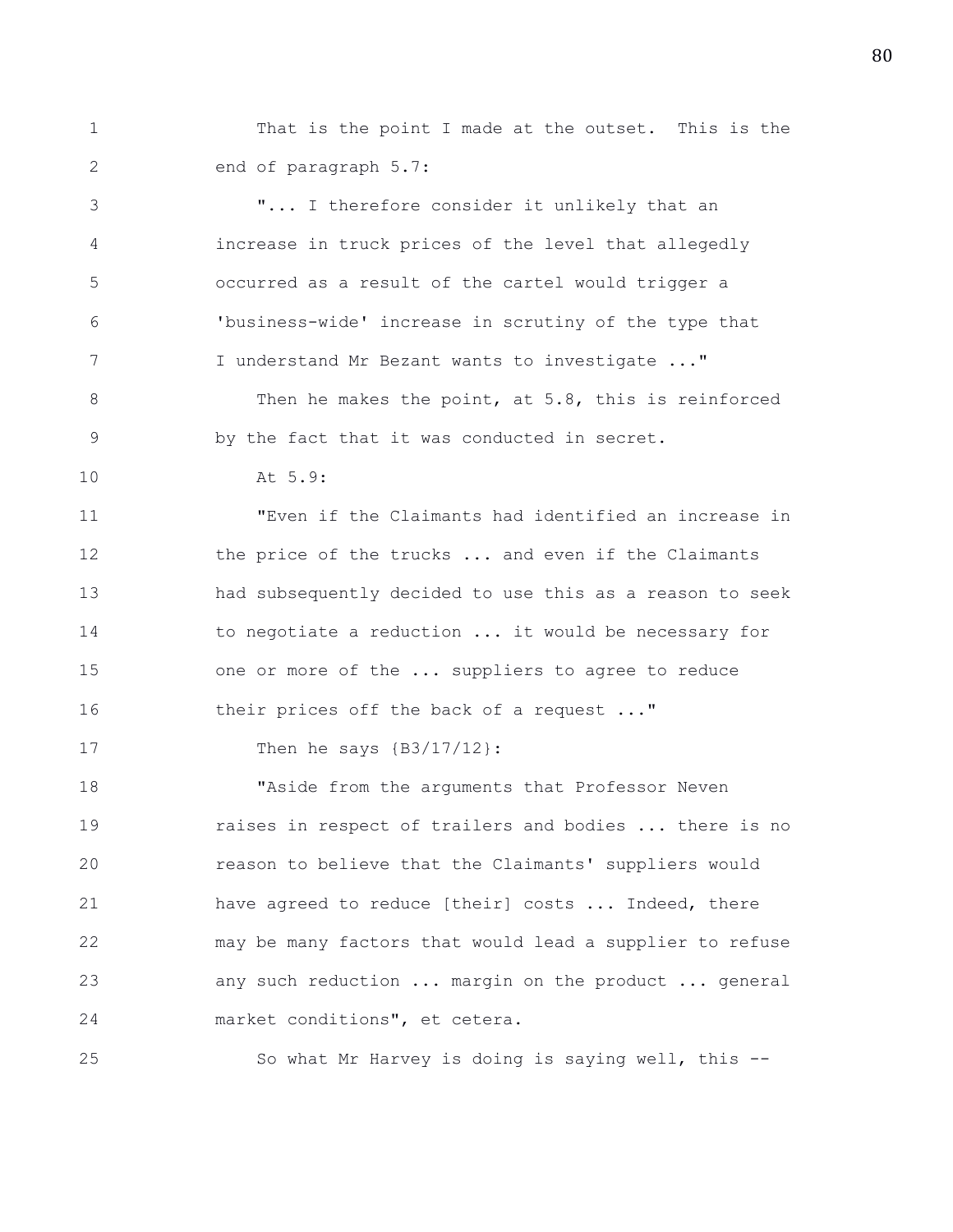1 the likelihood of this having occurred depends on the 2 economic context, and there are reasons to believe it 3 was unlikely to have occurred. Mr Harvey is engaged 4 with some of those factual elements of the economic 5 context.

6 There is no attempt by Mr Bezant to identify any 7 features of the present context to suggest that the 8 **alleged mitigation was likely to have occurred.** 

9 In my submission, that fatally undermines the 10 application, because there is no factual basis, and in 11 the absence of any analysis by Mr Bezant to suggest that 12 this would have been likely to have occurred, there is 13 no basis for the Tribunal to conclude that there is any 14 real prospect of success.

15 I note that Mr Bezant does not say that he was 16 unable to investigate likelihood due to a lack of 17 available information. He simply does not address, just 18 does not address the point. But we would say that he 19 could have looked at similar things to Mr Harvey. He 20 could have looked at the claimants' annual expenditure 21 compared to the overcharge, as Mr Harvey did. He could 22 have looked at factors indicating whether any attempts 23 by the claimants to negotiate on bodies would have 24 succeeded. So he could have looked at DAF's margin and 25 alternative suppliers for bodies in contractual terms.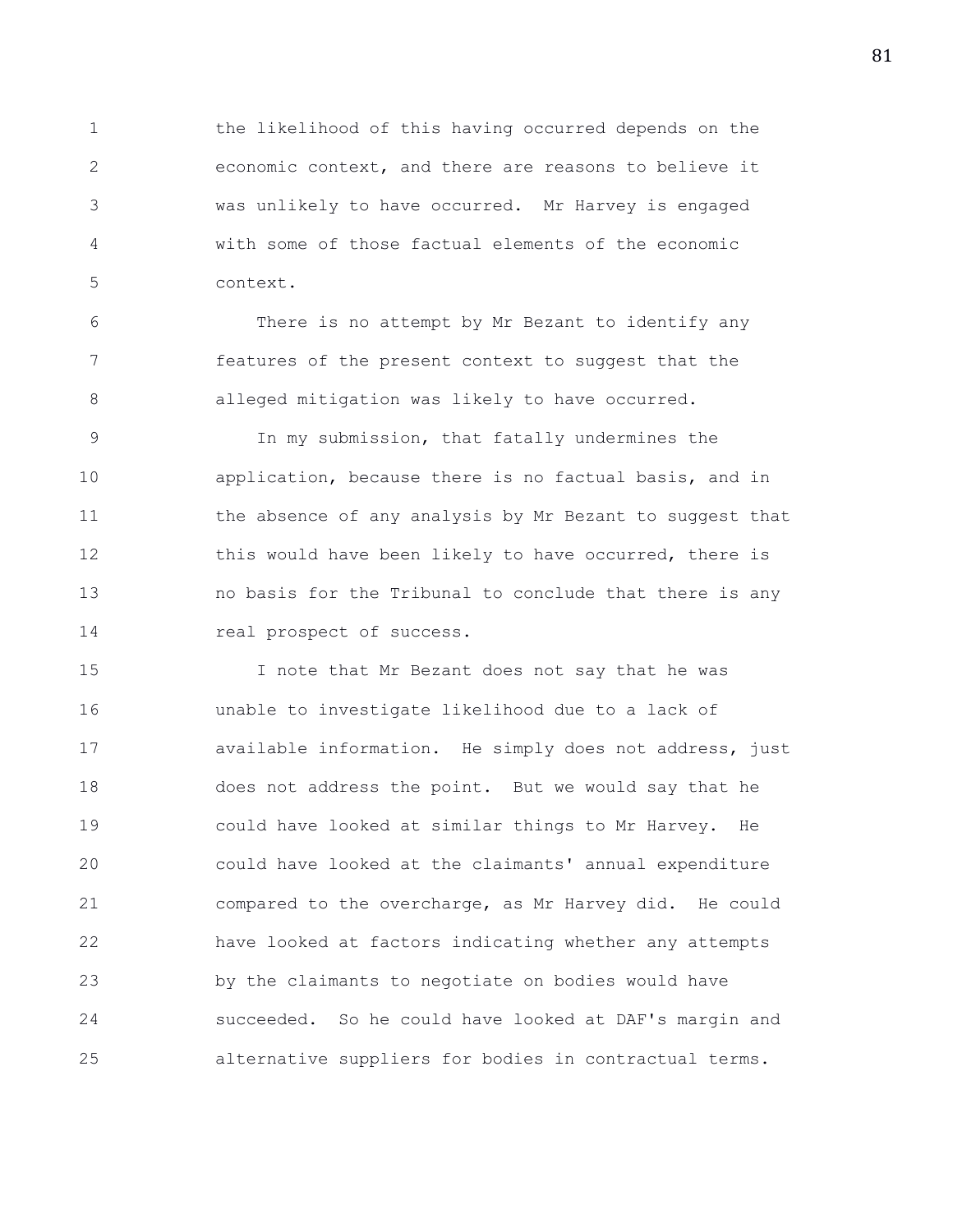1 He could have sought to identify other complementary 2 products which were likely targets for any cost 3 negotiation exercise. He has done none of those things. 4 As I say, what we do know about the economic context, 5 the matters identified by Harvey, they all point in one 6 direction, which is that this mitigation is unlikely to 7 have occurred.

8 MR HODGE MALEK QC: Mr Lask, do we have any feel for what 9 the relative cost is for the truck purchases in any year 10 and the fuel purchases, because when you look at fuel, 11 that is something that quite commonly will fluctuate 12 25%, sometimes more in any one year. So you have one 13 major cost input which fluctuates a considerable amount, 14 and another cost input which probably does not fluctuate 15 in the same way up and down. Do we have any idea what 16 the relative size is, in those two inputs? 17 MR LASK: Sir, I do not know the answer to that offhand but 18 we will look into that over the break, if we may, and 19 let you know if there is any evidence. 20 MR HODGE MALEK QC: I just want to have a feel for it. 21 MR LASK: Yes, thank you for that. 22 But, standing back, we have a proposed mitigation

23 plea advanced without any factual basis at all, and an 24 economic theory that is so generic as to be utterly 25 uninformative as to the likelihood of mitigation in this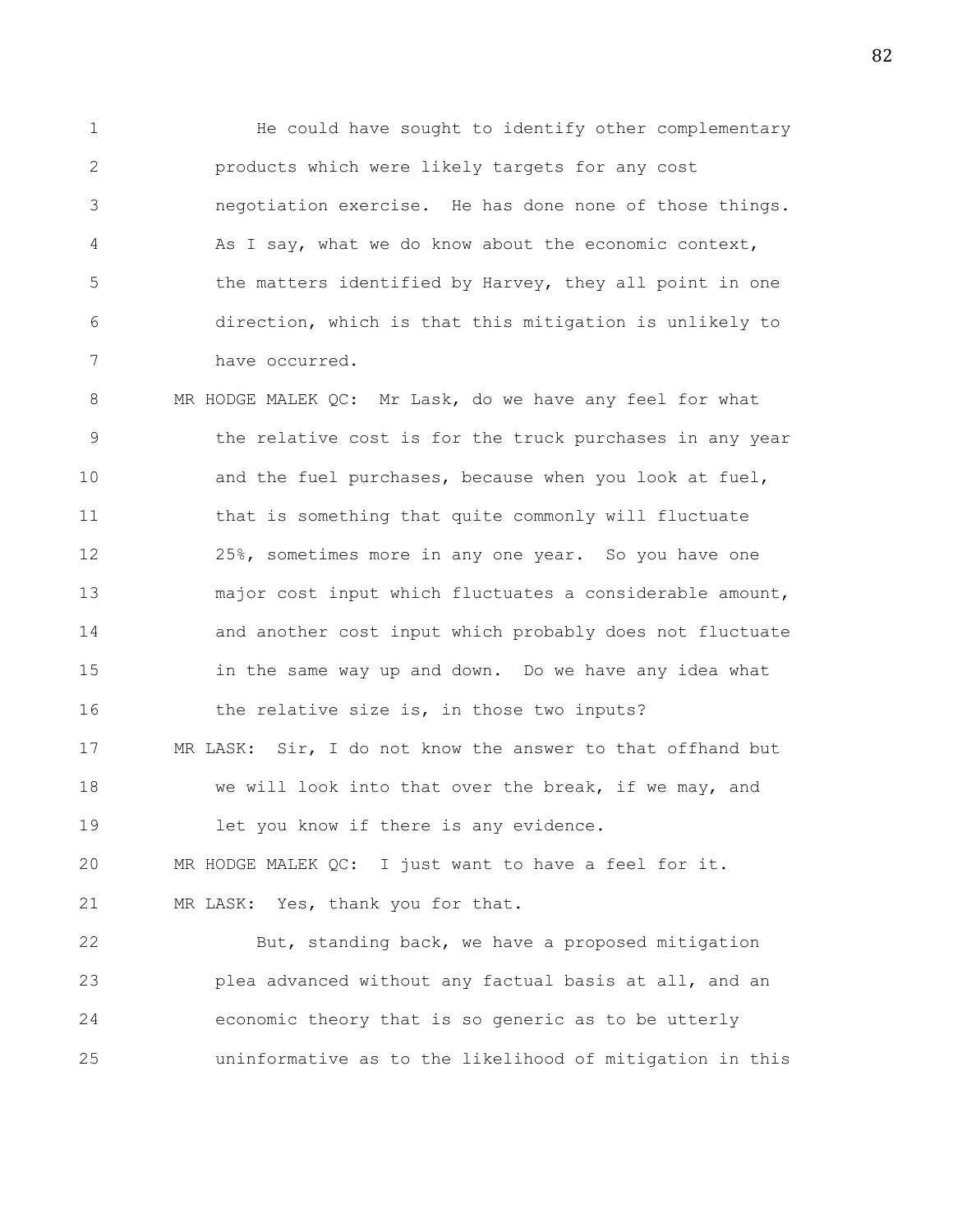1 case. In substance, the plea rests entirely on DAF's 2 hope that something will turn up in disclosure, and that 3 Mr Bezant will, via his analysis, be able to turn it 4 into a plausible mitigation story. 5 THE PRESIDENT: Sorry -- just a moment, sorry. I think 6 Mr Beard may have dropped off. Could we -- can you 7 pause a moment. 8 MR LASK: Sorry if my submissions have had that effect. 9 MR BEARD: No, I have been listening attentively. There was 10 a slight glitch but I saw the text on the transcript so 11 Mr Lask can rest assured I have heard all of his wise 12 words. 13 THE PRESIDENT: We can hear you, Mr Beard. We have been 14 deprived of the pleasure of seeing you at the moment in 15 any guise, whether as Mr Beard or one of your other 16 aliases. 17 MR BEARD: Yes, I am sorry that --18 THE PRESIDENT: You are back. 19 MR BEARD: -- that has happened. I will try to rectify it 20 over the short adjournment. 21 THE PRESIDENT: No, you are back. With a new name, I think, 22 but yes. 23 Yes, Mr Lask go on. 24 MR LASK: So I was making the point that standing back, the 25 plea is advanced without any factual basis, and an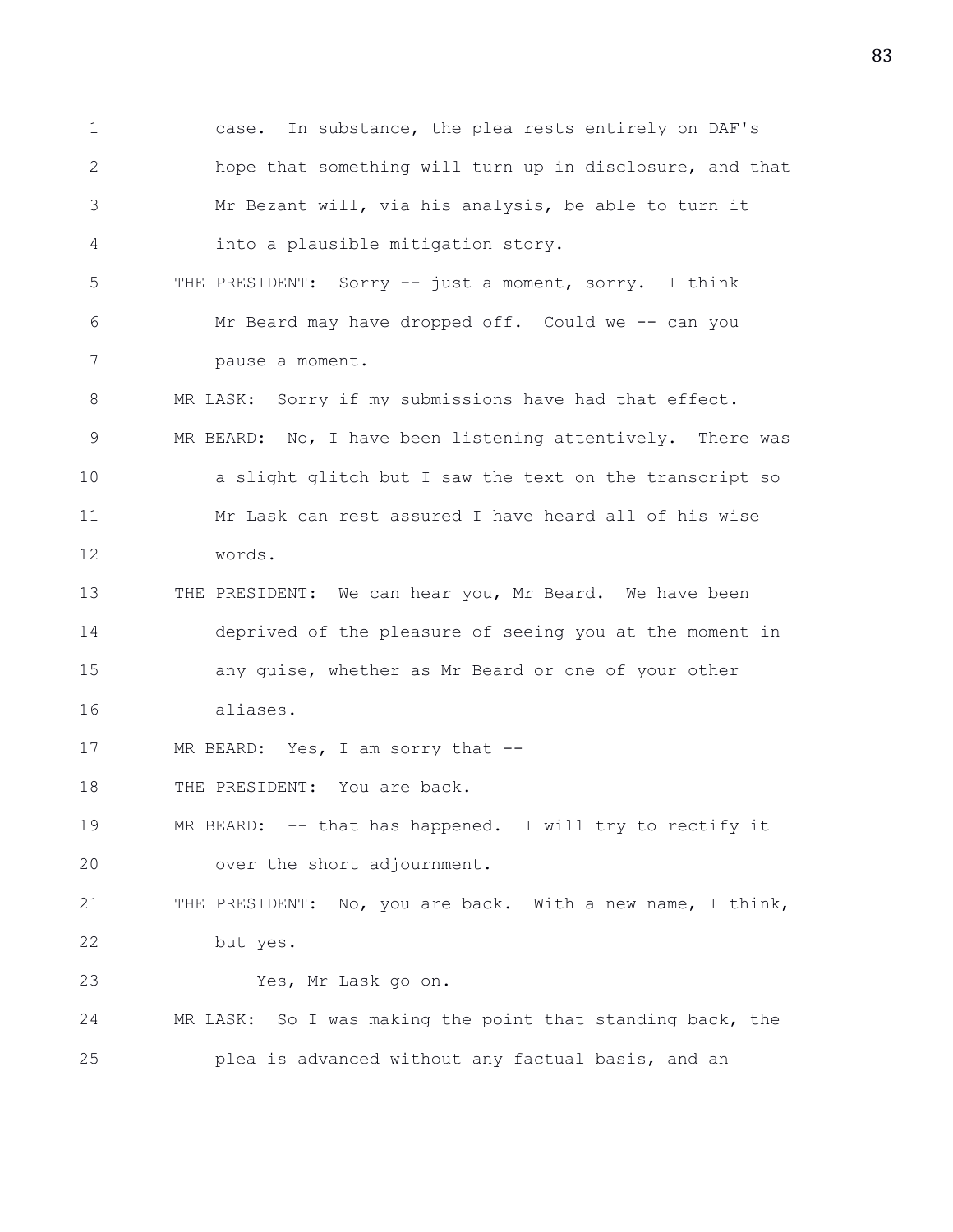1 economic theory that is so generic as to be utterly 2 uninformative. It does, I say, rest entirely on the 3 hope that something will turn up in the disclosure, and 4 that Mr Bezant will turn it into a plausible mitigation 5 story.

6 DAF's submission, the way in which Mr Beard put the 7 case this morning, in my submission, what that comes 8 down to is that if mitigation occurred as a result of 9 overcharge, Mr Bezant's analysis and the disclosure we 10 have requested will show it. But in my submission, that 11 is not good enough. In fact, it is the very definition 12 of a fishing expedition. That is the very thing the 13 authorities say is not good enough.

14 Sir, I was going to come on to Mr Bezant's proposed 15 analysis. I know we have had couple of breaks this 16 morning, but I am conscious of the time, and I am in 17 your hands as to whether you want me to carry on or wait 18 until after the break?

19 THE PRESIDENT: You have made some comments on that already. 20 This is obviously a very important part of this hearing. 21 To make comments on his analysis, how long will that 22 second point take, which is I think of your four points, 23 it is the second one?

24 MR LASK: Yes, this would complete the second of my four 25 headings, yes.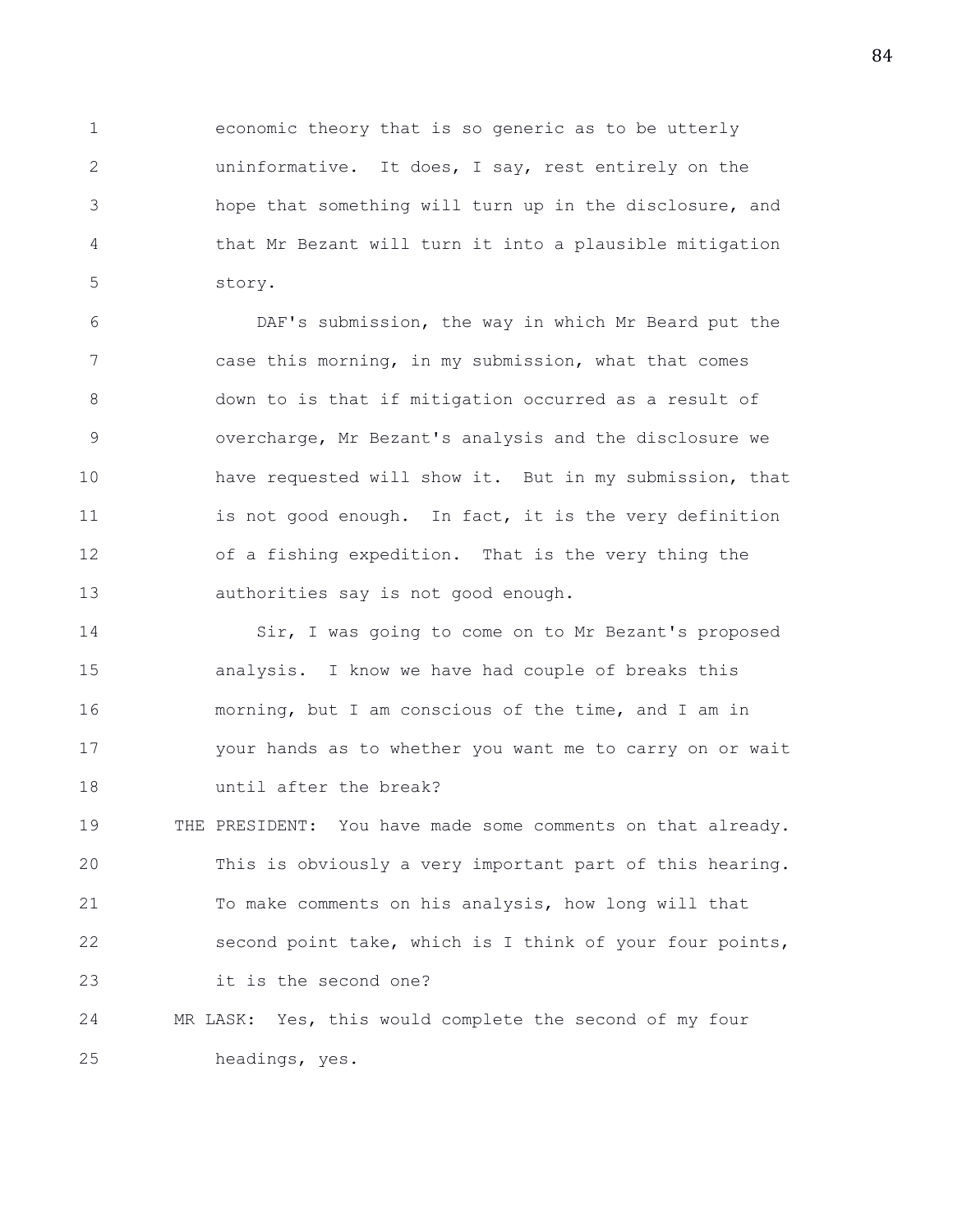1 THE PRESIDENT: Why do you not complete that?

2 MR LASK: Okay, very well. Thank you, sir.

3 So given that the submissions I have just made, we 4 say that in the circumstances, it does not matter how 5 sophisticated or suitable Mr Bezant's proposed analysis 6 is, because until that analysis is carried out, the 7 defence remains pure speculation.

8 But in case we do need to go further, we do say that 9 the proposed analysis is fundamentally flawed, because 10 it is common ground that causation is an essential 11 ingredient of mitigation. Mr Beard I think accepted 12 this morning that there has to be a direct causal link, 13 which we would say is right. Mr Harvey explains why 14 Mr Bezant's proposed analysis is unsuitable for 15 establishing causation.

16 We looked this morning at I think it was 17 paragraph 5.13 onwards. It is probably just worth 18 having that open. So this is {B3/17/12} and it is 19 starting on page 12.

20 The first point Mr Harvey makes at 5.13 is the key 21 omission is any mechanism for establishing causation. 22 He says:

23 "Without analysing this, I cannot see how 24 Mr Bezant's analysis can assist the Tribunal in 25 establishing whether the Claimants in fact chose to seek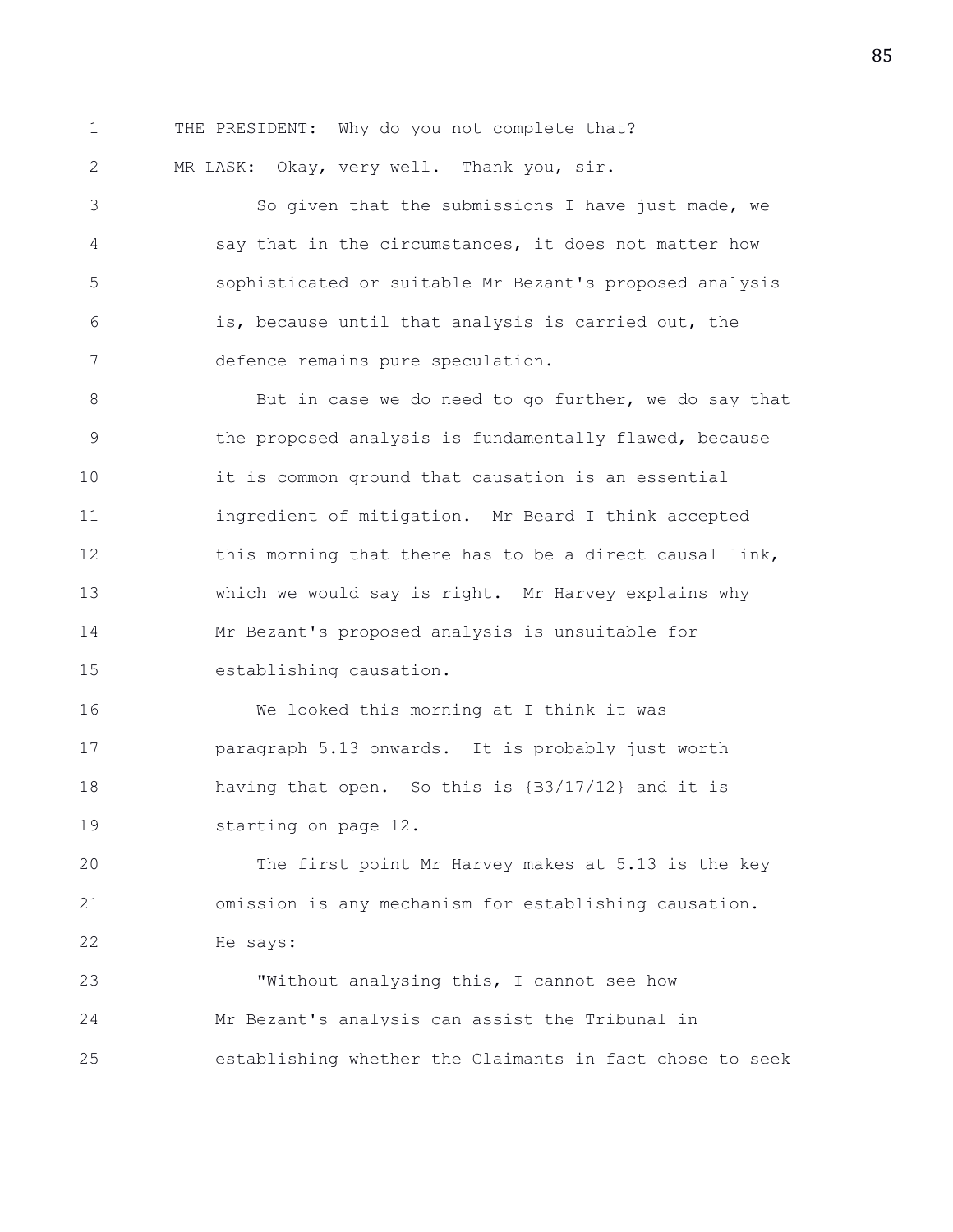1 a cost reduction as a result of the overcharge."

2 Then at 5.14 he draws a contrast which is not 3 something you have heard from Mr Beard on, but he draws 4 a contrast with Mr Bezant's proposed approach to supply 5 pass-on. Because his analysis on supply pass-on 6 appears, as we understand it, to be geared to try to 7 trace a link between the overcharge and a decision by 8 the claimants to increase their prices.

9 We are saying that is the sort of thing you need to 10 do in mitigation. You need to trace the link. Then 11 that is reflected in the five steps that Mr Harvey sets 12 out at 5.15. Those are the steps that he says are 13 necessary in order to establish causation in a case like 14 this.

15 Just to be clear, Mr Harvey does not say, and we do 16 **hourch in the say, that it would need to be shown in any** 17 negotiations or any evidence of negotiations that the 18 claimants specifically mentioned truck costs as a reason 19 for seeking to reduce the costs of their other supplies. 20 We do not say that is required, but we do say that the 21 five steps identified by Mr Harvey are required. He 22 makes the point that the trigger that Mr Bezant wants to 23 examine is only one part of the causal connection.

24 Now, because of the way that the timetable works for 25 this hearing, we do not have a response from Mr Bezant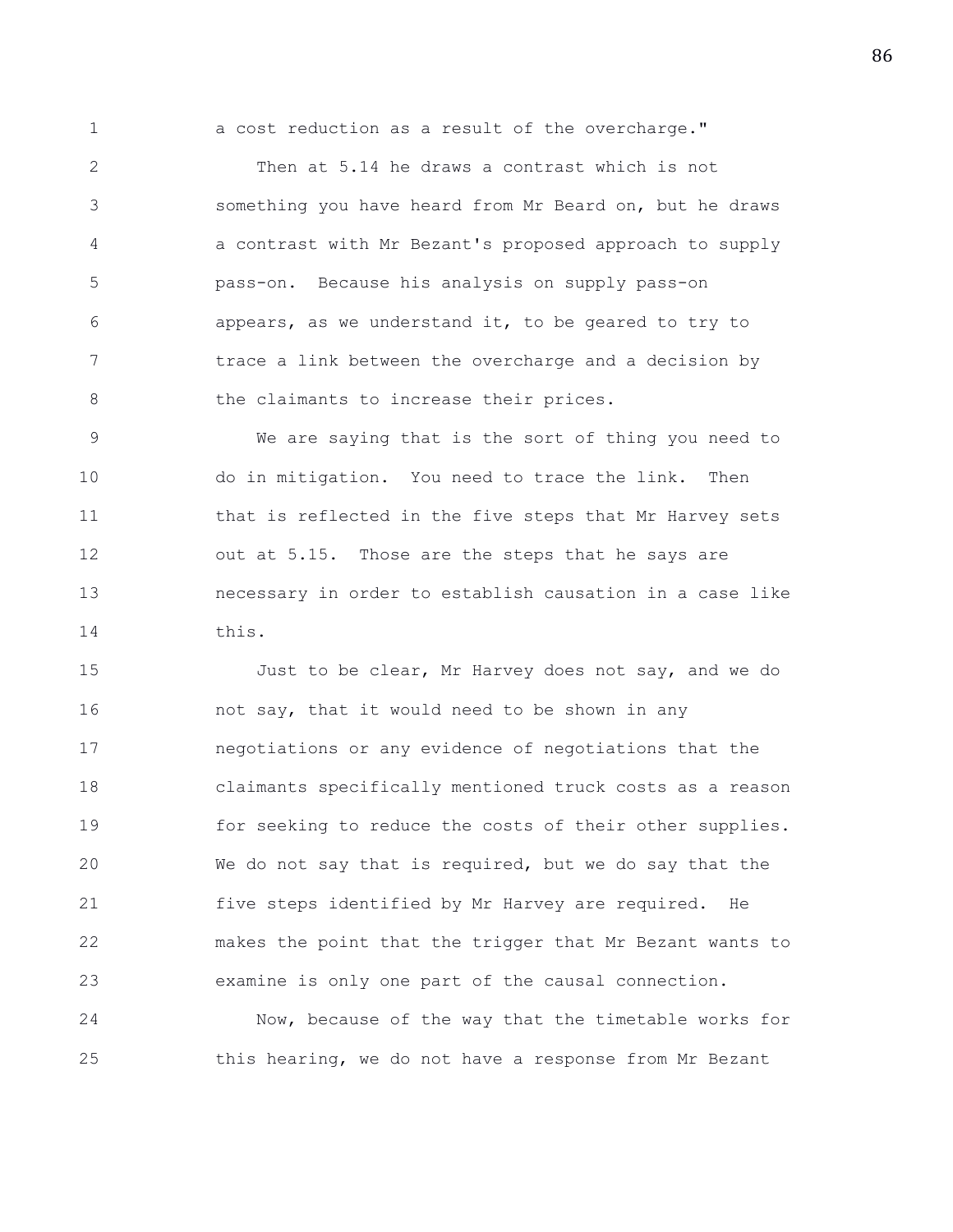1 to that. But we do have DAF's submissions, and the 2 essential argument that is made by Mr Beard is that 3 Mr Bezant's analysis would be able to establish 4 causation.

5 I would like to take you to what Mr Bezant says 6 about this, if I may. This is back in his first 7 statement, tab 10 of B3, page 18, paragraph 71.

8 **{B3/10/18}** 

9 As we understand it, this is all of it. This is his 10 explanation of how he is going to do it, and this is as 11 close as he gets to explaining how he will establish 12 causation.

13 I am going to pause so the Tribunal can read it, but 14 the initial observation I make is, if nothing else, the 15 explanation is compressed. We say it is striking that 16 Mr Bezant does not explain his approach to causation 17 more clearly when it was being very clearly ventilated 18 on the correspondence. I will just pause there, if 19 I may, so you can read it, sir. (Pause)

20 THE PRESIDENT: Yes.

21 MR LASK: Sir, as we understand it, Mr Bezant proposes to 22 look at firstly whether truck price increases were the 23 sort of thing to trigger greater costs scrutiny, and 24 then whether the claimants in fact achieved costs 25 reductions. But there is no indication of how he will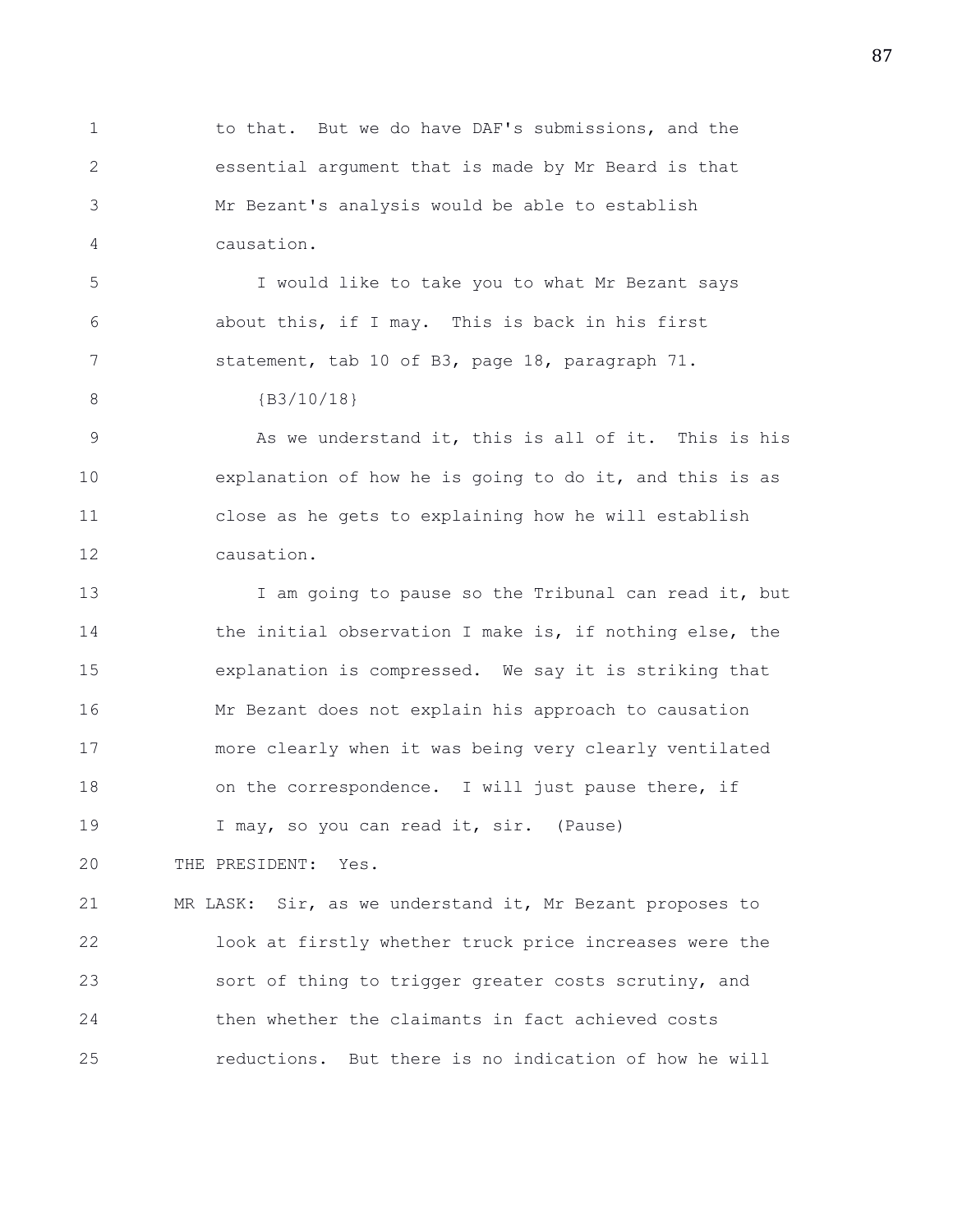1 identify whether the claimants in fact acted on those 2 triggers, or whether such efforts were successful.

3 There is no indication that he will be able to trace 4 the link between a rise in truck costs and any reduction 5 in other costs; so he will not be able to say whether 6 one was caused by the other.

7 Just to illustrate and pick up on a point that 8 Mr Malek discussed with Mr Beard, suppose trucks costs 9 do typically trigger costs reduction efforts within the 10 claimants' businesses? Suppose that Mr Bezant spots 11 a cost reduction in a particular area of the business. 12 How will he be able to say that that particular cost 13 reduction arose out of the efforts triggered by an 14 increase in trucks prices? Cost reduction may have 15 arisen, for example, as a result of competition in the 16 market for the supply of that input.

17 I raise the question, how will he establish that 18 causal link? We say it is totally unclear, because he 19 does not say. General cost-cutting measures arising 20 across a business may be very difficult to link causally 21 to the overcharge. As you put it, sir, in your exchange 22 with Mr Beard: how on earth do you attribute it to 23 trucks? All he is proposing to look at, as we 24 understand it, is overall cost and price trends. 25 We do say that actually, what you need to do if you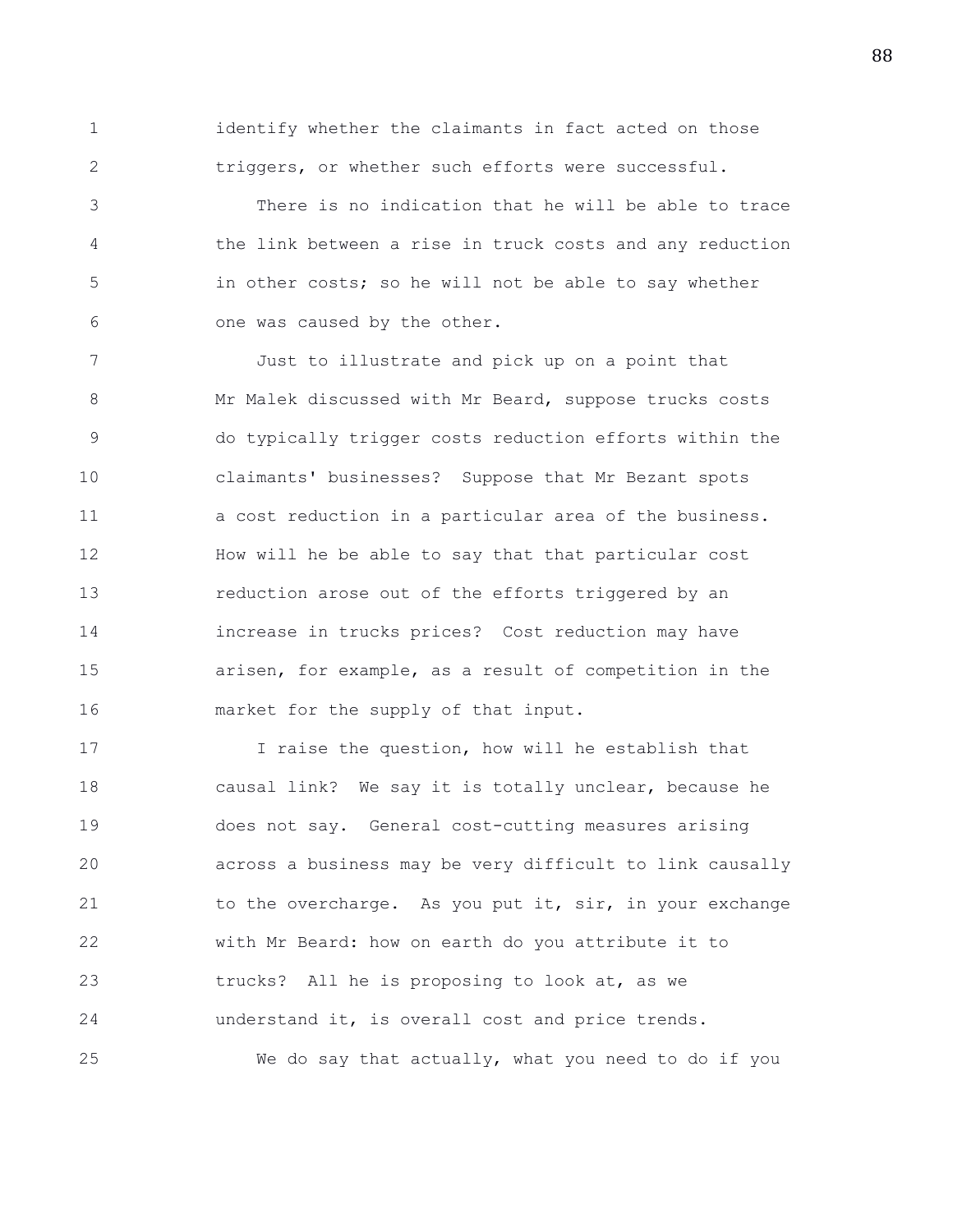1 are going to do this, is you need to look at the 2 negotiations. Just as the parties will be looking at 3 the negotiations on trucks, to see whether an increase 4 in list prices is fed through to the transaction prices 5 paid by the claimants. It is common ground that that is 6 very relevant in the context of overcharge, and we say 7 it is just as relevant in this context.

8 Just for your reference -- for your notes, sir, 9 there is a letter on this in the bundle. I do not need 10 to take you to it. It is in the Inner Confidentiality 11 Ring so it is {D/IC30/1}. It is a letter that 12 acknowledges that this is an issue that needs to be 13 looked at in that context.

14 THE PRESIDENT: In the context of the overcharge?

15 MR LASK: Of the overcharge.

16 THE PRESIDENT: Yes.

17 MR LASK: DAF says --

18 THE PRESIDENT: I follow a lot of what you say, but I do not 19 quite understand how looking at the negotiations with 20 suppliers is going to help. I mean, in no 21 circumstances, I would have thought, or it would be 22 exceptionally rare, even if a purchaser knew it was 23 being subject to a particular overcharge and it wants to 24 mitigate that increase by reducing the costs of 25 something else, it will negotiate with that other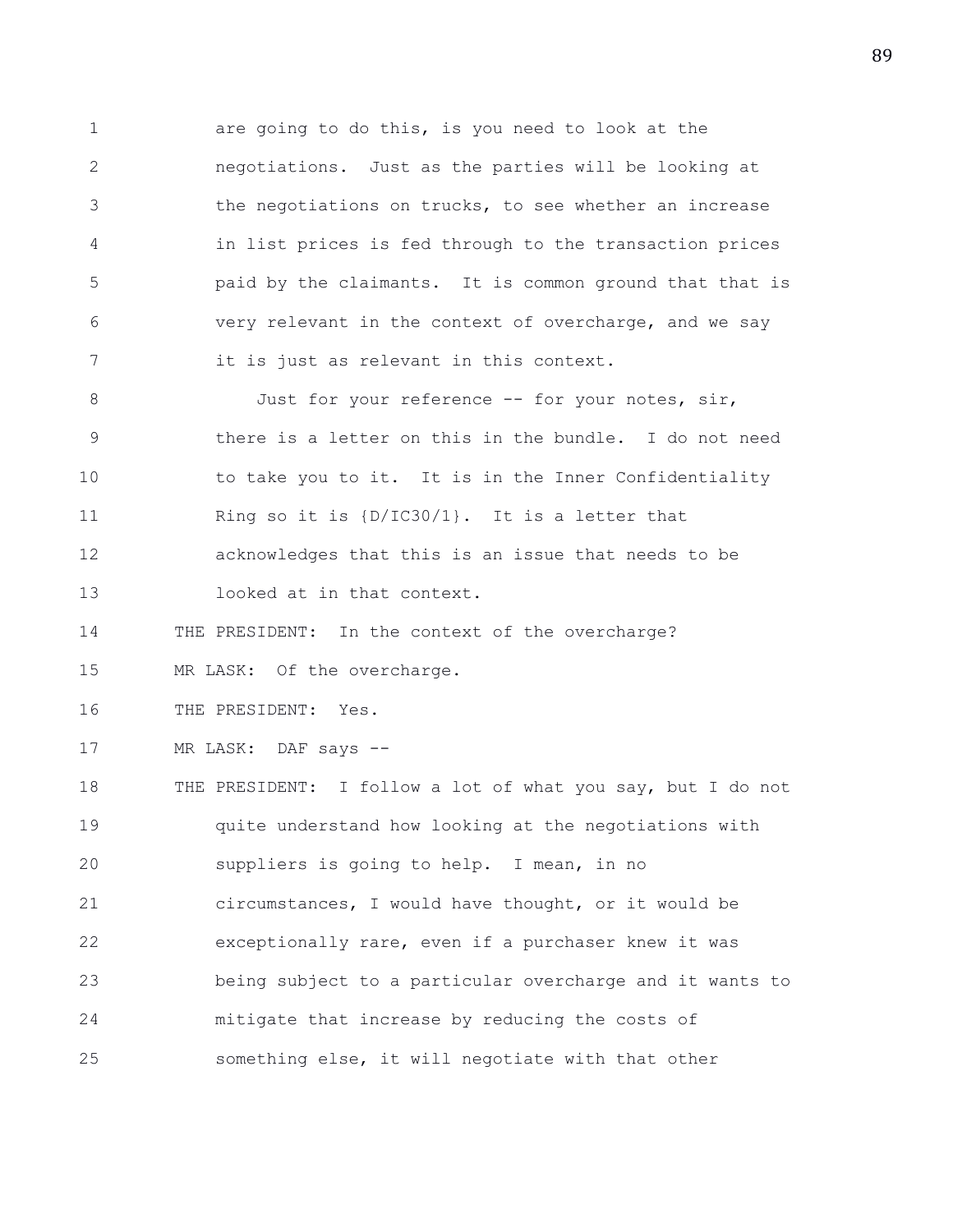1 supplier to try to get the costs down. It will know 2 that it has an overcharge. It will know that it is 3 seeking to mitigate that specific overcharge but it is 4 not necessarily going to tell the supplier, "Well, look, 5 our truck costs have gone up, so ..." 6 I think you have just recognised that. 7 MR LASK: Yes. 8 THE PRESIDENT: "... and therefore we want a corresponding 9 reduction." 10 Most suppliers will say, "That is your problem. Go 11 and negotiate with your truck supplier." 12 **In any event, it is not the kind of exchange you** 13 would expect. I do not, for myself, see how looking at 14 the negotiations will help. 15 MR LASK: Sir, I say it is necessary to look at the 16 negotiations, but it is not sufficient on its own. 17 THE PRESIDENT: Why is it necessary? 18 MR LASK: Because the first thing you look at is you need to 19 look at whether the claimants in fact sought a costs 20 reduction. If you can establish that by looking at 21 evidence of their negotiations with their suppliers, 22 then you can start trying to trace back, through the 23 claimants' evidence, to see whether that can be linked 24 to a recognition or a detection of an increase in trucks 25 costs. That is how you try and trace the link from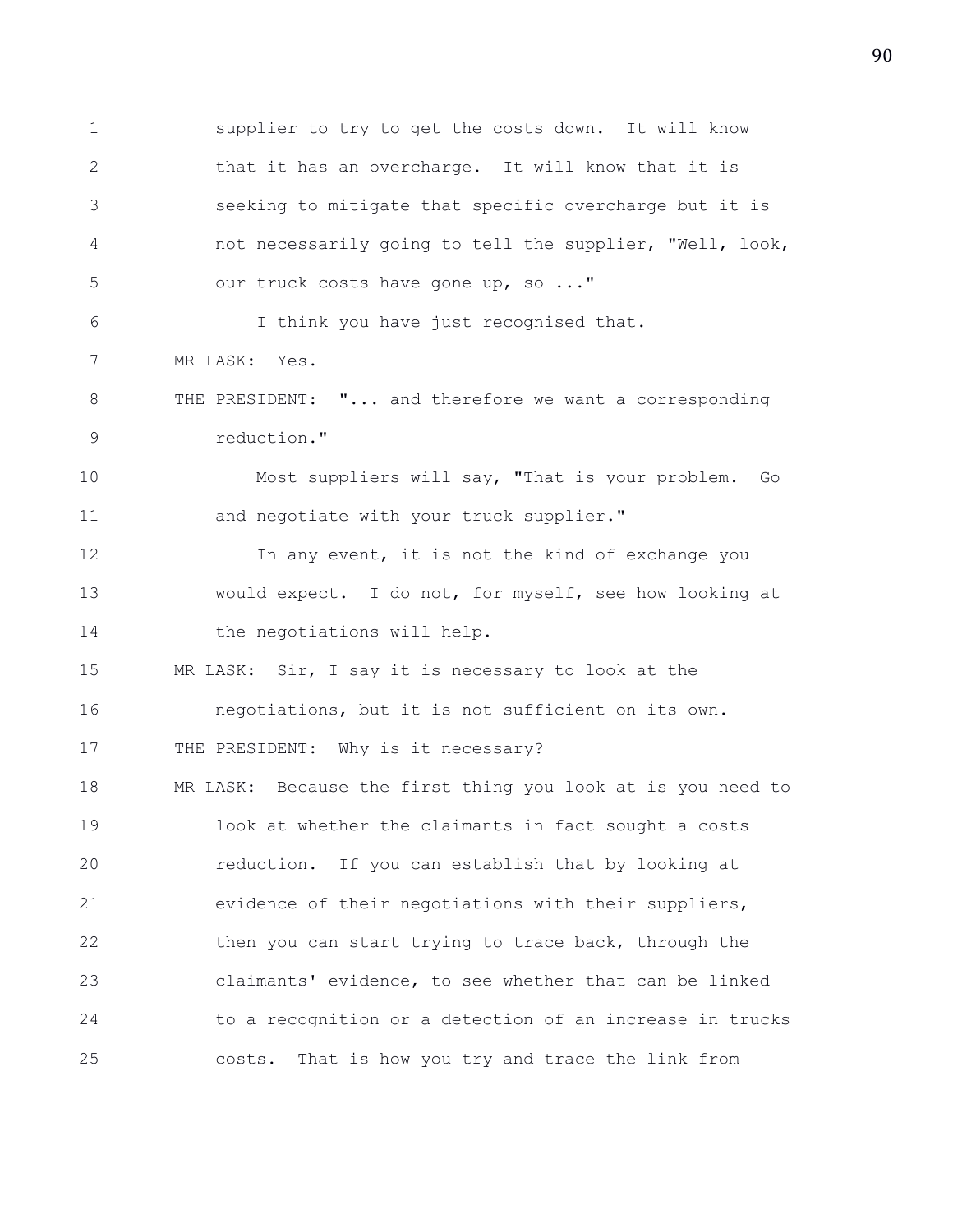1 the -- you almost start at the end. You trace the link 2 from the cost reduction effort and you trace it back 3 through the claimants' internal processes to see whether 4 it can be linked to a detected increase in truck prices. 5 THE PRESIDENT: Well, you could start either way. There is 6 no magic way you start.

7 MR LASK: I accept that.

8 THE PRESIDENT: Because equally, looking at negotiations, 9 you might find that in every negotiation, the claimants 10 try and seek a cost reduction.

11 MR LASK: Yes. Well, you might, but if you do not see that 12 at all, if you do not have any evidence of that, it 13 becomes very difficult to see how you get a case on 14 causation off the ground.

15 Just a final point under this heading, sir, is -- 16 I mentioned previously the byproduct of the narrowing of 17 the supply pass-on disclosure categories. As you saw 18 from DAF's supplemental submission, it is apparent now 19 that the disclosure being sought may well not be 20 sufficient for Mr Bezant's analysis, and for the 21 mitigation defence. That has two implications, in my 22 submission: the first is that it becomes even more 23 difficult to see how Mr Bezant's analysis could 24 establish the mitigation defence, because now the 25 disclosure is simply not there for him.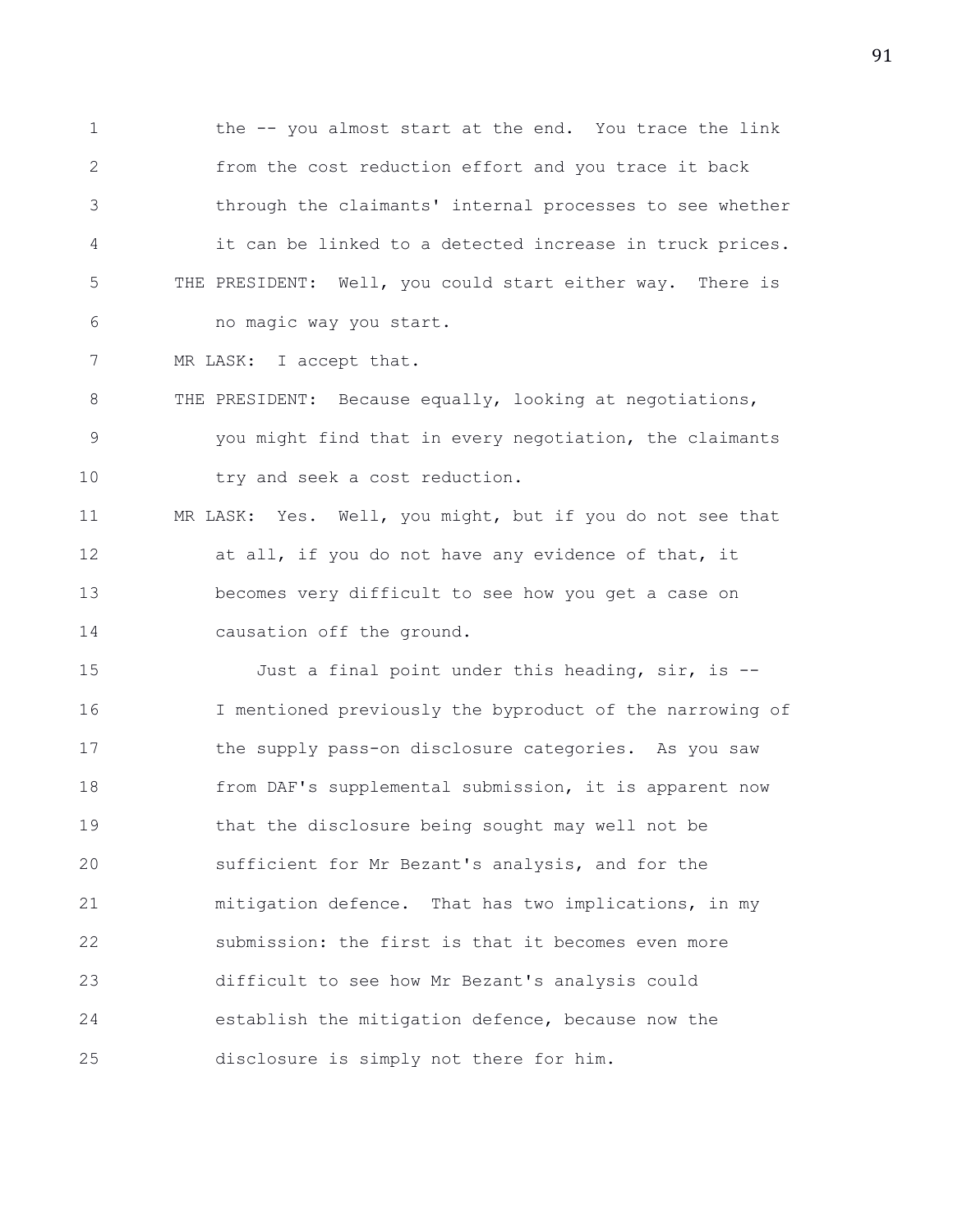1 The second is that if permission is granted, there 2 is a good chance that there will be further disclosure 3 requests coming from DAF. In my submission, it cannot 4 be right, at this stage in the litigation, to be seeking 5 permission for an amendment that on any view will not be 6 sustainable on the disclosure currently being sought. 7 THE PRESIDENT: Yes. 8 MR LASK: That brings me to the end of the second heading. 9 The third and fourth headings I can pick up after the 10 adjournment, and may not take as long as the first two. 11 THE PRESIDENT: Yes. I would hope they do not, or we will 12 be in some difficulty. We will come back at five past 13 two. So we will take slightly shorter break. 14 MR LASK: Thank you, sir. 15 (1.16 pm) 16 (The Short Adjournment) 17 (2.05 pm) 18 THE PRESIDENT: Yes, Mr Lask? Mr Lask, I think you are on 19 mute. 20 MR LASK: Thank you, sir. Apologies. Just before I restart 21 my submissions, Mr Malek asked a question before the 22 break about whether we had any information on the 23 relative cost difference as between trucks on the one 24 hand and fuel on the other. We are exploring that with 25 our clients but we do not have an answer yet, I am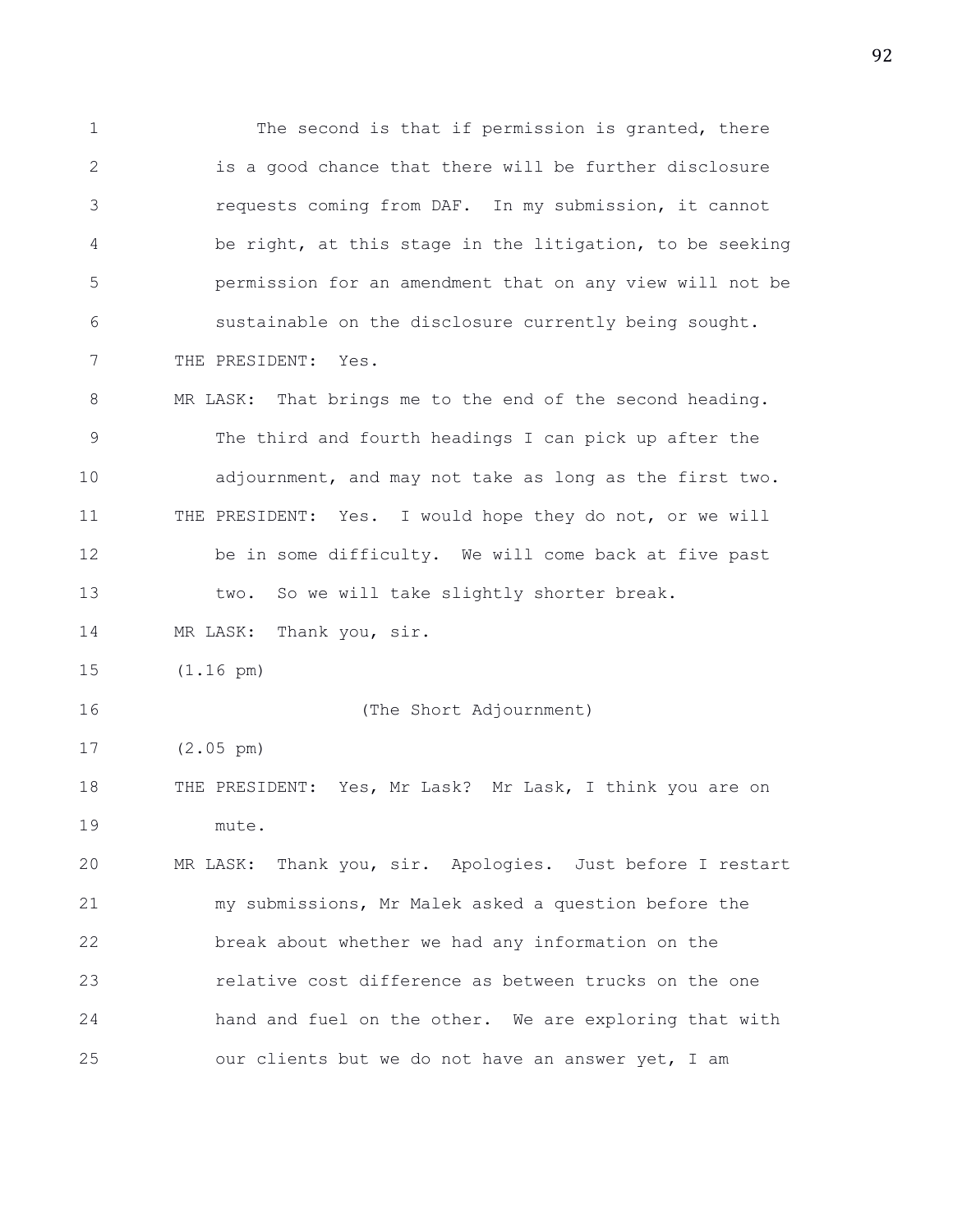1 afraid.

2 Coming on to the third heading in my submissions, 3 which concerns the practical implications of allowing 4 the amendment, and in particular prejudice, as 5 I submitted yesterday, if the Tribunal -- if I have 6 persuaded the Tribunal that DAF has failed to establish 7 a real prospect of success, that is the end of the 8 matter and the amendment should be disallowed.

9 But even if I have not, I do say it is necessary to 10 weigh up still the prejudice to the claimants in 11 allowing the amendment compared to the prejudice to DAF 12 in disallowing it. We do submit that allowing the 13 amendment would cause substantial prejudice to the 14 claimants because it would result in a very large 15 increase in the work and the costs involved, and 16 a potential diversion of resources.

17 That would be exacerbated by the fact that the 18 Tribunal has granted permission to run the complements 19 defence, so it is not just one additional defence now, 20 it would be two.

21 Just to make the point good, and I can take this 22 point briefly, sir, but going back to Mr Harvey's 23 statement in {B3/17/14}, we have looked at the five 24 steps that he says would be required in order to do what 25 he regards as a robust forensic accountancy analysis,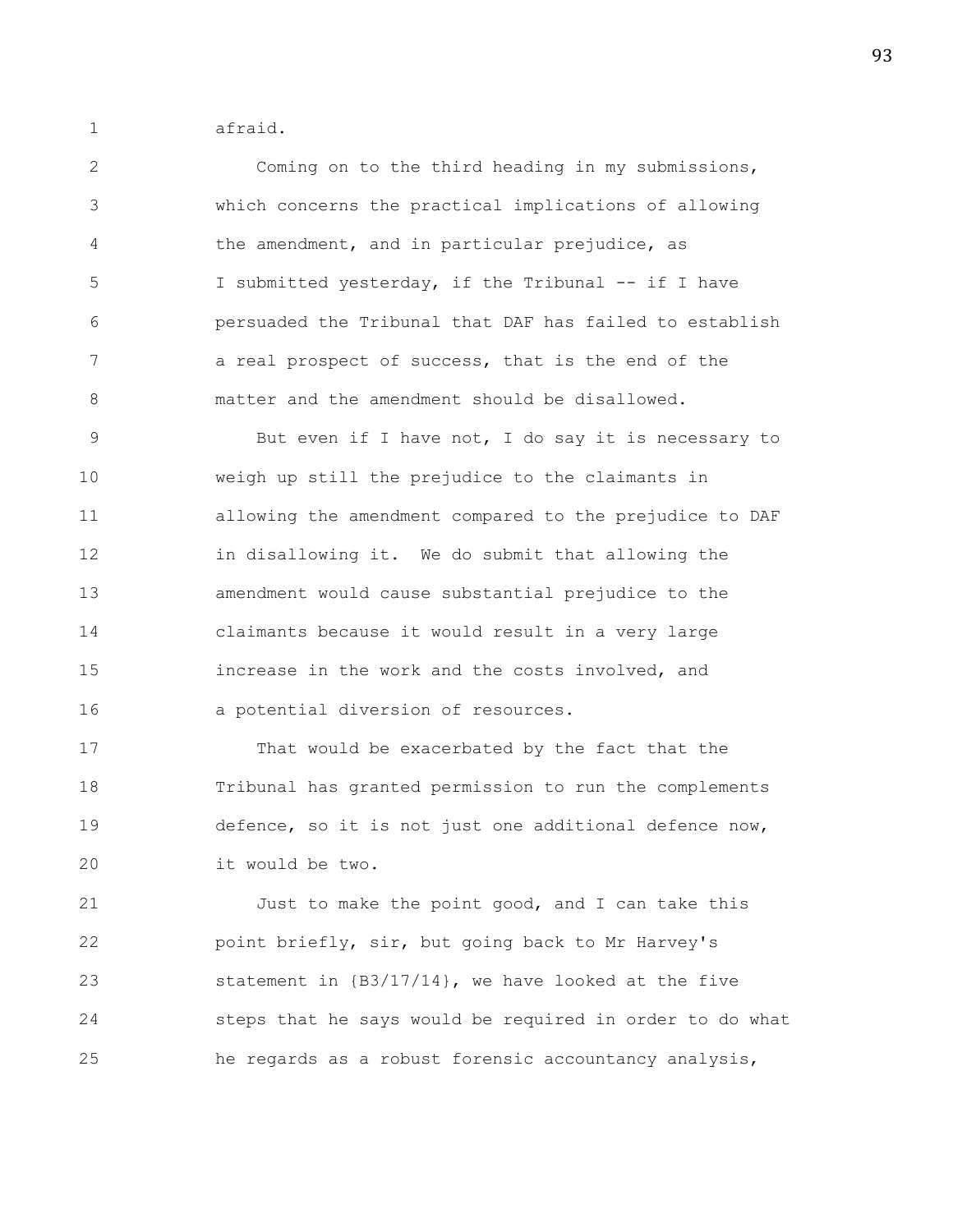1 and then he says at 5.19, at the bottom of page 14: 2 "Whilst my view is that each of the five steps set 3 out in paragraph 5.15 above are necessary in order for 4 any forensic accounting mitigation analysis to properly 5 assess the question ... this would require detailed 6 factual analysis and further information from the 7 Claimants. This is particularly the case given the 8 absence of any limitations being placed upon the 9 suppliers that Mr Bezant proposes to investigate as he 10 and the Defendants appear to consider that an analysis 11 of the whole of the Claimants' supplier base is 12 necessary in order to determine whether any of those 13 suppliers' prices were decreased. I do not, therefore, 14 share [his] view that a probative and reasonable 15 mitigation analysis can be conducted in these 16 proceedings without requiring significantly more 17 disclosure from the Claimants than has been requested in 18 the PO4 and PO5 ..."

19 Just pausing there, sir, that needs to be seen in 20 the context of what Mr Bezant was saying in Bezant 1 21 about the scope of his analysis. If I can ask you to 22 turn up Bezant 1 at {B3/10/3}, you will see 23 paragraph 11:

24 "In this statement I address three issues which are 25 relevant to the determination of certain aspects of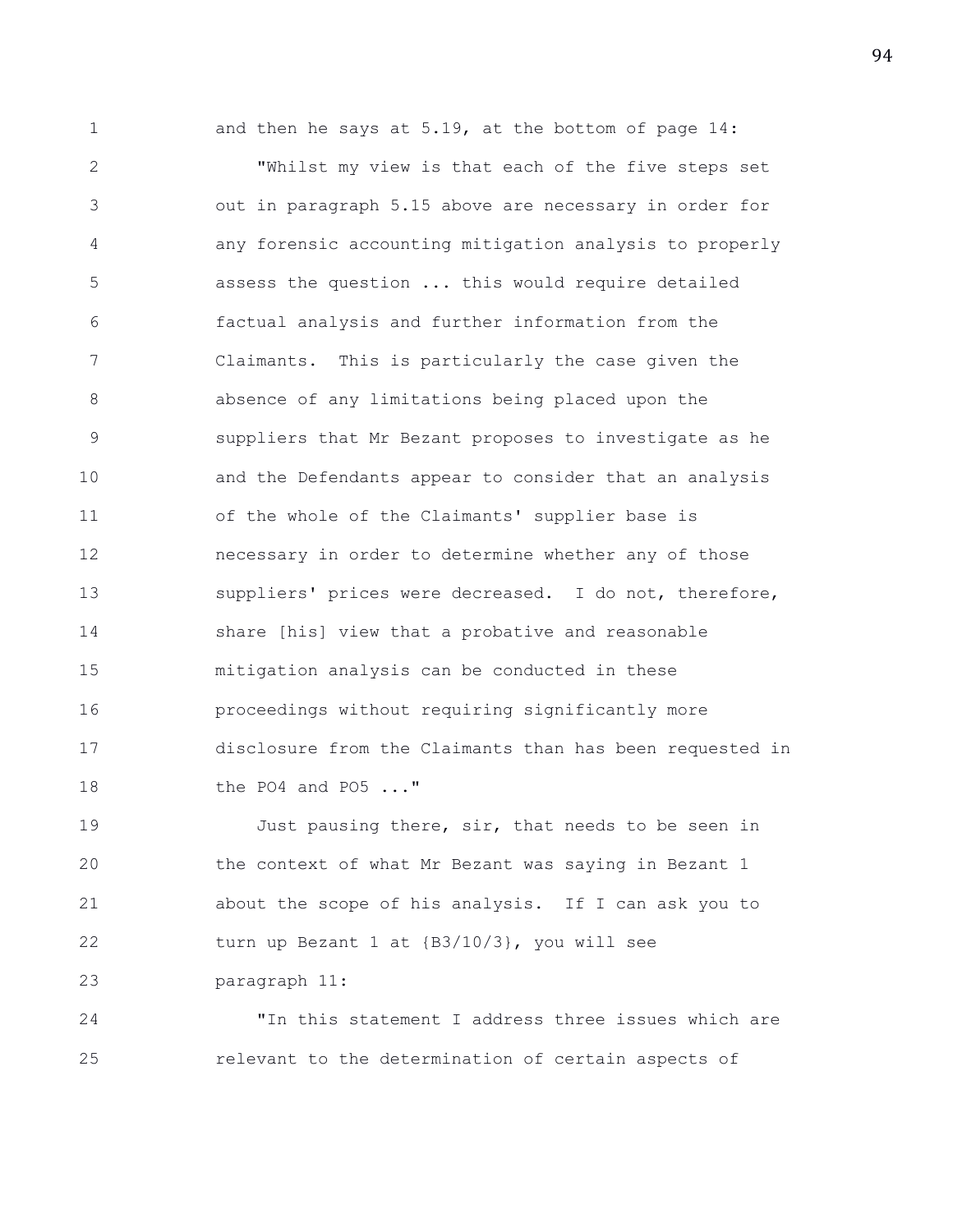1 DAF's application ..."

2 (a) supply pass-on, (b) PO4 and PO5 disclosure, and: 3 "(c) My proposal to assess the extent to which any 4 alleged increase in the price of Trucks would have been 5 successfully mitigated ... This analysis is based on 6 paragraph 205(iii) of the [Sainsbury's decision] ..." 7 Then this is an important sentence: 8 "I note that my proposed Mitigation Analysis is 9 limited to negotiations with suppliers other than those 10 suppliers from whom the Claimants purchased goods and 11 services alongside the Truck (ie non-complements 12 suppliers)." 13 So Mr Bezant says his analysis is only looking at 14 the effects on the prices of non-complements inputs. 15 There are a number of implications to that. First, 16 that appears to be the intention with the submission 17 made in DAF's skeleton, at 63(a), where it says that: 18 "[Royal Mail] and BT may have negotiated lower 19 prices for trailers/bodies in response to higher Truck 20 costs: this point is covered by the Mitigation Plea, 21 addressed above." 22 That is 63(a) of DAF's skeleton. 23 At the very least, there is uncertainty about the 24 scope of the mitigation plea. I do not know, sir, if

25 that has any impact on the amendments to the amendment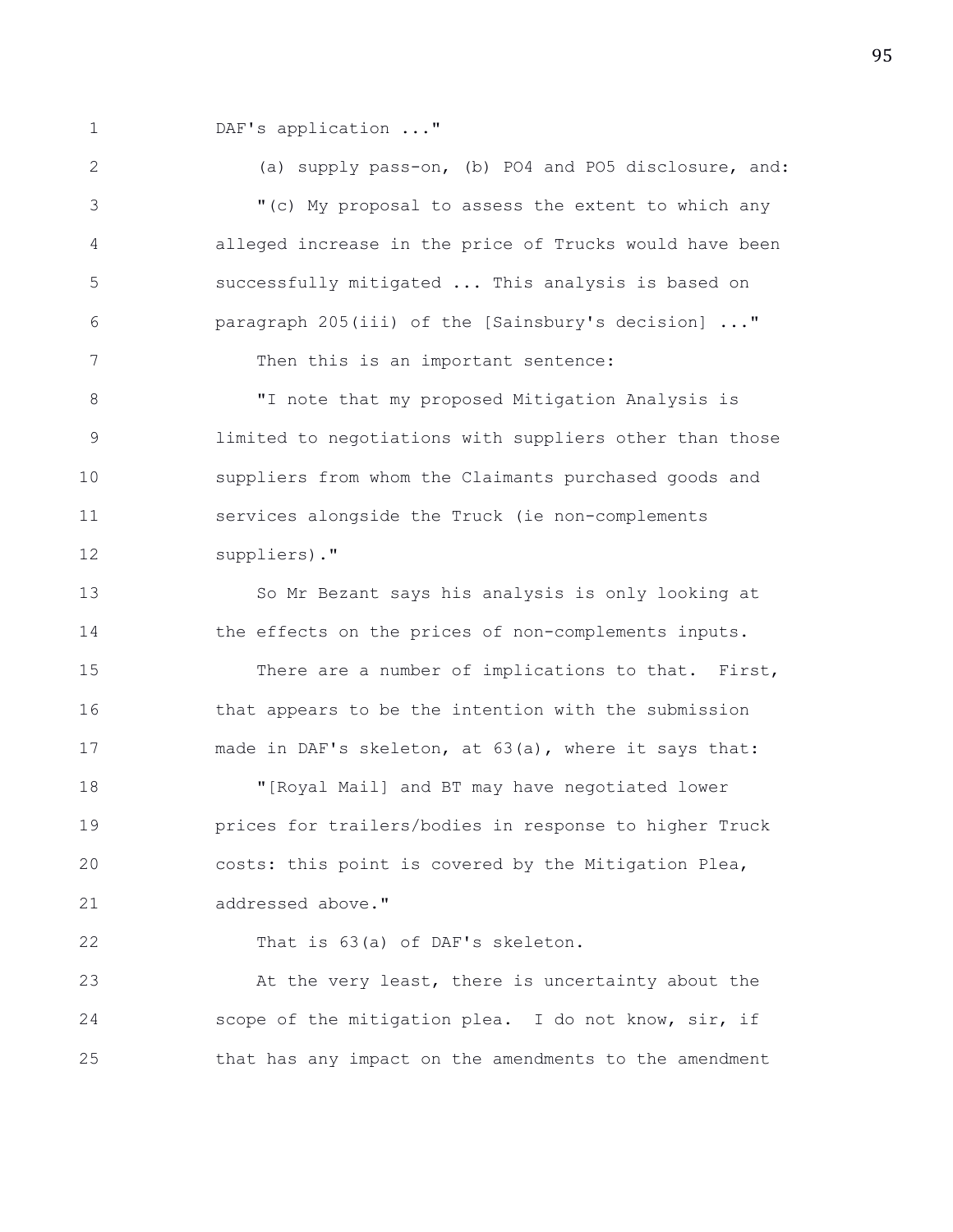1 that you were discussing with Mr Beard this morning. We 2 have looked back over the transcript of that exchange, 3 and to be frank, we are not entirely clear on what the 4 Tribunal's thinking is behind the amendments and what -- 5 in what way, if any, the amendment narrows the scope of 6 the plea.

7 As I say, I do not know whether this has any impact 8 on that, but at the very least it is a lack of clarity, 9 we say, in DAF's mitigation case that would need to be 10 sorted out. But also, Mr Harvey said that, you know, he 11 would need to do a significant additional factual 12 analysis and seek additional further disclosure from the 13 claimants. But if DAF is saying that the mitigation 14 defence does cover complements as well as 15 non-complements, then it may -- and I lay this down as 16 a marker -- it may well be that Mr Harvey needs to seek 17 disclosure from DAF, because if the mitigation plea is 18 being expanded to cover potential negotiations with DAF 19 and other suppliers of complements, then at the very 20 least the claimants may want to seek disclosure 21 from DAF.

22 Before we get to that, I do say that that needs to 23 be clarified, and as I say, it may or may not have an 24 impact on the amendments you were discussing, sir, with 25 Mr Beard earlier.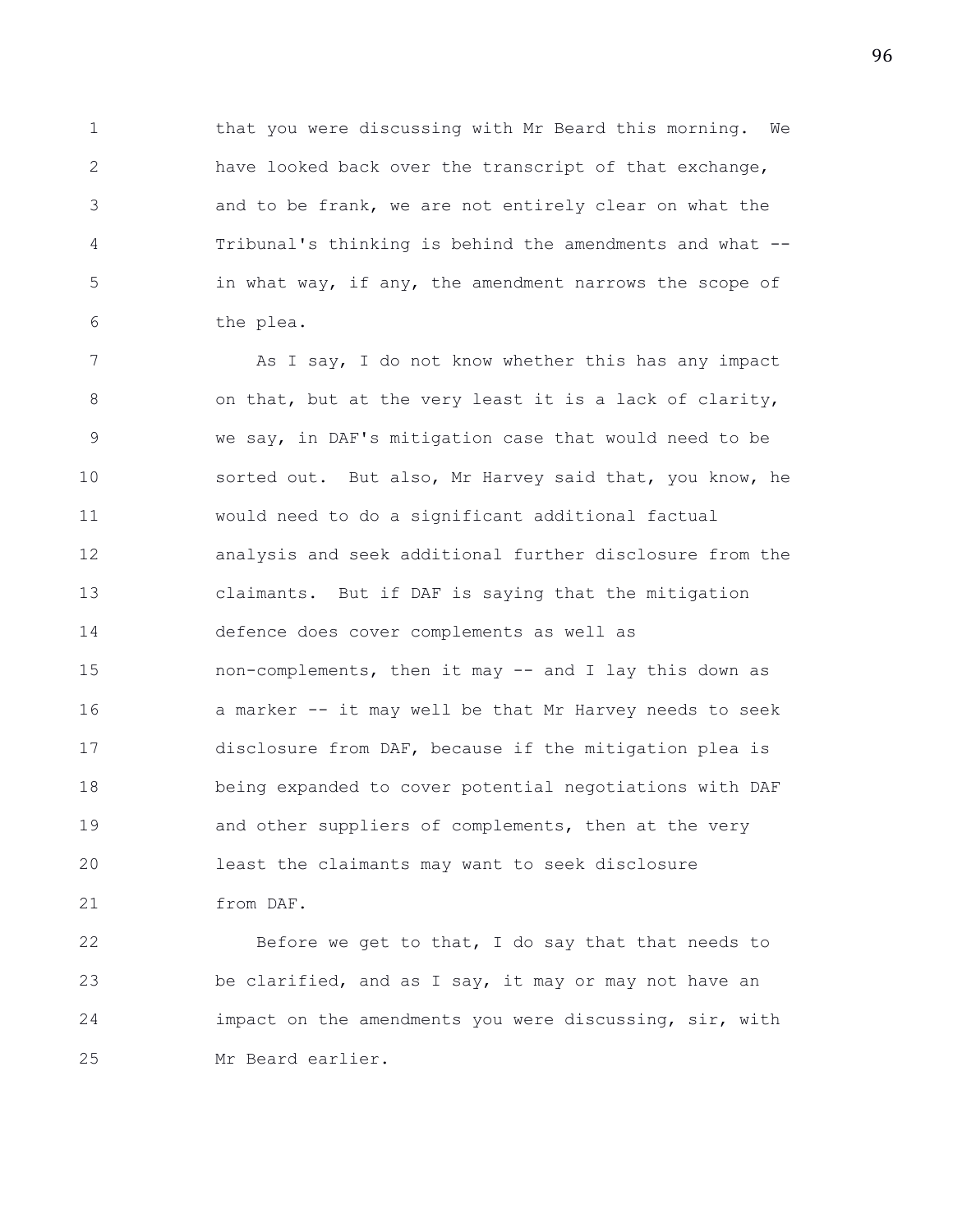1 THE PRESIDENT: I do not think the amendment that -- the 2 revision of the draft amendment impacts on the point at 3 paragraph 63(a). That would be within the scope of 4 a revised paragraph 30(c). So I do not think there is 5 any knock-on effect on the point at 63(a).

6 MR LASK: Very well. But, at the very least, in my 7 submission, there does need to be some clarity from DAF 8 as to whether complements are in or out. I accept your 9 point, which is that it would be permissible on the 10 amended pleading, but we need to know for the purposes 11 of expert analysis and disclosure whether they are in or 12 out.

13 The other point I wanted to make from Mr Harvey's 14 statement is at -- this really goes to the scale of the 15 additional work that this amendment will give rise to or 16 would give rise to. It is 5.20 of Mr Harvey's statement 17 where he describes the additional work involved simply 18 in responding to Mr Bezant's analysis; never mind doing 19 his own, simply in responding to Mr Bezant's analysis. 20 Perhaps I could ask the Tribunal to just read over 21 paragraph 5.20, please. 22 THE PRESIDENT: That is at page 15?

23 MR LASK: Yes, I am sorry.

24 THE PRESIDENT: Tab 17, yes.

25 MR LASK: {B3/17/15}.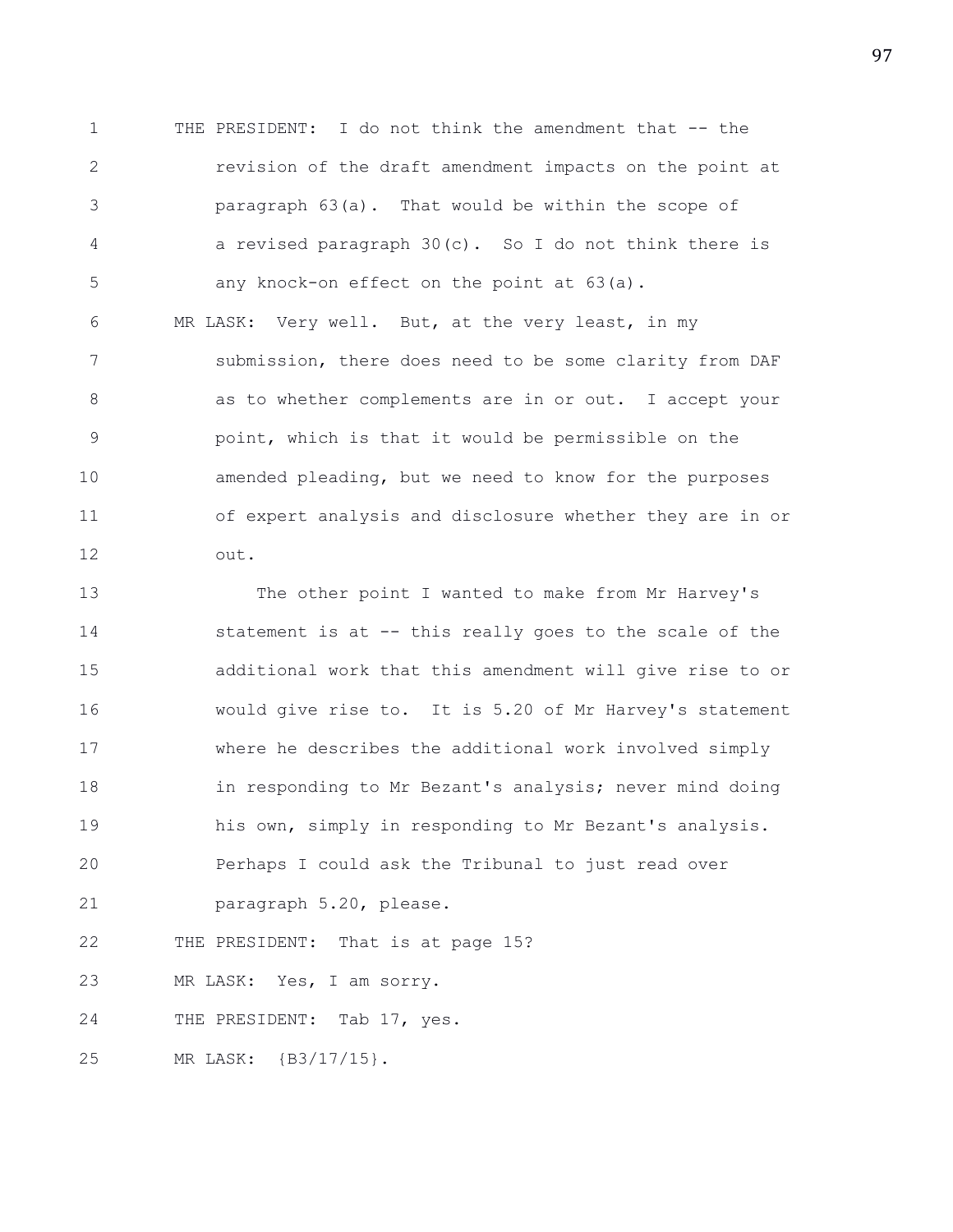1 (Pause)

| 2 |                                |  | Sir, has the Tribunal read that? |  |
|---|--------------------------------|--|----------------------------------|--|
| 3 | THE PRESIDENT: Yes. Thank you. |  |                                  |  |

4 MR LASK: Thank you.

5 If one reads those paragraphs of Mr Harvey together, 6 5.15 to 5.20, it is clear, in my submission, that 7 allowing this plea would give rise to significant 8 additional work and significant additional costs, and 9 indeed raise the spectre of significant wasted costs, 10 and importantly, a diversion of the claimants' resources 11 that are required for the preparation to trial. In my 12 submission, those points militate strongly against 13 allowing the amendment even if you accept that it has 14 a real prospect of success, which we say it does not.

15 Finally, I will deal with this briefly, the question 16 of delay. We do say there has been a significant delay 17 **in DAF raising these amendments over three years, in the** 18 case of Royal Mail, two-and-a-half years in the case 19 of BT. We do not accept it can be justified by 20 reference to the Sainsbury's litigation. I am not going 21 to take you to the Tribunal's judgment but we do say 22 that the rejection of MasterCard's mitigation defence 23 was a decision on the facts, and it was not something 24 that was significantly changed by the Sainsbury's -- 25 sorry, by the Supreme Court's judgment in the same case.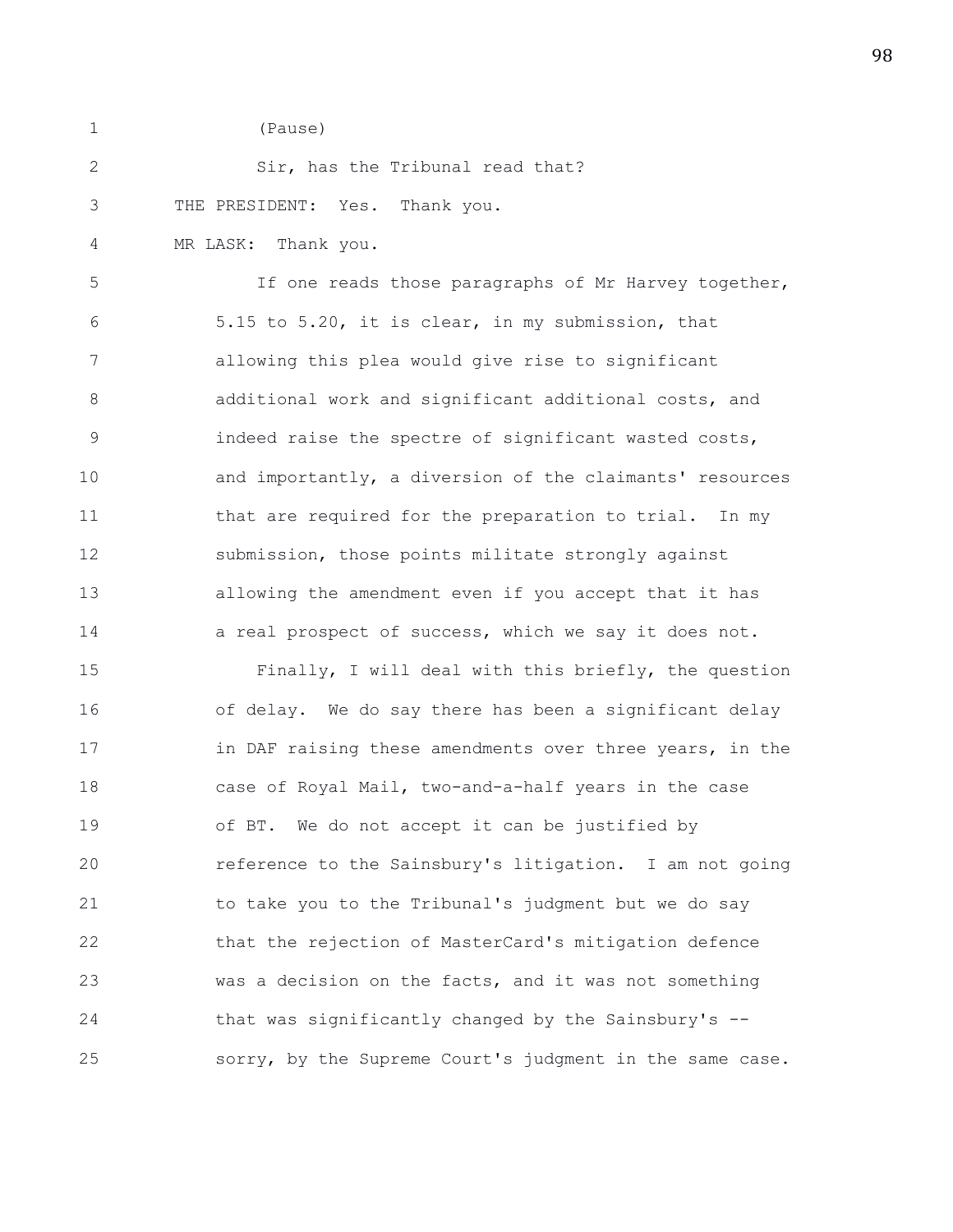1 It is noticeable that the Tribunal rejected 2 MasterCard's pass-on defence on much the same basis as 3 it rejected the mitigation defence. Yet DAF felt 4 perfectly well able to plead pass-on from the outset. 5 So we do not think there is any merit in the submission 6 that Sainsbury's justifies their delay.

7 We do say the delay is not only significant but it 8 has a practical implication, because if the amendment 9 were now to be allowed, there is much less time 10 available in which to do the necessary work, and it 11 causes the claimants a much greater headache than it may 12 have done if it had been raised earlier.

13 THE PRESIDENT: Yes. I thought that this Tribunal, having 14 set out the four categories of potential "recovery" in 15 the broadest sense that a business can use, or resort 16 to, faced with an increase in costs, which are the four 17 categories that the Supreme Court repeated and adopted 18 in its judgment, I thought that the Tribunal had said 19 that it is only category 4, namely pass-on, that is 20 legally permissible. So on legal grounds they excluded 21 category 3.

22 MR LASK: Sir, your recollection may well be right. That is 23 not my recollection of the judgment, and I was not going 24 to take you to it but -- I was focusing on 25 paragraphs 475 onwards, where the Tribunal rejects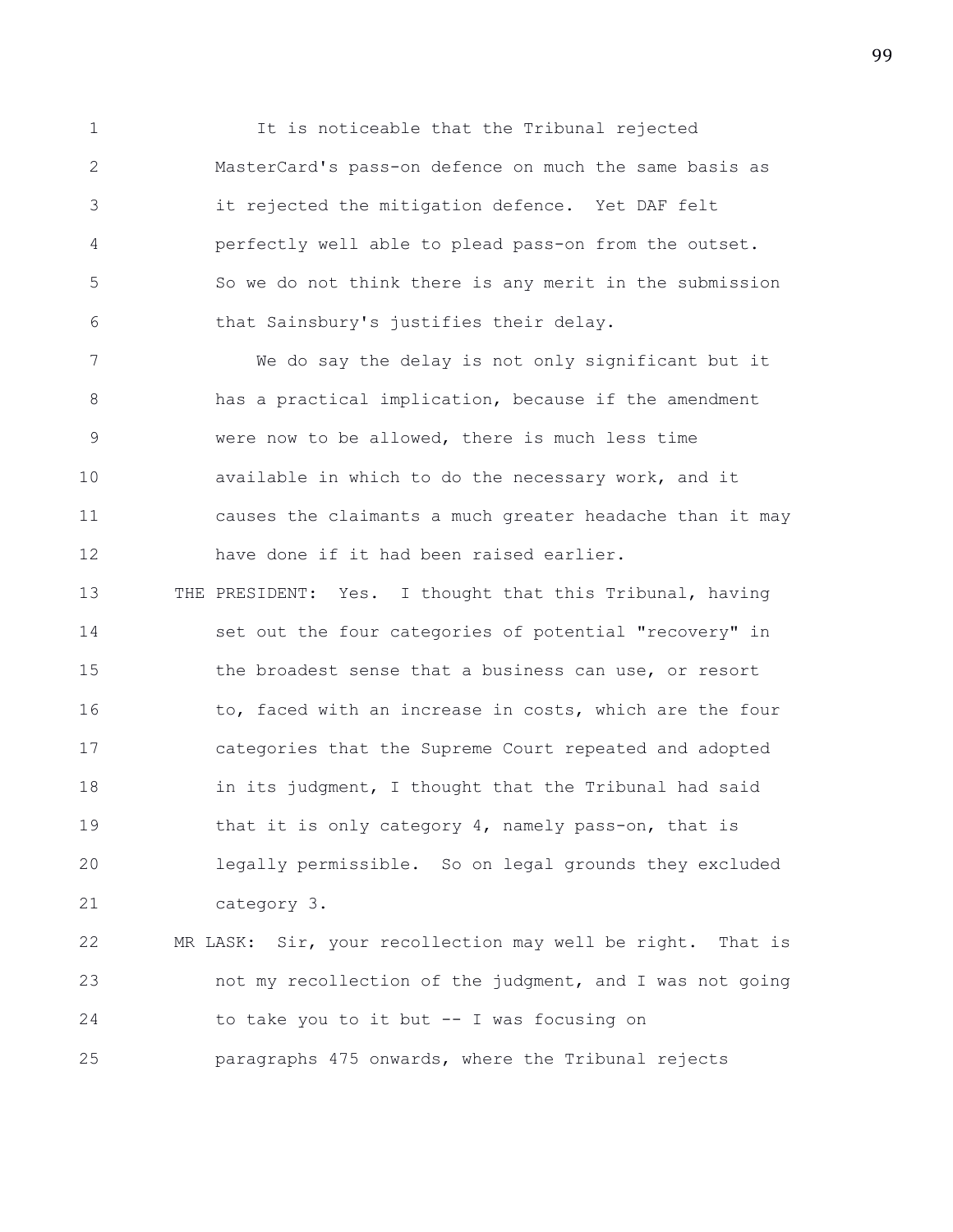1 MasterCard's mitigation defence on what we say is -- on 2 the evidence, and on the facts. But if there is 3 a passage somewhere -- I mean, it is a very long 4 judgment -- if there is a passage in there somewhere 5 where they say it is impermissible as a matter of law, 6 then I stand corrected. 7 THE PRESIDENT: Yes, I do not want to take time, we can look 8 into that, but that was my understanding of it. They 9 talk about passing on as a form of mitigation, and ... 10 MR LASK: 475 to 478 are the paragraphs I focus on. 11 MR BEARD: It is paragraph 461 as well, the relevant 12 consideration starts at 459 and does run right through 13 to 478. 14 THE PRESIDENT: Perhaps we will have a look at it 15 afterwards. As you say, it is a long judgment. That 16 was my recollection, and it may be, but I am not 17 suggesting that that is in any way infallible. 18 They set out the four options a number of times, and 19 I think at some point they draw a distinction between 20 what is legal mitigation, as it were, and what an 21 economist would regard as litigation. 22 MR LASK: They do draw that distinction specifically in 23 relation to pass-on, which they deal with separately 24 from mitigation. I am just trying to find where 25 that is. I cannot immediately find it.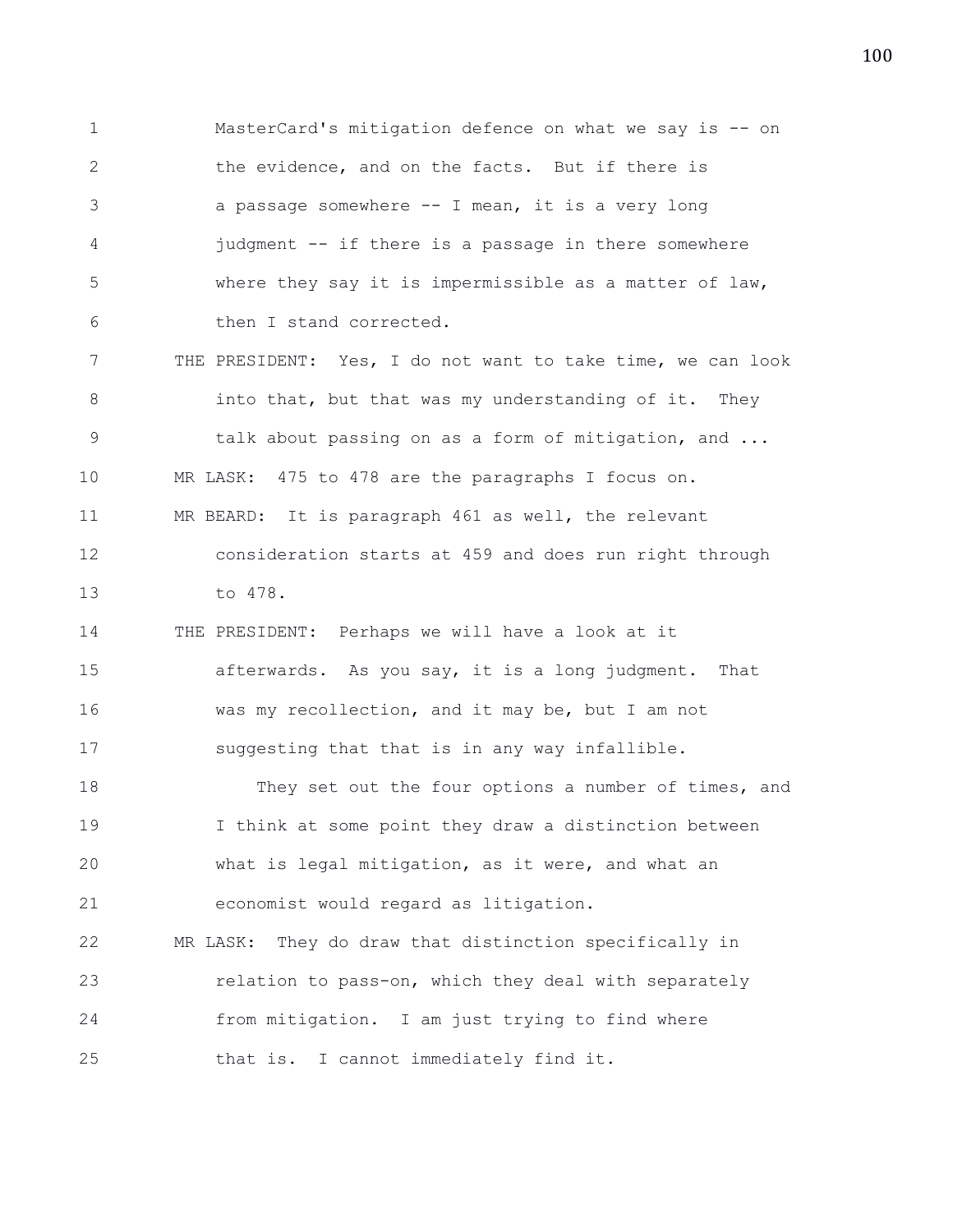1 THE PRESIDENT: We will look at that later. Yes. Thank 2 you. 3 MR LASK: Sir, unless I can assist you further? 4 THE PRESIDENT: Mr Beard, would you like to respond, please. 5 Submissions in reply by MR BEARD 6 MR BEARD: Certainly. 7 Taking it in stages, we have seen the position in 8 relation to Sainsbury's --9 THE PRESIDENT: Mr Beard, you have suddenly muted. 10 MR BEARD: Am I back now? 11 THE PRESIDENT: You are. 12 MR BEARD: Thank you. 13 Just taking it in stages, in relation to Sainsbury's 14 in the Supreme Court, we have the clear position that 15 this is arguable as a matter of law, and in those 16 circumstances, the idea that an amendment should not be 17 permitted where it is plainly arguable ... 18 I am sorry, Mr Williams was indicating I may have 19 dropped out again. 20 The Supreme Court clearly indicated it was arguable 21 as a matter of law. That is the position here. In 22 those circumstances, it is plain an amendment should be 23 permitted. The countervailing considerations I will 24 come back to but they clearly do not outweigh the

25 appropriateness of this matter being aired.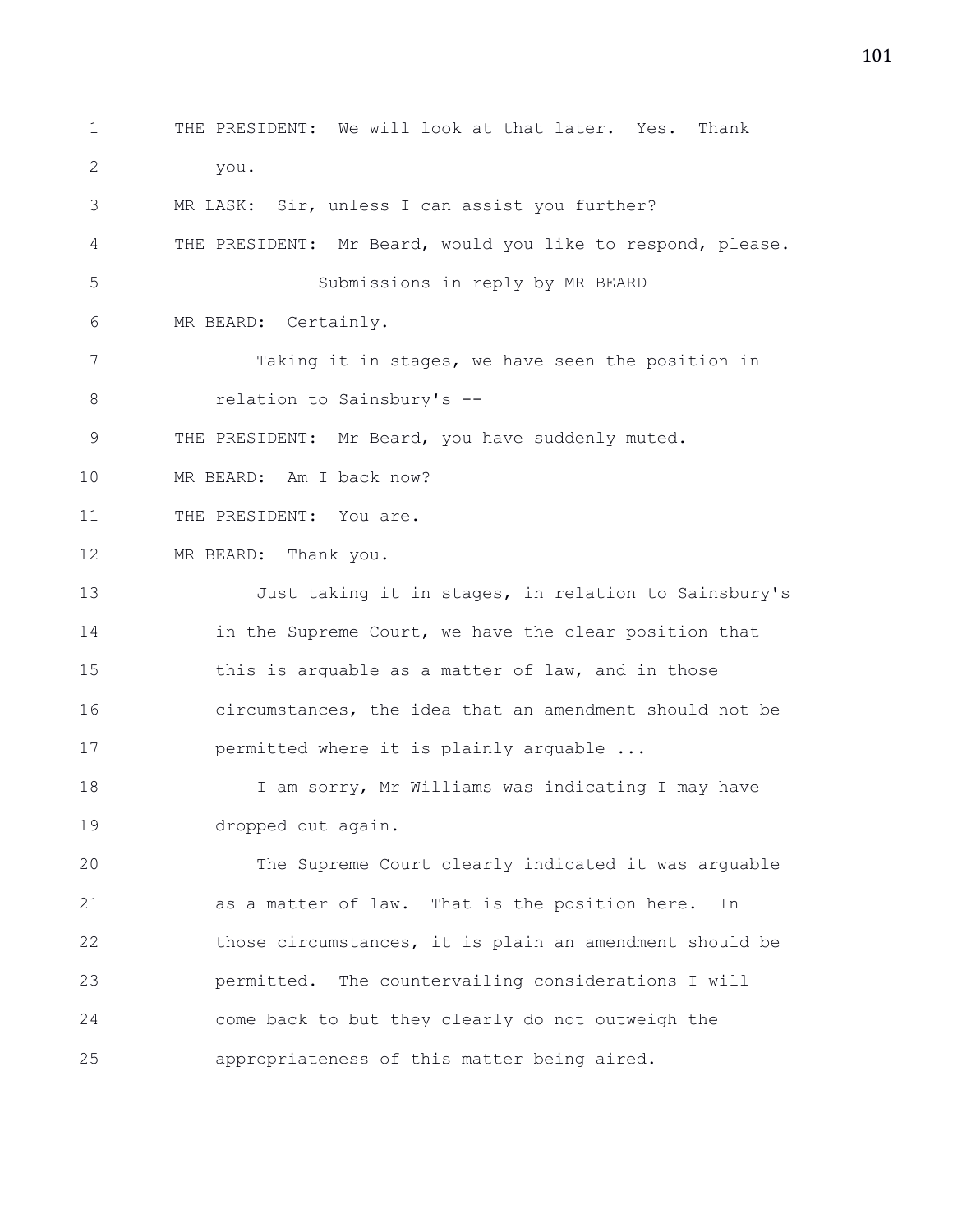1 Indeed, it would be the first case potentially in 2 which these issues were tested, albeit that the remitted 3 matters in relation to interchange are back before 4 the Tribunal. Nonetheless, in relation to these 5 matters, there isn't an extant judgment following on 6 from the Supreme Court, and it is plain in those 7 circumstances that we should be permitted to proceed in 8 relation to this matter.

9 Obviously, there are limits as to what we can plead 10 given the asymmetry of information in relation to these 11 issues. I am not going to rehearse the submissions 12 I made in relation to complements yesterday, but the 13 points being made again about how we could somehow have 14 identified from either the bundle sales we made or the 15 sales with bodies from third parties that we made, 16 somehow, an indication as to how they dealt with costs 17 and how they negotiated in relation to changes in truck 18 prices, in any way, is simply not tenable.

19 I go back to the points I made about controlling for 20 those prices and costs and trying to identify trends. 21 But I add to that, in relation to mitigation, the fact 22 that what we are talking about is their reaction to the 23 higher truck costs, which plainly we cannot have any 24 indication of. What we do see is not some clever, 25 clever economic analysis from an expert being put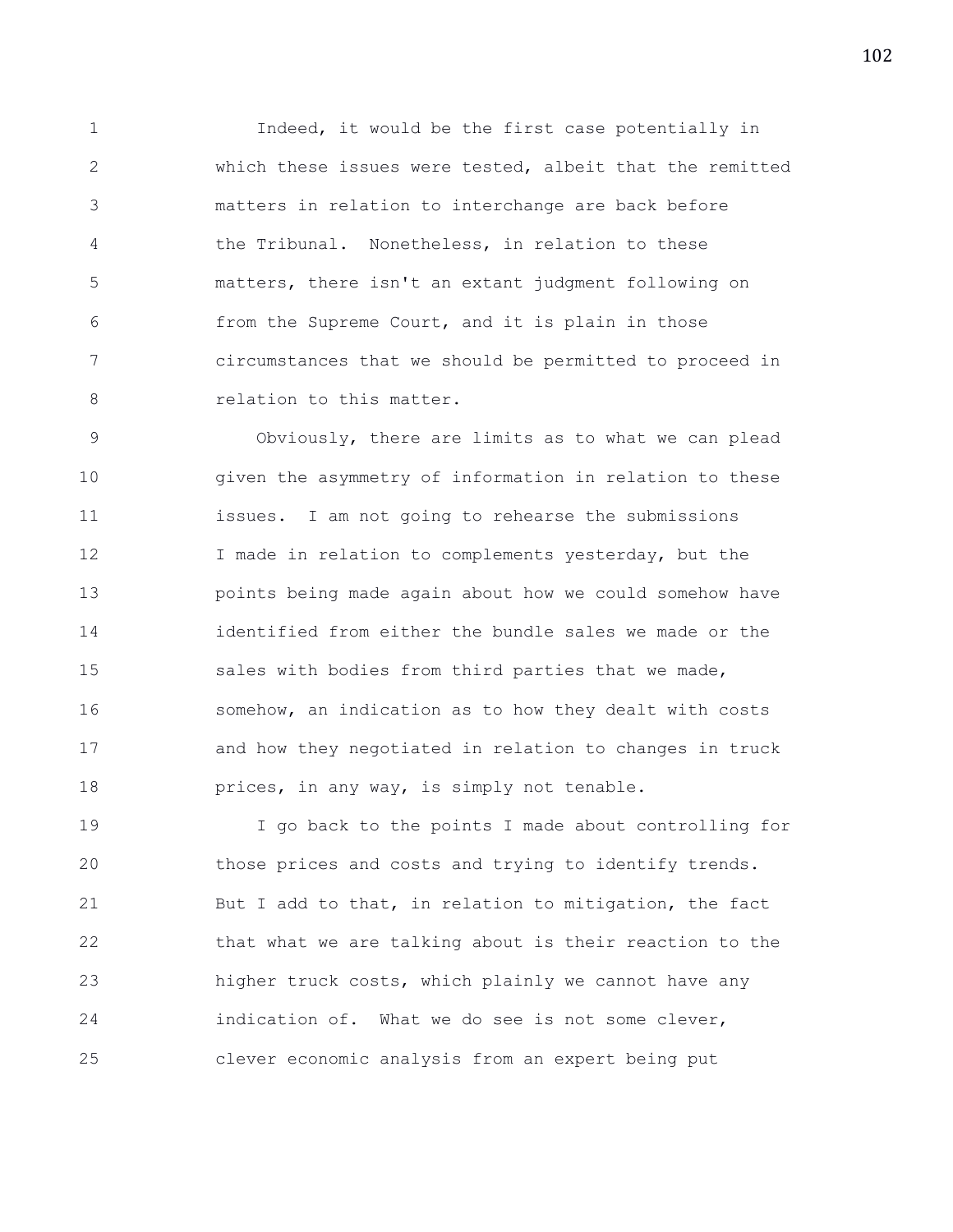1 forward by Mr Bezant. What he is seeking to do 2 identify, in recognition of the fact that companies such 3 as Royal Mail and BT will be seeking to drive down 4 costs, how you make the enquiry as to whether or not 5 there is a sufficient causal link between any putative 6 overcharge and supply prices, and in that regard, he is 7 looking at where truck costs would be identified, the 8 types of conduct, direction, documentation that one 9 would expect to see that might indicate why it was that 10 companies such as these would react to higher truck 11 costs, and how they would react at a business unit 12 level, and how those impacts at a business unit level 13 could then carry through into the way in which they 14 interacted with their suppliers.

15 Indeed, all of the narrative he is giving in 16 relation to the various disclosure categories is 17 articulating this, because broadly speaking, what we are 18 looking at, taking the Supreme Court's framework, is if 19 **there were to have been an overcharge here, what did the** 20 claimants do with it? Did they absorb it? Did they 21 pass it on to customers? Did they put further pressure 22 on their suppliers?

23 That is why Mr Bezant looks at these things, 24 particularly the customer pass-on and the mitigation 25 issues, as part of almost a single exercise. Obviously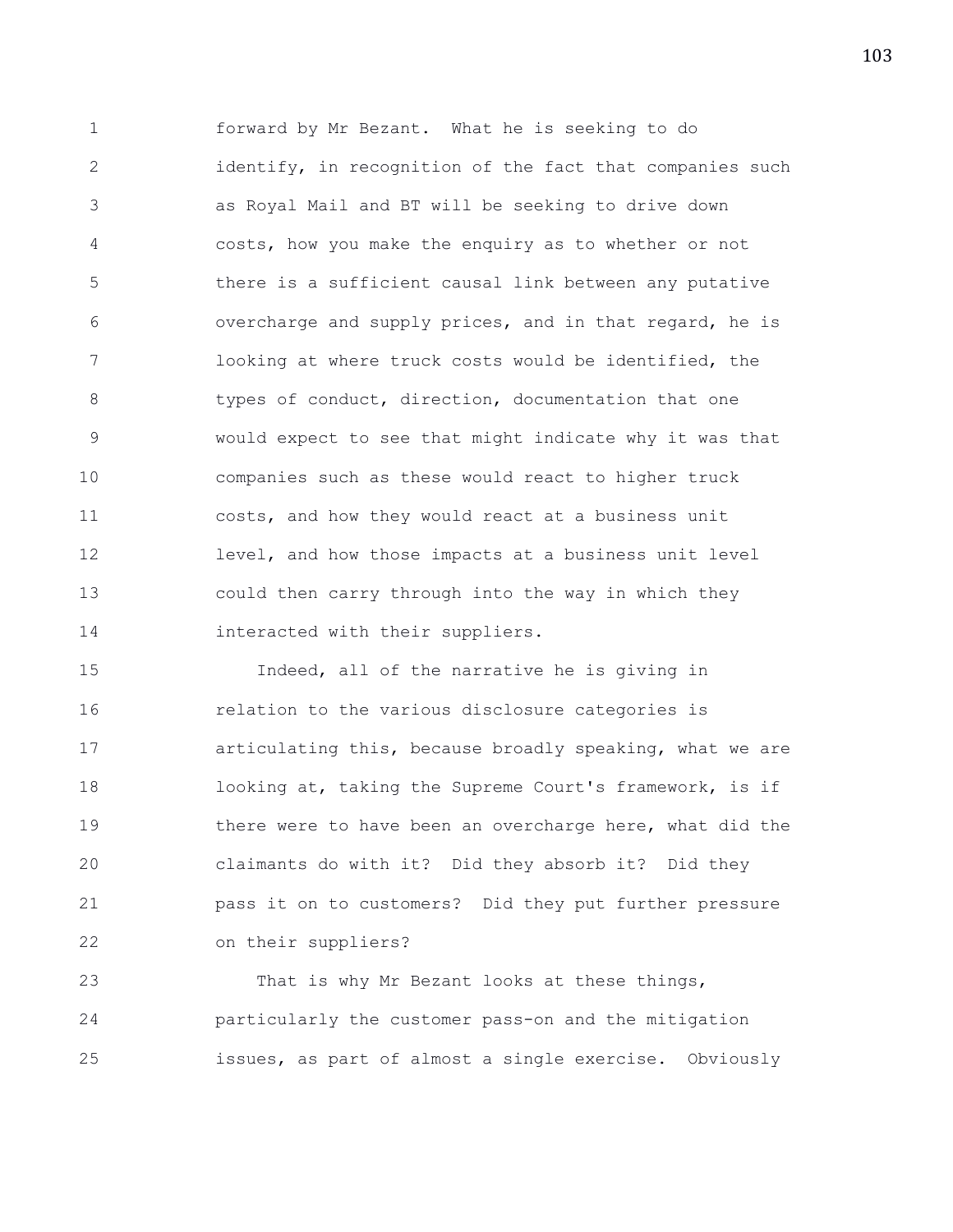1 he is separating out how he approaches these two things 2 but, as we will come on to see in relation to the 3 disclosure schedule, that disclosure schedule is 4 primarily to do with the pass-on categories, and there 5 have been some additions in relation to mitigation. But 6 a lot of those additions in relation to mitigation we 7 have said: look, rather than having a fight about that 8 18 now, let us have the pass-on material, that will provide 9 us with instruction in relation to many of the 10 mitigation issues, and if we need to ask you for more, 11 we will do.

12 But it is all to be considered in the round. The 13 idea that we should not be able to come forward and say, 14 "Well, there are two ways the Supreme Court has 15 identified you might have mitigated customer pass-on or 16 supplier mitigation, and you should only be able to 17 plead to one of them", is just not a tenable position.

18 The idea that we should have particularised more, as 19 I say, is not something that we could have done.

20 Mr Lask started talking about the types of input and 21 the duration of these arrangements. I do not understand 22 how that could ever inform the sort of evidence we are 23 supposed to have put forward to support the position in 24 relation to this plea.

25 He again went back and resorted to decimalised place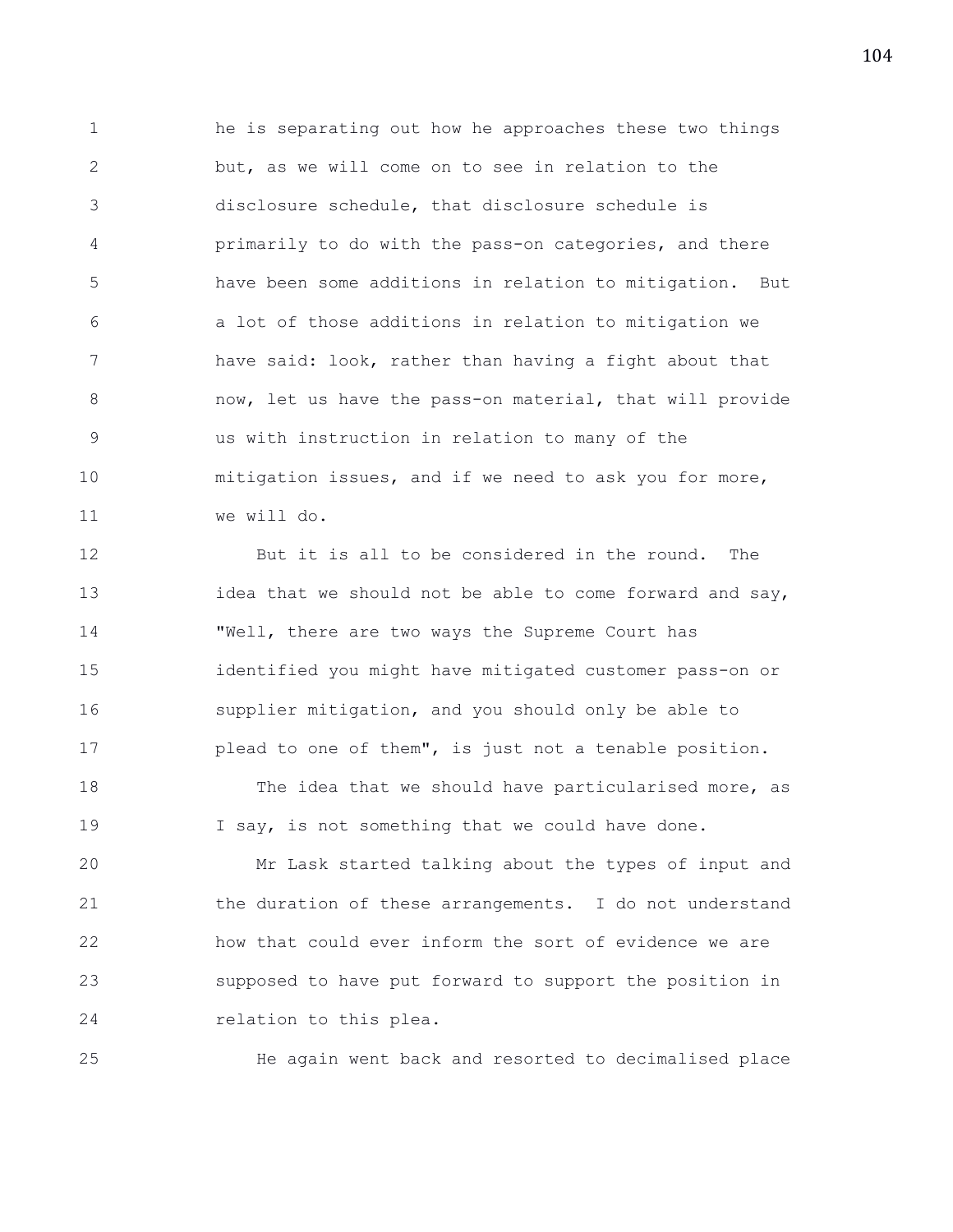1 figures saying, "Well, look, these are tiny amounts in 2 the overall revenues of these businesses." Well, I hope 3 in opening this issue I explained why that is not the 4 germane consideration here. What you are asking 5 yourself is: when these costs get taken into the 6 business, how are they then dealt with? So that if they 7 are higher than they would otherwise have been on this 8 assumption, what would have been the reaction in 9 relation to passing on to customers or here in relation 10 to mitigation in respect of deals with suppliers?

11 Saying that they are a small part of the business 12 overall just is no answer to that. That is no more than 13 trying to draw a veil over what is plainly a very 14 significant issue.

15 MR HODGE MALEK QC: But, Mr Beard, is that right? Because 16 where you are dealing with something which is a small 17 **part of the overall costs, and there are other, very** 18 substantial variables such as fuel, which will be going 19 **up a lot, up and down throughout the year, and staff** 20 costs, which are probably much higher as well, there is 21 no evidence before us, apart from the economic theory, 22 that as a result of overcharge that the claimants put 23 pressure on suppliers to reduce their prices and hence 24 reduce the claimants' costs.

25 You are a supplier of trucks. You -- for part of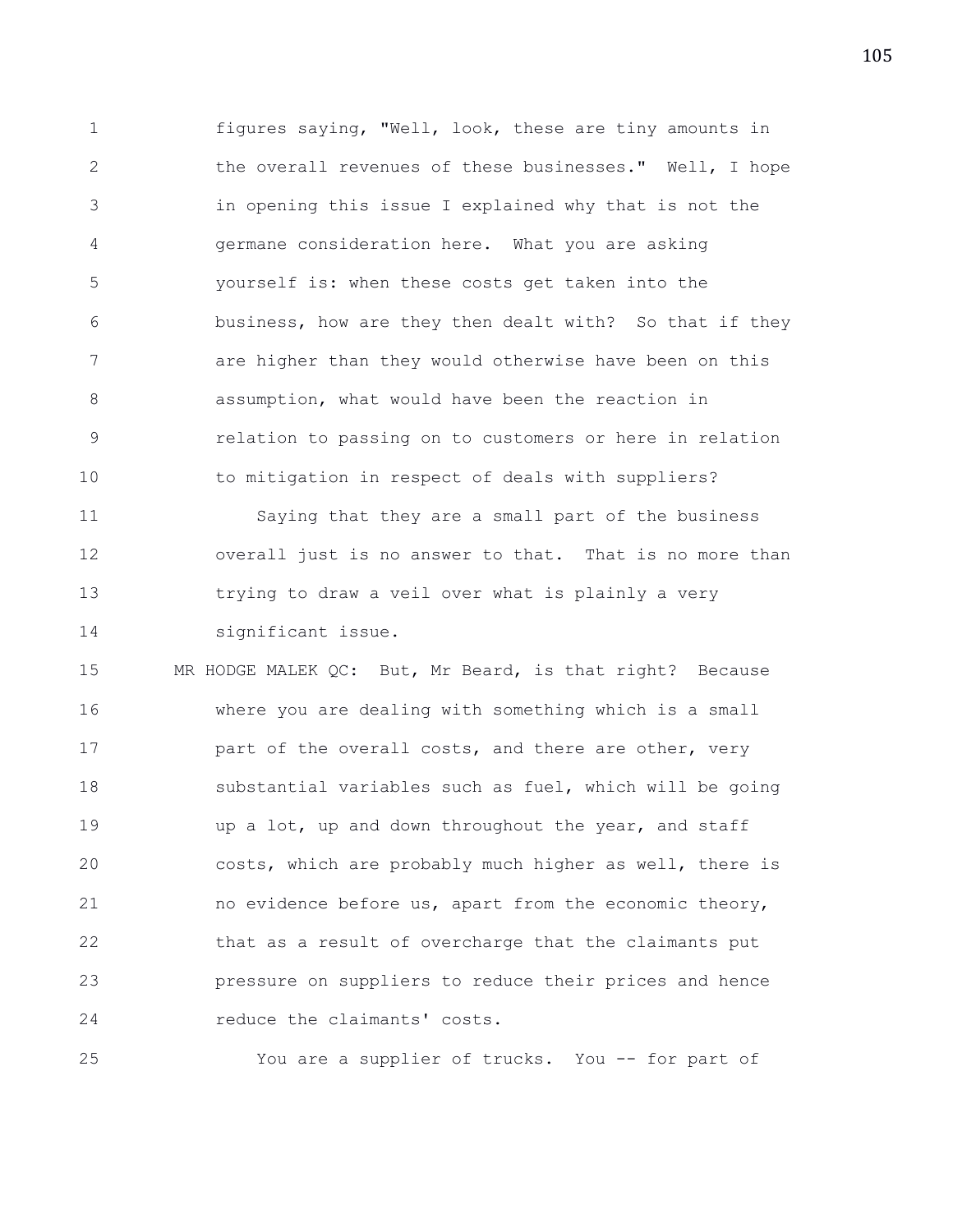1 the period at least, you were a supplier of bodies. 2 I am sure you were a supplier of accessories, et cetera. 3 But you put before the Tribunal no evidence of actual 4 pressure on you to reduce the costs of other items.

5 I understand the theory, I understand what 6 Sainsbury's is saying, but I am trying to get to grips 7 with how likely it is that what you are seeking, which 8 is a causal link, is going to appear. I think it is 9 a highly speculative plea and it is a contingent plea. 10 Because your case is there has been no overcharge. It 11 is saying: well, if there has been an overcharge, then 12 they will have tried to deal with it a number of ways. 13 MR BEARD: Yes.

14 MR HODGE MALEK QC: The pass-on is relatively

15 straightforward and easy to understand. But when you 16 **are talking about the other side, a reduction of costs,** 17 in the context of a complex business with other costs 18 **inputs which are much, much larger, and a large number** 19 of items going into that, trying to pin down a reduction 20 of one item to the increase in trucks is going to be 21 extremely difficult as a matter of fact. Even if you do 22 have access to the documents.

23 Now, there is another aspect of this, which is that 24 you are saying, "No, what I need to do is to look at the 25 data, let us say on a fleet level, see what is going on,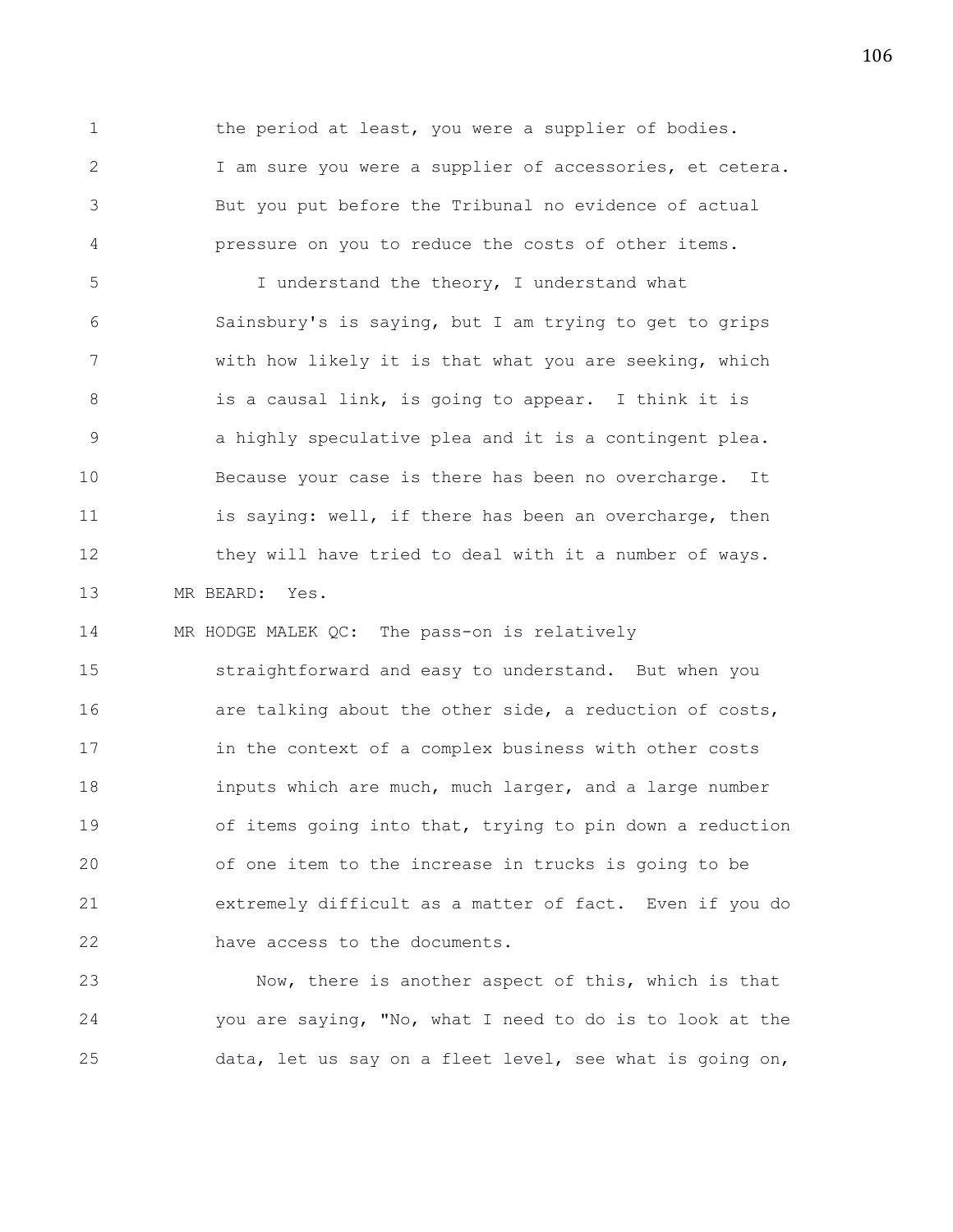1 and until I have that, I will not know whether this is 2 a good point or not." So I honestly do not know whether 3 this is a good point or not as a matter of fact, and you 4 probably do not know either.

5 You are trying to say, "Well, let me look at -- have 6 enough of a plea so I do get disclosure, so I can see 7 whether this theory actually works and I can show 8 causation." That is where I am at the moment. You 9 know, I am not convinced that you are going to be able 10 to do that and how realistic that is going to be as 11 a possibility.

12 MR BEARD: I cannot give you a guarantee that we are going 13 to be able to do that. Can I say it is a realistic 14 possibility? Yes, I can. Because what I can point to 15 is in the analysis being put forward by Mr Bezant, 16 that is not seeking to deal with this all at the level 17 which you, sir, start off dealing with it, at the 18 overall business level. What we are looking at is the 19 particular costs centres. It was for that reason 20 I talked earlier about the truck costs and the 21 transportation costs, because it is going to be in 22 relation to that sort of consideration, at that level of 23 the business, that one anticipates that you are most 24 likely to find that actually, parameters as to how that 25 cost centre operates and whether or not it keeps its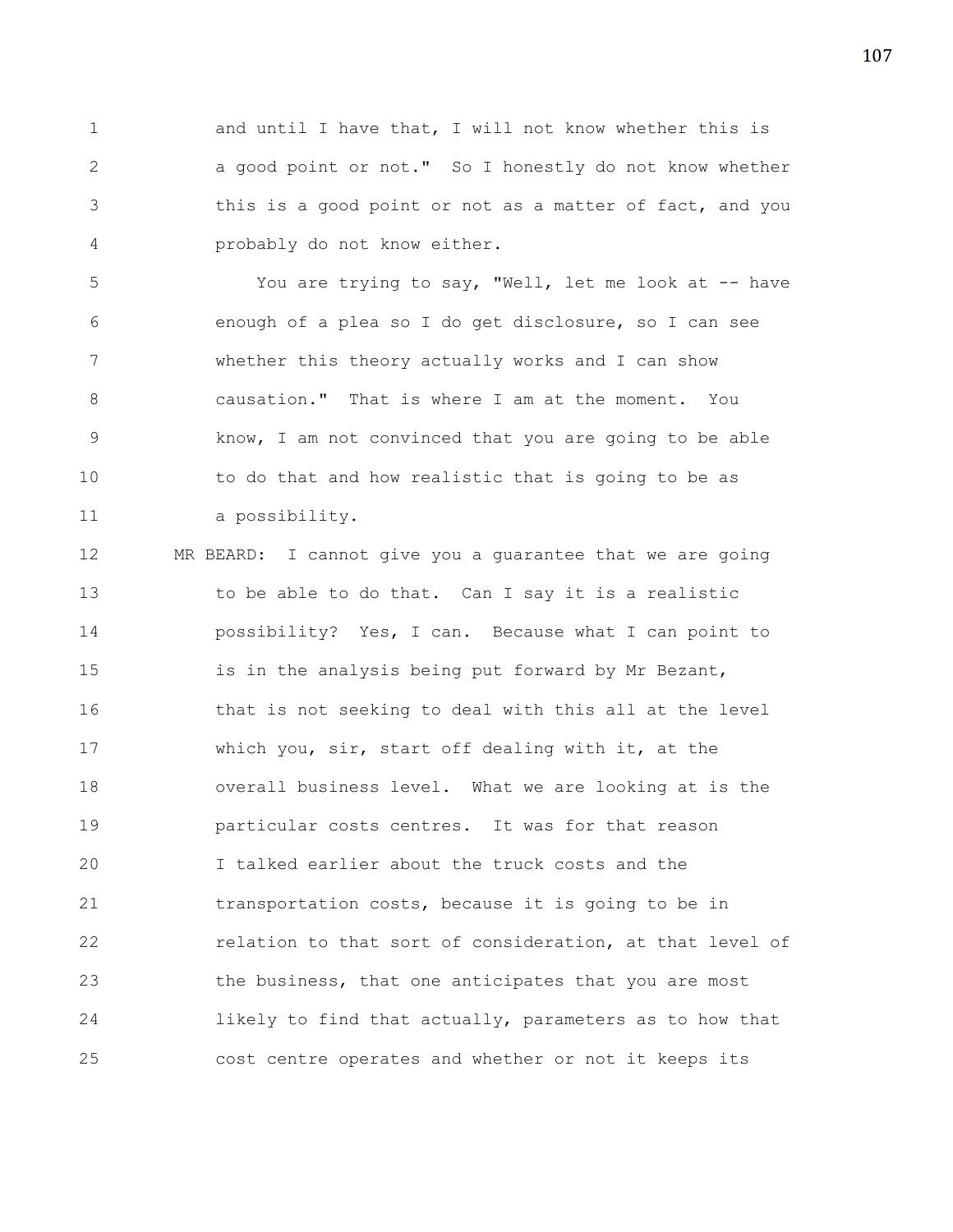1 costs under control drive its interaction with suppliers 2 such that the supplier prices are driven down because of 3 the impacts of the cost there.

4 There we are not talking about 0.08 or whatever it 5 is, we may be talking about very substantial parts of 6 the business. If we are talking about BT Fleet, one 7 imagines that the clue is in the name and it is running 8 the vehicle fleet and therefore trucks are going to 9 be -- truck costs are going to be a significant part of 10 its overall costs. Therefore, insofar as it takes on 11 board other supplies, it might well be expected that 12 that business segment or unit has a number of costs 13 requirements imposed on it. It imposed key performance 14 indicators on its staff in order to drive down costs, as 15 a whole, and in doing so, one can immediately see that 16 if there were to be a rise in truck prices for that 17 costs centre, for that segment, it would have 18 ramifications for other supplier prices, and it is for 19 that -- 20 THE PRESIDENT: I thought we were told -- sorry to interrupt

21 you -- that BT Fleet, specifically, truck costs, are 22 0.3%?

25 was -- and that is why it was higher than the other --

24 THE PRESIDENT: Do I misunderstand that? I thought that

23 MR BEARD: No. I --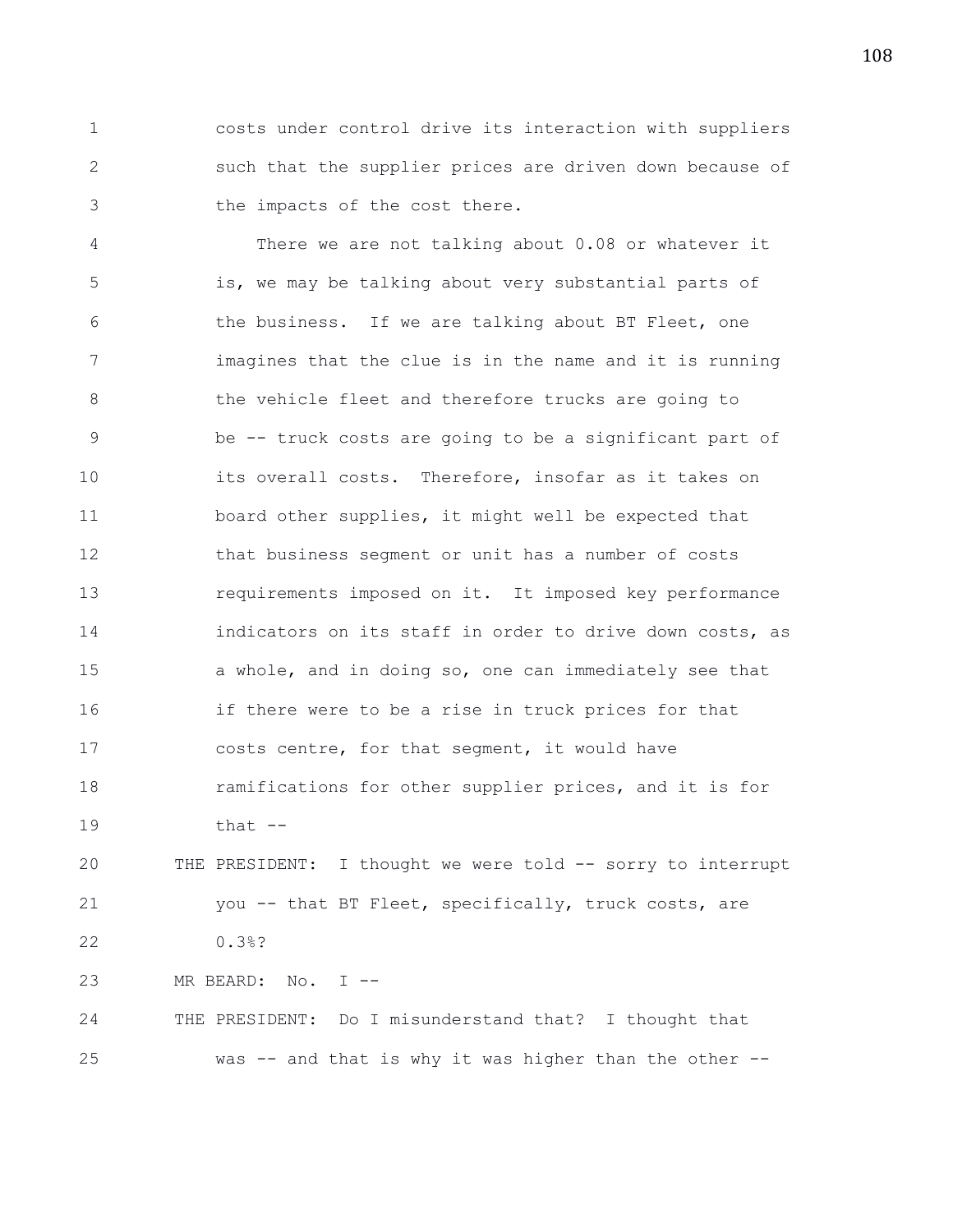1 MR HODGE MALEK QC: My understanding is that it was across 2 the board, rather than --3 MR BEARD: Yes, I do not think it is BT Fleet, sir. 4 I think -- 5 THE PRESIDENT: It was the third claimant in the BT action. 6 Mr Lask, just a simple point of fact. 7 MR LASK: Yes? 8 THE PRESIDENT: Is that right or wrong? I think it is in 9 your skeleton. 10 MR LASK: Yes, the point we have made in the skeleton, 11 I think it is paragraph 12, is that the proportion is 12 0.3% in the case of third claimant, which is BT Fleet 13 Limited. 14 THE PRESIDENT: Yes, that is what I was referring to. Thank 15 you. 16 MR BEARD: One moment, if I may. 17 I do not think that is right, with respect. I have 18 just lost my copy of the skeleton. 19 THE PRESIDENT: It is also in a witness statement somewhere. 20 That is where it has come from. 21 MR BEARD: I will just read it {B3/25/5}: 22 "The Claimants were unaware of the cartel, which was 23 conducted in secret, and the claimed overcharge 24 represents a negligible proportion of their total 25 expenditure during the cartel period ( ... 0.3% in the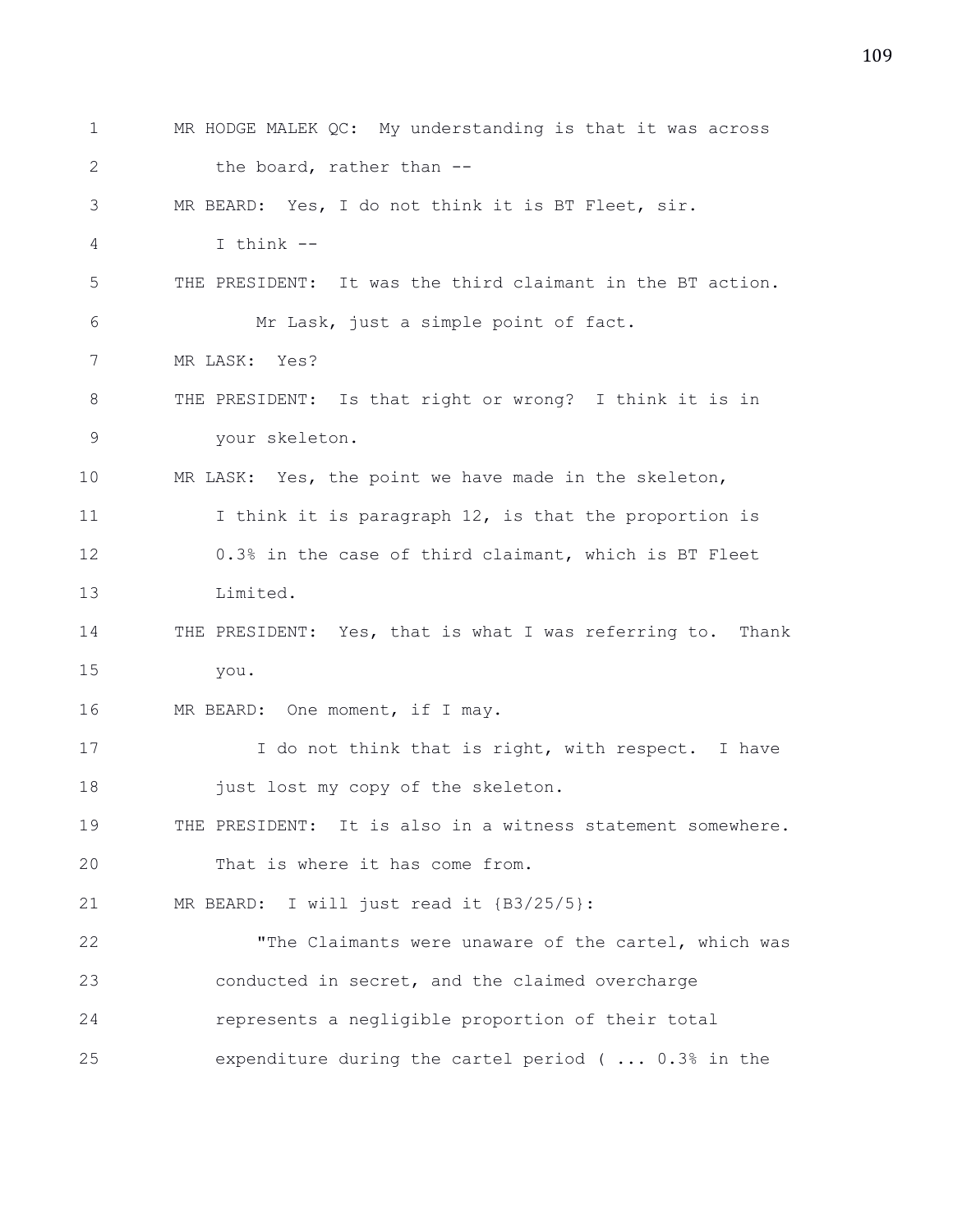| $\mathbf 1$  | case of the Second and Third BT Claimants)."              |
|--------------|-----------------------------------------------------------|
| $\mathbf{2}$ | So it is not the truck costs --                           |
| 3            | THE PRESIDENT: No, 0.004% in the case of the second       |
| 4            | claimant?                                                 |
| 5            | MR BEARD: Yes, and 0.3 in third.                          |
| 6            | THE PRESIDENT: Yes, so 0.3%. Yes, the claimed overcharge. |
| 7            | Yes, 0.3%.                                                |
| 8            | MR BEARD: Yes, only the overcharge, not the overall truck |
| 9            | costs.                                                    |
| 10           | THE PRESIDENT: Yes, but that is the bit you are saying    |
| 11           | would have been so significant that they would have       |
| 12           | sought to mitigate it.                                    |
| 13           | MR BEARD: Well, we are saying that in relation to those   |
| 14           | elements of that business, in relation to those cost      |
| 15           | centres, because there will be further cost centres       |
| 16           | within BT Fleet as well, because that is what we are      |
| 17           | seeking to identify. The truck costs and the overcharge   |
| 18           | that is claimed is very substantial. It is a very large   |
| 19           | amount of money. In those circumstances, what we are      |
| 20           | dealing with is how are those costs -- when they are fed  |
| 21           | into that part of the business where inevitably they are  |
| 22           | going to be a significant cost, how are they dealt with   |
| 23           | at that point?                                            |
| 24           | In those circumstances, we do not consider it in any      |

25 way speculative to suggest that, in relation to that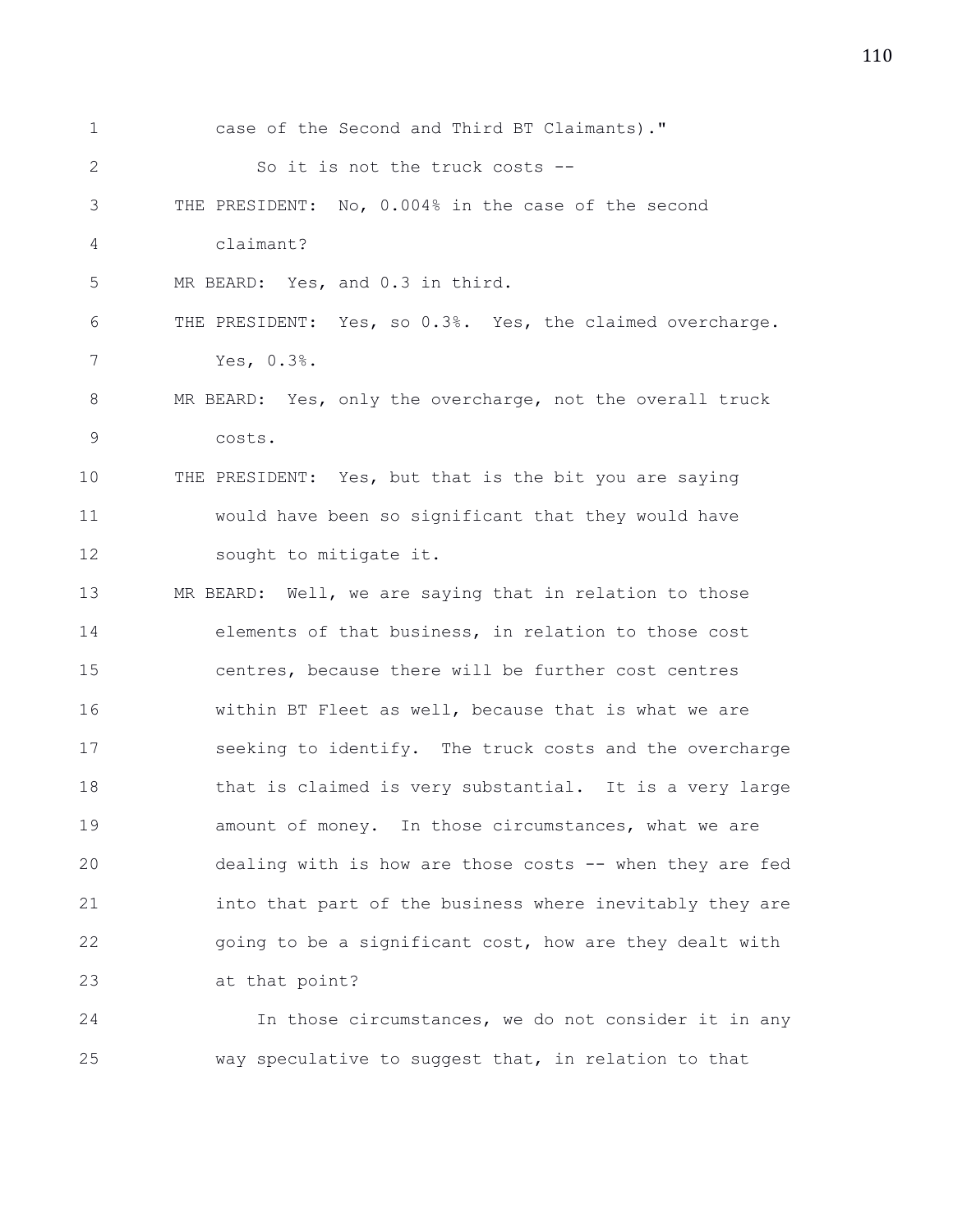1 exercise, in relation to those parts of the business -- 2 which we cannot identify because inevitably they are 3 internal -- yes, Mr Williams points out -- no, I am 4 sorry. I am not sure that is right.

5 That in relation to BT Fleet we do not have the 6 information in relation to the subgroups with which we 7 would be concerned in relation to these matters. So 8 simply giving those headline figures do not give us an 9 insight into this, because there is a point within 10 **a** business where, if you are incurring what they claim 11 is a very significant increase in cost, you will take 12 that into account in your decision making.

13 What we are trying to do is identify where that 14 would be and look at how that is dealt with. That is 15 the best we can do because we do not understand the 16 breakdown of these businesses externally.

17 Now, if that means that the disclosure requests have 18 to be more refined in order to target those relevant 19 entities and how they pass those costs through, then we 20 accept that that may well be right. But we do not have 21 the insight in order to be able to do it.

22 But the key point here is that in order to say, "Is 23 there a legitimate issue here?", it is not good enough 24 to say it is a small part of the overall costs of any 25 business. Because as I say, what you would end up with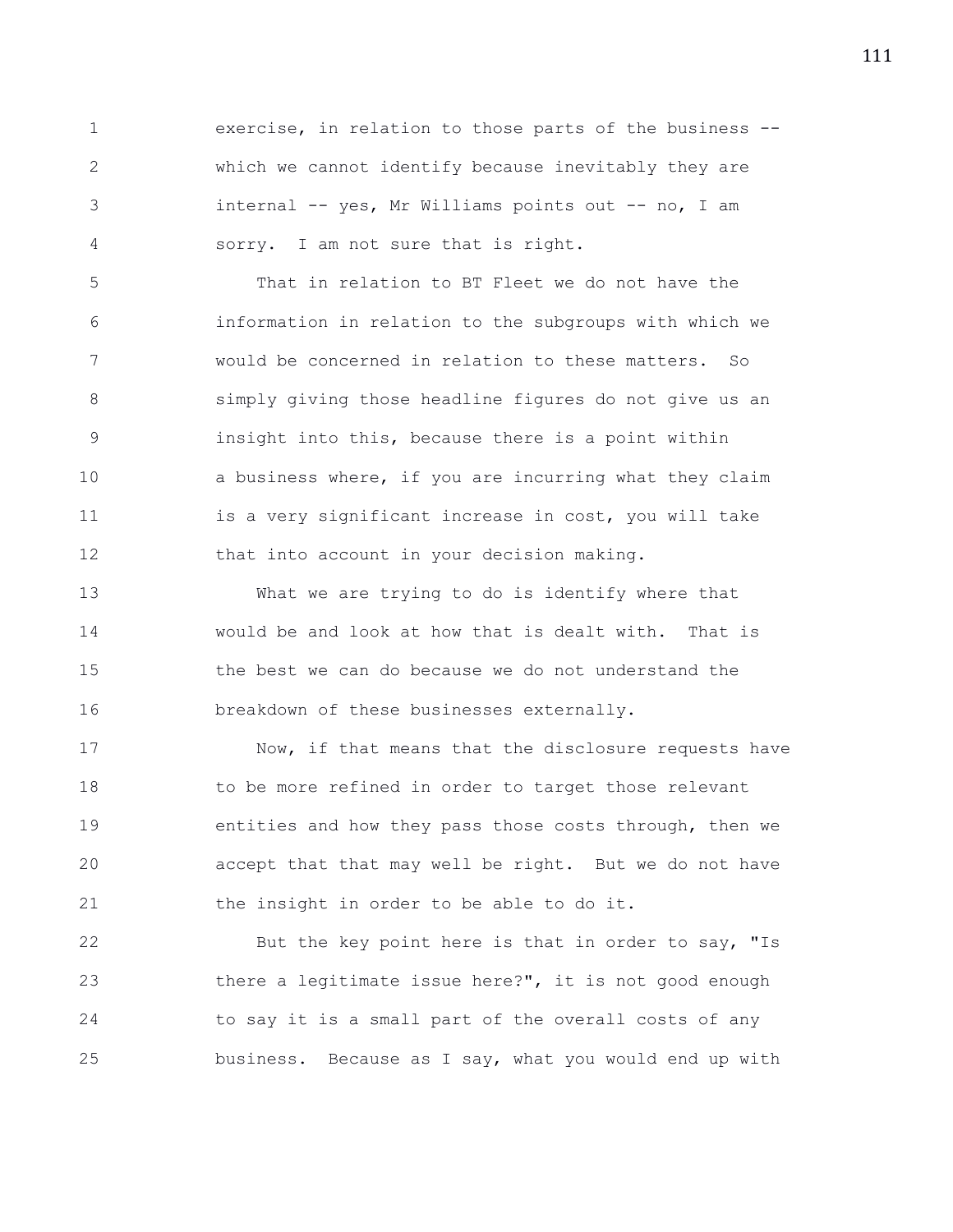1 is a contention that a mitigation claim was less and 2 less plausible the larger and larger the business was 3 that we were concerned with, and because we cannot 4 identify the breakdown of that business, we cannot take 5 matters any further.

6 What is being said against us is: well, you should 7 have been able to hypothesize, from other data that you 8 have, information that could indicate whether or not 9 there was a reaction by another business in respect of 10 a cost component for that business when it dealt with 11 you.

12 I have explained how that is simply impossible. 13 Since we cannot do that, we cannot provide any sort of 14 other meaningful particulars, it is necessary that there 15 is some disclosure in order to be able to test this. 16 Now there are two issues here. One is, is it 17 arguable as a point of law and as an amendment? It 18 **plainly is.** The points, sir, Mr Malek, you raised, 19 clearly go to the factual assessment of these matters. 20 We cannot take those matters further without insight 21 into the business that we are talking about here. That 22 necessarily requires some sort of disclosure or 23 provision of information. That is what we do not have.

25 MR HODGE MALEK QC: So you put together what the Supreme

24 We cannot progress the matter further at this stage.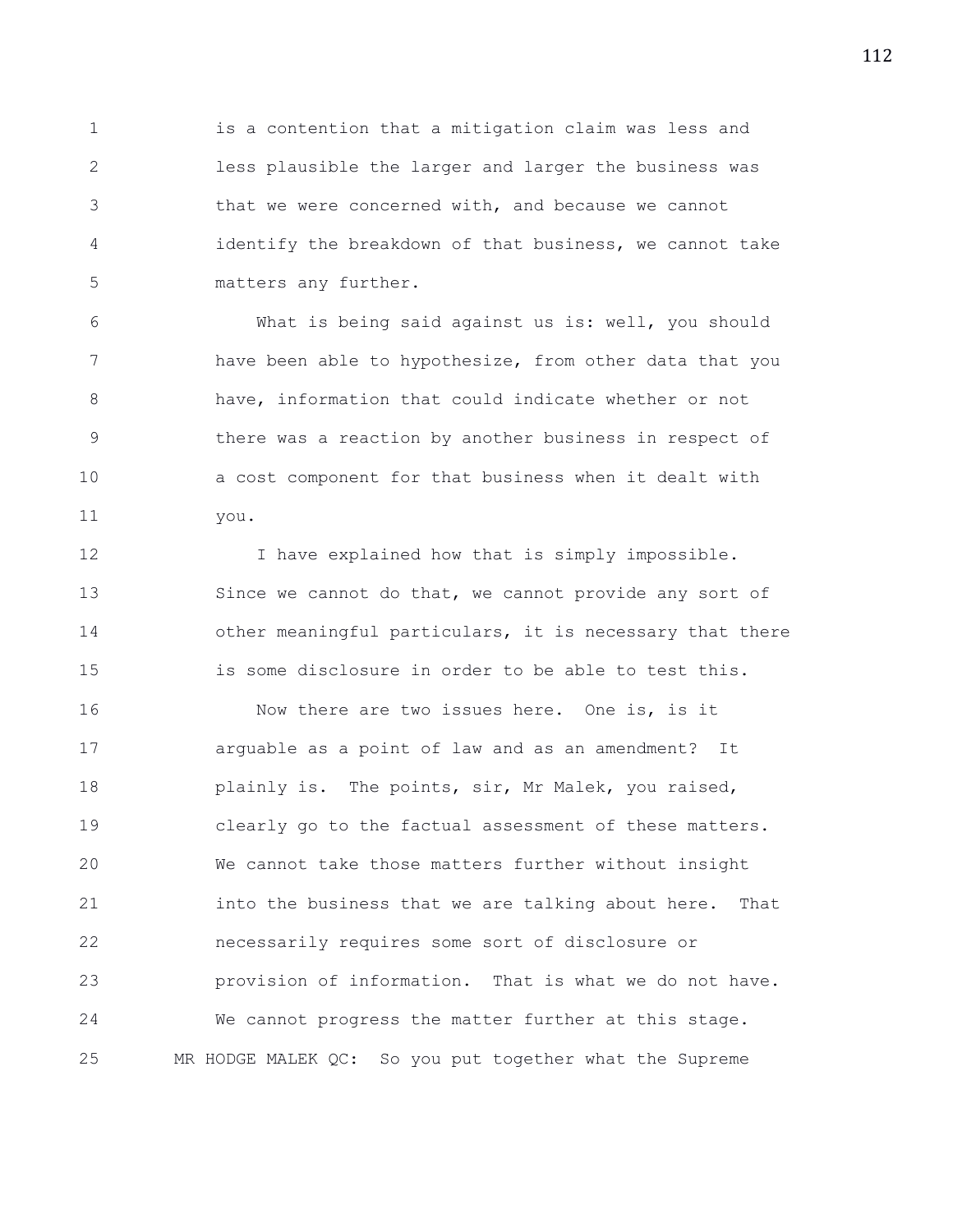1 Court says in Sainsbury's, where it says it is a high 2 evidential burden on the other party to produce the 3 evidence that you need once you have raised the legal 4 plea, and the passage in Clarke, where they say that 5 there are certain circumstances where you can make 6 a plea, even though you do not have the facts and you do 7 hot actually know what the answer is, because you are 8 **just not in a position to know.** But what you are 9 putting forward is a number of possibilities, and you 10 say that the possibility that you want to put forward is 11 one that is capable of being found on the evidence once 12 it has been reviewed.

13 MR BEARD: Well, it is more than that, because it is 14 obviously applying the reverse summary judgment test of, 15 is it self-contradictory or implausible? There we say, 16 no, we have done our best to look at what it is are the 17 sorts of things one would anticipate would be relevant 18 to this, how a business would consider these sorts of 19 issues. We cannot take it further because this is 20 material that is exclusively on the other side.

21 So to that extent, yes, we do rely on Clarke, yes, 22 we do rely on the Supreme Court, and in those 23 circumstances, we should not be kept out of that as 24 a plea. Because plainly, as a matter of the summary 25 judgment test, it is not self-contradictory. To the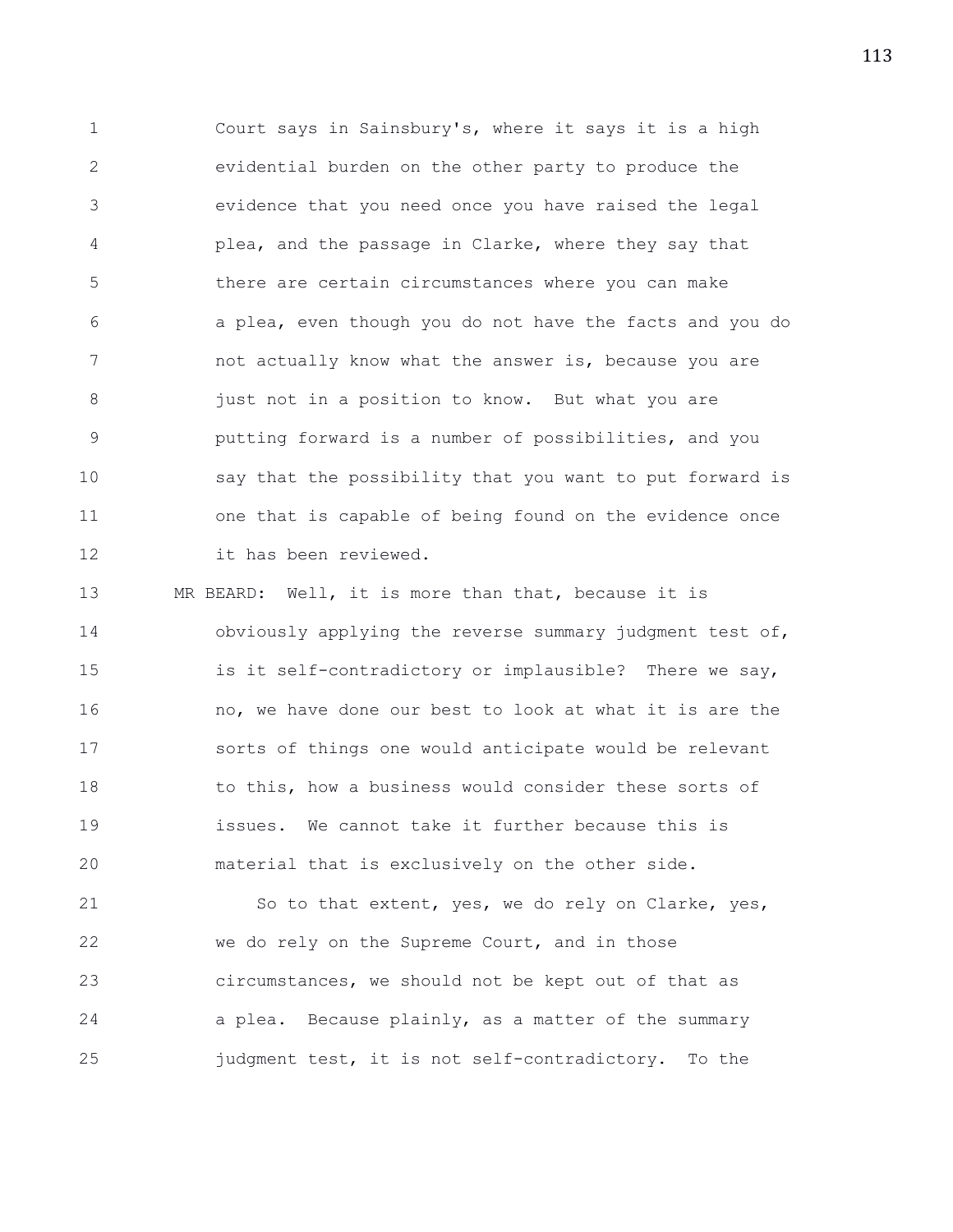1 contrary, it is actually one of the two parts of the 2 mitigation analysis the Supreme Court is putting forward 3 in this circumstances.

4 What would be extremely unfortunate is, whilst 5 I take, sir, your point that on the face of it pass-on 6 to customers seems more straightforward, if you ended up 7 with a situation where this Tribunal was only 8 considering that element and was to conclude that, 9 actually, what the evidence showed was that costs were 10 dispersed elsewhere, but that there was no plea in 11 **11** relation to those matters, that would be a very 12 unsatisfactory outcome and would be precisely ending up 13 in a situation of a risk of overcompensation, which in 14 fact the Supreme Court counsels against. It does not 15 want undercompensation or overcompensation, which is why 16 it was explicitly adverting to categories 3 and 4 being 17 relevant categories that you can rely on in these 18 circumstances.

19 MR HODGE MALEK QC: Which are not mutually exclusive because 20 a company may try to deal with the increase in price in 21 more than one way.

22 MR BEARD: Precisely.

23 MR HODGE MALEK QC: It may recover it, some on your input 24 side, and then --

25 MR BEARD: Yes.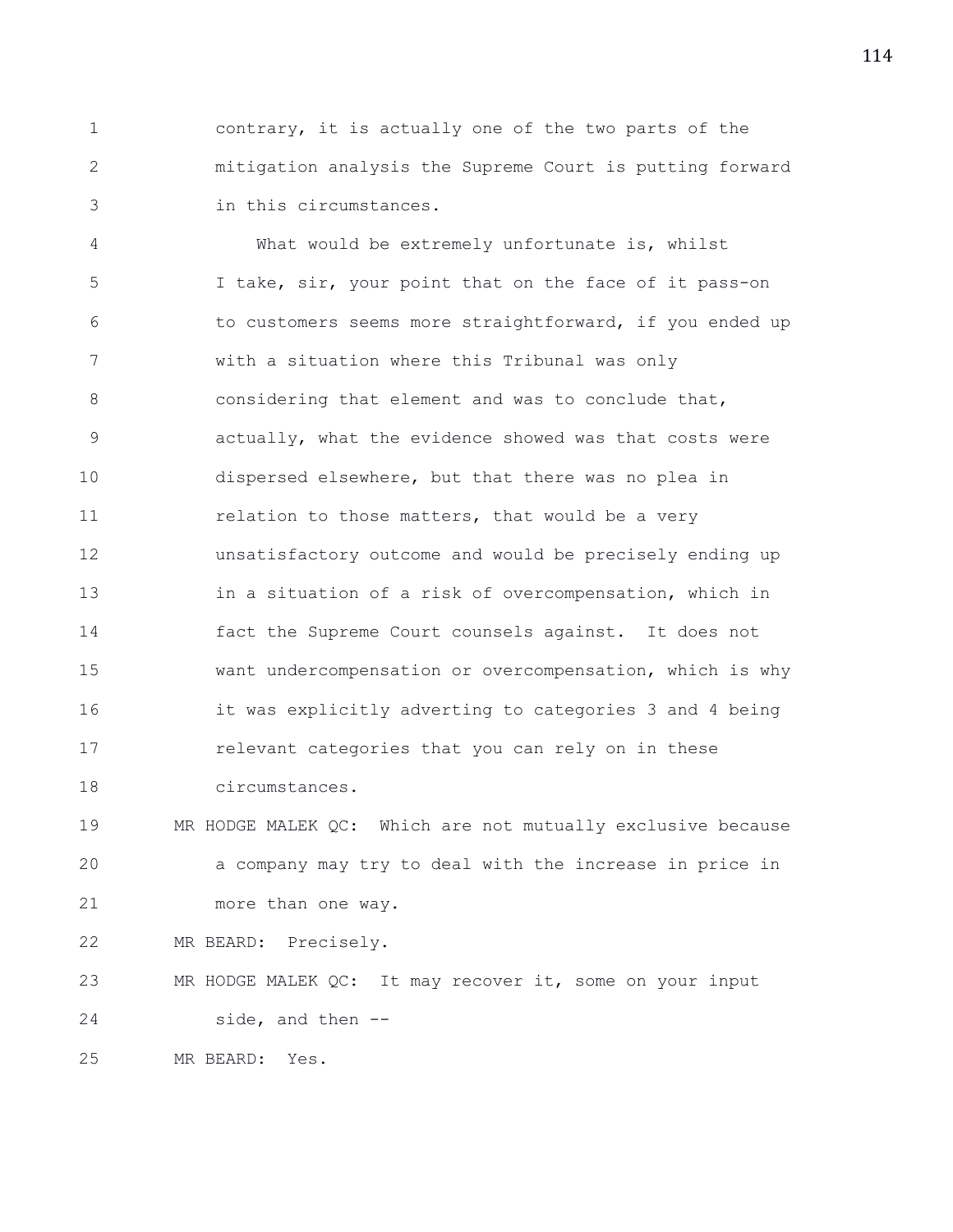1 MR HODGE MALEK QC: -- some on your output side.

2 MR BEARD: Exactly.

3 MR HODGE MALEK QC: So we have to take a view, looking at it 4 globally, as to whether or not it is plausible that the 5 outcome that the economic theory indicates is 6 a possibility.

7 MR BEARD: Yes. I think that is undoubtedly right, because 8 that is the application of the summary judgment test in 9 circumstances where we are dealing with these particular 10 situations.

11 I think just to reinforce that, when we come on to 12 look at the disclosure issues, as I say, what the 13 disclosure categories in PO4 and PO5 are focused on are 14 **primarily pass-on issues, but they are the same** 15 documents, in the main, that one will be using for 16 mitigation analysis. Therefore, it is not that you have 17 got two entirely separate exercises going on in relation 18 to pass-on and mitigation. You have the expert looking 19 at this material to consider how this separation of 20 distribution of any putative increased costs might have 21 occurred.

22 So it is considering it in the round. So there is 23 an extent to which, although the nature of the exercise 24 may be different in relation to mitigation, nonetheless, 25 one can see this as two sides of that coin in relation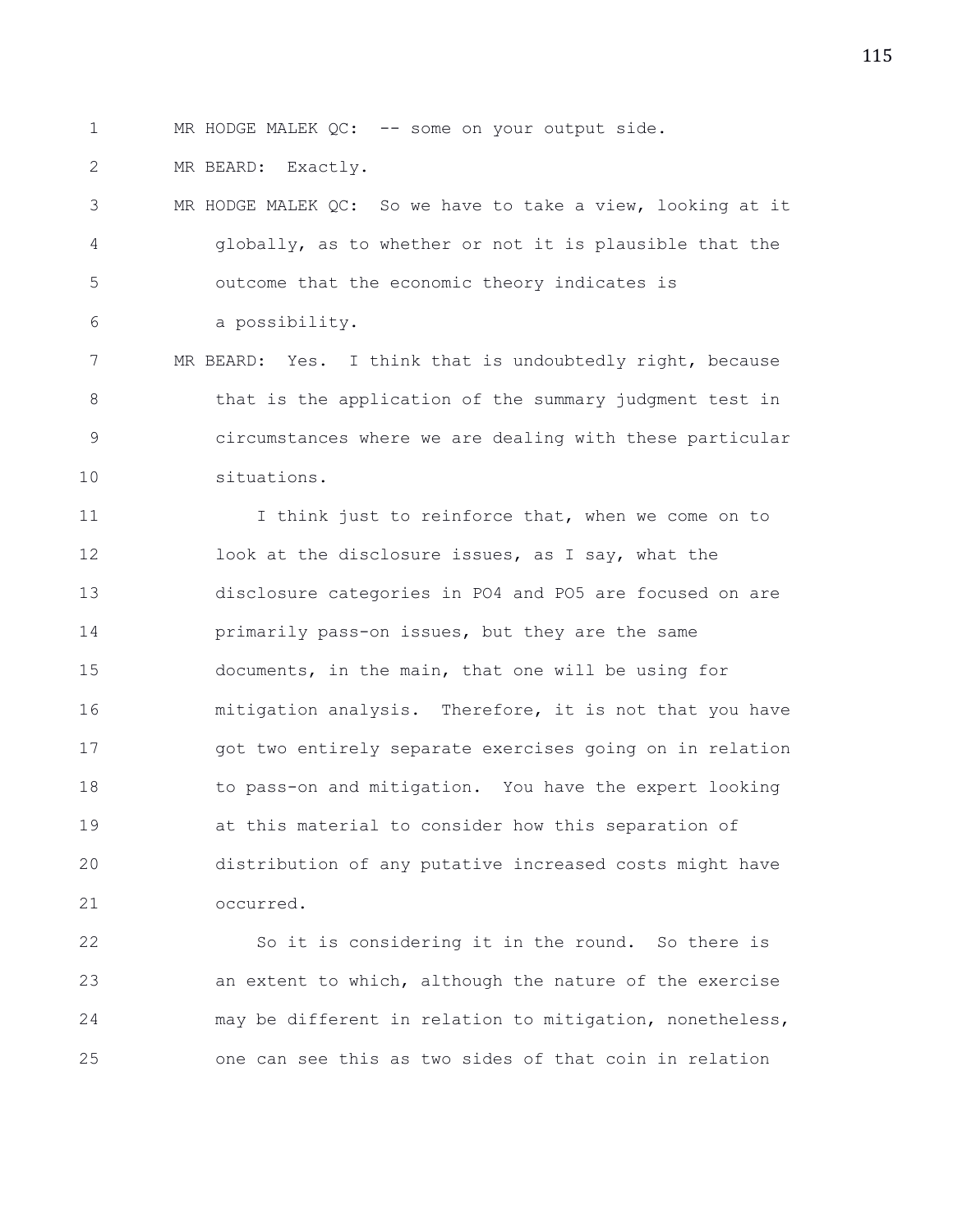1 to distribution of costs subsequently.

2 So, yes, plausible. Yes, legally founded. No, we 3 do not have detailed evidence. Yes, we do have an 4 evidential account from our expert as to the sort of 5 material that would be germane, and, yes, it is a factor 6 one takes into account when one considers the 7 proportionality of disclosure. Which is precisely what 8 we have done by trying to focus the disclosure 9 categories down such that we are not asking for lots 10 more material in relation to mitigation; we're focusing 11 on the stuff that we think is going to be relevant for 12 pass-on and will inform us in relation to mitigation. 13 MR HODGE MALEK QC: So there is one possibility that if you 14 do not get permission to amend now, that your expert 15 looks at the material in any event for the pass-on, and 16 comes up with some evidence, saying, "Now I have 17 looked at it, I can see exactly how they have sought to 18 reduce their costs as a reaction to an increase in 19 price."

20 MR BEARD: Well, it is possible. It is possible that is 21 exactly what would happen. But what we are saying is, 22 in circumstances where you have -- I mean, as very 23 clearly explained by the Supreme Court, these options 24 for a sophisticated business as to how it lays off its 25 increases in costs, that the sensible thing to be doing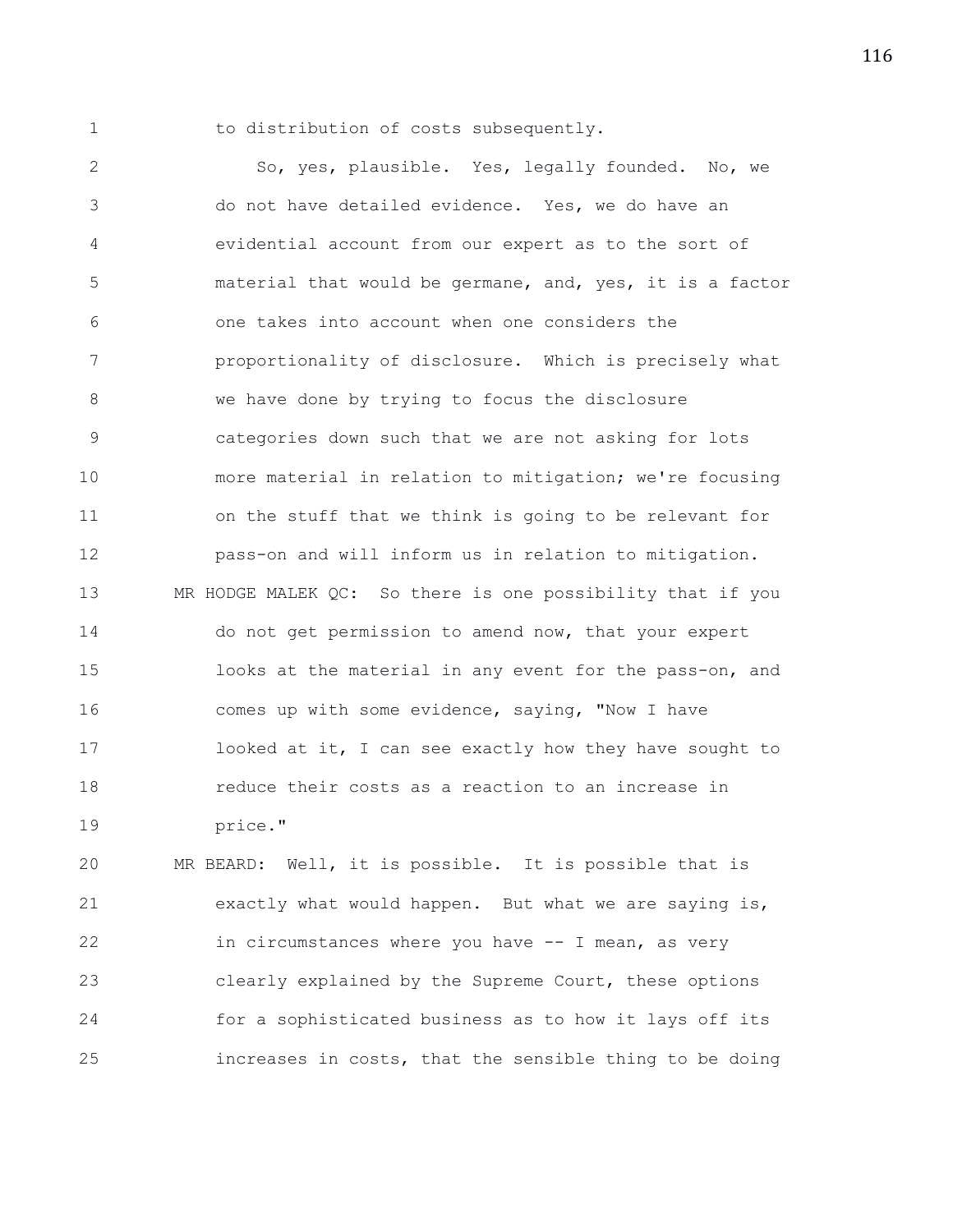1 here is recognising the plausibility of mitigation and 2 ensuring that proportionate disclosure is provided 3 following permission to amend. But there isn't a good 4 reason not to permit amendment here. As I have dealt 5 with when I was talking in relation to the complements 6 matters, in circumstances where we are over a year from 7 trial, and in circumstances where it is a plausible not 8 self-contradictory plea, the idea that we should be kept 9 out of the amendment is one that we think is just -- 10 would be plainly unfair and unjustified on the relevant 11 legal tests given the Supreme Court.

12 Then the question is one of what disclosure is 13 appropriate in these circumstances. With respect to 14 Mr Lask, that is not something that should act as a bar 15 to any sort of amendment, because the prejudice he talks 16 about here is not real prejudice in the sense that is 17 referred to in all those cases about very late 18 amendments, where you just cannot deal with it. The 19 prejudice he is referring to is the risk that his expert 20 actually has to deal with these things. But as Clarke 21 itself made clear, that is not real prejudice. That is 22 simply engagement with the litigation process, and you 23 are not at a disadvantage by this amendment being put 24 forward; you are simply ensuring that these issues are 25 properly aired.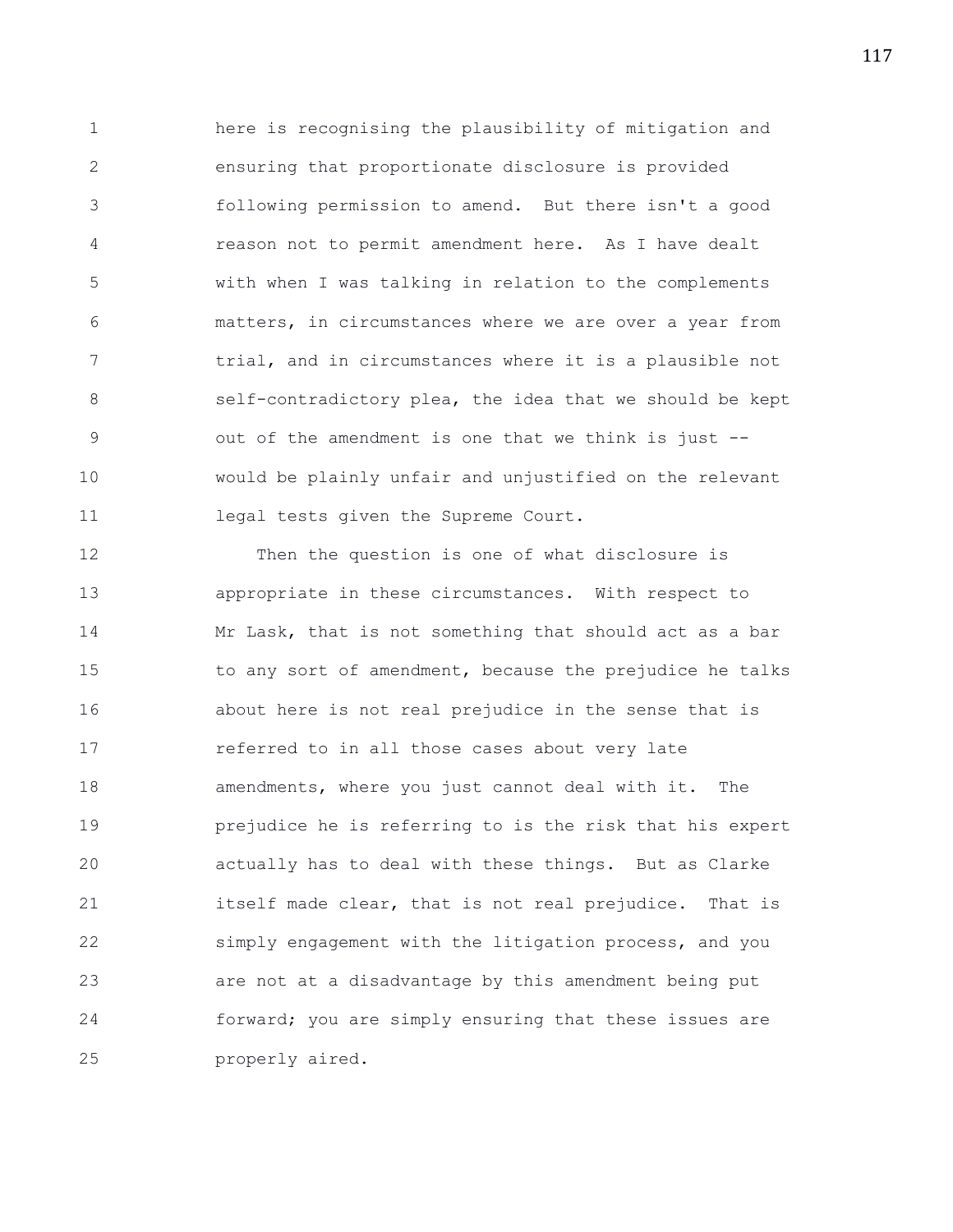1 It is for that reason we say that there is no good 2 reason to refuse the amendment, and -- as amended by -- 3 following the discussion earlier, but on the other hand, 4 one should not -- one then looks at how disclosure is to 5 be dealt with.

6 There are a couple of other brief points, if I may, 7 just to pick up.

8 Mr Lask looked at Mr Harvey's evidence, in 9 particular at paragraph 5.21 in his third statement, and 10 referred there to issues to do with the level of 11 disclosure that he would want to take on and review. 12 I should say, sir, just for reference, that the 13 preceding paragraph, 5.20, which sets out what the 14 nature of the prejudice would be to Mr Harvey, actually 15 culminates in a statement in 5.20(d) {B3/17/16} from 16 Mr Harvey saying: well, if I had to deal with both 17 pass-on and mitigation, I might need to "unwind" the 18 analysis when I came to reply in relation to it.

19 Well, that may well be absolutely right, but that 20 does not amount to prejudice to Mr Harvey. That is 21 exactly what the Supreme Court was envisaging might well 22 be needed given the potential heads of mitigation.

23 In 5.21 {B3/17/16}, there are issues again being 24 raised about evidence, further evidence being required, 25 particularly from the claimants, and particularly in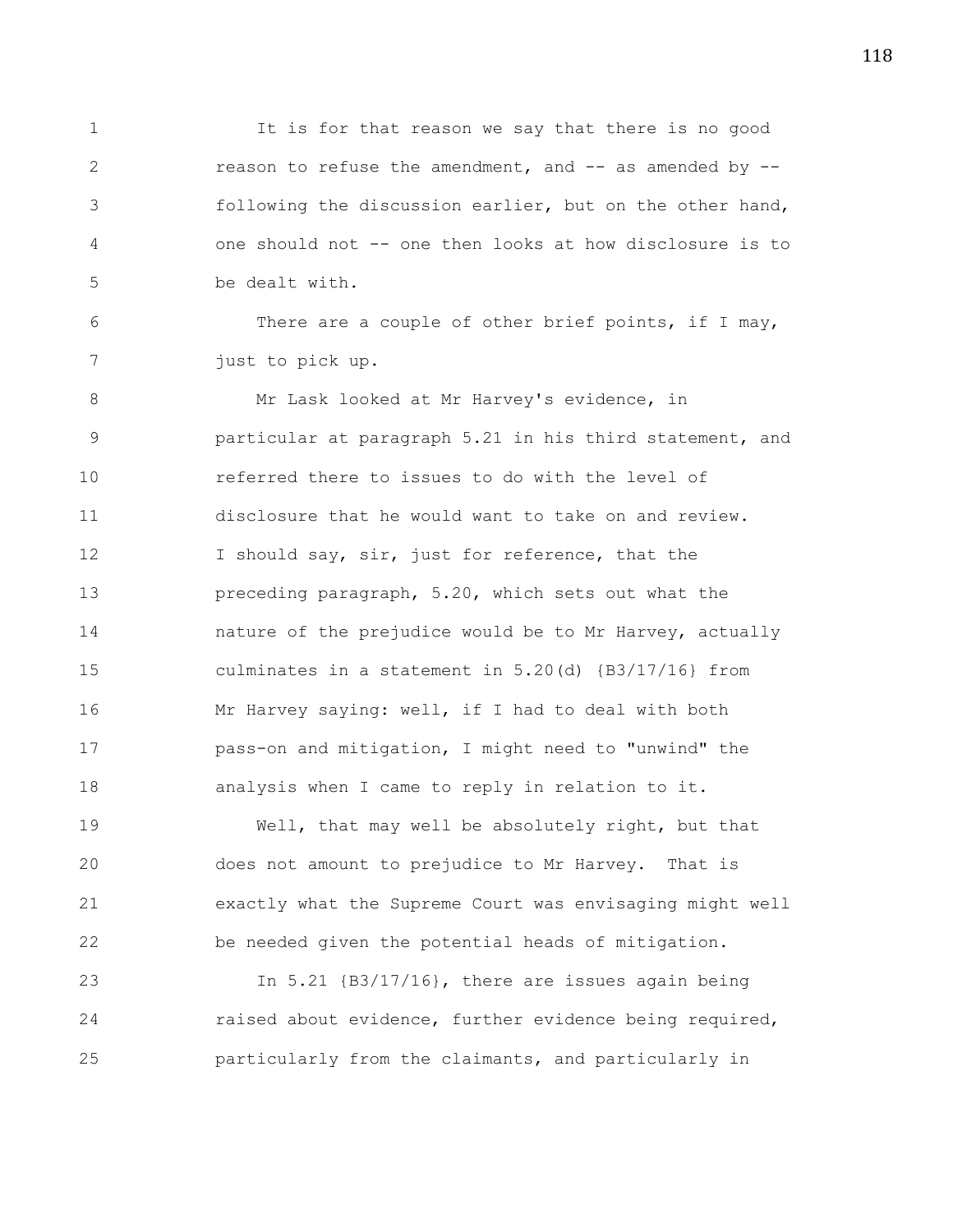1 relation to negotiation. In relation to those matters 2 we say well, look, it is a matter for Mr Harvey and the 3 claimants how they want to react to these matters. We 4 have made clear that we do not think negotiation 5 evidence is relevant. If they want to pursue those 6 matters, we will deal with them in due course.

7 But again, not prejudice and not something creating 8 **budge problems** for the overall process.

9 Perhaps the last couple of points I should make in 10 relation to these issues. The criticisms of Mr Bezant 11 not trying to conjure up imagined relationships from 12 incomplete data that would not tell you about 13 relationships, and how costs might move between 14 different sorts of products and supplies, is no proper 15 criticism of Mr Bezant. Mr Bezant has set out 16 a dispassionate analysis of how it thinks cost 17 recovering companies work and, through his account of 18 why it is that certain disclosure categories would be 19 **19** relevant, explains how he would carry out the analysis 20 that would show whether or not there was a causal 21 relationship through the various entities in relation to 22 these matters.

23 There was a reference to it being a direct causal 24 link. Well, it needs to be a sufficient causal link but 25 if it does not need to be simply costs into one entity,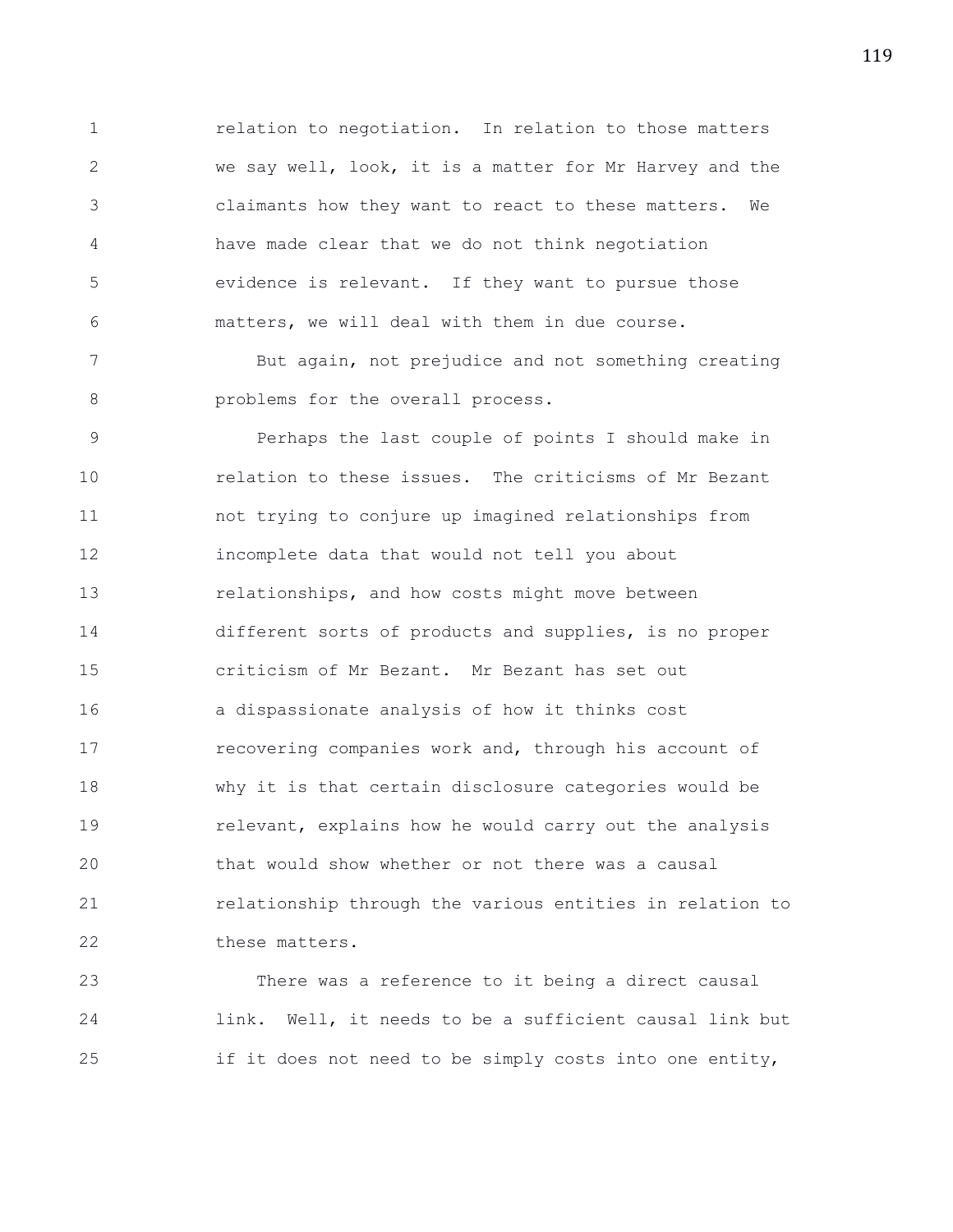1 and it is that entity that negotiates the prices 2 directly. But again, that is an obvious point in 3 relation to these issues.

4 So, in conclusion, we end up with a situation where 5 the argument that somehow there has been a gross delay 6 in relation to these matters is just not fair. Whether 7 or not one reads the Tribunal judgment as saying, "As 8 a matter of law you cannot have mitigation", or "The 9 factual circumstances in which mitigation can ever be 10 considered are so limited as to render it vanishingly 11 implausible as a plea", it does not matter. The point 12 is that the Supreme Court clarified that situation. It 13 was perfectly sensible and indeed recognised by this 14 Tribunal on previous occasions that it was sensible to 15 wait until the outcome of that Supreme Court judgment 16 before we proceeded to make amendments in relation to 17 such matters, or pursue cases in relation to these 18 issues.

19 That is what we have done. There has not been 20 substantial delay, there would not be substantial 21 prejudice, and we can deal with disclosure issues in due 22 course.

23 I will just check, if I may, whether or not any of 24 those near me have any other additional points. 25 I do not have any further submissions, unless I can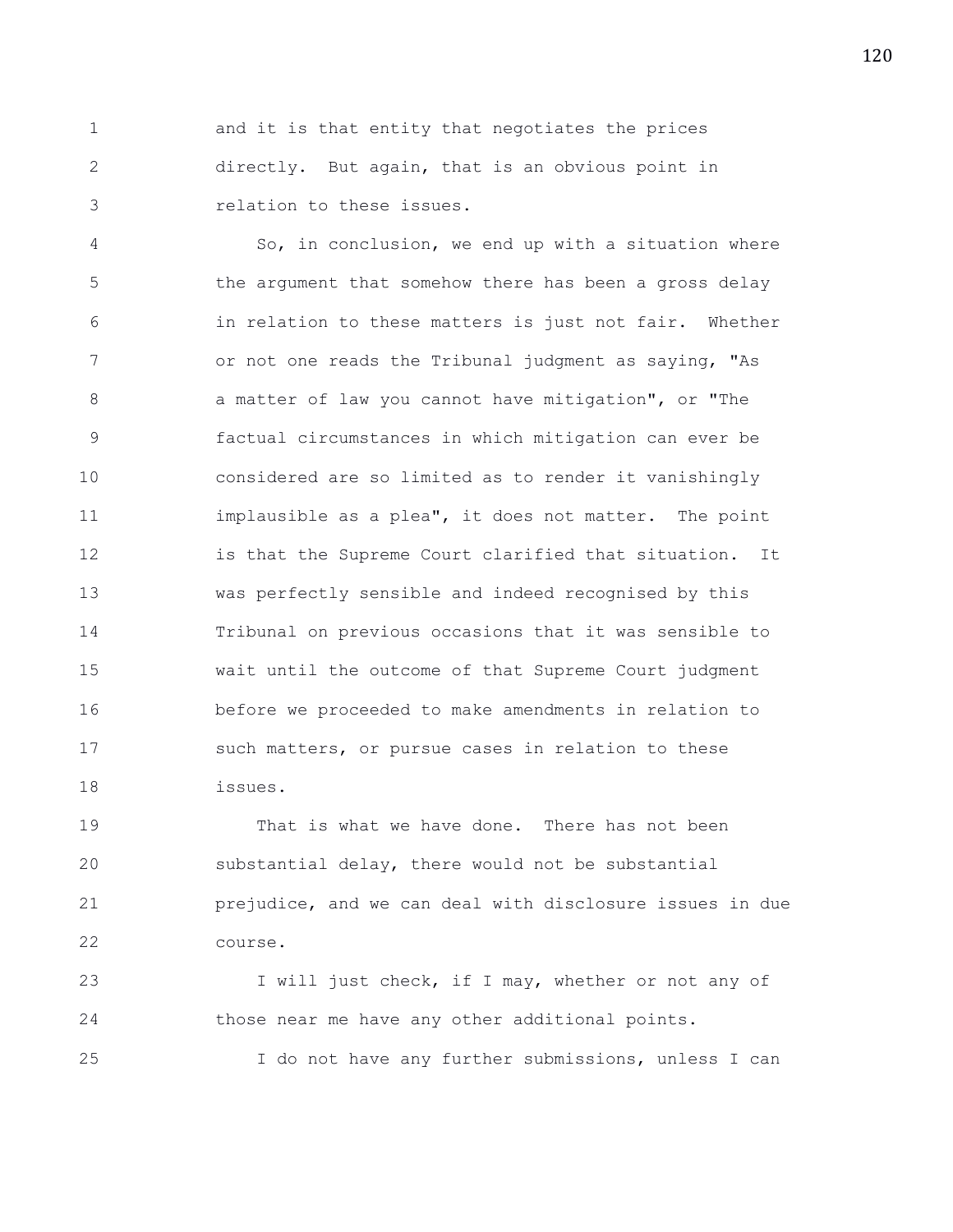1 assist the Tribunal further on any matters arising? 2 MR JUSTICE FANCOURT: Can I ask you, Mr Beard, about the 3 direct or sufficient causal link that you just referred 4 to.

5 MR BEARD: Yes.

6 MR JUSTICE FANCOURT: In connection with the reverse summary 7 judgment test of plausibility or implausibility.

8 MR BEARD: Yes.

9 MR JUSTICE FANCOURT: Is it your case that what is required 10 is a causal connection between the putative overcharge, 11 as you call it, and some cost reduction at some stage by 12 the claimants as part of their business, provided that, 13 at an earlier stage, at a lower level, the putative 14 overcharge has been fed in, in some way, to an analysis 15 of costs? Is that what you call a sufficient causal 16 16 link or does it have to be something as a direct -- more 17 direct response to the particular overcharge? 18 MR BEARD: I am slightly concerned that -- I recognise that 19 there can be a number of situations here, for instance 20 you could have a situation where the initial costs go 21 into a regulated entity, which is engaged in regulated 22 activities, and that there the cost is baked in very 23 clearly and the increase in cost is baked into the 24 prices that are then fed through, and that feels like 25 a very direct causal connection, and that would be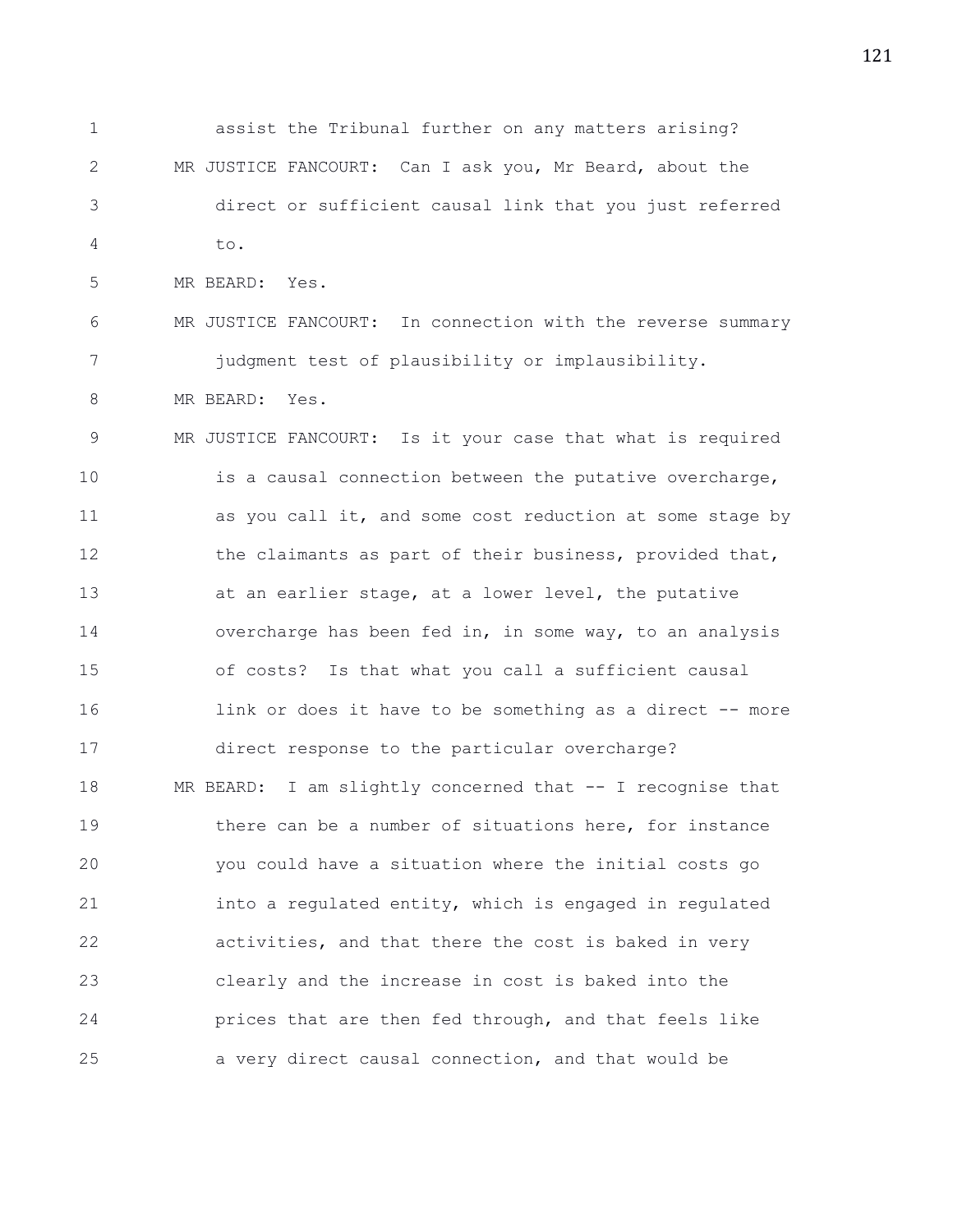1 relatively straightforward.

2 You might have a situation where that sort of 3 regulated entity actually deals with another internal 4 entity and then that internal entity simply transfers 5 those costs onwards. Again, that would feel like it was 6 a fairly clear situation, albeit I suppose, in those 7 circumstances, one would say it was indirect.

8 Once you have moved out of that and into unregulated 9 activities, where you have not necessarily got the 10 direct reliance on the regulator taking increases in 11 forecast costs into account, then it is right that one 12 would have to look at how those heads of costs were 13 taken into account and where they were then dealt with, 14 and it is possible -- and I completely recognise -- that 15 the chain that those costs pass through mean that they 16 are far too diffused, such that the end interaction with 17 the customer is sufficiently indirect that one cannot 18 see causal potency.

19 But I think, as the president indicated before the 20 short adjournment precisely where one draws the line on 21 the extent of causation in cases like this, it remains 22 a live legal issue. What we say is that there are 23 clearly instances here and examples we are dealing with 24 here where it appears to us that, whatever causal 25 mechanism you are talking about, there is good reason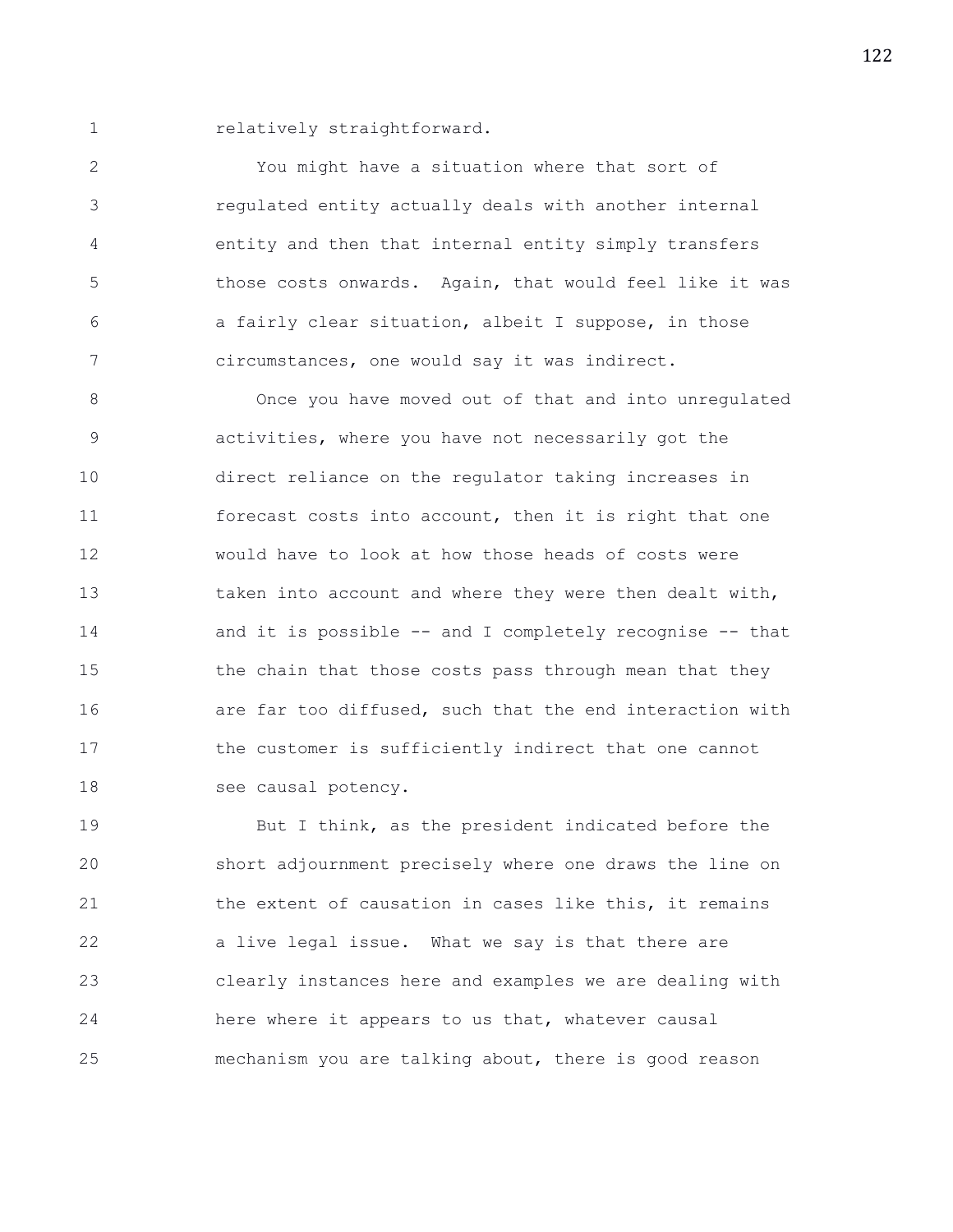1 and plausibility dealing with these entities that you 2 will have sufficiently approximate causation. But we 3 also recognise that there may well be arguments about 4 how approximate those causes have to be and then factual 5 issues about where the proximity lies.

6 I know that is perhaps not an entirely satisfactory 7 and complete answer, but I think that, to some extent, 8 it is anticipating some of the legal issues that may 9 well arise in relation to this issue in this case, and 10 **potentially others, about the mitigation head of claim** 11 or head of -- mitigation head under paragraph 205(iii) 12 that the Supreme Court has set out.

13 Sir, I recognise that is not a "yes" or "no" answer. 14 MR JUSTICE FANCOURT: Thank you.

15 MR HODGE MALEK QC: I think Mr Lask's hand is up, if you 16 look at his --

17 THE PRESIDENT: Mr Lask, your hand is up.

18 MR LASK: Thank you, sir.

19 My virtual hand was up. It was really just to raise 20 one brief point, which is that I mentioned in my earlier 21 submissions that there was a lack of clarity about DAF's 22 case, and Mr Beard's most recent submissions have, in 23 our view, exacerbated that lack of clarity, because 24 Mr Beard was focusing on BT Fleet and talking about the 25 need to see whether things such as BT Fleet's KPIs drove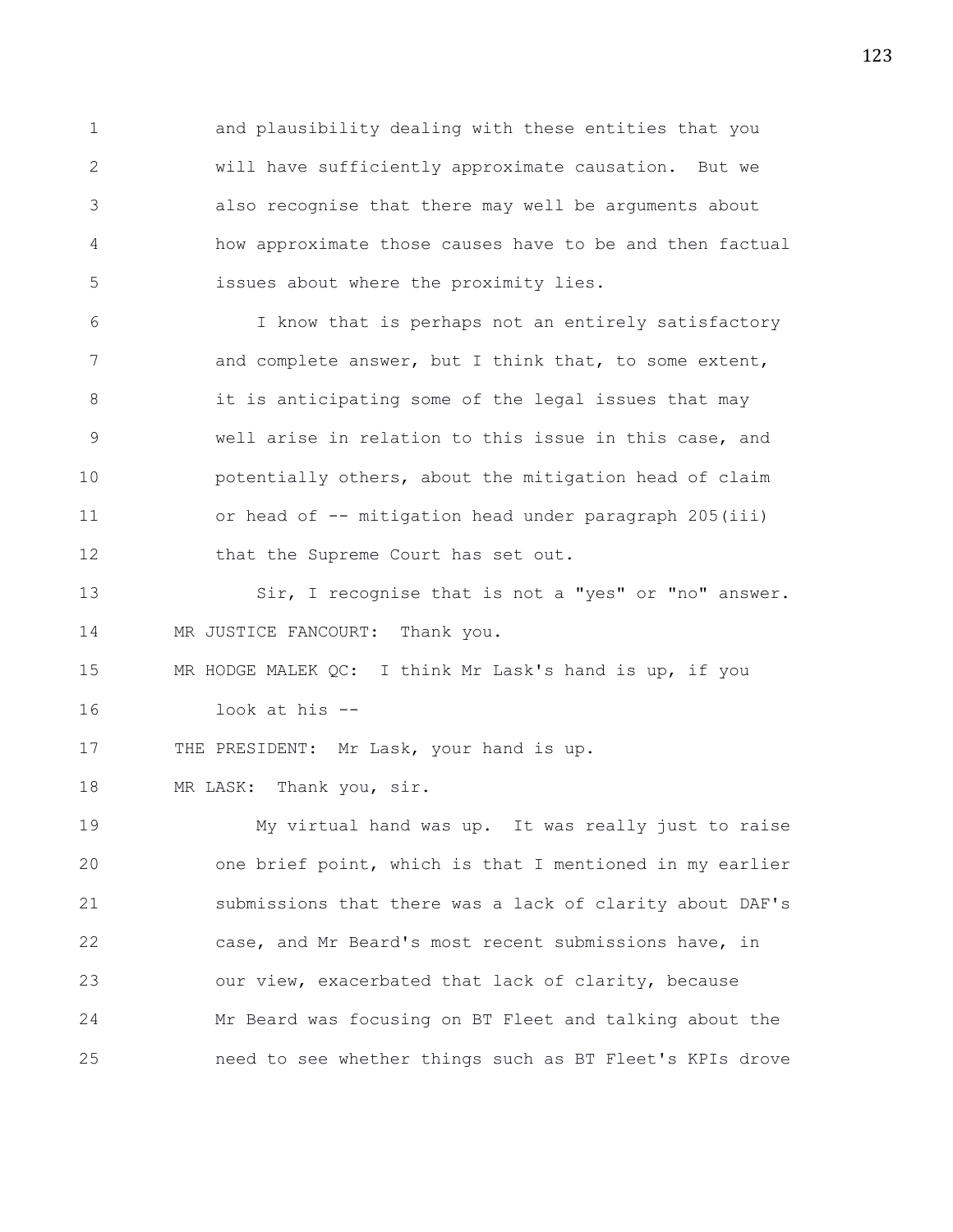1 its interaction with suppliers.

2 The question that begs is: well, is the proposed 3 mitigation defence concerned only with cost reductions 4 achieved by BT Fleet, which are going to involve inputs 5 such as complements -- and as I mentioned earlier, it 6 seems that complements is off Mr Bezant's menu -- or are 7 DAF saying that they are going to be looking at the 8 costs reductions achieved by the BT business as a whole, 9 with suppliers of stationery and electricity and things 10 like that?

11 That is a huge difference in terms of the scope of 12 the proposed plea, and I do say that is something we 13 need some clarity on.

14 MR BEARD: If it assists at all in relation to the question 15 that was raised about Mr Bezant's evidence at 11(c), 16 I think the clarification is that what Mr Bezant was 17 referring to at 11(c) was the exclusion of bundled 18 complements, which is what we have been referring to 19 complements, as in strict complements, and that those 20 would be dealt with differently. So I think -- if that 21 assists Mr Lask.

22 In relation to whether or not it is business-wide 23 offsetting of costs, as we have indicated, it is not 24 that we expect that we will necessarily see some kind of 25 impact on, if there is such a thing, a BT globally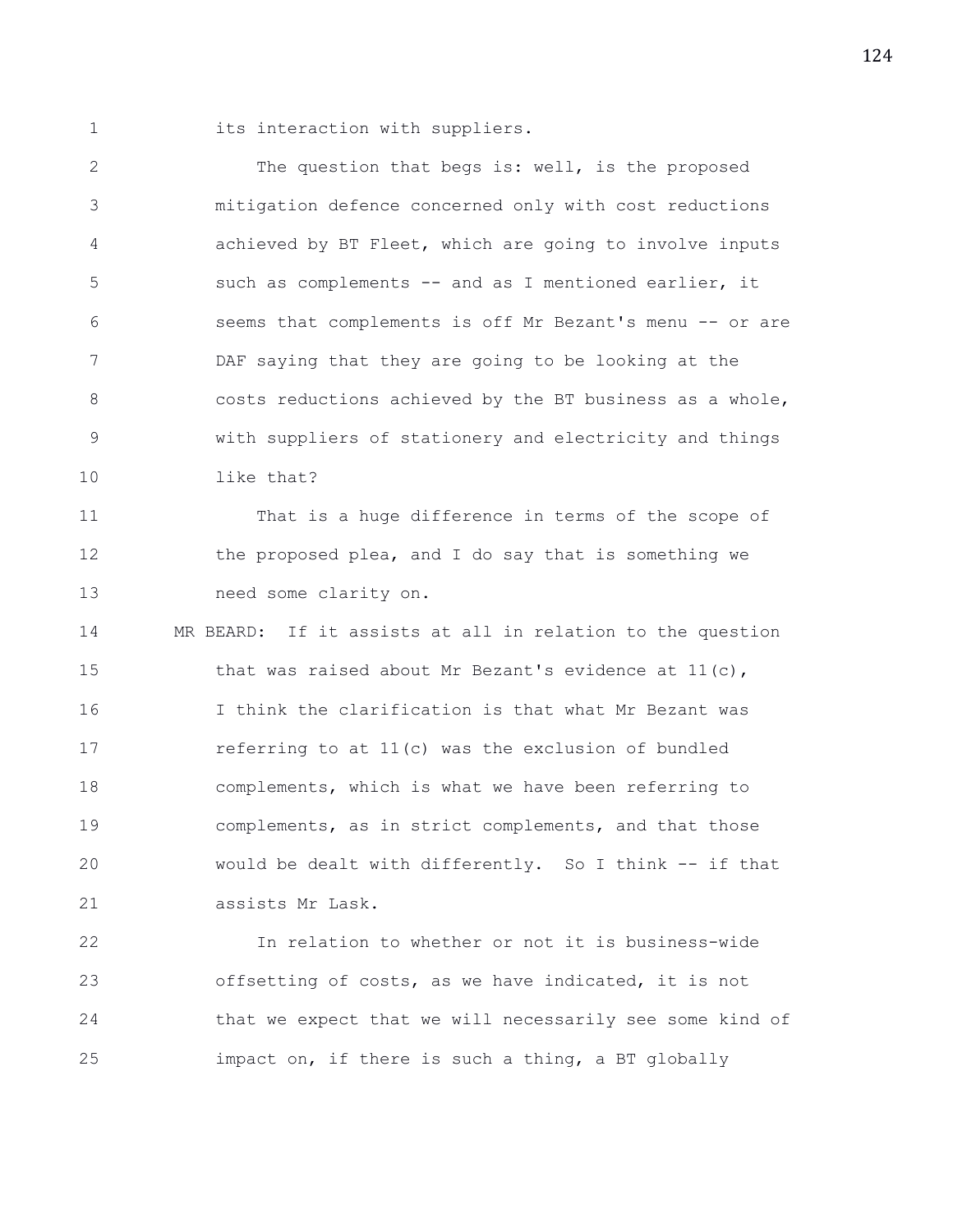1 negotiated electricity price with an electricity 2 supplier across the whole of the BT business, but what 3 we would be interested in, and what we do think is 4 relevant and what Mr Bezant is interested in, is that if 5 someone like BT Fleet, or a subgroup within BT Fleet, 6 does have particular other inputs which are not just 7 going to be complements but are going to be all sorts of 8 other supplies, and may include, for example, I suppose, 9 the electricity that it uses at its factory or 10 warehouse, that in those circumstances, that is 11 potentially relevant. 12 That is why I have intended to try to focus on the 13 place where the truck costs come into the business, as 14 being the key place where one focuses on these issues. 15 THE PRESIDENT: Yes, thank you. 16 We will take just five minutes. So we will come 17 back at five past three. 18 (3.00 pm) 19 (A short break) 20 (3.06 pm) 21 THE PRESIDENT: Mr Beard, are you back in the hearing? 22 MR BEARD: I can hear. Unfortunately I have just lost 23 video. I am just going to change screens. I can hear 24 what is going on. I apologise. 25 THE PRESIDENT: We can pause a moment.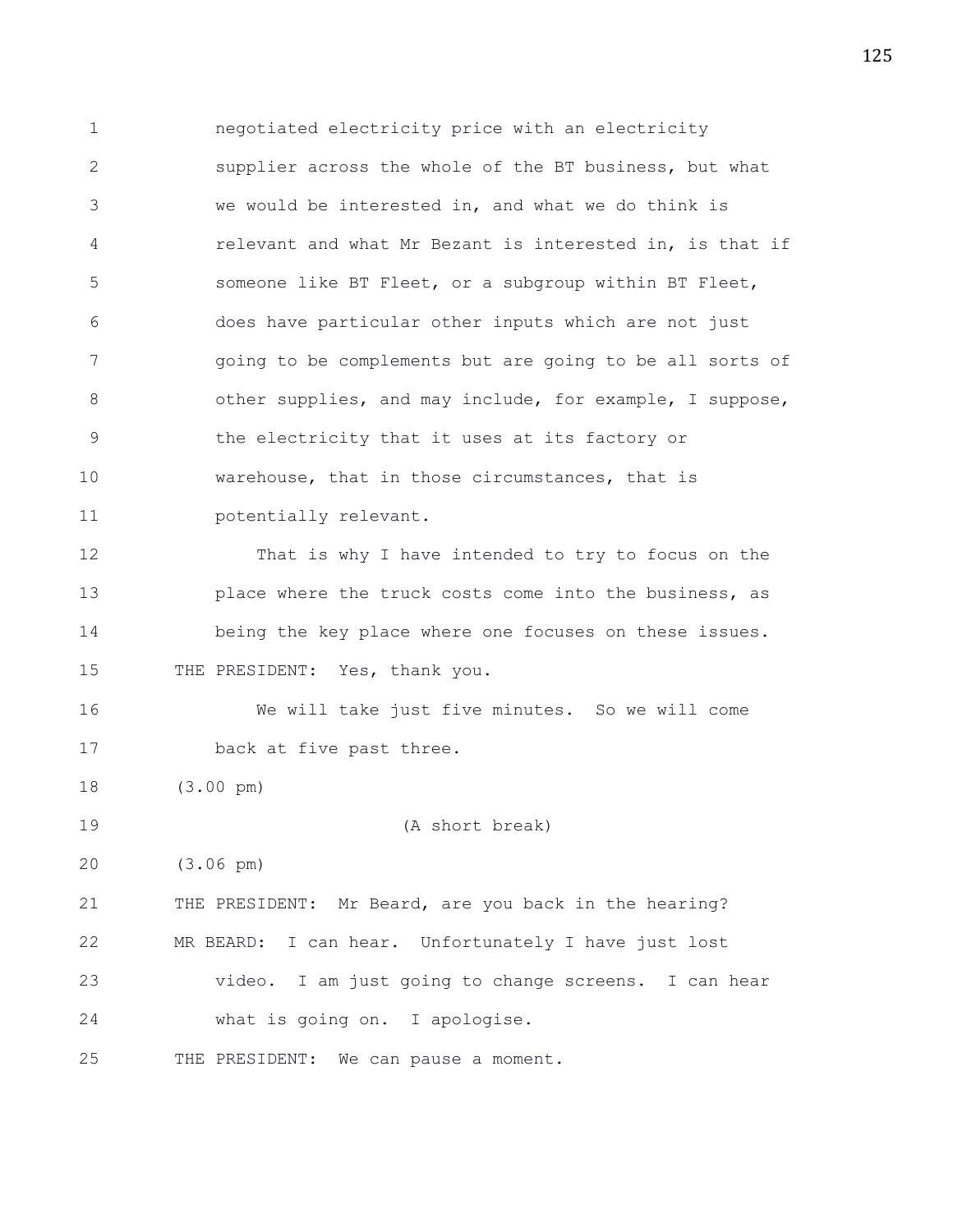1 This is obviously an important question. You have 2 both given us a lot to think about and we are going to 3 take time to consider our ruling, and it will be handed 4 down in writing in due course. 5 So we now move on. I think we have to come back to 6 the question of timing for the disclosure that was 7 raised before lunch. Would that be a sensible thing to 8 wrap up now? 9 I think, Mr Lask, you were going to take 10 instructions. That is the complements disclosure. 11 MR LASK: Yes. 12 THE PRESIDENT: The question was whether some of it could be 13 given earlier -- 14 MR LASK: Yes. 15 THE PRESIDENT: -- (overspeaking) -- 29 April. 16 MR LASK: We have investigated and we would be able to 17 provide C1 and C3 disclosure by the end of March, and 18 then C2 and C4 by the end of April. 19 Ruling Order 20 THE PRESIDENT: So C1 and C3, 31st March, and C2 and C4 by 21 29th April. 22 Mr Beard, are you going to push against that? 23 MR BEARD: No, I am not. I am grateful for the instructions 24 being taken, so thank you very much. 25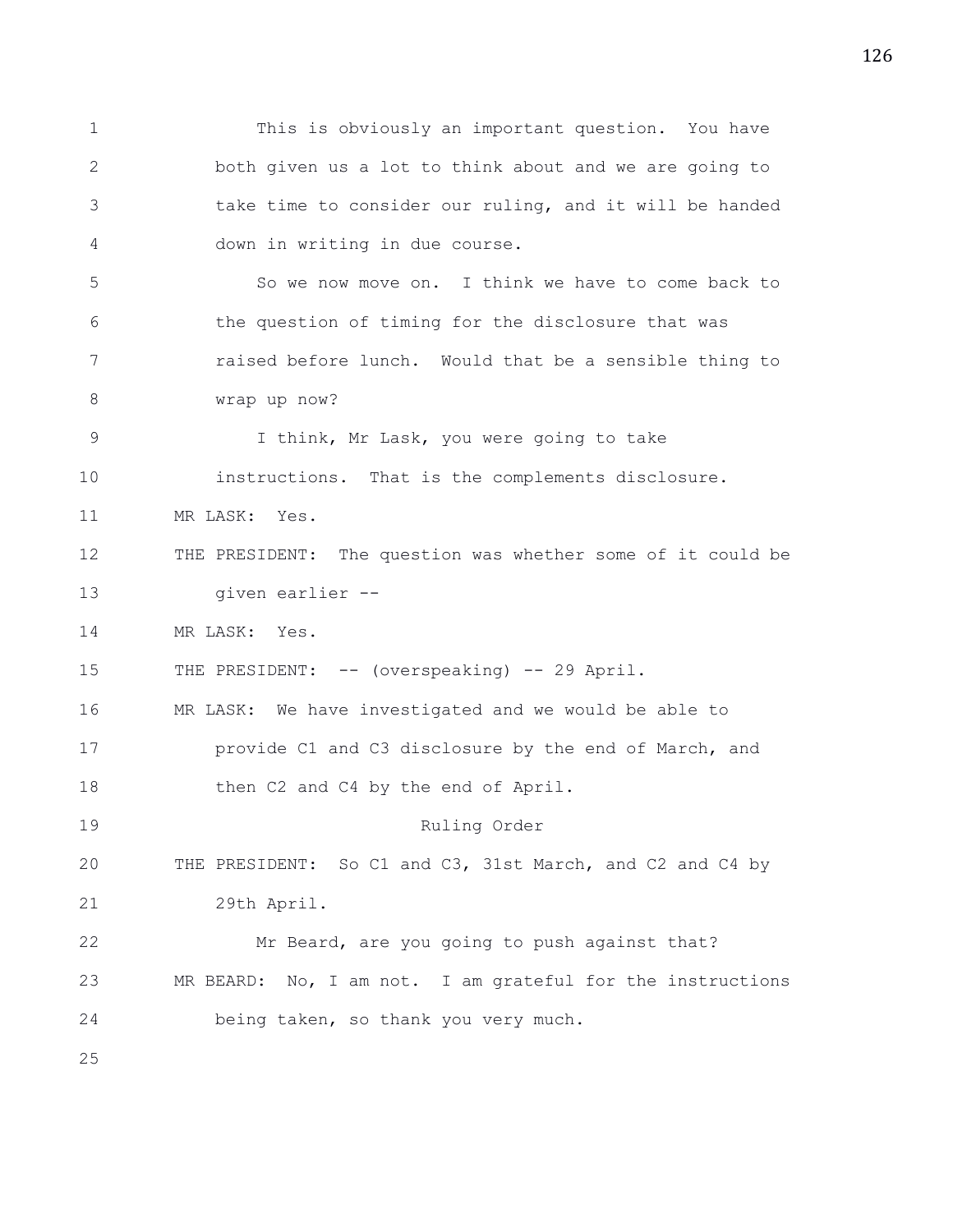|      | Discussion re Tax Issue                                 |  |
|------|---------------------------------------------------------|--|
|      | THE PRESIDENT: So that is the order we will make. Thank |  |
| vou. |                                                         |  |

4 If we go then next to the question of the tax issue 5 which arises only in the Royal Mail proceedings, where 6 it is DAF that would like to adduce expert evidence. 7 I think at the moment they have put it as being either 8 from Mr Bezant or Mr Pritchard. They are not seeking 9 both on tax. They have explained or Mr Pritchard has 10 explained some of the tax issues involved.

11 Mr Lask, it did seem to us there are some real tax 12 issues here, and that it does, on what we have read, 13 seem there appear to be good reasons why expert evidence 14 might assist, even if the underlying questions are to 15 some extent factual. But the analysis of that in terms 16 of the applicable tax and how it might have been done is 17 the sort of thing that a tax accountant would deal with. 18 So that is where our provisional view is on that. 19 So perhaps you would like to explain why it is that 20 you are opposing the tax evidence. It is quite 21 a distinct part of the Royal Mail case, I think. 22 MR LASK: Yes, if I may, I will give you Royal Mail's 23 position in a nutshell. We say that whether expert tax 24 evidence is required depends on the correct approach to 25 accounting for tax.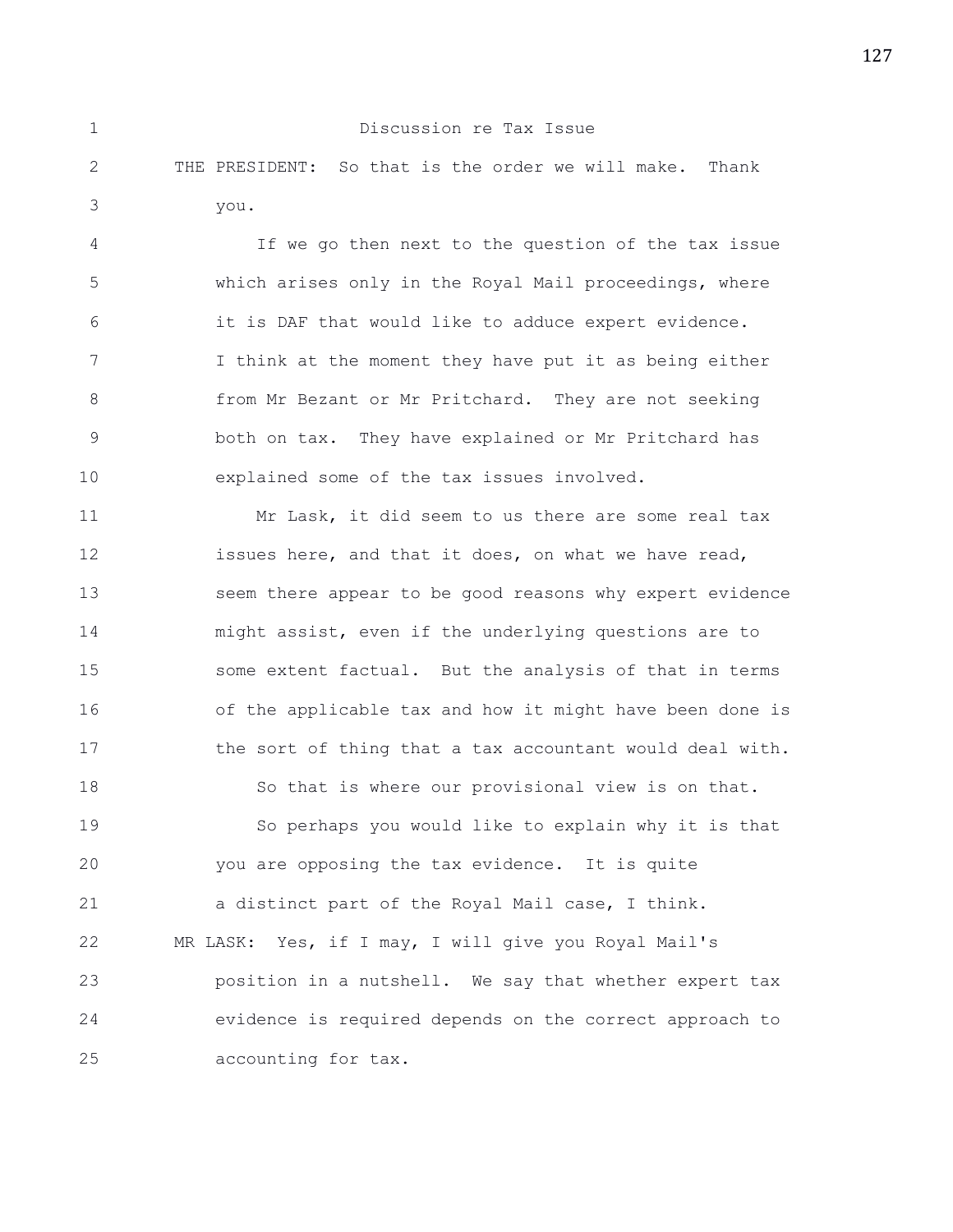1 Our position is that the correct approach is to make 2 adjustments to the claim based on Royal Mail's actual 3 tax position in each year of the relevant period, and 4 that has been described as approach 3. Whether the 5 adjustments are correct is a matter of fact, we say, 6 that can be tested by reference to the contemporaneous 7 documents and the factual witness evidence and that does 8 not require expert tax evidence at trial because, as 9 I say, it depends on Royal Mail's actual position at the 10 relevant time, which is a matter of fact. It does not 11 depend on issues of expert tax judgment.

12 Just to be clear, our concerns about DAF's proposal 13 to appoint a tax expert are driven by a concern as to 14 the approach that it may be seeking to adopt, and the 15 concern is that it may be seeking to adopt a detailed 16 counterfactual analysis examining what Royal Mail ought 17 to have done, had it not suffered the overcharge.

18 That is our essential concern.

19 Now, DAF previously insisted that expert tax 20 evidence would be required in any event, but it has now 21 modified its position, as you say, sir, and it now 22 acknowledges in its skeleton that it may be possible to 23 address tax issues through Mr Bezant. So the issue for 24 the Tribunal is whether DAF should have permission to 25 adduce tax evidence from either Bezant or Pritchard at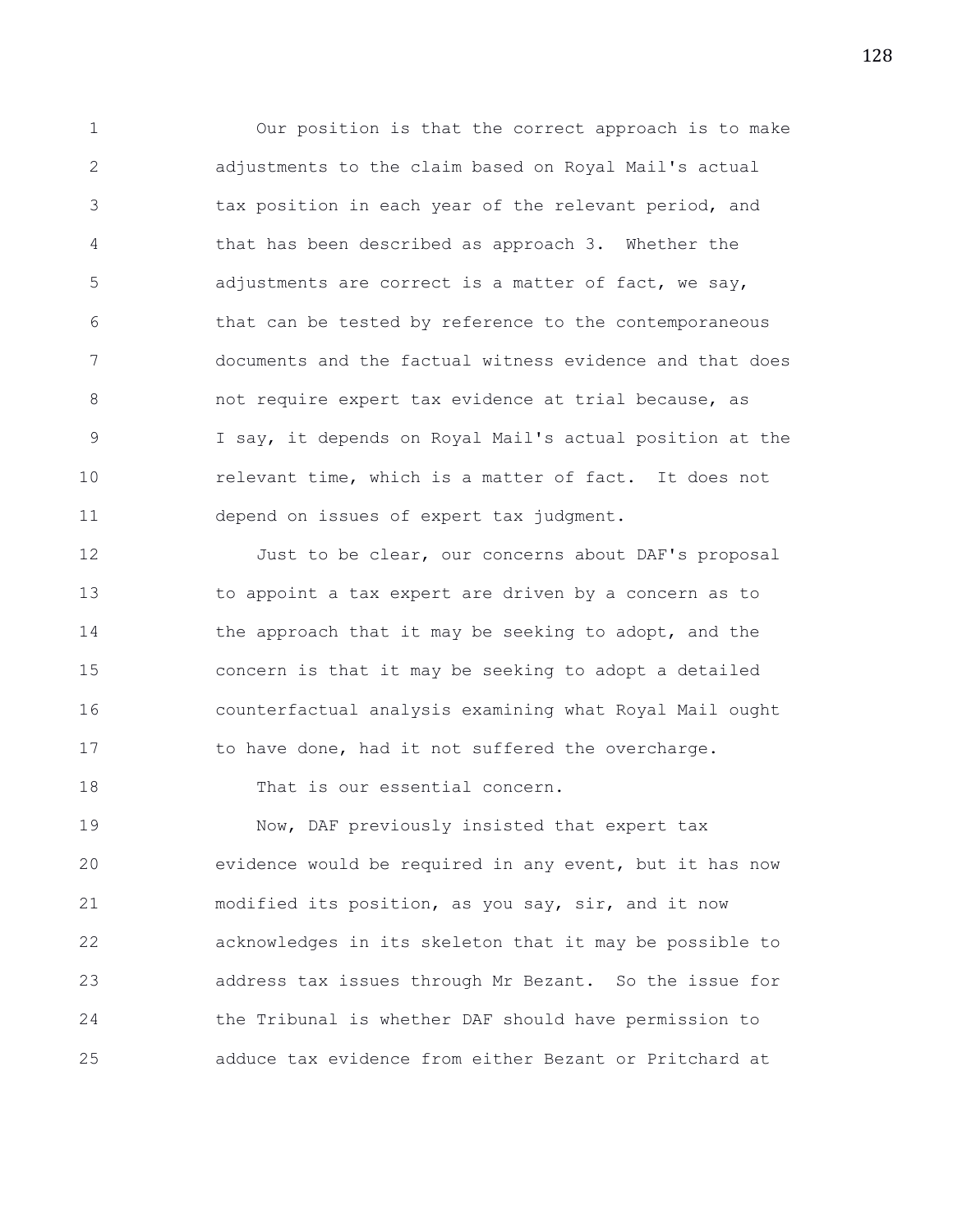1 its election, or whether there should be a structured 2 process for resolving the issue, either by agreement or, 3 if necessary, by the Tribunal.

4 We would be very happy for the Tribunal to indicate 5 today that Royal Mail's proposed approach is the 6 appropriate one to tax. But, failing that, we submit 7 the Tribunal should adopt the approach we have set out 8 in the draft order at paragraphs 7 to 11. That is an 9 approach that essentially requires DAF, in the first 10 instance, to explain what issues it thinks expert tax 11 evidence is required on.

- 12 THE PRESIDENT: This is, just so we look at it, this in B3 13 at tab 18, I think. Page --
- 

14 MR LASK: Yes, page 5.

15 THE PRESIDENT: Page 5, yes.  $\{B3/18/5\}$ 

16 MR LASK: Sir, you will see that we are proposing that there 17 be a tax statement produced in short order addressing 18 the issues that they contend have to be resolved in 19 order to determine the case on tax, whether and to what 20 extent those issues are matters which are capable of 21 being verified by reference to factual evidence, and, to 22 the extent that they cannot be determined by reference 23 to factual evidence, what, if any, expert evidence they 24 say is necessary.

25 I would say that to appoint a tax expert before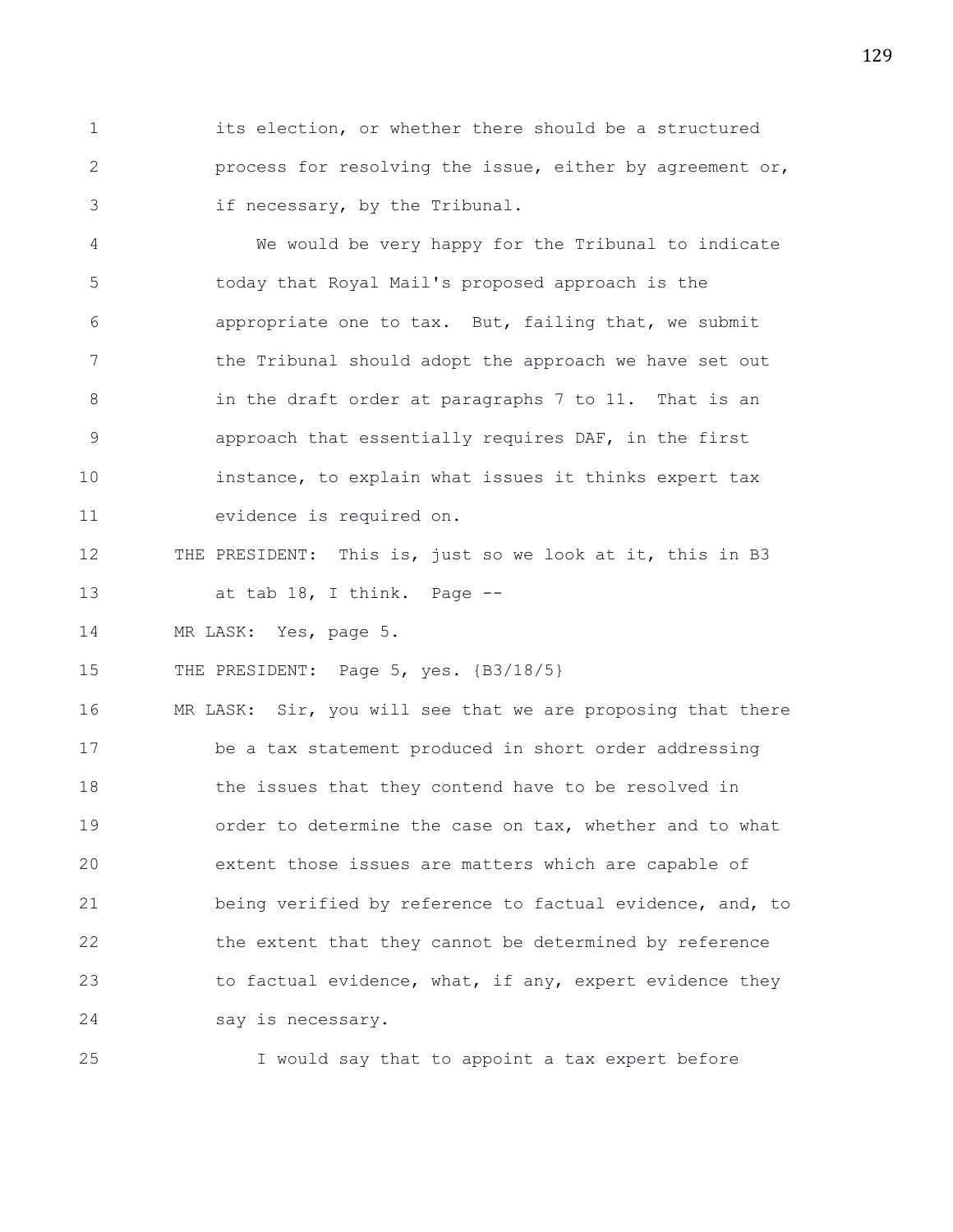1 understanding what it is he would propose to address is 2 putting the cart before the horse. In relation to all 3 the other experts that the parties have been discussing, 4 the parties have only consented or sought the Tribunal's 5 permission once an explanation has been provided of what 6 the evidence will consist of.

7 Granting DAF open-ended permission to instruct a tax 8 expert would, it seems to us, give it liberty to adopt 9 any approach it wants, including the counterfactual 10 approach that we strongly oppose.

11 It would also allow the issue to drift, because 12 there is no indication from DAF as to when we would have 13 any clarity as to what sort of approach it was proposing 14 to adopt. That is why we have proposed a structured 15 process that provides for the swift resolution of this 16 matter according to a strict timetable.

17 Once it is clear what DAF's position on expert 18 evidence concerning tax actually is, then we can try to 19 resolve the matter between us, or, if necessary, we will 20 come back to the Tribunal. That is the position in 21 a nutshell, sir.

22 What I was not proposing to do was take you through 23 the evidence explaining in detail the approach that 24 Royal Mail has adopted to assessing tax. 25 THE PRESIDENT: Yes. I mean, Mr Pritchard in his latest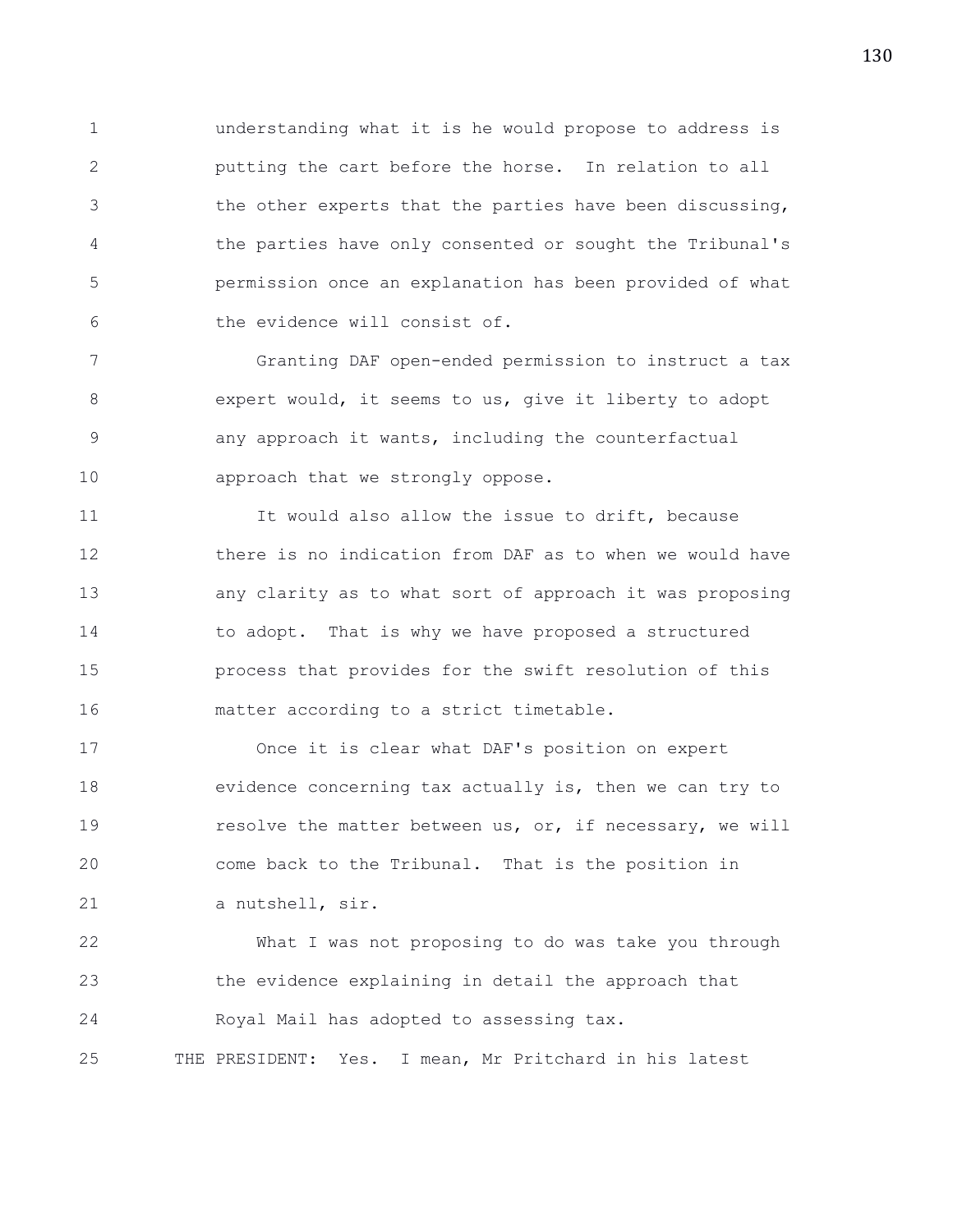1 statement suggests that he should meet with Mr Harvey to 2 discuss the appropriate approach, to try to agree -- 3 MR LASK: We would be very happy with that, but we say that 4 should be part of the process we propose rather than for 5 him -- for DAF to be given permission to call him as an 6 expert witness at trial before they have had that 7 discussion.

8 THE PRESIDENT: I mean, I can see the desire for a -- to 9 have a common approach, if that is possible. But even 10 if it is -- I mean, if you say they are just questions 11 of fact, the factual computations are to be carried out, 12 no doubt it could be presented by counsel, and then 13 various schedules of calculations could be produced and 14 explained to the Tribunal by counsel.

15 It is often more convenient if it is done in the 16 form of an expert's report and then, insofar as there 17 are differences between -- if there are different ways 18 of handling, for example, capital allowances -- I have 19 no idea what the difference might be -- for that to be 20 explained through the experts rather than by counsel 21 addressing the Tribunal.

22 MR LASK: Indeed, sir, and we are proposing to have 23 Mr Harvey do that.

24 THE PRESIDENT: Yes, well, that is fine. But, I mean, if 25 Mr Harvey does it -- clearly, you can have your own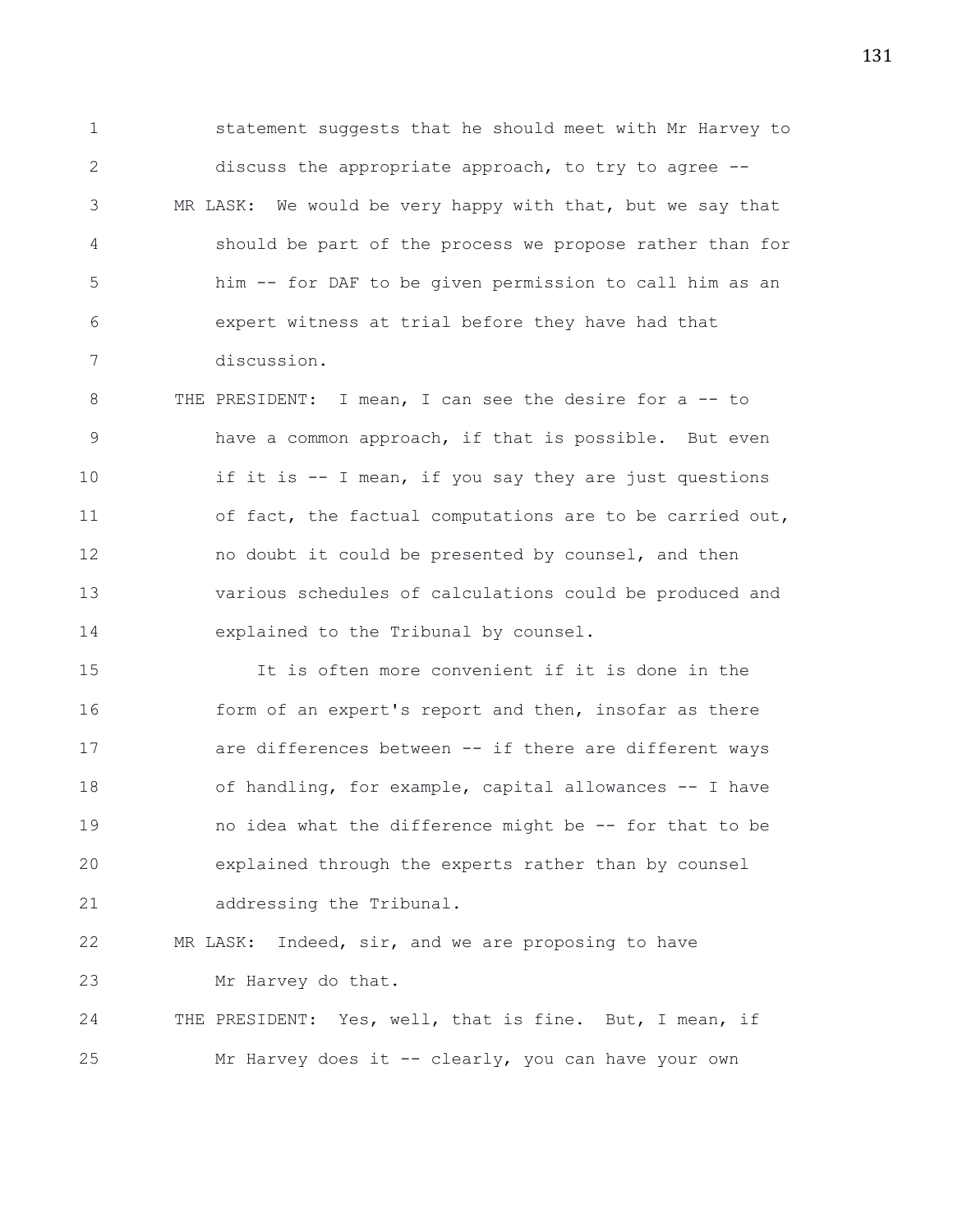1 accounting tax expert, but what DAF is saying, they want 2 to have their own accounting tax expert to do that. It 3 seems to me a slightly different issue from the question 4 of, well, what will be the correct approach.

5 MR LASK: But sir, Mr Harvey does not hold himself out as 6 a tax expert as such, but someone who can -- who is well 7 placed to do the calculations and to verify the approach 8 that has been taken to the calculating of Royal Mail's 9 claim. So that is an approach we have no difficulty 10 with. If DAF were to appoint an expert to do the same 11 approach, there would not be a problem. But the concern 12 is that appointing a tax expert such as Mr Pritchard 13 will inevitably mean that DAF's approach evolves into 14 precisely the sort of counterfactual, detailed 15 counterfactual analysis that we say is inappropriate 16 and, as we have mentioned in the skeleton, we say is 17 contrary to authority.

18 The concern is, as I say, the concern about the 19 appointment of a tax expert, which DAF now accepts is 20 not essential, but the concern is driven by the concern 21 about the approach that will end up being adopted. 22 THE PRESIDENT: Well, is it not -- there seem two actually 23 slightly distinct aspects to this. One is whether both 24 sides should have permission to have a tax expert, and 25 then it is up to each of you to decide, within limits,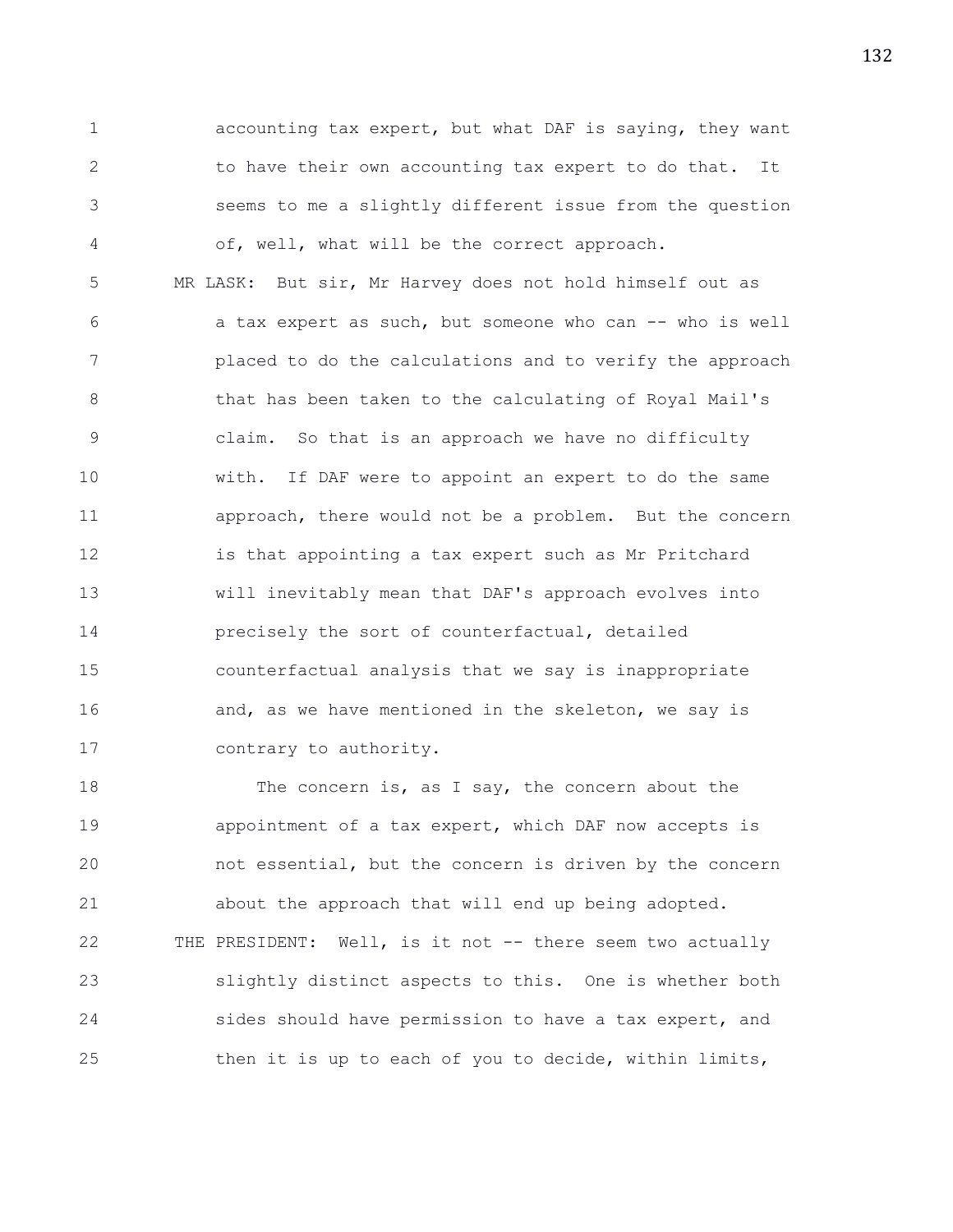1 who it should be. If you feel confident and Mr Harvey 2 feels confident, and he is an experienced accountant, 3 that he can do it, so be it. If Mr Bezant is confident 4 he can do it, equally, and if he says "No, this is 5 getting into complexities of tax calculations that I am 6 not comfortable with", then one would have thought it 7 should be undertaken by someone else.

8 That is one aspect. The other aspect is, well, what 9 is the right approach to adopt to calculating the tax 10 position? That is a quite separate point. I do not 11 think we are in a position to decide that now. The 12 question is then, should it be decided before trial, so 13 they go off in the same way, or is it something that is 14 to be argued out at trial? If it is to be decided 15 before trial, that might have to be in the form of some 16 sort of preliminary issue, where we hear argument about 17 which approach is, as you say, permitted by authority or 18 contrary to authority.

19 That is clearly not something we can address at the 20 moment.

21 MR LASK: No, sir. I am not inviting the Tribunal to rule 22 now on what the correct approach is. What I am inviting 23 the Tribunal to do is adopt the process we have 24 proposed, which would provide for DAF to indicate to us 25 what approach it proposes to adopt, for us to try to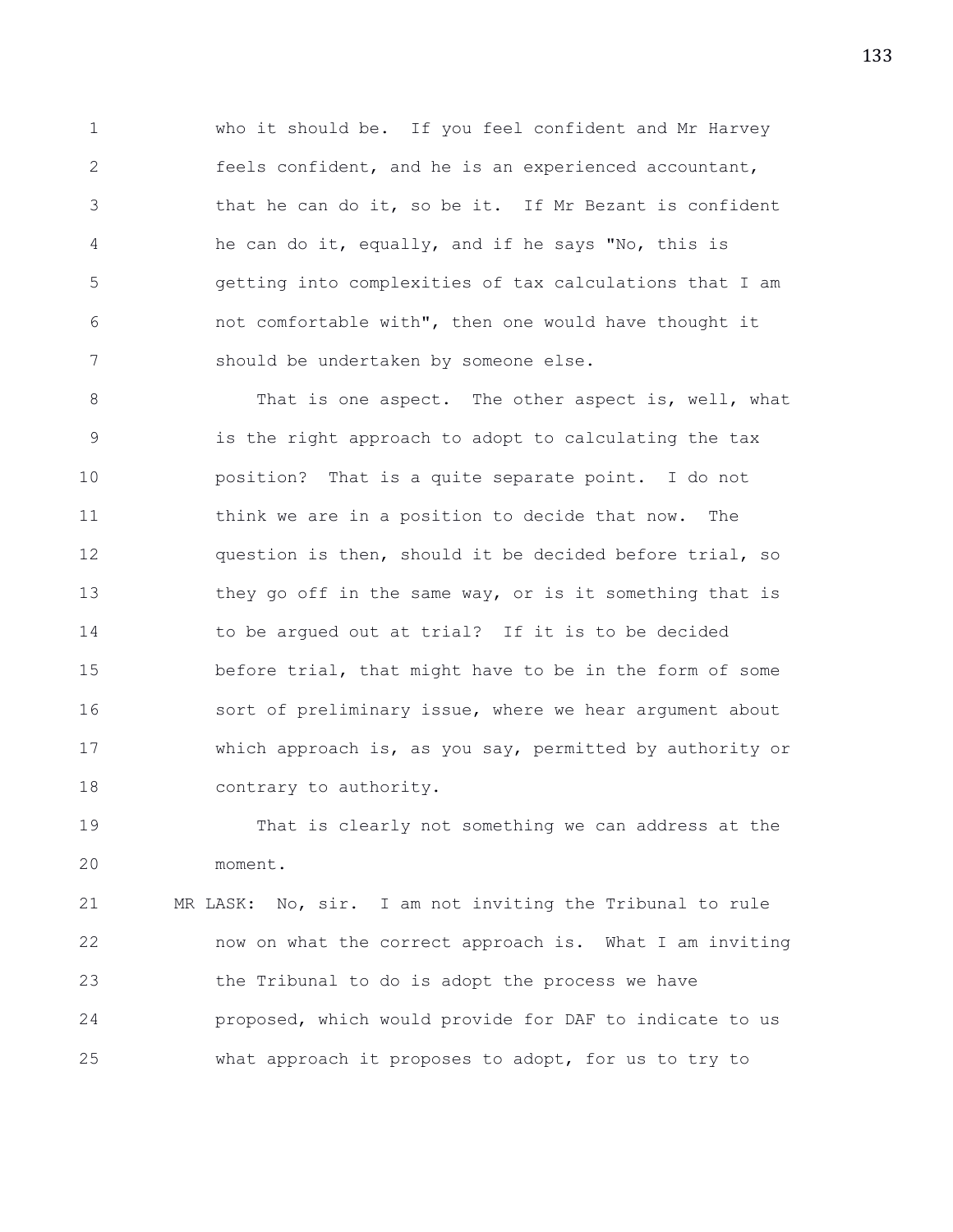1 reach a measure of agreement on that, by which time it 2 should be clear whether, indeed, a tax expert is 3 required or not. Because, as I say, DAF says it may not 4 need a tax expert.

5 THE PRESIDENT: Well, what I think it says is it will want 6 expert evidence but it might not have to be a separate 7 expert. It could be the same expert as it is using for 8 other aspects of the case. He would still be giving 9 evidence on tax.

10 MR LASK: The distinction I am drawing is between an expert 11 such as Mr Bezant and a tax expert such as Mr Pritchard, 12 who, as we say, we fear, would be seeking to adopt this 13 approach for counterfactual analysis.

14 THE PRESIDENT: Yes.

15 MR LASK: All we are really asking for is to put the horse 16 before the cart, which is to -- let us establish the 17 correct approach and then work out whether -- what sort 18 of expert is needed.

19 THE PRESIDENT: Yes. I see.

20 I think we will -- sorry, we have to keep breaking 21 off, but that is the nature of a CMC with a lot of 22 issues, and we obviously have not heard from Mr Beard, 23 but let me just have a word with the two other members 24 of the Tribunal. So we will withdraw for just a few 25 moments.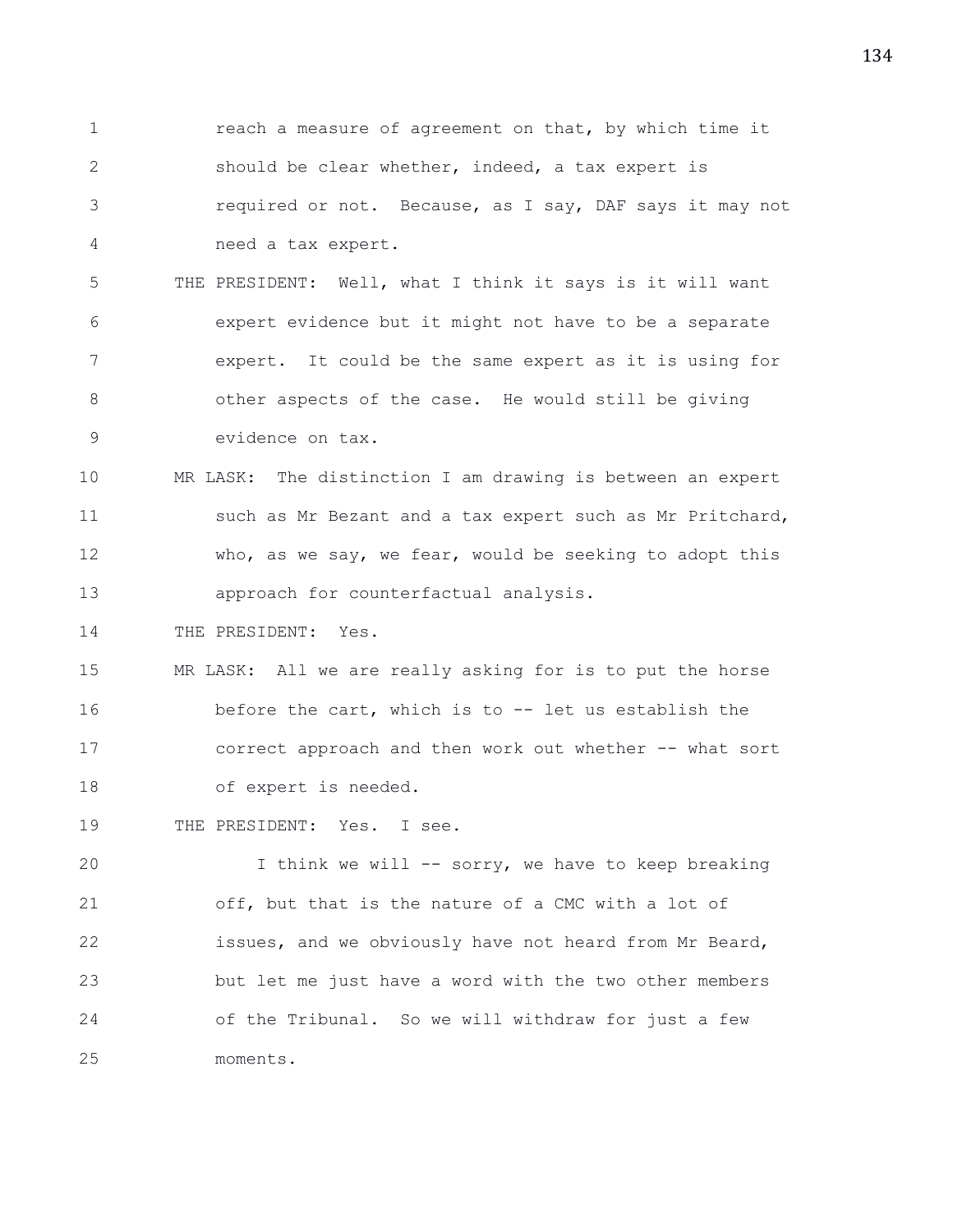1 (3.22 pm) 2 (A short break) 3 (3.24 pm) 4 (Ruling was given) 5 Further Discussion 6 THE PRESIDENT: So Mr Lask, I will go back to you. It is 7 not quite the proposal that is in your paragraph 7, but 8 it seems to us to flow from what you have been 9 submitting. Is that something that you find 10 problematic? 11 MR LASK: Sir, may I just mute for 30 seconds to take 12 instructions on that? 13 THE PRESIDENT: Yes, and Mr Beard likewise. We have not 14 heard from you, but I think you can see the logic of it. 15 So you both may want to mute while you take instruction. 16 (Pause) 17 Mr Lask, have you been able to take instructions? 18 MR LASK: I have, sir. We are broadly content with the 19 proposal, subject to one possible wrinkle, which is 20 this: we would hope that, following a meeting between 21 Mr Harvey and whoever is appointed by DAF, some 22 agreement could be reached on the proposed approach. 23 But if DAF do opt for Mr Pritchard, and Mr Pritchard and 24 Mr Harvey are unable to reach agreement and then 25 statements have to go to the Tribunal, and the Tribunal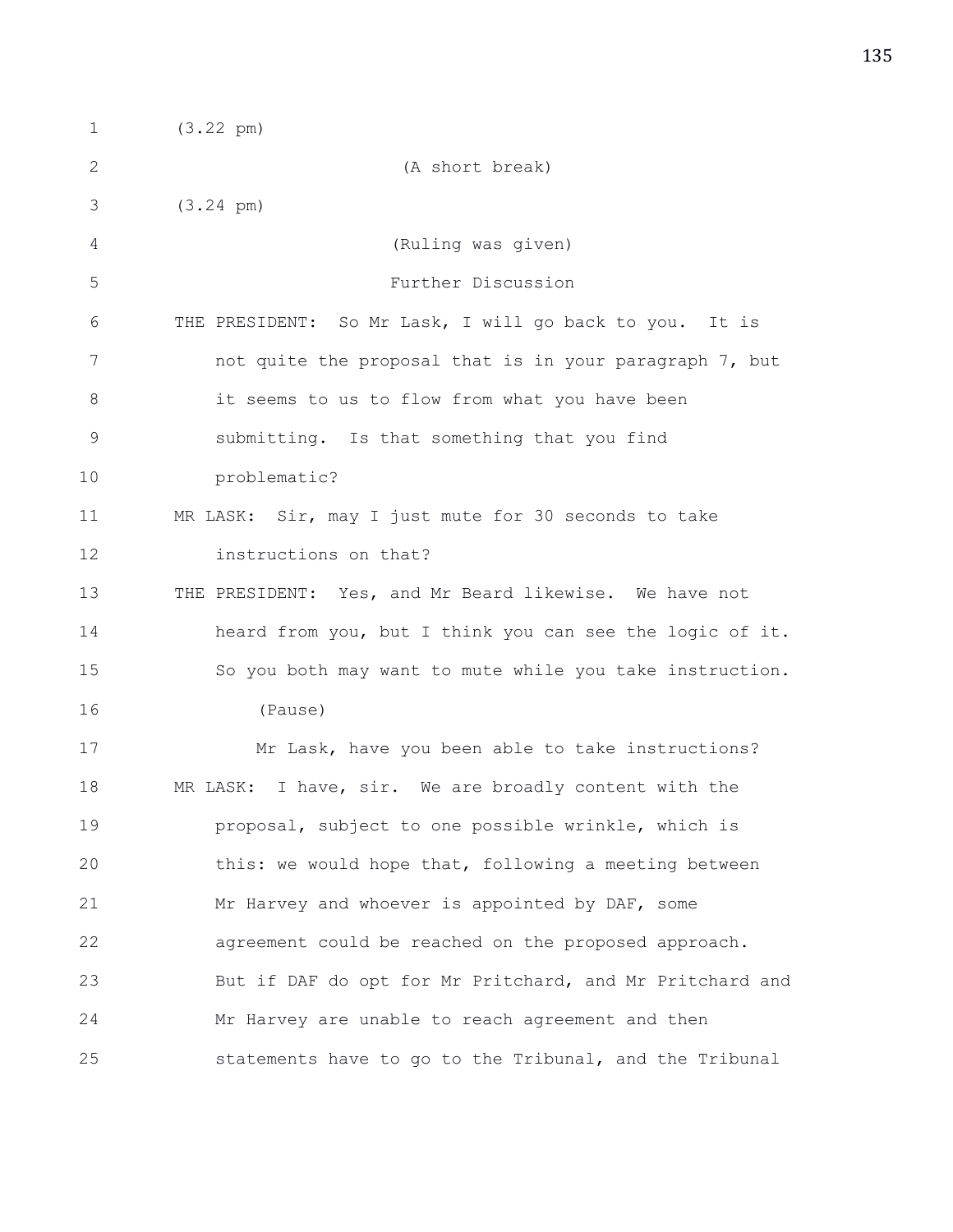1 rules that a detailed counterfactual analysis proposed 2 by Mr Pritchard is the correct approach, it may be in 3 those circumstances that Mr Harvey is not able to give 4 evidence for us because we are now into expert tax 5 territory. So we would need the option, in those 6 circumstances, to appoint a tax expert instead of 7 Mr Harvey. 8 THE PRESIDENT: Yes. I think that was implicit in what 9 I was indicating. 10 MR LASK: I am sorry. 11 THE PRESIDENT: No, that would be understandable. 12 Right, Mr Beard? 13 MR BEARD: Yes. Thank you. We are content to proceed on 14 that basis. I am not going to get into the fact that 15 there are plainly expert matters here. There is just 16 one point I think it is worth emphasising. 17 Mr Lask keeps referring to the analysis his expert 18 is proposing to put forward and a counterfactual 19 analysis. There will only ever be a counterfactual 20 analysis in these circumstances. The facts have passed. 21 We are dealing with counterfactual issues now. The 22 question is how you deal with them. We think that is 23 paradigmatically a matter of expertise and in particular 24 tax expertise. 25 We think the claimants have got themselves into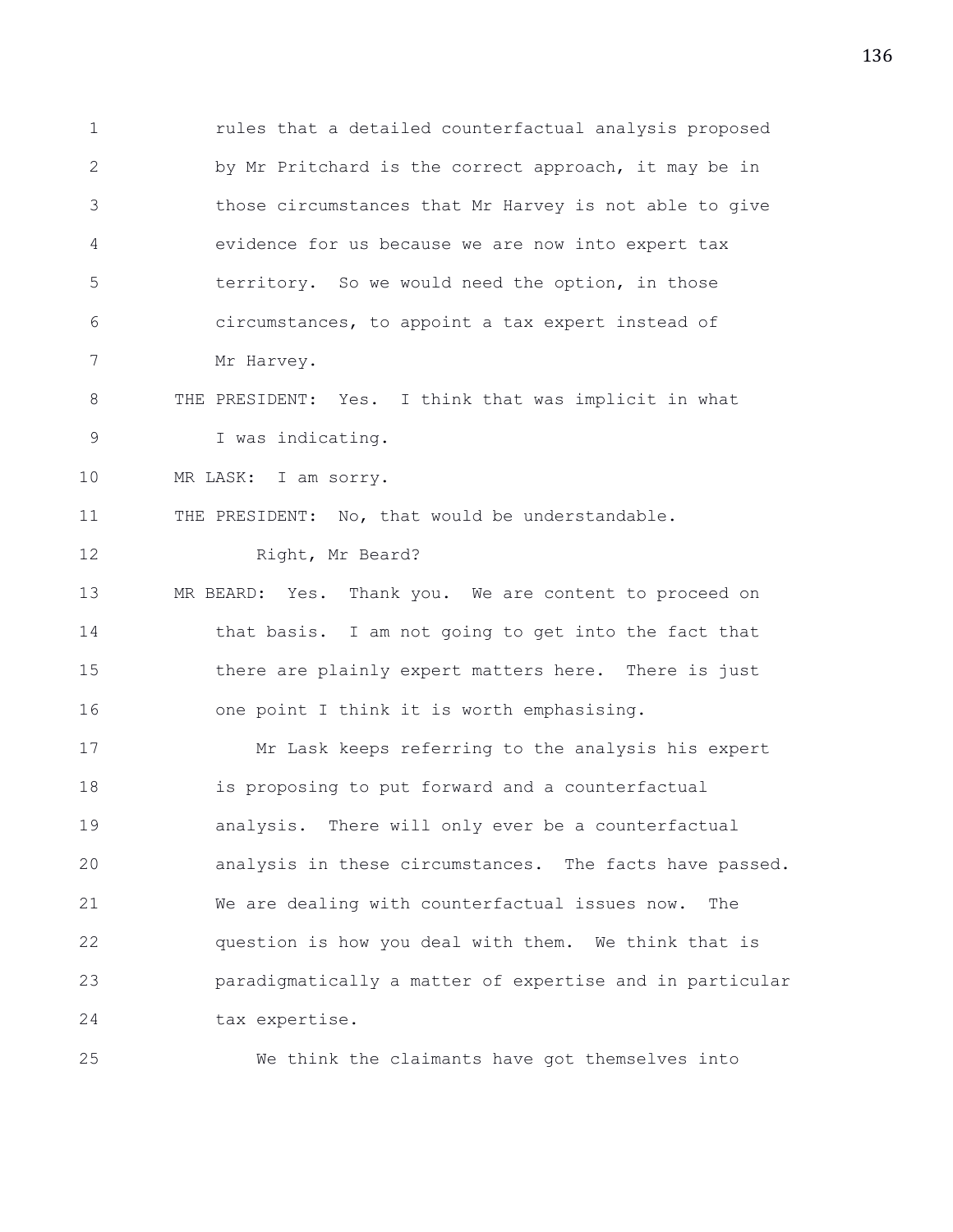1 a very odd position suggesting that on tax questions 2 they have a non-tax expert, but that is something that 3 they have chosen to do and this process will deal 4 with it.

5 THE PRESIDENT: Yes, well, we are not directing who the 6 expert may be, and the claimants have the option to 7 reconsider. They have seen what Mr Pritchard said. So 8 we shall say that both sides have permission to adduce 9 evidence from an expert dealing with -- in the 10 Royal Mail proceedings, dealing with the tax position as 11 regards any damages. The two experts -- that the two 12 experts should meet on a without-prejudice basis to 13 discuss what approach should be adopted insofar as they 14 do not agree. They should file statements with the 15 Tribunal. The Tribunal will then decide, which will 16 leave open the question of whether it needs an oral 17 hearing, and, depending upon the decision, the claimants 18 have permission to appoint a different individual as 19 their tax expert.

20 MR BEARD: Can I just interpolate one point? Would it be 21 sensible to set a date by which the experts meet? 22 THE PRESIDENT: Yes, I was about to do that.

23 MR BEARD: I am sorry, sir. Right.

24 THE PRESIDENT: I wanted to get the -- I just want to be 25 clear, there is no disclosure required for any of this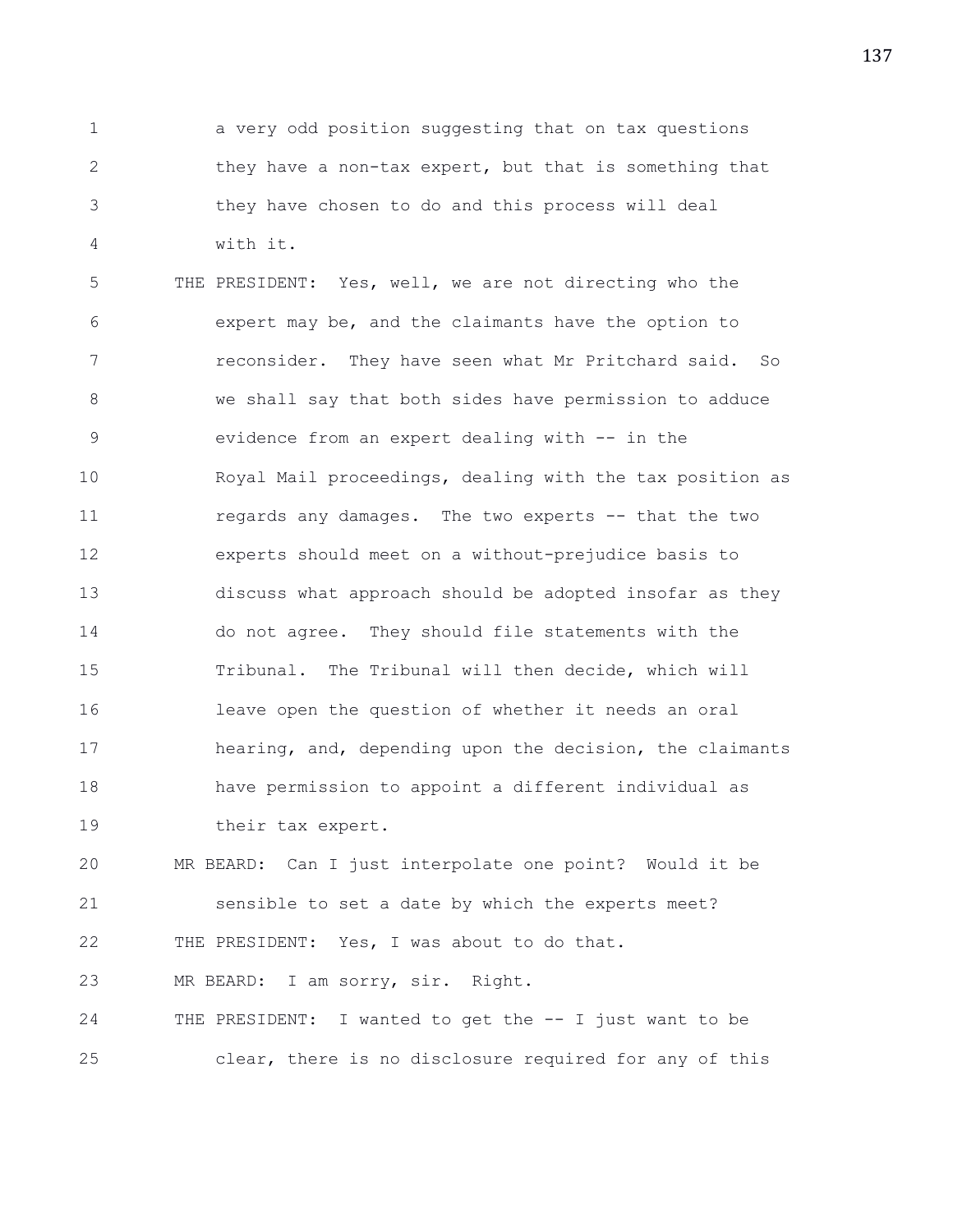1 now, is there? We have not detected there is 2 a disclosure application that is related --3 MR BEARD: I think not now. We have a great deal of the 4 relevant material, which is why Mr Pritchard has been 5 able to point out various (inaudible) in the expert -- 6 THE PRESIDENT: Right, okay. So that can then proceed. 7 So if we say a date by which there should be -- I do 8 not know if we have to do each step, but if we say 9 a date for the meeting and a date for any statement to 10 the Tribunal, that will be sufficient. What would be 11 a reasonable time for a date for a meeting? Can it be 12 done before Easter? By 31st March? Is that reasonable? 13 MR LASK: Sir, we would certainly hope so. On our proposal, 14 we were proposing the parties write to the Tribunal 15 setting out their respective positions by 23rd March, 16 **and we would be retaining that date as the date for the** 17 filing of the statements that you envisage, and so the 18 meeting -- the without-prejudice meeting would need to 19 be before that.

20 MR BEARD: I am sorry, that is simply not going to be 21 feasible. We got the tax disclosure from the claimants 22 very recently. We are still in the process of reviewing 23 it. There is no point in having this meeting to discuss 24 the approach until that has been digested. I think the 25 sensible course would be to be setting a meeting before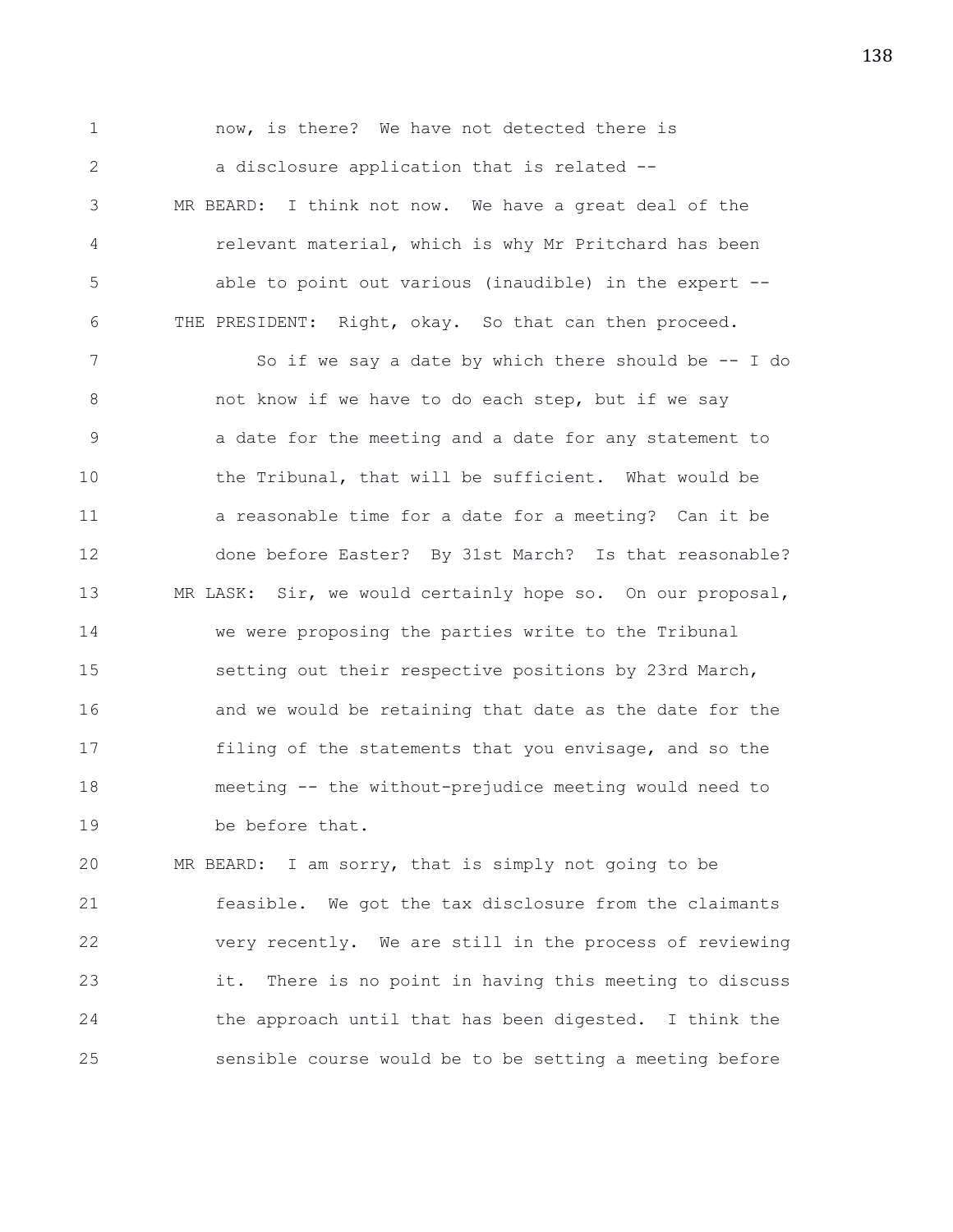1 the end of April, and then any statements two weeks 2 thereafter would seem to be the sensible course.

3 If there is a convenient date during April by which 4 time we have digested the disclosure and our expert is 5 able to join the meeting, then obviously we will do 6 that, and try to bring things forward. But it is 7 obviously sensible that we are entitled to review that 8 disclosure. It may be that Mr Harvey has sought to just 9 be reviewing it in the background, but there has been 10 a long delay in disclosure of tax returns and -- 11 THE PRESIDENT: Well, it is not a pressing urgency for the 12 trial, but I would have thought that -- I mean, he does 13 not -- Mr Pritchard does not have to get on top of 14 every -- all the information. He has got to understand 15 the general approach and therefore the general approach 16 he wants to adopt. 17 MR BEARD: Yes. 18 THE PRESIDENT: He is not going to have to produce any 19 calculations. 20 MR BEARD: No. 21 THE PRESIDENT: So if we were to say it should be, for 22 example, 16 April, it would ensure that there is --

23 MR BEARD: Yes, I am sure --

24 THE PRESIDENT: -- plenty of time and that any --

25 MR LASK: Sir, I am so sorry to interrupt, but may I remind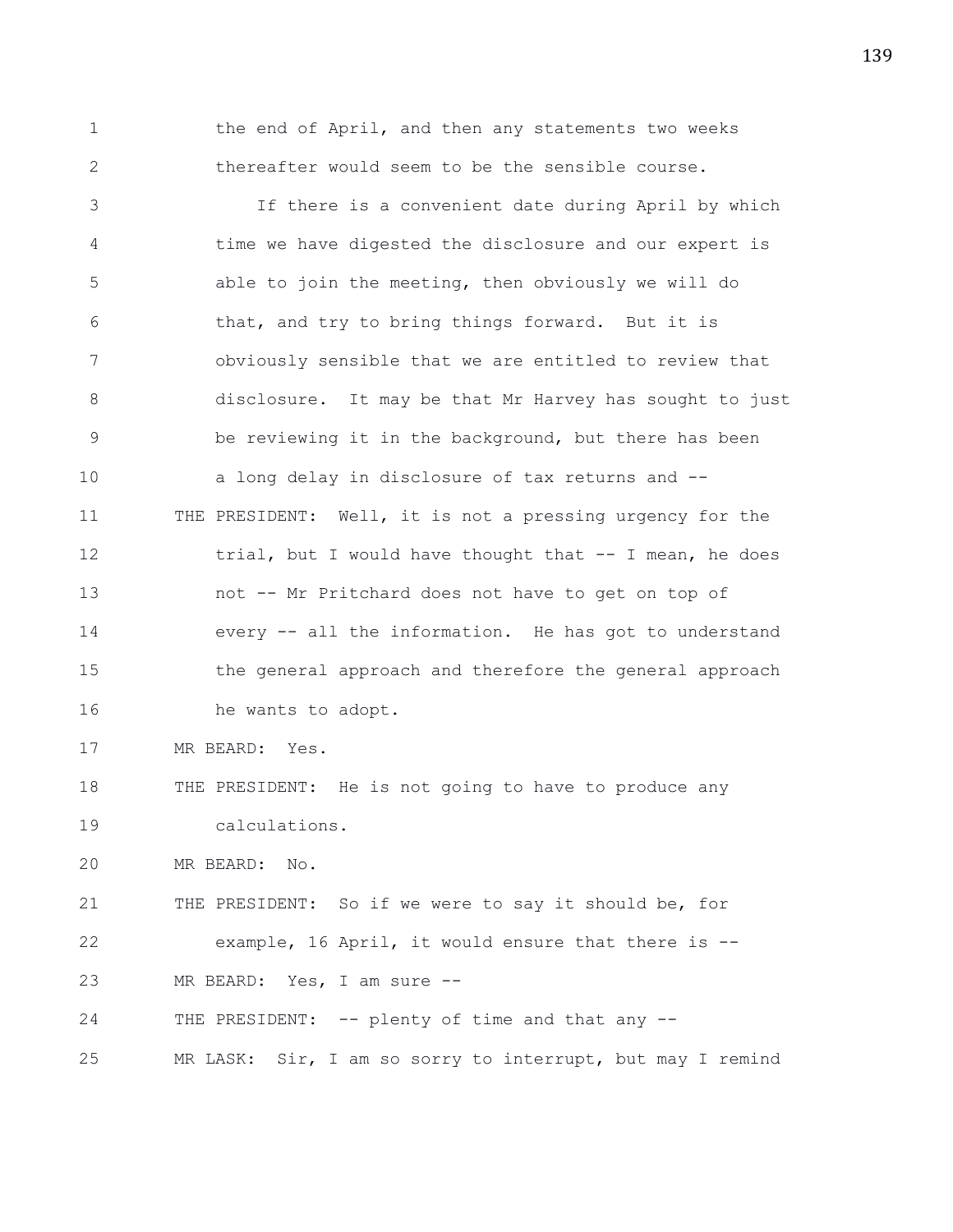1 the Tribunal that the deadline for witness statements is 2 29th April, and the scope, certainly on our side -- oh, 3 sorry, May. So the scope of our factual witness 4 evidence will depend in part on the outcome of this tax 5 process, because we are going to be adducing factual 6 witness evidence on tax. So that does have to be built 7 in to the timetable, and we need to have enough time for 8 the expert process, the outcome of the expert process, 9 to feed into our factual witness evidence. So we are 10 concerned about the current time frames being 11 considered.

12 THE PRESIDENT: Well, it may be that the witness statements 13 purely on tax matters -- which is a rather discrete 14 aspect, is it not, of the factual evidence -- can be put 15 back, because you have got a lot of evidence dealing 16 with everything else that we have been talking about, 17 and I do not think that would cause any disruption to 18 the trial if we were to revise that date, because if 19 the Tribunal has to meet and rule and so on -- and if 20 they were to have the meeting on 16th April, then they 21 could produce their statements, could they not, by 22 30th April? 23 MR BEARD: That seems entirely feasible, yes. 24 THE PRESIDENT: At that point the Tribunal will have to

25 decide what to do. I would have thought that the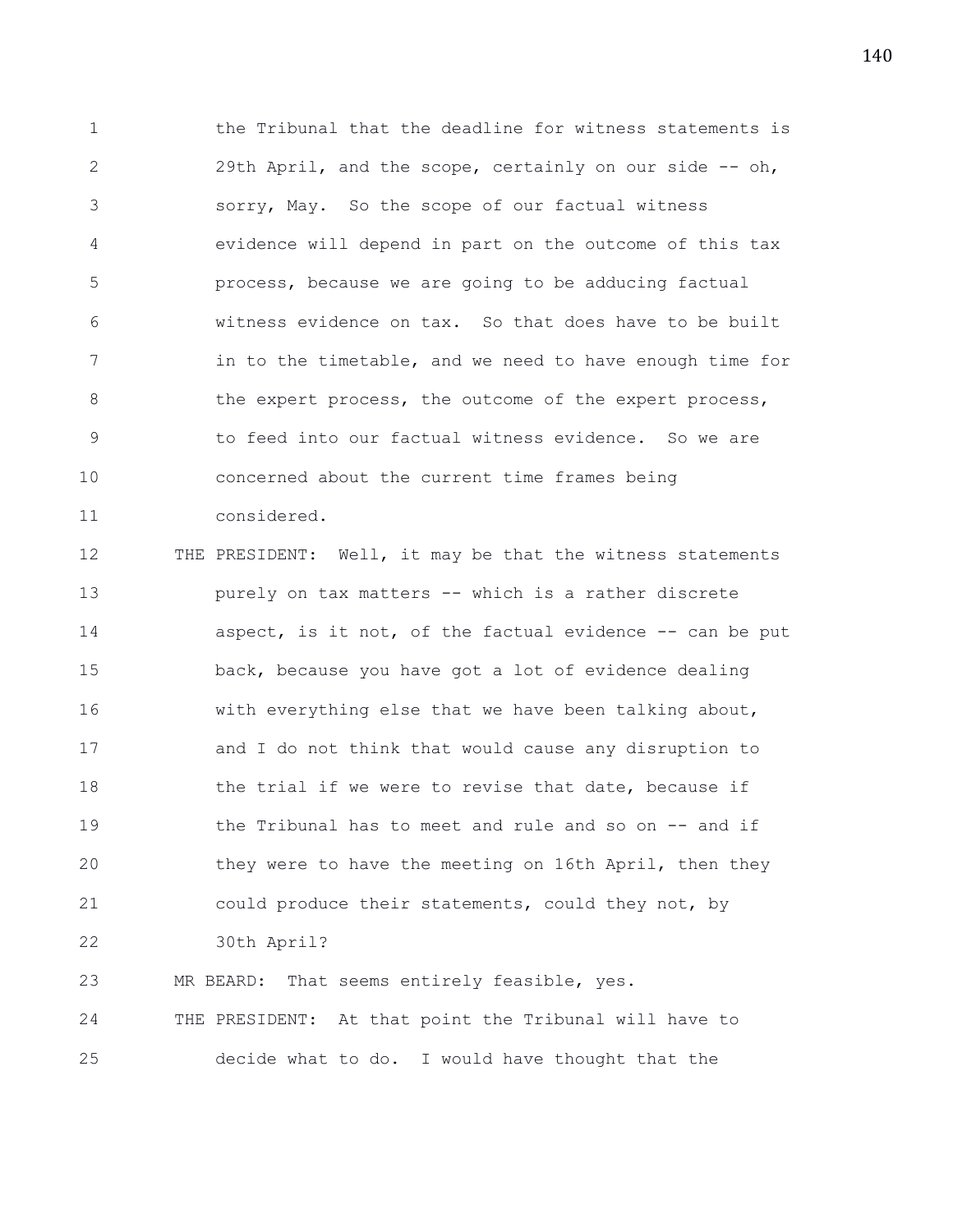1 sensible course is not to change the date now, but if it 2 turns out -- and you will know this from your expert 3 following the meeting -- that there is material issues 4 on the correct approach to tax which affect your factual 5 evidence, and therefore you will await the Tribunal's 6 ruling, that both sides should write in saying they 7 suggest that specifically any factual evidence that 8 **8** relates to the tax matters should be put back to several 9 weeks after the Tribunal has ruled, and deal with it 10 that way.

11 MR LASK: Sir, thank you. I think, subject to any contrary 12 indication from those instructing me, I think we would 13 agree that any amendment to the timetable for factual 14 witness statements should await further -- should allow 15 for the process to run at least part of its course. 16 Just to flag up that any movement on the deadline 17 for factual witness statements will have a knock-on 18 impact on the deadline for expert reports, at least

20 THE PRESIDENT: Yes. I mean, it is only the -- it will only 21 affect any experts' reports on tax, of course. Not on 22 anything else. We are not generally extending time for 23 factual witnesses. It is only insofar as they concern 24 the Royal Mail handling of its tax affairs. 25 MR LASK: Yes. Subject to there may be some overlap with

19 insofar as they relate to tax.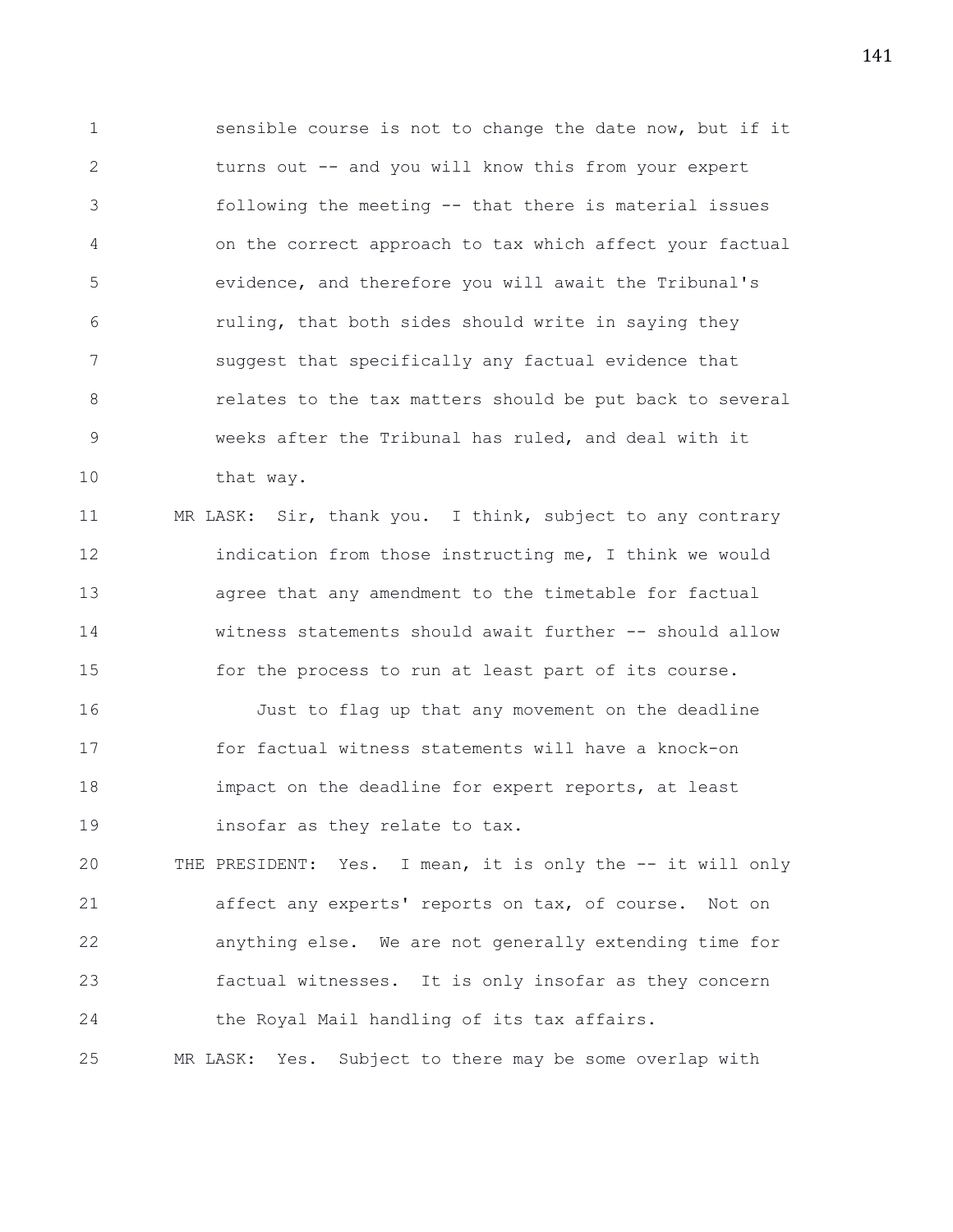| 1           | expert evidence on financing because there is              |
|-------------|------------------------------------------------------------|
| 2           | a financing aspect to the tax claim.                       |
| 3           | THE PRESIDENT: Yes. Well, you can look into that if        |
| 4           | necessary.                                                 |
| 5           | MR LASK: Thank you.                                        |
| 6           | THE PRESIDENT: But it is not going to affect the -- any of |
| 7           | the main part of the claim?                                |
| 8           | MR LASK:<br>No.                                            |
| $\mathsf 9$ | THE PRESIDENT: Namely overcharge, pass-on --               |
| 10          | MR LASK:<br>$\mathbb{N} \circ$ .                           |
| 11          | THE PRESIDENT: -- loss of volume and so on. Yes.           |
| 12          | Well, if that can be put into the order. Would that        |
| 13          | then be a sensible moment to go back to the question we    |
| 14          | left you with, which is the truck leasing financing        |
| 15          | expert issue, where you both seem to want two experts?     |
| 16          | MR BEARD: We indicated in correspondence that we would     |
| 17          | stick with Mr Delamer. We have received a letter           |
| 18          | overnight indicating that it is possible that the          |
| 19          | claimants want to maintain two experts. Even in the        |
| 20          | face of that, we are content to be using Mr Delamer,       |
| 21          | albeit that if something is raised specifically by         |
| 22          | Mr Harvey that Mr Delamer aware cannot cover in reply,     |
| 23          | we might have to use Mr Bezant for those purposes. I am    |
| 24          | sorry, Professor Neven. I apologise. I misspoke.           |
| 25          | Professor Neven in relation to that. But our intention     |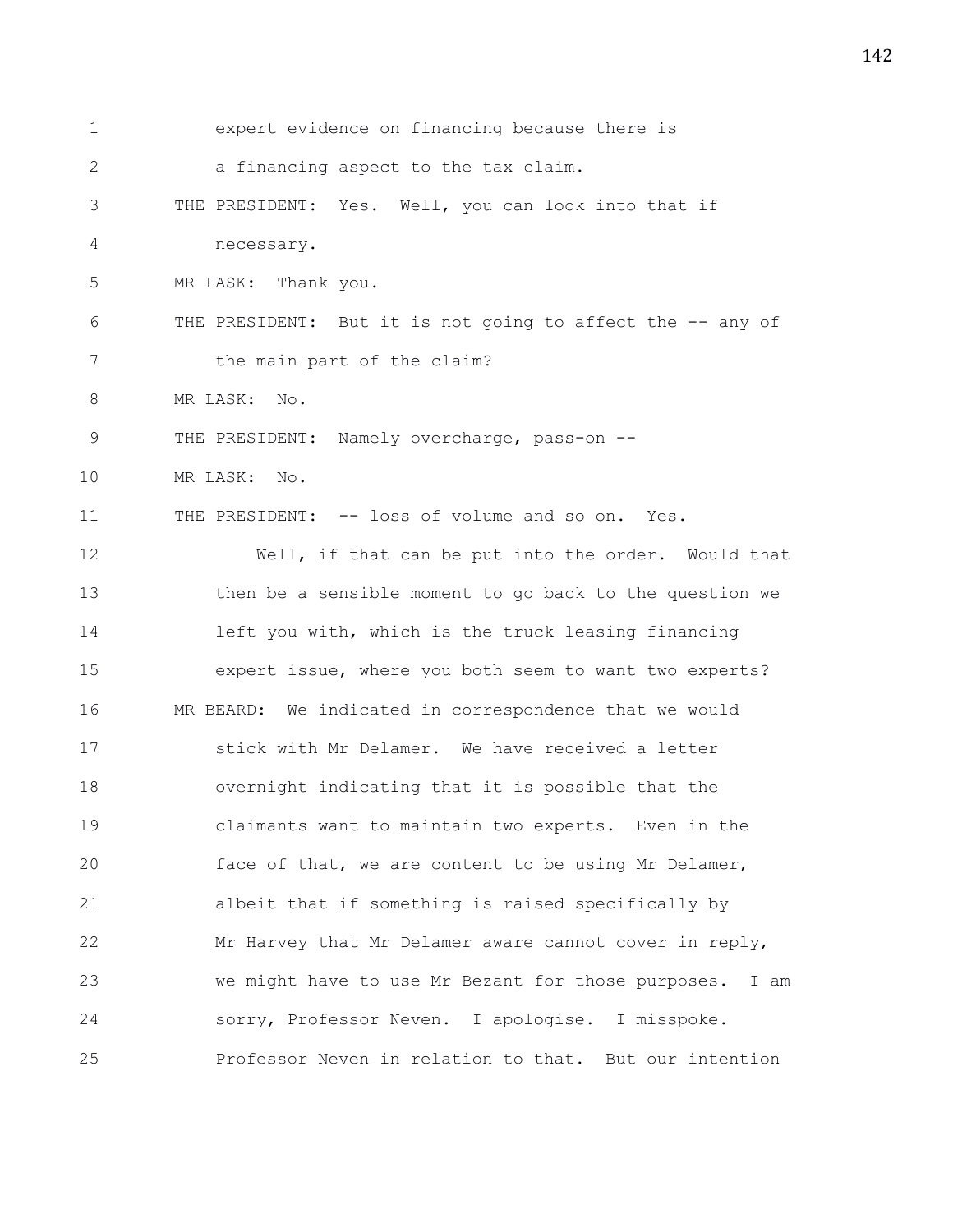1 is just to use Mr Delamer for those matters. We do not 2 fully understand the claimants' position. 3 THE PRESIDENT: Yes. 4 Mr Lask? 5 MR LASK: Yes, sir. Thank you. 6 We note the letter that came in overnight indicating 7 DAF's change of position. Prior to that, both parties 8 were agreed that it may be necessary to have two. 9 I will explain why, from the claimants' perspective. 10 Just by way of context, a relatively small number of 11 lease trucks are involved in the claims, but they do 12 raise specific issues in relation to assessing the loss, 13 and, broadly speaking, there are three questions. The 14 first question is: what is the relevant value in the 15 value of commerce for leased trucks? We take it to be 16 the rental instalment payments less any maintenance 17 charges. 18 The second question is: well, how do you assess the 19 **point in time at which the overcharge was incurred,** 

20 where rental payments would have been paid over a number 21 of years? That is the second question. It is those 22 first two questions that we propose Mr Harvey will deal 23 with.

24 Then there is a third question, which is whether 25 there was a specific financing cost associated with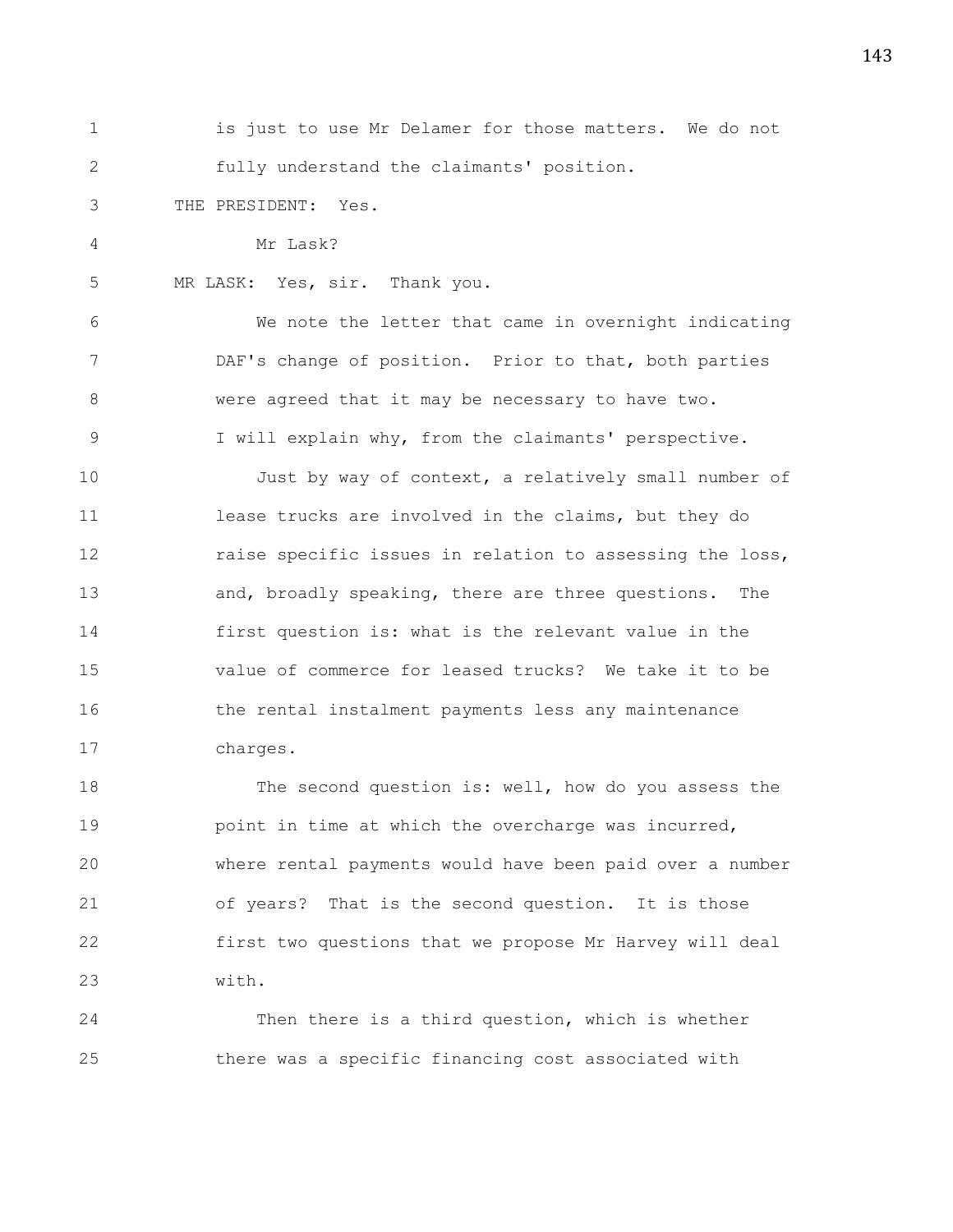1 renting leased trucks. Because obviously if the rental 2 payments were higher, then it is possible that the 3 financing costs may have been higher too. 4 It is that question we envisage Mr John Earwaker 5 potentially dealing with if it is necessary to do so. 6 So there certainly would not be any duplication. It is 7 just a feature of the specific issues that arise in 8 **8** relation to assessing the loss on leased trucks. 9 THE PRESIDENT: Yes, I see. 10 So it is -- Mr Earwaker is on the financing costs 11 associated with leased trucks? 12 MR LASK: Yes. 13 THE PRESIDENT: Harvey is on the value to be attributed to 14 leased trucks -- 15 MR LASK: Yes. 16 THE PRESIDENT: -- and the assessment of the point in time 17 when the overcharge was paid? 18 MR LASK: Yes, well, the overcharge, the overcharge on the 19 leased trucks. The way you articulated it, sir, which 20 reflected the way I articulated it, just explains why 21 the approach to overcharge on leased trucks is different 22 from the approach to overcharge on purchased trucks. 23 THE PRESIDENT: Yes. It has to be a particular point in 24 time? It is not incurred every time a lease payment is 25 made?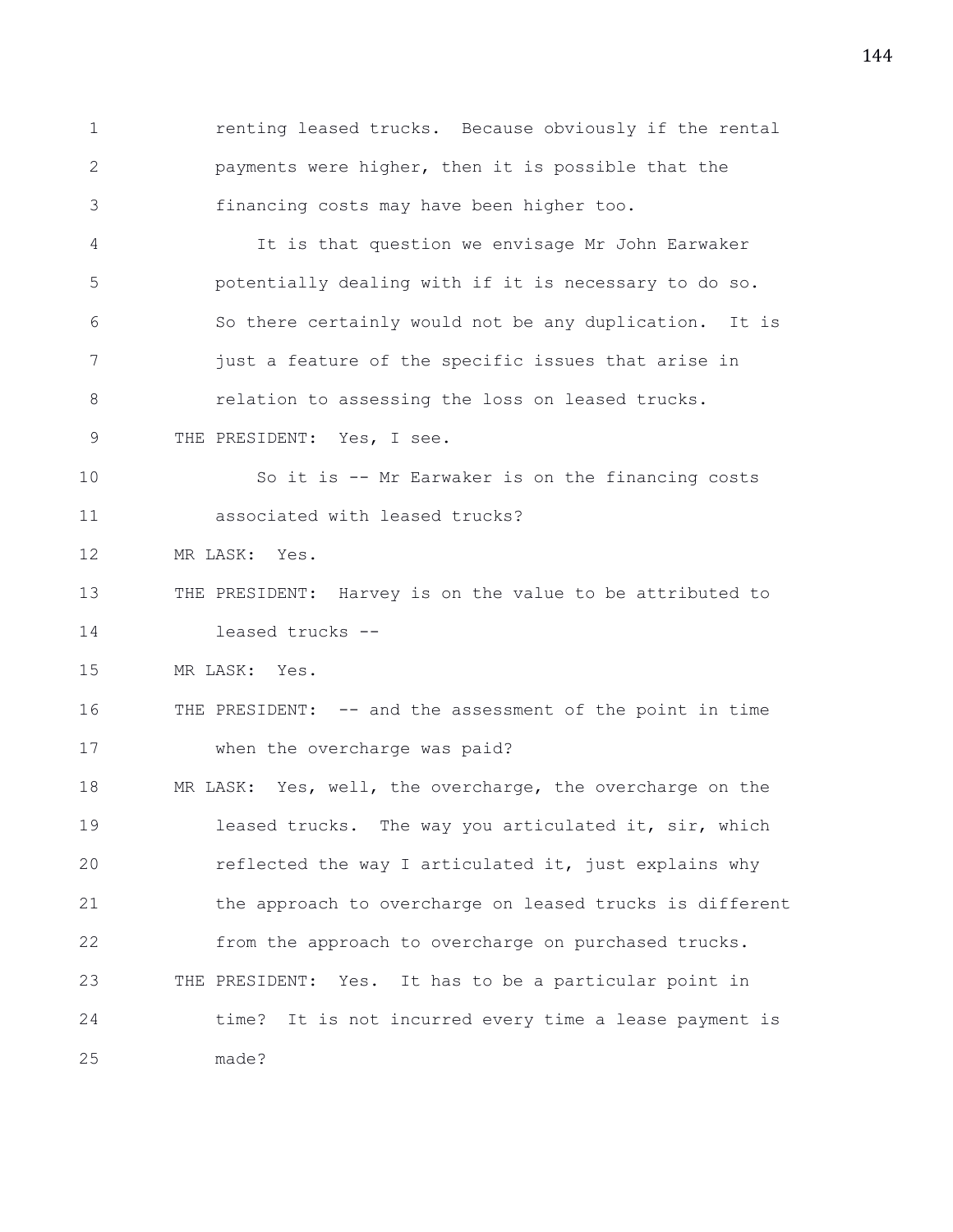| 1            | MR LASK: I think that is the question or one of the       |
|--------------|-----------------------------------------------------------|
| $\mathbf{2}$ | questions Mr Harvey will be looking at.                   |
| 3            | THE PRESIDENT: Yes. We will take just a moment to         |
| 4            | consider.                                                 |
| 5            | $(3.41 \text{ pm})$                                       |
| 6            | (A short break)                                           |
| 7            | $(3.42 \text{ pm})$                                       |
| 8            | Order Made                                                |
| $\mathsf 9$  | THE PRESIDENT: We see the point that Mr Lask has made. We |
| 10           | will allow you -- give you permission -- to have -- we    |
| 11           | note that Mr Earwaker is giving evidence anyway on the    |
| 12           | financing losses, the Royal Mail case. So as long as      |
| 13           | they are non-duplicative, we will give you that           |
| 14           | permission, and similarly, then, if so advised, DAF has   |
| 15           | permission to do the same.                                |
| 16           | Given the split that you have explained                   |
| 17           | MR LASK: Thank you, sir.                                  |
| 18           | MR BEARD: Thank you.                                      |
| 19           | Discussion re Disclosure Categories                       |
| 20           | THE PRESIDENT: That then takes us to the disclosure       |
| 21           | categories, I think, as the remaining issue, where there  |
| 22           | has been some movement, and I think we have been sent     |
| 23           | a revised schedule.                                       |
| 24           | MR BEARD: Yes, I was going to refer to the schedule you   |
| 25           | asked about over the short adjournment, since that is     |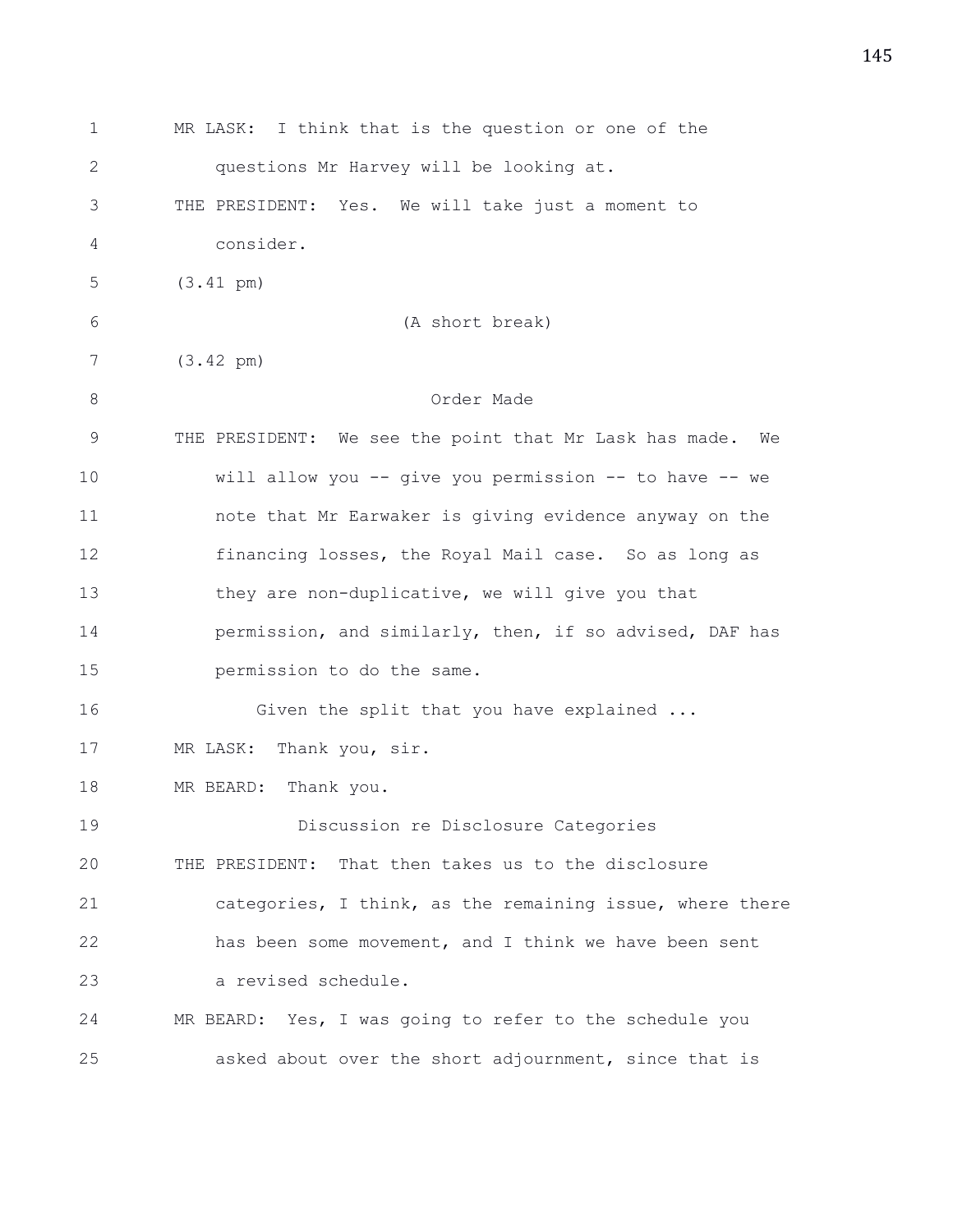1 the schedule that deals with matters that essentially 2 are not agreed. Obviously we have the longer Redfern 3 Schedules, but they cover matters that are agreed, and 4 I was -- 5 THE PRESIDENT: Am I looking at the right -- I have an 6 annex 1 to Royal Mail BT's letter dated 1st March? 7 MR BEARD: That is right, and it should have --8 THE PRESIDENT: Is that the schedule I should be looking at? 9 The column is in red. The entry is in red. 10 MR BEARD: That is right. At the bottom it should have in 11 the middle of the page "01/03/21". 12 THE PRESIDENT: Yes. 13 MR BEARD: In very small writing. Yes. 14 So this is essentially abbreviated in the sense that 15 there are a number of categories of disclosure that are 16 effectively agreed in relation to these issues. 17 I think we can go through this relatively quickly, 18 because I think in the main, we can identify where the 19 issues lie, and where in fact further agreement can be 20 reached. 21 In relation to the red, these are changes that are 22 being suggested by DAF and respectively Royal Mail/BT in 23 the second and third columns in relation to these 24 matters.

25 So DAF --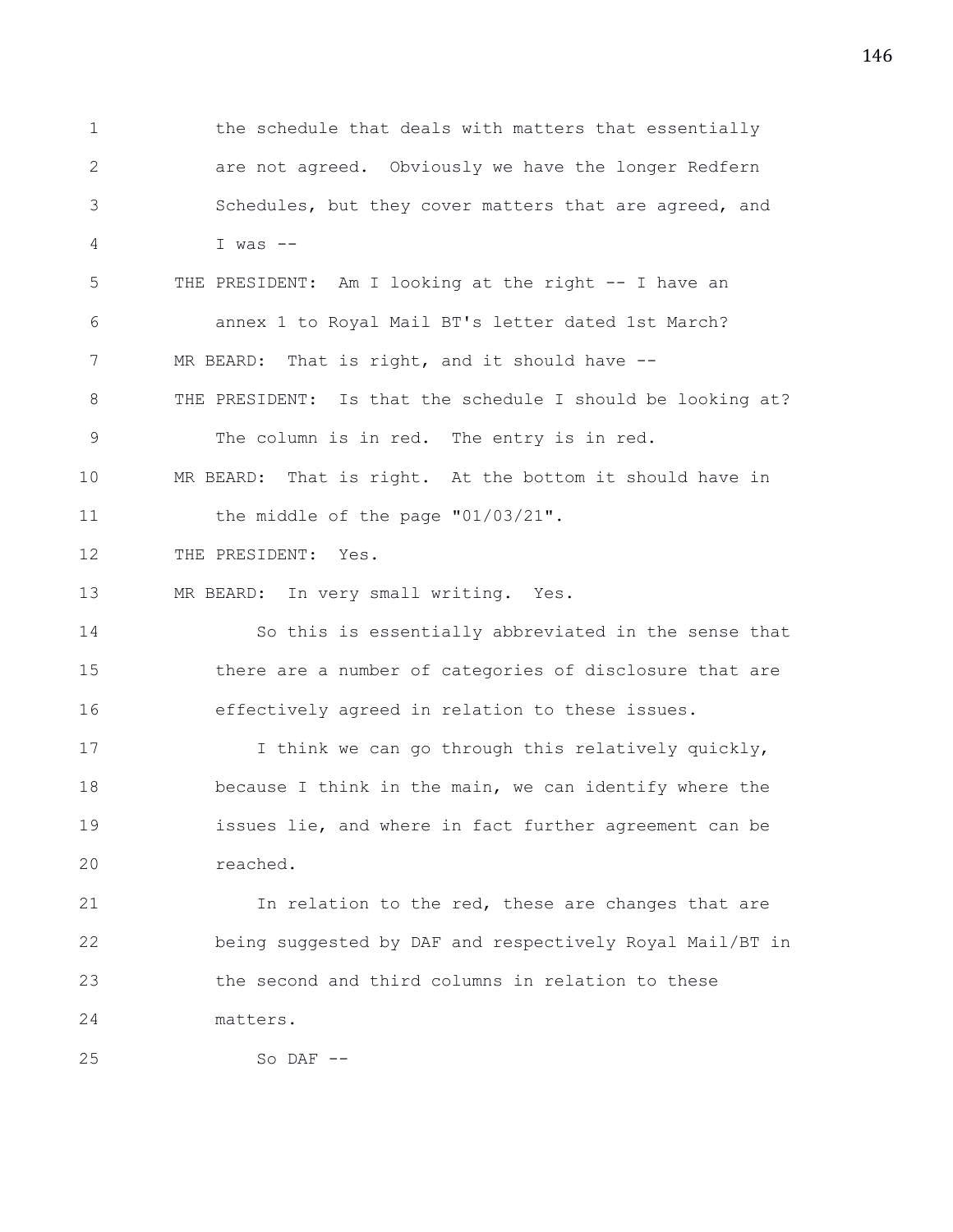1 THE PRESIDENT: Well it starts on --

2 MR BEARD: It starts with definitions, yes.

3 THE PRESIDENT: And previously -- yes, I see.

4 MR BEARD: So I think the only issue that really arises in 5 relation to this is that -- well, I want to make just 6 a brief introduction to it, because this Redfern 7 Schedule was initially put forward dealing with pass-on, 8 and in doing so, would also deal with any request for 9 disclosure in relation to mitigation.

10 Now, as you will have heard and realised from seeing 11 the correspondence, what DAF has sought to do is try and 12 narrow the categories in the light of concerns and 13 objections raised by Royal Mail and BT, and what it has 14 done is sought to do so to ensure that it continues to 15 be able to have sufficient material coming forward in 16 order to deal with supply pass-on; but also that process 17 will ensure that we obtain, we hope, material in 18 relation to mitigation, albeit we have left the caveat 19 that in relation to mitigation there may be further 20 requests that would follow up. But in the main, we 21 would hope that these categories would also cover the 22 gist of the mitigation disclosure that would be needed.

23 Indeed, it would be more than the 'gist of'. We 24 think that it is likely the mitigation disclosure -- 25 that the principal mitigation disclosure that will be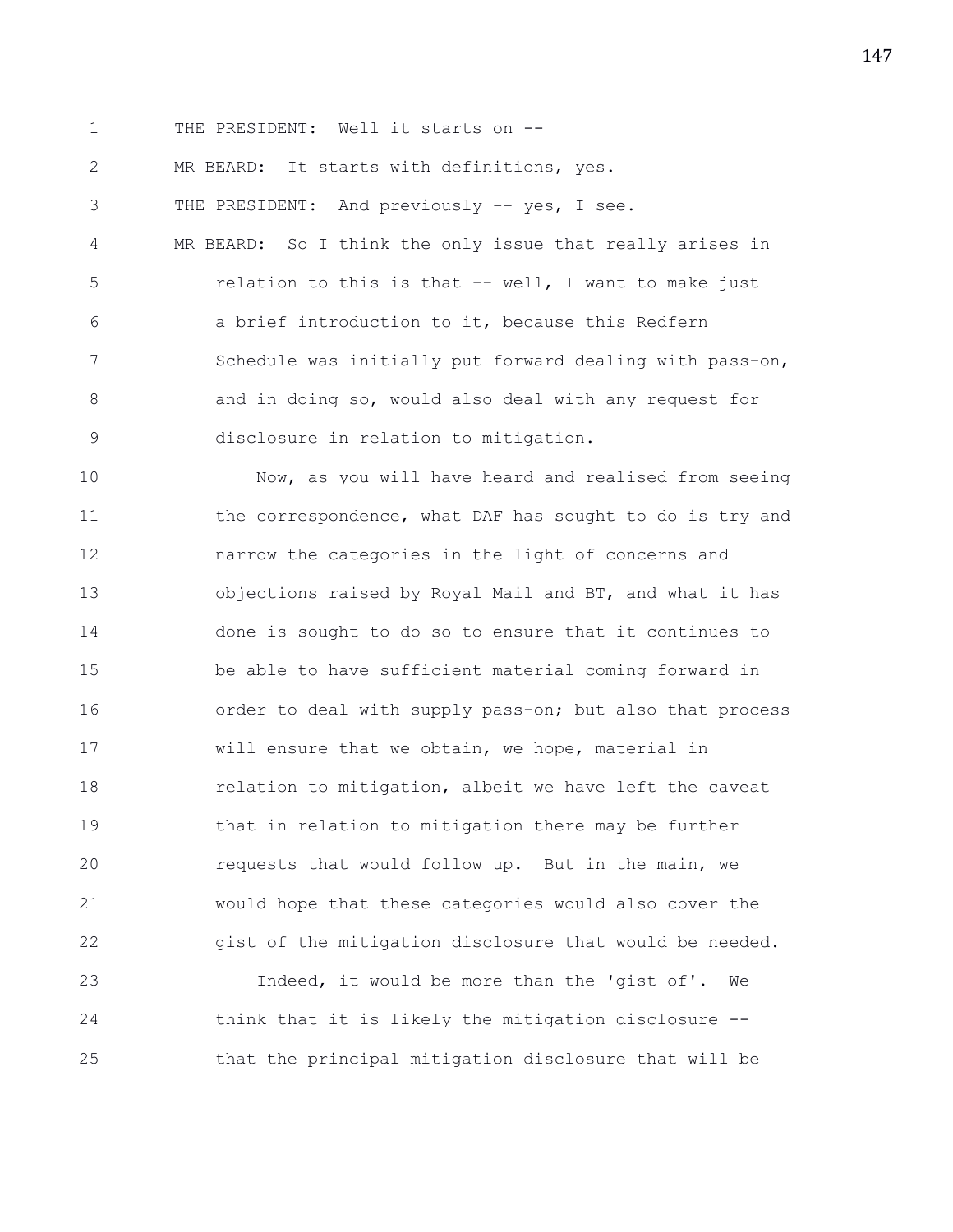1 required will be covered by these categories. As I say, 2 I think it is going to be feasible to identify 3 relatively small differences in relation to these 4 issues.

5 So the first issue that actually arises is in 6 relation to definitions, but I am going to pick that up 7 in relation to PO5(a) and (b) categories in due course, 8 because we think that it is likely only to be in 9 relation to those. There are particular definitional 10 issues as to the scope of the disclosure in those 11 categories. So we are content to use these definitions 12 all the way down to PO5(a) and (b).

13 Then in relation to PO4(e), there is a broad 14 agreement in relation to DAF's amended category. There 15 are some clarifications that are being made by 16 Royal Mail and BT in relation to the right-hand column, 17 but in relation to those, we are content to proceed on 18 the basis of that definition. So I think we have 19 agreement in relation to that row.

20 THE PRESIDENT: So PO4(e), the comments of Royal Mail and BT 21 reflect the point about the definitions, do they? 22 MR BEARD: No. Well, in part. They are slightly different 23 issues, but mostly they reflect definitions, yes. 24 That is how we understand it.

25 In relation to this category, we are not taking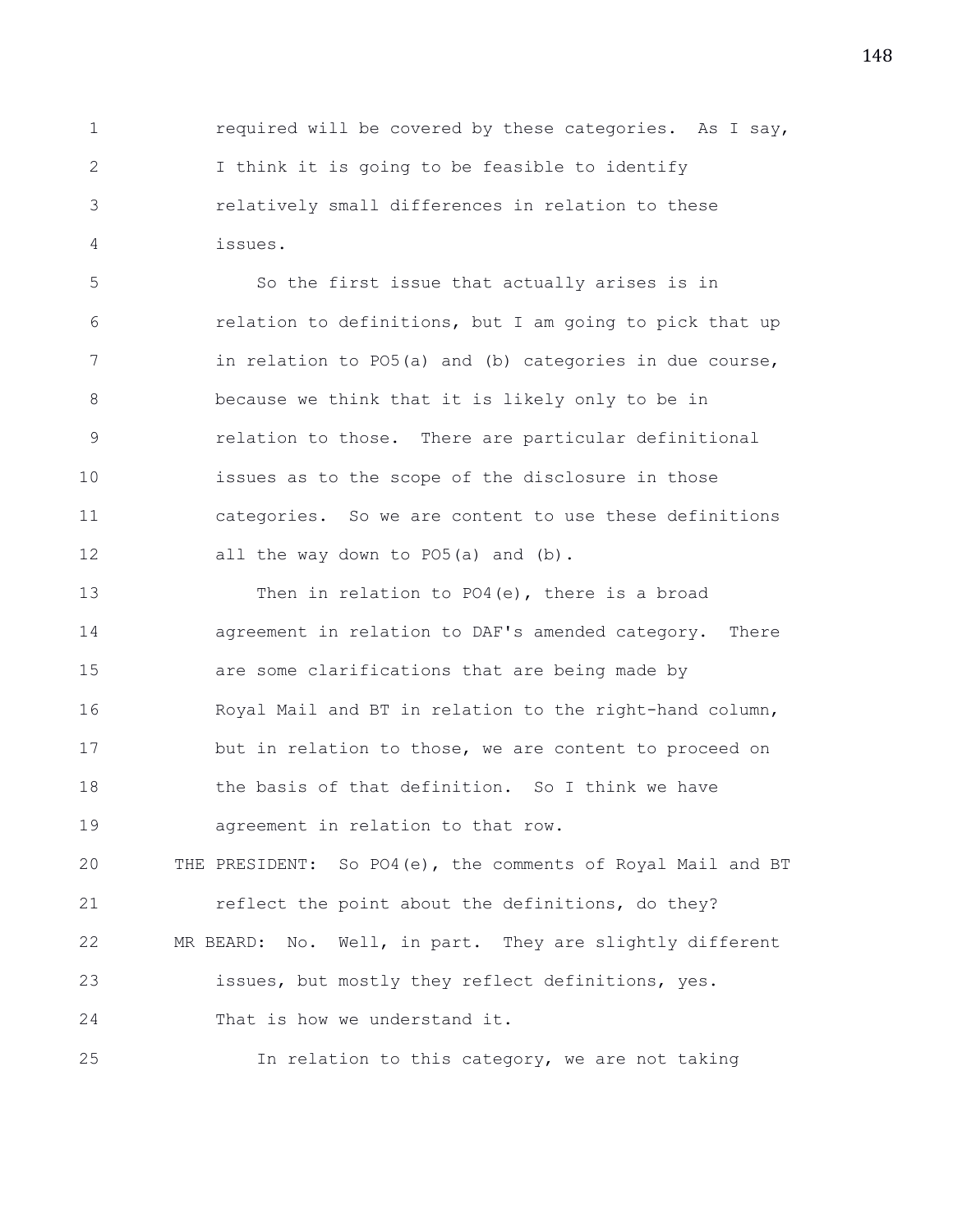1 issue with the definitions. I think that, in practice, 2 that means there is no issue here. 3 THE PRESIDENT: Yes. 4 Mr Lask, I think we will take them point by point, 5 is probably the easiest. 6 Mr Lask, is that right from your understanding of 7 PO4(e), if it is accepted that for Royal Mail it 8 excludes Royal Mail relay services, and for BT it 9 excludes BT Retail Global Services and TSO? 10 MR LASK: Yes. That was the only point we were making in 11 that column. So that is agreed. 12 THE PRESIDENT: Yes. Can you just help me? I probably 13 should know, what is "TSO"? 14 MR BEARD: If it helps, I think it is Technology Services 15 and Operations. 16 THE PRESIDENT: Thank you. 17 MR LASK: Thank you. Those instructing me confirm that is 18 correct. 19 THE PRESIDENT: Right. That is PO4(e). PO4(g)? 20 MR BEARD: There is one thing I should mention. The terms 21 "business units" and "segments" that is used, obviously 22 we are not entirely sure what is being said by Royal 23 Mail and BT about how they are defining those units and 24 segments, but we are not going to get into arid 25 discussion at this stage about what is precisely being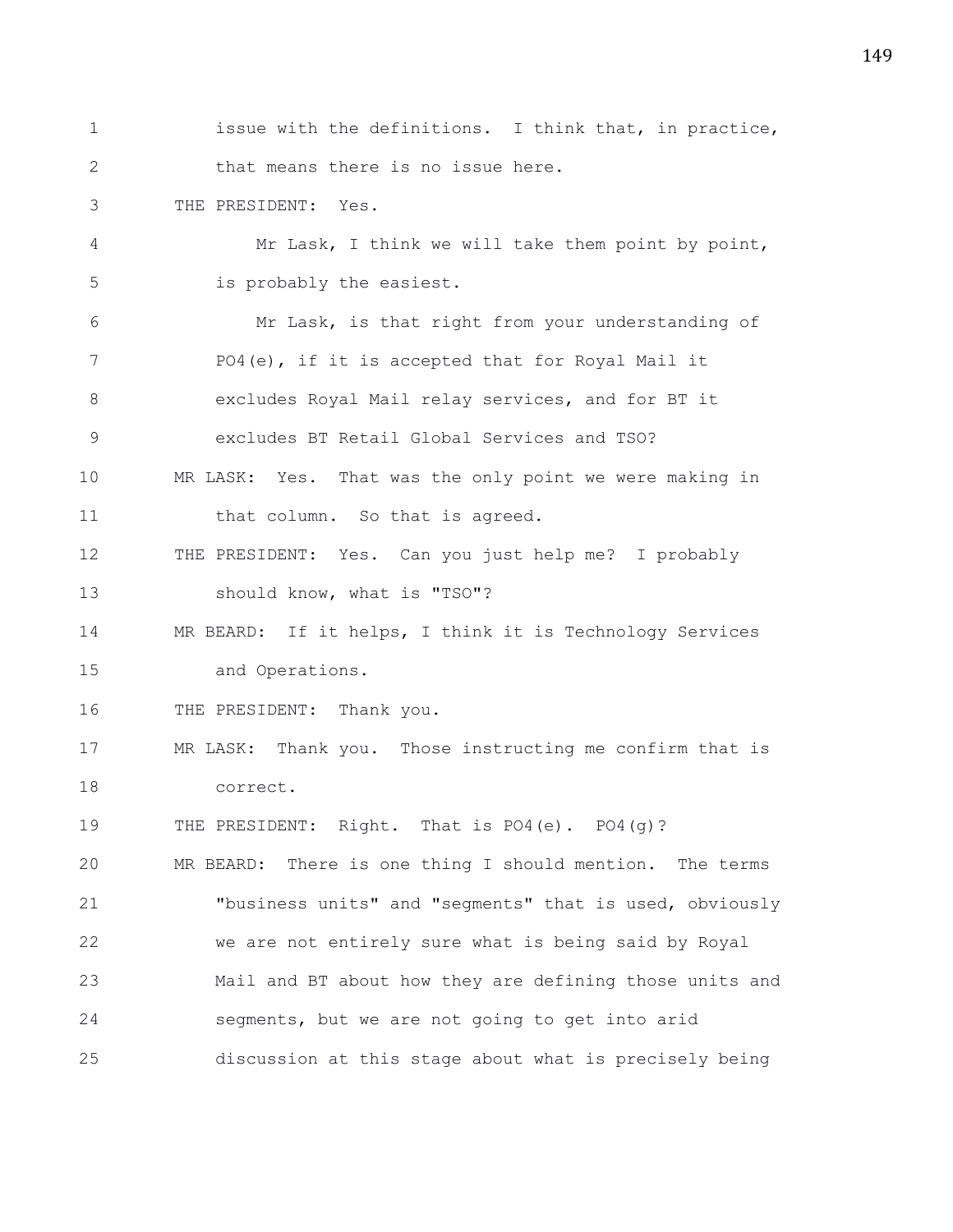1 defined. I think it is one of those ones where we have 2 explained where we are coming from in relation to those 3 matters. BT and Royal Mail will have their own 4 organisation in relation to these issues, and no doubt 5 they will conscientiously look at these points. 6 THE PRESIDENT: Yes, well that is just a shorthand. 7 MR BEARD: Yes, it is. 8 THE PRESIDENT: -- as I understand it, for the parts of your 9 client's business for which truck costs etc, etc? 10 MR BEARD: Yes, that is how we understand it. 11 THE PRESIDENT: That is what you mean. 12 MR BEARD: Yes, exactly. 13 THE PRESIDENT: That is what the definition is. 14 Now PO4(g)? 15 MR BEARD: PO4(g) is in relation to profit margins. Again, 16 we think there is no issue here. 17 We understand the reference in the right-hand column 18 to "contemporaneous documents" simply to mean that the 19 claimants are not expected to generate new documents in 20 relation to this category. It is only pre-existing 21 documents that they would gather. If we are wrong on 22 that, we would like to understand what is being referred 23 to as "contemporaneous documents", but we imagine 24 that is just a matter of clarification of language and 25 that otherwise, again, this row can be agreed.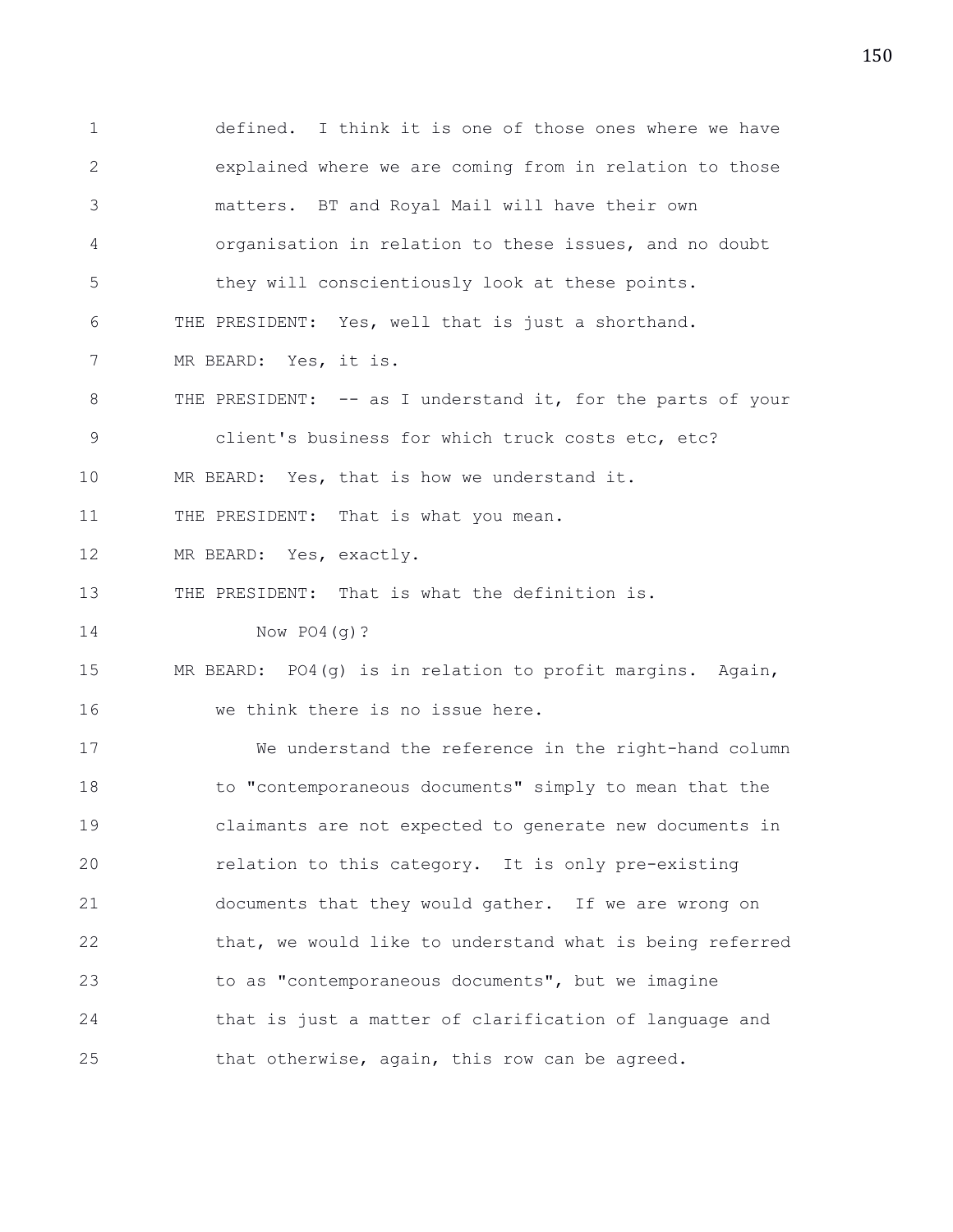1 THE PRESIDENT: Yes. Mr Lask?

| $\mathbf{2}$ | MR LASK: Mr Beard is not wrong. That is what was intended. |
|--------------|------------------------------------------------------------|
| 3            | MR BEARD: We are happy. That is on the transcript. As      |
| 4            | long as we both understand what we are talking about,      |
| 5            | that is a happy place.                                     |
| 6            | THE PRESIDENT: Pre-existing contemporaneous documents.     |
| 7            | Yes.                                                       |
| 8            | $PO4(h)$ ?                                                 |
| 9            | MR BEARD: PO4(h), the first concern -- it says "not        |
| 10           | agreed". The first concern is in relation to the           |
| 11           | addition of the words "metrics and targets" rather than    |
| 12           | "performance indicators".                                  |
| 13           | For reasons we are not entirely clear about,               |
| 14           | Royal Mail and BT want "metrics and targets" removed.      |
| 15           | Frankly, we do not think that makes any difference to      |
| 16           | the scope of this disclosure category, because key         |
| 17           | performance indicators is not some sort of defined term.   |
| 18           | We were just trying to be clear about what we were         |
| 19           | talking about, but if they want those words out, we are    |
| 20           | entirely happy to take them.                               |
| 21           | We are also happy to make sure that this category --       |
| 22           | which does not, we recognise, specifically refer to        |
| 23           | trucks or categories of costs including trucks --          |
| 24           | includes such words. So where it is saying,                |

25 "Information and explanations in respect of the key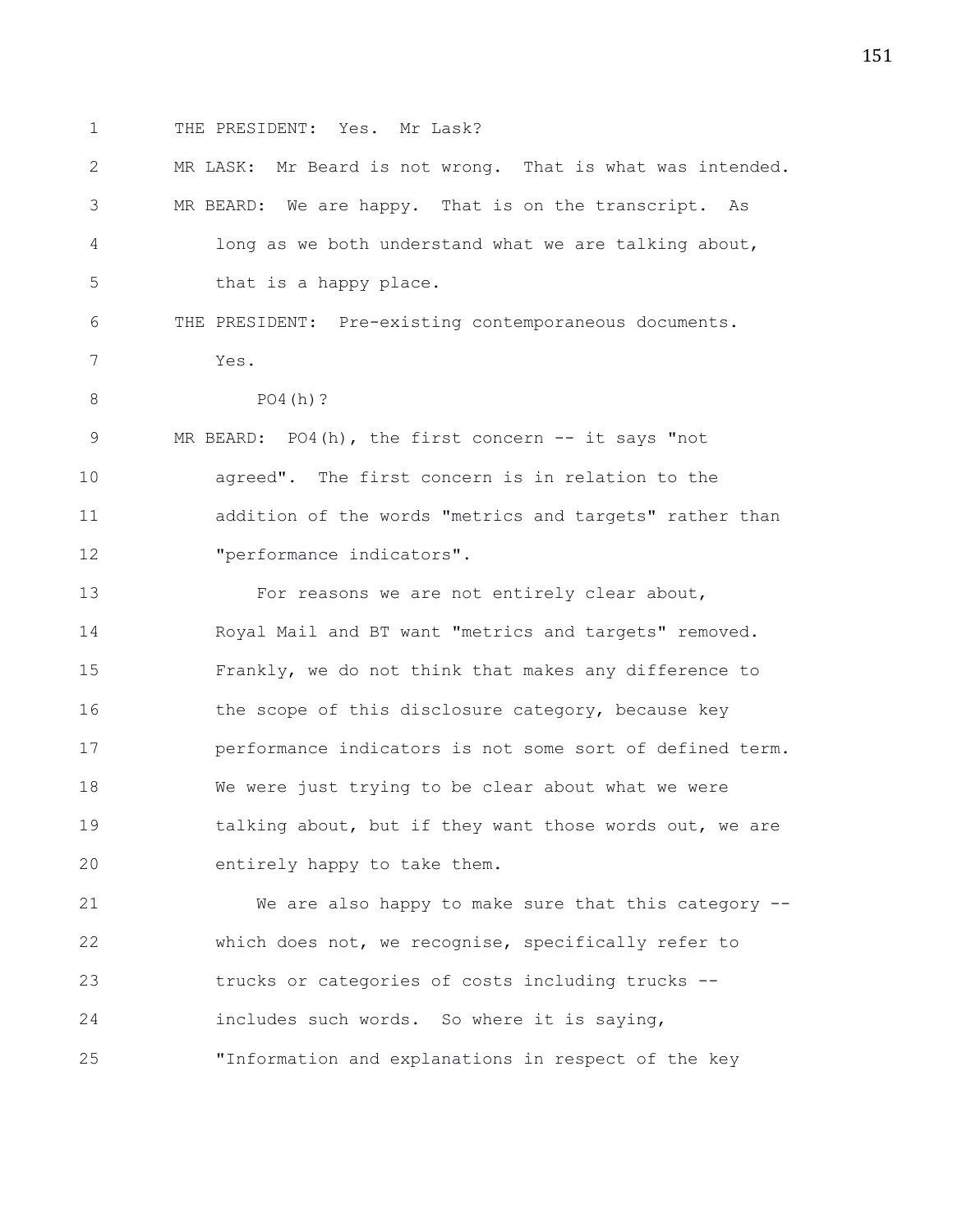1 performance indicators reached by each claimant or 2 relevant business unit to measure performance insofar as 3 applicable to a relevant business unit or segment in 4 relation to trucks costs or categories of costs 5 including trucks, including information as to targets 6 for those key performance indicators", now we think that 7 by including that language, we would be dealing with the 8 concerns that Royal Mail and BT are raising, and should 9 be able to reach agreement in relation to this category. 10 MR LASK: Sorry, I am just taking instructions, if I may. 11 MR BEARD: I am grateful. I understand we are trying to put 12 forward, in the light of the schedule, what works.

13 13 I mean, obviously key performance indicators are an 14 important category of disclosure. I do not think there 15 is actually any dispute about that. I think the concern 16 is about the phraseology. There is a statement by 17 Royal Mail and BT. We do not consider Mr Bezant's 18 suggestion that KPI information is important in the 19 context of organisations which operate business units 20 and segments as cost centres.

21 1 I think the concern there is it is not sufficiently 22 focused. It is not that KPIs are inherently irrelevant, 23 and that is why we have included the focus words. 24 MR LASK: I am told -- and this may just be necessary for 25 the record -- that we do take an issue on the relevance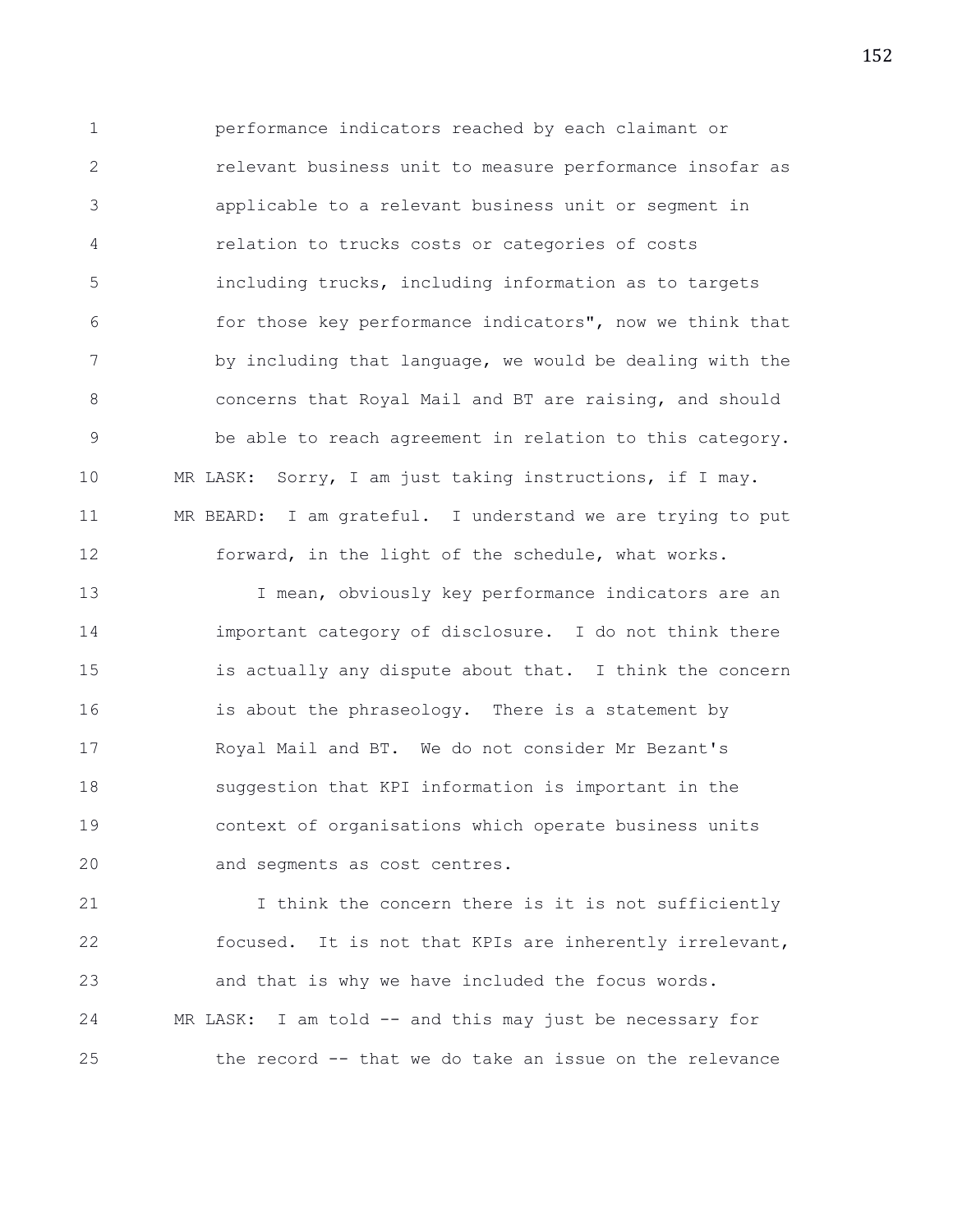1 of this category, but in light of the amendment that 2 Mr Beard has described, we are content with it. 3 THE PRESIDENT: Thank you. 4 MR BEARD: Then I think we get into PO4(i), and I think we 5 are willing to agree to the minor modifications that 6 Royal Mail and BT are putting forward in relation to 7 that category.

8 THE PRESIDENT: So that is then agreed. Yes, PO4(k). 9 MR BEARD: PO4(k). I think the concern here, as we 10 understand it again, is rather like the situation in 11 relation to PO4(h): that there is not a specific 12 reference to truck costs or categories of costs 13 concerning truck costs. So this is "concerning 14 a representative sample of documents or information 15 setting out financial budgeting methodologies and 16 process for each claimant in each relevant business unit 17 or segment separately for regulated and non-regulated 18 business activities."

19 But we do see that it would be right, given what we 20 have indicated previously, that it should refer there to 21 "each claimant and each relevant business unit or 22 segment concerned with truck costs or categories of 23 costs including truck costs."

24 So we understand that that needs therefore to be 25 narrowed, and we think that that actually captures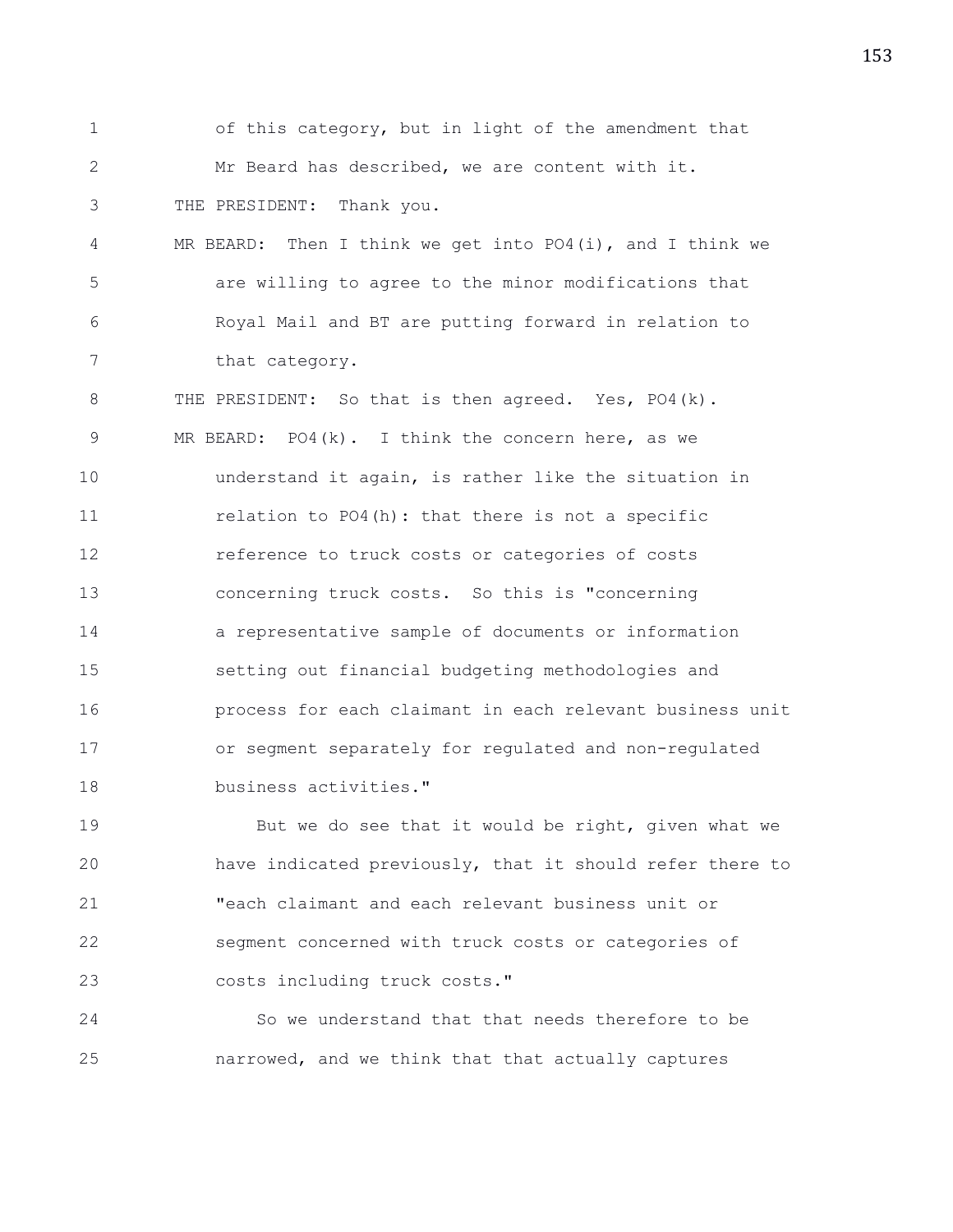1 broadly what has been suggested in the right-hand column 2 by Royal Mail and BT.

3 You will see the third paragraph down, they propose 4 that "the category be limited to budgeting methodologies 5 and processes in respect of truck or vehicle costs." 6 I think we are capturing the same sentiment. It is 7 slightly different wording, but I am not sure it matters 8 for these purposes. 9 THE PRESIDENT: Yes, it is the wording that has been used 10 before. 11 MR BEARD: Yes, exactly. 12 THE PRESIDENT: So Mr Lask, that is the wording you have 13 used in PO4(i)? 14 MR LASK: That is right, sir. 15 What we were seeking to essentially exclude were 16 methodologies that did not relate to trucks, which is 17 why we drafted it as we did. I do not think Mr Beard's 18 modification had a different effect, but if it is 19 intended to then perhaps he can -- 20 THE PRESIDENT: No, I do not think it is. It is the way he 21 explained it. It is just following through, and it 22 might not be exclusively trucks. 23 MR BEARD: No, it is truck costs or cost centres involving 24 truck costs.

25 THE PRESIDENT: So that concludes PO4.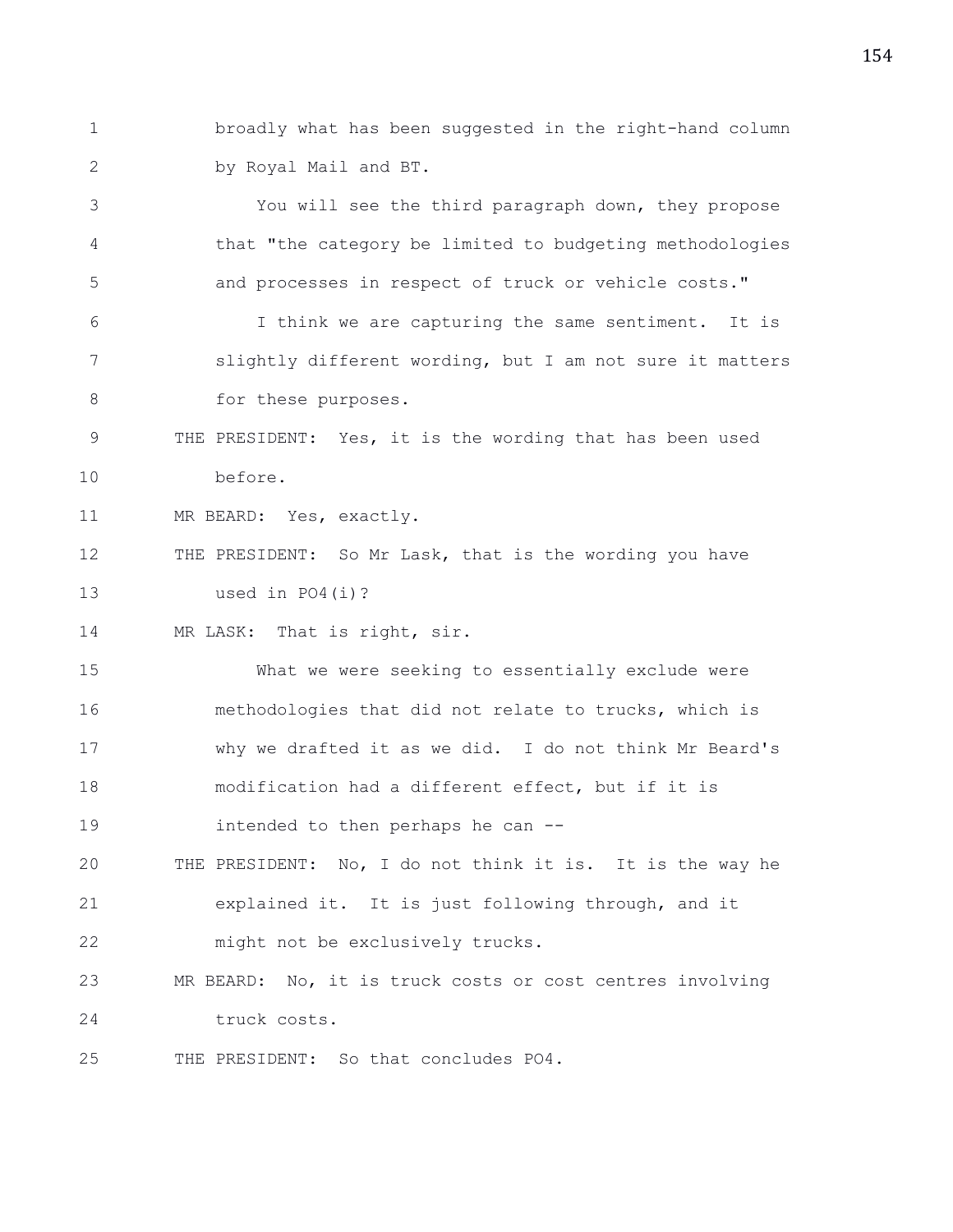1 MR BEARD: That does conclude PO4. Then we get into PO5. 2 So PO5(a):

3 "In respect of each of the Claimants' products and 4 services where price lists exist, documents showing 5 a description of how prices are set or agreed with the 6 Claimants' customers by references to those price 7 lists."

8 So initially, what was being envisaged was some sort 9 of description or statement. The proposal that is being 10 put forward is modified by Royal Mail.

11 "In respect of each of the claimants' products and 12 services where price lists exist, price lists, generic 13 non-customer specific documents containing a description 14 of how prices are set and agreed with the claimants' 15 customers by reference to those price lists ..."

16 And then "board papers", talking about prices as set 17 for specific customers.

18 "This description should include, insofar as it is 19 recorded in pre-existing documents can be identified, 20 information on the policies regarding the setting of 21 customer prices and any authority limits. For example, 22 of discounts that can be given against price lists."

23 So I think in relation to this, we are content to 24 move over to the Royal Mail/BT approach here, subject to 25 a couple of issues. In (b), you see there is this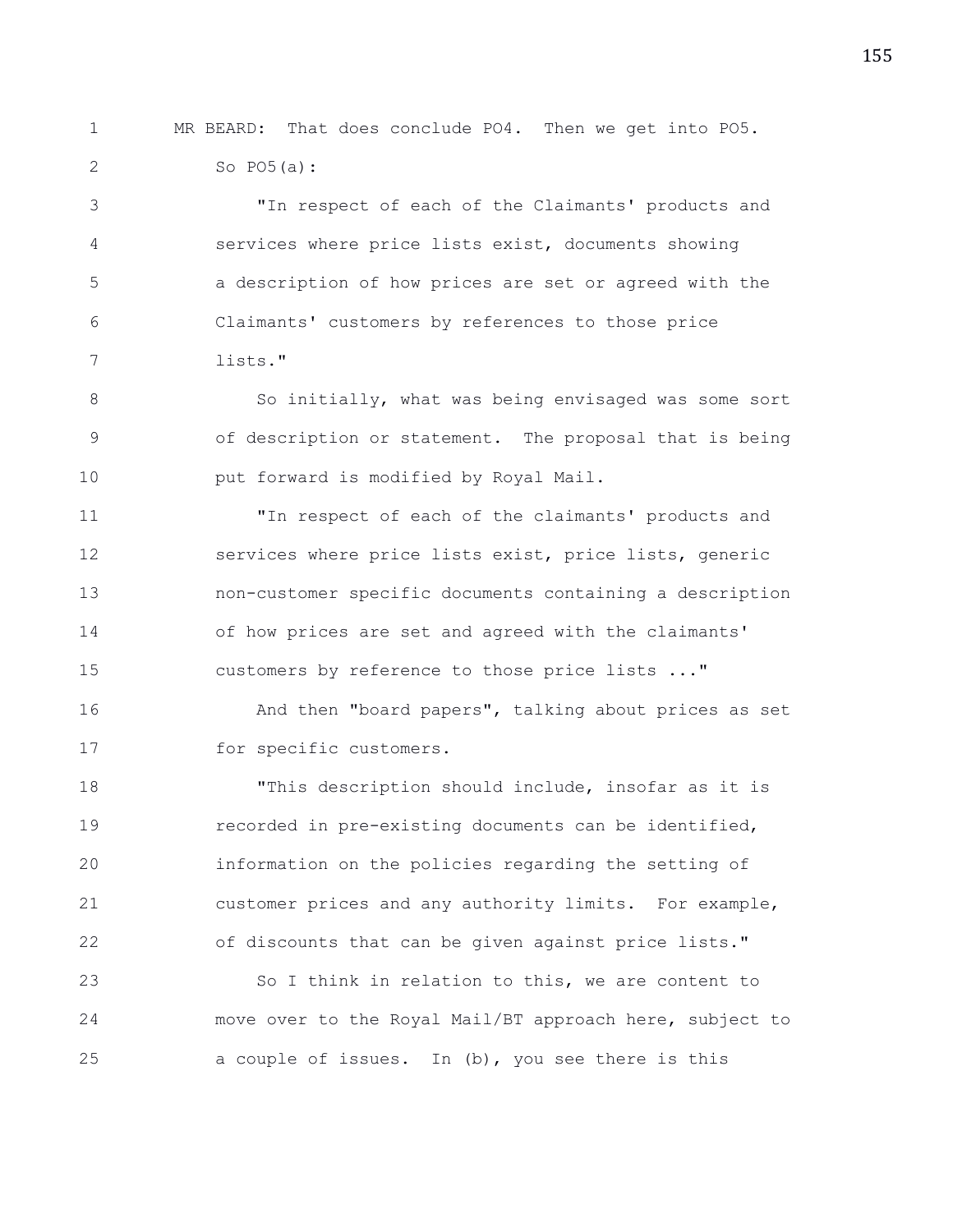1 reference to "generic non-specific customer documents".

2 Now we are only concerned about essentially how this 3 definition is going to be approached. What we do not 4 want is if a document talks about things generally but 5 refers to customers, that somehow it is excluded, 6 because obviously that would be unfortunate and wrong.

7 Equally, if, when searching for these things, you do 8 actually come across documents that are customer 9 specific, although we do not want a search to be carried 10 out, again, it would be wrong to just exclude those 11 documents if you had actually encountered them.

12 So we have just a concern about this phraseology, 13 "Generic non-customer specific documents", and we would 14 want to just make sure that it was covering those 15 matters.

16 Otherwise, the particular threshold that they are 17 applying that is set out in number 2, which is 18 a threshold of 5 million for Royal Mail -- that we have 19 no objection to, given the circumstances that are 20 spelled out there, because that is an internal threshold 21 that is used within Royal Mail.

22 When we come to BT, we have a couple of additional 23 issues. In relation to --

24 THE PRESIDENT: Sorry.

25 MR BEARD: I am so sorry.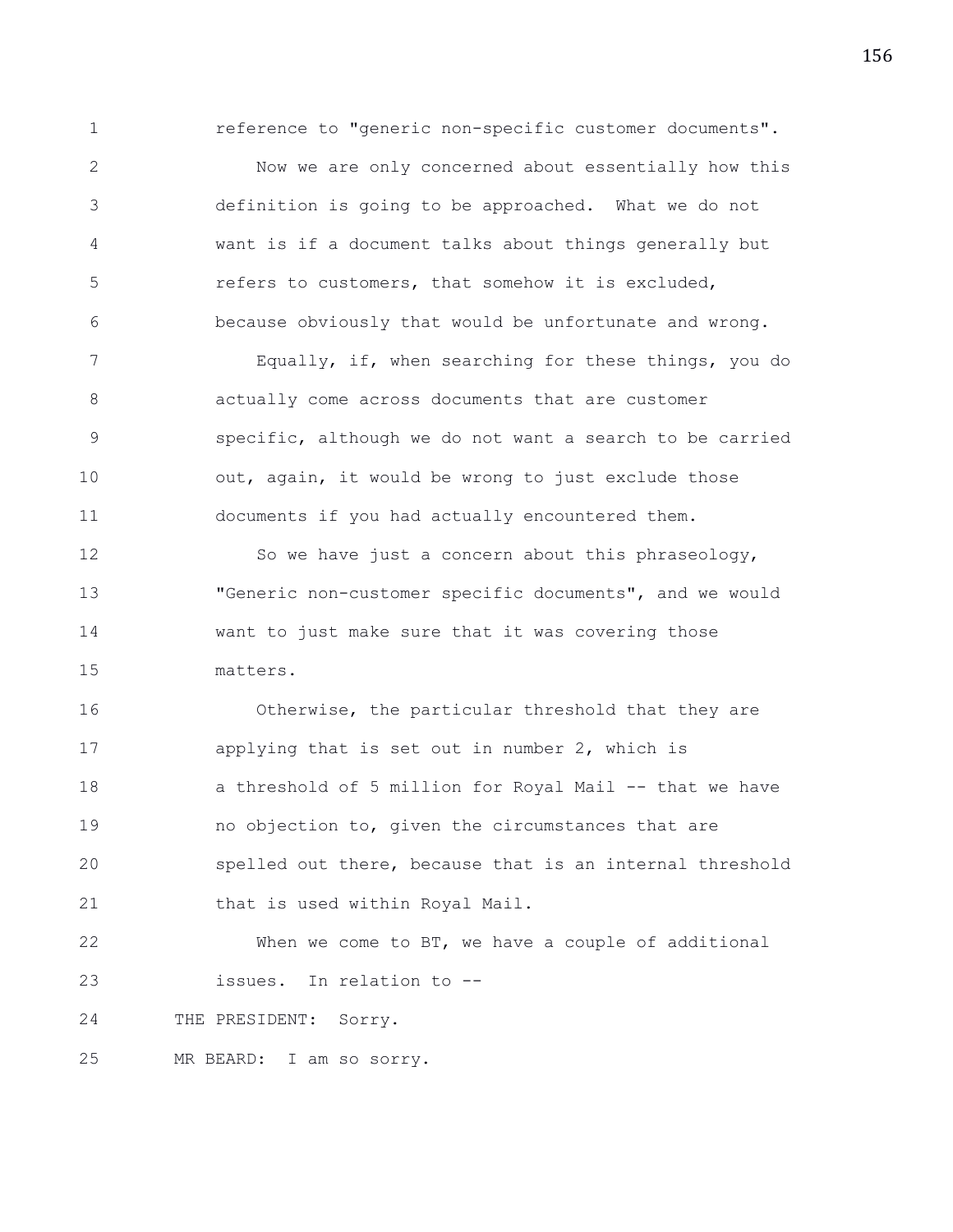1 THE PRESIDENT: So there is a qualification, because we need 2 to be clear for the purpose -- and I think we will leave 3 it to you to draw up the order, which will append the 4 schedule -- I am not clear where the 5 million threshold 5 is incorporated in the second column here with the 6 Royal Mail. 7 MR BEARD: To be fair to Royal Mail's drafting, I do not 8 think in fact it is. It is just the definition of board 9 papers I think, in (c), implicitly imports that 10 threshold because only deals above a particular value 11 would fall within it, if I understand the language of 12 Mr Lask's comments correctly. 13 THE PRESIDENT: Yes, I see. So it is an explanation of what 14 you will get, an explanation of what will be in the 15 board papers that you will get on the scene. 16 MR BEARD: That is right. Yes. 17 THE PRESIDENT: I see. So that is fine. 18 So for Royal Mail on that basis, that is agreed, is 19 it? 20 MR BEARD: Yes. Subject to that point about generic 21 non-customer specific documents that I raised. I mean, 22 it may be useful, before I move to BT, for Mr Lask to 23 just clarify that when they talk about "generic 24 non-customer specific", if these documents concerning 25 price lists and price setting include generic material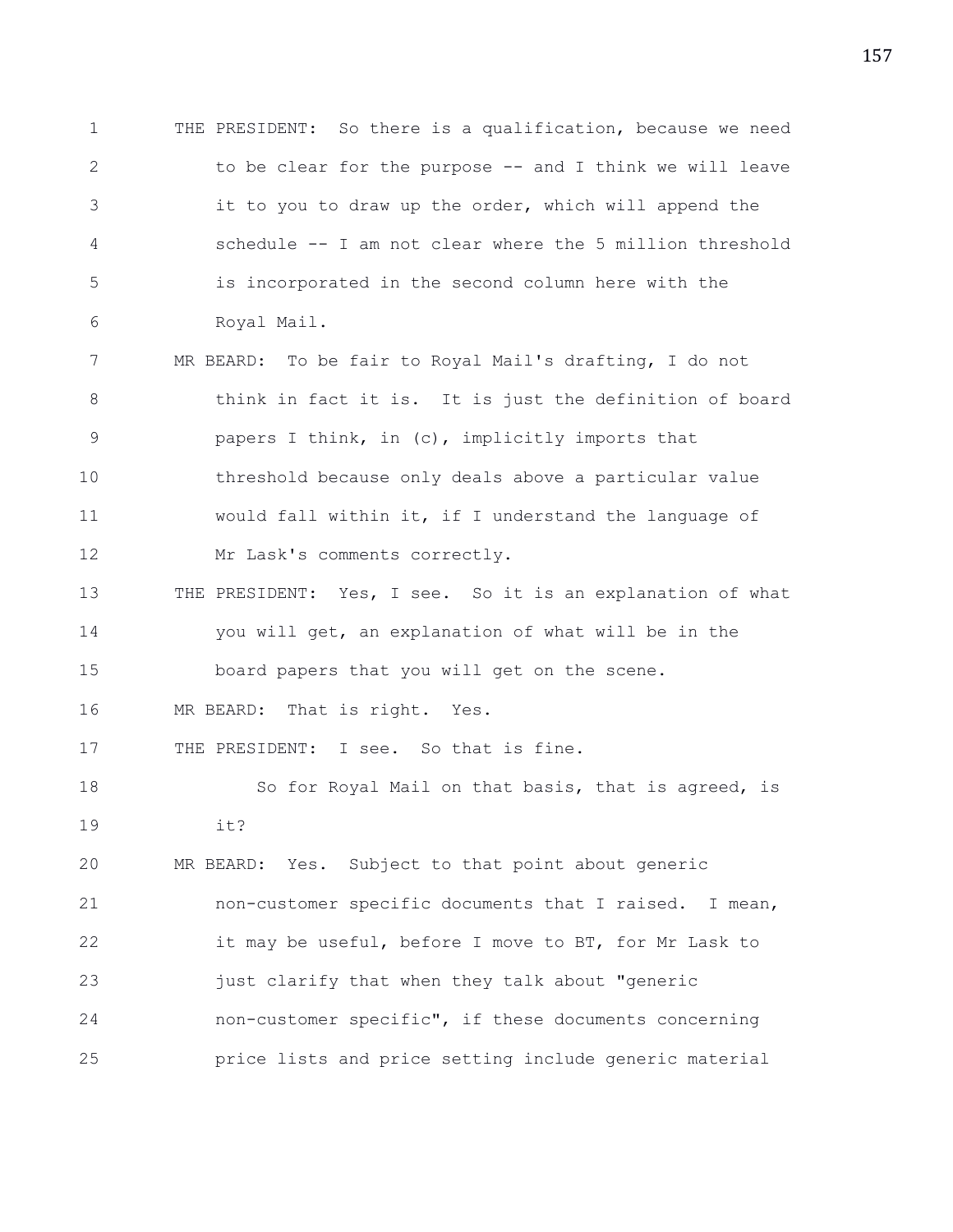1 but also customer material, they are not going to be 2 excluding those documents. Equally if, when searching, 3 they come across material relating to customers -- this 4 is the second point -- we can see a benefit in those 5 being disclosed as well. But we are not asking them for 6 search separately for them. It would just be odd 7 exclude them, I think is the point we would put it, 8 actively to exclude such documents when you had 9 encountered them. 10 MR LASK: Sir, we will not exclude those documents. 11 MR BEARD: I am grateful. That makes life a lot easier. 12 MR HODGE MALEK QC: I think that should be reflected in the 13 order, though. 14 MR BEARD: Yes, we will make sure that the definitions used 15 pick that up, and that we are not imposing a further 16 search obligation. 17 MR HODGE MALEK QC: Yes, okay. 18 THE PRESIDENT: Yes, then BT? 19 MR BEARD: Then BT. 20 So in relation to BT there are just a couple of 21 issues. It is phrased in very much a similar way. So 22 in (c) it says, "Any available documents relate to deals 23 with specific customers value 5 million and over." 24 Now we do not understand why that threshold is 25 taken. We understand it in relation to Royal Mail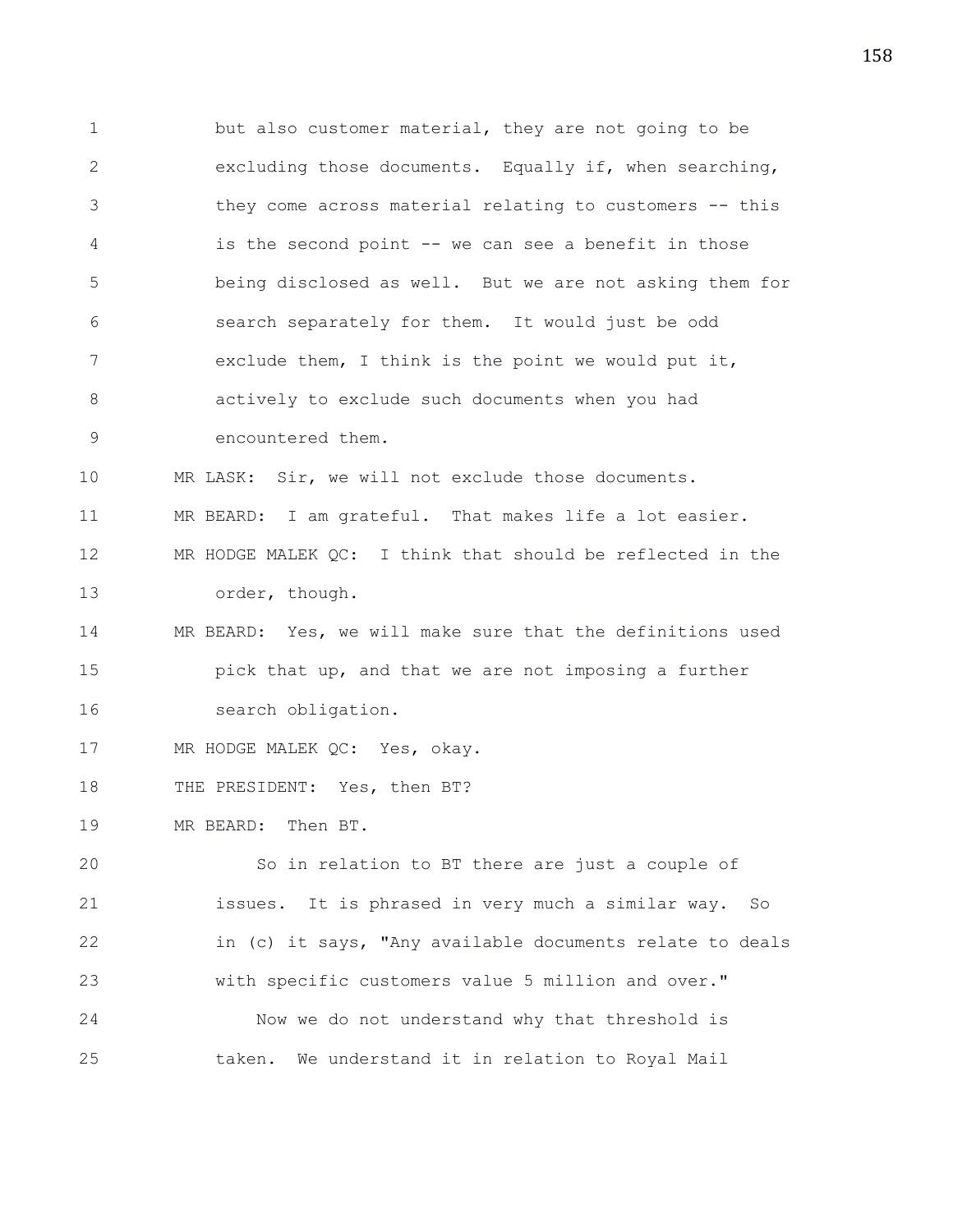1 because it is spelled out that that is what pricing 2 strategy board papers will cover. But we were just 3 slightly concerned this felt like a slightly arbitrary 4 cut-off point being used here.

5 Obviously it is the same point in relation to 6 generic non-customer specific documents arises, but 7 there is a further point here, and this is where the 8 issue just in relation to definition arises.

9 If we go back to the front page of this schedule, 10 you will recall that there is an exception in relation 11 to BT Retail Global Services and TSO.

12 THE PRESIDENT: Yes.

13 MR BEARD: The reason this arises here is because we are 14 talking about price setting to customers, we think this 15 needs to cover BT Retail and Global Services.

16 16 I think TSO, that we referred to earlier, that is an 17 internal business, and it will only really engage in 18 transfer pricing, as we understand. But BT Retail and 19 BT Global Services, which we stand to be corrected, but 20 we understand is the business focus retail part of BT, 21 will obviously be setting prices to customers. In those 22 circumstances, it would be very odd to exclude those 23 entities from the consideration in PO5(a). We say they 24 should not be, because obviously businesses like 25 Openreach, they are selling wholesale and they are not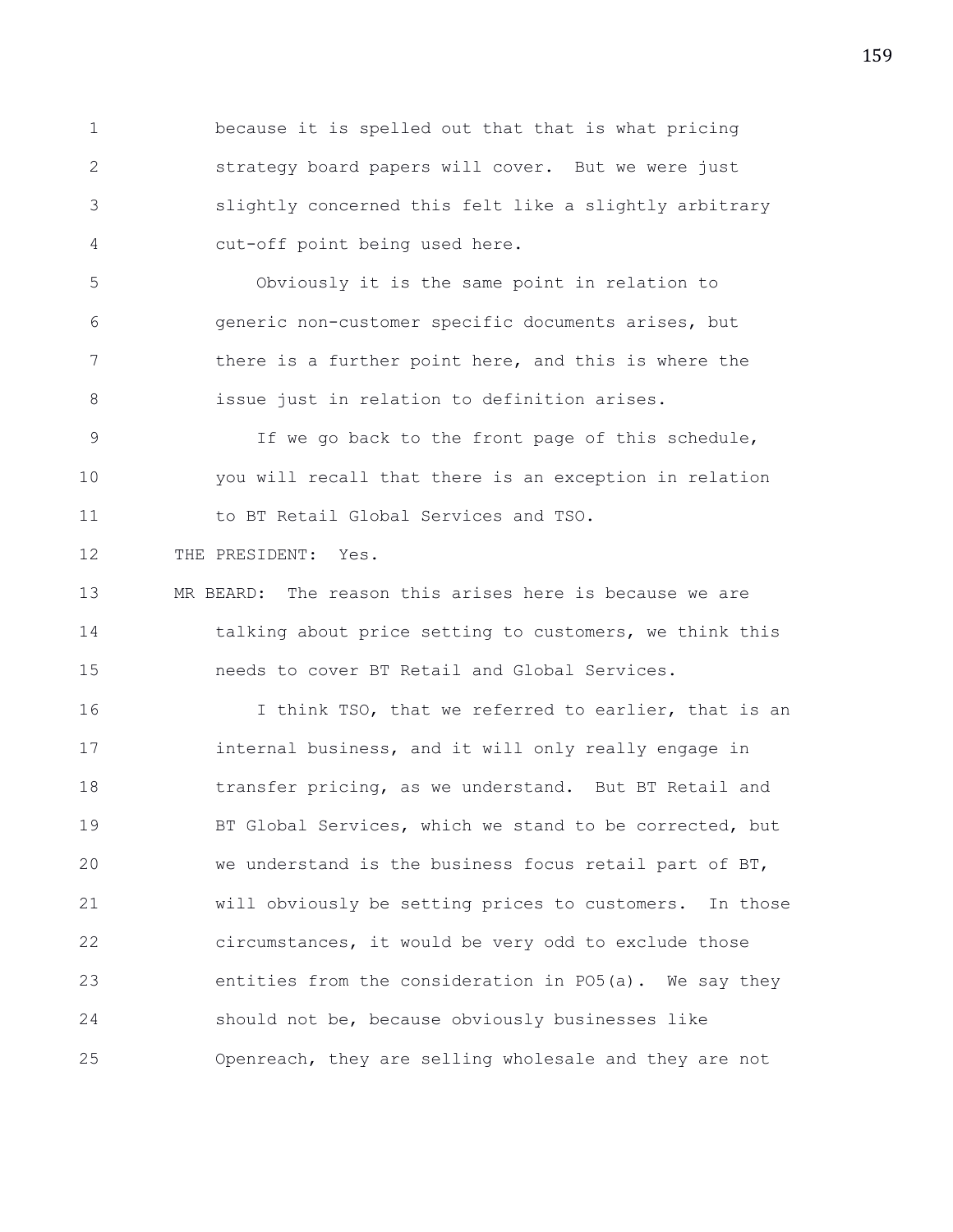1 necessarily selling anything retail.

2 Since we are here talking about supply pass-on, and 3 therefore pass on through to external customers, and we 4 also say mitigation issues, but particularly in relation 5 to supply pass-on, we say that it is obvious that those 6 entities should be included for these purposes. But as 7 I say -- 8 THE PRESIDENT: Is not BT Global Services just dealing with 9 customers abroad? 10 MR BEARD: I thought that, sir. That was my understanding. 11 Then I was corrected. If I am told that in fact my 12 initial understanding was right, and it was only 13 overseas, then I think there may well be reason to 14 **revisit what I have just said; but we are not clear on** 15 that. The concern I have just articulated is if we are 16 talking about passing on to customers in relation to 17 various cost centres where the flow of business will 18 involve trucks, effectively, then we think that this 19 **price list category needs to cover that.** 20 Now if Mr Lask tells me -- 21 THE PRESIDENT: Is BT Retail what consumers -- deals with 22 consumers? 23 MR BEARD: Yes, it deals with consumers in the UK. 24 THE PRESIDENT: Phonelines and -- 25 MR BEARD: Yes, exactly.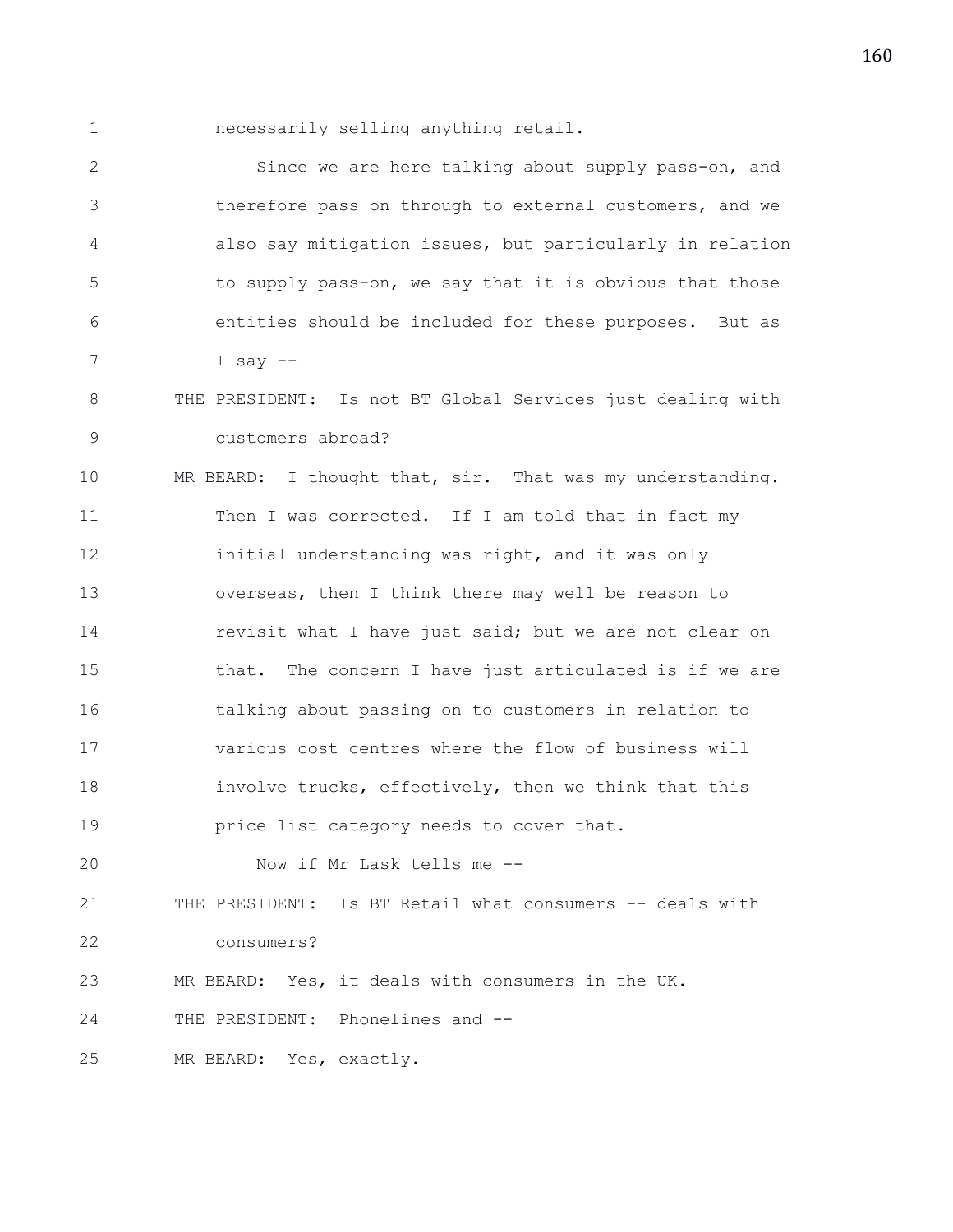1 THE PRESIDENT: -- and all the tariffs that BT charges? 2 MR BEARD: Yes, that is right. That is what BT Retail does, 3 as I understand it. 4 I am not in a position to give more detailed 5 evidence in relation to that, but obviously when we are 6 talking about prices to customers, we want some sort of 7 handle on that. 8 THE PRESIDENT: So, I mean, does that mean you are looking 9 to see if the price of trucks might have been passed on 10 in the phone tariff that consumers pay? 11 MR BEARD: Well, it is not going to -- given the level, the 12 number of tariffs, what we are really interested in is, 13 as can be seen here, "In respect of each of the 14 claimants' products and services where price lists 15 exist, documents showing a description of how prices are 16 set and agreed." 17 So it is the question of whether or not any of these 18 costs are taken into account in those price settings. 19 So we are trying to look behind it. We are not trying 20 to -- 21 THE PRESIDENT: But you are trying to get all the price 22 lists as well. So you wanted all the tariffs all the 23 time. 24 MR BEARD: Yes, well, we asked for a description in relation 25 to this, and the response from Royal Mail and BT has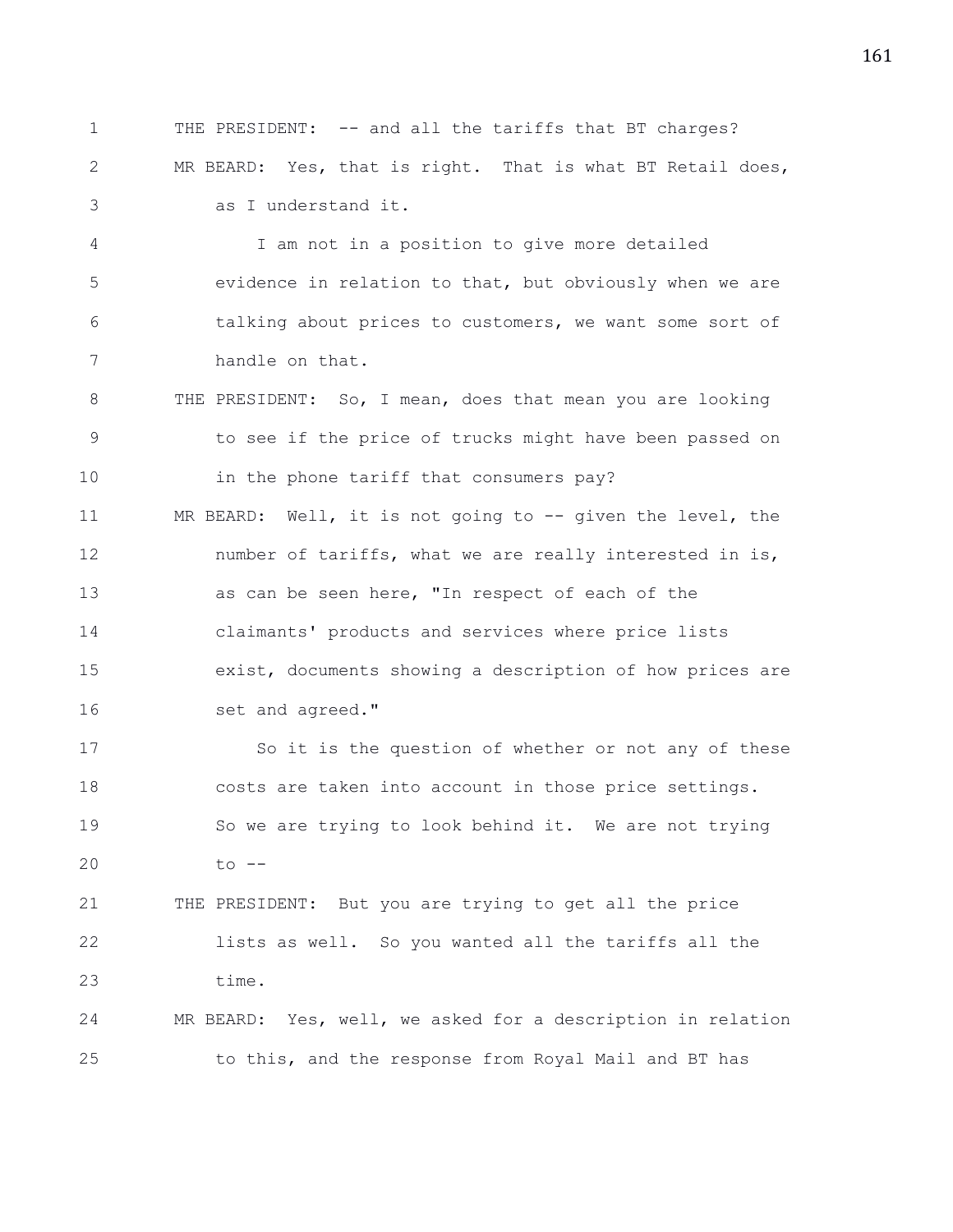1 been "We will give you price lists."

2 Now, if what we will be talking about here is going 3 back to some sort of description of these issues, then 4 obviously that is something we could consider. The 5 reason it arises is because at the same time as we have 6 shifted to price lists on Royal Mail BT's proposal, they 7 have also excluded BT Retail and Global Services, and 8 that is what we are concerned about. 9 THE PRESIDENT: Yes. 10 MR BEARD: We will move to their approach, but we cannot 11 then just carve out BT Retail in its entirety from this 12 exercise. That is the issue that arises here. 13 THE PRESIDENT: Mm. Yes. 14 So two points, Mr Lask: the 5 million and the 15 business units. 16 MR LASK: Yes, they are both proportionality points. The 17 5 million threshold is identified essentially by analogy 18 with Royal Mail, where there is a 5 million threshold 19 for these issues to go to the board. 20 We applied that analogy to BT in order to ensure 21 **proportionality but if, on further enquiry, we identify** 22 that there is an internal BT threshold such as there was 23 in Royal Mail, but at a different level, then we would 24 be content to apply that. But at this stage, based on 25 our current knowledge, we have to try to identify some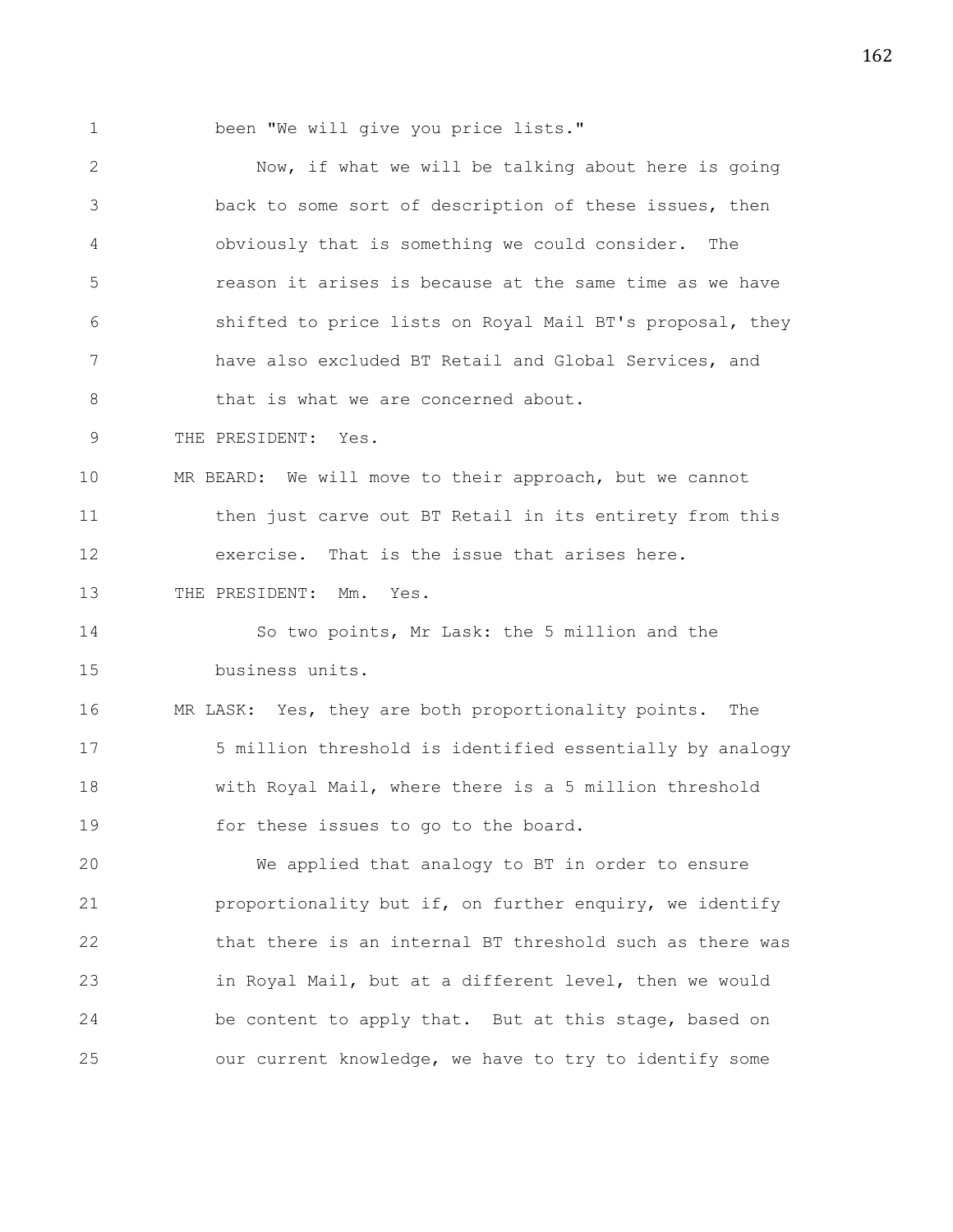1 measure for avoiding disproportionality, and we have 2 done it by using the 5 million threshold from 3 Royal Mail.

4 THE PRESIDENT: Yes.

5 MR LASK: That is the first point.

6 Then the second point is really explained on the 7 first page of this schedule under the definitions 8 section. Again, it is about proportionality. You will 9 see in the third -- sorry, the fourth column, under the 10 heading "BT", second paragraph, refers to the fact that 11 only around 5% of the trucks in BT's claim were used by 12 Retail Global Services and TSO.

13 So again, it is a proportionality issue. You will 14 see in the final paragraph that BT Global Services used 15 only seven trucks during the relevant period, against 16 net operating costs of a lot.

17 So in the context where we are looking to see 18 whether truck costs were passed through to supplies, 19 non-truck supplies made by BT, we do think it would be 20 disproportionate to have to search for documents within 21 those entities, given the very small proportion of 22 trucks that they were responsible for.

23 Can I deal with --

24 THE PRESIDENT: Just a minute. The total number of trucks 25 in the BT claim is about 1,800, is it? Is that right?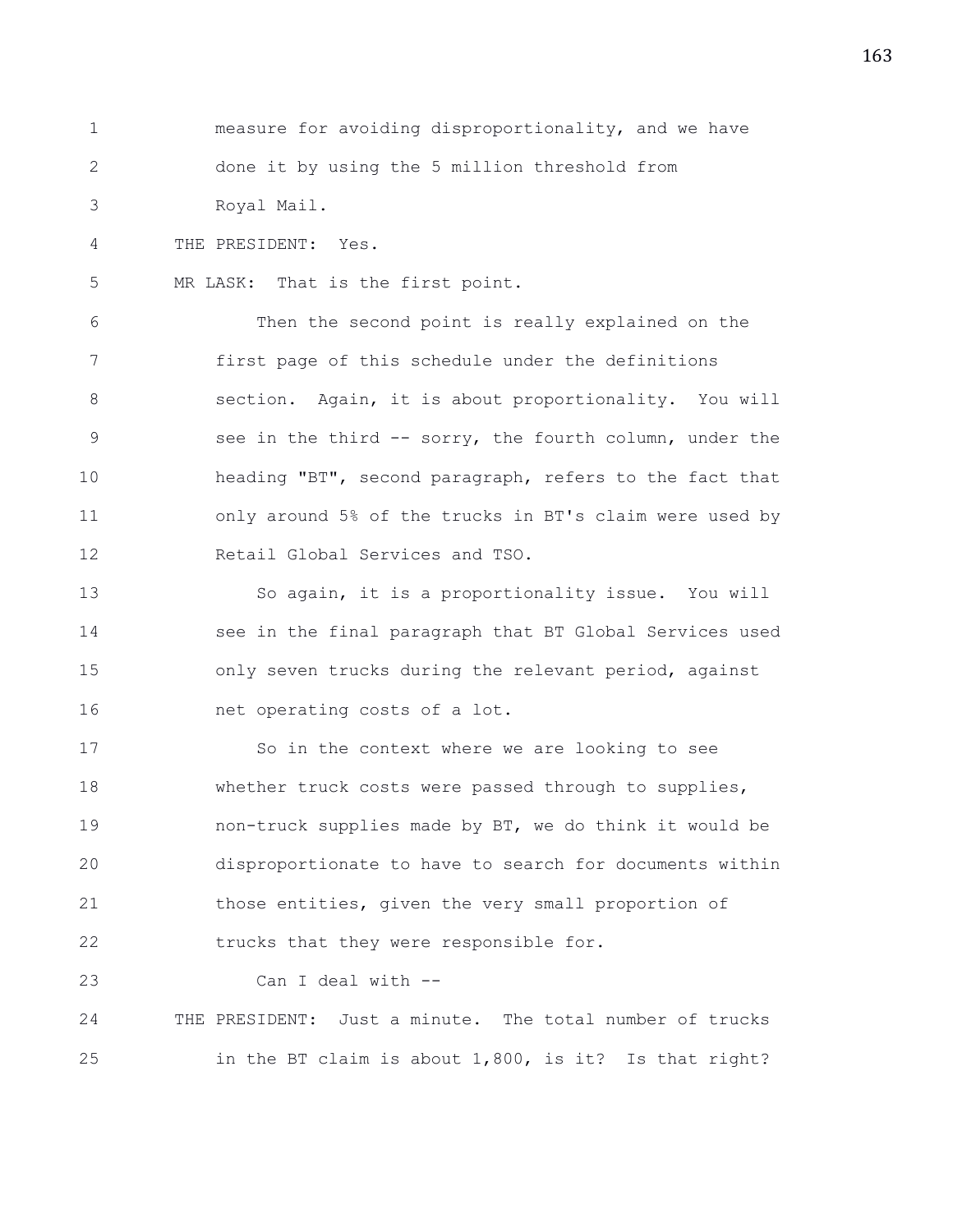1 MR LASK: We think that is about right, but we are just 2 checking. 3 THE PRESIDENT: That is a figure I picked up from something. 4 MR BEARD: I think that is probably right, yes. 5 THE PRESIDENT: So when you say 5%, it is about 90 trucks 6 out of the 1,800, yes? 7 MR LASK: Yes, that is right. 8 THE PRESIDENT: Yes, I see. 9 Can you just tell me, BT Retail, is that right -- 10 that is the arm of BT that sets all the phone and 11 broadband tariffs to consumers; is that correct? 12 MR LASK: We think so, sir, but we are just checking on 13 that. 14 THE PRESIDENT: Right. I thought you would be an expert on 15 BT by now, Mr Lask. Yes. 16 MR BEARD: Can I just deal with a couple of those points? 17 THE PRESIDENT: Yes. 18 MR BEARD: We understand, in relation to 5 million, we 19 understand the imposition of a proportionality threshold 20 of some sort. It is disappointing that the knowledge 21 the claimants appear to have of BT's business about 22 where this threshold is set is not as per Royal Mail, 23 and we are slightly concerned that it is arbitrary. But 24 if there is no better way of doing that, it may be 25 that is what we have to live with at the moment. But we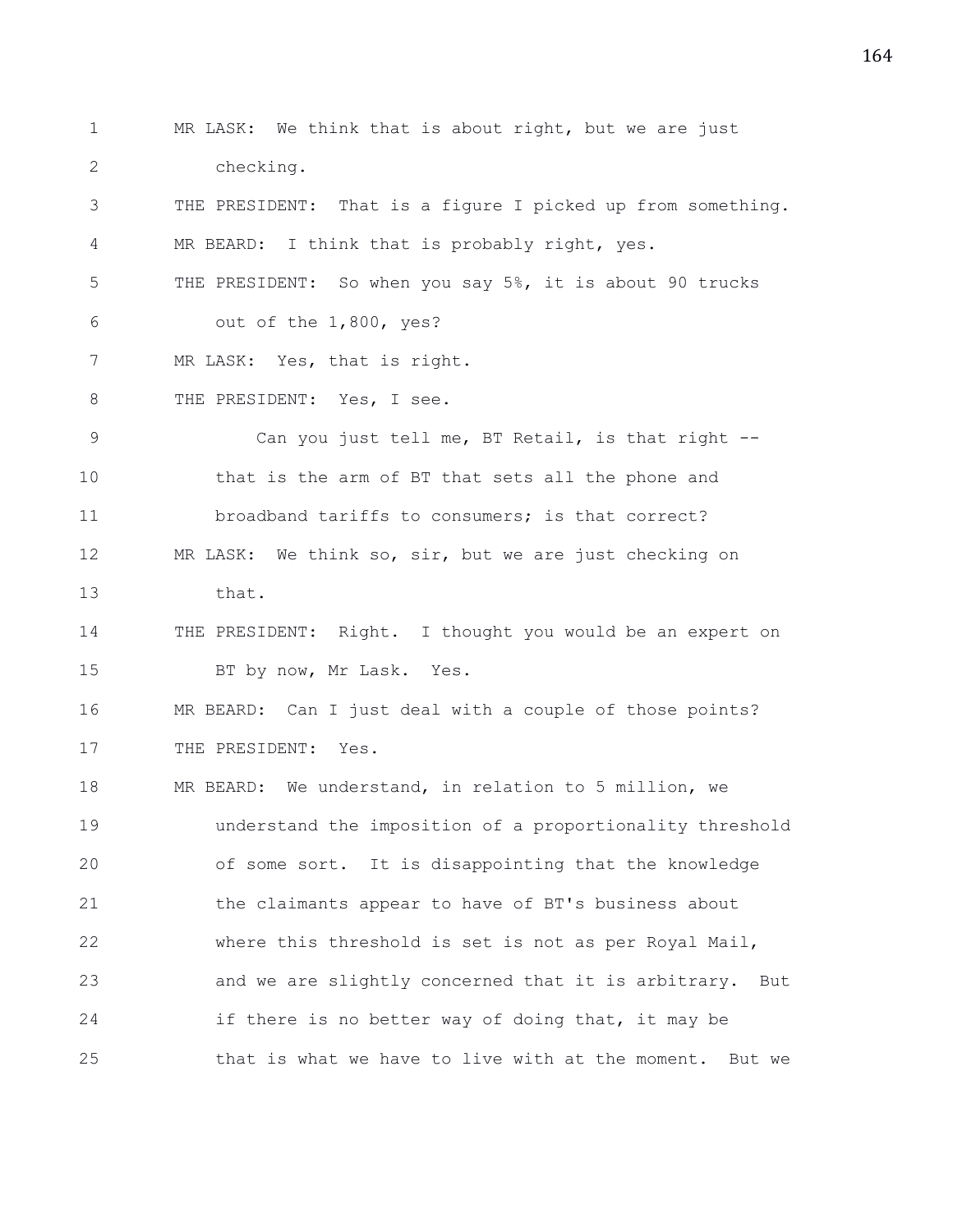1 do think that it would be appropriate for them to look 2 as to whether or not there is a relevant threshold for 3 board papers for BT in the way that there is for 4 Royal Mail, because it seems to us a much better way of 5 doing these things than merely on the basis of carrying 6 one price threshold across.

7 More importantly, in relation to the BT Retail 8 issue, it is not just a matter of the 90 trucks we are 9 talking about. What we are talking about here is 10 whether or not in relation to trucks that, for instance, 11 go into the regulator business, for instance if they go 12 **into Openreach, and Openreach, as you know, is the part** 13 of BT that is providing wholesale services -- so 14 substantial access to telecommunications routes -- it 15 does that to a number of people, including BT Retail. 16 Indeed, that was the purpose of the separation of 17 Openreach and BT Retail within the BT group when Ofcom 18 did it.

19 The concern we have is that Openreach may well take 20 on board a large quantity of truck costs. It may well 21 be essentially re-charging BT Retail, and BT Retail is 22 then re-charging customers for those costs.

23 Now, as I picked up in exchanges with 24 Mr Justice Fancourt, one of the issues that may arise, 25 albeit we were talking about it in terms of mitigation,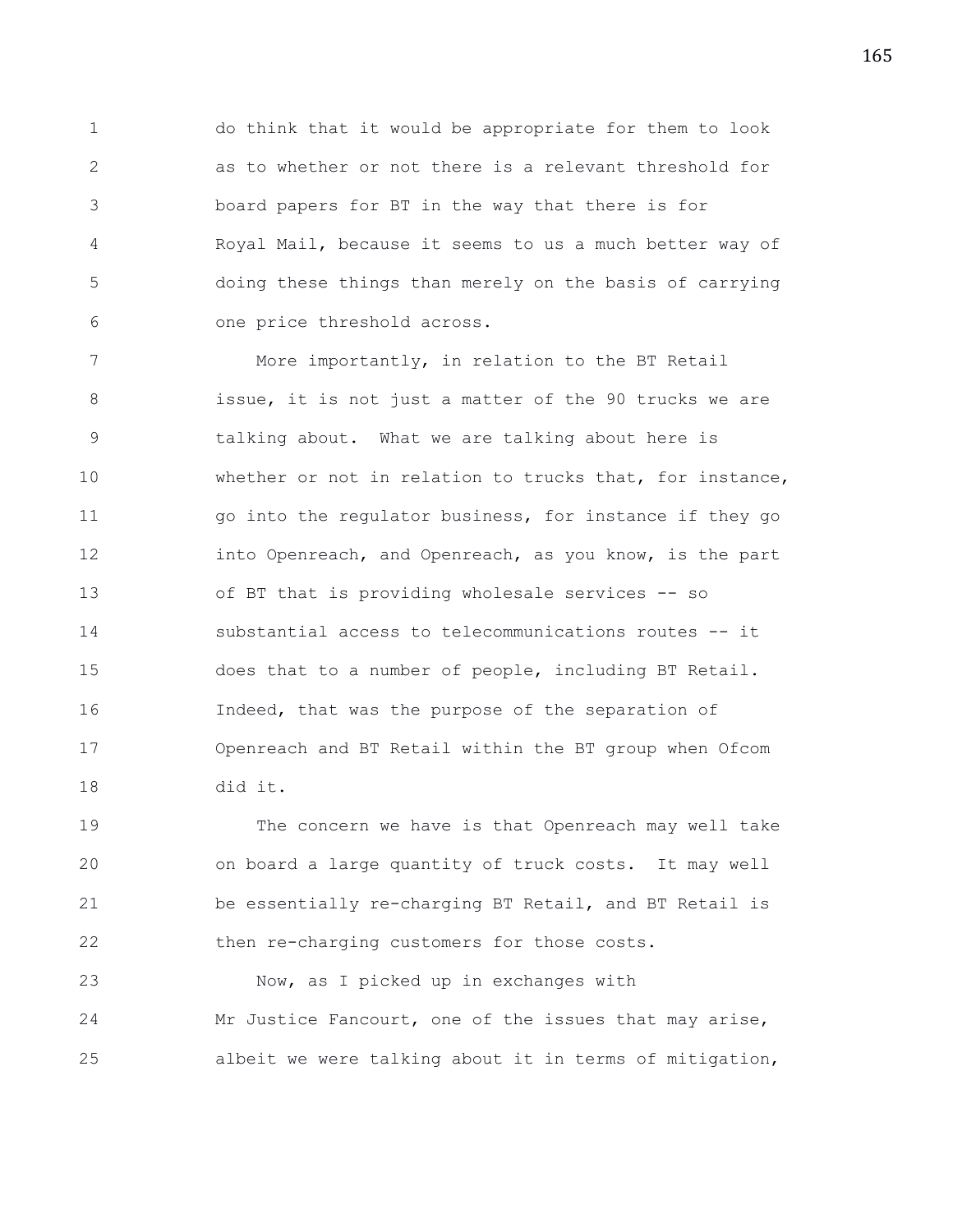1 a similar issue arises in relation to pass-on. If you 2 have regulated businesses taking on board costs setting 3 prices and then those prices being taken by an internal 4 BT company, strictly speaking, it may be said by BT, 5 "Well, that is not passing on; that is just one of our 6 other businesses taking this notional loss on itself."

7 At that point, we need to understand what that 8 business is doing with those costs, in terms of 9 potentially passing them on to customers.

10 What we are trying to do is identify a proportionate 11 way of assessing that. It may well be that it is 12 provision of price lists. They may be readily 13 available. It may well be that it is, by some means, 14 a description or statement. But the idea that one 15 should simply eliminate BT Retail from this because it 16 directly takes a limited number of trucks is not the 17 right way of analysing this. It is for that reason we 18 say you cannot simply eliminate BT Retail, as is sought 19 to be done.

20 As I say, if I am wrong about Global Services and 21 Global Services are all overseas, then I recognise that 22 that may well not be a germane submission in relation to 23 Global Services.

24 If, on the other hand, it is involved in actually 25 retailing to business, the same issue arises in relation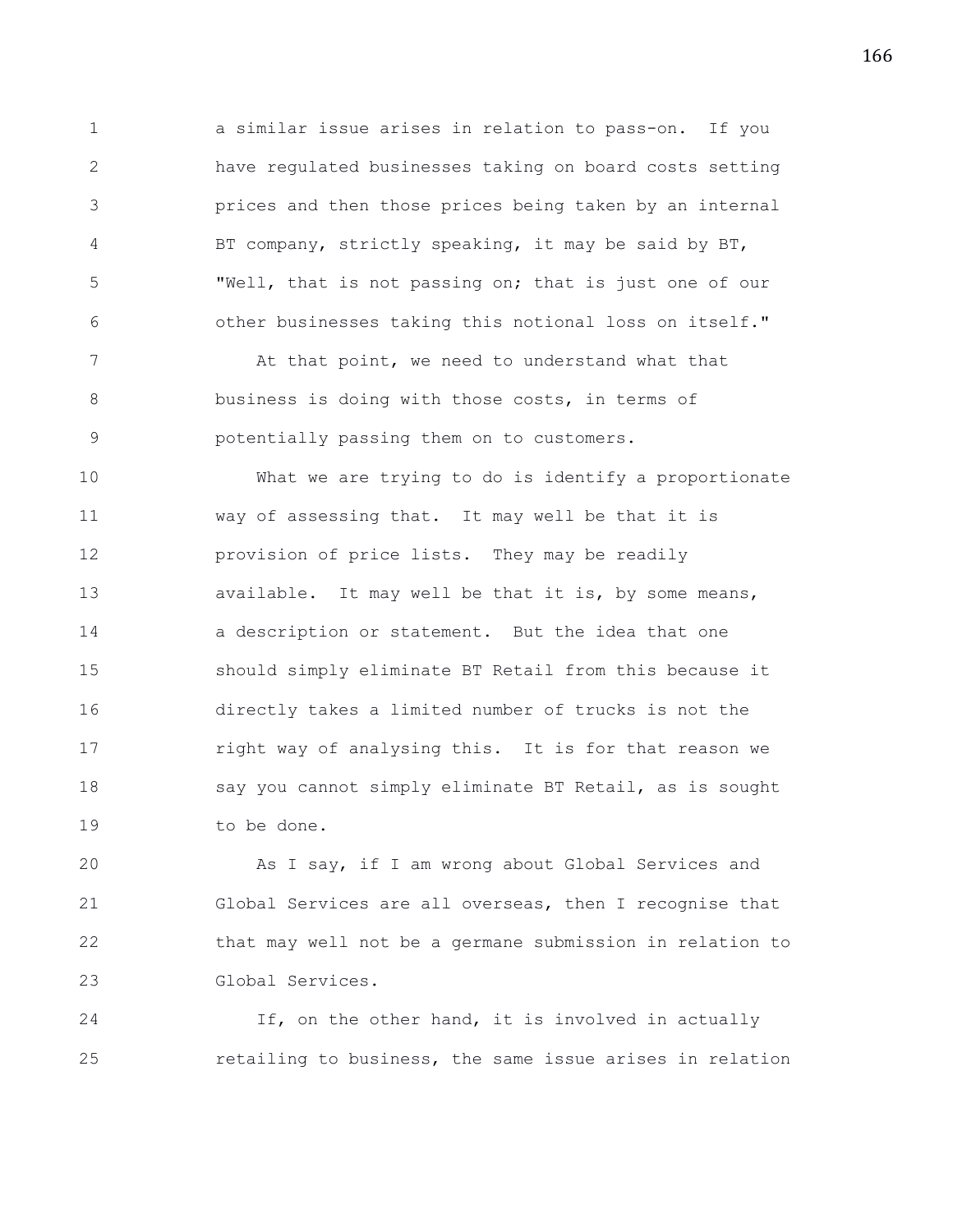- 
- 1 to Global Services.

9 THE PRESIDENT: Yes.

2 THE PRESIDENT: But it would involve a huge number of tariff 3 lists over this long period, which we all know was 4 consumers, that BT has a range of tariffs, it changes 5 its tariffs.

6 MR BEARD: Well, I accept that, sir. I am not going to 7 demur that there are lots of tariffs. It was for that 8 **8** reason we started with the description process.

10 MR BEARD: So all we are saying is that we started with 11 a description we thought was the proportionate way of 12 dealing with this. We understand why Royal Mail and BT 13 have come back with this alternative suggestion, but we 14 cannot have a situation where you lose that bit in the 15 middle, effectively. That is really what I am dealing

16 with, because the Royal Mail BT response does not deal 17 with it.

18 If the order is that Royal Mail/BT have to provide 19 a description in relation to these matters, then that 20 may well be the best way of dealing with it in the first 21 instance. In other words, to retain some part of what 22 we had suggested previously just in relation to them. 23 We are content to proceed on that basis, but we cannot 24 just leave a hole there. The Tribunal is not going to 25 want a hole there, given that we all know the pass-on --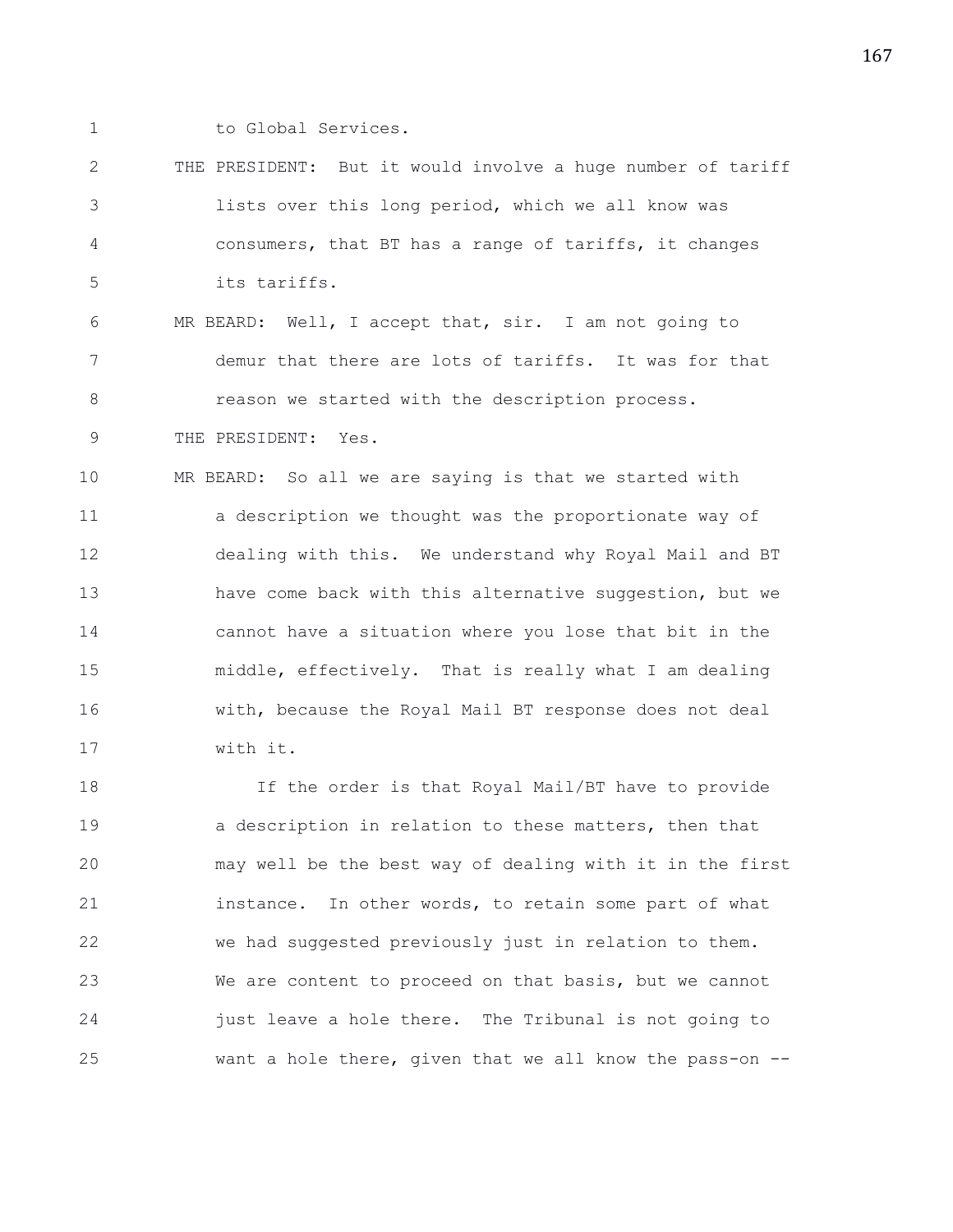1 THE PRESIDENT: The description was what sort of description 2 that you were looking for previously?

3 MR BEARD: Let me just ...

4 If one looks at column 1, you can see the sorts of 5 issues that we are looking at.

6 This, I should say, is a further iteration, because 7 it was initially completely a description. It is 8 information on the policies regarding the setting of 9 customer prices and any relevant authority limits.

10 I mean, to be clear, as it sets out at the start, it 11 is relating to the claimants' products and services and 12 describing how prices are set and agreed with customers. 13 Normally we would see prices accompanying that and one 14 would expect it, but we just cannot leave a hole there. 15 That is the difficulty.

16 THE PRESIDENT: Yes. I mean, where they are regulated 17 businesses, they are not really agreed with customers,

18 are they?

19 MR BEARD: Well, no, that is true.

20 THE PRESIDENT: Set by regulation.

21 MR BEARD: Well, yes, certainly the amount they are allowed 22 to charge is set by regulation, and since they will 23 charge up to the regulated cap, that is obviously true. 24 Therefore that element will be more straightforward. 25 I can see that. At the moment, we do not have any of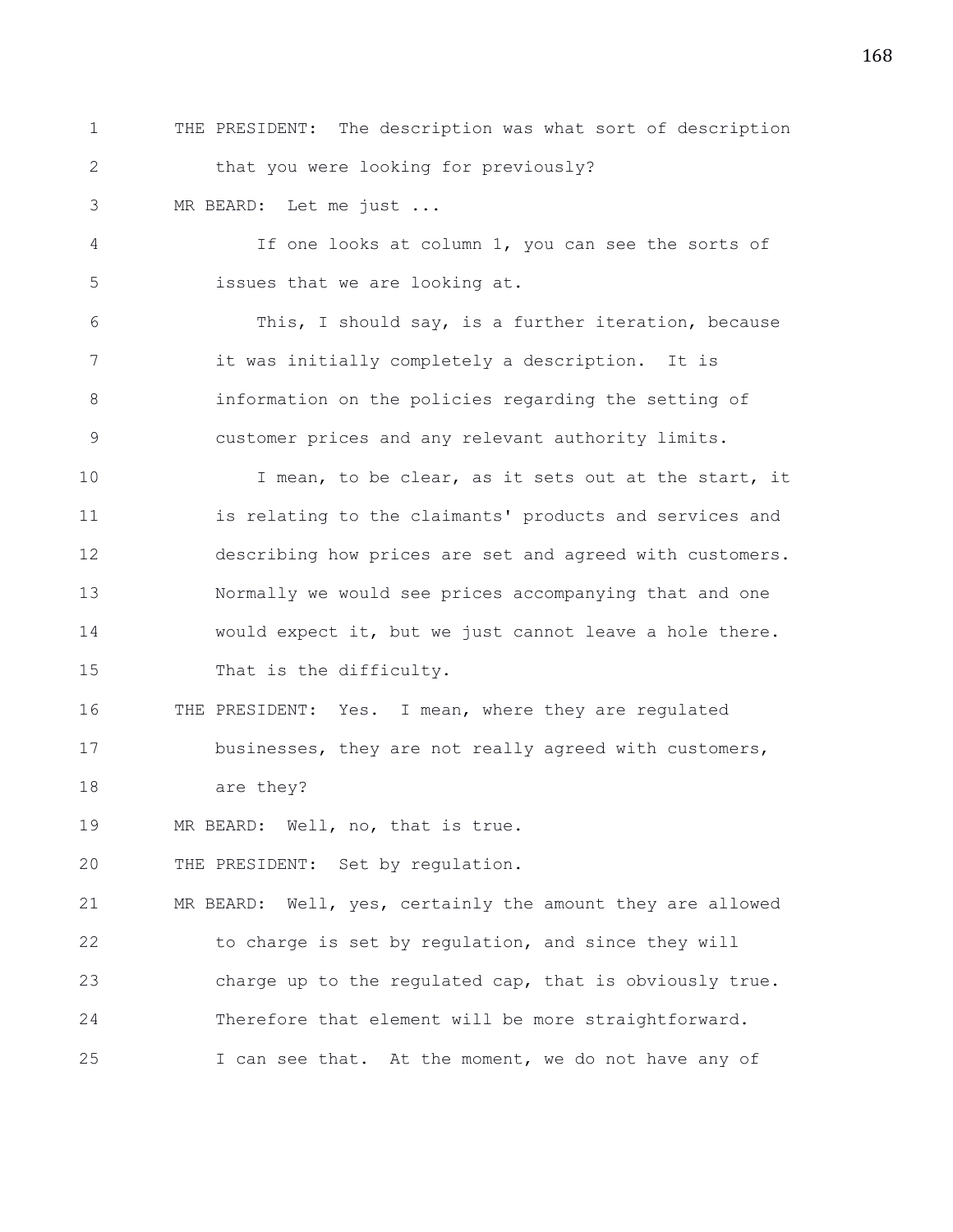1 this covered.

| $\mathbf{2}$ | I am so sorry, Mr Malek.                                    |
|--------------|-------------------------------------------------------------|
| 3            | MR HODGE MALEK QC: Mr Beard, is the idea that BT is going   |
| 4            | to, for example, provide that information in any event      |
| 5            | as part of its -- and so Royal Mail -- as part of its       |
| 6            | witness evidence? Because it says that "Royal Mail          |
| 7            | does, however, confirm that it intends to address           |
| 8            | Royal Mail's approach to pricing during as much of the      |
| $\mathsf 9$  | period of '96 to 2018 as possible" in its witness           |
| 10           | evidence.                                                   |
| 11           | MR BEARD: Yes.                                              |
| 12           | MR HODGE MALEK QC: And they say the same in the other.      |
| 13           | MR BEARD: Yes. The problem we have --                       |
| 14           | MR HODGE MALEK QC: Yes, but you need to have the disclosure |
| 15           | earlier, do you not?                                        |
| 16           | MR BEARD: Yes, that is exactly it. It is a timing issue at  |
| 17           | that point.                                                 |
| 18           | MR HODGE MALEK QC: I am sympathetic that you should have    |
| 19           | that description, but that is subject to what the other     |
| 20           | members say.                                                |
| 21           | THE PRESIDENT: Yes, yes. You are content to have it by      |
| 22           | description rather than, in the case of BT Retail, by       |
| 23           | price list?                                                 |
| 24           | MR BEARD: Yes. As I say, I am just trying to fill in that   |
| 25           | I am not trying to monkey with what Mr Lask and<br>gap.     |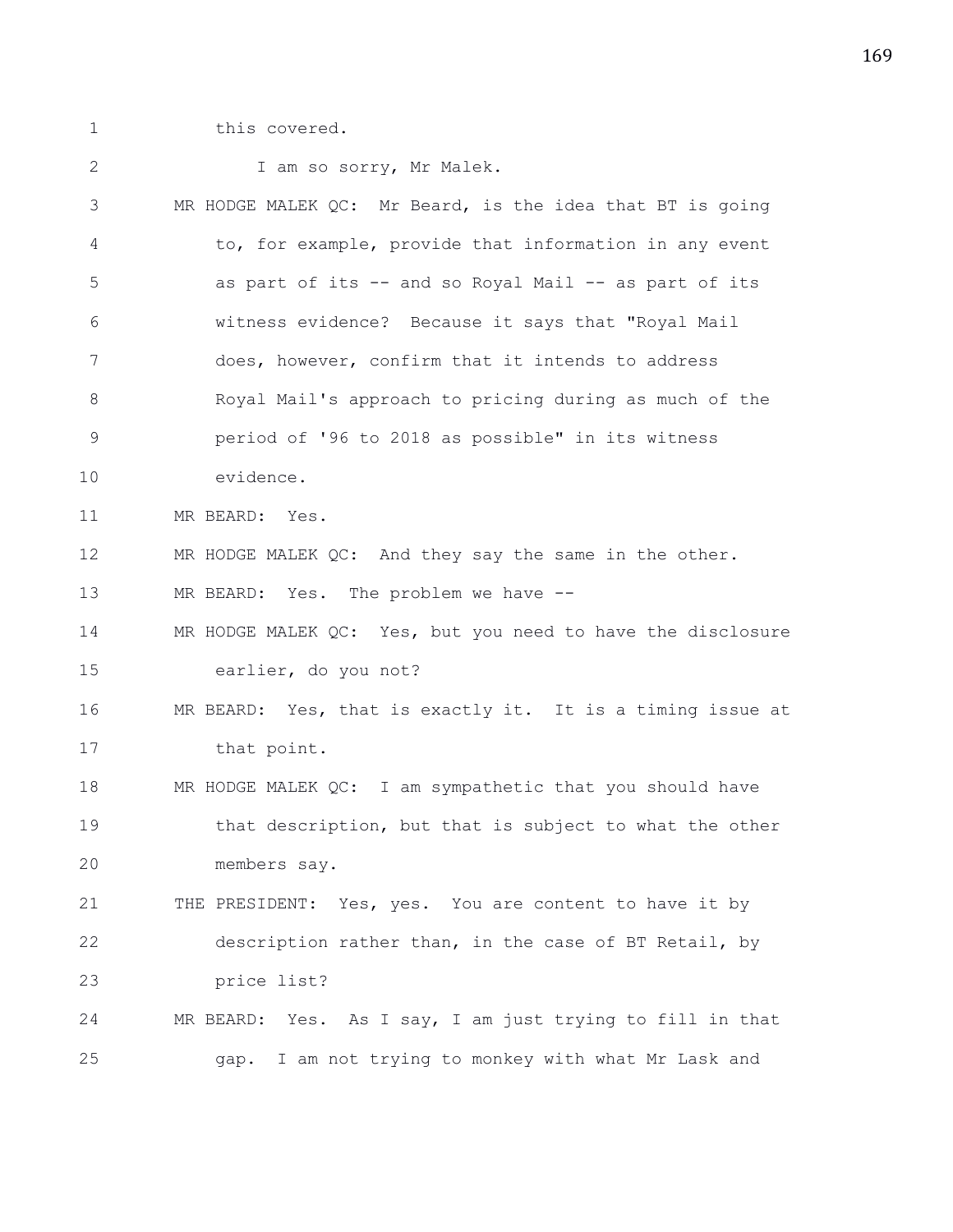1 his clients have put in in the remainder of it for the 2 other entities. It is just in relation to BT Retail, 3 and, as I say, Global Services if that relates to stuff 4 in the UK. If it is just overseas then we understand 5 this may be a different issue.

6 THE PRESIDENT: Yes.

7 Well, Mr Lask, I think what is being said is that 8 they will accept the 5 million for the moment, if you 9 find there is an internal threshold, then they will 10 expect you to vary that.

11 MR LASK: We are content with that, sir.

12 THE PRESIDENT: As far as BT Retail, they are content, 13 instead of price lists, to have the descriptive 14 statement as to how prices are set. I think it can only 15 be -- in this case, it is presumably a non-regulated 16 **price list that you are concerned with.** Is that right, 17 Mr Beard? I mean, regulated prices you will see from 18 the various statements --

19 MR BEARD: No.

20 THE PRESIDENT: No?

21 MR BEARD: I am not sure whether -- I mean, there may be 22 a difference between what is set out in a regulator 23 statement as to what the price cap is for a basket of 24 prices and what is actually charged by the regulated 25 business.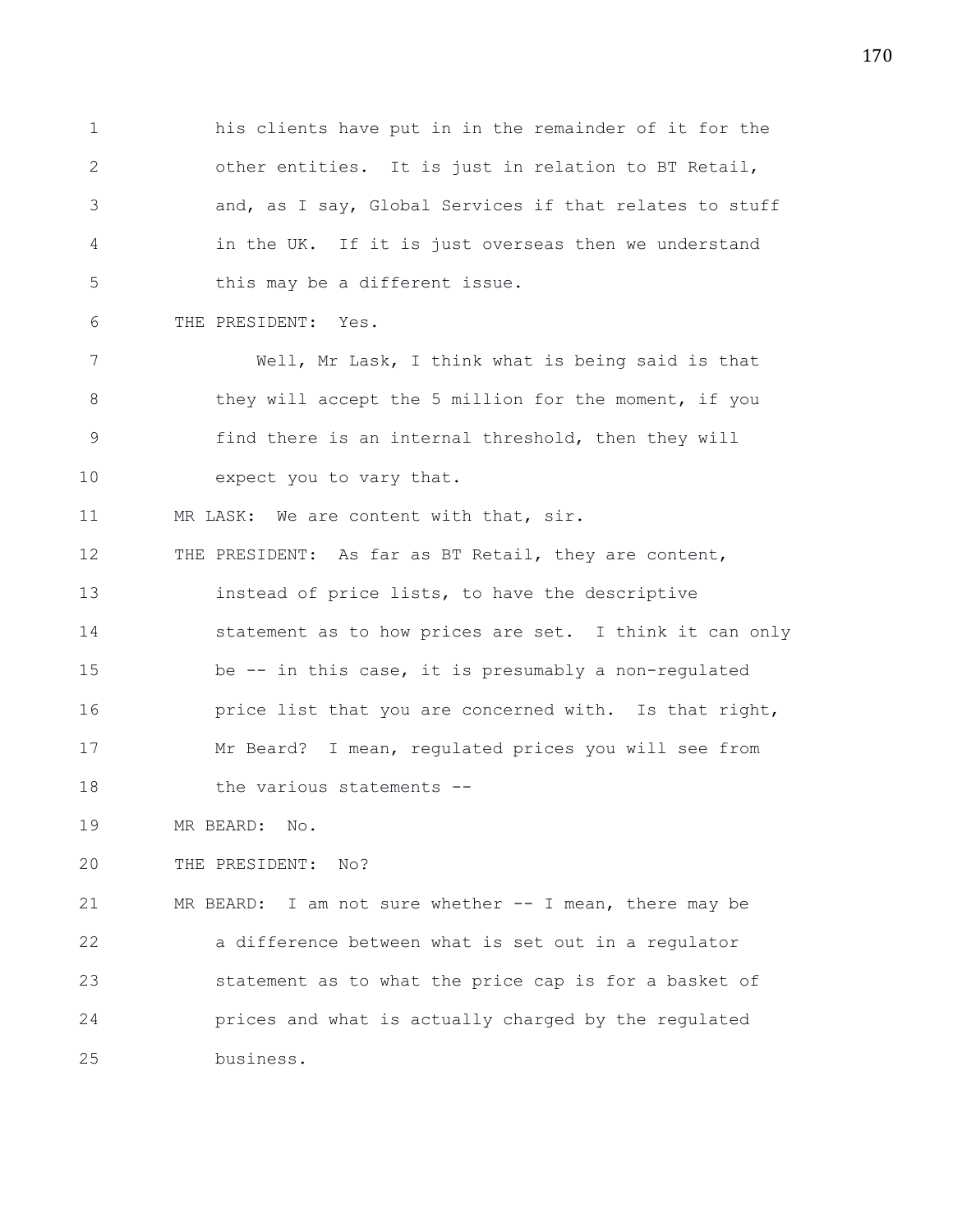1 THE PRESIDENT: Right.

2 MR BEARD: So I do not want to say yes, and recognise that 3 actually, it could vary. 4 THE PRESIDENT: Well, it might -- 5 MR BEARD: It may not matter, but I am just concerned I am 6 not -- 7 THE PRESIDENT: It might be easier anyway than in the 8 statement. 9 MR BEARD: It should certainly be easier, yes. 10 THE PRESIDENT: Yes, that you provide a statement on 11 BT Retail. 12 Mr Lask, is that something that --13 MR LASK: Sir, the concern we have is that providing that 14 sort of statement, particularly given the time frame at 15 issue, which I understand is over 20 years, is itself 16 901 going to be a very onerous task, and may not be much, if 17 any, less disproportionate than providing the disclosure 18 itself. 19 Mr Beard explained his concern that there may be 20 some interrelationship between a unit such as retail and 21 other business units within the BT business, such that 22 even if retail was only responsible for a small number 23 of trucks, there may be passed through the business. 24 That is what I understood his submission to be. 25 Our current understanding is that there was not that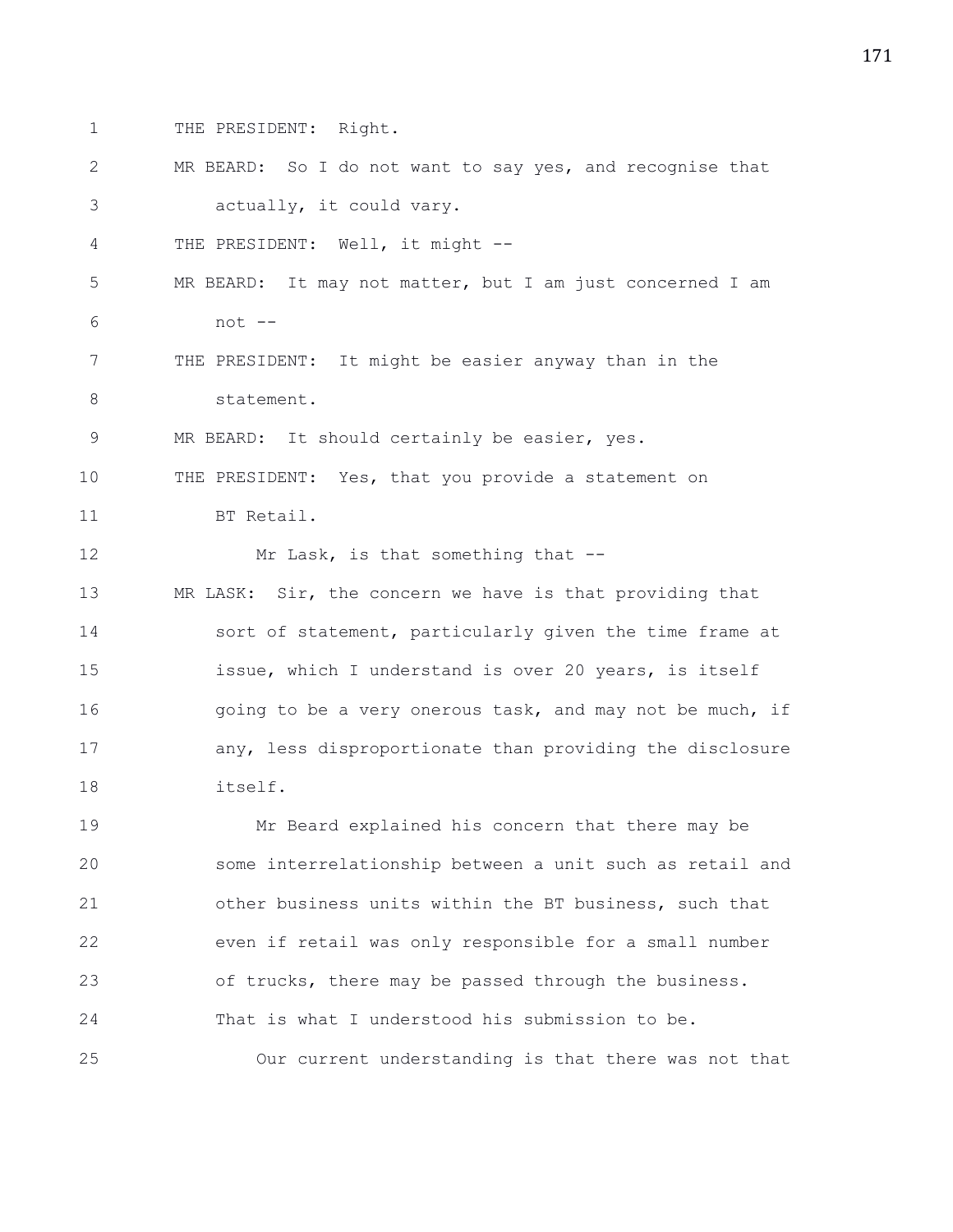1 sort of interrelationship between these carved-out units 2 and the rest of the BT business. But we would be, 3 I think, happy to look into that further so that we can 4 confirm that. Because if that is right, it seems to us 5 that Mr Beard's concern falls away.

6 MR BEARD: No, I am sorry; that is not going to be feasible. 7 I do not understand what it is that Mr Lask is 8 suggesting could be done by way of an investigation and 9 assurance that costs are not passed through in relation 10 to a business.

11 That is the very issue that is being tested by this 12 court in relation to pass-on. So I am sorry, that is 13 not going to be sufficient. It needs to be 14 a description of the factual matters.

15 If Mr Lask is saying, "I would like to break this 16 down so that I do the most recent 10 years of the claim 17 by X date and the preceding 15 by Y date", that is one 18 thing. I mean, it is his claimants that have set the 19 parameters of the total claim. If they are going to 20 come forward with these things, it must be expected that 21 we are going to make enquiries in relation to these 22 issues. It is entirely proper that those are 23 investigated. If there is a way of doing it that breaks 24 it down into sections, we are willing to listen. 25 THE PRESIDENT: What is it you intend to do, Mr Lask, in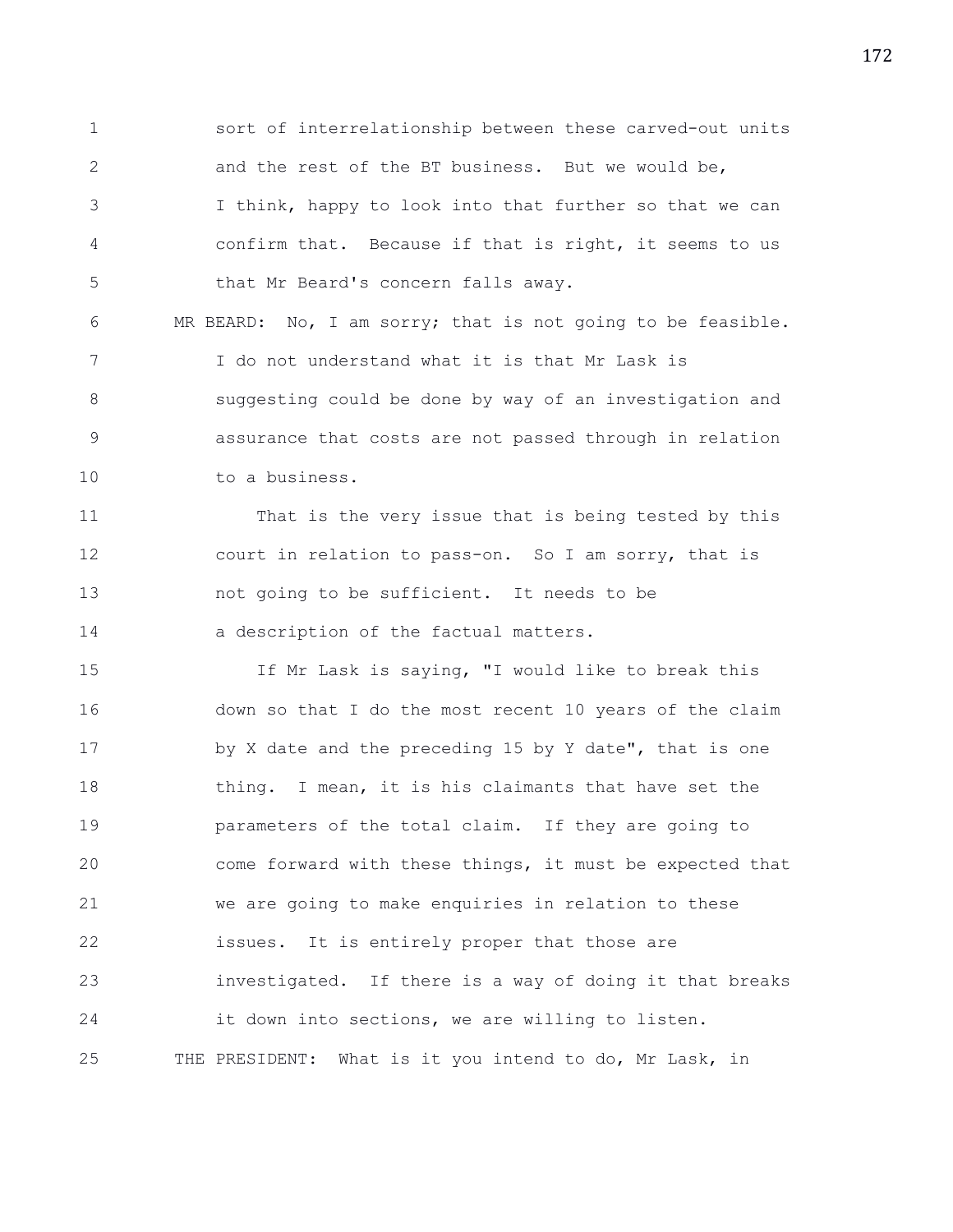1 your witness evidence? Because you say you intend to 2 address the approach to pricing during as much of this 3 period as possible in your factual witness evidence. So 4 at some point you are going to produce a statement of 5 how you dealt with pricing.

6 MR LASK: I am sorry, sir; could you just give me 30 seconds 7 to answer that, please?

8 THE PRESIDENT: Yes. Yes.

9 (Pause)

10 MR LASK: Sir, as far as the interrelationship between the 11 units are concerned, we would envisage in the witness 12 evidence for trial explaining the extent, if at all, to 13 which Openreach and wholesale sold goods and services to 14 the other units, the units that we are intending should 15 be carved out from the disclosure exercise. But if that 16 has to be done sooner, if that explanation has to be 17 given sooner in order to ensure a proportionate approach 18 to disclosure, then we will endeavour to do that. 19 MR BEARD: I think we will need to set some deadlines in 20 relation to it, and it is -- just to be clear, it is not 21 fust about the sale by those units to BT Retail. It is 22 what BT Retail does in relation to setting its prices. 23 So it is those two elements.

24 So if it was intended to put forward witness 25 statement evidence without that material, that would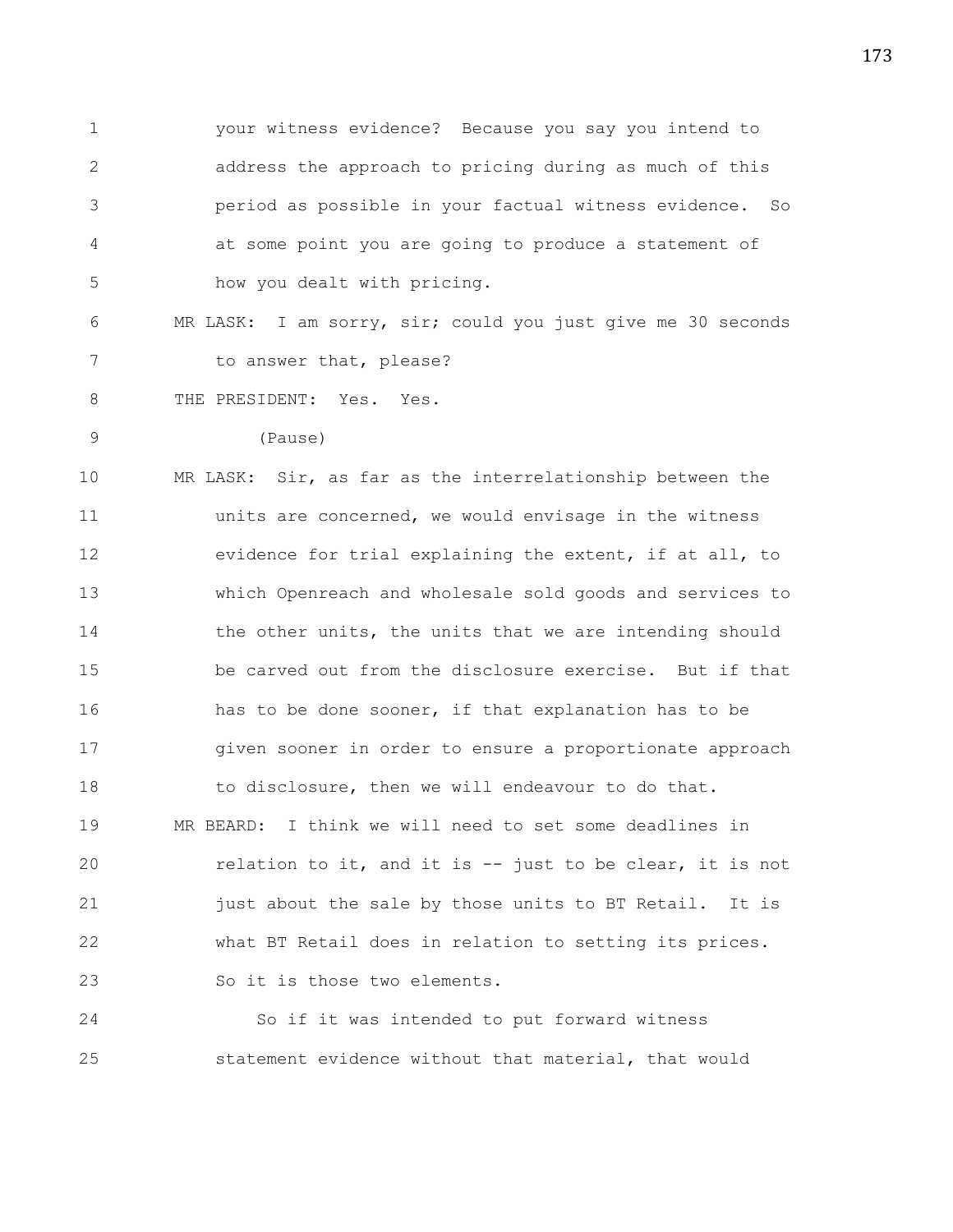1 have been a gaping hole in the relevant evidence in 2 relation to these matters, which lies only within the 3 knowledge of BT, and it is something that it is good 4 that has been identified at this stage and needs to be 5 rectified extremely quickly.

6 THE PRESIDENT: Can I then ask you -- we will come back to 7 that -- about BT Global Services? Do they supply 8 businesses in the UK under UK contracts? 9 MR LASK: Sir, we are still in the process of trying to find 10 an answer to that. The member of the team who is on 11 that point is not with me. That is why it is taking 12 a bit of time.

13 THE PRESIDENT: Well, I think what is sensible and pragmatic 14 at the moment is we will keep the definition in this -- 15 in the disclosure that we ordered, and the 5 million. 16 That is accepted for now. But we will ask you to liaise 17 with DAF for BT regarding what you propose by way of 18 statement on BT Retail and to clarify the position from 19 BT Global Services. We hope you can reach agreement. 20 If you cannot, that is a classic matter for a Friday 21 application. I think it really does not make sense to 22 take up time on a small matter like that now.

23 We are running into -- we can try to do one other 24 item, but we have not determined, or is that agreed, the 25 date by which the agreed categories or the categories we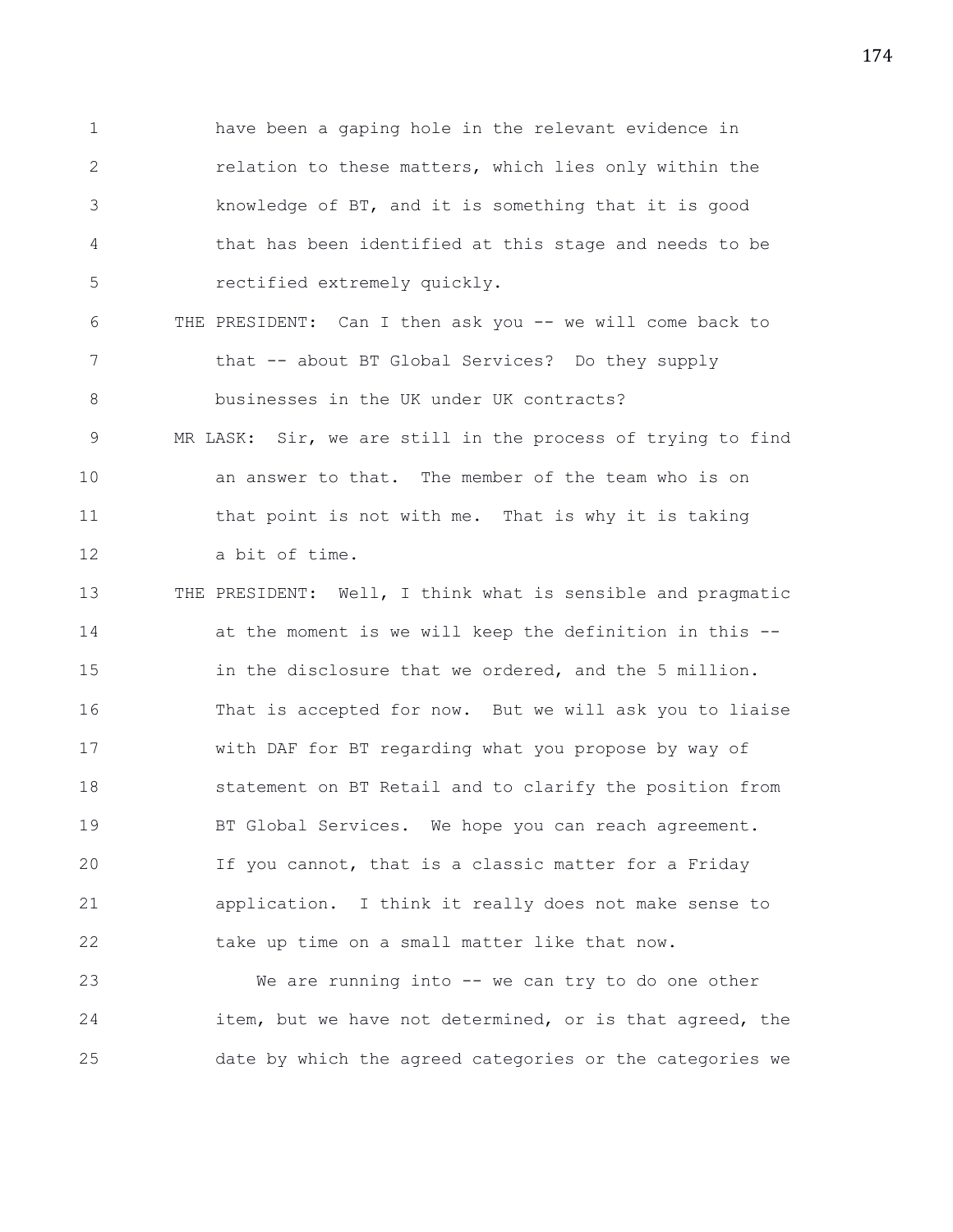1 have decided will be provided. Is that in issue or is 2 that agreed? The PO4 categories, for example. 3 MR BEARD: The difficulty at the moment is that although

4 Royal Mail and BT have said they will give us tranches 5 of disclosure prior to the long-stop date of the end of 6 April, they have given no indication of what those 7 tranches will be. They have suggested that they could 8 provide material by the end of March, and that is 9 excellent. But we do not have any sense of what that 10 material will be and, frankly, we are concerned about 11 leaving the CMC without an indication of what those 12 categories of disclosure would be by the end of March, 13 even if, best endeavours, it turns out that actually, 14 they cannot hit all of the material by 31st March.

15 But we do think that some sort of indication of what 16 is going to be provided by that date should be provided 17 today so that it can be put in an order even if it is on 18 a best endeavours basis. Because what we are gravely 19 concerned about is that by focusing only on the 20 long-stop date of the end of April, what is actually 21 happening is that we are going to get, at most, dribs 22 and drabs before then, and in the end we will only get 23 all of this material towards the end of the period or, 24 indeed, on the long-stop date.

25 So we want to have -- we are willing to be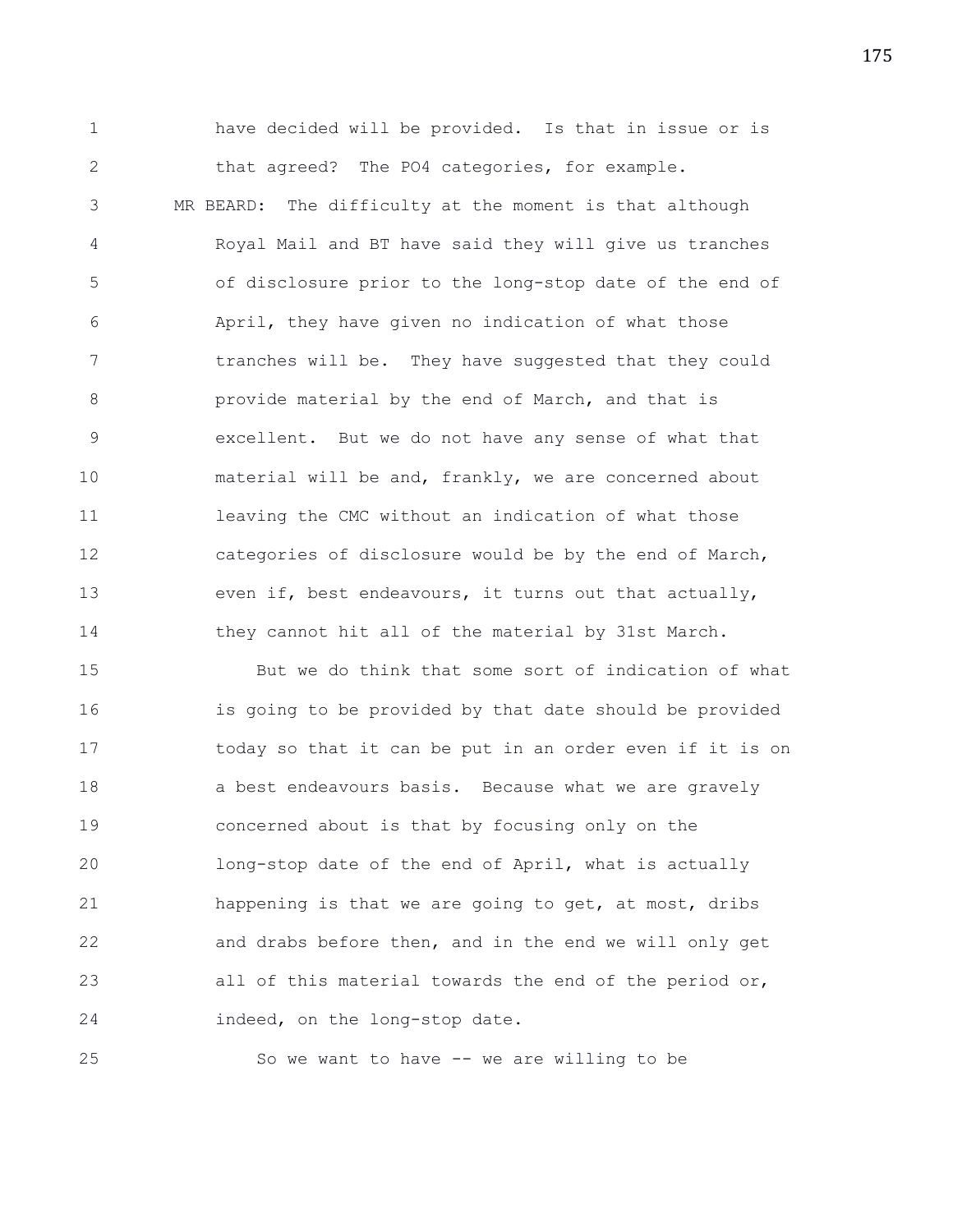1 reasonable, we are willing to be flexible about what it 2 is, but we do want material so that we can start our 3 process in dealing with it sooner rather than later, and 4 we do not think this in any way unreasonable given the 5 length of gestation of this discussion.

6 MR LASK: Sir, just to be clear, what we have agreed to do 7 is provide the disclosure in three tranches. The first 8 tranche is as early as 5th March. It is the second 9 tranche that is by the 31st, and the final tranche by 10 the end of April.

11 We cannot today give an indication of what is going 12 to be in the 31st March tranche, not least because -- 13 and this is no criticism of DAF -- but not least because 14 the categories have been changing over the last few 15 days -- this is a moving feast -- and we are not in 16 a position to say which of those modified categories are 17 **going to be supplied when.** 

18 But we are doing our best. We have agreed to give 19 it on a rolling basis, and they are going to get the 20 first tranche in three days.

21 THE PRESIDENT: I do not think, Mr Beard, that realistically 22 we can take that further forward today.

23 We now have for all but I think, is it, three 24 categories, a position that has been determined. There 25 is PO5(b), (k) and (o) that are still to be resolved.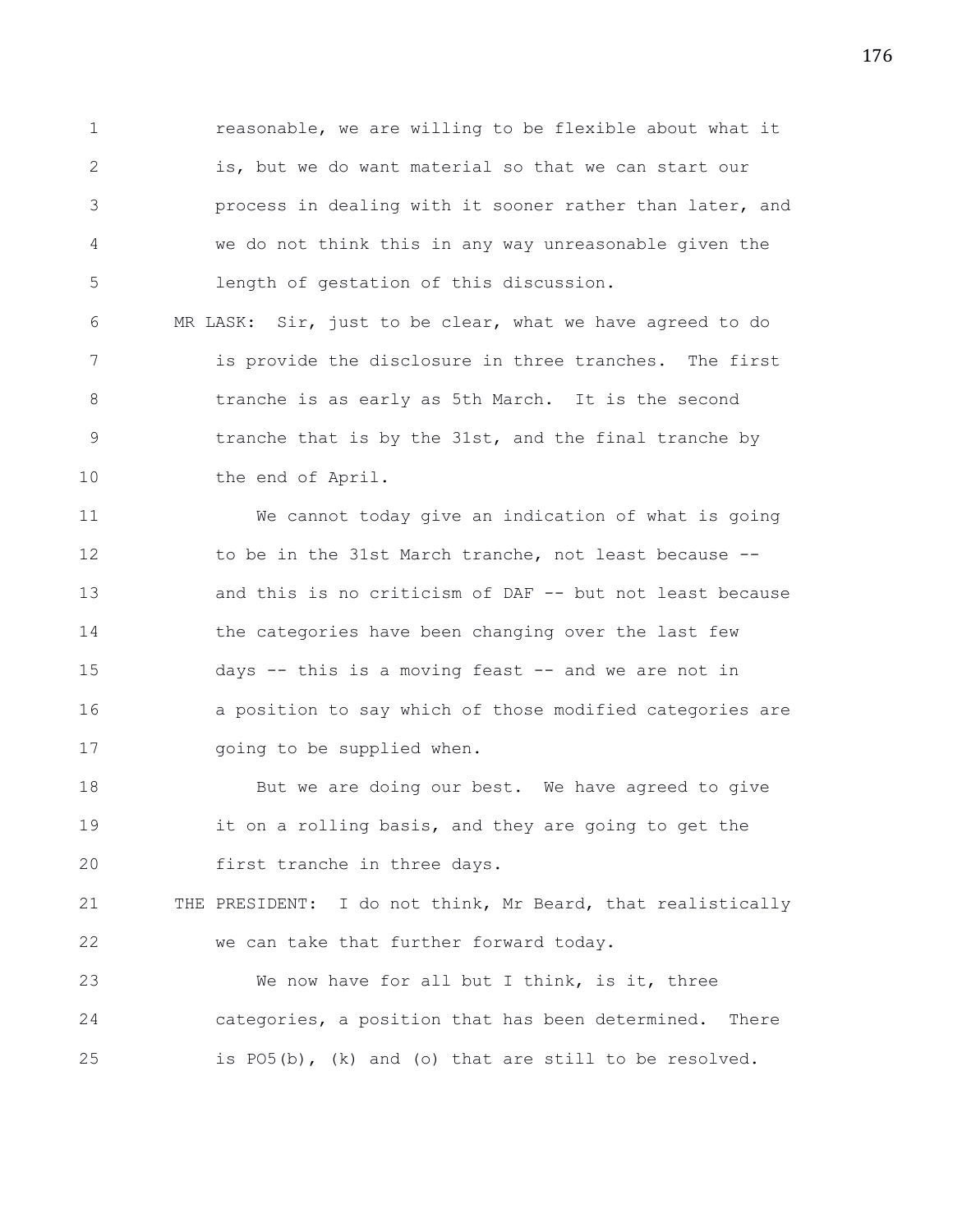1 They have now been qualified and there has been a lot 2 of, no doubt, late night work to get to the compromised 3 position.

4 I think you have got to, both sides, go away now and 5 look at what has been finally agreed or determined. 6 I think that the claimants should then write by the end 7 of this week, or -- to clarify what of these -- they are 8 proposing to give. They will obviously know by 9 5th March what they intend but what they can do by 10 31st March and what by 29th April.

11 If you are dissatisfied with that, then you should 12 write to the Tribunal and say, no, you think further 13 material should come by 31st March. Otherwise -- you 14 are on mute, Mr Beard -- otherwise, you know, we can be 15 here until 6 o'clock trying to work out which category 16 can come by which date, and which subcategory could come 17 earlier.

18 MR BEARD: No, no, it is a beautiful prospect to spend the 19 evening discussing those, but I think that is 20 a temptation to be resisted, and we are very happy with 21 the idea of a letter by the end of this week to 22 accompany the first tranche of disclosure setting out 23 what is intended by 31st March.

24 Just to be clear, those last two categories, PO5(k) 25 and PO5(o), in the light of the approach we have been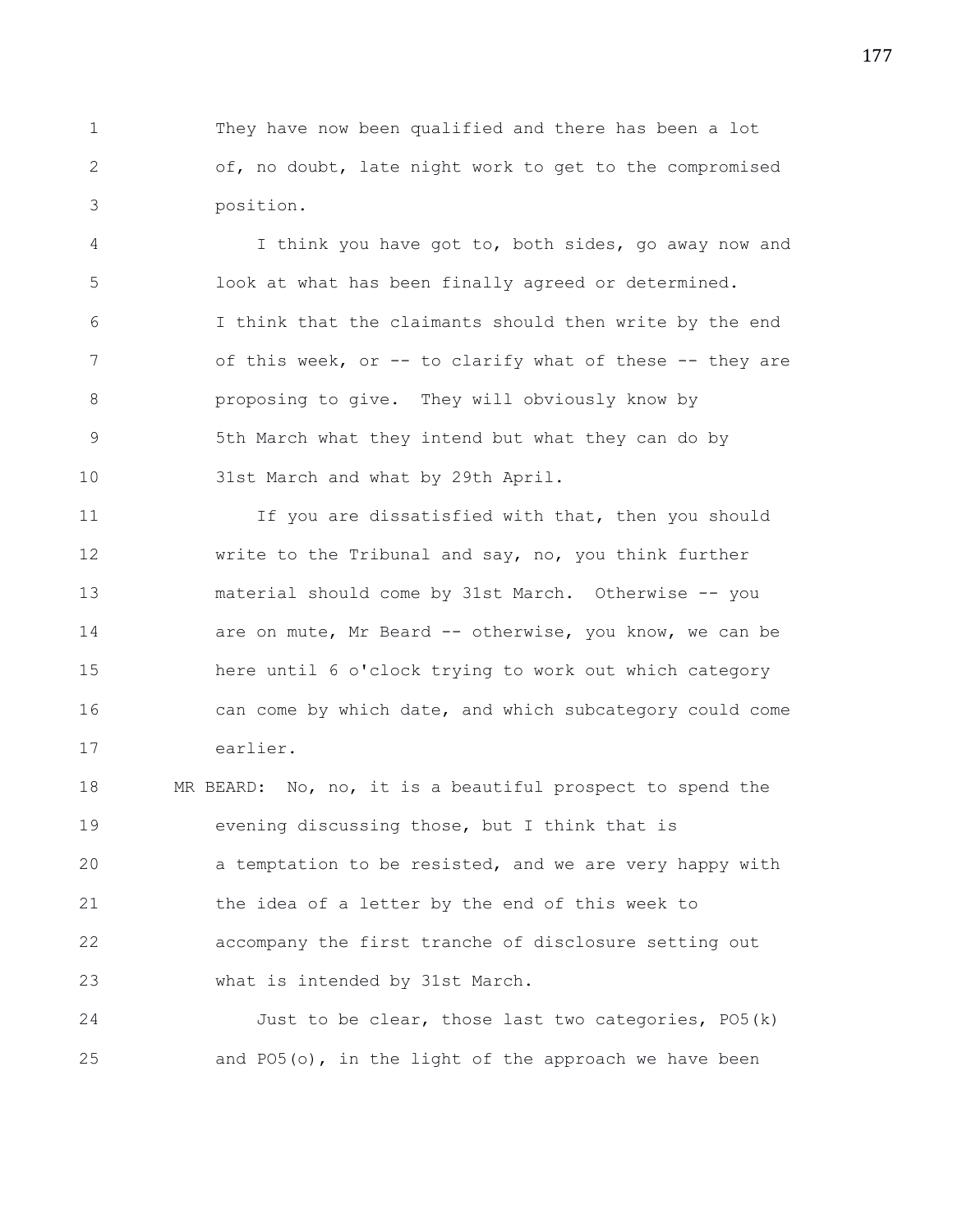1 adopting to try to speed the process of actually getting 2 some documents out, we are willing not to be pursuing 3 those.

4 Indeed, the final one, PO5(o) has in fact just been 5 broken out of a previous category and was trying to be 6 clarificatory, but we will just leave it to one side -- 7 THE PRESIDENT: So you are not pursuing (k) and (o)? 8 MR BEARD: No.

9 THE PRESIDENT: That leaves PO5(b) to be determined.

10 MR BEARD: Yes.

11 THE PRESIDENT: Well, just give me a moment, then. I shall 12 **just withdraw for a moment to have a word with my** 13 colleagues.

14 (4.32 pm)

15 (A short break)

16 (4.36 pm)

17 THE PRESIDENT: Mr Lask, are you there?

18 MR LASK: Yes, I am, sir.

19 THE PRESIDENT: Right. We can see you now.

20 The position is Mr Justice Fancourt has had to go to 21 a meeting in the Rolls Building and so has left this 22 hearing. Mr Malek and I can continue for about 23 ten minutes, at which point I have to go to a meeting. 24 But we hope that might be just enough so we can 25 complete PO5(b), and we think it sensible to sit with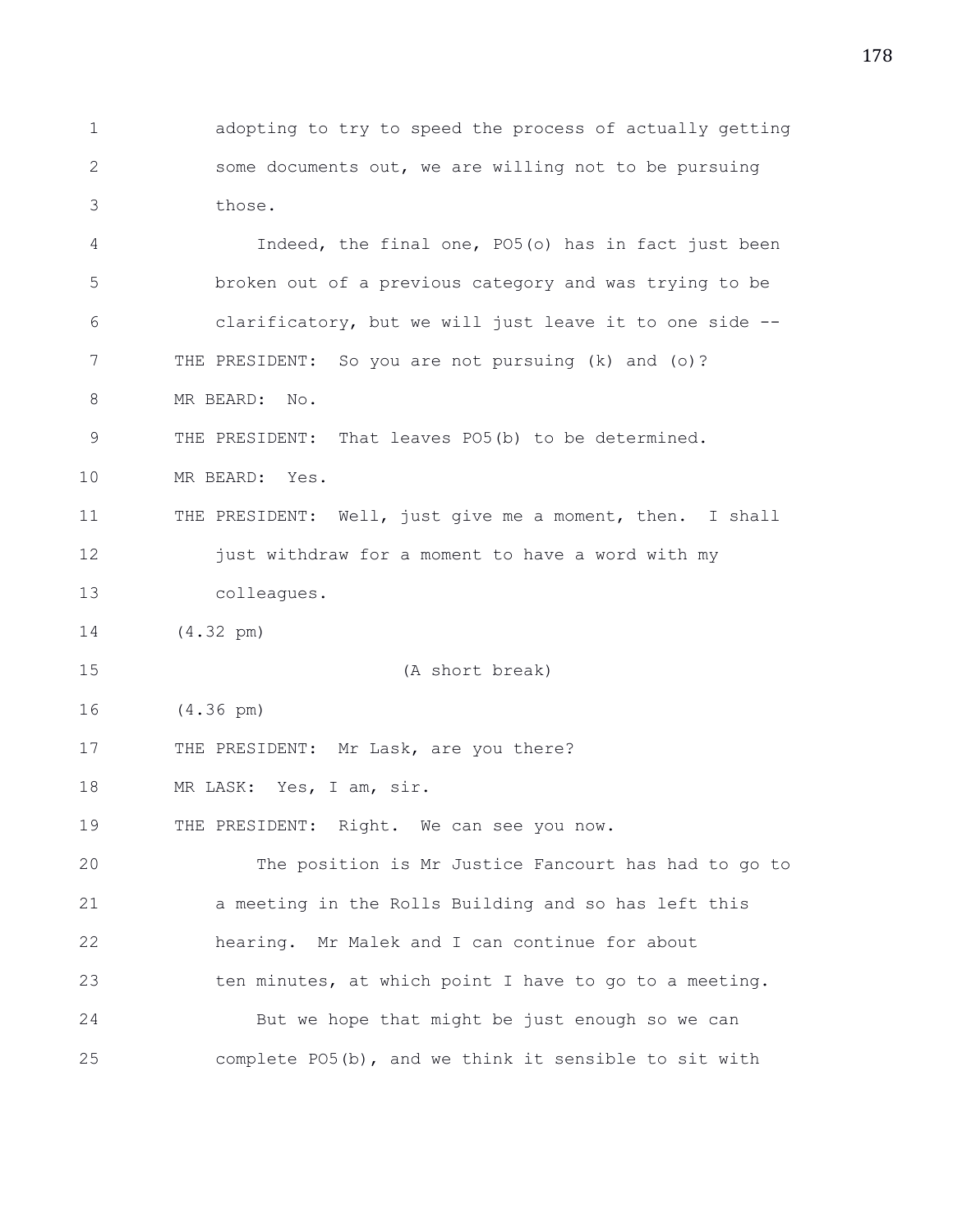1 the two of us to try to wrap this up.

2 MR LASK: Thank you, sir.

3 THE PRESIDENT: So we are looking at PO5(b). You said, 4 "a reasonable and proportionate search", and again, 5 the 5 million threshold for specific customers, 6 guidelines, and then for BT, it is again the issue about 7 the business segments, I think. So there are two 8 qualifications. 9 So, Mr Beard, on the -- well, any search for 10 documents for disclosure is limited to reasonable and 11 proportionate -- 12 MR BEARD: Yes. 13 THE PRESIDENT: -- search. The 5 million, I think you know 14 the reason for that, for Royal Mail. 15 MR BEARD: Yes. 16 THE PRESIDENT: As I understand it, you accepted that. 17 BT you were less happy about because it is simply 18 taken on the basis of equivalence, and made the point, 19 well, if they have actually a threshold for 20 customer-specific pricing or guidelines, they should 21 apply that threshold and not simply this figure. But 22 subject to that, as I understood it, you accepted that 23 qualification? 24 MR BEARD: Yes. 25 THE PRESIDENT: So we are left with the business unit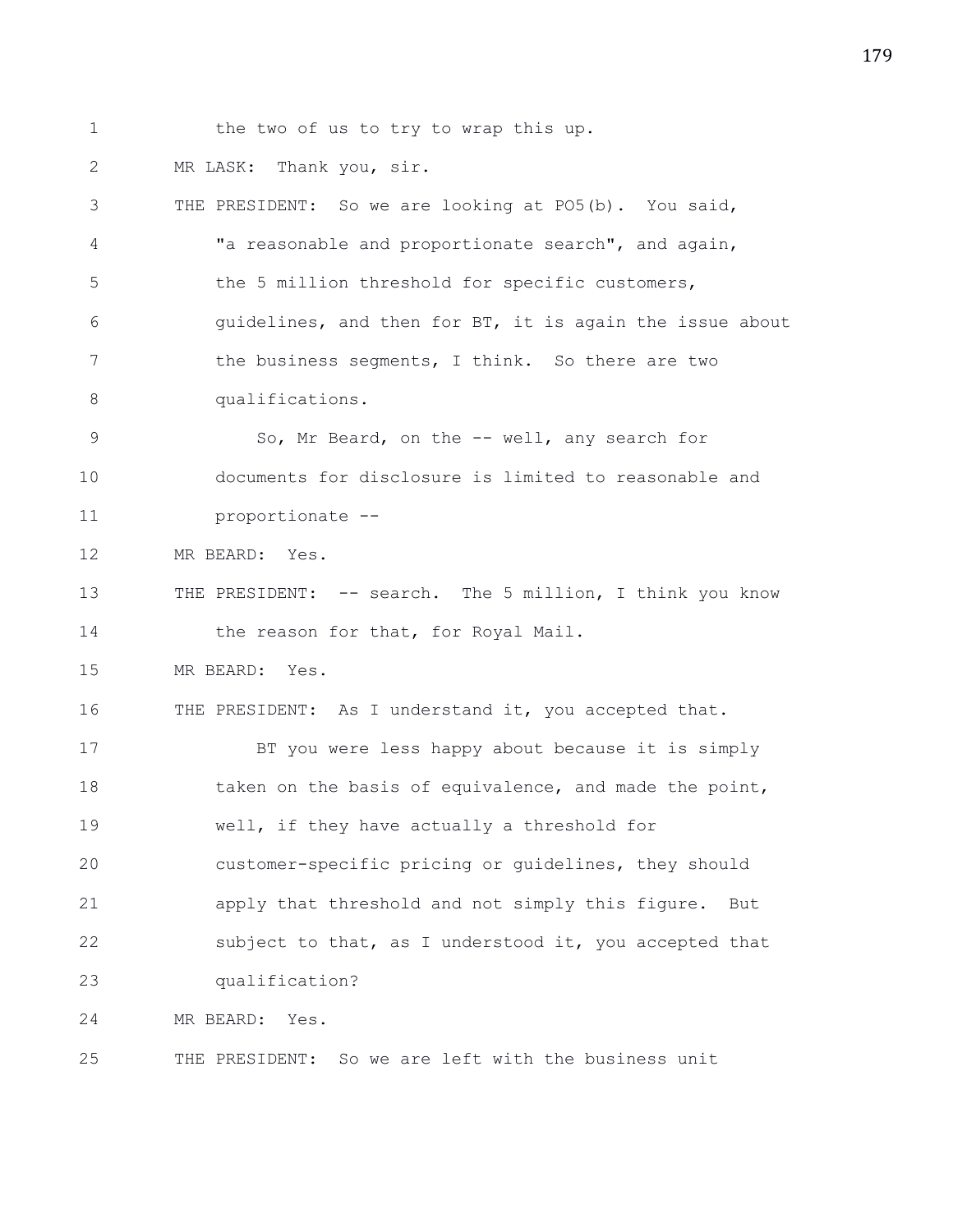1 segment issue as regards BT.

2 MR BEARD: Yes. We have the issue in relation to BT Retail 3 and Global Services, which arises again in relation to 4 PO5(b). The only other issue that arises in relation to 5 BT particularly, and this is a query that probably can 6 be dealt with by Mr Lask when considering these things 7 further, is what is actually intended to be done in 8 relation to BT Fleet rather than BT PLC in relation to 9 the statements, because obviously we want to make sure 10 BT Fleet is covered. 11 I think that may be a matter for clarification 12 rather than a specific piece of wording. But yes, sir, 13 you have exactly the points there. The same points 14 essentially as arose in relation to PO5(a). 15 THE PRESIDENT: So it is a question, Mr Lask, of how we are 16 going to deal with BT Retail? 17 MR LASK: BT Fleet I thought was the query that Mr Beard 18 raised. 19 THE PRESIDENT: There was a query about BT Fleet. 20 MR LASK: Yes. 21 THE PRESIDENT: There is a query, yes. 22 MR LASK: BT Retail I envisage we will deal with in the same 23 way as we are under PO5(a). 24 THE PRESIDENT: Via statement. 25 MR LASK: Yes.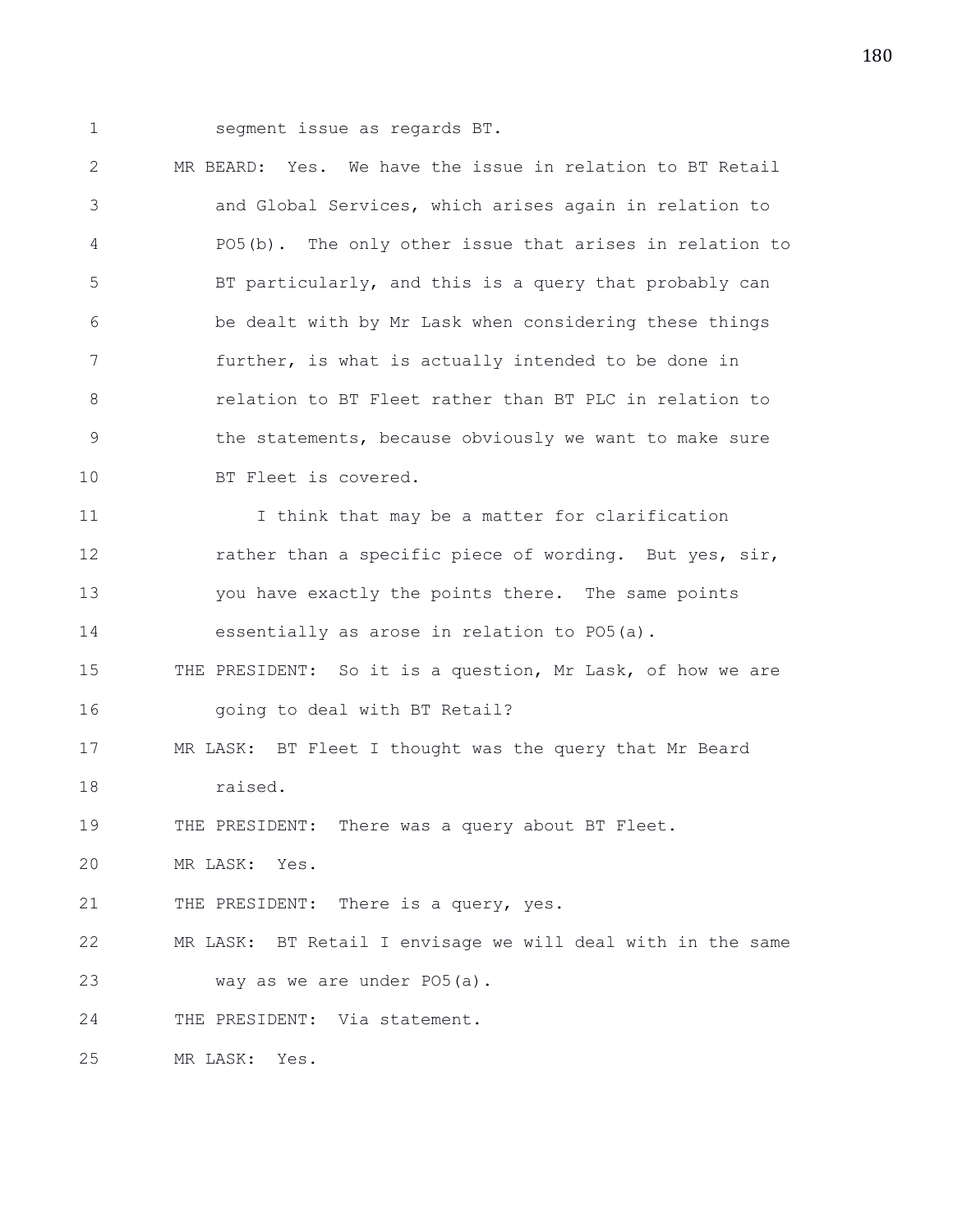1 THE PRESIDENT: BT Fleet probably is a relevant business 2 unit, is it not? 3 MR BEARD: That is what we envisaged, which is why I thought 4 it was probably only going to be a clarification that 5 was required. It was very difficult to see why that 6 would not be the case. 7 MR LASK: I do not think we would quarrel with the 8 proposition that BT Fleet is a relevant business unit. 9 THE PRESIDENT: Yes. 10 MR LASK: Sir, can I raise one point before I risk 11 forgetting it, which is that under the Royal Mail 12 heading, you will see it refers to the "Claimants' 13 products". That ought to have been amended in the same 14 way as under the BT heading, which is -- I was going to 15 say I thought that was done on PO5(a) but I see that 16 that has not been done on PO5(a). But I think it ought 17 to have been done and that was just an oversight on our 18 part. 19 MR BEARD: That is fine. We take no issue with that. 20 THE PRESIDENT: So that will happen for both. 21 MR LASK: Thank you. 22 THE PRESIDENT: So then have we in fact reached 23 a compromised position on PO5(b)? 24 MR LASK: From our perspective, yes. 25 MR BEARD: I agree, yes. As I say, it is very similar.

181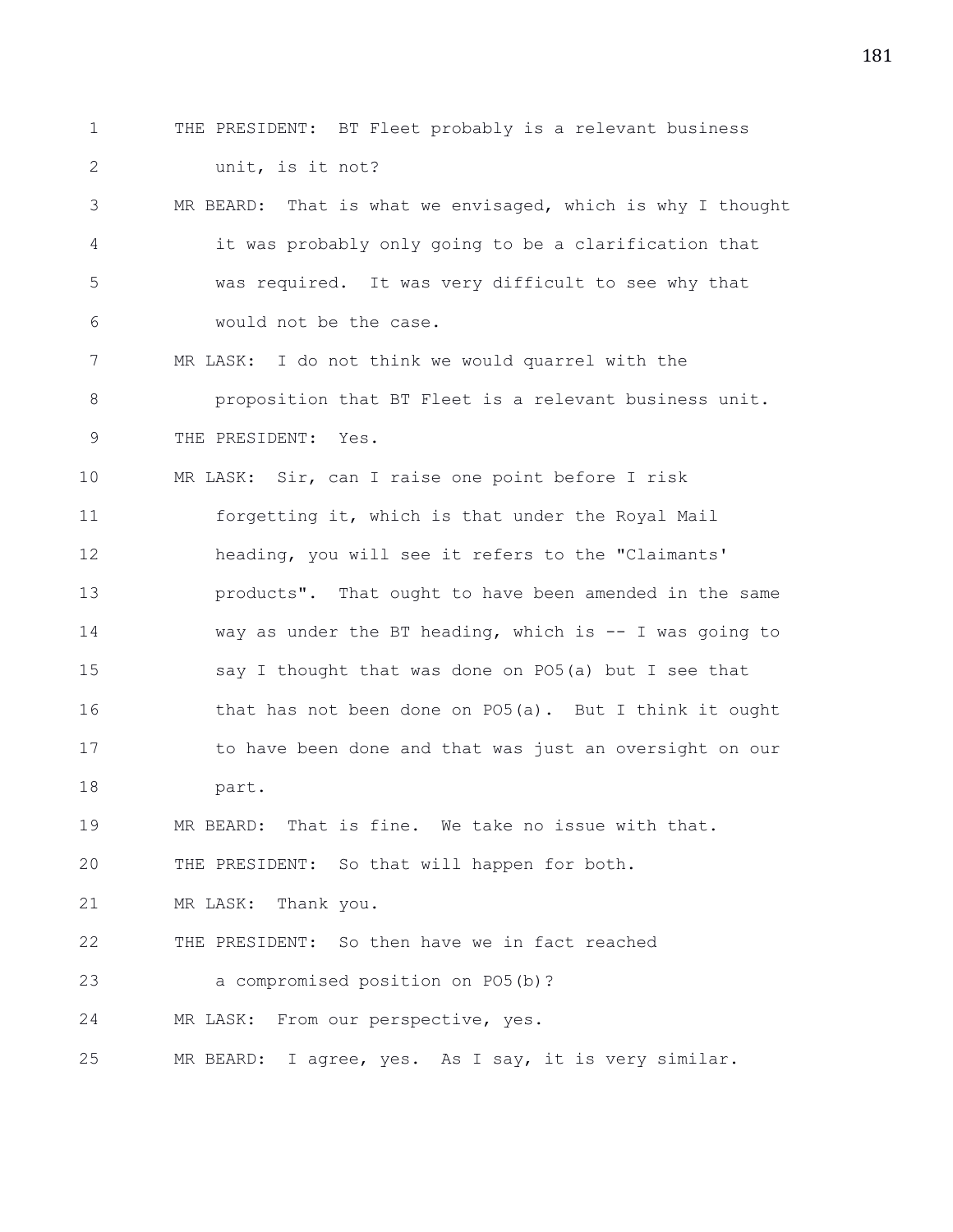1 The last one is PO5(e), but that is actually agreed,  $2$  and  $-$ 3 THE PRESIDENT: Yes, it is agreed -- 4 MR BEARD: -- although it says only -- "Royal Mail only", 5 there is an equivalent in relation to BT, which 6 I understand there is some query arises in relation to 7 it, but we can leave that for today. That then 8 **8** resolves, so far as we are concerned, the presently 9 outstanding issues in relation to supply pass-on and 10 indeed, we would say, in relation to mitigation, were 11 you, for the reasons we have already articulated, to 12 grant us permission in relation to the amendment. 13 THE PRESIDENT: Yes. 14 MR HODGE MALEK QC: Just one point if I could just raise it. 15 Mr Lask, in relation to the draft order at 16 paragraph 15, you have a provision of the disclosure 17 statements by reference to rule 31.10(vi), et cetera. 18 What we have been doing on all the cases and orders is 19 setting out what the requirement is following 20 paragraph 47 of the disclosure ruling of last year. So, 21 instead of that wording, just follow the wording that we 22 have used for all the other orders. 23 MR LASK: Thank you, sir. We will. 24 MR HODGE MALEK QC: Thank you. 25 THE PRESIDENT: If you can draw up the order, obviously you

182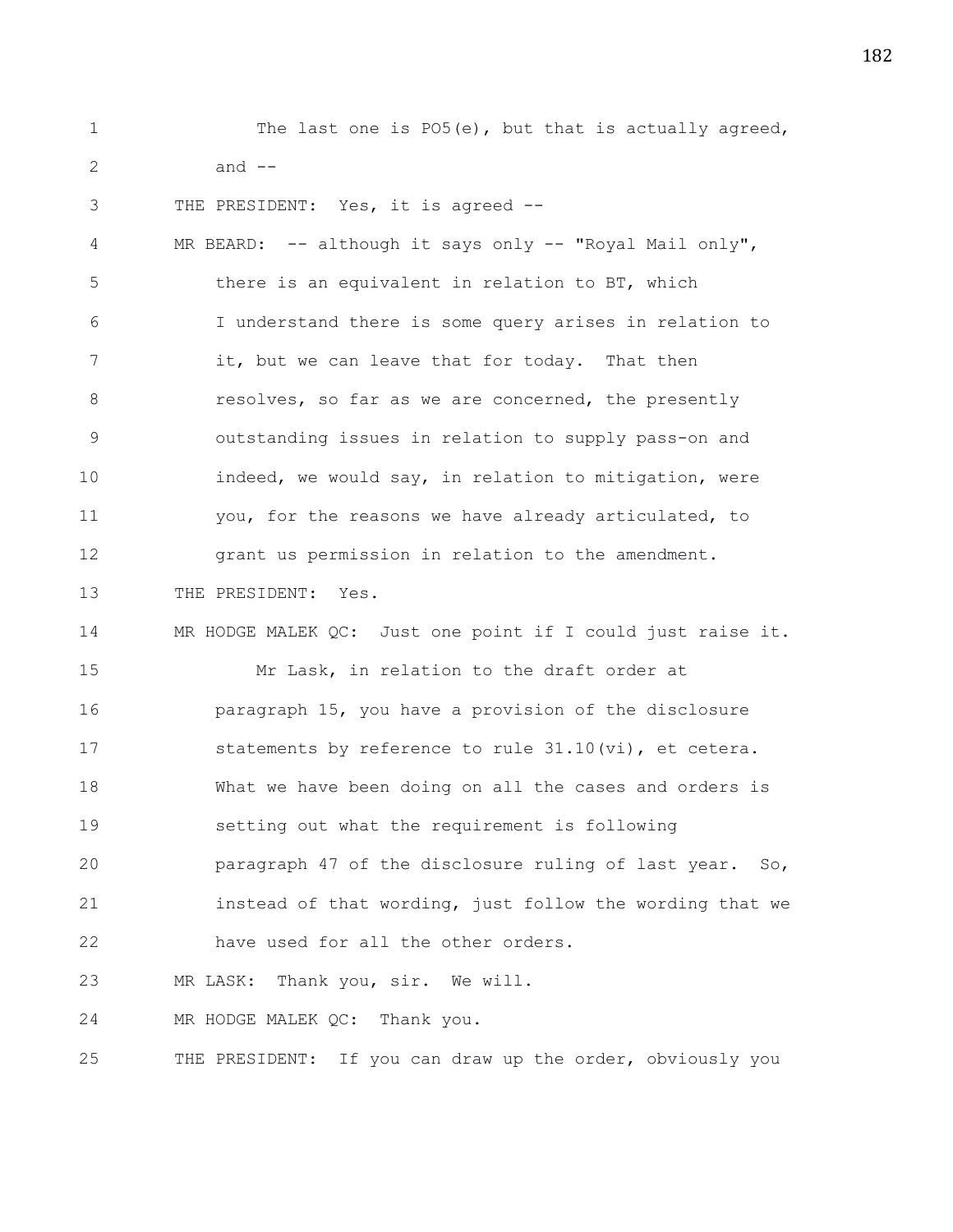1 will not be able to include the question of the 2 amendment as regards the mitigation, and that will be 3 done separately.

4 Good. Is there anything else we need to deal with? 5 MR LASK: Sir, I had one other matter, which was just to 6 respond briefly to the question Mr Malek raised before 7 the lunch adjournment on the relationship between fuel 8 spend and truck spend.

9 THE PRESIDENT: Yes.

10 MR LASK: We do have an answer but what we have not 11 established yet is whether the information is 12 confidential. So, rather than ask the Tribunal to 13 switch into a closed session, I would propose that we 14 write to the Tribunal, copied to the defendants, with 15 that information.

16 THE PRESIDENT: Yes. That seems very sensible.

17 Thank you.

18 MR BEARD: We have nothing else. Thank you very much. 19 THE PRESIDENT: Well, thank you both, and to all those 20 assisting you, on what has been quite a demanding CMC,

21 I think, for all involved.

22 We will let you know when our ruling is ready on the 23 amendment, and it will, I think, be in the same 24 judgment, the reasons for the refusal to allow 25 Professor Neven to give a separate report on pass-on.